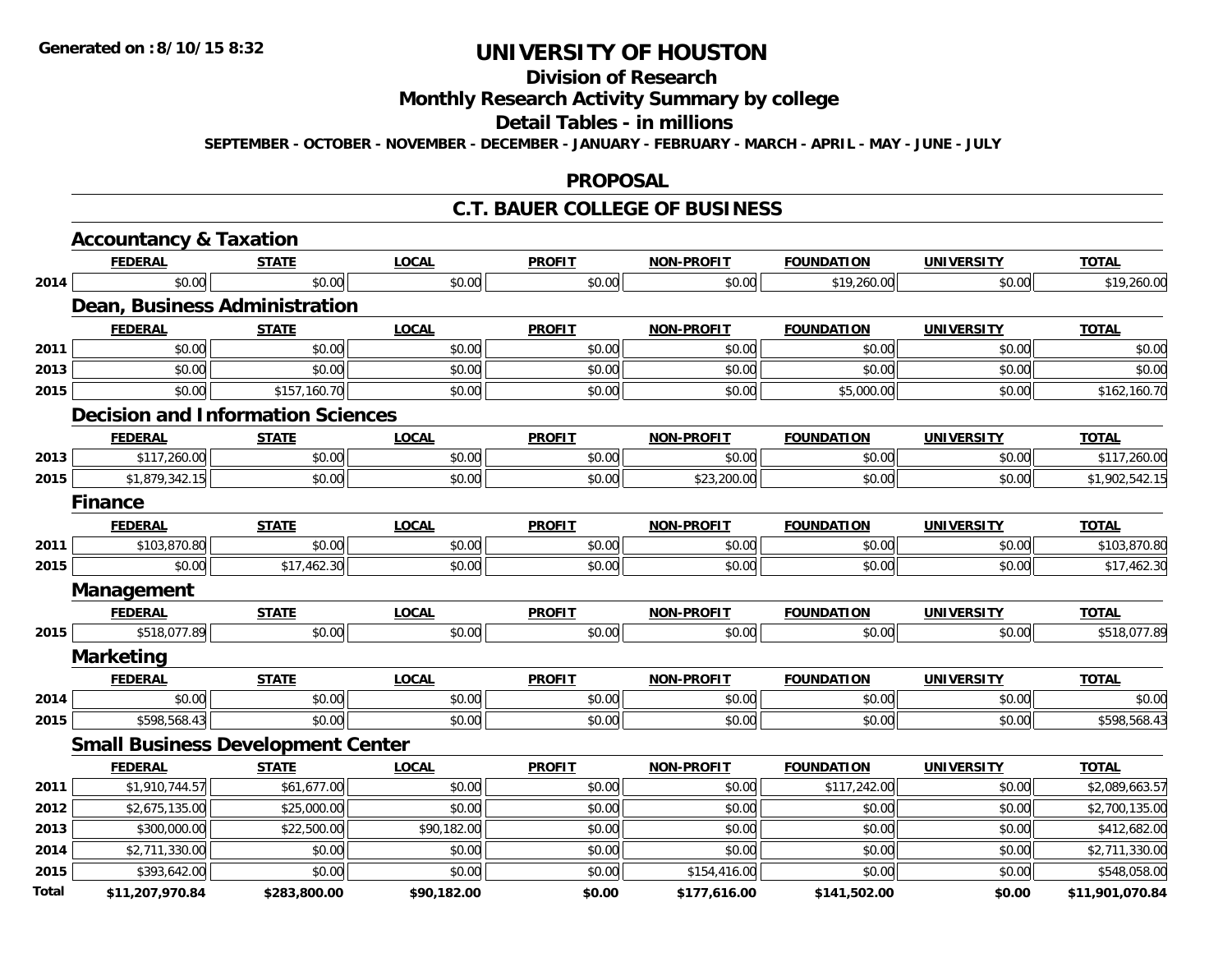## **Division of Research**

**Monthly Research Activity Summary by college**

**Detail Tables - in millions**

**SEPTEMBER - OCTOBER - NOVEMBER - DECEMBER - JANUARY - FEBRUARY - MARCH - APRIL - MAY - JUNE - JULY**

### **PROPOSAL**

### **COLLEGE OF ARCHITECTURE**

|      | Architecture          |              |              |               |                   |                   |                   |                |
|------|-----------------------|--------------|--------------|---------------|-------------------|-------------------|-------------------|----------------|
|      | <b>FEDERAL</b>        | <b>STATE</b> | <b>LOCAL</b> | <b>PROFIT</b> | <b>NON-PROFIT</b> | <b>FOUNDATION</b> | <b>UNIVERSITY</b> | <b>TOTAL</b>   |
| 2011 | \$1,537,604.88        | \$25,000.00  | \$0.00       | \$0.00        | \$0.00            | \$25,000.00       | \$0.00            | \$1,587,604.88 |
| 2012 | \$140,758.05          | \$0.00       | \$0.00       | \$0.00        | \$0.00            | \$8,200.00        | \$2,500.00        | \$151,458.05   |
| 2013 | \$89,843.25           | \$0.00       | \$0.00       | \$0.00        | \$24,714.50       | \$0.00            | \$0.00            | \$114,557.75   |
| 2014 | \$1,796,142.60        | \$0.00       | \$0.00       | \$0.00        | \$24,925.20       | \$0.00            | \$0.00            | \$1,821,067.80 |
| 2015 | \$370,150.00          | \$0.00       | \$0.00       | \$0.00        | \$0.00            | \$0.00            | \$0.00            | \$370,150.00   |
|      | Desir Angletts attend |              |              |               |                   |                   |                   |                |

#### **Dean, Architecture**

|       | <b>FEDERAL</b> | <b>STATE</b> | <u>LOCAL</u> | <b>PROFIT</b> | <b>NON-PROFIT</b> | <b>FOUNDATION</b> | UNIVERSITY     | <b>TOTAL</b>   |
|-------|----------------|--------------|--------------|---------------|-------------------|-------------------|----------------|----------------|
| 2011  | \$50,000.00    | \$25,000.00  | \$0.00       | \$5,000.00    | \$5,000.00        | \$0.00            | \$0.00         | \$85,000.00    |
| 2012  | \$0.00         | \$0.00       | \$0.00       | \$0.00        | \$5,000.00        | \$0.00            | \$0.00         | \$5,000.00     |
| 2014  | \$52,022.00    | \$0.00       | \$0.00       | \$0.00        | \$0.00            | \$0.00            | \$1,101,748.00 | \$1,153,770.00 |
| Total | \$4,036,520.78 | \$50,000.00  | \$0.00       | \$5,000.00    | \$59,639.70       | \$33,200.00       | \$1,104,248.00 | \$5,288,608.48 |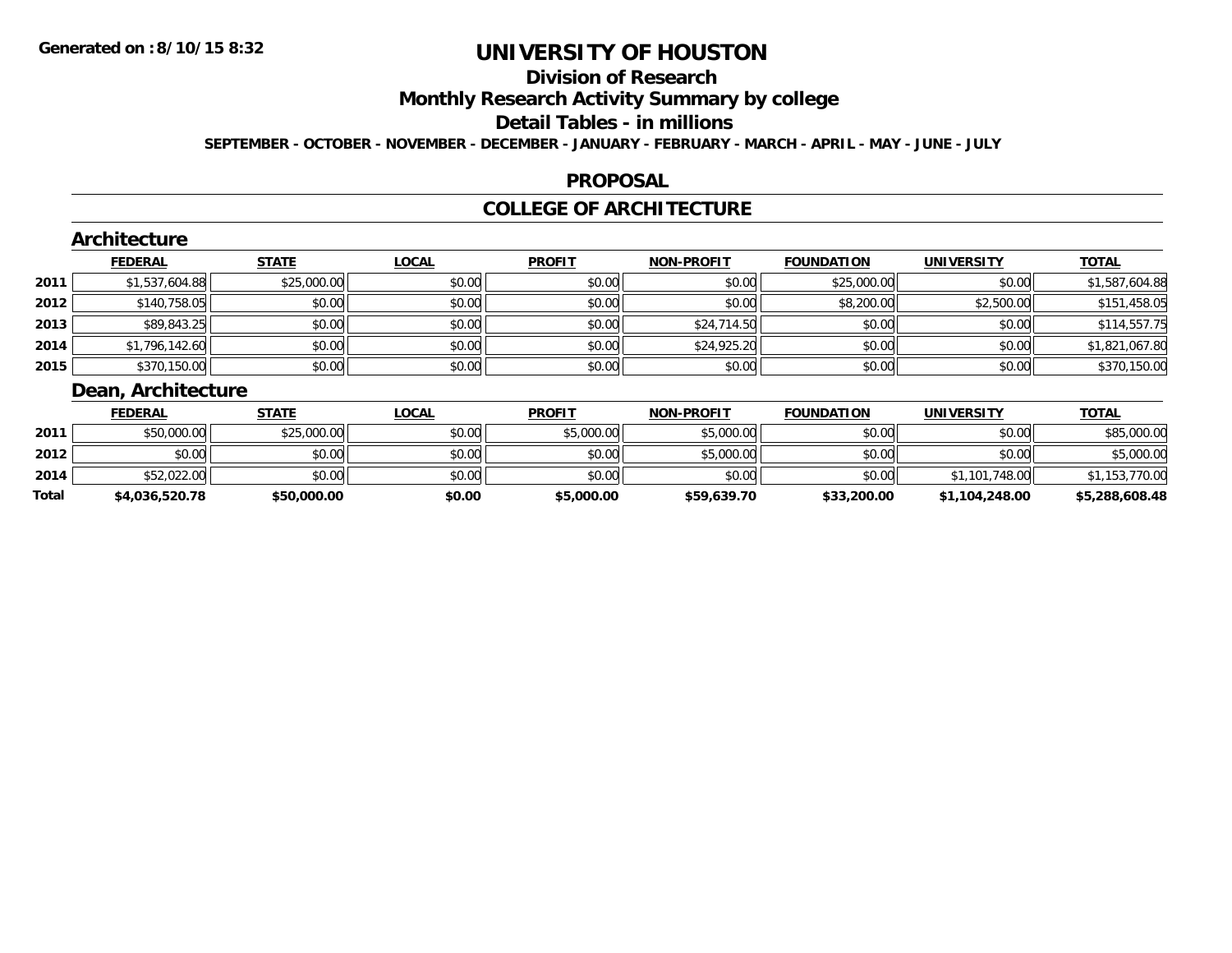## **Division of Research**

**Monthly Research Activity Summary by college**

#### **Detail Tables - in millions**

**SEPTEMBER - OCTOBER - NOVEMBER - DECEMBER - JANUARY - FEBRUARY - MARCH - APRIL - MAY - JUNE - JULY**

### **PROPOSAL**

## **COLLEGE OF EDUCATION**

## **Consistency Mgmt and Coop Disc**

|      | <b>FEDERAL</b> | <b>STATE</b> | <u>LOCAL</u> | <b>PROFIT</b> | <b>NON-PROFIT</b> | <b>FOUNDATION</b> | <b>UNIVERSITY</b> | <b>TOTAL</b>   |
|------|----------------|--------------|--------------|---------------|-------------------|-------------------|-------------------|----------------|
| 2011 | \$450,357.70   | \$0.00       | \$295,410.00 | \$0.00        | \$155,374.00      | \$0.00            | \$0.00            | \$901,141.70   |
| 2012 | \$4,176,056.65 | \$0.00       | \$30,000.00  | \$0.00        | \$957,408.00      | \$0.00            | \$0.00            | \$5,163,464.65 |
| 2013 | \$2,480,018.64 | \$0.00       | \$0.00       | \$0.00        | \$3,500.00        | \$0.00            | \$0.00            | \$2,483,518.64 |
| 2014 | \$2,632,766.14 | \$0.00       | \$383,966.00 | \$0.00        | \$0.00            | \$0.00            | \$0.00            | \$3,016,732.14 |
| 2015 | \$0.00         | \$0.00       | \$249,910.00 | \$0.00        | \$0.00            | \$0.00            | \$0.00            | \$249,910.00   |

### **Curriculum and Instruction**

|      | <b>FEDERAL</b> | <b>STATE</b>   | <u>LOCAL</u> | <b>PROFIT</b> | <b>NON-PROFIT</b> | <b>FOUNDATION</b> | <b>UNIVERSITY</b> | <b>TOTAL</b>   |
|------|----------------|----------------|--------------|---------------|-------------------|-------------------|-------------------|----------------|
| 2011 | \$5,419,027.50 | \$1,440,673.10 | \$0.00       | \$124,500.00  | \$75,000.00       | \$0.00            | \$246,279.00      | \$7,305,479.60 |
| 2012 | \$2,161,385.90 | \$714,991.00   | \$180,000.00 | \$0.00        | \$57,153.00       | \$0.00            | \$526,014.00      | \$3,639,543.90 |
| 2013 | \$2,457,888.50 | \$351,775.00   | \$0.00       | \$0.00        | \$100,770.98      | \$0.00            | \$258,964.50      | \$3,169,398.98 |
| 2014 | \$4,301,990.19 | \$1,834,645.80 | \$21,958.00  | \$0.00        | \$237,200.00      | \$50,000.00       | \$262,874.00      | \$6,708,667.99 |
| 2015 | \$6,704,927.82 | \$619,898.20   | \$0.00       | \$0.00        | \$282,350.00      | \$89,931.00       | \$50,000.00       | \$7,747,107.02 |

## **Dean, Education**

|      | FEDERAL        | <b>STATE</b> | <b>LOCAL</b> | <b>PROFIT</b> | <b>NON-PROFIT</b> | <b>FOUNDATION</b> | UNIVERSITY | <b>TOTAL</b>   |
|------|----------------|--------------|--------------|---------------|-------------------|-------------------|------------|----------------|
| 2013 | ,720,000.00    | \$0.00       | \$0.00       | \$0.00        | \$0.00            | \$0.00            | \$0.00     | ,720,000.00    |
| 2014 | \$2,149,993.50 | \$258,000.00 | \$146,553.25 | \$0.00        | \$5,700.00        | \$0.00            | \$0.00     | \$2,560,246.75 |
| 2015 | \$412,054.80   | \$0.00       | \$0.00       | \$0.00        | \$0.00            | \$0.00            | \$0.00     | \$412,054.80   |

#### **Educational Leadership & Policy Studies**

|      | <b>FEDERAL</b> | <b>STATE</b>   | <u>LOCAL</u> | <b>PROFIT</b> | <b>NON-PROFIT</b> | <b>FOUNDATION</b> | <b>UNIVERSITY</b> | <b>TOTAL</b>   |
|------|----------------|----------------|--------------|---------------|-------------------|-------------------|-------------------|----------------|
| 2011 | \$199,522.00   | \$1,339,134.18 | \$0.00       | \$48,419.00   | \$0.00            | \$0.00            | \$0.00            | \$1,587,075.18 |
| 2012 | \$1,079,092.00 | \$366,462.00   | \$0.00       | \$0.00        | \$32,160.00       | \$43,833.50       | \$1,816,362.70    | \$3,337,910.20 |
| 2013 | \$1,928,076.00 | \$0.00         | \$0.00       | \$0.00        | \$15,825.00       | \$87,009.00       | \$0.00            | \$2,030,910.00 |
| 2014 | \$3,597,859.40 | \$617,304.00   | \$774.572.75 | \$0.00        | \$406,350.00      | \$0.00            | \$184,325,00      | \$5,580,411.15 |
| 2015 | \$6,650,935.29 | \$0.00         | \$0.00       | \$0.00        | \$0.00            | \$0.00            | \$143,400.00      | \$6,794,335.29 |

## **Institute for Urban Education**

|      | <b>FEDERAL</b> | <b>STATE</b> | LOCAL  | <b>PROFIT</b> | <b>NON-PROFIT</b> | <b>FOUNDATION</b> | <b>UNIVERSITY</b> | <b>TOTAL</b> |
|------|----------------|--------------|--------|---------------|-------------------|-------------------|-------------------|--------------|
| 2011 | \$609,499.90   | \$0.00       | \$0.00 | \$0.00        | \$41,000.00       | \$0.00            | \$0.00            | \$650,499.90 |
| 2013 | \$0.00         | \$0.00       | \$0.00 | \$0.00        | \$0.00            | \$0.00            | \$0.00            | \$0.00       |
| 2014 | \$0.00         | \$0.00       | \$0.00 | \$0.00        | \$0.00            | \$0.00            | \$0.00            | \$0.00       |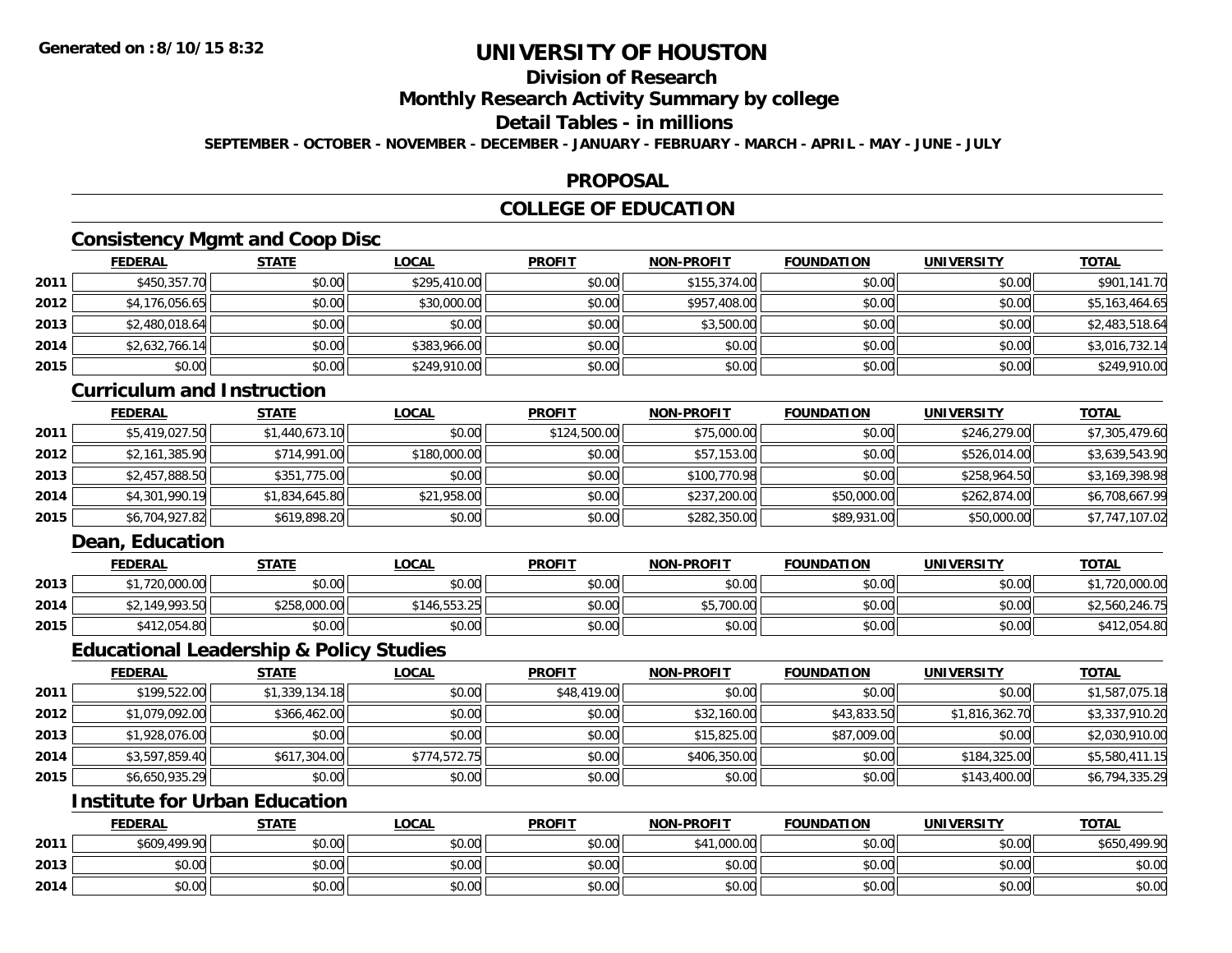## **Division of Research**

**Monthly Research Activity Summary by college**

#### **Detail Tables - in millions**

**SEPTEMBER - OCTOBER - NOVEMBER - DECEMBER - JANUARY - FEBRUARY - MARCH - APRIL - MAY - JUNE - JULY**

### **PROPOSAL**

## **COLLEGE OF EDUCATION**

## **Psychological, Health, and Learning Sciences**

|      | <b>FEDERAL</b>  | <b>STATE</b>   | <b>LOCAL</b> | <b>PROFIT</b> | <b>NON-PROFIT</b> | <b>FOUNDATION</b> | <b>UNIVERSITY</b> | <b>TOTAL</b>    |
|------|-----------------|----------------|--------------|---------------|-------------------|-------------------|-------------------|-----------------|
| 2011 | \$5,769,605.00  | \$67,935.10    | \$0.00       | \$20,000.00   | \$12,133.00       | \$510,310.65      | \$20,758.00       | \$6,400,741.75  |
| 2012 | \$3,837,719.26  | \$1,195,697.00 | \$0.00       | \$0.00        | \$25,500.00       | \$43,833.50       | \$333,109.04      | \$5,435,858.80  |
| 2013 | \$3,800,408.00  | \$71,610.00    | \$0.00       | \$0.00        | \$19,530.53       | \$300,318.00      | \$865,678,00      | \$5,057,544.53  |
| 2014 | \$8,223,758.00  | \$844,664.00   | \$0.00       | \$0.00        | \$23,431.00       | \$0.00            | \$802,300.60      | \$9,894,153.60  |
| 2015 | \$18,064,666.56 | \$0.00         | \$0.00       | \$0.00        | \$964,997.00      | \$99,196.00       | \$2,000,512.00    | \$21,129,371.56 |

#### **UH Charter School**

|       | <b>FEDERAL</b>  | <b>STATE</b>   | <b>LOCAL</b>   | <b>PROFIT</b> | <b>NON-PROFIT</b> | <b>FOUNDATION</b> | UNIVERSITY     | <u>TOTAL</u>     |
|-------|-----------------|----------------|----------------|---------------|-------------------|-------------------|----------------|------------------|
| 2011  | \$0.00          | \$44,864.00    | \$0.00         | \$0.00        | \$0.00            | \$0.00            | \$0.00         | \$44,864.00      |
| 2012  | \$0.00          | \$7,150.00     | \$0.00         | \$0.00        | \$0.00            | \$0.00            | \$0.00         | \$7,150.00       |
| 2013  | \$0.00          | \$1,489.55     | \$0.00         | \$0.00        | \$0.00            | \$0.00            | \$0.00         | \$1,489.55       |
| 2014  | \$187,811.00    | \$0.00         | \$0.00         | \$0.00        | \$0.00            | \$0.00            | \$0.00         | \$187,811.00     |
| Total | \$89,015,419.75 | \$9,776,292.93 | \$2,082,370.00 | \$192,919.00  | \$3,415,382.51    | \$1,224,431.65    | \$7,510,576.84 | \$113,217,392.68 |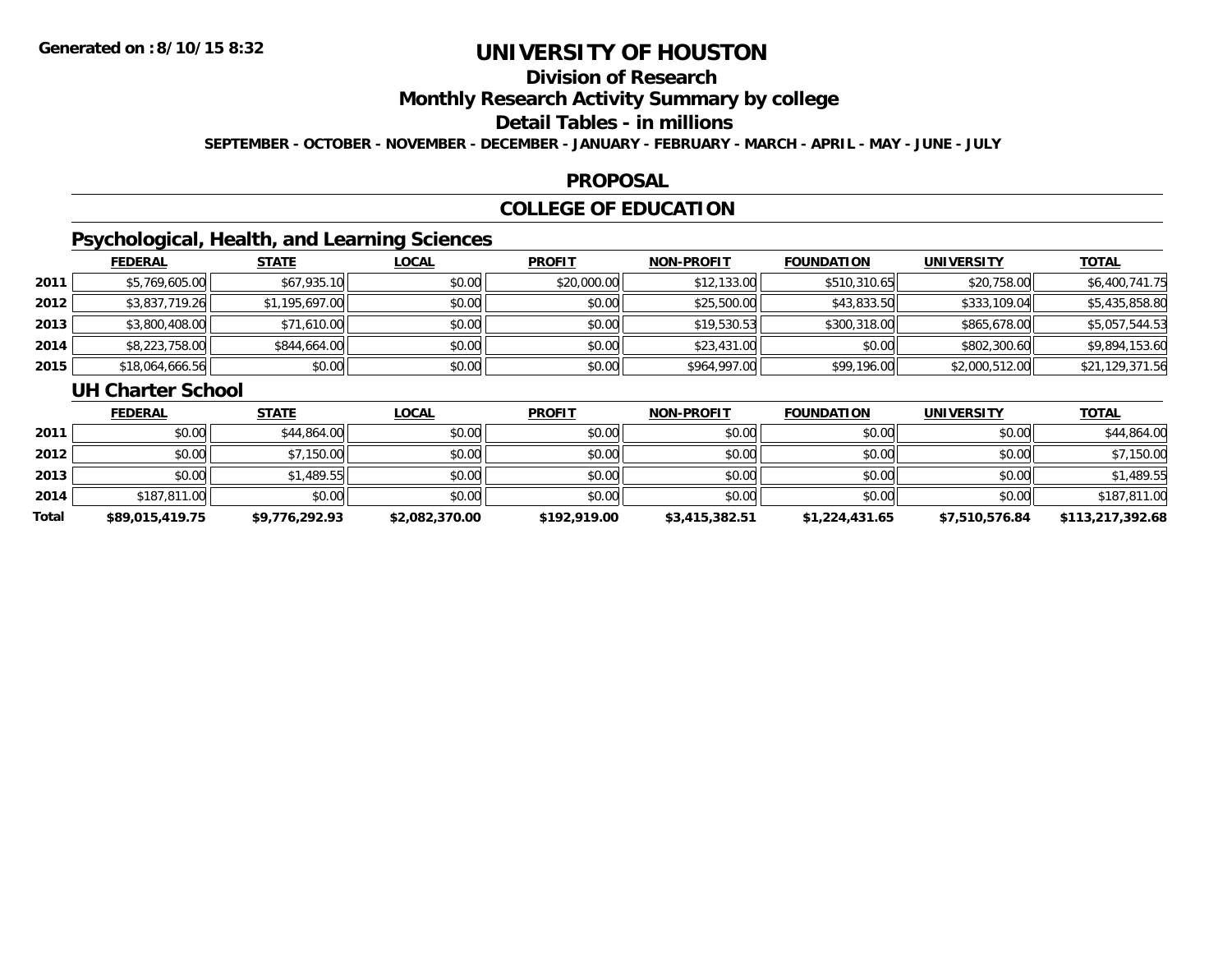**2014**

**2015**

# **UNIVERSITY OF HOUSTON**

## **Division of Research**

**Monthly Research Activity Summary by college**

## **Detail Tables - in millions**

**SEPTEMBER - OCTOBER - NOVEMBER - DECEMBER - JANUARY - FEBRUARY - MARCH - APRIL - MAY - JUNE - JULY**

#### **PROPOSAL**

### **COLLEGE OF LIBERAL ARTS AND SOCIAL SCIENCES**

|      | <b>African-American Studies</b>                          |              |              |               |                   |                   |                   |                |
|------|----------------------------------------------------------|--------------|--------------|---------------|-------------------|-------------------|-------------------|----------------|
|      | <b>FEDERAL</b>                                           | <b>STATE</b> | <b>LOCAL</b> | <b>PROFIT</b> | <b>NON-PROFIT</b> | <b>FOUNDATION</b> | <b>UNIVERSITY</b> | <b>TOTAL</b>   |
| 2013 | \$0.00                                                   | \$0.00       | \$0.00       | \$0.00        | \$9,537.00        | \$0.00            | \$0.00            | \$9,537.00     |
| 2014 | \$0.00                                                   | \$0.00       | \$0.00       | \$0.00        | \$9,500.00        | \$0.00            | \$0.00            | \$9,500.00     |
|      | Art                                                      |              |              |               |                   |                   |                   |                |
|      | <b>FEDERAL</b>                                           | <b>STATE</b> | <b>LOCAL</b> | <b>PROFIT</b> | <b>NON-PROFIT</b> | <b>FOUNDATION</b> | <b>UNIVERSITY</b> | <b>TOTAL</b>   |
| 2011 | \$14,979.30                                              | \$0.00       | \$0.00       | \$0.00        | \$0.00            | \$0.00            | \$0.00            | \$14,979.30    |
| 2012 | \$294,676.59                                             | \$0.00       | \$0.00       | \$0.00        | \$35,000.00       | \$0.00            | \$0.00            | \$329,676.59   |
| 2013 | \$34,681.58                                              | \$0.00       | \$0.00       | \$0.00        | \$1,400.00        | \$0.00            | \$0.00            | \$36,081.58    |
| 2014 | \$36,991.49                                              | \$0.00       | \$0.00       | \$0.00        | \$0.00            | \$0.00            | \$0.00            | \$36,991.49    |
| 2015 | \$37,000.00                                              | \$0.00       | \$0.00       | \$0.00        | \$34,614.00       | \$0.00            | \$0.00            | \$71,614.00    |
|      | <b>Arte Publico Press</b>                                |              |              |               |                   |                   |                   |                |
|      | <b>FEDERAL</b>                                           | <b>STATE</b> | <b>LOCAL</b> | <b>PROFIT</b> | <b>NON-PROFIT</b> | <b>FOUNDATION</b> | <b>UNIVERSITY</b> | <b>TOTAL</b>   |
| 2011 | \$100,000.00                                             | \$15,000.00  | \$0.00       | \$0.00        | \$105,079.00      | \$120,000.00      | \$0.00            | \$340,079.00   |
| 2012 | \$373,497.00                                             | \$20,000.00  | \$0.00       | \$0.00        | \$98,393.00       | \$400,000.00      | \$0.00            | \$891,890.00   |
| 2013 | \$272,599.00                                             | \$55,000.00  | \$0.00       | \$0.00        | \$50,000.00       | \$200,000.00      | \$0.00            | \$577,599.00   |
| 2014 | \$2,423,550.50                                           | \$6,000.00   | \$0.00       | \$0.00        | \$170,074.00      | \$200,000.00      | \$0.00            | \$2,799,624.50 |
| 2015 | \$677,368.40                                             | \$36,000.00  | \$0.00       | \$0.00        | \$100,000.00      | \$0.00            | \$0.00            | \$813,368.40   |
|      | <b>Blaffer Gallery</b>                                   |              |              |               |                   |                   |                   |                |
|      | <b>FEDERAL</b>                                           | <b>STATE</b> | <b>LOCAL</b> | <b>PROFIT</b> | <b>NON-PROFIT</b> | <b>FOUNDATION</b> | <b>UNIVERSITY</b> | <b>TOTAL</b>   |
| 2011 | \$50,000.00                                              | \$8,500.00   | \$0.00       | \$0.00        | \$102,445.00      | \$0.00            | \$0.00            | \$160,945.00   |
| 2012 | \$0.00                                                   | \$5,132.00   | \$0.00       | \$0.00        | \$85,759.00       | \$0.00            | \$0.00            | \$90,891.00    |
| 2013 | \$50,000.00                                              | \$10,000.00  | \$0.00       | \$0.00        | \$81,500.00       | \$0.00            | \$0.00            | \$141,500.00   |
| 2014 | \$0.00                                                   | \$14,000.00  | \$0.00       | \$0.00        | \$80,000.00       | \$0.00            | \$0.00            | \$94,000.00    |
| 2015 | \$0.00                                                   | \$4,000.00   | \$0.00       | \$0.00        | \$40,000.00       | \$60,000.00       | \$0.00            | \$104,000.00   |
|      | <b>Center for Neuromotor &amp; Biomechanics Research</b> |              |              |               |                   |                   |                   |                |
|      | <b>FEDERAL</b>                                           | <b>STATE</b> | <b>LOCAL</b> | <b>PROFIT</b> | <b>NON-PROFIT</b> | <b>FOUNDATION</b> | <b>UNIVERSITY</b> | <b>TOTAL</b>   |
| 2011 | \$928,227.00                                             | \$0.00       | \$0.00       | \$0.00        | \$0.00            | \$0.00            | \$0.00            | \$928,227.00   |
| 2012 | \$0.00                                                   | \$0.00       | \$0.00       | \$100,500.00  | \$0.00            | \$0.00            | \$0.00            | \$100,500.00   |
| 2013 | \$0.00                                                   | \$350,000.00 | \$0.00       | \$0.00        | \$0.00            | \$0.00            | \$0.00            | \$350,000.00   |

4 \$186,295.05|| \$0.00|| \$0.00|| \$0.00|| \$0.00|| \$0.00|| \$186,295.05

\$34,949.25 \$0.00 \$0.00 \$112,500.00 \$0.00 \$0.00 \$0.00 \$147,449.25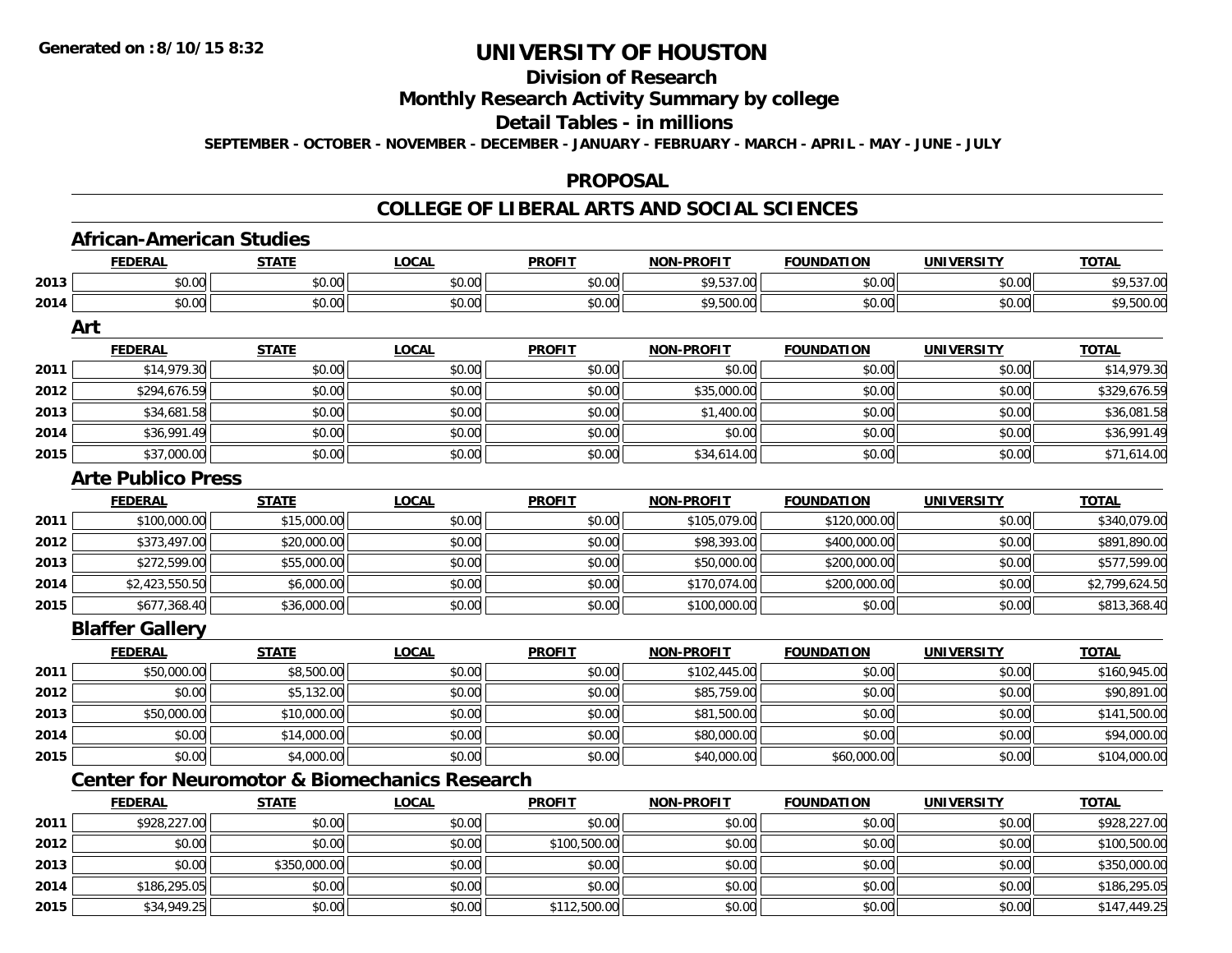## **Division of Research**

### **Monthly Research Activity Summary by college**

#### **Detail Tables - in millions**

**SEPTEMBER - OCTOBER - NOVEMBER - DECEMBER - JANUARY - FEBRUARY - MARCH - APRIL - MAY - JUNE - JULY**

#### **PROPOSAL**

### **COLLEGE OF LIBERAL ARTS AND SOCIAL SCIENCES**

|      | <b>FEDERAL</b>                      | <b>STATE</b>                                      | <b>LOCAL</b> | <b>PROFIT</b> | <b>NON-PROFIT</b> | <b>FOUNDATION</b> | <b>UNIVERSITY</b> | <b>TOTAL</b>   |
|------|-------------------------------------|---------------------------------------------------|--------------|---------------|-------------------|-------------------|-------------------|----------------|
| 2011 | \$250,000.00                        | \$0.00                                            | \$0.00       | \$0.00        | \$369,000.00      | \$0.00            | \$0.00            | \$619,000.00   |
|      | Communication                       |                                                   |              |               |                   |                   |                   |                |
|      | <b>FEDERAL</b>                      | <b>STATE</b>                                      | <b>LOCAL</b> | <b>PROFIT</b> | <b>NON-PROFIT</b> | <b>FOUNDATION</b> | <b>UNIVERSITY</b> | <b>TOTAL</b>   |
| 2011 | \$294,900.00                        | \$0.00                                            | \$0.00       | \$0.00        | \$0.00            | \$0.00            | \$0.00            | \$294,900.00   |
| 2012 | \$336,545.00                        | \$0.00                                            | \$0.00       | \$0.00        | \$0.00            | \$0.00            | \$0.00            | \$336,545.00   |
| 2013 | \$0.00                              | \$0.00                                            | \$0.00       | \$0.00        | \$9,800.00        | \$0.00            | \$76,763.00       | \$86,563.00    |
| 2014 | \$1,264,722.42                      | \$0.00                                            | \$0.00       | \$0.00        | \$1,500.00        | \$44,993.00       | \$9,591.00        | \$1,320,806.42 |
| 2015 | \$2,916,503.12                      | \$0.00                                            | \$0.00       | \$0.00        | \$211,745.00      | \$0.00            | \$14,884.00       | \$3,143,132.12 |
|      |                                     | <b>Communication Sciences and Disorders</b>       |              |               |                   |                   |                   |                |
|      | <b>FEDERAL</b>                      | <b>STATE</b>                                      | <b>LOCAL</b> | <b>PROFIT</b> | <b>NON-PROFIT</b> | <b>FOUNDATION</b> | <b>UNIVERSITY</b> | <b>TOTAL</b>   |
| 2011 | \$148,670.00                        | \$17,940.10                                       | \$0.00       | \$0.00        | \$0.00            | \$10,000.00       | \$0.00            | \$176,610.10   |
| 2012 | \$447,207.00                        | \$11,723.40                                       | \$0.00       | \$0.00        | \$58,248.00       | \$22,770.00       | \$263,177.00      | \$803,125.40   |
| 2013 | \$640,475.00                        | \$77,569.00                                       | \$0.00       | \$0.00        | \$54,922.00       | \$24,500.00       | \$396,469.00      | \$1,193,935.00 |
| 2014 | \$295,718.47                        | \$0.00                                            | \$0.00       | \$0.00        | \$0.00            | \$17,556.00       | \$311,666.00      | \$624,940.47   |
| 2015 | \$451,500.00                        | \$0.00                                            | \$0.00       | \$0.00        | \$191,644.00      | \$29,932.00       | \$59,594.00       | \$732,670.00   |
|      | <b>Comparative Cultural Studies</b> |                                                   |              |               |                   |                   |                   |                |
|      | <b>FEDERAL</b>                      | <b>STATE</b>                                      | <b>LOCAL</b> | <b>PROFIT</b> | <b>NON-PROFIT</b> | <b>FOUNDATION</b> | <b>UNIVERSITY</b> | <b>TOTAL</b>   |
| 2015 | \$99,999.00                         | \$0.00                                            | \$0.00       | \$0.00        | \$0.00            | \$0.00            | \$0.00            | \$99,999.00    |
|      |                                     | <b>Cynthia Woods Mitchell Center for the Arts</b> |              |               |                   |                   |                   |                |
|      | <b>FEDERAL</b>                      | STATE                                             | <b>LOCAL</b> | <b>PROFIT</b> | <b>NON-PROFIT</b> | <b>FOUNDATION</b> | <b>UNIVERSITY</b> | <b>TOTAL</b>   |
| 2013 | \$0.00                              | \$150,000.00                                      | \$0.00       | \$200,000.00  | \$35,000.00       | \$15,000.00       | \$0.00            | \$400,000.00   |
| 2014 | \$0.00                              | \$8,000.00                                        | \$0.00       | \$240,000.00  | \$500.00          | \$1,400.00        | \$0.00            | \$249,900.00   |
| 2015 | \$100,000.00                        | \$0.00                                            | \$0.00       | \$0.00        | \$10,000.00       | \$10,000.00       | \$0.00            | \$120,000.00   |
|      |                                     | Dean, Liberal Arts and Social Sciences            |              |               |                   |                   |                   |                |
|      | <b>FEDERAL</b>                      | <b>STATE</b>                                      | <b>LOCAL</b> | <b>PROFIT</b> | <b>NON-PROFIT</b> | <b>FOUNDATION</b> | <b>UNIVERSITY</b> | <b>TOTAL</b>   |
| 2011 | \$413,091.00                        | \$0.00                                            | \$0.00       | \$0.00        | \$0.00            | \$0.00            | \$0.00            | \$413,091.00   |
| 2013 | \$0.00                              | \$0.00                                            | \$0.00       | \$0.00        | \$0.00            | \$0.00            | \$0.00            | \$0.00         |
| 2014 | \$0.00                              | \$0.00                                            | \$0.00       | \$0.00        | \$55,000.00       | \$0.00            | \$0.00            | \$55,000.00    |
| 2015 | \$598,568.43                        | \$0.00                                            | \$0.00       | \$0.00        | \$0.00            | \$0.00            | \$0.00            | \$598,568.43   |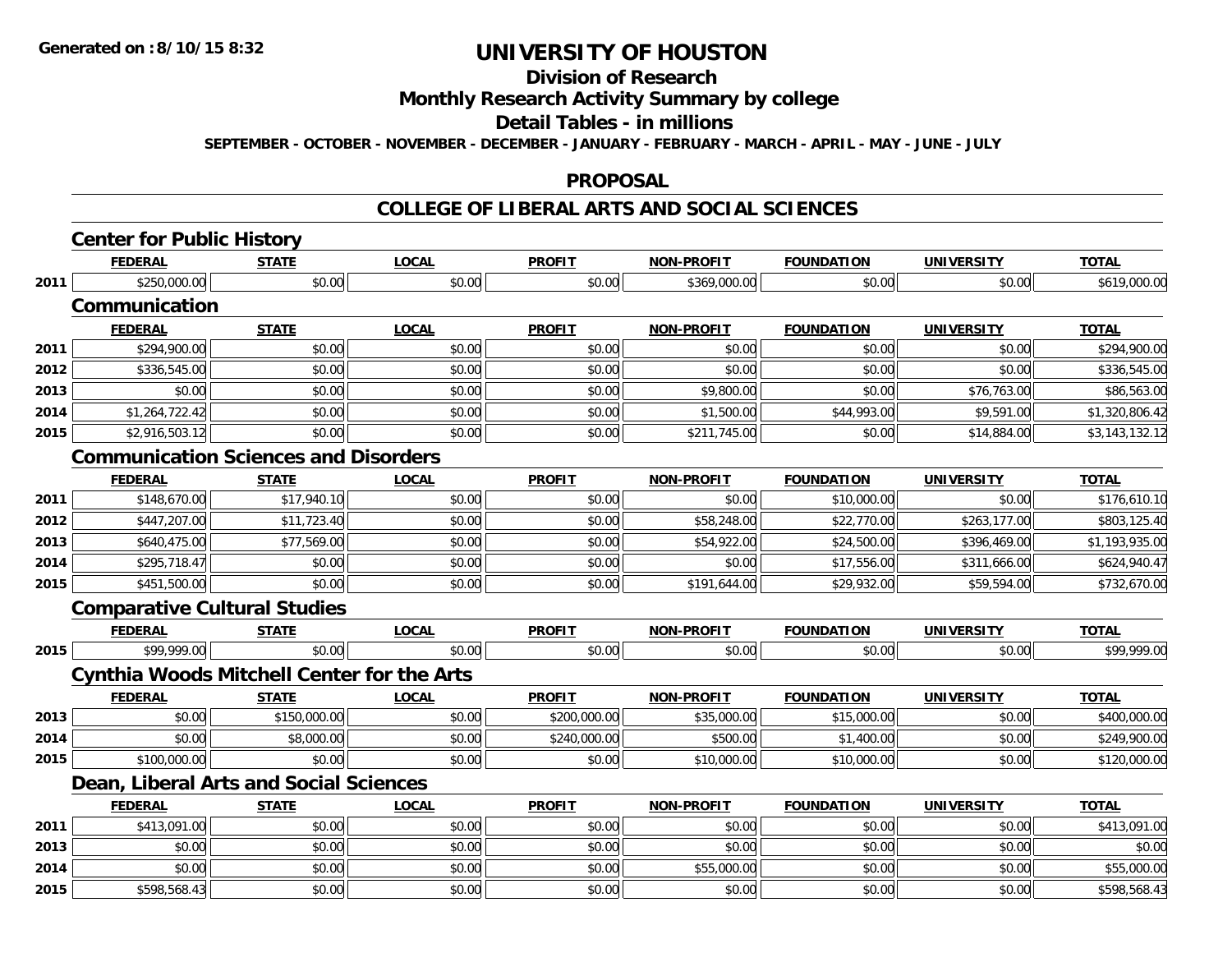## **Division of Research**

**Monthly Research Activity Summary by college**

#### **Detail Tables - in millions**

**SEPTEMBER - OCTOBER - NOVEMBER - DECEMBER - JANUARY - FEBRUARY - MARCH - APRIL - MAY - JUNE - JULY**

#### **PROPOSAL**

### **COLLEGE OF LIBERAL ARTS AND SOCIAL SCIENCES**

|      | <b>Economics</b>                    |                |              |                |                   |                   |                   |                 |
|------|-------------------------------------|----------------|--------------|----------------|-------------------|-------------------|-------------------|-----------------|
|      | <b>FEDERAL</b>                      | <b>STATE</b>   | <b>LOCAL</b> | <b>PROFIT</b>  | <b>NON-PROFIT</b> | <b>FOUNDATION</b> | <b>UNIVERSITY</b> | <b>TOTAL</b>    |
| 2011 | \$0.00                              | \$0.00         | \$0.00       | \$75,000.00    | \$78,014.00       | \$312,521.00      | \$75,000.00       | \$540,535.00    |
| 2012 | \$882,933.40                        | \$0.00         | \$0.00       | \$0.00         | \$843,624.00      | \$248,086.00      | \$0.00            | \$1,974,643.40  |
| 2013 | \$243,160.00                        | \$0.00         | \$0.00       | \$0.00         | \$0.00            | \$34,967.00       | \$0.00            | \$278,127.00    |
| 2014 | \$0.00                              | \$0.00         | \$0.00       | \$0.00         | \$0.00            | \$28,449.00       | \$90,353.00       | \$118,802.00    |
| 2015 | \$7,931,827.24                      | \$0.00         | \$0.00       | \$0.00         | \$15,000.00       | \$137,106.00      | \$215,736.00      | \$8,299,669.24  |
|      | <b>English</b>                      |                |              |                |                   |                   |                   |                 |
|      | <b>FEDERAL</b>                      | <b>STATE</b>   | <b>LOCAL</b> | <b>PROFIT</b>  | <b>NON-PROFIT</b> | <b>FOUNDATION</b> | <b>UNIVERSITY</b> | <b>TOTAL</b>    |
| 2011 | \$0.00                              | \$0.00         | \$0.00       | \$0.00         | \$1,500.00        | \$0.00            | \$0.00            | \$1,500.00      |
| 2012 | \$932,888.40                        | \$0.00         | \$0.00       | \$0.00         | \$0.00            | \$0.00            | \$0.00            | \$932,888.40    |
| 2014 | \$363,341.50                        | \$7,109.00     | \$0.00       | \$0.00         | \$0.00            | \$0.00            | \$0.00            | \$370,450.50    |
| 2015 | \$0.00                              | \$0.00         | \$0.00       | \$0.00         | \$1,500.00        | \$0.00            | \$0.00            | \$1,500.00      |
|      | <b>Health and Human Performance</b> |                |              |                |                   |                   |                   |                 |
|      | <b>FEDERAL</b>                      | <b>STATE</b>   | <b>LOCAL</b> | <b>PROFIT</b>  | <b>NON-PROFIT</b> | <b>FOUNDATION</b> | <b>UNIVERSITY</b> | <b>TOTAL</b>    |
| 2011 | \$12,346,569.40                     | \$0.00         | \$0.00       | \$94,276.00    | \$205,000.00      | \$209,569.30      | \$1,002,452.00    | \$13,857,866.70 |
| 2012 | \$8,217,754.31                      | \$502,818.00   | \$0.00       | \$1,122,108.00 | \$141,879.20      | \$39,428.00       | \$1,179,339.00    | \$11,203,326.51 |
| 2013 | \$7,090,773.52                      | \$1,400,000.00 | \$0.00       | \$121,843.60   | \$1,038,001.00    | \$104,400.00      | \$608,106.00      | \$10,363,124.12 |
| 2014 | \$18,154,335.95                     | \$0.00         | \$0.00       | \$0.00         | \$137,046.60      | \$168,482.40      | \$904,457.80      | \$19,364,322.75 |
| 2015 | \$10,948,576.52                     | \$657,097.00   | \$0.00       | \$1,333,994.00 | \$2,056,193.92    | \$262,959.00      | \$370,580.40      | \$15,629,400.84 |
|      | <b>Hispanic Studies</b>             |                |              |                |                   |                   |                   |                 |
|      | <b>FEDERAL</b>                      | <b>STATE</b>   | <b>LOCAL</b> | <b>PROFIT</b>  | <b>NON-PROFIT</b> | <b>FOUNDATION</b> | <b>UNIVERSITY</b> | <b>TOTAL</b>    |
| 2012 | \$38,419.59                         | \$0.00         | \$0.00       | \$0.00         | \$0.00            | \$0.00            | \$0.00            | \$38,419.59     |
| 2013 | \$100,000.00                        | \$0.00         | \$0.00       | \$0.00         | \$0.00            | \$0.00            | \$11,992.50       | \$111,992.50    |
| 2014 | \$1,048,315.27                      | \$0.00         | \$0.00       | \$0.00         | \$0.00            | \$0.00            | \$0.00            | \$1,048,315.27  |
| 2015 | \$1,655,345.60                      | \$0.00         | \$0.00       | \$0.00         | \$0.00            | \$0.00            | \$0.00            | \$1,655,345.60  |
|      | <b>History</b>                      |                |              |                |                   |                   |                   |                 |
|      | <b>FEDERAL</b>                      | <b>STATE</b>   | <b>LOCAL</b> | <b>PROFIT</b>  | <b>NON-PROFIT</b> | <b>FOUNDATION</b> | <b>UNIVERSITY</b> | <b>TOTAL</b>    |
| 2011 | \$350,000.00                        | \$0.00         | \$0.00       | \$0.00         | \$14,000.00       | \$0.00            | \$0.00            | \$364,000.00    |
| 2012 | \$136,664.82                        | \$0.00         | \$0.00       | \$0.00         | \$0.00            | \$0.00            | \$0.00            | \$136,664.82    |
| 2013 | \$100,000.00                        | \$0.00         | \$0.00       | \$0.00         | \$0.00            | \$0.00            | \$0.00            | \$100,000.00    |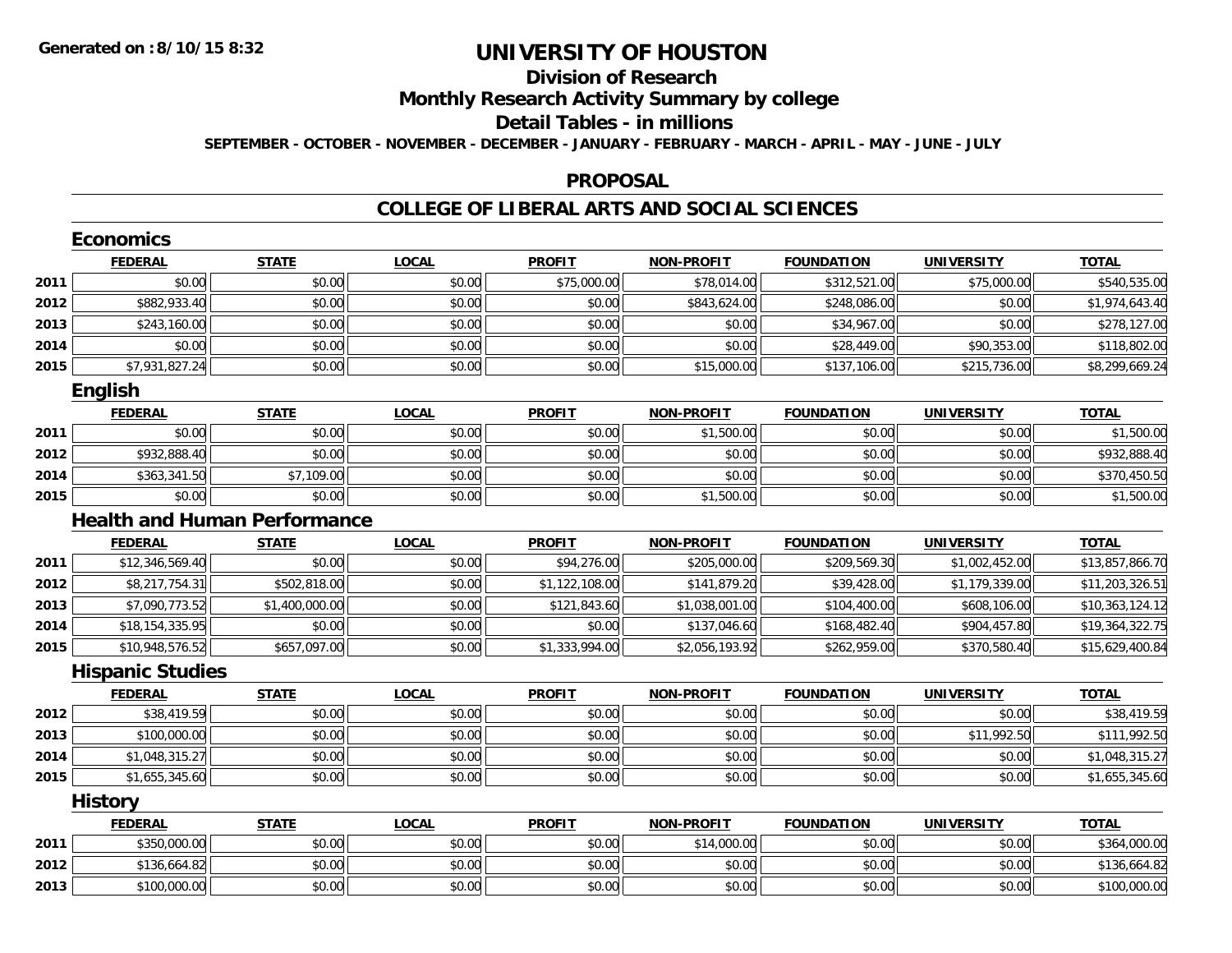## **Division of Research**

**Monthly Research Activity Summary by college**

## **Detail Tables - in millions**

**SEPTEMBER - OCTOBER - NOVEMBER - DECEMBER - JANUARY - FEBRUARY - MARCH - APRIL - MAY - JUNE - JULY**

### **PROPOSAL**

### **COLLEGE OF LIBERAL ARTS AND SOCIAL SCIENCES**

### **Hobby Center for Public Policy**

|      | <b>FEDERAL</b> | <b>STATE</b> | <u>LOCAL</u> | <b>PROFIT</b> | <b>NON-PROFIT</b> | <b>FOUNDATION</b> | <b>UNIVERSITY</b> | <b>TOTAL</b> |
|------|----------------|--------------|--------------|---------------|-------------------|-------------------|-------------------|--------------|
| 2011 | \$8,435.00     | \$0.00       | \$0.00       | \$0.00        | \$0.00            | \$0.00            | \$0.00            | \$8,435.00   |
| 2013 | \$164,250.00   | \$0.00       | \$0.00       | \$0.00        | \$0.00            | \$0.00            | \$0.00            | \$164,250.00 |
| 2014 | \$1,800.00     | \$0.00       | \$0.00       | \$0.00        | \$0.00            | \$28,780.00       | \$0.00            | \$30,580.00  |
| 2015 | \$518,077.89   | \$0.00       | \$0.00       | \$0.00        | \$0.00            | \$15,000.00       | \$0.00            | \$533,077.89 |

### **Modern/Classical Languages**

|      | <u>FEDERAL</u> | <b>STATE</b> | <u>LOCAL</u> | <b>PROFIT</b> | <b>NON-PROFIT</b> | <b>FOUNDATION</b> | <b>UNIVERSITY</b> | <b>TOTAL</b> |
|------|----------------|--------------|--------------|---------------|-------------------|-------------------|-------------------|--------------|
| 2011 | \$413,091.00   | \$0.00       | \$0.00       | \$0.00        | \$0.00            | \$0.00            | \$0.00            | \$413,091.00 |
| 2012 | \$396,977.00   | \$0.00       | \$0.00       | \$0.00        | \$0.00            | \$0.00            | \$0.00            | \$396,977.00 |
| 2013 | \$99,251.00    | \$0.00       | \$0.00       | \$0.00        | \$0.00            | \$0.00            | \$0.00            | \$99,251.00  |
| 2015 | \$89,835.00    | \$0.00       | \$0.00       | \$0.00        | \$0.00            | \$29,771.00       | \$0.00            | \$119,606.00 |

### **Philosophy**

|      | <b>FEDERAL</b> | <b>STATE</b> | <u>LOCAL</u> | <b>PROFIT</b> | <b>NON-PROFIT</b> | <b>FOUNDATION</b> | <b>UNIVERSITY</b> | <b>TOTAL</b> |
|------|----------------|--------------|--------------|---------------|-------------------|-------------------|-------------------|--------------|
| 2011 | \$29,932.50    | \$0.00       | \$0.00       | \$0.00        | \$0.00            | \$0.00            | \$0.00            | \$29,932.50  |
| 2012 | \$23,229.00    | \$0.00       | \$0.00       | \$0.00        | \$0.00            | \$0.00            | \$0.00            | \$23,229.00  |
| 2013 | \$83,949.42    | \$0.00       | \$0.00       | \$0.00        | \$0.00            | \$0.00            | \$0.00            | \$83,949.42  |
| 2014 | \$62,985.51    | \$0.00       | \$0.00       | \$0.00        | \$0.00            | \$0.00            | \$0.00            | \$62,985.51  |
| 2015 | \$63,000.00    | \$0.00       | \$0.00       | \$0.00        | \$0.00            | \$0.00            | \$19,170.00       | \$82,170.00  |

#### **Political Science**

|      | <b>FEDERAL</b> | <b>STATE</b> | <b>LOCAL</b> | <b>PROFIT</b> | <b>NON-PROFIT</b> | <b>FOUNDATION</b> | <b>UNIVERSITY</b> | <u>TOTAL</u>   |
|------|----------------|--------------|--------------|---------------|-------------------|-------------------|-------------------|----------------|
| 2011 | \$1,540,222.50 | \$0.00       | \$0.00       | \$0.00        | \$3,250.00        | \$0.00            | \$0.00            | \$1,543,472.50 |
| 2012 | \$962,484.00   | \$77,296.00  | \$0.00       | \$0.00        | \$0.00            | \$2,000.00        | \$0.00            | \$1,041,780.00 |
| 2013 | \$877,697.00   | \$0.00       | \$0.00       | \$0.00        | \$0.00            | \$0.00            | \$0.00            | \$877,697.00   |
| 2014 | \$77,661.00    | \$0.00       | \$0.00       | \$0.00        | \$3,300.00        | \$73,222.00       | \$0.00            | \$154,183.00   |
| 2015 | \$277,127.00   | \$0.00       | \$0.00       | \$45,000.00   | \$3,000.00        | \$59,923.00       | \$58,951.00       | \$444,001.00   |

### **Psychology**

|      | <b>FEDERAL</b>  | <u>STATE</u>   | <u>LOCAL</u> | <b>PROFIT</b> | <b>NON-PROFIT</b> | <b>FOUNDATION</b> | <b>UNIVERSITY</b> | <b>TOTAL</b>    |
|------|-----------------|----------------|--------------|---------------|-------------------|-------------------|-------------------|-----------------|
| 2011 | \$22,951,724.80 | \$2,887,682.40 | \$331,088.80 | \$275,000.00  | \$171,561.00      | \$174,672.00      | \$2,244,027.80    | \$29,035,756.80 |
| 2012 | \$12,635,875.47 | \$2,304,698.15 | \$0.00       | \$423,255,00  | \$64,800.00       | \$70,367.00       | \$1,789,723.00    | \$17,288,718.62 |
| 2013 | \$18,242,694.35 | \$1,077,218.00 | \$0.00       | \$146,786.00  | \$144,345.00      | \$83,758.00       | \$2,882,941.00    | \$22,577,742.35 |
| 2014 | \$15,433,519.71 | \$2,688,880.00 | \$0.00       | \$24,000.00   | \$419,192.89      | \$0.00            | \$7,382,578,90    | \$25,948,171.50 |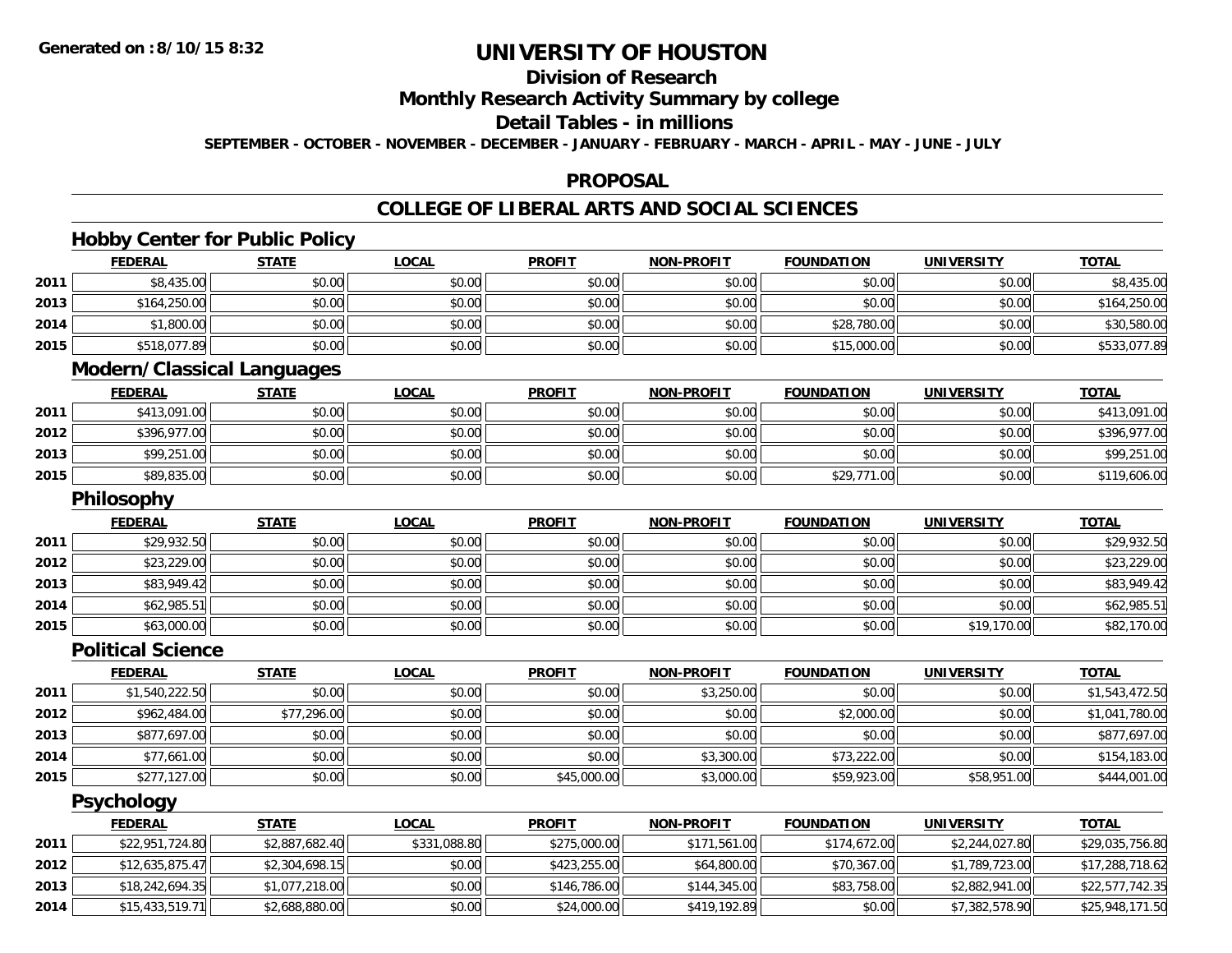## **Division of Research**

### **Monthly Research Activity Summary by college**

#### **Detail Tables - in millions**

**SEPTEMBER - OCTOBER - NOVEMBER - DECEMBER - JANUARY - FEBRUARY - MARCH - APRIL - MAY - JUNE - JULY**

#### **PROPOSAL**

#### **COLLEGE OF LIBERAL ARTS AND SOCIAL SCIENCES**

|       | <b>Psychology</b>      |                 |              |                |                   |                   |                   |                  |
|-------|------------------------|-----------------|--------------|----------------|-------------------|-------------------|-------------------|------------------|
|       | <b>FEDERAL</b>         | <b>STATE</b>    | <b>LOCAL</b> | <b>PROFIT</b>  | <b>NON-PROFIT</b> | <b>FOUNDATION</b> | <b>UNIVERSITY</b> | <b>TOTAL</b>     |
| 2015  | \$14,550,737.55        | \$3,336,605.00  | \$0.00       | \$23,100.00    | \$995,081.80      | \$227,396.00      | \$5,083,562.20    | \$24,216,482.55  |
|       | <b>School of Music</b> |                 |              |                |                   |                   |                   |                  |
|       | <b>FEDERAL</b>         | <b>STATE</b>    | <b>LOCAL</b> | <b>PROFIT</b>  | <b>NON-PROFIT</b> | <b>FOUNDATION</b> | <b>UNIVERSITY</b> | <b>TOTAL</b>     |
| 2011  | \$0.00                 | \$26,500.00     | \$0.00       | \$0.00         | \$0.00            | \$0.00            | \$0.00            | \$26,500.00      |
| 2012  | \$0.00                 | \$3,347.00      | \$0.00       | \$0.00         | \$0.00            | \$0.00            | \$0.00            | \$3,347.00       |
| 2013  | \$0.00                 | \$5,000.00      | \$0.00       | \$0.00         | \$10,000.00       | \$24,500.00       | \$0.00            | \$39,500.00      |
| 2014  | \$0.00                 | \$9,000.00      | \$0.00       | \$0.00         | \$0.00            | \$3,919.00        | \$0.00            | \$12,919.00      |
| 2015  | \$0.00                 | \$9,000.00      | \$0.00       | \$0.00         | \$10,000.00       | \$18,000.00       | \$0.00            | \$37,000.00      |
|       | <b>Sociology</b>       |                 |              |                |                   |                   |                   |                  |
|       | <b>FEDERAL</b>         | <b>STATE</b>    | <b>LOCAL</b> | <b>PROFIT</b>  | <b>NON-PROFIT</b> | <b>FOUNDATION</b> | <b>UNIVERSITY</b> | <b>TOTAL</b>     |
| 2011  | \$796,309.80           | \$0.00          | \$0.00       | \$0.00         | \$4,500.00        | \$0.00            | \$0.00            | \$800,809.80     |
| 2012  | \$0.00                 | \$0.00          | \$0.00       | \$0.00         | \$0.00            | \$16,808.00       | \$523,195.30      | \$540,003.30     |
| 2013  | \$160,063.00           | \$0.00          | \$18,000.00  | \$0.00         | \$0.00            | \$0.00            | \$0.00            | \$178,063.00     |
| 2014  | \$0.00                 | \$0.00          | \$31,200.00  | \$0.00         | \$0.00            | \$0.00            | \$0.00            | \$31,200.00      |
|       | <b>Theatre</b>         |                 |              |                |                   |                   |                   |                  |
|       | <b>FEDERAL</b>         | <b>STATE</b>    | <b>LOCAL</b> | <b>PROFIT</b>  | <b>NON-PROFIT</b> | <b>FOUNDATION</b> | <b>UNIVERSITY</b> | <b>TOTAL</b>     |
| 2013  | \$0.00                 | \$0.00          | \$0.00       | \$0.00         | \$220,027.00      | \$0.00            | \$0.00            | \$220,027.00     |
| 2014  | \$187,811.00           | \$0.00          | \$0.00       | \$0.00         | \$0.00            | \$0.00            | \$0.00            | \$187,811.00     |
| 2015  | \$0.00                 | \$0.00          | \$0.00       | \$0.00         | \$120,000.00      | \$0.00            | \$0.00            | \$120,000.00     |
| Total | \$174,962,360.60       | \$15,781,115.05 | \$380,288.80 | \$4,337,362.60 | \$8,701,476.41    | \$3,530,234.70    | \$25,574,309.90   | \$233,267,148.06 |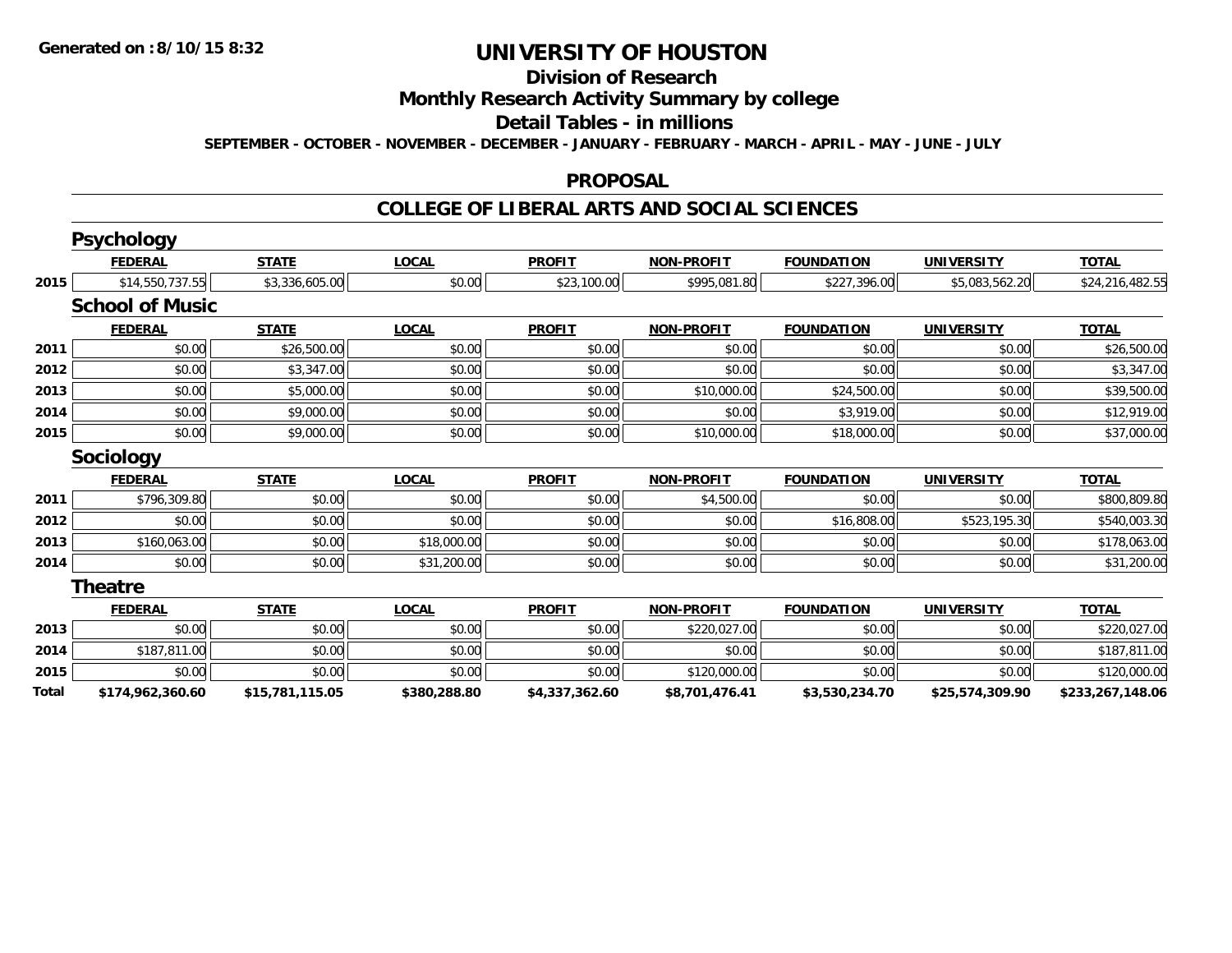## **Division of Research**

**Monthly Research Activity Summary by college**

#### **Detail Tables - in millions**

**SEPTEMBER - OCTOBER - NOVEMBER - DECEMBER - JANUARY - FEBRUARY - MARCH - APRIL - MAY - JUNE - JULY**

### **PROPOSAL**

## **COLLEGE OF NATURAL SCIENCES AND MATHEMATICS**

## **Biology/Biochemistry**

|      | <b>FEDERAL</b>  | <u>STATE</u>    | <u>LOCAL</u> | <b>PROFIT</b>  | <b>NON-PROFIT</b> | <b>FOUNDATION</b> | <b>UNIVERSITY</b> | <u>TOTAL</u>    |
|------|-----------------|-----------------|--------------|----------------|-------------------|-------------------|-------------------|-----------------|
| 2011 | \$48,156,767.70 | \$5,998,253.00  | \$0.00       | \$276,082.00   | \$1,494,297.31    | \$1,179,220.00    | \$1,580,754.50    | \$58,685,374.51 |
| 2012 | \$39,514,707.61 | \$7,534,296.46  | \$0.00       | \$552,412.00   | \$3,447,527.80    | \$1,932,312.00    | \$2,595,858.58    | \$55,577,114.45 |
| 2013 | \$31,011,759.95 | \$1,754,893.03  | \$0.00       | \$143,351.00   | \$367,307.00      | \$1,901,970.00    | \$1,626,206.00    | \$36,805,486.98 |
| 2014 | \$33,066,666.77 | \$10,915,087.25 | \$0.00       | \$154,786.00   | \$945,759.26      | \$1,874,390.00    | \$1,262,664.00    | \$48,219,353.28 |
| 2015 | \$21,159,820.90 | \$2,968,132.85  | \$0.00       | \$1,322,153.00 | \$1,827,003.89    | \$1,030,000.00    | \$1,180,656.00    | \$29,487,766.64 |

## **Center for Nuclear Receptors and Cell Signaling**

|      | <b>FEDERAL</b>  | <b>STATE</b>    | <b>LOCAL</b> | <b>PROFIT</b> | <b>NON-PROFIT</b> | <b>FOUNDATION</b> | <b>UNIVERSITY</b> | <b>TOTAL</b>    |
|------|-----------------|-----------------|--------------|---------------|-------------------|-------------------|-------------------|-----------------|
| 2011 | \$10,791,813.18 | \$13,531,384.00 | \$0.00       | \$240,000.00  | \$600,126.00      | \$1,409,011.00    | \$818,762.00      | \$27,391,096.18 |
| 2012 | \$8,037,504.00  | \$1,380,708.50  | \$0.00       | \$0.00        | \$403,096.00      | \$850,000.00      | \$37,500.00       | \$10,708,808.50 |
| 2013 | \$23,665,447.20 | \$211,499.00    | \$0.00       | \$337,414.00  | \$1,361,994.00    | \$1,864,346.00    | \$0.00            | \$27,440,700.20 |
| 2014 | \$25,339,884.10 | \$11,274,192.00 | \$0.00       | \$0.00        | \$1,864,612.00    | \$1,272,623.90    | \$36,000.00       | \$39,787,312.00 |
| 2015 | \$21,861,807.50 | \$12,960,582.50 | \$0.00       | \$144,000.00  | \$5,956,118.40    | \$613,384.00      | \$0.00            | \$41,535,892.40 |

## **Chemistry**

|      | <b>FEDERAL</b>  | <b>STATE</b>   | <b>LOCAL</b> | <b>PROFIT</b> | <b>NON-PROFIT</b> | <b>FOUNDATION</b> | <b>UNIVERSITY</b> | <b>TOTAL</b>    |
|------|-----------------|----------------|--------------|---------------|-------------------|-------------------|-------------------|-----------------|
| 2011 | \$18,292,563.05 | \$1,010,807.00 | \$0.00       | \$130,000.00  | \$276,248.00      | \$889,965.00      | \$669,942.00      | \$21,269,525.05 |
| 2012 | \$19,211,281.99 | \$4,487,398.04 | \$0.00       | \$594,148.00  | \$1,114,109.00    | \$2,080,000.00    | \$450,581.60      | \$27,937,518.63 |
| 2013 | \$13,838,683.75 | \$2,688,596.00 | \$0.00       | \$0.00        | \$160,000.00      | \$2,420,000.00    | \$649,128.00      | \$19,756,407.75 |
| 2014 | \$12,862,347.85 | \$675,868.08   | \$0.00       | \$204,995.00  | \$1,644,200.00    | \$4,875,000.00    | \$511,702.00      | \$20,774,112.93 |
| 2015 | \$14,634,983.79 | \$3,053,111.00 | \$0.00       | \$124,348.00  | \$1,574,318.00    | \$2,470,000.00    | \$1,070,491.00    | \$22,927,251.79 |

#### **Computer Science**

|      | <b>FEDERAL</b>  | <b>STATE</b>   | <b>LOCAL</b> | <b>PROFIT</b>  | <b>NON-PROFIT</b> | <b>FOUNDATION</b> | <b>UNIVERSITY</b> | <b>TOTAL</b>    |
|------|-----------------|----------------|--------------|----------------|-------------------|-------------------|-------------------|-----------------|
| 2011 | \$24,161,928.70 | \$1,864,941.00 | \$0.00       | \$1,280,244.00 | \$1,383,365.16    | \$302,606.25      | \$0.00            | \$28,993,085.11 |
| 2012 | \$25,092,929.89 | \$1,486,949.00 | \$0.00       | \$430,379.00   | \$18,000.00       | \$195,918.20      | \$129,955.00      | \$27,354,131.09 |
| 2013 | \$28,895,468.49 | \$508,212.00   | \$0.00       | \$1,442,109.57 | \$460,000.00      | \$0.00            | \$0.00            | \$31,305,790.06 |
| 2014 | \$50,851,264.45 | \$2,922,905.50 | \$0.00       | \$220,803.41   | \$1,763,722.00    | \$78,646.25       | \$754,666.00      | \$56,592,007.61 |
| 2015 | \$58,767,400.96 | \$1,592,955.50 | \$0.00       | \$589,680.00   | \$640,990.60      | \$134,316.00      | \$801,336.60      | \$62,526,679.66 |

## **Dean, Natural Sciences and Mathematics**

|      | <b>FEDERAL</b>                | <b>CTATE</b><br>3 I A I I | <b>_OCAL</b>       | <b>PROFIT</b>              | <b>M-PROFIT</b><br><b>BIABI</b> | <b>FOUNDATION</b>    | UNIVERSITY | TOTA.                                    |
|------|-------------------------------|---------------------------|--------------------|----------------------------|---------------------------------|----------------------|------------|------------------------------------------|
| 2011 | $\sim$ 000.00<br>70.UU        | \$882,3.<br>7.JZ          | $\sim$ 00<br>pu.uu | 0000<br>DU.UU              | 0000<br>vu.vu                   | 0000<br><b>DU.UU</b> | \$0.00     | $\sim$ $\sim$ $\sim$<br>\$2,686,.<br>ے ت |
| 2012 | <b>CAOO 022 50L</b><br>722.JU | ᠇.,                       | $\sim$ 00<br>pu.uu | $*$ $\cap$ $\cap$<br>DU.UU | $\sim$ 00<br>PO.OO              | 0000<br><b>JU.UU</b> | \$0.00     | $\sim$ $\sim$ $\sim$<br>ن <i>.</i>       |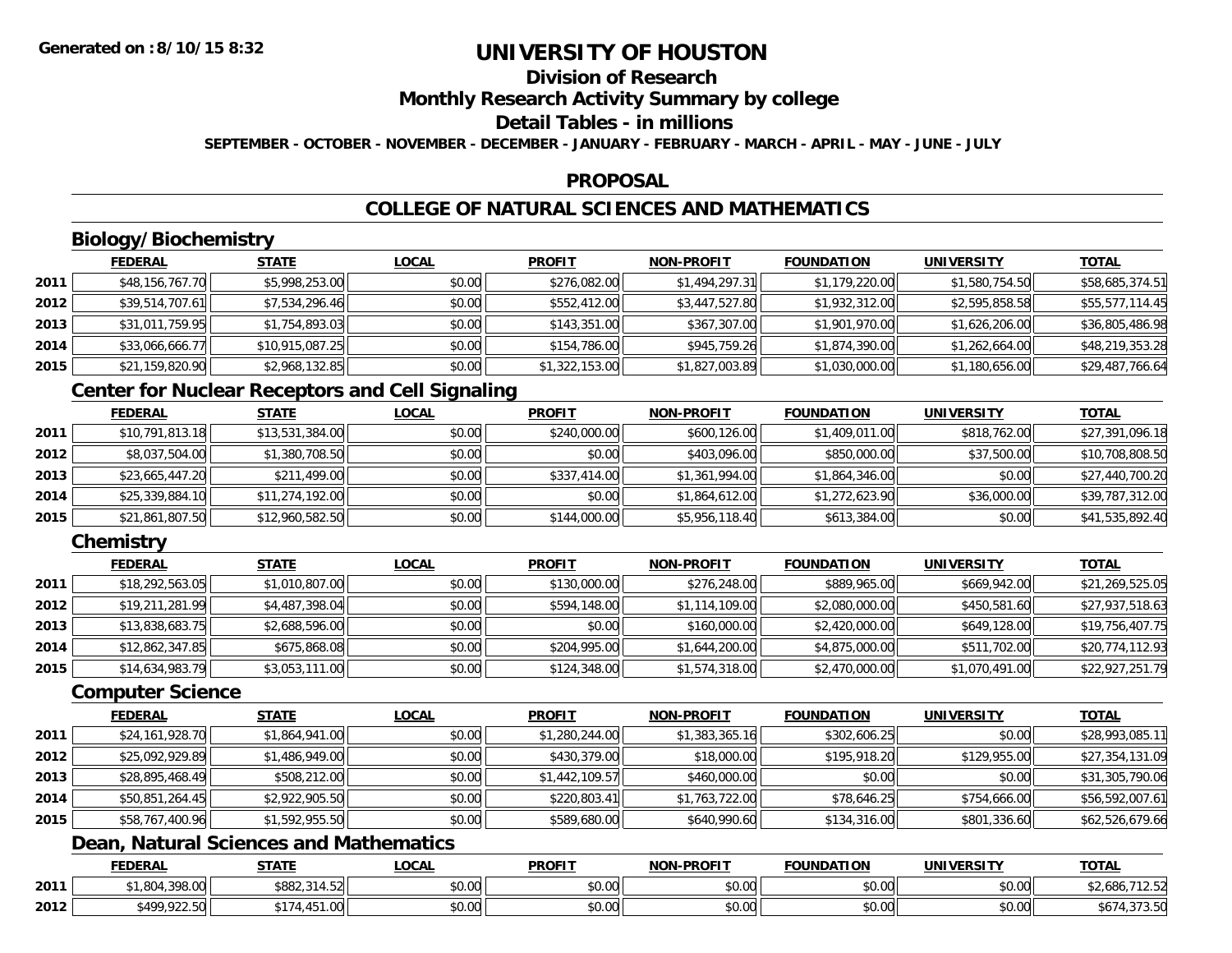## **Division of Research**

**Monthly Research Activity Summary by college**

### **Detail Tables - in millions**

**SEPTEMBER - OCTOBER - NOVEMBER - DECEMBER - JANUARY - FEBRUARY - MARCH - APRIL - MAY - JUNE - JULY**

### **PROPOSAL**

## **COLLEGE OF NATURAL SCIENCES AND MATHEMATICS**

## **Dean, Natural Sciences and Mathematics**

|      | <b>FEDERAL</b> | <u>STATE</u>   | <b>LOCAL</b> | <b>PROFIT</b> | <b>NON-PROFIT</b> | <b>FOUNDATION</b> | UNIVERSITY | <b>TOTAL</b>   |
|------|----------------|----------------|--------------|---------------|-------------------|-------------------|------------|----------------|
| 2013 | \$0.00         | \$210,187.00   | \$0.00       | \$0.00        | \$0.00            | \$0.00            | \$0.00     | \$210,187.00   |
| 2014 | \$0.00         | \$401,835,00   | \$0.00       | \$76,907.50   | \$375,000.00      | \$0.00            | \$0.00     | \$853,742.50   |
| 2015 | \$735,150.50   | \$6,043,916.85 | \$0.00       | \$0.00        | \$0.00            | \$0.00            | \$0.00     | \$6,779,067.35 |

### **Earth & Atmospheric Sciences**

|      | <b>FEDERAL</b>  | <u>STATE</u>   | <b>LOCAL</b> | <b>PROFIT</b>  | <b>NON-PROFIT</b> | <b>FOUNDATION</b> | UNIVERSITY     | <b>TOTAL</b>    |
|------|-----------------|----------------|--------------|----------------|-------------------|-------------------|----------------|-----------------|
| 2011 | \$5,645,552.00  | \$990,980.20   | \$0.00       | \$3,161,957.00 | \$15,008,245.18   | \$0.00            | \$1,252,133.00 | \$26,058,867.38 |
| 2012 | \$6,754,495.10  | \$789,987.20   | \$0.00       | \$1,077,113.00 | \$151,387.00      | \$150,000.00      | \$505,768.00   | \$9,428,750.30  |
| 2013 | \$8,511,461.00  | \$653,818.00   | \$0.00       | \$1,075,090.07 | \$1,000,951.00    | \$180,000.00      | \$754,110.68   | \$12,175,430.75 |
| 2014 | \$23,355,716.68 | \$1,025,266.24 | \$0.00       | \$307,673.02   | \$355,000.00      | \$0.00            | \$2,957,597.84 | \$28,001,253.78 |
| 2015 | \$7,557,095.51  | \$1,374,381.00 | \$0.00       | \$426,855.00   | \$2,655,321.25    | \$195,000.00      | \$1,031,742.00 | \$13,240,394.76 |

## **Institute for Climate and Atmospheric Science**

|      | <b>FEDERAL</b> | <b>STATE</b> | <u>LOCAL</u> | <b>PROFIT</b> | <b>NON-PROFIT</b> | <b>FOUNDATION</b> | <b>UNIVERSITY</b> | <b>TOTAL</b> |
|------|----------------|--------------|--------------|---------------|-------------------|-------------------|-------------------|--------------|
| 2011 | \$0.00         | \$0.00       | \$0.00       | \$0.00        | \$0.00            | \$0.00            | \$0.00            | \$0.00       |
| 2012 | \$0.00         | \$0.00       | \$0.00       | \$0.00        | \$0.00            | \$0.00            | \$0.00            | \$0.00       |
| 2013 | \$0.00         | \$0.00       | \$0.00       | \$0.00        | \$0.00            | \$0.00            | \$0.00            | \$0.00       |
| 2014 | \$0.00         | \$0.00       | \$0.00       | \$0.00        | \$0.00            | \$0.00            | \$0.00            | \$0.00       |

#### **Institute for Nanoenergy**

|      | וגם את<br>-nr | $- - - - -$        | $\bigcap_{n=1}^{\infty}$<br>้บนค | <b>DDOEIT</b>                                   | <b>DDAFIT</b><br>™∩M                                | ,,,, <del>,</del> ,,,,<br>ıм<br>. J F | <b>IINIIVEDCITV</b> | <b>TA1</b>             |
|------|---------------|--------------------|----------------------------------|-------------------------------------------------|-----------------------------------------------------|---------------------------------------|---------------------|------------------------|
| 2011 | ልስ ስስ         | $\sim$ 00<br>טט.טט | $\sim$ $\sim$ $\sim$<br>vv.vv    | $\mathsf{A} \cap \mathsf{A} \mathsf{A}$<br>vv.u | $\triangle$ $\triangle$ $\triangle$<br>. UU<br>, پ, | $\sim$ $\sim$<br>טט.טע                | $\sim$ 00           | $\sim$ $\sim$<br>PU.UU |
| 2012 | \$0.00        | 500<br>טט.טע       | $+ - - -$<br>JU.UU               | 0000<br>JU.U                                    | $\sim$ 00<br>pu.uu                                  | $\sim$ $\sim$<br>טט.טע                | $\sim$ 00<br>vv.vv  | $\sim$ $\sim$<br>DU.UU |

### **Mathematics**

|      | <b>FEDERAL</b> | <b>STATE</b> | <b>LOCAL</b> | <b>PROFIT</b> | <b>NON-PROFIT</b> | <b>FOUNDATION</b> | <b>UNIVERSITY</b> | <b>TOTAL</b>    |
|------|----------------|--------------|--------------|---------------|-------------------|-------------------|-------------------|-----------------|
| 2011 | \$6,270,560.28 | \$784,756.00 | \$0.00       | \$329,690.00  | \$22,622.00       | \$115,000.00      | \$64,383.00       | \$7,587,011.28  |
| 2012 | \$5,100,776.26 | \$264,163.50 | \$0.00       | \$210,000.00  | \$167,808.00      | \$222,725.00      | \$710,825.00      | \$6,676,297.76  |
| 2013 | \$6,368,284.05 | \$0.00       | \$0.00       | \$169,348.17  | \$0.00            | \$106,456.00      | \$0.00            | \$6,644,088.22  |
| 2014 | \$9,663,043.87 | \$0.00       | \$0.00       | \$90,000.00   | \$375,000.00      | \$192,924.00      | \$85,112.00       | \$10,406,079.87 |
| 2015 | \$6,976,824.70 | \$514,410.00 | \$0.00       | \$188,000.00  | \$53,579.00       | \$899,294.00      | \$337,303.00      | \$8,969,410.70  |

#### **Physics**

|      | <b>FEDERAL</b> | STATE<br>.                     | <b>OCAL</b>                   | <b>PROFIT</b>           | <b>JN-PROFIT</b><br>81081 | <b>FOUNDATION</b>        | UNIVERSITY | <b>TOTAL</b>       |
|------|----------------|--------------------------------|-------------------------------|-------------------------|---------------------------|--------------------------|------------|--------------------|
| 2011 | <b>hx</b>      | no roo<br>$h \cap \cap \Gamma$ | $\epsilon$ 000.00<br>o,uuu.uu | $  -$<br>$\sim$<br>. UU | 209.20<br>$\sim$<br>⇒.∠U⊟ | \$581<br>.260.20<br>70 L | \$0.00     | $\sim$<br>$\cdots$ |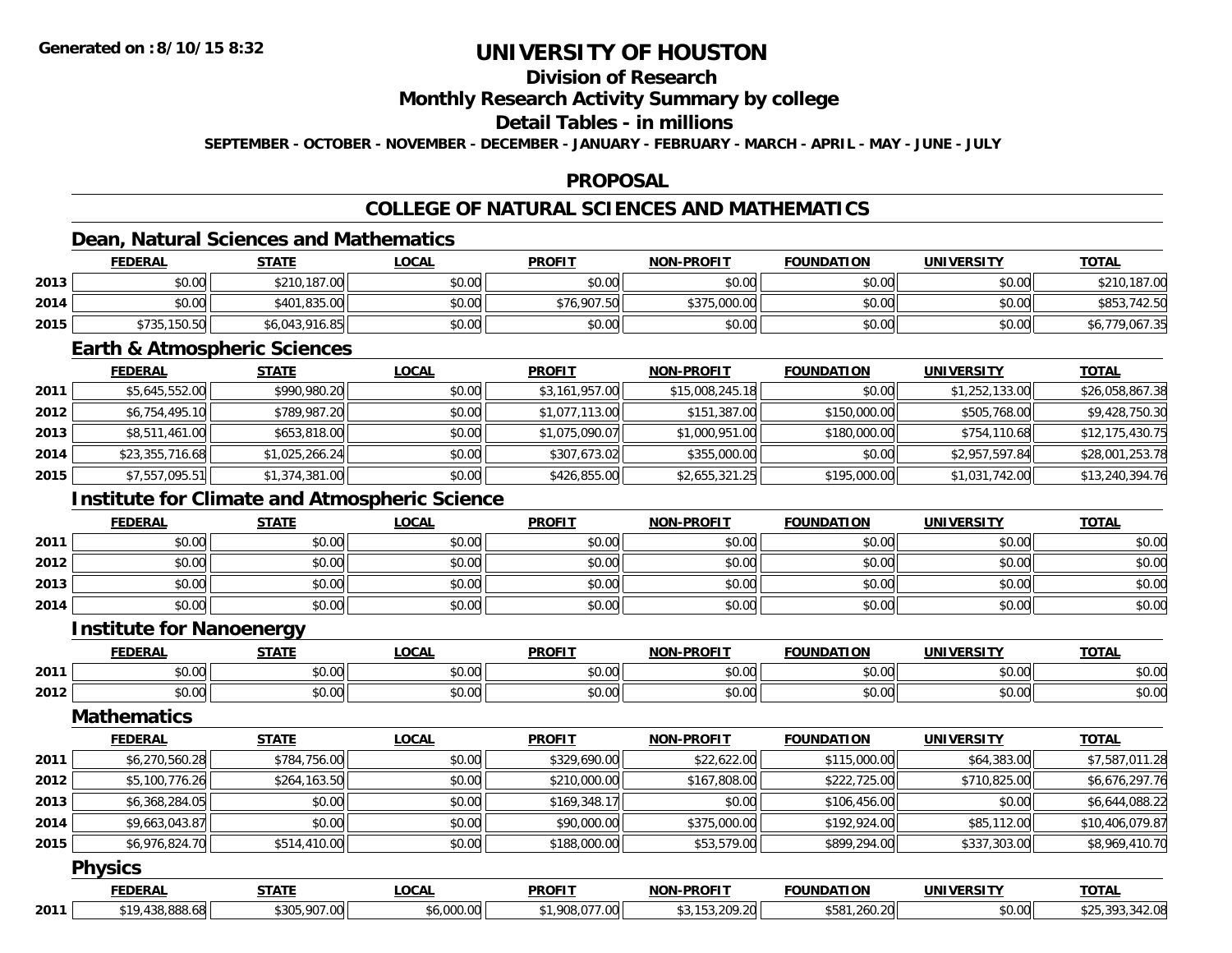#### **Division of Research**

**Monthly Research Activity Summary by college**

**Detail Tables - in millions**

**SEPTEMBER - OCTOBER - NOVEMBER - DECEMBER - JANUARY - FEBRUARY - MARCH - APRIL - MAY - JUNE - JULY**

### **PROPOSAL**

### **COLLEGE OF NATURAL SCIENCES AND MATHEMATICS**

|       | <b>Physics</b>   |                  |              |                 |                   |                   |                   |                  |  |  |  |
|-------|------------------|------------------|--------------|-----------------|-------------------|-------------------|-------------------|------------------|--|--|--|
|       | <b>FEDERAL</b>   | <b>STATE</b>     | <b>LOCAL</b> | <b>PROFIT</b>   | <b>NON-PROFIT</b> | <b>FOUNDATION</b> | <b>UNIVERSITY</b> | <b>TOTAL</b>     |  |  |  |
| 2012  | \$15,045,250.47  | \$594,016.00     | \$0.00       | \$4,056,187.00  | \$758,660.00      | \$1,331,591.30    | \$1,149,515.00    | \$22,935,219.77  |  |  |  |
| 2013  | \$18,534,420.83  | \$277,044.50     | \$0.00       | \$876,339.00    | \$1,104,058.60    | \$1,035,000.00    | \$2,616,131.00    | \$24,442,993.93  |  |  |  |
| 2014  | \$36,688,082.17  | \$3,699,308.86   | \$0.00       | \$436,486.50    | \$1,045,500.00    | \$1,023,646.25    | \$4,991,292.00    | \$47,884,315.78  |  |  |  |
| 2015  | \$36,860,605.56  | \$179,998.80     | \$0.00       | \$118,846.00    | \$1,690,162.00    | \$1,358,000.00    | \$242,516.00      | \$40,450,128.36  |  |  |  |
| Total | \$745,025,559.98 | \$107,987,513.38 | \$6,000.00   | \$22,695,474.24 | \$55,219,297.65   | \$34,764,605.35   | \$30,874,631.80   | \$996,573,082.40 |  |  |  |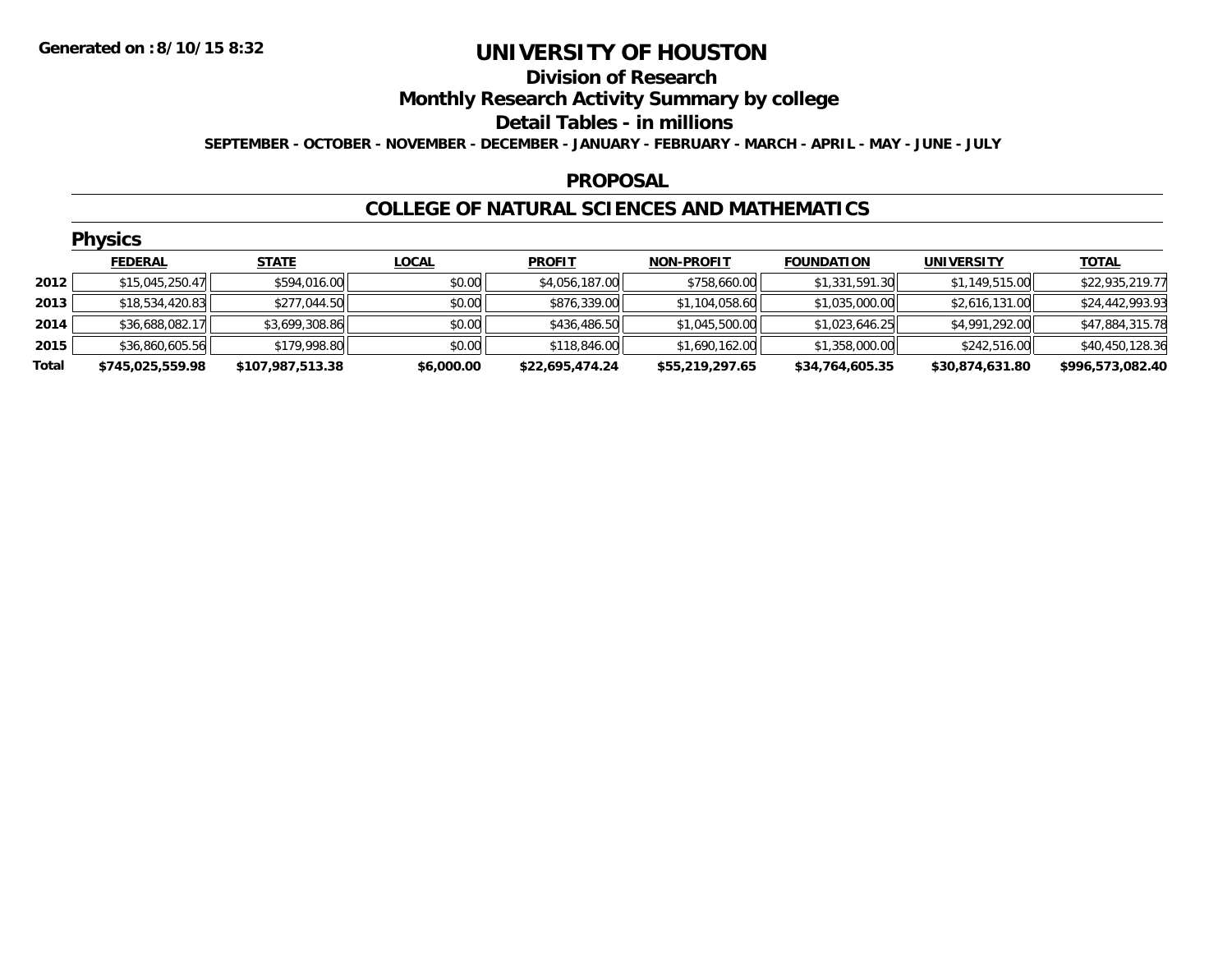## **Division of Research**

**Monthly Research Activity Summary by college**

**Detail Tables - in millions**

**SEPTEMBER - OCTOBER - NOVEMBER - DECEMBER - JANUARY - FEBRUARY - MARCH - APRIL - MAY - JUNE - JULY**

### **PROPOSAL**

### **COLLEGE OF OPTOMETRY**

## **Optometry Vision Sciences**

|       | <b>FEDERAL</b>  | <b>STATE</b> | <b>LOCAL</b> | <b>PROFIT</b>  | <b>NON-PROFIT</b> | <b>FOUNDATION</b> | <b>UNIVERSITY</b> | <u>TOTAL</u>    |
|-------|-----------------|--------------|--------------|----------------|-------------------|-------------------|-------------------|-----------------|
| 2011  | \$14,835,594.25 | \$62,945.00  | \$0.00       | \$1,645,824.12 | \$328,078.00      | \$239,995.00      | \$546,158.00      | \$17,658,594.37 |
| 2012  | \$15,138,936.00 | \$140,433.12 | \$0.00       | \$492,167.50   | \$388,952.00      | \$0.00            | \$1,257,311.00    | \$17,417,799.62 |
| 2013  | \$14,334,999.00 | \$65,683.12  | \$0.00       | \$1,114,447.50 | \$0.00            | \$25,000.00       | \$752,931.00      | \$16,293,060.62 |
| 2014  | \$9,545,689.05  | \$10,989.00  | \$0.00       | \$917,073.32   | \$49,900.00       | \$0.00            | \$349,349.00      | \$10,873,000.37 |
| 2015  | \$5,679,490.00  | \$57,804.40  | \$0.00       | \$220,829.00   | \$32,997.00       | \$75,000.00       | \$1,107,305.00    | \$7,173,425.40  |
| Total | \$59,534,708.30 | \$337,854.64 | \$0.00       | \$4,390,341.44 | \$799,927.00      | \$339,995.00      | \$4,013,054.00    | \$69,415,880.38 |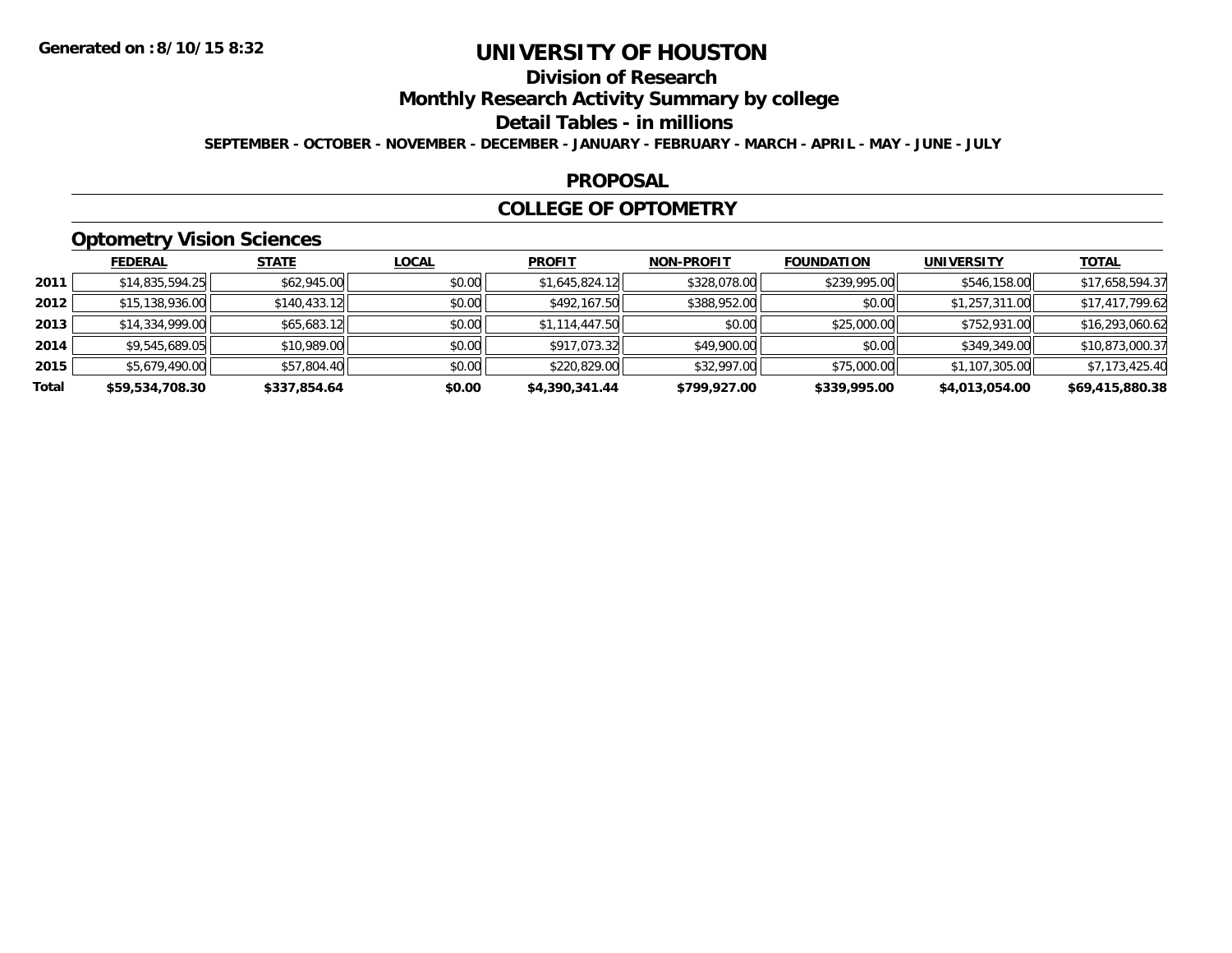## **Division of Research**

**Monthly Research Activity Summary by college**

#### **Detail Tables - in millions**

**SEPTEMBER - OCTOBER - NOVEMBER - DECEMBER - JANUARY - FEBRUARY - MARCH - APRIL - MAY - JUNE - JULY**

## **PROPOSAL**

## **COLLEGE OF PHARMACY**

## **Center for Experimental Therapeutics and Pharmacoi**

|      | <b>FEDERAL</b> | <b>STATE</b> | <b>LOCAL</b> | <b>PROFIT</b> | NON-PROFIT | <b>FOUNDATION</b> | <b>UNIVERSITY</b> | <b>TOTAL</b> |
|------|----------------|--------------|--------------|---------------|------------|-------------------|-------------------|--------------|
| 2011 | \$0.00         | \$0.00       | \$0.00       | \$0.00        | \$0.00     | \$0.00            | \$0.00            | \$0.00       |
| 2012 | \$0.00         | \$0.00       | \$0.00       | \$0.00        | \$0.00     | \$0.00            | \$0.00            | \$0.00       |
| 2013 | \$0.00         | \$0.00       | \$0.00       | \$0.00        | \$0.00     | \$0.00            | \$0.00            | \$0.00       |
| 2014 | \$0.00         | \$0.00       | \$0.00       | \$0.00        | \$0.00     | \$0.00            | \$0.00            | \$0.00       |
| 2015 | \$0.00         | \$0.00       | \$0.00       | \$0.00        | \$0.00     | \$0.00            | \$0.00            | \$0.00       |

## **Clinical Pharmacy & Administration**

|      | <b>FEDERAL</b> | <u>STATE</u>   | <b>LOCAL</b>   | <b>PROFIT</b> | <b>NON-PROFIT</b> | <b>FOUNDATION</b> | <b>UNIVERSITY</b> | <b>TOTAL</b>   |
|------|----------------|----------------|----------------|---------------|-------------------|-------------------|-------------------|----------------|
| 2011 | \$4,243,837.11 | \$0.00         | \$0.00         | \$308,065.80  | \$403,254.50      | \$170,340.00      | \$208,550.50      | \$5,334,047.91 |
| 2012 | \$3,292,793.34 | \$35,547.00    | \$247,391.00   | \$759,780.00  | \$11,000.00       | \$192,630.00      | \$919,265.12      | \$5,458,406.46 |
| 2013 | \$6,172,784.79 | \$95,286.00    | \$144,311.00   | \$739,411.00  | \$170,000.00      | \$0.00            | \$528,418.00      | \$7,850,210.79 |
| 2014 | \$6,074,004.07 | \$1,382,621.90 | \$0.00         | \$553,152.25  | \$34,710.00       | \$0.00            | \$0.00            | \$8,044,488.22 |
| 2015 | \$266,760.65   | \$3,344,511.30 | \$1,611,710.00 | \$328,282.00  | \$263,375.00      | \$0.00            | \$142,946.00      | \$5,957,584.95 |

## **Dean, Pharmacy**

|      | <u>FEDERAL</u> | <b>STATE</b> | <u>LOCAL</u> | <b>PROFIT</b> | <b>NON-PROFIT</b> | <b>FOUNDATION</b> | <b>UNIVERSITY</b> | <b>TOTAL</b> |
|------|----------------|--------------|--------------|---------------|-------------------|-------------------|-------------------|--------------|
| 2011 | \$0.00         | \$0.00       | \$0.00       | \$0.00        | \$0.00            | \$0.00            | \$0.00            | \$0.00       |
| 2012 | \$0.00         | \$0.00       | \$0.00       | \$0.00        | \$0.00            | \$0.00            | \$0.00            | \$0.00       |
| 2013 | \$0.00         | \$0.00       | \$0.00       | \$0.00        | \$0.00            | \$0.00            | \$0.00            | \$0.00       |
| 2014 | \$0.00         | \$0.00       | \$0.00       | \$0.00        | \$0.00            | \$0.00            | \$0.00            | \$0.00       |
| 2015 | \$0.00         | \$0.00       | \$0.00       | \$0.00        | \$0.00            | \$0.00            | \$0.00            | \$0.00       |

### **Pharm Health Outcomes & Policy**

|      | <b>FEDERAL</b> | <b>STATE</b> | <b>LOCAL</b> | <b>PROFIT</b> | <b>NON-PROFIT</b> | <b>FOUNDATION</b> | <b>UNIVERSITY</b> | <b>TOTAL</b>   |
|------|----------------|--------------|--------------|---------------|-------------------|-------------------|-------------------|----------------|
| 2011 | \$3,523,174.95 | \$11,000.00  | \$0.00       | \$0.00        | \$13,600.00       | \$0.00            | \$0.00            | \$3,547,774.95 |
| 2012 | \$2,164,549.50 | \$0.00       | \$0.00       | \$10,000.00   | \$120,000.00      | \$2,500.00        | \$0.00            | \$2,297,049.50 |
| 2013 | \$7,031,706.50 | \$0.00       | \$0.00       | \$116,571.00  | \$40,000.00       | \$0.00            | \$154,590.00      | \$7,342,867.50 |
| 2014 | \$3,213,908.90 | \$42,025.10  | \$0.00       | \$15,659.00   | \$240,948.00      | \$0.00            | \$0.00            | \$3,512,541.00 |
| 2015 | \$3,780,687.60 | \$298,111.20 | \$0.00       | \$176,851.00  | \$20,000.00       | \$47,398.00       | \$0.00            | \$4,323,047.80 |

## **Pharmacological and Pharmaceutical Sciences**

|      | <b>FEDERAL</b>   | STATE                      | _OCAL          | <b>PROFIT</b>                      | <b>NON-PROFIT</b> | <b>FOUNDATION</b> | UNIVERSITY             | <b>TOTAL</b>        |
|------|------------------|----------------------------|----------------|------------------------------------|-------------------|-------------------|------------------------|---------------------|
| 2011 | \$29,095.<br>444 | \$0.00                     | mn n¢<br>pu.uu | $\sim$ 0.0<br>0.220<br>122,287.001 | \$997,169.50      | .467.00           | 149.378.00<br>Y,378.UU | \$32,710.<br>\$32,1 |
| 2012 | ا م ا            | <b>CENO 000 NO</b><br>`00. | \$0.00         | \$282,500.00                       | 573,982.20        | \$203,976.00      | TU.UU<br>ΙО.           | \$46,463,001.3∠     |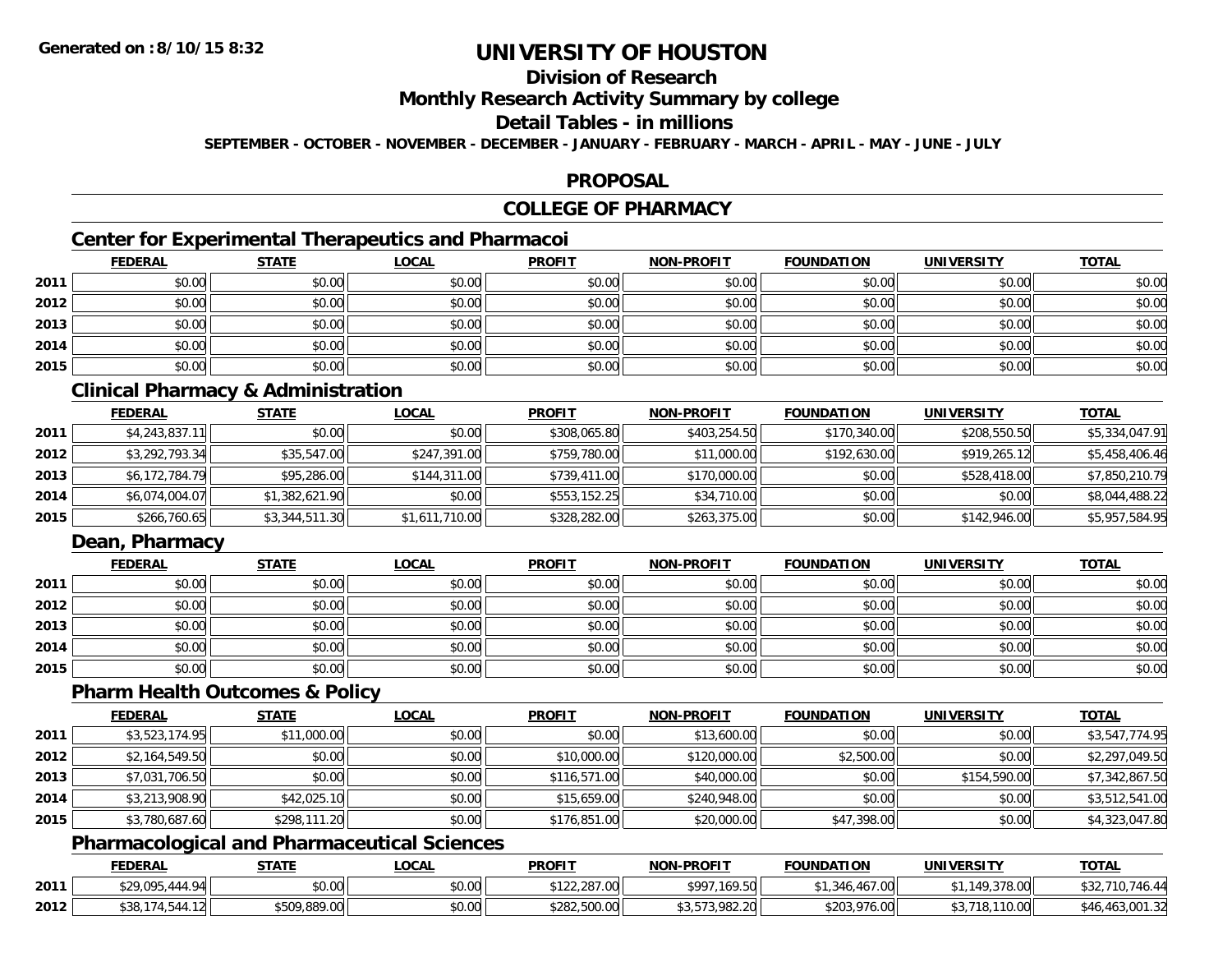## **Division of Research**

**Monthly Research Activity Summary by college**

**Detail Tables - in millions**

**SEPTEMBER - OCTOBER - NOVEMBER - DECEMBER - JANUARY - FEBRUARY - MARCH - APRIL - MAY - JUNE - JULY**

### **PROPOSAL**

### **COLLEGE OF PHARMACY**

## **Pharmacological and Pharmaceutical Sciences**

|       | <u>FEDERAL</u>   | <u>STATE</u>   | <u>LOCAL</u>   | <b>PROFIT</b>  | <b>NON-PROFIT</b> | <b>FOUNDATION</b> | UNIVERSITY      | <u>TOTAL</u>     |
|-------|------------------|----------------|----------------|----------------|-------------------|-------------------|-----------------|------------------|
| 2013  | \$30,783,904.84  | \$720,362.00   | \$0.00         | \$375,268,00   | \$1,654,608.00    | \$944,000.00      | \$3,262,893.00  | \$37,741,035.84  |
| 2014  | \$21,174,417.26  | \$130,035.00   | \$0.00         | \$862,706.75   | \$804,890,00      | \$173,919.90      | \$2,558,077.00  | \$25,704,045.91  |
| 2015  | \$18,518,921.05  | \$2,768,072.27 | \$0.00         | \$80,079,00    | \$1,586,857,00    | \$891,156,00      | \$2,261,854.00  | \$26,106,939.32  |
| Total | \$177,511,439.62 | \$9,337,460.77 | \$2,003,412.00 | \$4,730,612.80 | \$9,934,394.20    | \$3,972,386.90    | \$14,904,081.62 | \$222,393,787.91 |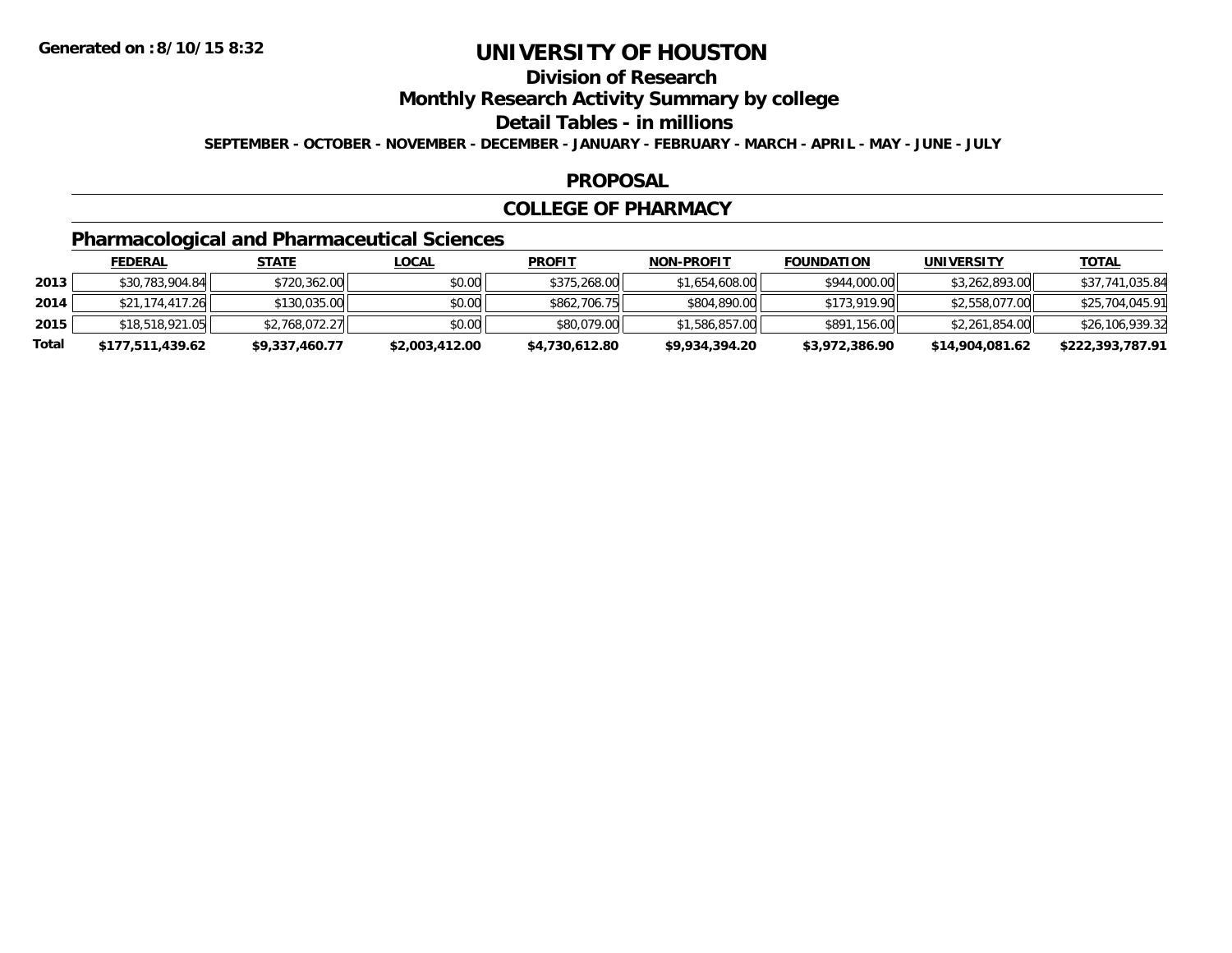**2014**

**2015**

# **UNIVERSITY OF HOUSTON**

## **Division of Research**

**Monthly Research Activity Summary by college**

## **Detail Tables - in millions**

**SEPTEMBER - OCTOBER - NOVEMBER - DECEMBER - JANUARY - FEBRUARY - MARCH - APRIL - MAY - JUNE - JULY**

### **PROPOSAL**

## **COLLEGE OF TECHNOLOGY**

|      | <b>Center for Technology Literacy</b><br><b>FEDERAL</b> | <b>STATE</b>   | <b>LOCAL</b> | <b>PROFIT</b> | <b>NON-PROFIT</b> | <b>FOUNDATION</b> | <b>UNIVERSITY</b> | <b>TOTAL</b>    |
|------|---------------------------------------------------------|----------------|--------------|---------------|-------------------|-------------------|-------------------|-----------------|
| 2011 | \$59,903.20                                             | \$0.00         | \$0.00       | \$230,106.00  | \$0.00            | \$0.00            | \$0.00            | \$290,009.20    |
| 2012 | \$0.00                                                  | \$111,690.00   | \$0.00       | \$0.00        | \$0.00            | \$0.00            | \$0.00            | \$111,690.00    |
| 2013 | \$0.00                                                  | \$994,528.00   | \$477,809.00 | \$0.00        | \$0.00            | \$0.00            | \$0.00            | \$1,472,337.00  |
| 2014 | \$1,157,759.32                                          | \$931,847.00   | \$0.00       | \$0.00        | \$0.00            | \$62,917.00       | \$0.00            | \$2,152,523.32  |
| 2015 | \$129,893.70                                            | \$861,965.00   | \$0.00       | \$0.00        | \$0.00            | \$0.00            | \$0.00            | \$991,858.70    |
|      | <b>Construction Management</b>                          |                |              |               |                   |                   |                   |                 |
|      | <b>FEDERAL</b>                                          | <b>STATE</b>   | <b>LOCAL</b> | <b>PROFIT</b> | <b>NON-PROFIT</b> | <b>FOUNDATION</b> | <b>UNIVERSITY</b> | <b>TOTAL</b>    |
| 2012 | \$0.00                                                  | \$515,515.80   | \$0.00       | \$0.00        | \$0.00            | \$44,810.00       | \$0.00            | \$560,325.80    |
| 2013 | \$0.00                                                  | \$231,436.00   | \$0.00       | \$0.00        | \$0.00            | \$0.00            | \$50,633.00       | \$282,069.00    |
| 2014 | \$1,159,901.60                                          | \$59,950.00    | \$0.00       | \$0.00        | \$0.00            | \$0.00            | \$0.00            | \$1,219,851.60  |
| 2015 | \$366,986.80                                            | \$656,107.80   | \$0.00       | \$0.00        | \$0.00            | \$858,399.95      | \$0.00            | \$1,881,494.55  |
|      | Dean, Technology                                        |                |              |               |                   |                   |                   |                 |
|      | <b>FEDERAL</b>                                          | <b>STATE</b>   | <b>LOCAL</b> | <b>PROFIT</b> | <b>NON-PROFIT</b> | <b>FOUNDATION</b> | <b>UNIVERSITY</b> | <b>TOTAL</b>    |
| 2011 | \$0.00                                                  | \$1,185,600.00 | \$0.00       | \$0.00        | \$0.00            | \$0.00            | \$0.00            | \$1,185,600.00  |
| 2012 | \$514,128.64                                            | \$342,089.00   | \$0.00       | \$0.00        | \$0.00            | \$0.00            | \$0.00            | \$856,217.64    |
|      | <b>Engineering Technology</b>                           |                |              |               |                   |                   |                   |                 |
|      | <b>FEDERAL</b>                                          | <b>STATE</b>   | <b>LOCAL</b> | <b>PROFIT</b> | <b>NON-PROFIT</b> | <b>FOUNDATION</b> | <b>UNIVERSITY</b> | <b>TOTAL</b>    |
| 2011 | \$5,525,349.38                                          | \$1,466,429.00 | \$0.00       | \$134,702.00  | \$1,132,124.58    | \$189,434.30      | \$31,415.00       | \$8,479,454.26  |
| 2012 | \$7,022,789.75                                          | \$123,310.20   | \$0.00       | \$120,000.00  | \$369,852.00      | \$150,000.00      | \$624,509.00      | \$8,410,460.95  |
| 2013 | \$5,779,247.70                                          | \$0.00         | \$0.00       | \$704,132.00  | \$252,690.00      | \$179,046.00      | \$3,746,730.00    | \$10,661,845.70 |
| 2014 | \$22,486,383.01                                         | \$968,337.28   | \$0.00       | \$57,800.00   | \$762,573.75      | \$454,375.50      | \$287,927.80      | \$25,017,397.34 |
| 2015 | \$10,854,001.45                                         | \$1,966,697.80 | \$0.00       | \$262,432.00  | \$589,674.00      | \$375,000.00      | \$275,976.40      | \$14,323,781.65 |
|      | <b>Human Development and Consumer Science</b>           |                |              |               |                   |                   |                   |                 |
|      | <b>FEDERAL</b>                                          | <b>STATE</b>   | <b>LOCAL</b> | <b>PROFIT</b> | <b>NON-PROFIT</b> | <b>FOUNDATION</b> | <b>UNIVERSITY</b> | <b>TOTAL</b>    |
| 2011 | \$115,500.00                                            | \$0.00         | \$0.00       | \$0.00        | \$0.00            | \$0.00            | \$0.00            | \$115,500.00    |
| 2012 | \$898,718.00                                            | \$46,549.08    | \$0.00       | \$0.00        | \$0.00            | \$0.00            | \$0.00            | \$945,267.08    |
| 2013 | \$119,995.20                                            | \$0.00         | \$0.00       | \$0.00        | \$0.00            | \$0.00            | \$0.00            | \$119,995.20    |

4 \$865,098.80 \$0.00 \$0.00 \$0.00 \$0.00 \$0.00 \$0.00 \$0.00 \$0.00 \$0.00 \$336,990.00 \$336,990.00 \$1,202,088.80

\$24,279.48 \$40,333.00 \$0.00 \$0.00 \$0.00 \$17,567.00 \$0.00 \$82,179.48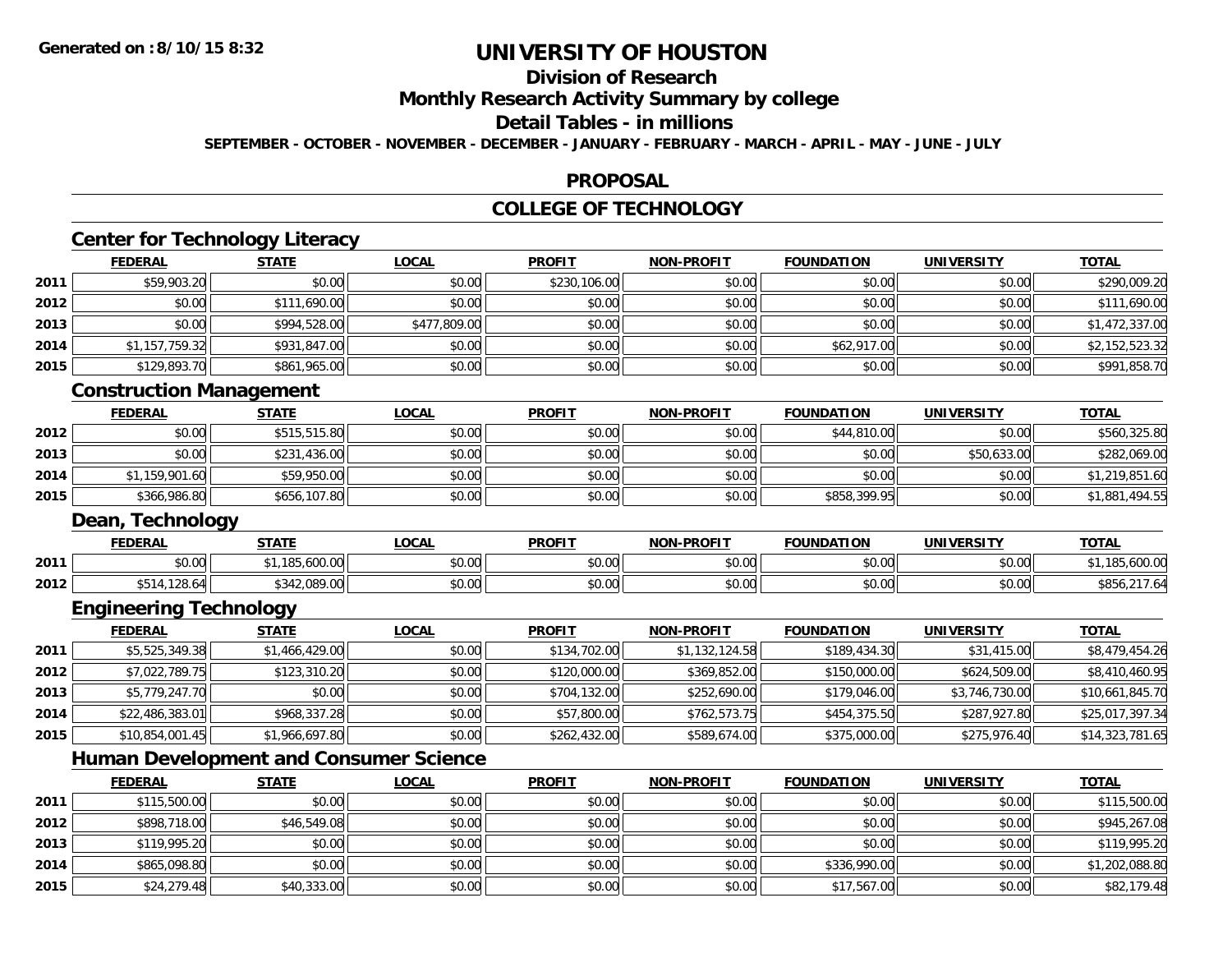## **Division of Research**

**Monthly Research Activity Summary by college**

#### **Detail Tables - in millions**

**SEPTEMBER - OCTOBER - NOVEMBER - DECEMBER - JANUARY - FEBRUARY - MARCH - APRIL - MAY - JUNE - JULY**

### **PROPOSAL**

### **COLLEGE OF TECHNOLOGY**

## **Information & Logistics Technology**

|      | <b>FEDERAL</b> | <b>STATE</b> | <u>LOCAL</u> | <b>PROFIT</b>  | <b>NON-PROFIT</b> | <b>FOUNDATION</b> | <b>UNIVERSITY</b> | <b>TOTAL</b>   |
|------|----------------|--------------|--------------|----------------|-------------------|-------------------|-------------------|----------------|
| 2011 | \$4,048,700.90 | \$31,800.00  | \$0.00       | \$0.00         | \$0.00            | \$0.00            | \$0.00            | \$4,080,500.90 |
| 2012 | \$15,784.60    | \$81,029.88  | \$0.00       | \$141,250.00   | \$50,000.00       | \$0.00            | \$111,934.00      | \$399,998.48   |
| 2013 | \$348,075.00   | \$0.00       | \$0.00       | \$0.00         | \$50,000.00       | \$0.00            | \$0.00            | \$398,075.00   |
| 2014 | \$7,972,451.34 | \$0.00       | \$0.00       | \$0.00         | \$87,500.00       | \$0.00            | \$0.00            | \$8,059,951.34 |
| 2015 | \$1,568,280.95 | \$40,333.00  | \$0.00       | \$1,065,988.00 | \$500,000.00      | \$0.00            | \$0.00            | \$3,174,601.95 |

## **Texas Manufacturing Assistance Center**

|       | <b>FEDERAL</b>  | <b>STATE</b>    | <b>LOCAL</b> | <b>PROFIT</b>  | <b>NON-PROFIT</b> | <b>FOUNDATION</b> | <b>UNIVERSITY</b> | <b>TOTAL</b>    |
|-------|-----------------|-----------------|--------------|----------------|-------------------|-------------------|-------------------|-----------------|
| 2011  | \$0.00          | \$0.00          | \$0.00       | \$0.00         | \$0.00            | \$0.00            | \$0.00            | \$0.00          |
| 2012  | \$0.00          | \$0.00          | \$0.00       | \$0.00         | \$0.00            | \$0.00            | \$0.00            | \$0.00          |
| 2013  | \$0.00          | \$0.00          | \$0.00       | \$0.00         | \$0.00            | \$0.00            | \$0.00            | \$0.00          |
| 2014  | \$0.00          | \$0.00          | \$0.00       | \$0.00         | \$0.00            | \$0.00            | \$0.00            | \$0.00          |
| 2015  | \$0.00          | \$0.00          | \$0.00       | \$0.00         | \$0.00            | \$0.00            | \$0.00            | \$0.00          |
| Total | \$71,033,228.81 | \$10,655,547.84 | \$477,809.00 | \$2,716,410.00 | \$3,794,414.33    | \$2,668,539.75    | \$5,129,125.20    | \$96,475,074.93 |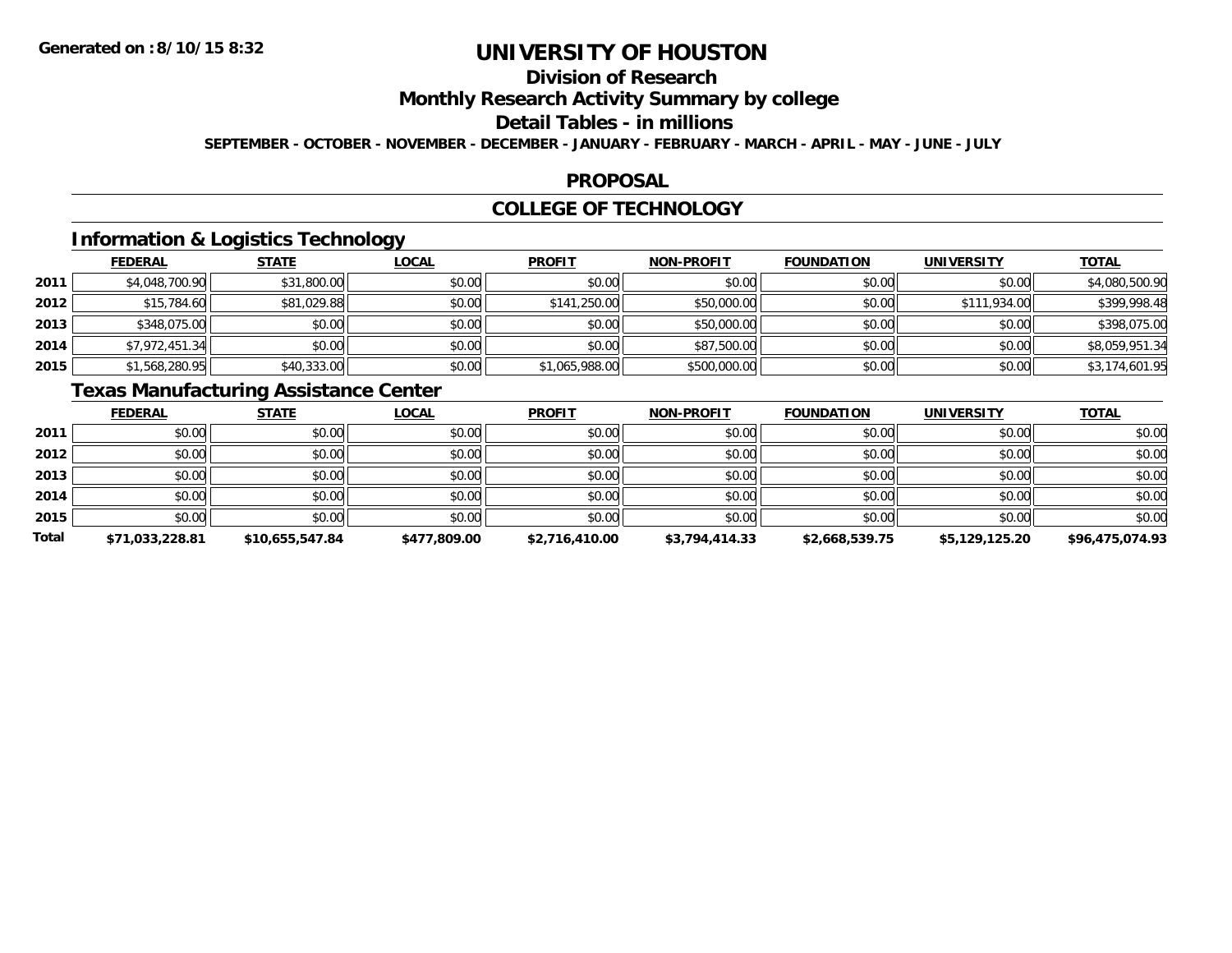## **Division of Research**

### **Monthly Research Activity Summary by college**

#### **Detail Tables - in millions**

**SEPTEMBER - OCTOBER - NOVEMBER - DECEMBER - JANUARY - FEBRUARY - MARCH - APRIL - MAY - JUNE - JULY**

### **PROPOSAL**

## **CULLEN COLLEGE OF ENGINEERING**

### **Bioengineering Research Center**

|      | <b>FEDERAL</b>  | <b>STATE</b>   | <u>LOCAL</u> | <b>PROFIT</b> | <b>NON-PROFIT</b> | <b>FOUNDATION</b> | <b>UNIVERSITY</b> | <b>TOTAL</b>    |
|------|-----------------|----------------|--------------|---------------|-------------------|-------------------|-------------------|-----------------|
| 2011 | \$7,771,469.95  | \$0.00         | \$0.00       | \$0.00        | \$15,002.10       | \$0.00            | \$1,383,750.00    | \$9,170,222.05  |
| 2012 | \$15,008,613.10 | \$872,750.00   | \$0.00       | \$185,731.00  | \$0.00            | \$0.00            | \$1,403,125.00    | \$17,470,219.10 |
| 2013 | \$13,442,656.58 | \$202,500.00   | \$0.00       | \$66,477.00   | \$2,000.00        | \$250,003.00      | \$921,081.00      | \$14,884,717.58 |
| 2014 | \$63,148,639.18 | \$1,017,982.00 | \$0.00       | \$615,176.00  | \$1,171,364.00    | \$829,250.00      | \$2,798,258.00    | \$69,580,669.18 |
| 2015 | \$34,445,421.40 | \$88,136.25    | \$0.00       | \$111,131.00  | \$3,200,390.00    | \$2,087,396.00    | \$3,346,067.00    | \$43,278,541.65 |
|      |                 |                |              |               |                   |                   |                   |                 |

#### **Center for Innovative Grouting Materials and Tech**

|      | <b>FEDEDA</b> | <b>CTATE</b>       | OCM                    | <b>DDOEI</b> | -PROFIT<br><b>NION</b> | חסו־<br>$-0.000$ | HNI V<br>$T^{\prime}$ | TOTI                   |
|------|---------------|--------------------|------------------------|--------------|------------------------|------------------|-----------------------|------------------------|
| 2011 | ט.ט           | $\sim$ 00<br>JU.UU | $\sim$ $\sim$<br>vv.vv | ູນບ.√        | 0000<br>vu.vu          | $+ - - -$<br>    | 0.00<br>JU.UU         | $\sim$ $\sim$<br>JU.UL |
| 2012 | ۰^<br>10.UU   | $\sim$ 00<br>vu.vu | 0000<br>PO.OO          | vv.vv        | 0000<br>PO.OO          | 0000<br>pu.uu    | \$0.00                | $\sim$ $\sim$<br>DU.UU |

### **Chemical Engineering**

|      | <b>Chemical Engineering</b> |                |              |                |                   |                   |                |                 |
|------|-----------------------------|----------------|--------------|----------------|-------------------|-------------------|----------------|-----------------|
|      | <b>FEDERAL</b>              | <b>STATE</b>   | <b>LOCAL</b> | <b>PROFIT</b>  | <b>NON-PROFIT</b> | <b>FOUNDATION</b> | UNIVERSITY     | <b>TOTAL</b>    |
| 2011 | \$23,275,501.50             | \$764,512.00   | \$153,000.00 | \$6,054,360.78 | \$7,648,527.76    | \$899,695.00      | \$711,805.00   | \$39,507,402.03 |
| 2012 | \$16,273,527.58             | \$4,355,373.60 | \$0.00       | \$2,588,733.00 | \$1,493,238.75    | \$3,282,448.00    | \$1,338,226.60 | \$29,331,547.53 |
| 2013 | \$18,993,800.36             | \$2,216,578.10 | \$0.00       | \$5,308,311.00 | \$1,523,550.00    | \$1,898,663.00    | \$4,702,493.00 | \$34,643,395.46 |
| 2014 | \$22,206,213.16             | \$3,239,107.30 | \$0.00       | \$4,946,599.00 | \$0.00            | \$3,835,578.20    | \$732,472.00   | \$34,959,969.66 |
| 2015 | \$17,051,399.12             | \$2,310,456.00 | \$0.00       | \$1,698,951.00 | \$3,354,344.00    | \$2,873,000.00    | \$5,550,146.00 | \$32,838,296.12 |

### **Civil Engineering**

|      | <b>FEDERAL</b>  | <b>STATE</b>   | <u>LOCAL</u> | <b>PROFIT</b>  | <b>NON-PROFIT</b> | <b>FOUNDATION</b> | <b>UNIVERSITY</b> | <u>TOTAL</u>    |
|------|-----------------|----------------|--------------|----------------|-------------------|-------------------|-------------------|-----------------|
| 2011 | \$26,301,560.05 | \$4,303,984.20 | \$100,000.00 | \$83,500.00    | \$4,075,608.30    | \$112,854.25      | \$931,819.00      | \$35,909,325.80 |
| 2012 | \$9,346,431.45  | \$2,489,252.60 | \$0.00       | \$2,263,602.90 | \$2,981,854.65    | \$701,202.70      | \$2,083,106.50    | \$19,865,450.80 |
| 2013 | \$12,313,078.28 | \$2,267,398.00 | \$0.00       | \$633,602.40   | \$1,318,473.40    | \$2,985,570.00    | \$1,179,857.85    | \$20,697,979.93 |
| 2014 | \$31,060,230.81 | \$1,919,344.84 | \$0.00       | \$408,850.00   | \$110,000.00      | \$3,700,738.54    | \$312,041.80      | \$37,511,205.99 |
| 2015 | \$33,119,257.18 | \$1,700,870.50 | \$99,998.00  | \$122,314.50   | \$3,958,015.00    | \$1,540,897.05    | \$1,241,923.00    | \$41,783,275.23 |

### **Dean, Engineering**

|      | <b>FEDERAL</b> | <u>STATE</u>   | <u>LOCAL</u> | <b>PROFIT</b> | <b>NON-PROFIT</b> | <b>FOUNDATION</b> | <b>UNIVERSITY</b> | <b>TOTAL</b>   |
|------|----------------|----------------|--------------|---------------|-------------------|-------------------|-------------------|----------------|
| 2012 | \$882,933.40   | \$0.00         | \$0.00       | \$0.00        | \$0.00            | \$0.00            | \$0.00            | \$882,933.40   |
| 2013 | \$0.00         | \$0.00         | \$0.00       | \$0.00        | \$0.00            | \$0.00            | \$0.00            | \$0.00         |
| 2014 | \$0.00         | \$0.00         | \$0.00       | \$0.00        | \$0.00            | \$0.00            | \$0.00            | \$0.00         |
| 2015 | \$150,000.00   | \$2,000,000.00 | \$0.00       | \$0.00        | \$0.00            | \$150,000.00      | \$0.00            | \$2,300,000.00 |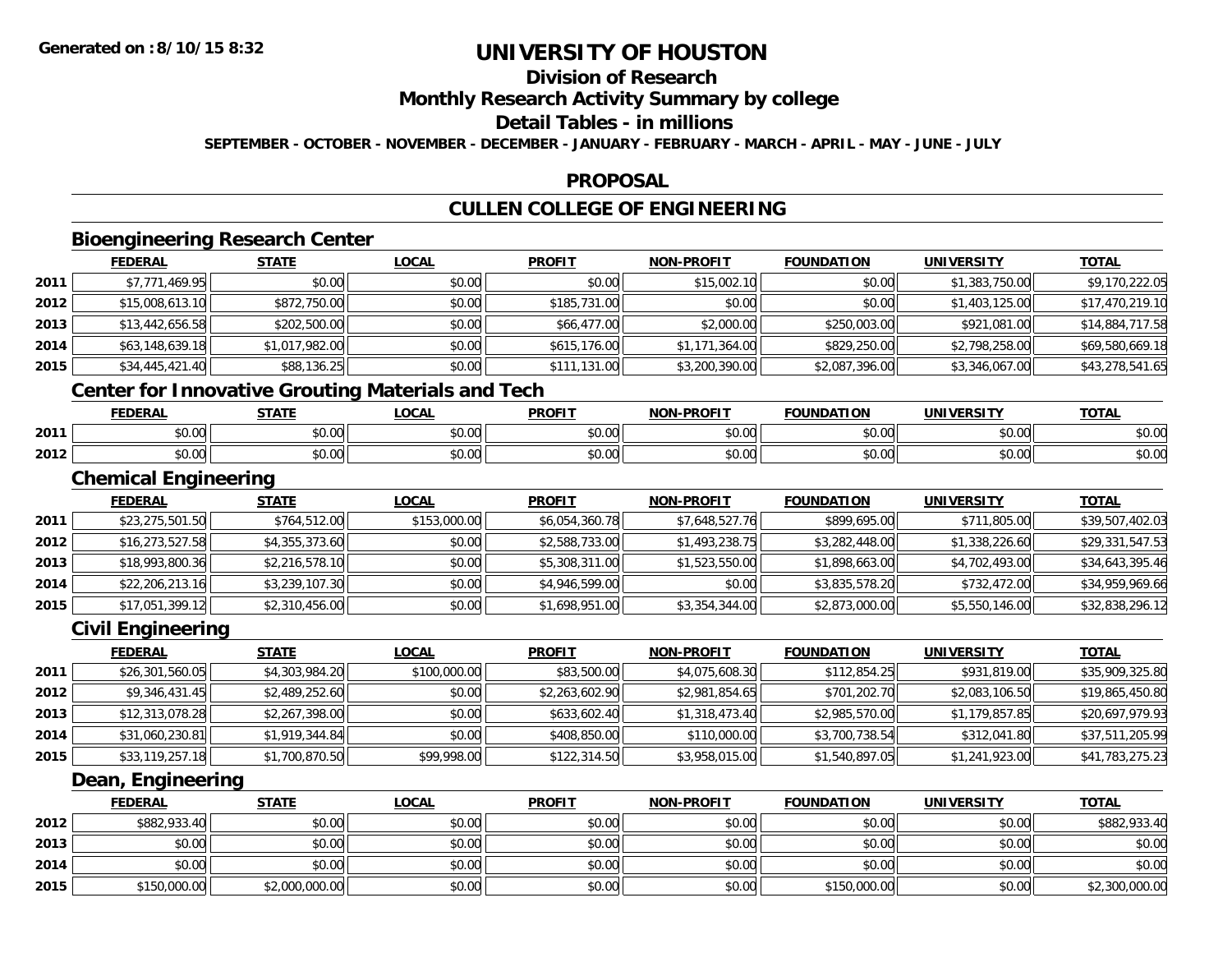## **Division of Research**

**Monthly Research Activity Summary by college**

## **Detail Tables - in millions**

**SEPTEMBER - OCTOBER - NOVEMBER - DECEMBER - JANUARY - FEBRUARY - MARCH - APRIL - MAY - JUNE - JULY**

### **PROPOSAL**

## **CULLEN COLLEGE OF ENGINEERING**

## **Electrical & Computer Engineering**

|      | <b>FEDERAL</b>  | <b>STATE</b>   | <b>LOCAL</b> | <b>PROFIT</b>  | <b>NON-PROFIT</b> | <b>FOUNDATION</b> | <b>UNIVERSITY</b> | <b>TOTAL</b>    |
|------|-----------------|----------------|--------------|----------------|-------------------|-------------------|-------------------|-----------------|
| 2011 | \$17,809,191.39 | \$80,000.00    | \$0.00       | \$2,407,064.81 | \$9,209,963.50    | \$320,524.00      | \$1,464,899.00    | \$31,291,642.70 |
| 2012 | \$27,636,324.77 | \$1,784,905.03 | \$0.00       | \$1,749,402.00 | \$1,073,562.25    | \$1,425,800.00    | \$3,405,425.00    | \$37,075,419.05 |
| 2013 | \$23,865,715.17 | \$1,209,528.40 | \$0.00       | \$1,220,814.00 | \$1,753,872.00    | \$1,014,395.00    | \$4,322,978.00    | \$33,387,302.57 |
| 2014 | \$33,431,642.73 | \$2,438,940.00 | \$0.00       | \$860,597.00   | \$1,481,511.25    | \$976,945.00      | \$5,320,168.80    | \$44,509,804.78 |
| 2015 | \$20,042,643.41 | \$3,180,327.15 | \$0.00       | \$836,522.00   | \$2,566,691.00    | \$512,000.00      | \$761,626.40      | \$27,899,809.96 |

## **Industrial Engineering**

|      | <b>FEDERAL</b>  | <u>STATE</u> | <u>LOCAL</u> | <b>PROFIT</b> | <b>NON-PROFIT</b> | <b>FOUNDATION</b> | <b>UNIVERSITY</b> | <b>TOTAL</b>    |
|------|-----------------|--------------|--------------|---------------|-------------------|-------------------|-------------------|-----------------|
| 2011 | \$574,762.38    | \$403,829,00 | \$0.00       | \$11,317.00   | \$0.00            | \$336,822.00      | \$0.00            | \$1,326,730.38  |
| 2012 | \$4,621,172.80  | \$460,544.60 | \$32,326.00  | \$102,143.50  | \$0.00            | \$0.00            | \$0.00            | \$5,216,186.90  |
| 2013 | \$560,968.25    | \$147,482.00 | \$0.00       | \$0.00        | \$24,714.50       | \$413.072.00      | \$0.00            | \$1,146,236.75  |
| 2014 | \$21,152,109.77 | \$750,786.00 | \$0.00       | \$0.00        | \$29,887.80       | \$779,564.00      | \$2,211,000.00    | \$24,923,347.57 |
| 2015 | \$1,414,578.50  | \$149,241.00 | \$0.00       | \$22,184.00   | \$0.00            | \$619,162.00      | \$0.00            | \$2,205,165.50  |

## **Mechanical Engineering**

**2013**

|      | <b>FEDERAL</b>  | <u>STATE</u> | <b>LOCAL</b> | <b>PROFIT</b>  | <b>NON-PROFIT</b> | <b>FOUNDATION</b> | <b>UNIVERSITY</b> | <u>TOTAL</u>    |
|------|-----------------|--------------|--------------|----------------|-------------------|-------------------|-------------------|-----------------|
| 2011 | \$30,575,536.24 | \$226,312.00 | \$0.00       | \$3,701,259.50 | \$5,046,316.52    | \$1,338,678.20    | \$1,165,283.00    | \$42,053,385.46 |
| 2012 | \$32,476,427.52 | \$530,790.14 | \$0.00       | \$2,094,666.10 | \$1,743,748.76    | \$975,274.60      | \$1,750,244.00    | \$39,571,151.12 |
| 2013 | \$5,578,577.59  | \$720,580.00 | \$0.00       | \$3,597,594.60 | \$174,372.00      | \$814,713.16      | \$567,007.00      | \$11,452,844.35 |
| 2014 | \$16,268,634.74 | \$521,050.00 | \$0.00       | \$1,642,079.00 | \$735,000.00      | \$482,228.76      | \$224,963.00      | \$19,873,955.50 |
| 2015 | \$13,602,953.40 | \$100,300.00 | \$0.00       | \$2,174,669.50 | \$225,000.00      | \$1,154,612.00    | \$1,135,135.00    | \$18,392,669.90 |

## **National Center for Airborne Laser Mapping**

|      | <b>FEDERAL</b>            | <b>STATE</b> | LOCAL        | <b>PROFIT</b> | <b>NON-PROFIT</b> | <b>FOUNDATION</b> | <b>UNIVERSITY</b> | <b>TOTAL</b>   |  |  |  |
|------|---------------------------|--------------|--------------|---------------|-------------------|-------------------|-------------------|----------------|--|--|--|
| 2011 | \$48,594.00               | \$0.00       | \$0.00       | \$0.00        | \$8,810,979.50    | \$0.00            | \$0.00            | \$8,859,573.50 |  |  |  |
| 2012 | \$444,083.30              | \$0.00       | \$0.00       | \$0.00        | \$425,504.85      | \$0.00            | \$469,029.50      | \$1,338,617.65 |  |  |  |
| 2013 | \$2,541,034.80            | \$0.00       | \$0.00       | \$0.00        | \$0.00            | \$0.00            | \$1,106,631.15    | \$3,647,665.95 |  |  |  |
| 2014 | \$1,758,538.05            | \$48,896.00  | \$0.00       | \$0.00        | \$0.00            | \$0.00            | \$431,856.20      | \$2,239,290.25 |  |  |  |
| 2015 | \$457,657.15              | \$62,506.50  | \$0.00       | \$0.00        | \$0.00            | \$0.00            | \$485,503.00      | \$1,005,666.65 |  |  |  |
|      | <b>Wind Energy Center</b> |              |              |               |                   |                   |                   |                |  |  |  |
|      | <b>FEDERAL</b>            | <b>STATE</b> | <b>LOCAL</b> | <b>PROFIT</b> | <b>NON-PROFIT</b> | <b>FOUNDATION</b> | <b>UNIVERSITY</b> | <b>TOTAL</b>   |  |  |  |

3 \$0.00 | \$0.00 | \$0.00 | \$0.00 | \$0.00 | \$0.00 | \$0.00 | \$0.00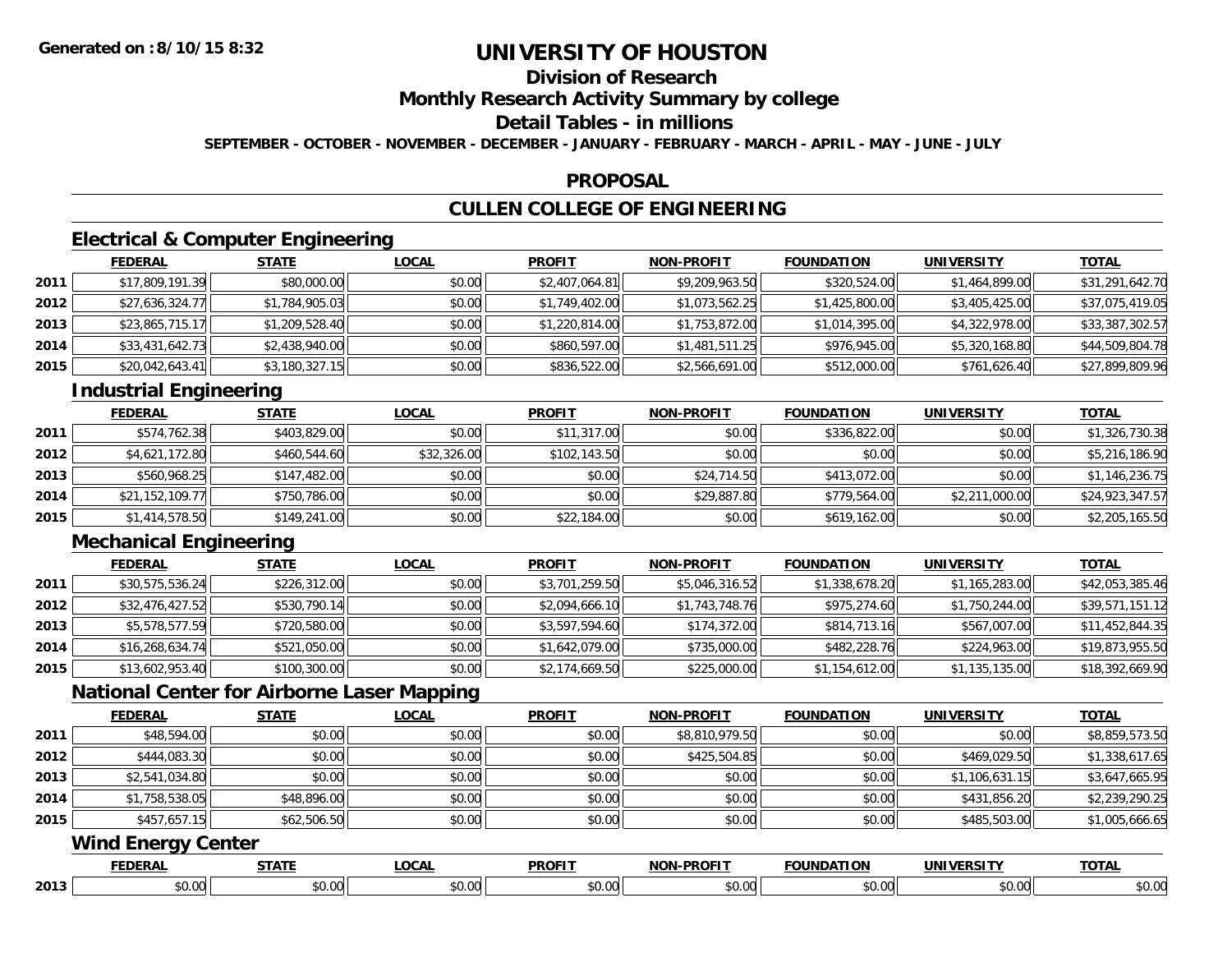**Division of Research**

**Monthly Research Activity Summary by college**

**Detail Tables - in millions**

**SEPTEMBER - OCTOBER - NOVEMBER - DECEMBER - JANUARY - FEBRUARY - MARCH - APRIL - MAY - JUNE - JULY**

### **PROPOSAL**

## **CULLEN COLLEGE OF ENGINEERING**

### **Wind Energy Center**

|       | <b>EDERAL</b>    | <b>STATE</b>    | LOCA          | <b>PROFIT</b>                      | <b>J-PROFIT</b><br>NON- | <b>FOUNDATION</b> | UNIVERSITY  | TOTA.               |
|-------|------------------|-----------------|---------------|------------------------------------|-------------------------|-------------------|-------------|---------------------|
| 2014  | \$0.00           | \$0.00          | 0000<br>₽U.UU | \$0.00                             | ልስ ባህ<br>, J.UUI        | \$0.00            | \$0.00      | \$0.00              |
| Total | \$599.651.879.05 | \$42.564.263.21 | \$385.324.00  | 7.652.58<br><b>E07</b><br>\$45.507 | . 491.89<br>.153<br>564 | .086.46<br>\$36.  | .457.920.80 | 617 OO<br>\$842,031 |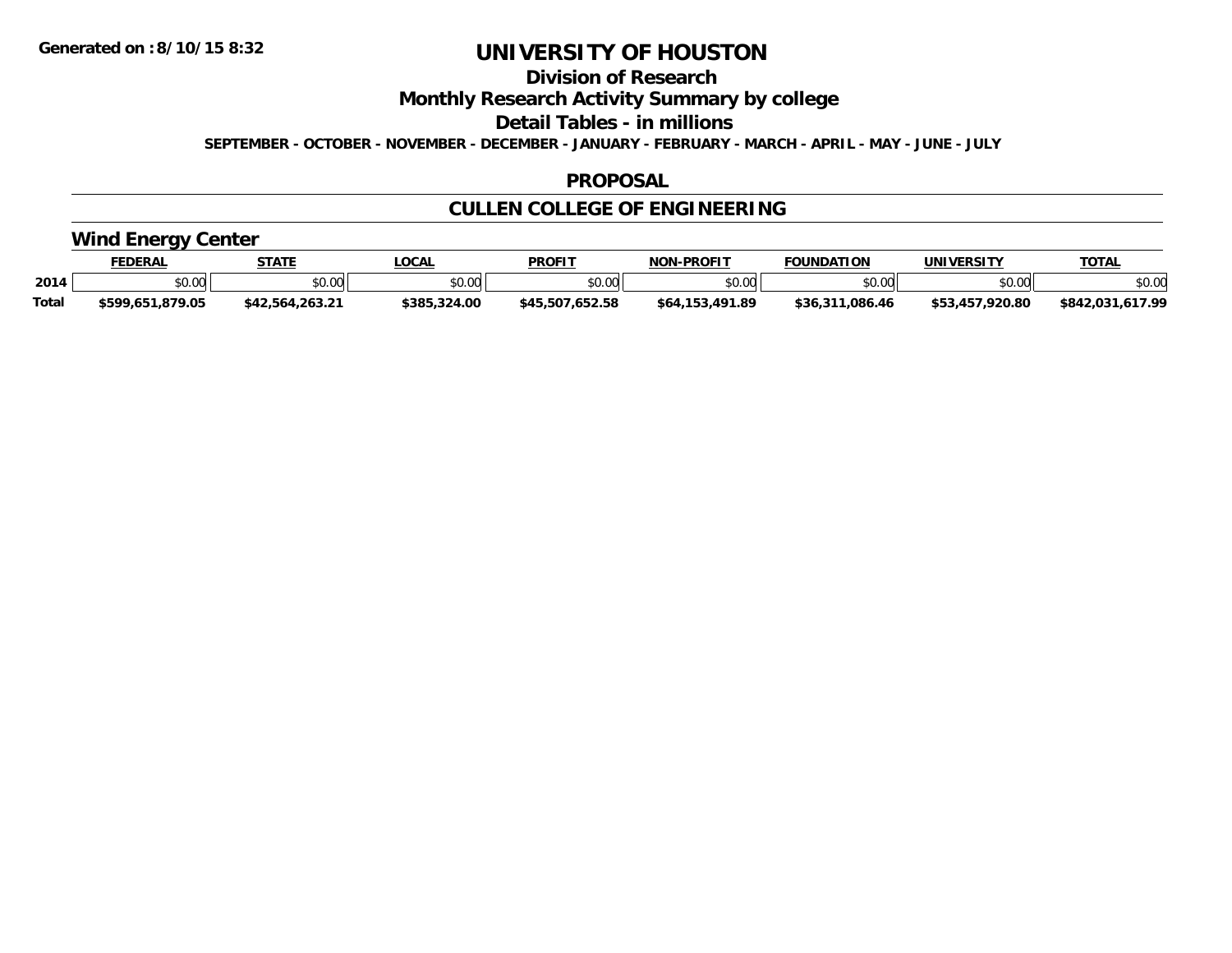## **Division of Research**

**Monthly Research Activity Summary by college**

**Detail Tables - in millions**

**SEPTEMBER - OCTOBER - NOVEMBER - DECEMBER - JANUARY - FEBRUARY - MARCH - APRIL - MAY - JUNE - JULY**

#### **PROPOSAL**

## **DIVISION OF RESEARCH**

|      | <b>Allied Geophysical Laboratories</b>                    |                |              |               |                   |                   |                   |                |
|------|-----------------------------------------------------------|----------------|--------------|---------------|-------------------|-------------------|-------------------|----------------|
|      | <b>FEDERAL</b>                                            | <b>STATE</b>   | <b>LOCAL</b> | <b>PROFIT</b> | <b>NON-PROFIT</b> | <b>FOUNDATION</b> | <b>UNIVERSITY</b> | <b>TOTAL</b>   |
| 2011 | \$0.00                                                    | \$0.00         | \$0.00       | \$70,000.00   | \$0.00            | \$0.00            | \$0.00            | \$70,000.00    |
|      | <b>Center for Advanced Computing and Data Systems</b>     |                |              |               |                   |                   |                   |                |
|      | <b>FEDERAL</b>                                            | <b>STATE</b>   | <b>LOCAL</b> | <b>PROFIT</b> | <b>NON-PROFIT</b> | <b>FOUNDATION</b> | <b>UNIVERSITY</b> | <b>TOTAL</b>   |
| 2011 | \$1,508,621.00                                            | \$0.00         | \$0.00       | \$163,000.00  | \$100,000.00      | \$0.00            | \$34,145.00       | \$1,805,766.00 |
| 2012 | \$578,097.11                                              | \$0.00         | \$0.00       | \$120,000.00  | \$1,397,357.00    | \$0.00            | \$1,064,253.70    | \$3,159,707.81 |
| 2013 | \$199,698.00                                              | \$0.00         | \$0.00       | \$80,000.00   | \$1,381,700.00    | \$0.00            | \$14,474.00       | \$1,675,872.00 |
| 2014 | \$374,005.00                                              | \$0.00         | \$0.00       | \$19,061.00   | \$0.00            | \$0.00            | \$0.00            | \$393,066.00   |
| 2015 | \$0.00                                                    | \$0.00         | \$0.00       | \$0.00        | \$0.00            | \$0.00            | \$69,683.00       | \$69,683.00    |
|      | <b>Center for Advanced Materials</b>                      |                |              |               |                   |                   |                   |                |
|      | <b>FEDERAL</b>                                            | <b>STATE</b>   | <b>LOCAL</b> | <b>PROFIT</b> | <b>NON-PROFIT</b> | <b>FOUNDATION</b> | <b>UNIVERSITY</b> | <b>TOTAL</b>   |
| 2011 | \$1,560,672.10                                            | \$0.00         | \$0.00       | \$433,411.00  | \$0.00            | \$197,095.80      | \$0.00            | \$2,191,178.90 |
| 2012 | \$1,494,569.02                                            | \$0.00         | \$0.00       | \$0.00        | \$0.00            | \$291,259.20      | \$0.00            | \$1,785,828.22 |
| 2013 | \$151,114.00                                              | \$0.00         | \$0.00       | \$0.00        | \$1,293,106.00    | \$0.00            | \$0.00            | \$1,444,220.00 |
|      | <b>Center for Biomedical &amp; Environmental Genomics</b> |                |              |               |                   |                   |                   |                |
|      | <b>FEDERAL</b>                                            | <b>STATE</b>   | <b>LOCAL</b> | <b>PROFIT</b> | <b>NON-PROFIT</b> | <b>FOUNDATION</b> | <b>UNIVERSITY</b> | <b>TOTAL</b>   |
| 2011 | \$0.00                                                    | \$0.00         | \$0.00       | \$0.00        | \$0.00            | \$0.00            | \$0.00            | \$0.00         |
| 2012 | \$0.00                                                    | \$0.00         | \$0.00       | \$0.00        | \$0.00            | \$0.00            | \$0.00            | \$0.00         |
| 2013 | \$0.00                                                    | \$0.00         | \$0.00       | \$0.00        | \$0.00            | \$0.00            | \$0.00            | \$0.00         |
|      | <b>Division of Research</b>                               |                |              |               |                   |                   |                   |                |
|      | <b>FEDERAL</b>                                            | <b>STATE</b>   | <b>LOCAL</b> | <b>PROFIT</b> | <b>NON-PROFIT</b> | <b>FOUNDATION</b> | <b>UNIVERSITY</b> | <b>TOTAL</b>   |
| 2011 | \$0.00                                                    | \$0.00         | \$0.00       | \$0.00        | \$0.00            | \$0.00            | \$0.00            | \$0.00         |
| 2012 | \$0.00                                                    | \$0.00         | \$0.00       | \$0.00        | \$0.00            | \$0.00            | \$0.00            | \$0.00         |
| 2013 | \$0.00                                                    | \$7,877,932.00 | \$0.00       | \$0.00        | \$0.00            | \$0.00            | \$0.00            | \$7,877,932.00 |
| 2015 | \$10,000.00                                               | \$5,754,381.00 | \$0.00       | \$0.00        | \$0.00            | \$0.00            | \$500.00          | \$5,764,881.00 |
|      | <b>TcSUH</b>                                              |                |              |               |                   |                   |                   |                |
|      | <b>FEDERAL</b>                                            | <b>STATE</b>   | <b>LOCAL</b> | <b>PROFIT</b> | <b>NON-PROFIT</b> | <b>FOUNDATION</b> | <b>UNIVERSITY</b> | <b>TOTAL</b>   |
| 2011 | \$518,946.76                                              | \$0.00         | \$0.00       | \$40,000.00   | \$72,000.00       | \$0.00            | \$0.00            | \$630,946.76   |
| 2012 | \$2,304,745.15                                            | \$0.00         | \$0.00       | \$70,000.00   | \$37,926.00       | \$0.00            | \$80,077.00       | \$2,492,748.15 |
| 2013 | \$646,173.70                                              | \$50,000.00    | \$0.00       | \$178,821.00  | \$0.00            | \$0.00            | \$0.00            | \$874,994.70   |
| 2014 | \$5,122,003.56                                            | \$0.00         | \$4,500.00   | \$183,200.00  | \$0.00            | \$0.00            | \$848,356.00      | \$6,158,059.56 |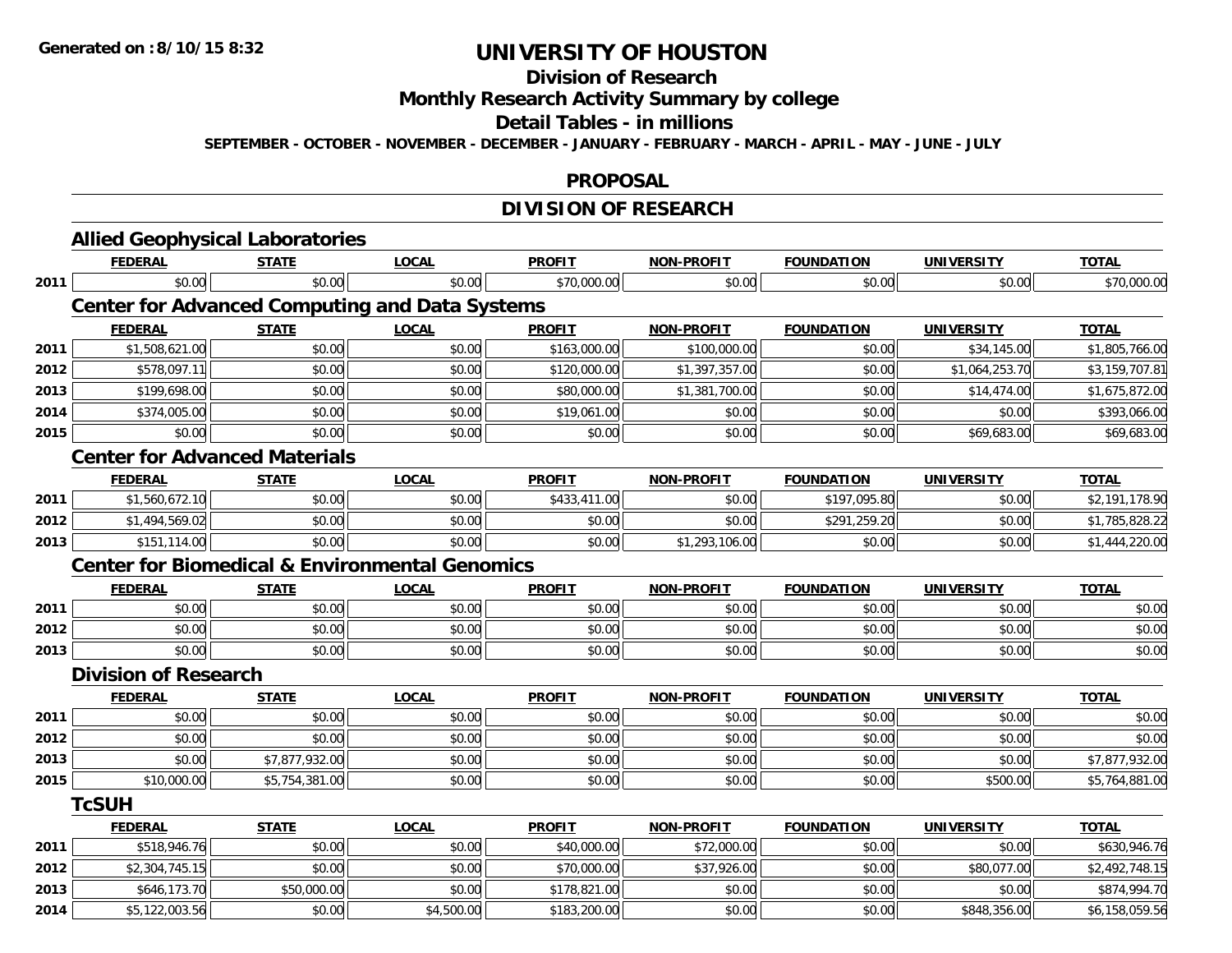#### **Division of Research**

**Monthly Research Activity Summary by college**

#### **Detail Tables - in millions**

**SEPTEMBER - OCTOBER - NOVEMBER - DECEMBER - JANUARY - FEBRUARY - MARCH - APRIL - MAY - JUNE - JULY**

#### **PROPOSAL**

## **DIVISION OF RESEARCH**

|       | <b>TcSUH</b>                         |                 |                                                |                |                   |                   |                   |                 |
|-------|--------------------------------------|-----------------|------------------------------------------------|----------------|-------------------|-------------------|-------------------|-----------------|
|       | <b>FEDERAL</b>                       | <b>STATE</b>    | <b>LOCAL</b>                                   | <b>PROFIT</b>  | <b>NON-PROFIT</b> | <b>FOUNDATION</b> | <b>UNIVERSITY</b> | <b>TOTAL</b>    |
| 2015  | \$1,349,912.45                       | \$0.00          | \$0.00                                         | \$16,000.00    | \$0.00            | \$0.00            | \$0.00            | \$1,365,912.45  |
|       | <b>Texas Obesity Research Center</b> |                 |                                                |                |                   |                   |                   |                 |
|       | <b>FEDERAL</b>                       | <b>STATE</b>    | <b>LOCAL</b>                                   | <b>PROFIT</b>  | <b>NON-PROFIT</b> | <b>FOUNDATION</b> | <b>UNIVERSITY</b> | <b>TOTAL</b>    |
| 2011  | \$0.00                               | \$0.00          | \$0.00                                         | \$0.00         | \$0.00            | \$0.00            | \$0.00            | \$0.00          |
| 2012  | \$0.00                               | \$0.00          | \$0.00                                         | \$0.00         | \$0.00            | \$0.00            | \$0.00            | \$0.00          |
| 2013  | \$0.00                               | \$0.00          | \$0.00                                         | \$0.00         | \$0.00            | \$0.00            | \$0.00            | \$0.00          |
|       | <b>TIMES</b>                         |                 |                                                |                |                   |                   |                   |                 |
|       | <b>FEDERAL</b>                       | <b>STATE</b>    | <b>LOCAL</b>                                   | <b>PROFIT</b>  | <b>NON-PROFIT</b> | <b>FOUNDATION</b> | <b>UNIVERSITY</b> | <b>TOTAL</b>    |
| 2011  | \$8,002,816.00                       | \$168,985.70    | \$141,895.20                                   | \$1,218,251.40 | \$254,256.00      | \$0.00            | \$819,111.00      | \$10,605,315.30 |
| 2012  | \$1,194,418.00                       | \$72,831.00     | \$0.00                                         | \$869,316.00   | \$119,028.00      | \$0.00            | \$1,032,129.00    | \$3,287,722.00  |
| 2013  | \$7,391,263.80                       | \$29,908.00     | \$0.00                                         | \$0.00         | \$0.00            | \$0.00            | \$723,267.00      | \$8,144,438.80  |
| 2014  | \$11,958,965.05                      | \$98,197.00     | \$0.00                                         | \$1,006,321.00 | \$8,724.89        | \$0.00            | \$2,682,029.50    | \$15,754,237.44 |
| 2015  | \$398,713.00                         | \$360,178.00    | \$0.00                                         | \$0.00         | \$76,188.00       | \$0.00            | \$0.00            | \$835,079.00    |
|       |                                      |                 | USE H0589 - Center for Industrial Partnerships |                |                   |                   |                   |                 |
|       | <b>FEDERAL</b>                       | <b>STATE</b>    | <b>LOCAL</b>                                   | <b>PROFIT</b>  | <b>NON-PROFIT</b> | <b>FOUNDATION</b> | <b>UNIVERSITY</b> | <b>TOTAL</b>    |
| 2011  | \$160,371.95                         | \$0.00          | \$0.00                                         | \$0.00         | \$0.00            | \$0.00            | \$0.00            | \$160,371.95    |
| 2012  | \$696,294.00                         | \$0.00          | \$0.00                                         | \$100,500.00   | \$0.00            | \$0.00            | \$0.00            | \$796,794.00    |
| 2013  | \$574,253.00                         | \$0.00          | \$0.00                                         | \$0.00         | \$0.00            | \$0.00            | \$0.00            | \$574,253.00    |
| 2014  | \$299,853.00                         | \$0.00          | \$0.00                                         | \$0.00         | \$0.00            | \$0.00            | \$0.00            | \$299,853.00    |
| 2015  | \$241,592.00                         | \$1,000,000.00  | \$0.00                                         | \$0.00         | \$0.00            | \$0.00            | \$0.00            | \$1,241,592.00  |
| Total | \$46,737,097.65                      | \$15,412,412.70 | \$146,395.20                                   | \$4,567,881.40 | \$4,740,285.89    | \$488,355.00      | \$7,368,025.20    | \$79,460,453.04 |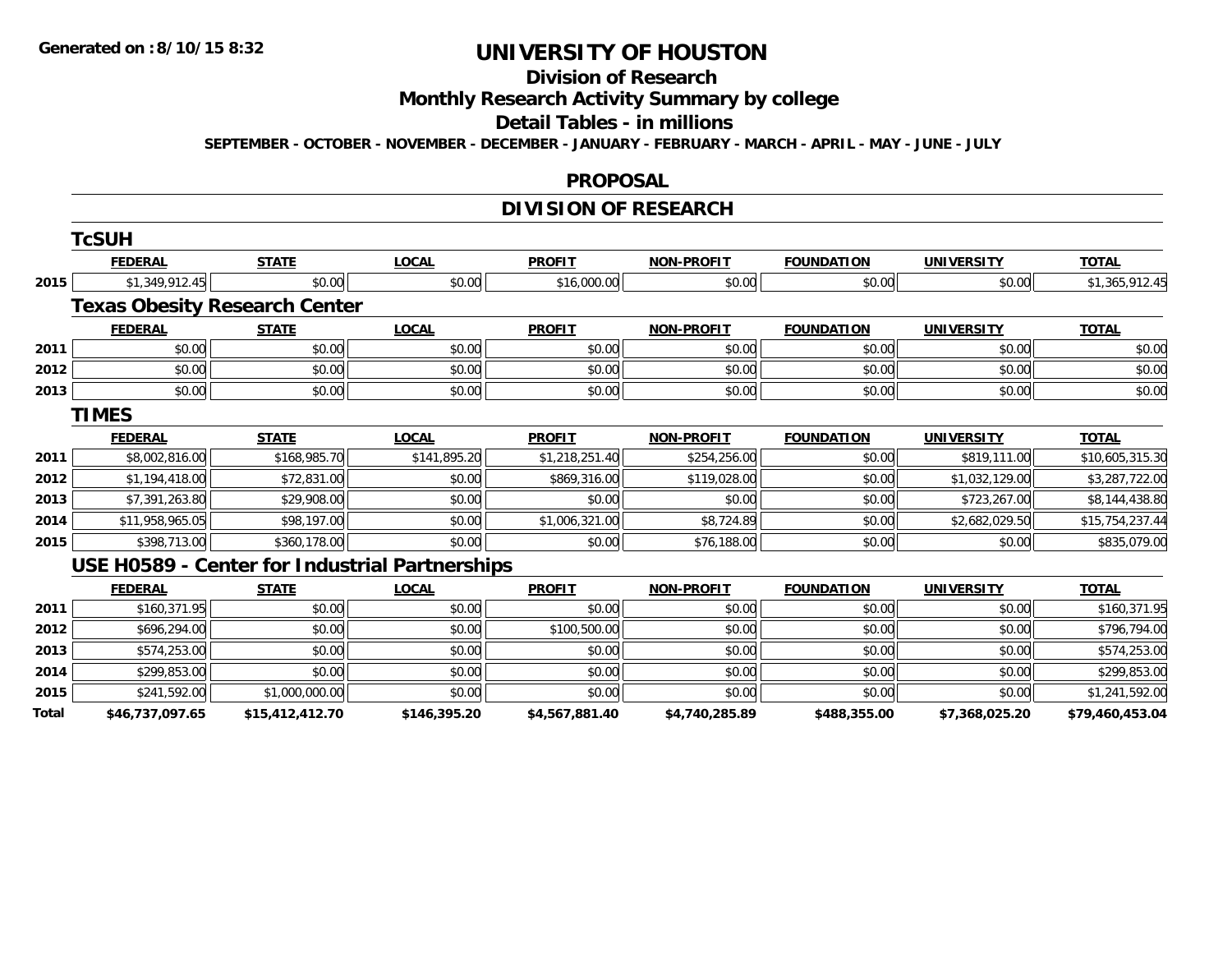## **Division of Research**

### **Monthly Research Activity Summary by college**

### **Detail Tables - in millions**

**SEPTEMBER - OCTOBER - NOVEMBER - DECEMBER - JANUARY - FEBRUARY - MARCH - APRIL - MAY - JUNE - JULY**

## **PROPOSAL**

## **GRADUATE COLLEGE OF SOCIAL WORK**

## **Center for Drug and Social Policy Research**

|      | <b>FEDERAL</b> | <b>STATE</b> | <b>LOCAL</b> | <b>PROFIT</b> | <b>NON-PROFIT</b> | <b>FOUNDATION</b> | <b>UNIVERSITY</b> | <b>TOTAL</b>   |
|------|----------------|--------------|--------------|---------------|-------------------|-------------------|-------------------|----------------|
| 2011 | \$0.00         | \$0.00       | \$0.00       | \$100,982.00  | \$0.00            | \$0.00            | \$0.00            | \$100,982.00   |
| 2012 | \$127,438.94   | \$0.00       | \$0.00       | \$192,378.00  | \$0.00            | \$0.00            | \$0.00            | \$319,816.94   |
| 2013 | \$2,444,133.51 | \$0.00       | \$0.00       | \$0.00        | \$45,910.00       | \$0.00            | \$0.00            | \$2,490,043.51 |
| 2014 | \$0.00         | \$0.00       | \$0.00       | \$45,050.00   | \$0.00            | \$0.00            | \$356,205.00      | \$401,255.00   |
| 2015 | \$956,700.00   | \$0.00       | \$0.00       | \$0.00        | \$0.00            | \$0.00            | \$0.00            | \$956,700.00   |

### **Center for Health Equities & Evaluation Research**

|      | <b>FEDERAL</b> | <b>STATE</b> | <u>LOCAL</u> | <b>PROFIT</b> | <b>NON-PROFIT</b> | <b>FOUNDATION</b> | UNIVERSITY   | <b>TOTAL</b>   |
|------|----------------|--------------|--------------|---------------|-------------------|-------------------|--------------|----------------|
| 2011 | \$2,833,577.00 | \$0.00       | \$228,236.00 | \$0.00        | \$0.00            | \$0.00            | \$0.00       | \$3,061,813.00 |
| 2012 | \$592,827.00   | \$0.00       | \$0.00       | \$0.00        | \$0.00            | \$0.00            | \$464,380.00 | \$1,057,207.00 |
| 2013 | \$0.00         | \$0.00       | \$0.00       | \$39,755.90   | \$0.00            | \$0.00            | \$0.00       | \$39,755.90    |
| 2015 | \$430,954.00   | \$0.00       | \$0.00       | \$0.00        | \$0.00            | \$0.00            | \$0.00       | \$430,954.00   |

## **Child & Family for Innovative Research**

|      | <b>FEDERAL</b> | <b>STATE</b>   | <b>LOCAL</b> | <b>PROFIT</b> | <b>NON-PROFIT</b> | <b>FOUNDATION</b> | <b>UNIVERSITY</b> | <b>TOTAL</b>   |
|------|----------------|----------------|--------------|---------------|-------------------|-------------------|-------------------|----------------|
| 2011 | \$5,345,790.00 | \$984,400.20   | \$0.00       | \$176,505.00  | \$25,000.00       | \$19,979.05       | \$154,609.00      | \$6,706,283.25 |
| 2012 | \$5,224,984.18 | \$1,118,698.00 | \$56,704.00  | \$138,181.00  | \$56,469.80       | \$28,560.00       | \$299,421.00      | \$6,923,017.98 |
| 2013 | \$3,489,332.40 | \$3,038,533.00 | \$0.00       | \$182,765.40  | \$394,933.20      | \$79,250.00       | \$0.00            | \$7,184,814.00 |
| 2014 | \$1,864,783.26 | \$1,104,718.00 | \$0.00       | \$0.00        | \$24,977.00       | \$127,586.70      | \$91,666.36       | \$3,213,731.32 |
| 2015 | \$757,797.70   | \$1,101,997.00 | \$0.00       | \$0.00        | \$353,298.00      | \$99,730.00       | \$107,213.00      | \$2,420,035.70 |

## **Community Projects - Social Work**

|      | <b>FEDERAL</b>                                        | 0 T A T F<br>,,,,,, | <b>OCAL</b>           | <b>PROFIT</b>      | <b>DDOFIT</b><br><b>NIONI</b> | <b>INDA</b><br>nor                                   | HNIVE<br>$\ldots$ ne $-$ | <b>TOTAL</b> |
|------|-------------------------------------------------------|---------------------|-----------------------|--------------------|-------------------------------|------------------------------------------------------|--------------------------|--------------|
| 2011 | $\sim$ $\sim$<br>$\overline{\phantom{0}}$<br>$\ldots$ | $\sim$ $\sim$       | $\sim$ $\sim$<br>ט.טע | $\sim$ 00<br>וטטוע | \$0.00                        | $\mathbf{A} \cap \mathbf{A} \cap \mathbf{A}$<br>wu.c | $\sim$ 00<br>DU.U¢       | . ٥٥٠        |

### **Dean, Social Work**

|              | <b>FEDERAL</b>  | <b>STATE</b>   | <u>LOCAL</u> | <b>PROFIT</b> | <b>NON-PROFIT</b> | <b>FOUNDATION</b> | <b>UNIVERSITY</b> | <b>TOTAL</b>    |
|--------------|-----------------|----------------|--------------|---------------|-------------------|-------------------|-------------------|-----------------|
| 2011         | \$3,690,683.80  | \$17,940.10    | \$0.00       | \$0.00        | \$0.00            | \$0.00            | \$0.00            | \$3,708,623.90  |
| 2012         | \$0.00          | \$0.00         | \$0.00       | \$0.00        | \$0.00            | \$0.00            | \$0.00            | \$0.00          |
| 2013         | \$0.00          | \$0.00         | \$0.00       | \$0.00        | \$4,912.00        | \$0.00            | \$0.00            | \$4,912.00      |
| 2014         | \$31,299.00     | \$0.00         | \$0.00       | \$0.00        | \$0.00            | \$0.00            | \$0.00            | \$31,299.00     |
| 2015         | \$0.00          | \$0.00         | \$0.00       | \$81,750.00   | \$34,500.00       | \$114,180.00      | \$25,000.00       | \$255,430.00    |
| <b>Total</b> | \$30,210,545.79 | \$7.384.226.40 | \$284,940.00 | \$957,367.30  | \$940,000.00      | \$469,285.75      | \$1,498,494.36    | \$41,744,859.60 |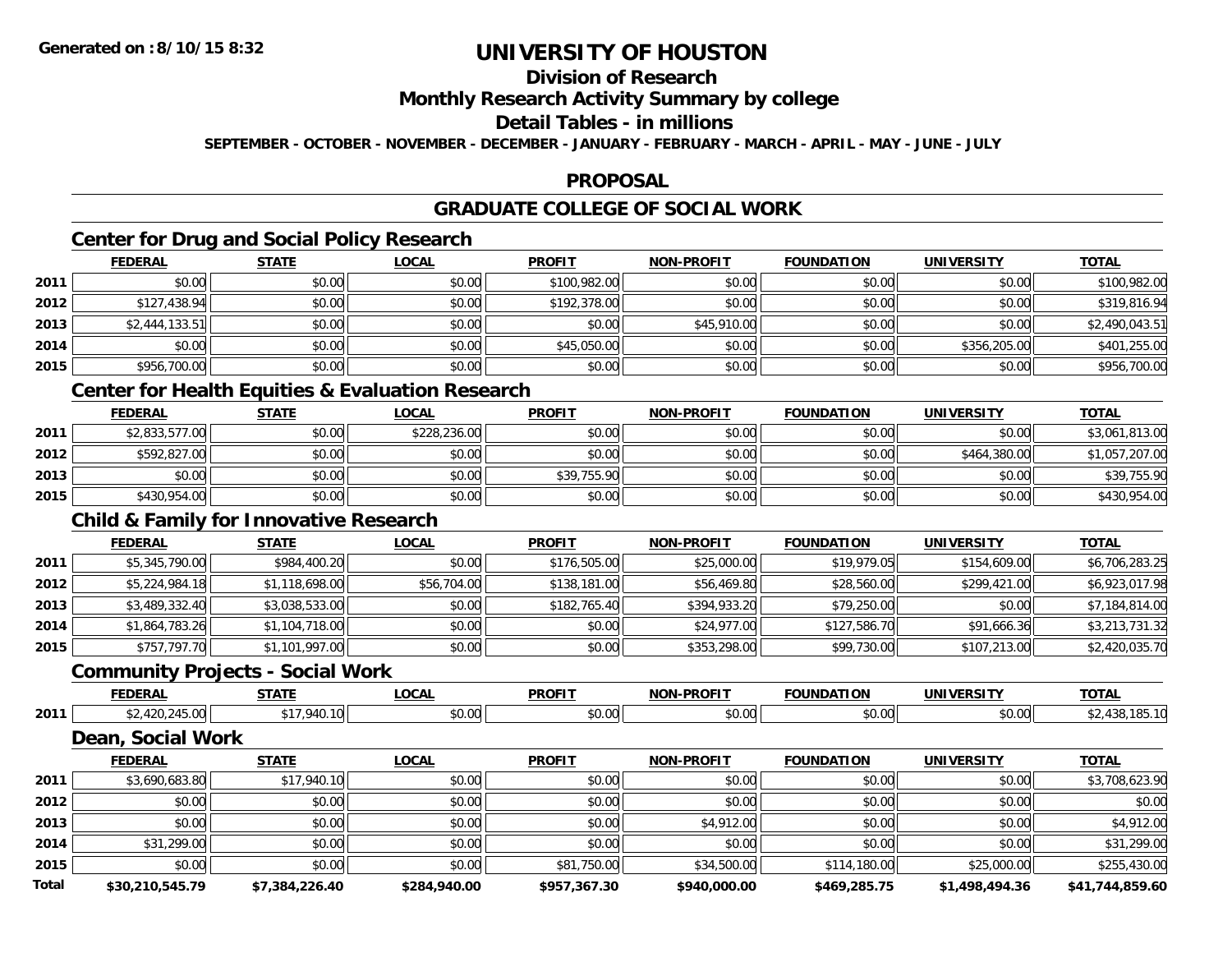## **Division of Research**

### **Monthly Research Activity Summary by college**

#### **Detail Tables - in millions**

**SEPTEMBER - OCTOBER - NOVEMBER - DECEMBER - JANUARY - FEBRUARY - MARCH - APRIL - MAY - JUNE - JULY**

### **PROPOSAL**

### **HILTON COLLEGE OF HOTEL AND RESTAURANT MANAGEMENT**

### **Hotel and Restaurant Management**

|       | <b>FEDERAL</b> | <b>STATE</b> | <u>LOCAL</u> | <b>PROFIT</b> | <b>NON-PROFIT</b> | <b>FOUNDATION</b> | <b>UNIVERSITY</b> | <b>TOTAL</b>   |
|-------|----------------|--------------|--------------|---------------|-------------------|-------------------|-------------------|----------------|
| 2011  | \$2,191,266.00 | \$124,047.00 | \$0.00       | \$223,500.00  | \$43,271.00       | \$11,640.00       | \$312,542.00      | \$2,906,266.00 |
| 2012  | \$85,444.00    | \$174,830.00 | \$49,847.00  | \$0.00        | \$118,422.00      | \$0.00            | \$37,354.00       | \$465,897.00   |
| 2013  | \$553,755.00   | \$73,774.00  | \$16,154.00  | \$0.00        | \$10,987.00       | \$111,711.00      | \$143,232.00      | \$909,613.00   |
| 2014  | \$853,667.40   | \$0.00       | \$0.00       | \$0.00        | \$5,000.00        | \$0.00            | \$0.00            | \$858,667.40   |
| 2015  | \$604,073.70   | \$0.00       | \$0.00       | \$0.00        | \$0.00            | \$0.00            | \$0.00            | \$604,073.70   |
| Total | \$4,288,206.10 | \$372,651.00 | \$66,001.00  | \$223,500.00  | \$177,680.00      | \$123,351.00      | \$493,128.00      | \$5,744,517.10 |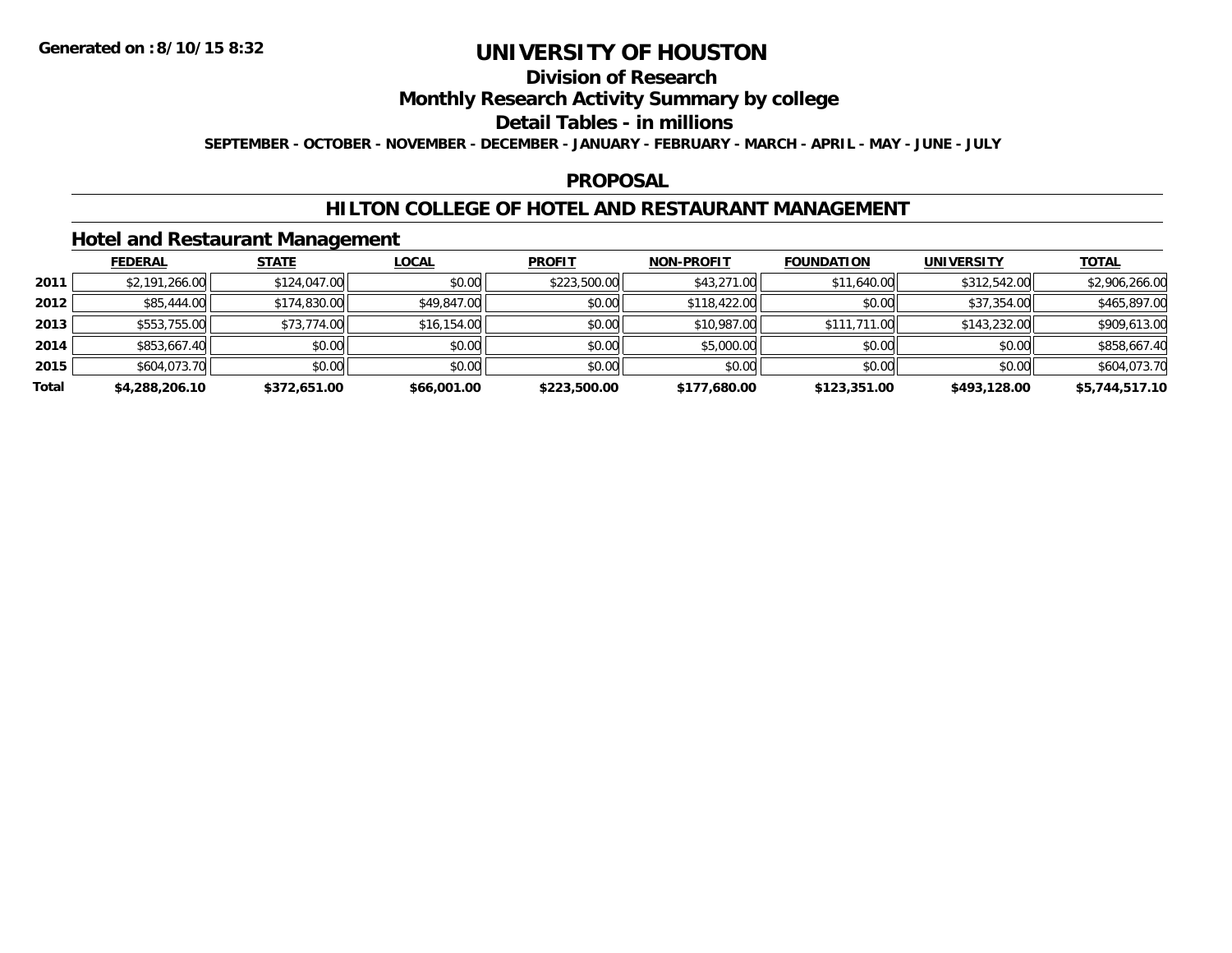## **Division of Research**

**Monthly Research Activity Summary by college**

**Detail Tables - in millions**

**SEPTEMBER - OCTOBER - NOVEMBER - DECEMBER - JANUARY - FEBRUARY - MARCH - APRIL - MAY - JUNE - JULY**

### **PROPOSAL**

#### **HONORS COLLEGE**

## **Dean, Honors College**

|       | <b>FEDERAL</b> | <b>STATE</b> | <b>LOCAL</b> | <b>PROFIT</b> | <b>NON-PROFIT</b> | <b>FOUNDATION</b> | <b>UNIVERSITY</b> | <b>TOTAL</b>   |
|-------|----------------|--------------|--------------|---------------|-------------------|-------------------|-------------------|----------------|
| 2011  | \$182,908.70   | \$0.00       | \$0.00       | \$0.00        | \$53,185.20       | \$0.00            | \$0.00            | \$236,093.90   |
| 2013  | \$0.00         | \$0.00       | \$0.00       | \$341,900.74  | \$0.00            | \$100,000.00      | \$9,150.32        | \$451,051.06   |
| 2014  | \$448,806.00   | \$457,985.75 | \$0.00       | \$19,061.00   | \$1,495.00        | \$0.00            | \$129,028.40      | \$1,056,376.15 |
| 2015  | \$0.00         | \$0.00       | \$0.00       | \$0.00        | \$367,989.75      | \$0.00            | \$0.00            | \$367,989.75   |
| Total | \$631,714.70   | \$457,985.75 | \$0.00       | \$360,961.74  | \$422,669.95      | \$100,000.00      | \$138,178.72      | \$2,111,510.86 |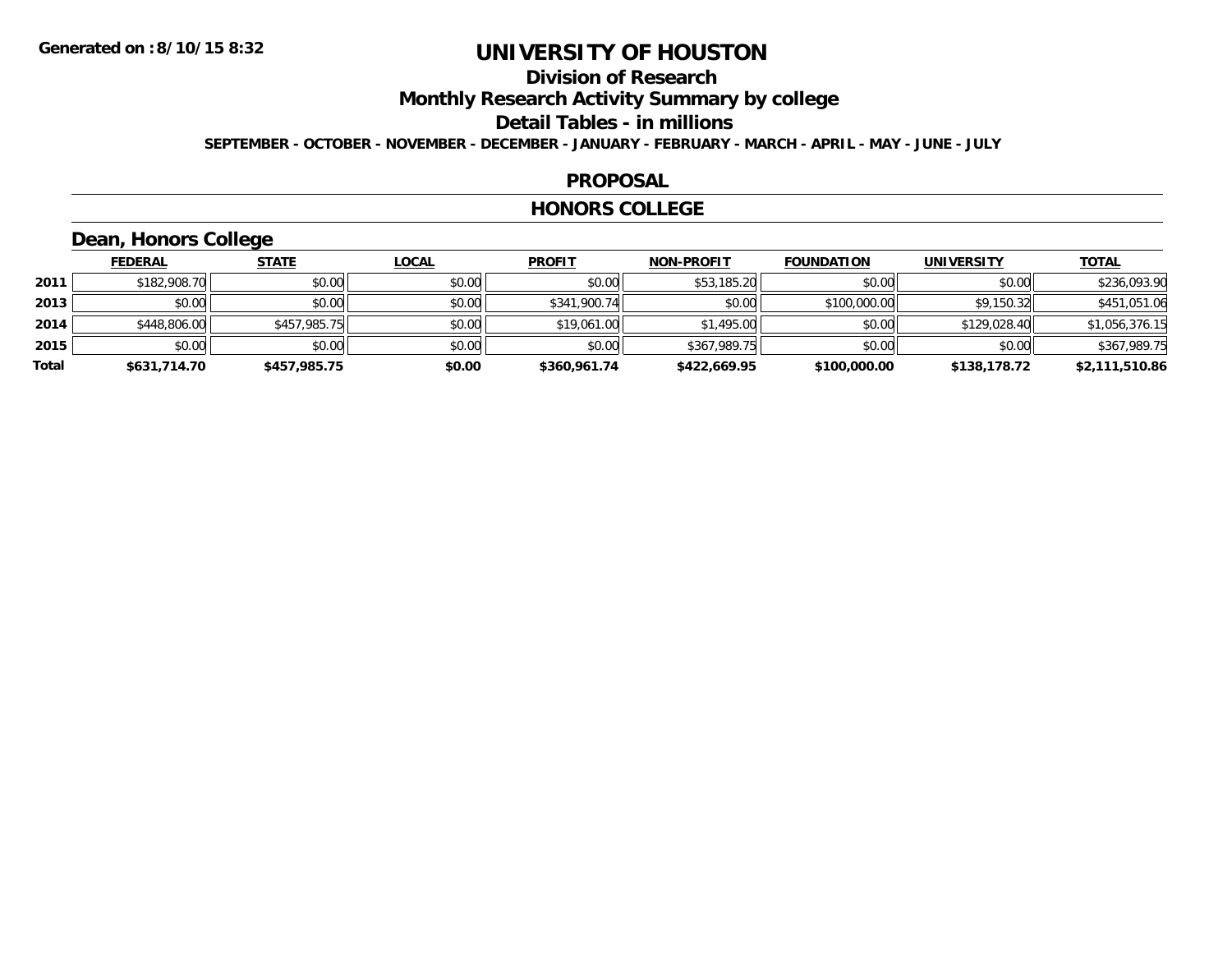## **Division of Research**

**Monthly Research Activity Summary by college**

**Detail Tables - in millions**

**SEPTEMBER - OCTOBER - NOVEMBER - DECEMBER - JANUARY - FEBRUARY - MARCH - APRIL - MAY - JUNE - JULY**

#### **PROPOSAL**

#### **LIBRARY**

### **Administration, Library**

|              | <b>FEDERAL</b> | <b>STATE</b> | <b>OCAL</b> | <b>PROFIT</b> | <b>DDAFIT</b><br><b>NON</b> | <b>FOUNDATION</b> | UNIVERSITY | <b>TOTAL</b>      |
|--------------|----------------|--------------|-------------|---------------|-----------------------------|-------------------|------------|-------------------|
| 2011         |                | \$0.00       | vv.vv       | 0000<br>JU.UL | ስ ለሰ<br>pu.uu               | \$0.00            | \$0.00     |                   |
| <b>Total</b> | 982.00         | \$0.00       | \$0.00      | \$0.00        | \$0.00                      | \$0.00            | \$0.00     | ,982.00<br>69.A 2 |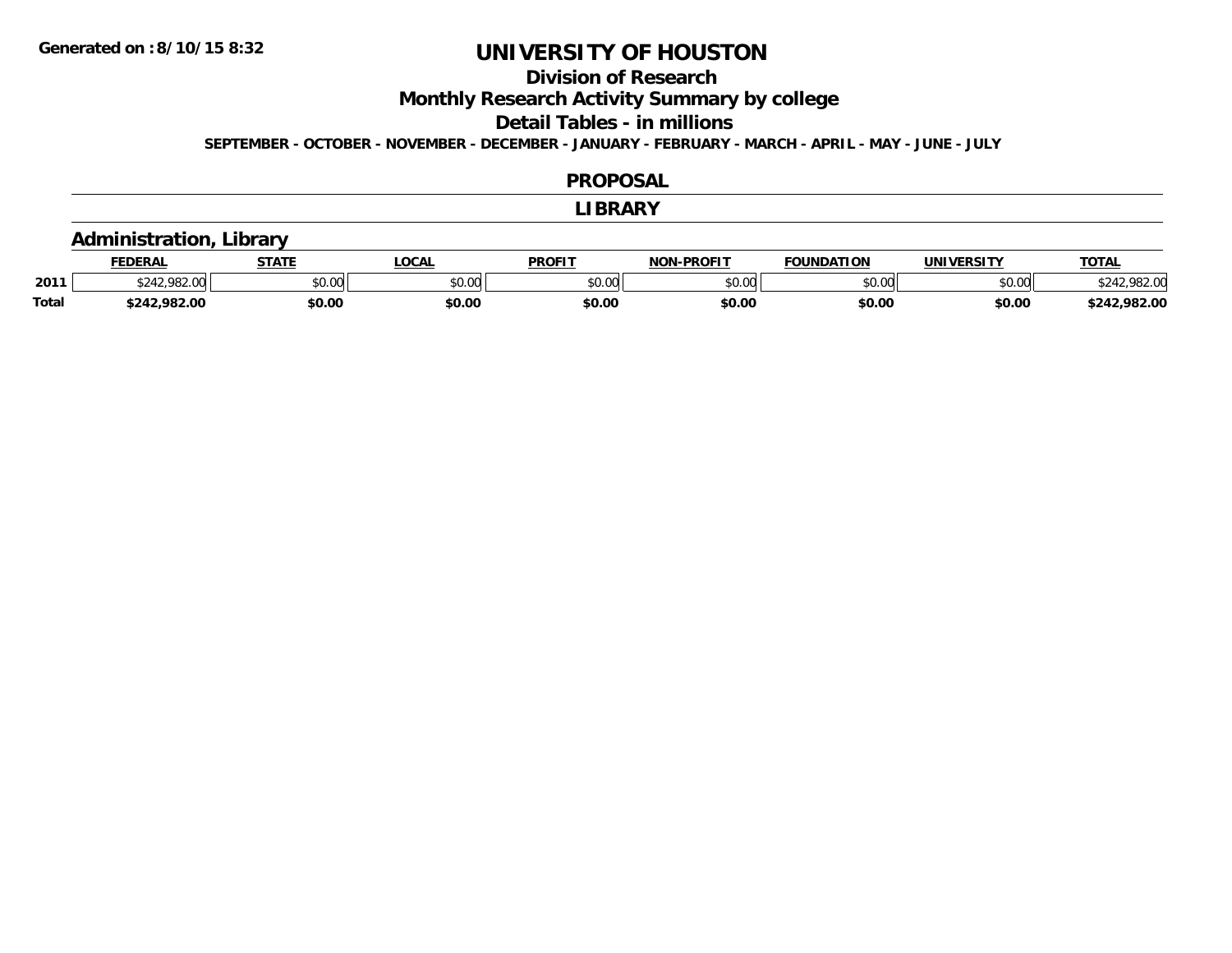## **Division of Research**

**Monthly Research Activity Summary by college**

#### **Detail Tables - in millions**

**SEPTEMBER - OCTOBER - NOVEMBER - DECEMBER - JANUARY - FEBRUARY - MARCH - APRIL - MAY - JUNE - JULY**

#### **PROPOSAL**

#### **PRESIDENT**

#### **Office of the President**

|      | <b>FEDERAL</b>                      | <b>STATE</b> | <u>LOCAL</u> | <b>PROFIT</b> | <b>NON-PROFIT</b> | <b>FOUNDATION</b> | <b>UNIVERSITY</b> | <b>TOTAL</b>   |
|------|-------------------------------------|--------------|--------------|---------------|-------------------|-------------------|-------------------|----------------|
| 2014 | \$0.00                              | \$0.00       | \$0.00       | \$0.00        | \$0.00            | \$0.00            | \$0.00            | \$0.00         |
|      | <b>Vice President Admin/Finance</b> |              |              |               |                   |                   |                   |                |
|      |                                     |              |              |               |                   |                   |                   |                |
|      | <b>FEDERAL</b>                      | <u>STATE</u> | <u>LOCAL</u> | <b>PROFIT</b> | <b>NON-PROFIT</b> | <b>FOUNDATION</b> | <b>UNIVERSITY</b> | <b>TOTAL</b>   |
| 2011 | \$1,935,000.00                      | \$0.00       | \$0.00       | \$0.00        | \$0.00            | \$0.00            | \$0.00            | \$1,935,000.00 |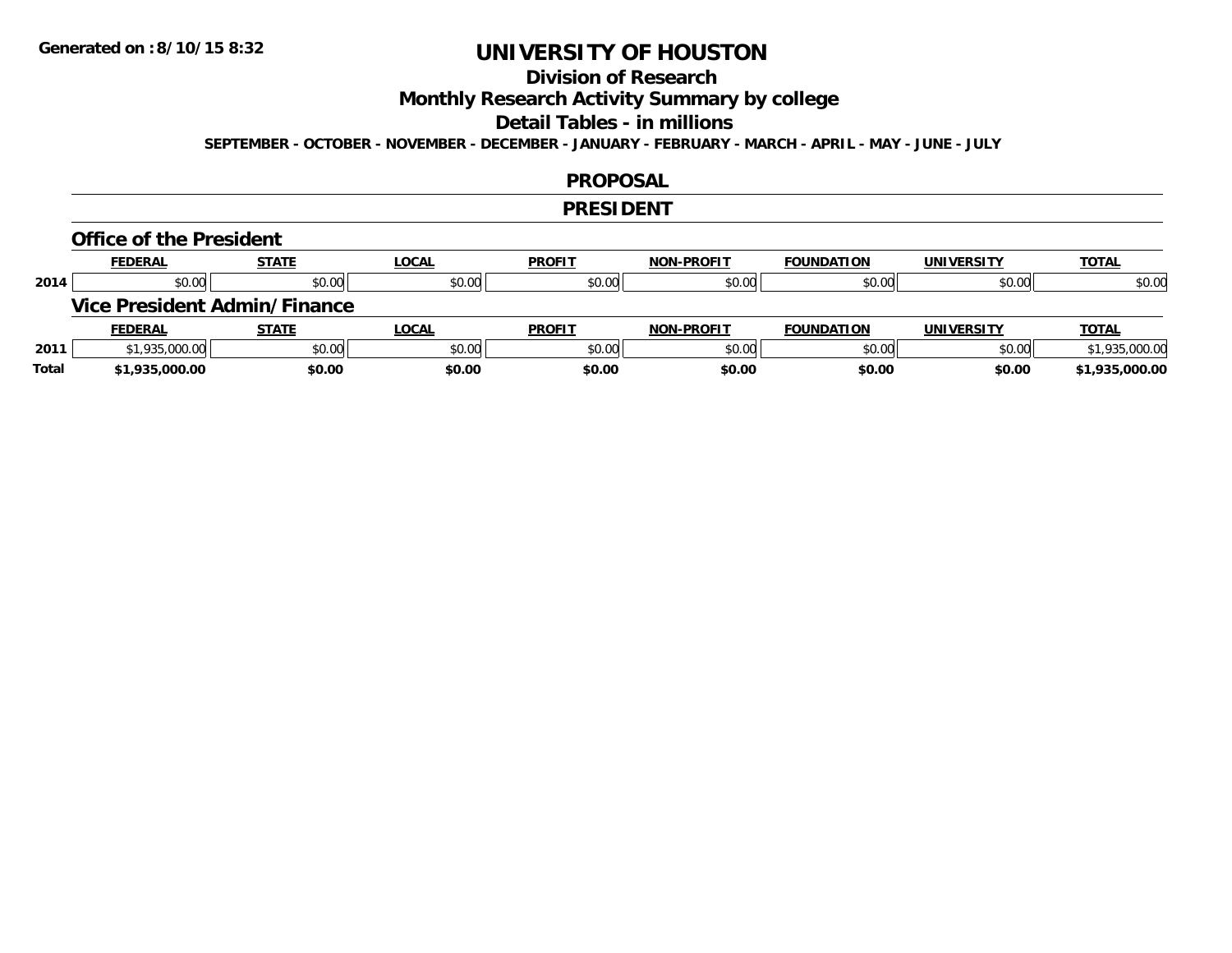## **Division of Research**

## **Monthly Research Activity Summary by college**

#### **Detail Tables - in millions**

**SEPTEMBER - OCTOBER - NOVEMBER - DECEMBER - JANUARY - FEBRUARY - MARCH - APRIL - MAY - JUNE - JULY**

#### **PROPOSAL**

### **SENIOR V.P. FOR ACADEMIC AFFAIRS AND PROVOST**

|      | <b>Learning Support Services</b>             |              |              |               |                   |                   |                   |                |
|------|----------------------------------------------|--------------|--------------|---------------|-------------------|-------------------|-------------------|----------------|
|      | <b>FEDERAL</b>                               | <b>STATE</b> | <b>LOCAL</b> | <b>PROFIT</b> | <b>NON-PROFIT</b> | <b>FOUNDATION</b> | <b>UNIVERSITY</b> | <b>TOTAL</b>   |
| 2011 | \$0.00                                       | \$0.00       | \$0.00       | \$0.00        | \$0.00            | \$0.00            | \$0.00            | \$0.00         |
|      | <b>Office of Admissions</b>                  |              |              |               |                   |                   |                   |                |
|      | <b>FEDERAL</b>                               | <b>STATE</b> | <b>LOCAL</b> | <b>PROFIT</b> | <b>NON-PROFIT</b> | <b>FOUNDATION</b> | <b>UNIVERSITY</b> | <b>TOTAL</b>   |
| 2011 | \$0.00                                       | \$0.00       | \$0.00       | \$0.00        | \$0.00            | \$0.00            | \$0.00            | \$0.00         |
|      | Senior V.P. for Academic Affairs and Provost |              |              |               |                   |                   |                   |                |
|      | <b>FEDERAL</b>                               | <b>STATE</b> | <b>LOCAL</b> | <b>PROFIT</b> | <b>NON-PROFIT</b> | <b>FOUNDATION</b> | <b>UNIVERSITY</b> | <b>TOTAL</b>   |
| 2012 | \$0.00                                       | \$75,000.00  | \$0.00       | \$0.00        | \$0.00            | \$0.00            | \$0.00            | \$75,000.00    |
| 2013 | \$0.00                                       | \$0.00       | \$0.00       | \$0.00        | \$149,488.00      | \$0.00            | \$0.00            | \$149,488.00   |
| 2014 | \$2,997,422.25                               | \$0.00       | \$0.00       | \$0.00        | \$0.00            | \$0.00            | \$0.00            | \$2,997,422.25 |
| 2015 | \$2,248,559.25                               | \$0.00       | \$0.00       | \$0.00        | \$0.00            | \$0.00            | \$0.00            | \$2,248,559.25 |
|      | <b>Student Support Services</b>              |              |              |               |                   |                   |                   |                |
|      | <b>FEDERAL</b>                               | <b>STATE</b> | <b>LOCAL</b> | <b>PROFIT</b> | <b>NON-PROFIT</b> | <b>FOUNDATION</b> | <b>UNIVERSITY</b> | <b>TOTAL</b>   |
| 2012 | \$198,944.00                                 | \$0.00       | \$0.00       | \$0.00        | \$0.00            | \$0.00            | \$0.00            | \$198,944.00   |
|      | <b>Undergraduate Scholars</b>                |              |              |               |                   |                   |                   |                |
|      | <b>FEDERAL</b>                               | <b>STATE</b> | <b>LOCAL</b> | <b>PROFIT</b> | <b>NON-PROFIT</b> | <b>FOUNDATION</b> | <b>UNIVERSITY</b> | <b>TOTAL</b>   |
| 2011 | \$0.00                                       | \$29,456.00  | \$0.00       | \$0.00        | \$0.00            | \$0.00            | \$0.00            | \$29,456.00    |
| 2012 | \$0.00                                       | \$38,101.00  | \$0.00       | \$0.00        | \$0.00            | \$0.00            | \$0.00            | \$38,101.00    |
| 2014 | \$0.00                                       | \$20,330.00  | \$0.00       | \$0.00        | \$0.00            | \$0.00            | \$0.00            | \$20,330.00    |
|      | <b>Undergraduate Student Success</b>         |              |              |               |                   |                   |                   |                |
|      | <b>FEDERAL</b>                               | <b>STATE</b> | <b>LOCAL</b> | <b>PROFIT</b> | <b>NON-PROFIT</b> | <b>FOUNDATION</b> | <b>UNIVERSITY</b> | <b>TOTAL</b>   |
| 2011 | \$940,235.50                                 | \$300,000.00 | \$0.00       | \$0.00        | \$0.00            | \$0.00            | \$0.00            | \$1,240,235.50 |
| 2013 | \$0.00                                       | \$30,000.00  | \$0.00       | \$0.00        | \$0.00            | \$0.00            | \$0.00            | \$30,000.00    |
| 2014 | \$999,140.75                                 | \$268,000.00 | \$0.00       | \$0.00        | \$0.00            | \$0.00            | \$0.00            | \$1,267,140.75 |
| 2015 | \$1,047,098.75                               | \$9,759.30   | \$0.00       | \$0.00        | \$0.00            | \$0.00            | \$0.00            | \$1,056,858.05 |
|      | <b>Undergraduate Student Success Center</b>  |              |              |               |                   |                   |                   |                |
|      | <b>FEDERAL</b>                               | <b>STATE</b> | <b>LOCAL</b> | <b>PROFIT</b> | <b>NON-PROFIT</b> | <b>FOUNDATION</b> | <b>UNIVERSITY</b> | <b>TOTAL</b>   |
| 2011 | \$0.00                                       | \$219,384.00 | \$0.00       | \$0.00        | \$430,048.00      | \$0.00            | \$0.00            | \$649,432.00   |
| 2012 | \$0.00                                       | \$134,767.00 | \$0.00       | \$0.00        | \$0.00            | \$0.00            | \$0.00            | \$134,767.00   |
| 2013 | \$0.00                                       | \$137,647.00 | \$0.00       | \$0.00        | \$0.00            | \$0.00            | \$0.00            | \$137,647.00   |
| 2014 | \$0.00                                       | \$137,817.00 | \$0.00       | \$0.00        | \$0.00            | \$0.00            | \$0.00            | \$137,817.00   |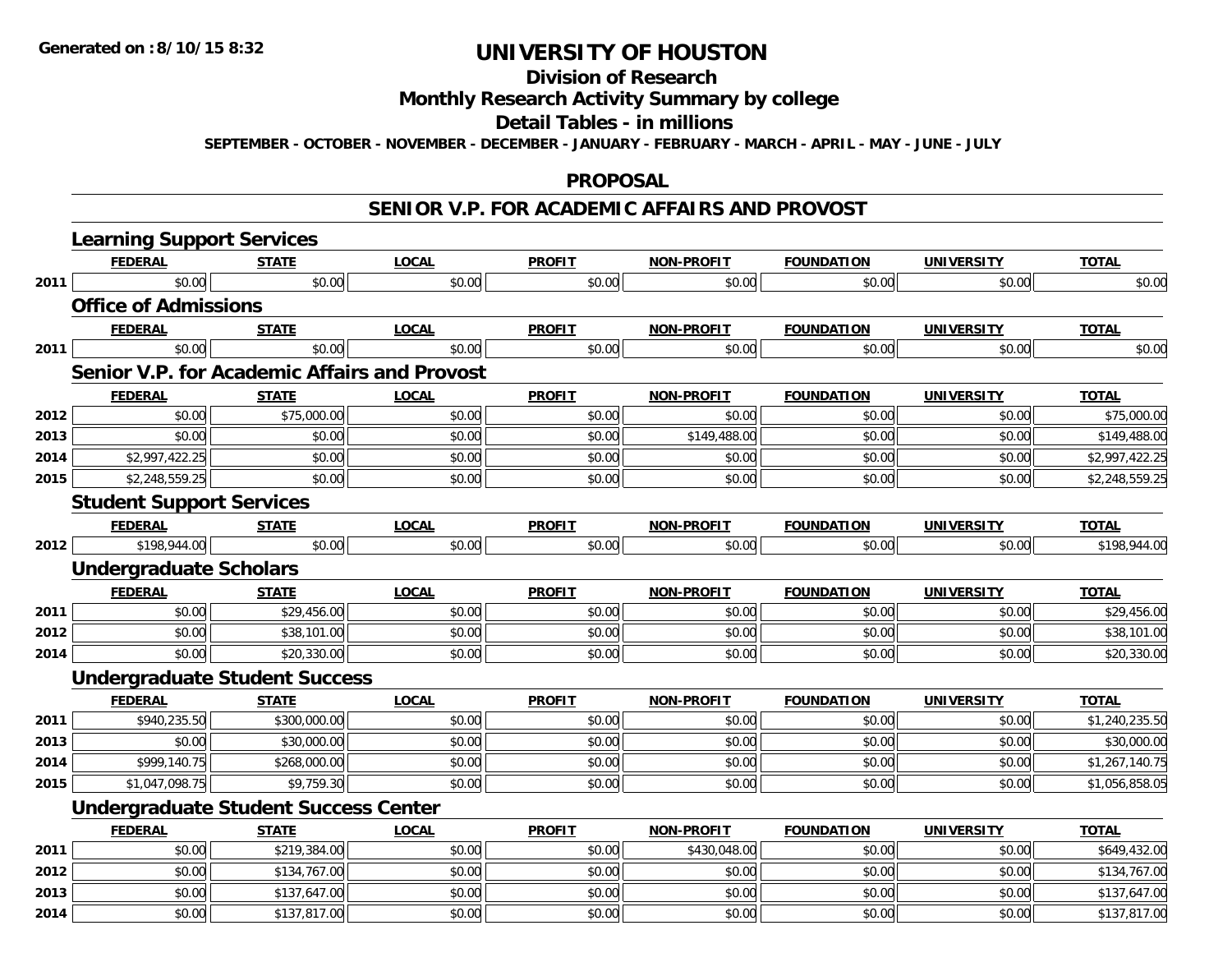## **Division of Research**

**Monthly Research Activity Summary by college**

**Detail Tables - in millions**

**SEPTEMBER - OCTOBER - NOVEMBER - DECEMBER - JANUARY - FEBRUARY - MARCH - APRIL - MAY - JUNE - JULY**

### **PROPOSAL**

### **SENIOR V.P. FOR ACADEMIC AFFAIRS AND PROVOST**

**Undergraduate Student Success Center**

|       | <b>FEDERAL</b>      | <b>STATE</b> | LOCAL  | <b>PROFIT</b>   | <b>NON-PROFIT</b> | <b>FOUNDATION</b> | UNIVERSITY | <b>TOTAL</b>      |
|-------|---------------------|--------------|--------|-----------------|-------------------|-------------------|------------|-------------------|
| 2015  | \$0.00              | $\cap$<br>w  | \$0.00 | mn n¢<br>DU. UU | 500.00            | \$0.00            | \$0.00     |                   |
| Total | .400.50<br>\$8.431. | .538.028.30  | \$0.00 | \$0.00          | \$658.036.00      | \$0.00            | \$0.00     | ,464.80<br>،10,62 |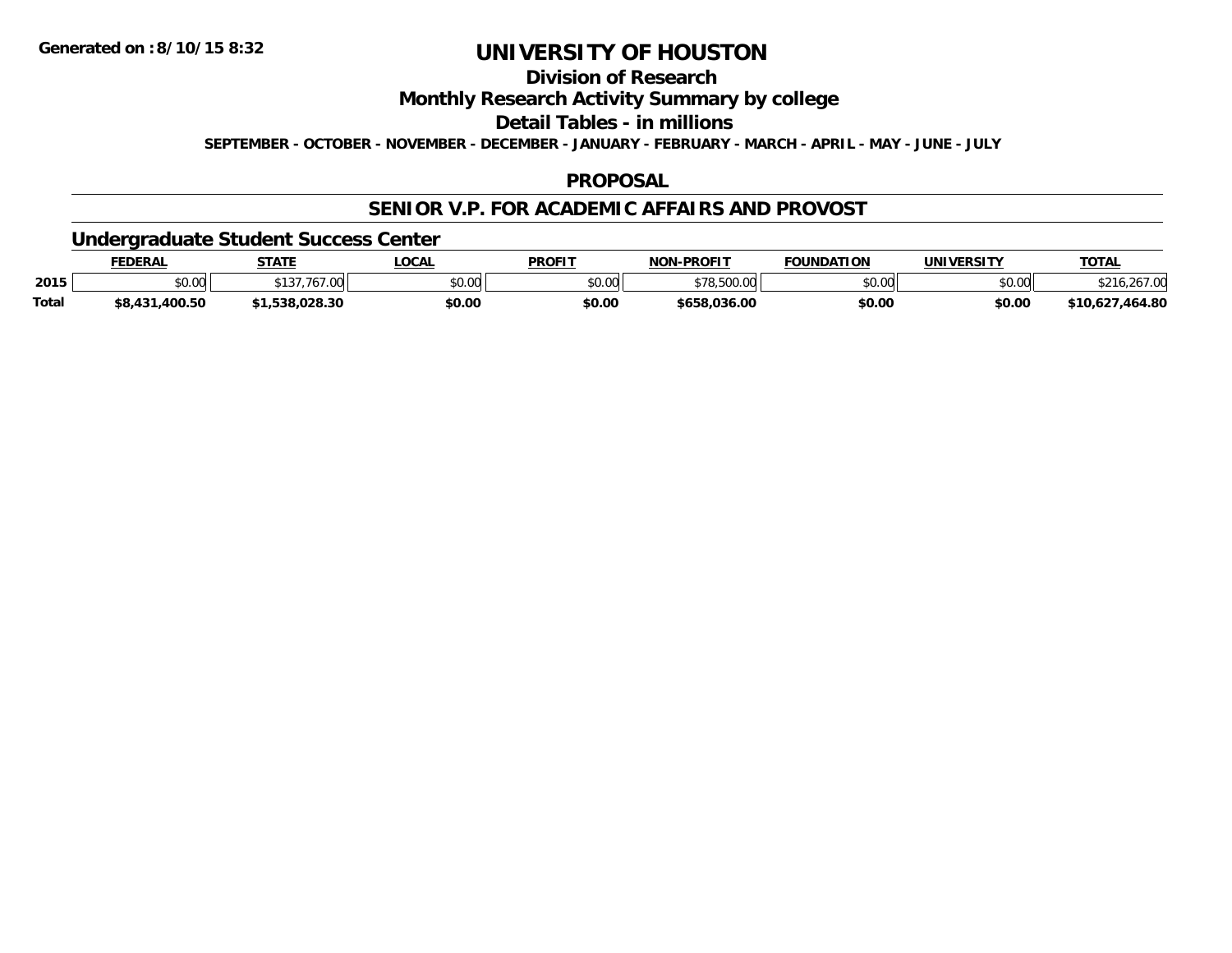## **Division of Research**

**Monthly Research Activity Summary by college**

#### **Detail Tables - in millions**

**SEPTEMBER - OCTOBER - NOVEMBER - DECEMBER - JANUARY - FEBRUARY - MARCH - APRIL - MAY - JUNE - JULY**

### **PROPOSAL**

#### **UH LAW CENTER**

|       | Dean, Law      |                |              |               |                   |                   |                   |                |
|-------|----------------|----------------|--------------|---------------|-------------------|-------------------|-------------------|----------------|
|       | <b>FEDERAL</b> | <b>STATE</b>   | <b>LOCAL</b> | <b>PROFIT</b> | <b>NON-PROFIT</b> | <b>FOUNDATION</b> | <b>UNIVERSITY</b> | <b>TOTAL</b>   |
| 2012  | \$0.00         | \$0.00         | \$0.00       | \$0.00        | \$0.00            | \$0.00            | \$0.00            | \$0.00         |
| 2013  | \$0.00         | \$0.00         | \$0.00       | \$71,560.62   | \$0.00            | \$0.00            | \$0.00            | \$71,560.62    |
| 2015  | \$601,568.43   | \$228,000.00   | \$0.00       | \$0.00        | \$0.00            | \$0.00            | \$0.00            | \$829,568.43   |
|       | Law-UH         |                |              |               |                   |                   |                   |                |
|       | <b>FEDERAL</b> | <b>STATE</b>   | <b>LOCAL</b> | <b>PROFIT</b> | <b>NON-PROFIT</b> | <b>FOUNDATION</b> | <b>UNIVERSITY</b> | <b>TOTAL</b>   |
| 2011  | \$0.00         | \$121,906.10   | \$0.00       | \$10,063.00   | \$0.00            | \$201,639.00      | \$68,956.00       | \$402,564.10   |
| 2012  | \$0.00         | \$246,386.00   | \$0.00       | \$0.00        | \$0.00            | \$0.00            | \$0.00            | \$246,386.00   |
| 2013  | \$1,000,000.00 | \$114,000.00   | \$0.00       | \$0.00        | \$76,904.80       | \$0.00            | \$0.00            | \$1,190,904.80 |
| 2014  | \$0.00         | \$200,000.00   | \$0.00       | \$0.00        | \$158,038.00      | \$0.00            | \$54,689.00       | \$412,727.00   |
| 2015  | \$0.00         | \$114,000.00   | \$0.00       | \$0.00        | \$100,000.00      | \$322,841.00      | \$474,892.00      | \$1,011,733.00 |
| Total | \$1,601,568.43 | \$1,024,292.10 | \$0.00       | \$81,623.62   | \$334,942.80      | \$524,480.00      | \$598,537.00      | \$4,165,443.95 |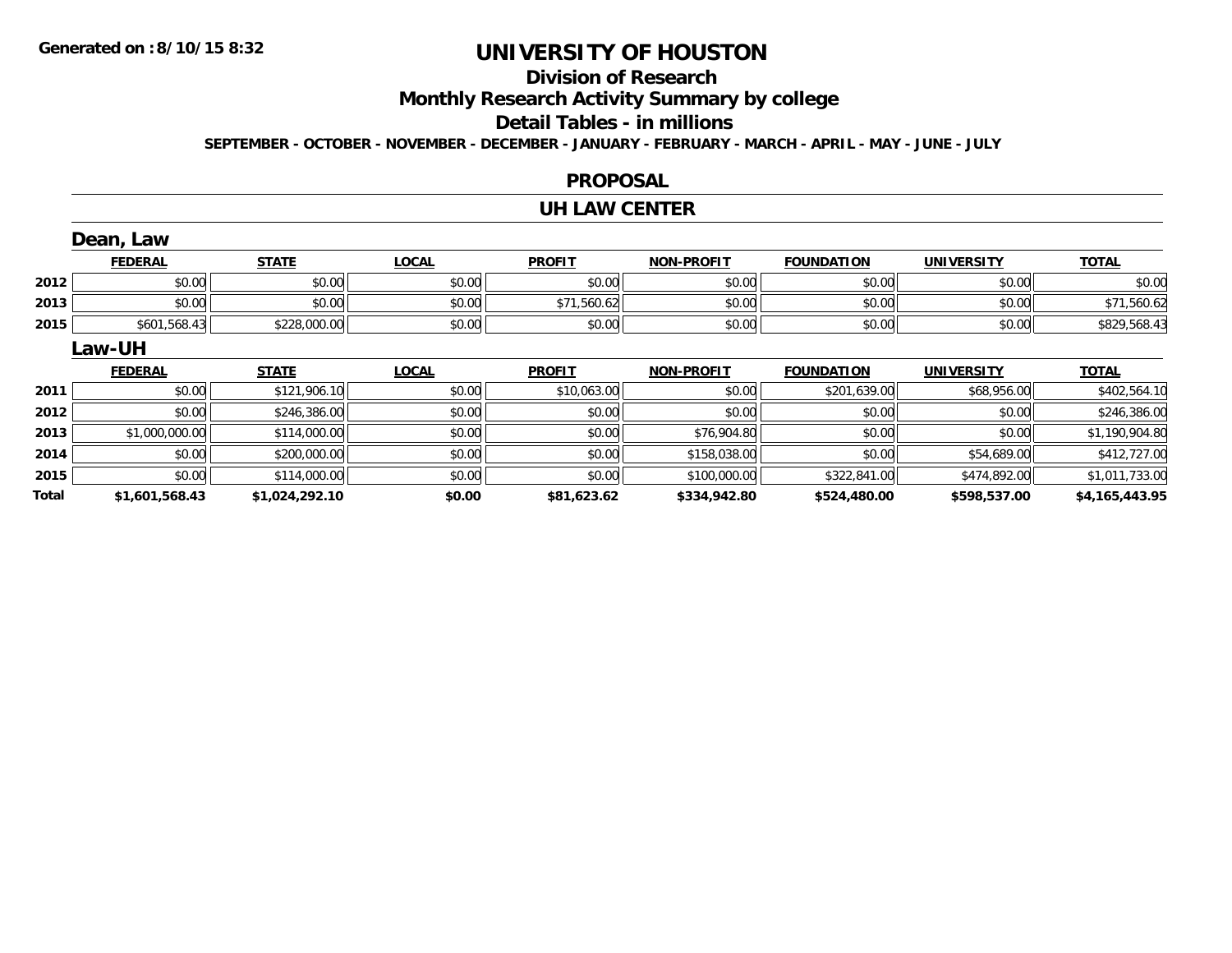## **Division of Research**

**Monthly Research Activity Summary by college**

#### **Detail Tables - in millions**

**SEPTEMBER - OCTOBER - NOVEMBER - DECEMBER - JANUARY - FEBRUARY - MARCH - APRIL - MAY - JUNE - JULY**

### **PROPOSAL**

#### **UKNOWN COLLEGE**

### **Unknown Department**

|      | <u>FEDERAL</u> | <b>STATE</b> | <u>LOCAL</u> | <b>PROFIT</b> | MONLDDOELT<br>'NUI | <b>FOUNDATION</b> | <b>UNIVERSITY</b> | <b>TOTAL</b> |
|------|----------------|--------------|--------------|---------------|--------------------|-------------------|-------------------|--------------|
| 2011 | \$0.00         | \$0.00       | \$0.00       | \$0.00        | \$0.00             | \$0.00            | \$0.00            | \$0.00       |
| 2013 | \$0.00         | \$0.00       | \$0.00       | \$0.00        | \$0.00             | \$0.00            | \$0.00            | \$0.00       |
| 2014 | \$0.00         | \$0.00       | \$0.00       | \$0.00        | \$0.00             | \$0.00            | \$0.00            | \$0.00       |

## **Wrong Department - Please Dont Select It**

|              | <b>FEDERAL</b> | <b>STATE</b> | <u>LOCAL</u> | <b>PROFIT</b> | <b>NON-PROFIT</b> | <b>FOUNDATION</b> | <b>UNIVERSITY</b> | <u>TOTAL</u> |
|--------------|----------------|--------------|--------------|---------------|-------------------|-------------------|-------------------|--------------|
| 2011         | \$0.00         | \$0.00       | \$0.00       | \$0.00        | \$0.00            | \$0.00            | \$0.00            | \$0.00       |
| 2013         | \$0.00         | \$0.00       | \$0.00       | \$0.00        | \$0.00            | \$0.00            | \$0.00            | \$0.00       |
| <b>Total</b> | \$0.00         | \$0.00       | \$0.00       | \$0.00        | \$0.00            | \$0.00            | \$0.00            | \$0.00       |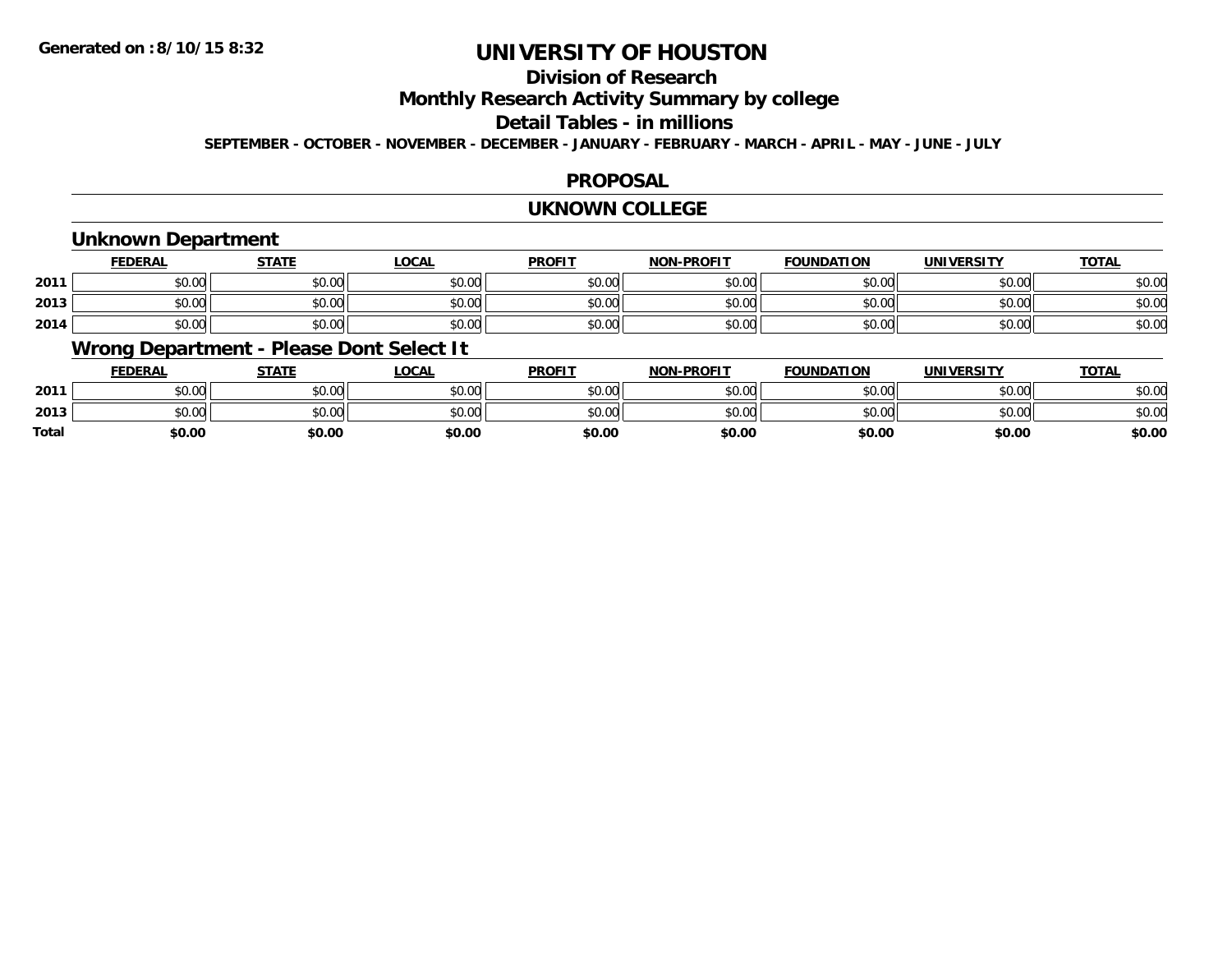## **Division of Research**

**Monthly Research Activity Summary by college**

**Detail Tables - in millions**

**SEPTEMBER - OCTOBER - NOVEMBER - DECEMBER - JANUARY - FEBRUARY - MARCH - APRIL - MAY - JUNE - JULY**

#### **PROPOSAL**

## **VICE PRESIDENT FOR ADMINISTRATION**

|       | <b>KUHF - Radio</b>         |              |              |               |                   |                   |                   |                 |
|-------|-----------------------------|--------------|--------------|---------------|-------------------|-------------------|-------------------|-----------------|
|       | <b>FEDERAL</b>              | <b>STATE</b> | <b>LOCAL</b> | <b>PROFIT</b> | <b>NON-PROFIT</b> | <b>FOUNDATION</b> | <b>UNIVERSITY</b> | <b>TOTAL</b>    |
| 2011  | \$0.00                      | \$12,500.00  | \$0.00       | \$0.00        | \$623,146.00      | \$0.00            | \$0.00            | \$635,646.00    |
| 2012  | \$24,500.00                 | \$0.00       | \$0.00       | \$0.00        | \$2,261,596.00    | \$0.00            | \$0.00            | \$2,286,096.00  |
| 2013  | \$0.00                      | \$0.00       | \$0.00       | \$0.00        | \$2,193,199.00    | \$0.00            | \$0.00            | \$2,193,199.00  |
| 2014  | \$0.00                      | \$0.00       | \$0.00       | \$0.00        | \$2,147,877.00    | \$0.00            | \$0.00            | \$2,147,877.00  |
| 2015  | \$0.00                      | \$0.00       | \$0.00       | \$0.00        | \$2,363,344.00    | \$0.00            | \$0.00            | \$2,363,344.00  |
|       | <b>KUHT-TV</b>              |              |              |               |                   |                   |                   |                 |
|       | <b>FEDERAL</b>              | <b>STATE</b> | <b>LOCAL</b> | <b>PROFIT</b> | <b>NON-PROFIT</b> | <b>FOUNDATION</b> | <b>UNIVERSITY</b> | <b>TOTAL</b>    |
| 2011  | \$0.00                      | \$0.00       | \$0.00       | \$0.00        | \$1,606,903.00    | \$0.00            | \$0.00            | \$1,606,903.00  |
| 2012  | \$0.00                      | \$0.00       | \$0.00       | \$0.00        | \$14,132.00       | \$0.00            | \$0.00            | \$14,132.00     |
|       | <b>Physical Plant</b>       |              |              |               |                   |                   |                   |                 |
|       | <b>FEDERAL</b>              | <b>STATE</b> | <b>LOCAL</b> | <b>PROFIT</b> | <b>NON-PROFIT</b> | <b>FOUNDATION</b> | <b>UNIVERSITY</b> | <b>TOTAL</b>    |
| 2012  | \$0.00                      | \$0.00       | \$0.00       | \$0.00        | \$0.00            | \$0.00            | \$0.00            | \$0.00          |
|       | <b>UH Police Department</b> |              |              |               |                   |                   |                   |                 |
|       | <b>FEDERAL</b>              | <b>STATE</b> | <b>LOCAL</b> | <b>PROFIT</b> | <b>NON-PROFIT</b> | <b>FOUNDATION</b> | <b>UNIVERSITY</b> | <b>TOTAL</b>    |
| 2011  | \$53,805.00                 | \$4,755.00   | \$0.00       | \$0.00        | \$0.00            | \$0.00            | \$0.00            | \$58,560.00     |
| 2014  | \$0.00                      | \$3,000.00   | \$0.00       | \$0.00        | \$0.00            | \$0.00            | \$0.00            | \$3,000.00      |
| 2015  | \$335,584.00                | \$49,642.00  | \$0.00       | \$0.00        | \$0.00            | \$0.00            | \$0.00            | \$385,226.00    |
| Total | \$413,889.00                | \$69,897.00  | \$0.00       | \$0.00        | \$11,210,197.00   | \$0.00            | \$0.00            | \$11,693,983.00 |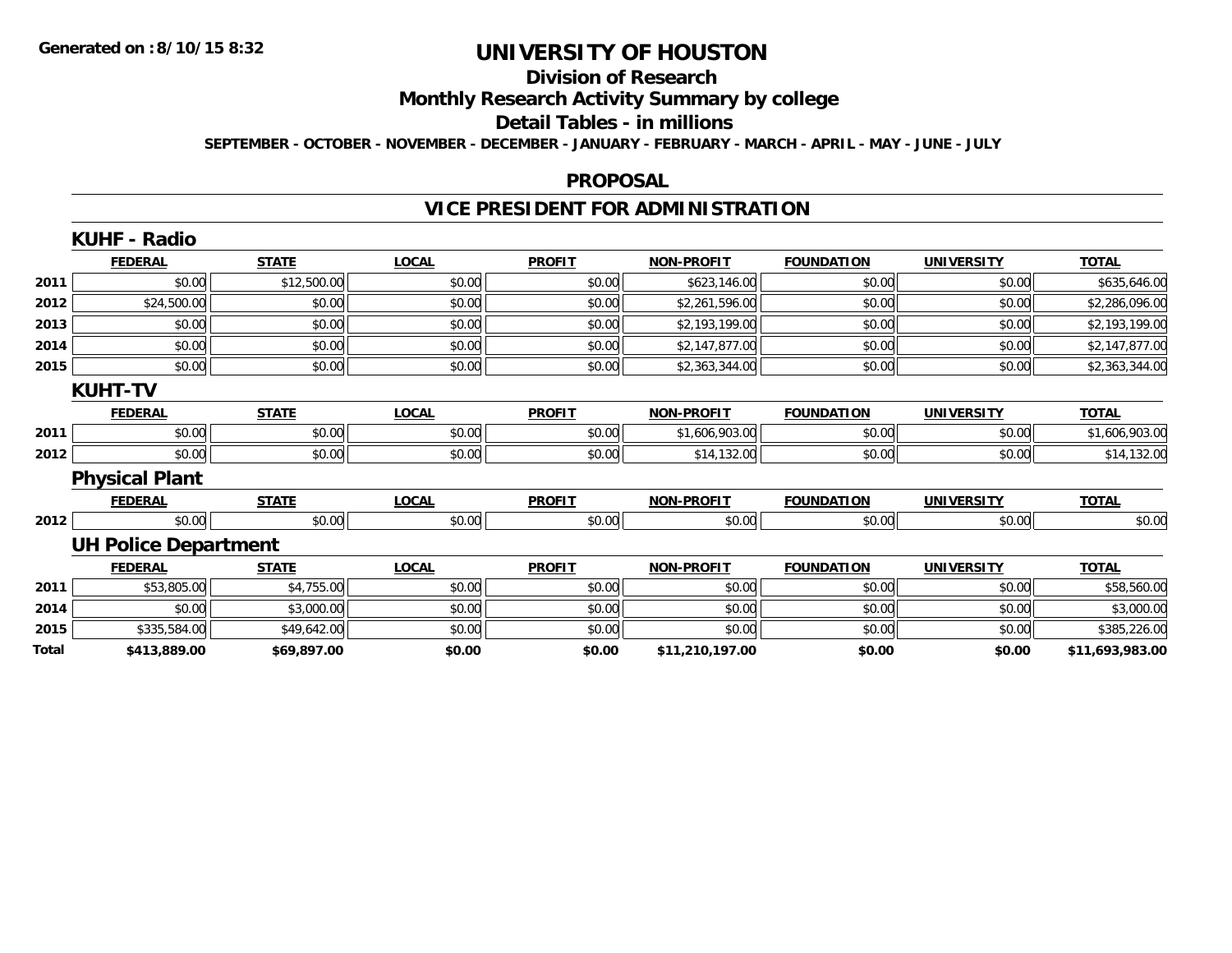## **Division of Research**

### **Monthly Research Activity Summary by college**

## **Detail Tables - in millions**

**SEPTEMBER - OCTOBER - NOVEMBER - DECEMBER - JANUARY - FEBRUARY - MARCH - APRIL - MAY - JUNE - JULY**

### **PROPOSAL**

### **VICE PRESIDENT FOR STUDENT AFFAIRS**

### **Childrens Learning Centers**

|      | <b>FEDERAL</b>       | <b>CTATE</b>               | .OCAL  | <b>PROFIT</b> | <b>NON-PROFIT</b>    | <b>FOUNDATION</b> | <b>UNIVERSITY</b> | TOTA.                      |
|------|----------------------|----------------------------|--------|---------------|----------------------|-------------------|-------------------|----------------------------|
| 2012 | 0.00<br><b>DU.UU</b> | $0.75$ 000 00<br>79.UUU.UU | \$0.00 | \$0.00        | 0000<br><b>JU.UU</b> | \$0.00            | \$0.00            | $\sim$ $\sim$<br>79,000.00 |
| 2013 | $\sim$<br>טאי        | \$0.00                     | \$0.00 | \$0.00        | \$0.00               | 0000<br>,u.uu     | \$0.00            | 10.01<br>140.UU            |

### **Dean, Student Affairs**

|      | ______ | -----                            | $\sim$ $\sim$<br>$\cdots$ | <b>PROFIT</b>     | <b>DDAEIT</b><br>ימות |                   |       | $-2$ |
|------|--------|----------------------------------|---------------------------|-------------------|-----------------------|-------------------|-------|------|
| 2012 |        | $\uparrow$ $\uparrow$ $\uparrow$ | - - -<br>۰^<br>טט.טע      | $\sim$ 00<br>v.vv | $\sim$<br>. ഹ<br>wu   | $\sim$<br>, , , , | JU.UU |      |

## **Vice President, Student Affairs**

|              | <b>FEDERAL</b> | <b>STATE</b> | _OCAL  | <b>PROFIT</b> | <b>NON-PROFIT</b> | <b>FOUNDATION</b> | UNIVERSITY | <b>TOTAL</b>   |
|--------------|----------------|--------------|--------|---------------|-------------------|-------------------|------------|----------------|
| 2012         | \$0.00         | \$149,837.00 | \$0.00 | \$0.00        | \$0.00            | \$0.00            | \$0.00     | ۵۵۳ - ۵۵۳      |
| 2014         | \$0.00         | \$0.00       | \$0.00 | \$0.00        | \$0.00            | \$0.00            | \$0.00     | \$0.00         |
| <b>Total</b> | \$2,241,676.50 | \$224.837.00 | \$0.00 | \$0.00        | \$0.00            | \$0.00            | \$0.00     | \$2,466,513.50 |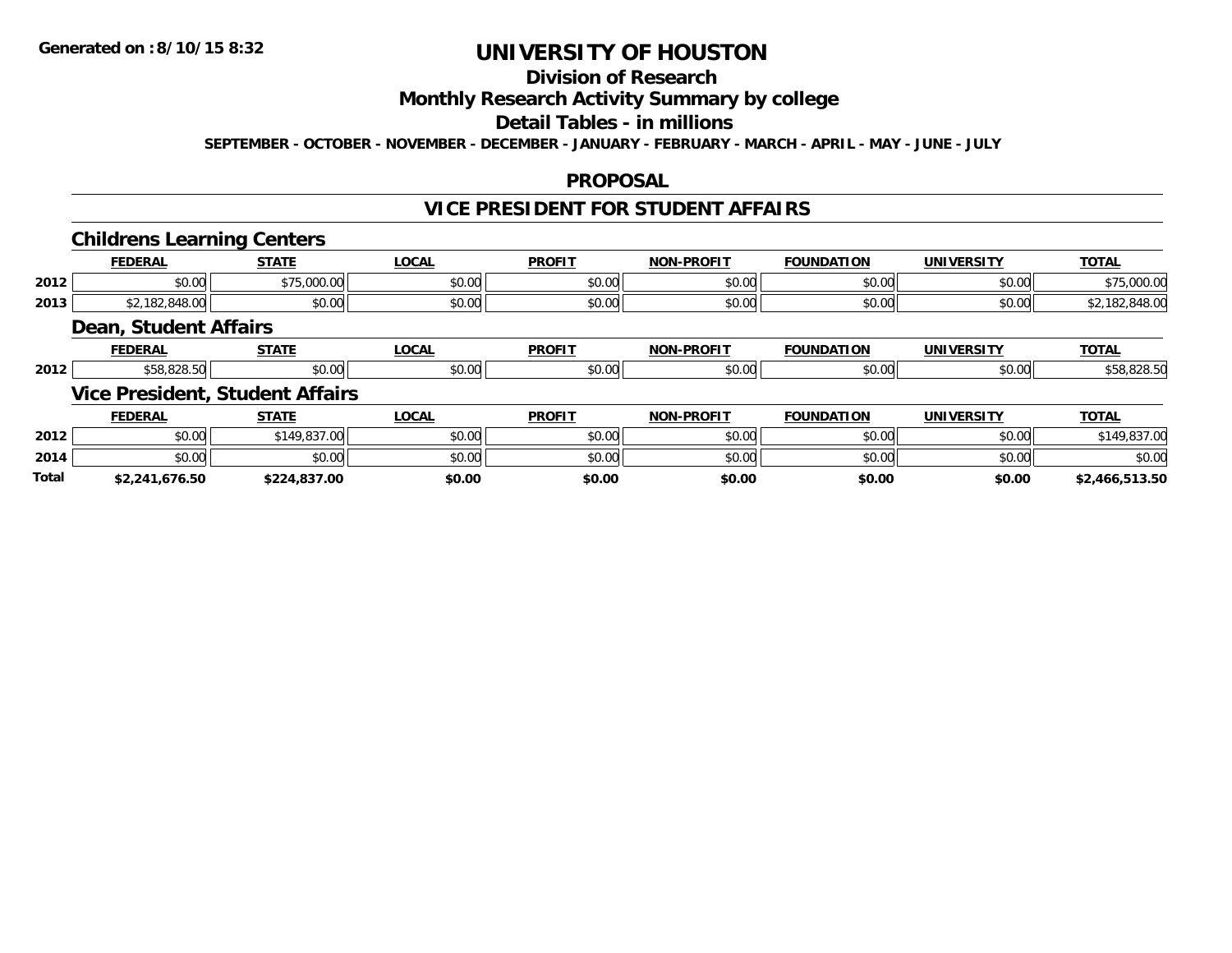## **Division of Research**

### **Monthly Research Activity Summary by college**

**Detail Tables - in millions**

**SEPTEMBER - OCTOBER - NOVEMBER - DECEMBER - JANUARY - FEBRUARY - MARCH - APRIL - MAY - JUNE - JULY**

### **PROPOSAL**

## **VP for Community Relations and Institutional Acces**

#### **Center for Student's with Disabilities**

|              | <b>FEDERAL</b>         | <b>STATE</b>  | LOCAI         | <b>PROFIT</b> | <b>-PROFIT</b><br>NON. | <b>FOUNDATION</b> | <b>IINIVERSITY</b> | <b>TOTAL</b>   |
|--------------|------------------------|---------------|---------------|---------------|------------------------|-------------------|--------------------|----------------|
| 2011         | $\sim$ $\sim$<br>JU.UU | $. \, \cdots$ | 0000<br>JU.UU | \$0.00        | \$0.00                 | ሶስ ሰሰ<br>PU.UU    | 0.00<br>DU.UU      |                |
| <b>Total</b> | \$0.00                 | .384.00       | \$0.00        | \$0.00        | \$0.00                 | \$0.00            | \$0.00             | .384.00<br>110 |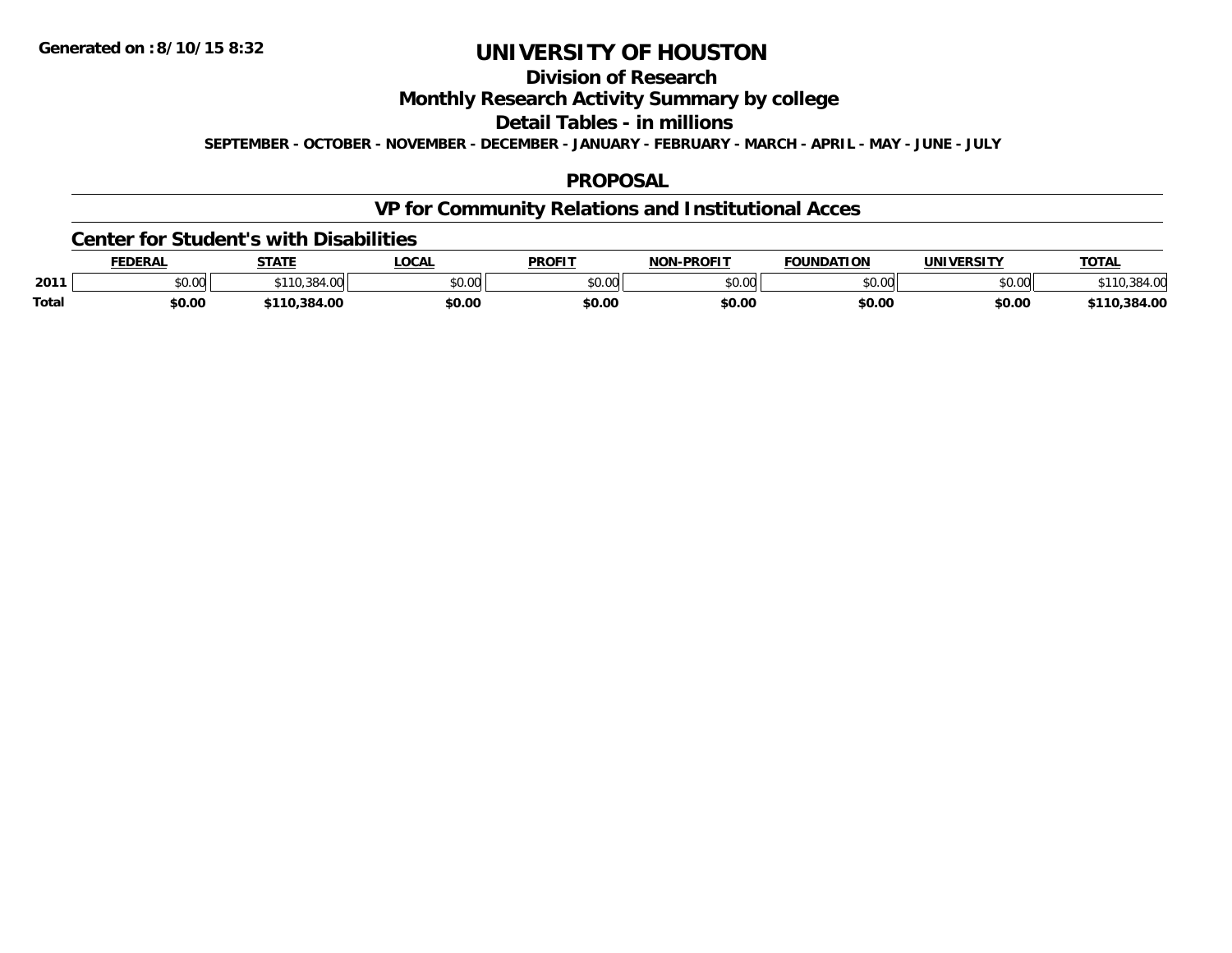## **Division of Research**

**Monthly Research Activity Summary by college**

#### **Detail Tables - in millions**

**SEPTEMBER - OCTOBER - NOVEMBER - DECEMBER - JANUARY - FEBRUARY - MARCH - APRIL - MAY - JUNE - JULY**

### **AWARD**

### **C.T. BAUER COLLEGE OF BUSINESS**

|      | <b>Accountancy &amp; Taxation</b>        |                |              |               |                   |                   |                   |                |  |  |  |
|------|------------------------------------------|----------------|--------------|---------------|-------------------|-------------------|-------------------|----------------|--|--|--|
|      | <b>FEDERAL</b>                           | <b>STATE</b>   | <b>LOCAL</b> | <b>PROFIT</b> | <b>NON-PROFIT</b> | <b>FOUNDATION</b> | <b>UNIVERSITY</b> | <b>TOTAL</b>   |  |  |  |
| 2013 | \$0.00                                   | \$0.00         | \$0.00       | \$0.00        | \$0.00            | \$0.00            | \$0.00            | \$0.00         |  |  |  |
| 2014 | \$0.00                                   | \$0.00         | \$0.00       | \$0.00        | \$0.00            | \$19,260.00       | \$0.00            | \$19,260.00    |  |  |  |
|      | Dean, Business Administration            |                |              |               |                   |                   |                   |                |  |  |  |
|      | <b>FEDERAL</b>                           | <b>STATE</b>   | <b>LOCAL</b> | <b>PROFIT</b> | <b>NON-PROFIT</b> | <b>FOUNDATION</b> | <b>UNIVERSITY</b> | <b>TOTAL</b>   |  |  |  |
| 2011 | \$0.00                                   | \$0.00         | \$0.00       | \$0.00        | \$0.00            | \$0.00            | \$0.00            | \$0.00         |  |  |  |
| 2013 | \$0.00                                   | \$1,500,000.00 | \$0.00       | \$0.00        | \$0.00            | \$0.00            | \$0.00            | \$1,500,000.00 |  |  |  |
| 2014 | \$0.00                                   | \$121,250.00   | \$0.00       | \$0.00        | \$0.00            | \$0.00            | \$0.00            | \$121,250.00   |  |  |  |
| 2015 | \$0.00                                   | \$900,000.00   | \$0.00       | \$0.00        | \$0.00            | \$5,000.00        | \$0.00            | \$905,000.00   |  |  |  |
|      | <b>Decision and Information Sciences</b> |                |              |               |                   |                   |                   |                |  |  |  |
|      | <b>FEDERAL</b>                           | <b>STATE</b>   | <b>LOCAL</b> | <b>PROFIT</b> | <b>NON-PROFIT</b> | <b>FOUNDATION</b> | <b>UNIVERSITY</b> | <b>TOTAL</b>   |  |  |  |
| 2013 | \$0.00                                   | \$0.00         | \$0.00       | \$0.00        | \$0.00            | \$0.00            | \$0.00            | \$0.00         |  |  |  |
|      | <b>Finance</b>                           |                |              |               |                   |                   |                   |                |  |  |  |
|      | <b>FEDERAL</b>                           | <b>STATE</b>   | <b>LOCAL</b> | <b>PROFIT</b> | <b>NON-PROFIT</b> | <b>FOUNDATION</b> | <b>UNIVERSITY</b> | <b>TOTAL</b>   |  |  |  |
| 2011 | \$230,759.80                             | \$0.00         | \$0.00       | \$0.00        | \$0.00            | \$0.00            | \$0.00            | \$230,759.80   |  |  |  |
| 2013 | \$0.00                                   | \$0.00         | \$0.00       | \$0.00        | \$0.00            | \$0.00            | \$0.00            | \$0.00         |  |  |  |
|      | <b>Management</b>                        |                |              |               |                   |                   |                   |                |  |  |  |
|      | <b>FEDERAL</b>                           | <b>STATE</b>   | <b>LOCAL</b> | <b>PROFIT</b> | <b>NON-PROFIT</b> | <b>FOUNDATION</b> | <b>UNIVERSITY</b> | <b>TOTAL</b>   |  |  |  |
| 2013 | \$0.00                                   | \$0.00         | \$0.00       | \$0.00        | \$0.00            | \$0.00            | \$0.00            | \$0.00         |  |  |  |
|      | <b>Marketing</b>                         |                |              |               |                   |                   |                   |                |  |  |  |
|      | <b>FEDERAL</b>                           | <b>STATE</b>   | <b>LOCAL</b> | <b>PROFIT</b> | <b>NON-PROFIT</b> | <b>FOUNDATION</b> | <b>UNIVERSITY</b> | <b>TOTAL</b>   |  |  |  |
| 2012 | \$0.00                                   | \$0.00         | \$0.00       | \$0.00        | \$0.00            | \$0.00            | \$0.00            | \$0.00         |  |  |  |
| 2013 | \$0.00                                   | \$0.00         | \$0.00       | \$0.00        | \$0.00            | \$0.00            | \$0.00            | \$0.00         |  |  |  |
|      | <b>Small Business Development Center</b> |                |              |               |                   |                   |                   |                |  |  |  |
|      | <b>FEDERAL</b>                           | <b>STATE</b>   | <b>LOCAL</b> | <b>PROFIT</b> | <b>NON-PROFIT</b> | <b>FOUNDATION</b> | <b>UNIVERSITY</b> | <b>TOTAL</b>   |  |  |  |
| 2011 | \$2,152,548.00                           | \$61,677.00    | \$0.00       | \$0.00        | \$0.00            | \$0.00            | \$0.00            | \$2,214,225.00 |  |  |  |
| 2012 | \$3,847,748.95                           | \$0.00         | \$0.00       | \$0.00        | \$0.00            | \$117,242.00      | \$0.00            | \$3,964,990.95 |  |  |  |
| 2013 | \$2,191,968.00                           | \$0.00         | \$0.00       | \$0.00        | \$0.00            | \$0.00            | \$0.00            | \$2,191,968.00 |  |  |  |
| 2014 | \$2,411,330.00                           | \$0.00         | \$0.00       | \$0.00        | \$0.00            | \$89,145.00       | \$0.00            | \$2,500,475.00 |  |  |  |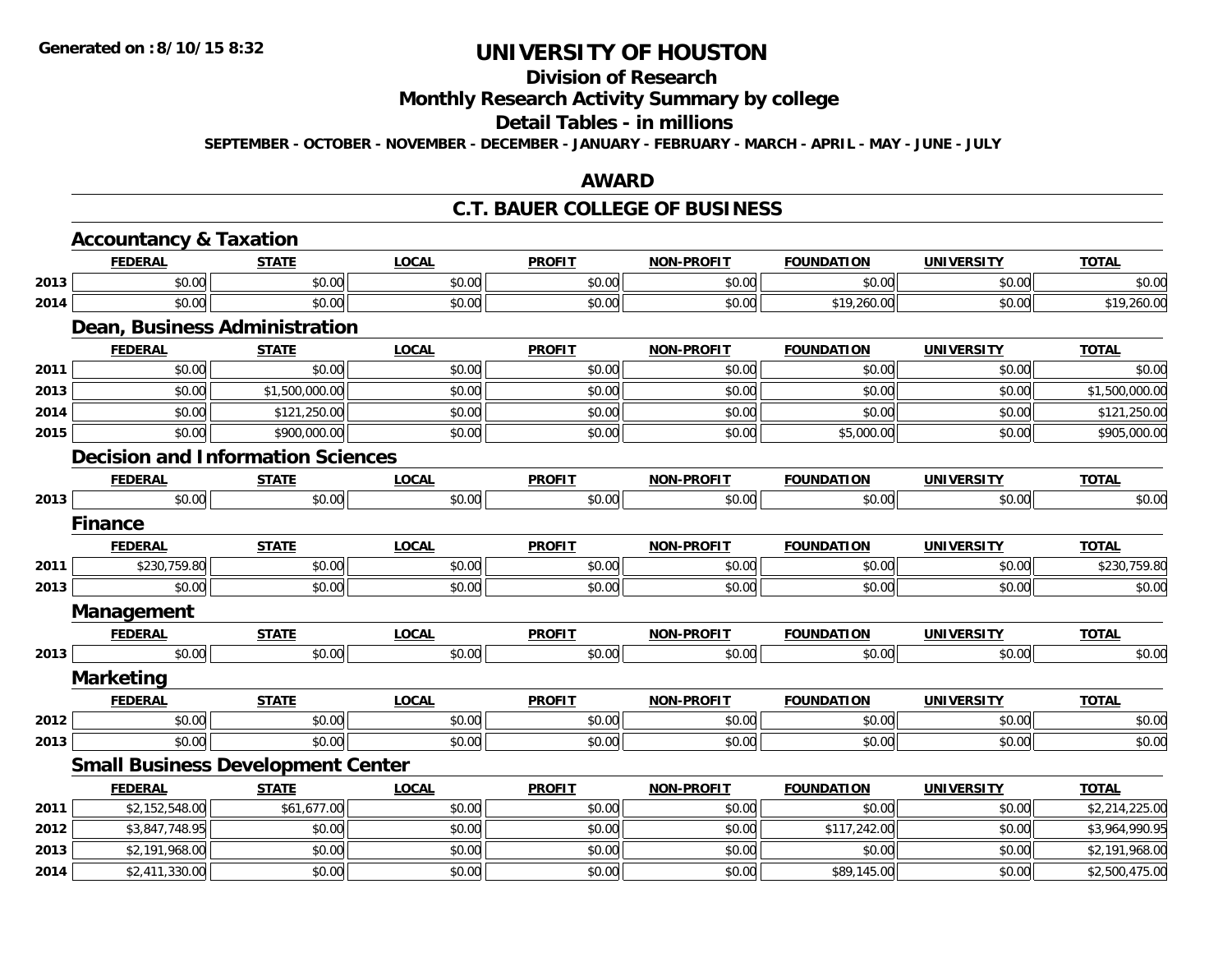## **Division of Research**

**Monthly Research Activity Summary by college**

**Detail Tables - in millions**

**SEPTEMBER - OCTOBER - NOVEMBER - DECEMBER - JANUARY - FEBRUARY - MARCH - APRIL - MAY - JUNE - JULY**

## **AWARD**

## **C.T. BAUER COLLEGE OF BUSINESS**

### **Small Business Development Center**

|              | <b>FEDERAL</b>  | <b>STATE</b>   | LOCAL  | <b>PROFIT</b> | <b>NON-PROFIT</b> | <b>FOUNDATION</b> | UNIVERSITY | <b>TOTAL</b>  |
|--------------|-----------------|----------------|--------|---------------|-------------------|-------------------|------------|---------------|
| 2015         | 62.692.889.00   | 0000<br>JU.UU  | \$0.00 | 0000<br>JU.UU | \$0.00            | \$0.00            | \$0.00     | 692.889.00    |
| <b>Total</b> | \$13,527,243.75 | \$2.582.927.00 | \$0.00 | \$0.00        | \$0.00            | \$230.647.00      | \$0.00     | 16.340.817.75 |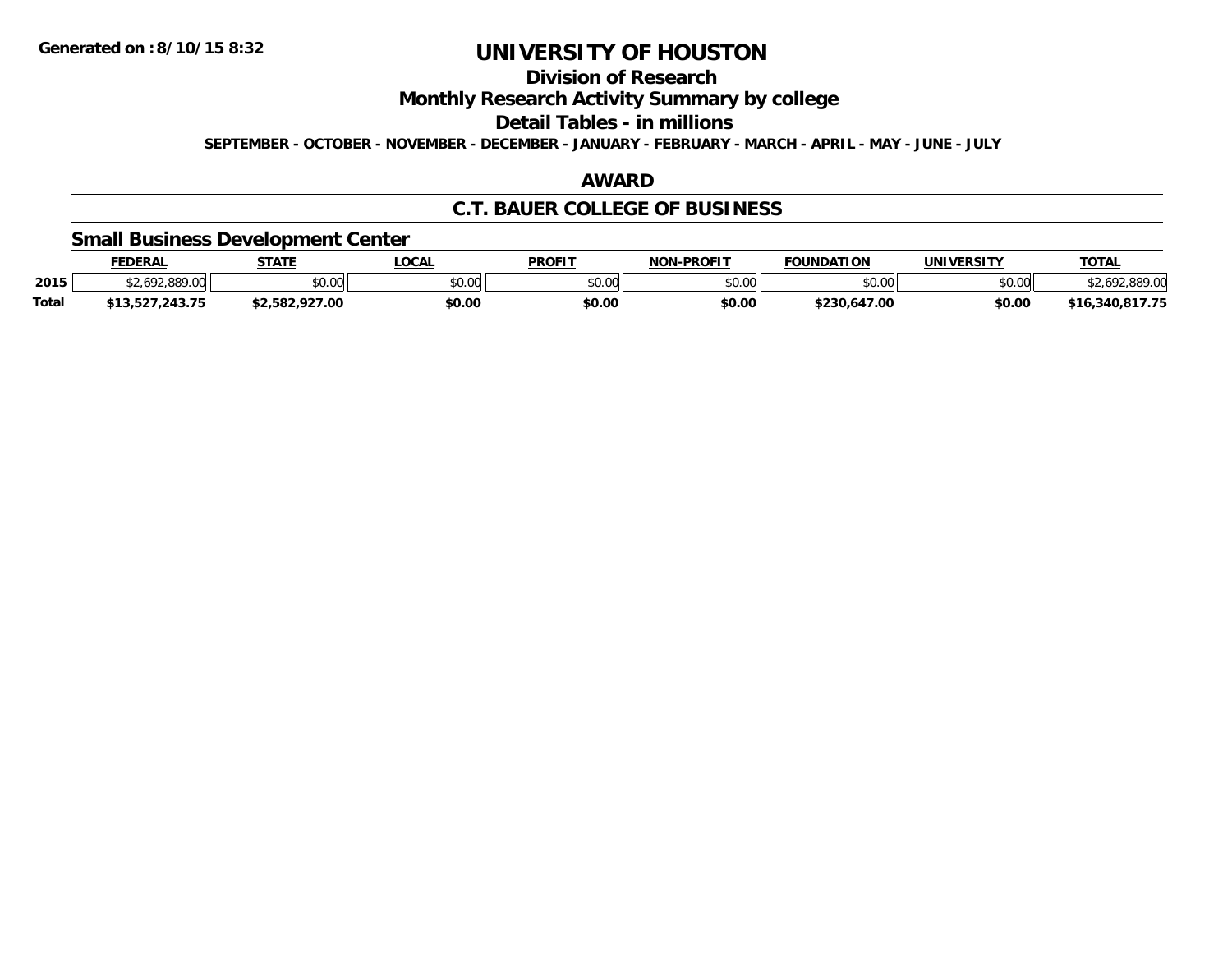## **Division of Research**

**Monthly Research Activity Summary by college**

#### **Detail Tables - in millions**

**SEPTEMBER - OCTOBER - NOVEMBER - DECEMBER - JANUARY - FEBRUARY - MARCH - APRIL - MAY - JUNE - JULY**

### **AWARD**

#### **COLLEGE OF ARCHITECTURE**

| Architecture |                    |              |              |               |                   |                   |            |              |  |  |
|--------------|--------------------|--------------|--------------|---------------|-------------------|-------------------|------------|--------------|--|--|
|              | <b>FEDERAL</b>     | <b>STATE</b> | <u>LOCAL</u> | <b>PROFIT</b> | <b>NON-PROFIT</b> | <b>FOUNDATION</b> | UNIVERSITY | <b>TOTAL</b> |  |  |
| 2011         | \$0.00             | \$0.00       | \$0.00       | \$7,500.00    | \$0.00            | \$0.00            | \$0.00     | \$7,500.00   |  |  |
| 2012         | \$0.00             | \$0.00       | \$0.00       | \$0.00        | \$0.00            | \$0.00            | \$2,500.00 | \$2,500.00   |  |  |
|              | Dean, Architecture |              |              |               |                   |                   |            |              |  |  |

|       | <b>FEDERAL</b> | STATE       | <u>LOCAL</u> | <b>PROFIT</b> | <b>NON-PROFIT</b> | <b>FOUNDATION</b> | <b>UNIVERSITY</b> | <b>TOTAL</b> |
|-------|----------------|-------------|--------------|---------------|-------------------|-------------------|-------------------|--------------|
| 2011  | \$25,000.00    | \$0.00      | \$0.00       | \$0.00        | \$0.00            | \$0.00            | \$0.00            | \$25,000.00  |
| 2012  | \$0.00         | \$0.00      | \$0.00       | \$0.00        | \$5,000.00        | \$0.00            | \$0.00            | \$5,000.00   |
| 2013  | \$25,000.00    | \$50,000.00 | \$0.00       | \$0.00        | \$0.00            | \$0.00            | \$0.00            | \$75,000.00  |
| Total | \$50,000.00    | \$50,000.00 | \$0.00       | \$7,500.00    | \$5,000.00        | \$0.00            | \$2,500.00        | \$115,000.00 |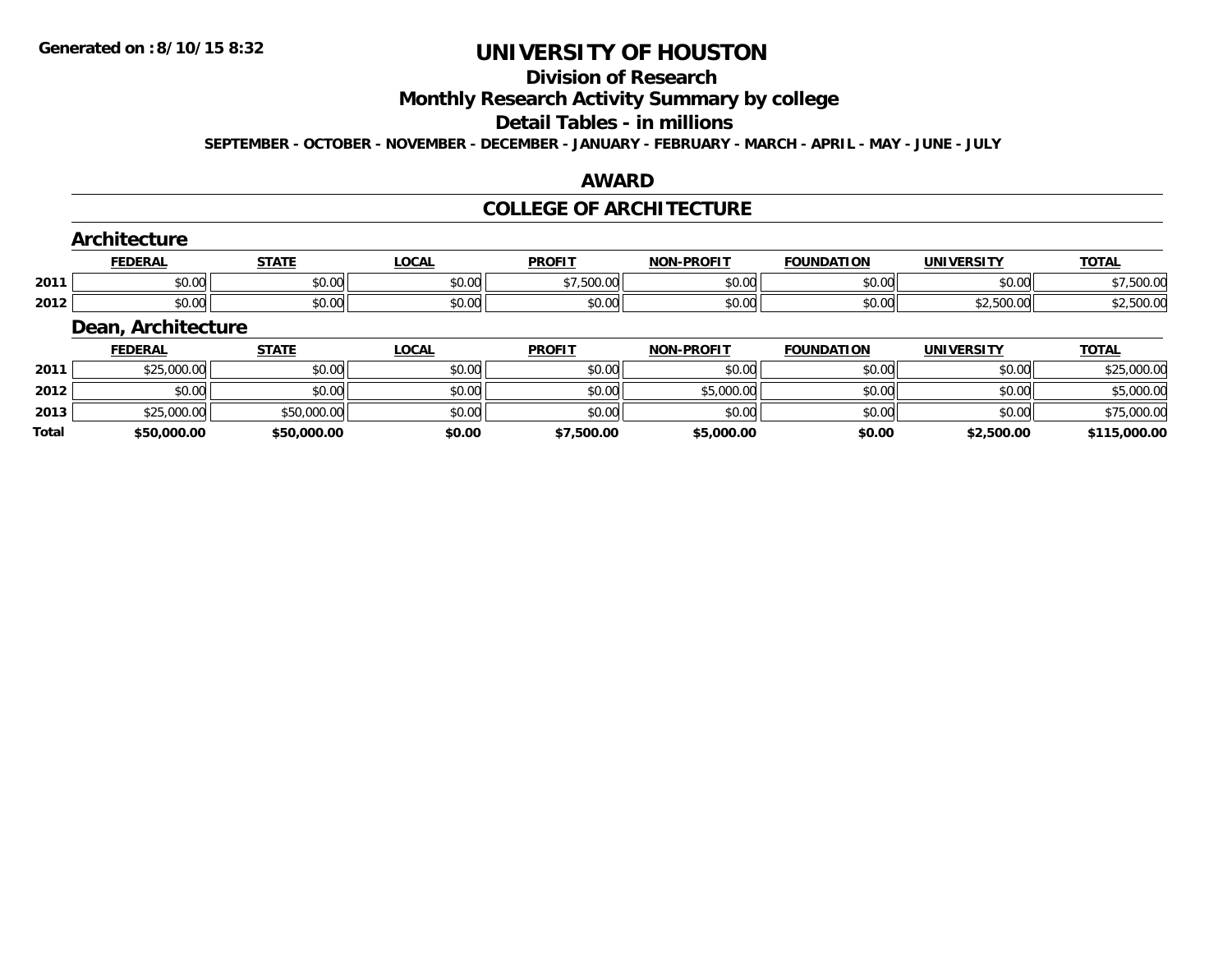## **Division of Research**

**Monthly Research Activity Summary by college**

## **Detail Tables - in millions**

**SEPTEMBER - OCTOBER - NOVEMBER - DECEMBER - JANUARY - FEBRUARY - MARCH - APRIL - MAY - JUNE - JULY**

### **AWARD**

### **COLLEGE OF EDUCATION**

### **Consistency Mgmt and Coop Disc**

|      | <b>FEDERAL</b> | <b>STATE</b> | <u>LOCAL</u> | <b>PROFIT</b> | <b>NON-PROFIT</b> | <b>FOUNDATION</b> | <b>UNIVERSITY</b> | <b>TOTAL</b> |
|------|----------------|--------------|--------------|---------------|-------------------|-------------------|-------------------|--------------|
| 2011 | \$40,276.75    | \$0.00       | \$0.00       | \$0.00        | \$153,107.00      | \$0.00            | \$0.00            | \$193,383.75 |
| 2012 | \$30,000.00    | \$0.00       | \$0.00       | \$0.00        | \$84,725.00       | \$0.00            | \$0.00            | \$114,725.00 |
| 2013 | \$17,324.58    | \$0.00       | \$0.00       | \$4.26        | \$3,500.00        | \$0.00            | \$0.00            | \$20,828.84  |
| 2014 | \$615,728.33   | \$0.00       | \$235,590.00 | \$0.00        | \$0.00            | \$0.00            | \$0.00            | \$851,318.33 |
| 2015 | \$599,271.24   | \$0.00       | \$4,550.00   | \$0.00        | \$0.00            | \$0.00            | \$0.00            | \$603,821.24 |

#### **Curriculum and Instruction**

|      | <b>FEDERAL</b> | <u>STATE</u> | <u>LOCAL</u> | <b>PROFIT</b> | <b>NON-PROFIT</b> | <b>FOUNDATION</b> | <b>UNIVERSITY</b> | <b>TOTAL</b>   |
|------|----------------|--------------|--------------|---------------|-------------------|-------------------|-------------------|----------------|
| 2011 | \$1,058,461.40 | \$279,999.00 | \$0.00       | \$0.00        | \$165,000.00      | \$0.00            | \$0.00            | \$1,503,460.40 |
| 2012 | \$189,929.30   | \$0.00       | \$0.00       | \$0.00        | \$0.00            | \$18,400.00       | \$0.00            | \$208,329.30   |
| 2013 | \$934,504.60   | \$15,999.00  | \$0.00       | \$0.00        | \$0.00            | \$3,997.75        | \$0.00            | \$954,501.35   |
| 2014 | \$583,965.90   | \$0.00       | \$0.00       | \$0.00        | \$5,000.00        | \$0.00            | \$0.00            | \$588,965.90   |
| 2015 | \$483,414.70   | \$0.00       | \$0.00       | \$0.00        | \$112,645.00      | \$0.00            | \$0.00            | \$596,059.70   |

## **Dean, Education**

|      | <b>FEDERAL</b> | <b>STATE</b> | <b>LOCAL</b> | <b>PROFIT</b> | <b>NON-PROFIT</b> | <b>FOUNDATION</b> | <b>UNIVERSITY</b> | <b>TOTAL</b> |
|------|----------------|--------------|--------------|---------------|-------------------|-------------------|-------------------|--------------|
| 2011 | \$0.00         | \$0.00       | \$0.00       | \$0.00        | \$0.00            | \$0.00            | \$0.00            | \$0.00       |
| 2012 | \$0.00         | \$0.00       | \$0.00       | \$0.00        | \$0.00            | \$0.00            | \$0.00            | \$0.00       |
| 2013 | \$0.00         | \$0.00       | \$0.00       | \$0.00        | \$0.00            | \$0.00            | \$0.00            | \$0.00       |
| 2014 | \$0.00         | \$421,500.00 | \$0.00       | \$0.00        | \$0.00            | \$0.00            | \$0.00            | \$421,500.00 |
| 2015 | \$0.00         | \$0.00       | \$0.00       | \$0.00        | \$0.00            | \$0.00            | \$0.00            | \$0.00       |

### **Educational Leadership & Policy Studies**

|      | <b>FEDERAL</b> | <b>STATE</b> | <u>LOCAL</u> | <b>PROFIT</b> | <b>NON-PROFIT</b> | <b>FOUNDATION</b> | <b>UNIVERSITY</b> | <b>TOTAL</b> |
|------|----------------|--------------|--------------|---------------|-------------------|-------------------|-------------------|--------------|
| 2012 | \$2,942.90     | \$0.00       | \$0.00       | \$0.00        | \$0.00            | \$0.00            | \$0.00            | \$2,942.90   |
| 2013 | \$311,917.60   | \$0.00       | \$0.00       | \$0.00        | \$15,825.00       | \$0.00            | \$0.00            | \$327,742.60 |
| 2014 | \$301,806.90   | \$0.00       | \$27,400.00  | \$0.00        | \$0.00            | \$0.00            | \$0.00            | \$329,206.90 |
| 2015 | \$12,394.70    | \$0.00       | \$0.00       | \$0.00        | \$45,000.00       | \$122,726.00      | \$0.00            | \$180,120.70 |

### **Institute for Urban Education**

|      | <b>FEDERAL</b>  | <b>STATE</b> | <u>LOCAL</u> | <b>PROFIT</b> | <b>NON-PROFIT</b> | <b>FOUNDATION</b> | <b>UNIVERSITY</b> | <b>TOTAL</b> |
|------|-----------------|--------------|--------------|---------------|-------------------|-------------------|-------------------|--------------|
| 2011 | \$469,169.00    | \$0.00       | \$0.00       | \$0.00        | \$0.00            | \$0.00            | \$0.00            | \$469,169.00 |
| 2012 | 9.558.00<br>*10 | \$0.00       | \$0.00       | \$0.00        | \$0.00            | \$0.00            | \$0.00            | \$19,558.00  |
| 2013 | \$0.00          | \$0.00       | \$0.00       | \$0.00        | \$0.00            | \$0.00            | \$0.00            | \$0.00       |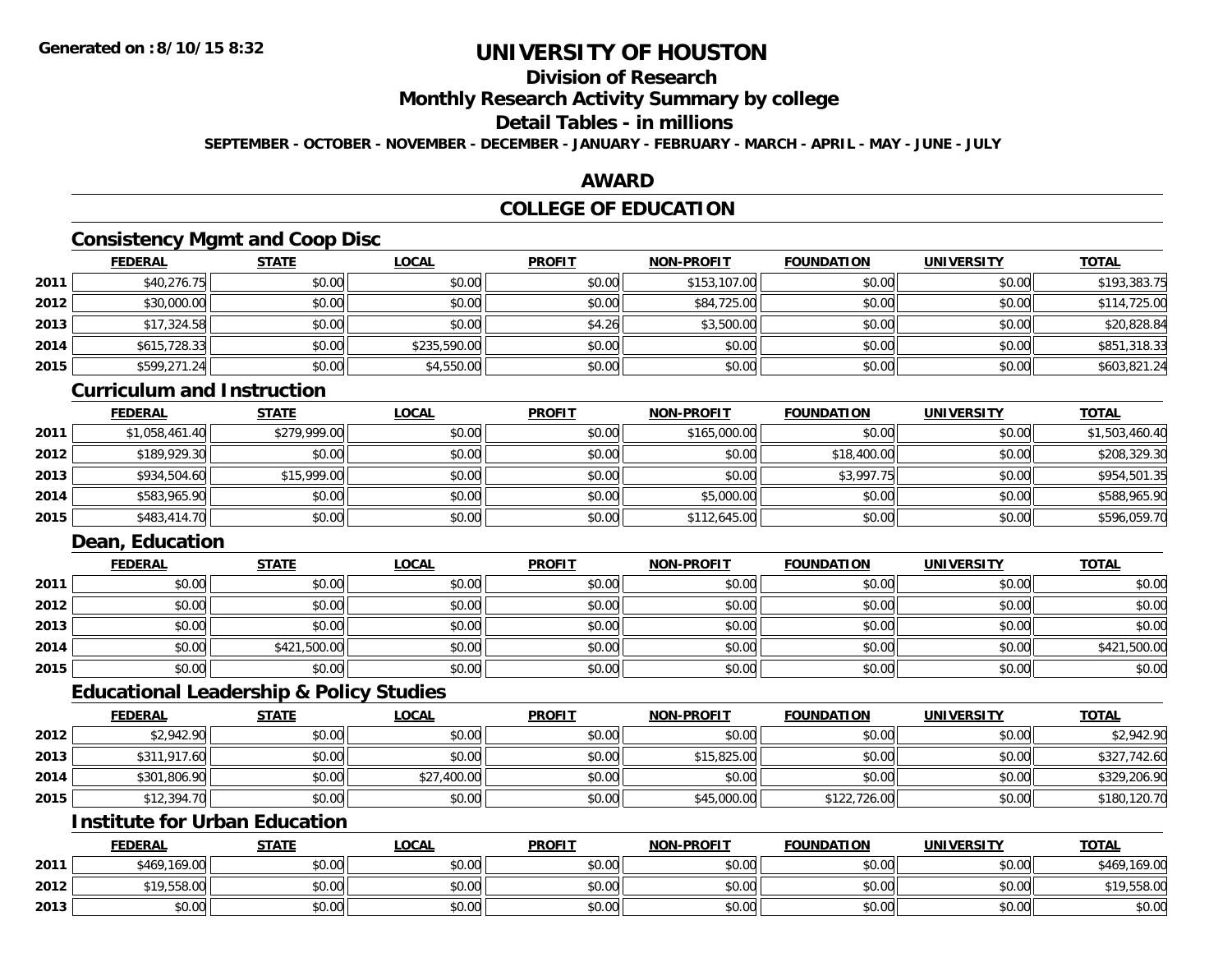## **Division of Research**

**Monthly Research Activity Summary by college**

#### **Detail Tables - in millions**

**SEPTEMBER - OCTOBER - NOVEMBER - DECEMBER - JANUARY - FEBRUARY - MARCH - APRIL - MAY - JUNE - JULY**

### **AWARD**

## **COLLEGE OF EDUCATION**

|       | <b>Institute for Urban Education</b>         |                |              |               |                   |                   |                   |                 |
|-------|----------------------------------------------|----------------|--------------|---------------|-------------------|-------------------|-------------------|-----------------|
|       | <b>FEDERAL</b>                               | <b>STATE</b>   | <b>LOCAL</b> | <b>PROFIT</b> | <b>NON-PROFIT</b> | <b>FOUNDATION</b> | <b>UNIVERSITY</b> | <b>TOTAL</b>    |
| 2014  | \$0.00                                       | \$0.00         | \$0.00       | \$0.00        | \$0.00            | \$0.00            | \$0.00            | \$0.00          |
|       | Psychological, Health, and Learning Sciences |                |              |               |                   |                   |                   |                 |
|       | <b>FEDERAL</b>                               | <b>STATE</b>   | <b>LOCAL</b> | <b>PROFIT</b> | <b>NON-PROFIT</b> | <b>FOUNDATION</b> | <b>UNIVERSITY</b> | <b>TOTAL</b>    |
| 2011  | \$315,757.50                                 | \$186,748.00   | \$0.00       | \$0.00        | \$0.00            | \$84,221.90       | \$0.00            | \$586,727.40    |
| 2012  | \$314,655.90                                 | \$17,595.00    | \$0.00       | \$0.00        | \$22,262.04       | \$0.00            | \$930.00          | \$355,442.94    |
| 2013  | \$460,203.50                                 | \$0.00         | \$0.00       | \$0.00        | \$34,960.00       | \$0.00            | \$23,378.00       | \$518,541.50    |
| 2014  | \$1,087,717.95                               | \$55,533.00    | \$0.00       | \$0.00        | \$44,723.53       | \$0.00            | \$0.00            | \$1,187,974.48  |
| 2015  | \$1,563,344.13                               | \$2,000.00     | \$0.00       | \$0.00        | \$25,193.00       | \$0.00            | \$0.00            | \$1,590,537.13  |
|       | <b>UH Charter School</b>                     |                |              |               |                   |                   |                   |                 |
|       | <b>FEDERAL</b>                               | <b>STATE</b>   | <b>LOCAL</b> | <b>PROFIT</b> | <b>NON-PROFIT</b> | <b>FOUNDATION</b> | <b>UNIVERSITY</b> | <b>TOTAL</b>    |
| 2011  | \$44,864.00                                  | \$0.00         | \$0.00       | \$0.00        | \$0.00            | \$0.00            | \$0.00            | \$44,864.00     |
| 2012  | \$22,932.00                                  | \$1,001,765.01 | \$0.00       | \$0.00        | \$0.00            | \$0.00            | \$0.00            | \$1,024,697.01  |
| 2013  | \$3,084.60                                   | \$986,335.61   | \$0.00       | \$0.00        | \$0.00            | \$0.00            | \$0.00            | \$989,420.21    |
| 2014  | \$34,062.00                                  | \$1,029,233.00 | \$0.00       | \$0.00        | \$0.00            | \$0.00            | \$0.00            | \$1,063,295.00  |
| 2015  | \$30,827.00                                  | \$1,058,129.92 | \$0.00       | \$0.00        | \$0.00            | \$0.00            | \$0.00            | \$1,088,956.92  |
| Total | \$9,548,114.48                               | \$5,054,837.54 | \$267,540.00 | \$4.26        | \$711,940.57      | \$229,345.65      | \$24,308.00       | \$15,836,090.50 |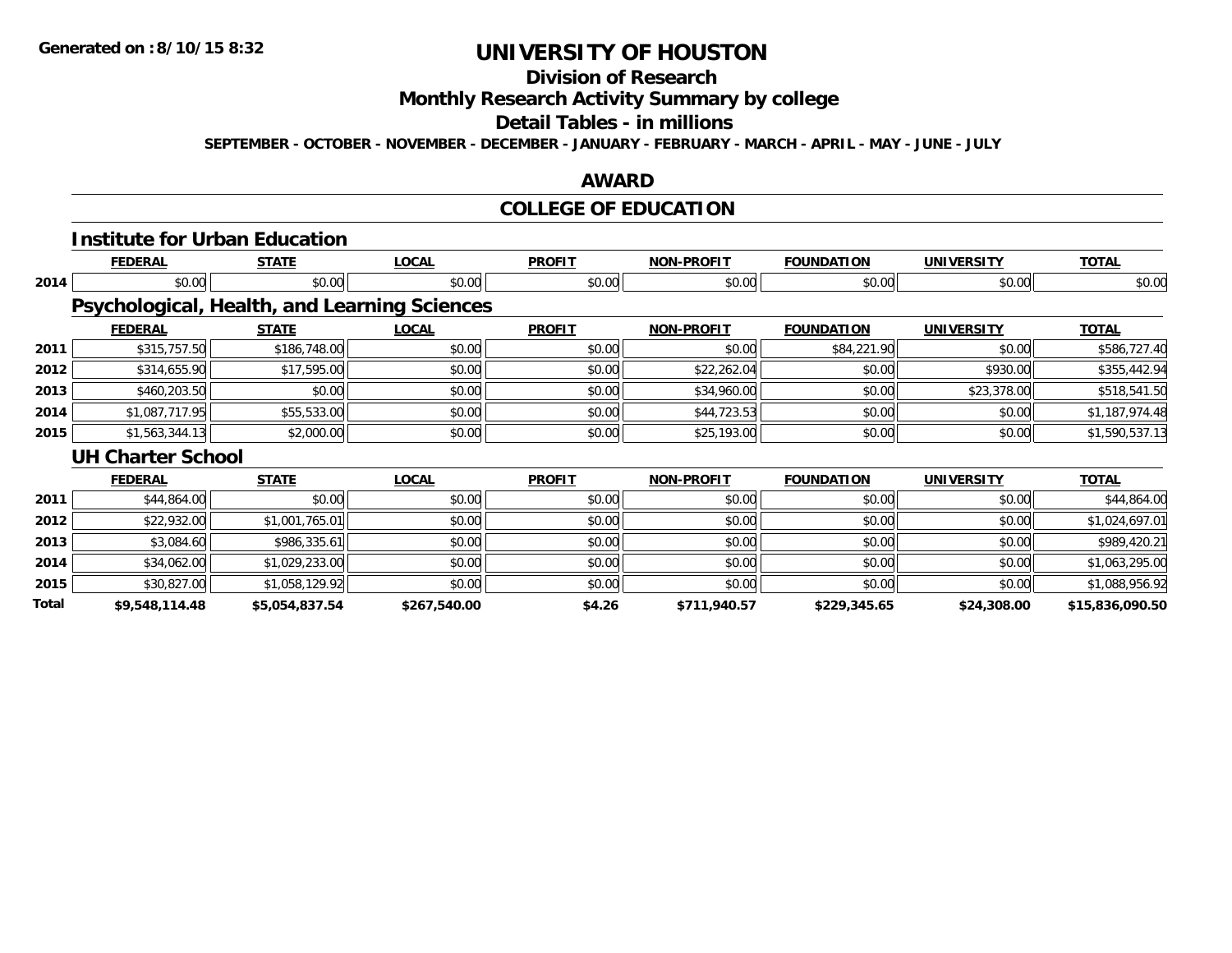#### **Division of Research**

## **Monthly Research Activity Summary by college**

#### **Detail Tables - in millions**

**SEPTEMBER - OCTOBER - NOVEMBER - DECEMBER - JANUARY - FEBRUARY - MARCH - APRIL - MAY - JUNE - JULY**

#### **AWARD**

|      | <b>African-American Studies</b>  |              |                                                          |               |                   |                   |                   |              |
|------|----------------------------------|--------------|----------------------------------------------------------|---------------|-------------------|-------------------|-------------------|--------------|
|      | <b>FEDERAL</b>                   | <b>STATE</b> | <b>LOCAL</b>                                             | <b>PROFIT</b> | <b>NON-PROFIT</b> | <b>FOUNDATION</b> | <b>UNIVERSITY</b> | <b>TOTAL</b> |
| 2014 | \$1,500.00                       | \$0.00       | \$0.00                                                   | \$0.00        | \$4,000.00        | \$0.00            | \$0.00            | \$5,500.00   |
|      | Art                              |              |                                                          |               |                   |                   |                   |              |
|      | <b>FEDERAL</b>                   | <b>STATE</b> | <b>LOCAL</b>                                             | <b>PROFIT</b> | <b>NON-PROFIT</b> | <b>FOUNDATION</b> | <b>UNIVERSITY</b> | <b>TOTAL</b> |
| 2012 | \$14,979.30                      | \$0.00       | \$0.00                                                   | \$0.00        | \$0.00            | \$0.00            | \$0.00            | \$14,979.30  |
| 2014 | \$1,400.00                       | \$0.00       | \$0.00                                                   | \$0.00        | \$0.00            | \$0.00            | \$0.00            | \$1,400.00   |
|      | <b>Arte Publico Press</b>        |              |                                                          |               |                   |                   |                   |              |
|      | <b>FEDERAL</b>                   | <b>STATE</b> | <b>LOCAL</b>                                             | <b>PROFIT</b> | <b>NON-PROFIT</b> | <b>FOUNDATION</b> | <b>UNIVERSITY</b> | <b>TOTAL</b> |
| 2011 | \$30,000.00                      | \$9,500.00   | \$0.00                                                   | \$0.00        | \$56,600.00       | \$0.00            | \$0.00            | \$96,100.00  |
| 2012 | \$6,000.00                       | \$3,000.00   | \$0.00                                                   | \$0.00        | \$39,100.00       | \$0.00            | \$0.00            | \$48,100.00  |
| 2013 | \$25,000.00                      | \$2,535.00   | \$0.00                                                   | \$0.00        | \$33,200.00       | \$150,000.00      | \$0.00            | \$210,735.00 |
| 2014 | \$0.00                           | \$10,000.00  | \$0.00                                                   | \$0.00        | \$80,074.00       | \$75,000.00       | \$0.00            | \$165,074.00 |
| 2015 | \$40,000.00                      | \$8,500.00   | \$0.00                                                   | \$0.00        | \$0.00            | \$0.00            | \$0.00            | \$48,500.00  |
|      | <b>Blaffer Gallery</b>           |              |                                                          |               |                   |                   |                   |              |
|      | <b>FEDERAL</b>                   | <b>STATE</b> | <b>LOCAL</b>                                             | <b>PROFIT</b> | <b>NON-PROFIT</b> | <b>FOUNDATION</b> | <b>UNIVERSITY</b> | <b>TOTAL</b> |
| 2011 | \$0.00                           | \$11,500.00  | \$0.00                                                   | \$0.00        | \$70,200.00       | \$0.00            | \$0.00            | \$81,700.00  |
| 2012 | \$20,000.00                      | \$5,132.00   | \$0.00                                                   | \$0.00        | \$50,800.00       | \$0.00            | \$0.00            | \$75,932.00  |
| 2013 | \$1,500.00                       | \$5,132.00   | \$0.00                                                   | \$0.00        | \$0.00            | \$0.00            | \$0.00            | \$6,632.00   |
| 2014 | \$0.00                           | \$14,000.00  | \$0.00                                                   | \$0.00        | \$38,287.00       | \$0.00            | \$0.00            | \$52,287.00  |
| 2015 | \$25,000.00                      | \$18,000.00  |                                                          |               |                   |                   |                   |              |
|      |                                  |              | \$0.00                                                   | \$0.00        | \$0.00            | \$0.00            | \$0.00            | \$43,000.00  |
|      |                                  |              | <b>Center for Neuromotor &amp; Biomechanics Research</b> |               |                   |                   |                   |              |
|      | <b>FEDERAL</b>                   | <b>STATE</b> | <b>LOCAL</b>                                             | <b>PROFIT</b> | <b>NON-PROFIT</b> | <b>FOUNDATION</b> | <b>UNIVERSITY</b> | <b>TOTAL</b> |
| 2012 | \$151,819.00                     | \$0.00       | \$0.00                                                   | \$100,500.00  | \$0.00            | \$0.00            | \$0.00            | \$252,319.00 |
| 2013 | \$0.00                           | \$0.00       | \$0.00                                                   | \$0.00        | \$0.00            | \$0.00            | \$0.00            | \$0.00       |
| 2014 | \$0.00                           | \$0.00       | \$0.00                                                   | \$0.00        | \$0.00            | \$0.00            | \$0.00            | \$0.00       |
| 2015 | \$0.00                           | \$0.00       | \$0.00                                                   | \$112,500.00  | \$0.00            | \$0.00            | \$0.00            | \$112,500.00 |
|      | <b>Center for Public History</b> |              |                                                          |               |                   |                   |                   |              |
|      | <b>FEDERAL</b>                   | <b>STATE</b> | <b>LOCAL</b>                                             | <b>PROFIT</b> | <b>NON-PROFIT</b> | <b>FOUNDATION</b> | <b>UNIVERSITY</b> | <b>TOTAL</b> |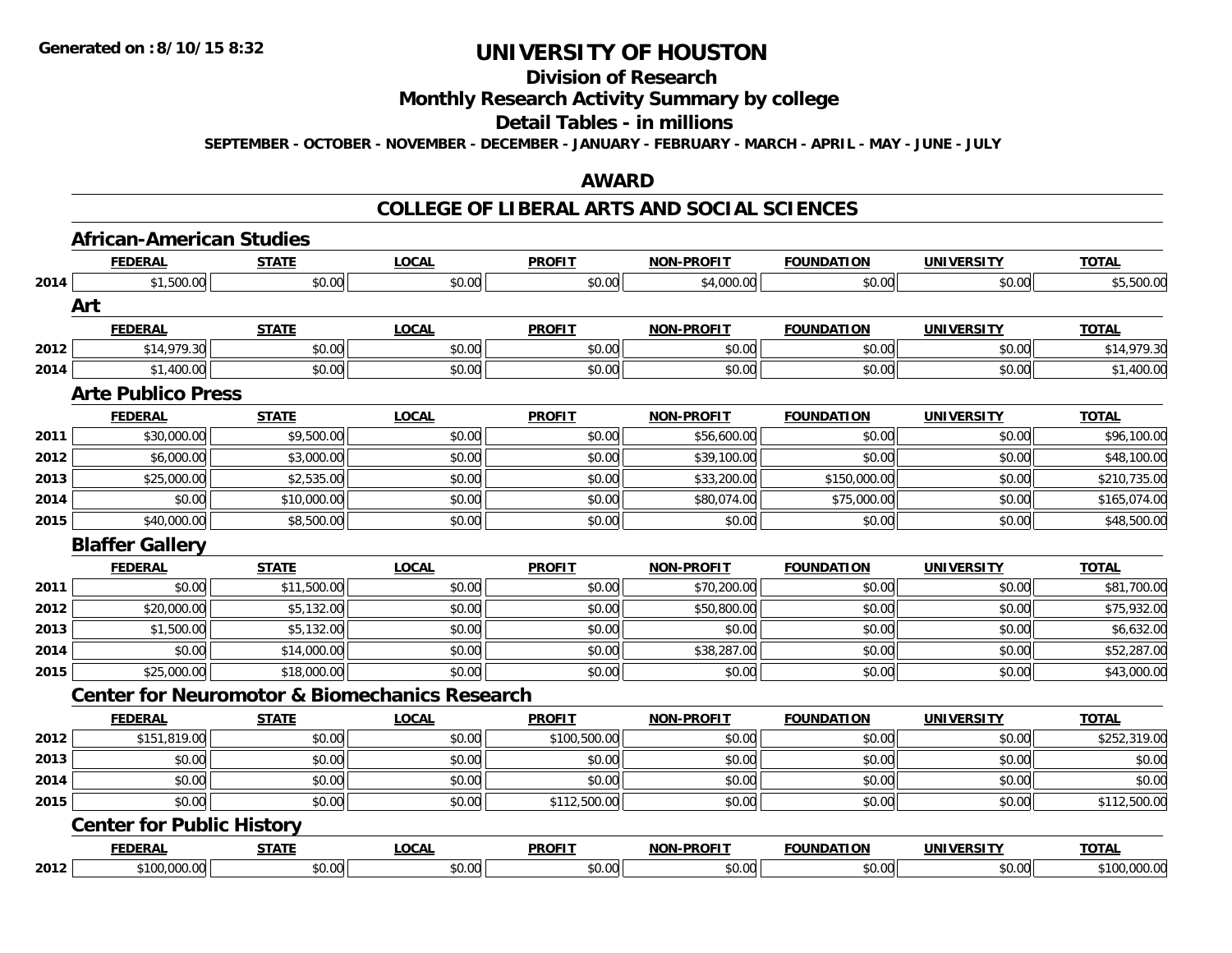## **Division of Research**

**Monthly Research Activity Summary by college**

#### **Detail Tables - in millions**

**SEPTEMBER - OCTOBER - NOVEMBER - DECEMBER - JANUARY - FEBRUARY - MARCH - APRIL - MAY - JUNE - JULY**

### **AWARD**

## **COLLEGE OF LIBERAL ARTS AND SOCIAL SCIENCES**

### **Communication**

|      | <b>FEDERAL</b> | <b>STATE</b> | <u>LOCAL</u> | <b>PROFIT</b> | <b>NON-PROFIT</b> | <b>FOUNDATION</b> | <b>UNIVERSITY</b> | <b>TOTAL</b> |
|------|----------------|--------------|--------------|---------------|-------------------|-------------------|-------------------|--------------|
| 2011 | \$0.00         | \$0.00       | \$0.00       | \$0.00        | \$0.00            | \$0.00            | \$0.00            | \$0.00       |
| 2012 | \$0.00         | \$0.00       | \$0.00       | \$0.00        | \$0.00            | \$0.00            | \$0.00            | \$0.00       |
| 2013 | \$0.00         | \$0.00       | \$0.00       | \$0.00        | \$9,800.00        | \$0.00            | \$0.00            | \$9,800.00   |
| 2014 | \$0.00         | \$115,000.00 | \$0.00       | \$0.00        | \$1,500.00        | \$0.00            | \$6,000.00        | \$122,500.00 |
| 2015 | \$0.00         | \$0.00       | \$0.00       | \$0.00        | \$0.00            | \$10,000.00       | \$1,200.40        | \$11,200.40  |

## **Communication Sciences and Disorders**

|      | <u>FEDERAL</u> | <b>STATE</b> | <u>LOCAL</u> | <b>PROFIT</b> | <b>NON-PROFIT</b> | <b>FOUNDATION</b> | <b>UNIVERSITY</b> | <b>TOTAL</b> |
|------|----------------|--------------|--------------|---------------|-------------------|-------------------|-------------------|--------------|
| 2011 | \$0.00         | \$0.00       | \$0.00       | \$0.00        | \$233,713.00      | \$0.00            | \$0.00            | \$233,713.00 |
| 2012 | \$2,942.90     | \$0.00       | \$0.00       | \$0.00        | \$233,712.00      | \$0.00            | \$0.00            | \$236,654.90 |
| 2013 | \$146,809.32   | \$0.00       | \$0.00       | \$0.00        | \$54,922.00       | \$10,000.00       | \$0.00            | \$211,731.32 |
| 2014 | \$145,749.75   | \$0.00       | \$0.00       | \$0.00        | \$224,419.98      | \$1,880.00        | \$0.00            | \$372,049.73 |
| 2015 | \$145,791.75   | \$0.00       | \$0.00       | \$0.00        | \$47,911.00       | \$0.00            | \$0.00            | \$193,702.75 |

## **Cynthia Woods Mitchell Center for the Arts**

|      | <b>FEDERAL</b> | <u>STATE</u> | <u>LOCAL</u> | <b>PROFIT</b> | <b>NON-PROFIT</b> | <b>FOUNDATION</b> | <b>UNIVERSITY</b> | <b>TOTAL</b> |
|------|----------------|--------------|--------------|---------------|-------------------|-------------------|-------------------|--------------|
| 2011 | \$0.00         | \$0.00       | \$0.00       | \$0.00        | \$15,000.00       | \$0.00            | \$0.00            | \$15,000.00  |
| 2013 | \$0.00         | \$6,000.00   | \$0.00       | \$0.00        | \$0.00            | \$0.00            | \$0.00            | \$6,000.00   |
| 2014 | \$0.00         | \$12,500.00  | \$0.00       | \$245,000.00  | \$6,504.19        | \$16,400.00       | \$0.00            | \$280,404.19 |
| 2015 | \$0.00         | \$8,000.00   | \$0.00       | \$0.00        | \$0.00            | \$10,000.00       | \$0.00            | \$18,000.00  |

#### **Dean, Liberal Arts and Social Sciences**

|      | <b>FEDERAL</b> | <u>STATE</u> | <b>LOCAL</b> | <b>PROFIT</b> | <b>NON-PROFIT</b> | <b>FOUNDATION</b> | <b>UNIVERSITY</b> | <b>TOTAL</b>   |
|------|----------------|--------------|--------------|---------------|-------------------|-------------------|-------------------|----------------|
| 2012 | \$0.00         | \$0.00       | \$0.00       | \$0.00        | \$0.00            | \$0.00            | \$0.00            | \$0.00         |
| 2013 | \$0.00         | \$0.00       | \$0.00       | \$0.00        | \$0.00            | \$0.00            | \$0.00            | \$0.00         |
| 2014 | \$0.00         | 1,180,001.00 | \$0.00       | \$0.00        | \$0.00            | \$0.00            | \$0.00            | \$1,180,001.00 |
| 2015 | \$0.00         | \$0.00       | \$0.00       | \$0.00        | \$0.00            | \$0.00            | \$0.00            | \$0.00         |

#### **Economics**

|      | <u>FEDERAL</u> | <u>STATE</u> | <u>LOCAL</u> | <b>PROFIT</b> | <b>NON-PROFIT</b> | <b>FOUNDATION</b> | <b>UNIVERSITY</b> | <b>TOTAL</b> |
|------|----------------|--------------|--------------|---------------|-------------------|-------------------|-------------------|--------------|
| 2011 | \$0.00         | \$0.00       | \$0.00       | \$75,000.00   | \$55,000.00       | \$0.00            | \$0.00            | \$130,000.00 |
| 2012 | \$0.00         | \$0.00       | \$0.00       | \$0.00        | \$0.00            | \$38,500.00       | \$0.00            | \$38,500.00  |
| 2013 | \$144,046.00   | \$0.00       | \$0.00       | \$0.00        | \$141,899.60      | \$30,000.00       | \$0.00            | \$315,945.60 |
| 2014 | \$24,995.00    | \$0.00       | \$0.00       | \$0.00        | \$0.00            | \$18,354.00       | \$0.00            | \$43,349.00  |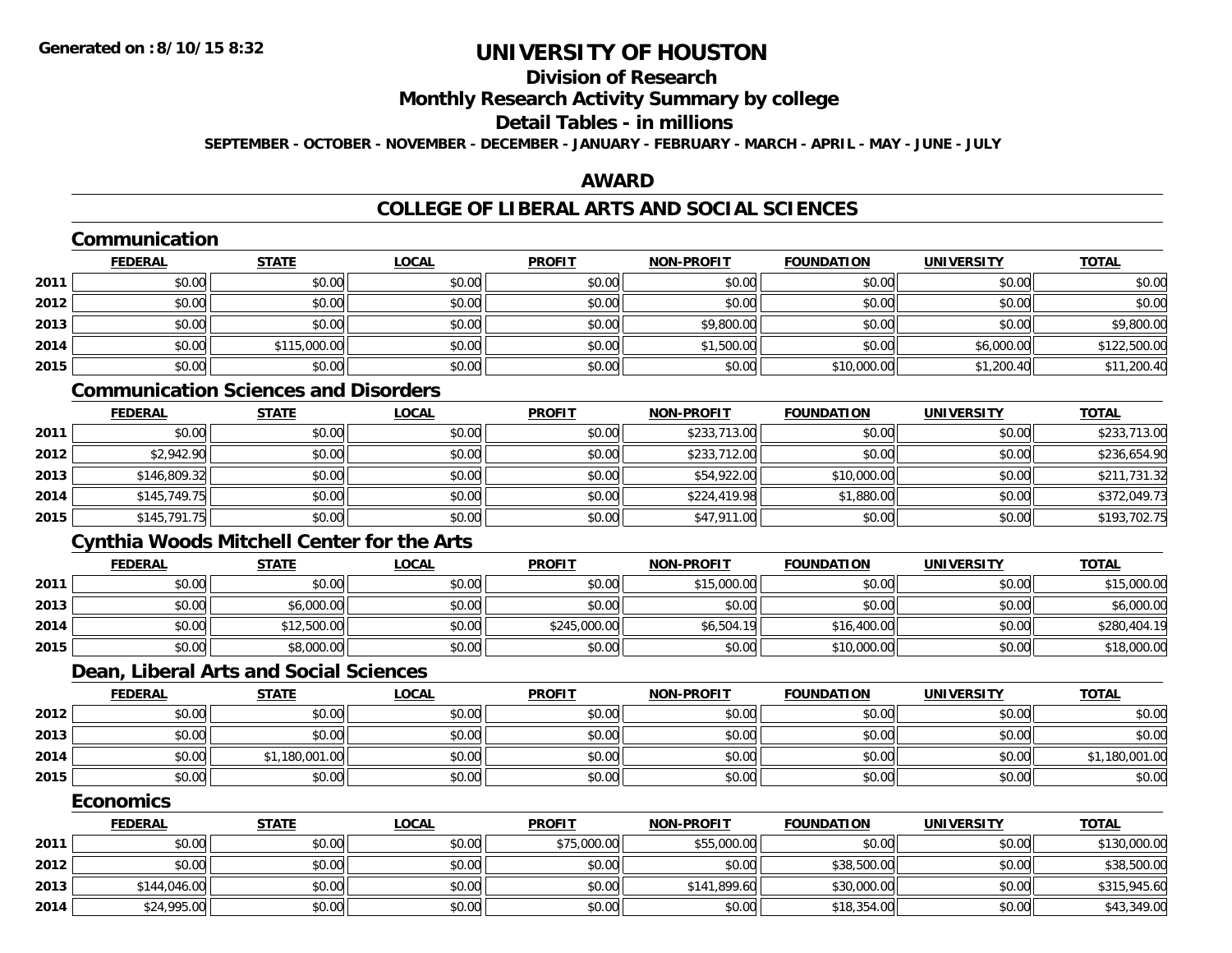## **Division of Research**

## **Monthly Research Activity Summary by college**

#### **Detail Tables - in millions**

**SEPTEMBER - OCTOBER - NOVEMBER - DECEMBER - JANUARY - FEBRUARY - MARCH - APRIL - MAY - JUNE - JULY**

#### **AWARD**

|      | <b>Economics</b>                    |              |              |               |                   |                   |                   |                |
|------|-------------------------------------|--------------|--------------|---------------|-------------------|-------------------|-------------------|----------------|
|      | <b>FEDERAL</b>                      | <b>STATE</b> | <b>LOCAL</b> | <b>PROFIT</b> | NON-PROFIT        | <b>FOUNDATION</b> | <b>UNIVERSITY</b> | <b>TOTAL</b>   |
| 2015 | \$0.00                              | \$0.00       | \$0.00       | \$0.00        | \$15,000.00       | \$18,009.00       | \$0.00            | \$33,009.00    |
|      | <b>English</b>                      |              |              |               |                   |                   |                   |                |
|      | <b>FEDERAL</b>                      | <b>STATE</b> | <b>LOCAL</b> | <b>PROFIT</b> | <b>NON-PROFIT</b> | <b>FOUNDATION</b> | <b>UNIVERSITY</b> | <b>TOTAL</b>   |
| 2011 | \$1,000.00                          | \$0.00       | \$0.00       | \$0.00        | \$0.00            | \$0.00            | \$0.00            | \$1,000.00     |
| 2012 | \$49,955.00                         | \$0.00       | \$0.00       | \$0.00        | \$0.00            | \$0.00            | \$0.00            | \$49,955.00    |
| 2013 | \$0.00                              | \$0.00       | \$0.00       | \$0.00        | \$0.00            | \$0.00            | \$0.00            | \$0.00         |
| 2014 | \$0.00                              | \$0.00       | \$0.00       | \$0.00        | \$0.00            | \$0.00            | \$0.00            | \$0.00         |
| 2015 | \$1,000.00                          | \$0.00       | \$0.00       | \$0.00        | \$0.00            | \$0.00            | \$0.00            | \$1,000.00     |
|      | <b>Health and Human Performance</b> |              |              |               |                   |                   |                   |                |
|      | <b>FEDERAL</b>                      | <b>STATE</b> | <b>LOCAL</b> | <b>PROFIT</b> | <b>NON-PROFIT</b> | <b>FOUNDATION</b> | <b>UNIVERSITY</b> | <b>TOTAL</b>   |
| 2011 | \$1,095,129.00                      | \$0.00       | \$0.00       | \$98,370.00   | \$0.00            | \$56,877.80       | \$0.00            | \$1,250,376.80 |
| 2012 | \$1,813,569.26                      | \$0.00       | \$0.00       | \$442,969.00  | \$0.00            | \$0.00            | \$0.00            | \$2,256,538.26 |
| 2013 | \$3,028,941.23                      | \$0.00       | \$0.00       | \$6,759.60    | \$0.00            | \$38,628.00       | \$0.00            | \$3,074,328.83 |
| 2014 | \$2,308,898.50                      | \$0.00       | \$0.00       | \$0.00        | \$0.00            | \$50,000.00       | \$0.00            | \$2,358,898.50 |
| 2015 | \$2,672,791.27                      | \$0.00       | \$0.00       | \$352,500.00  | \$59,984.64       | \$24,000.00       | \$5,000.00        | \$3,114,275.91 |
|      | <b>Hispanic Studies</b>             |              |              |               |                   |                   |                   |                |
|      | <b>FEDERAL</b>                      | <b>STATE</b> | <b>LOCAL</b> | <b>PROFIT</b> | <b>NON-PROFIT</b> | <b>FOUNDATION</b> | <b>UNIVERSITY</b> | <b>TOTAL</b>   |
| 2011 | \$0.00                              | \$0.00       | \$0.00       | \$0.00        | \$0.00            | \$72,400.00       | \$0.00            | \$72,400.00    |
| 2012 | \$0.00                              | \$0.00       | \$0.00       | \$0.00        | \$0.00            | \$55,200.00       | \$0.00            | \$55,200.00    |
| 2013 | \$0.00                              | \$0.00       | \$0.00       | \$0.00        | \$0.00            | \$11,993.25       | \$0.00            | \$11,993.25    |
| 2014 | \$0.00                              | \$0.00       | \$0.00       | \$0.00        | \$0.00            | \$0.00            | \$0.00            | \$0.00         |
| 2015 | \$0.00                              | \$0.00       | \$0.00       | \$0.00        | \$0.00            | \$0.00            | \$0.00            | \$0.00         |
|      | <b>History</b>                      |              |              |               |                   |                   |                   |                |
|      | <b>FEDERAL</b>                      | <b>STATE</b> | <b>LOCAL</b> | <b>PROFIT</b> | <b>NON-PROFIT</b> | <b>FOUNDATION</b> | <b>UNIVERSITY</b> | <b>TOTAL</b>   |
| 2011 | \$18,125.00                         | \$0.00       | \$0.00       | \$19,256.96   | \$0.00            | \$0.00            | \$0.00            | \$37,381.96    |
| 2012 | \$0.00                              | \$0.00       | \$0.00       | \$16,965.60   | \$0.00            | \$0.00            | \$0.00            | \$16,965.60    |
| 2013 | \$0.00                              | \$0.00       | \$0.00       | \$73,662.21   | \$0.00            | \$0.00            | \$0.00            | \$73,662.21    |
| 2014 | \$100,000.00                        | \$0.00       | \$0.00       | \$78,388.66   | \$0.00            | \$0.00            | \$0.00            | \$178,388.66   |
| 2015 | \$0.00                              | \$0.00       | \$0.00       | \$65,586.00   | \$0.00            | \$0.00            | \$0.00            | \$65,586.00    |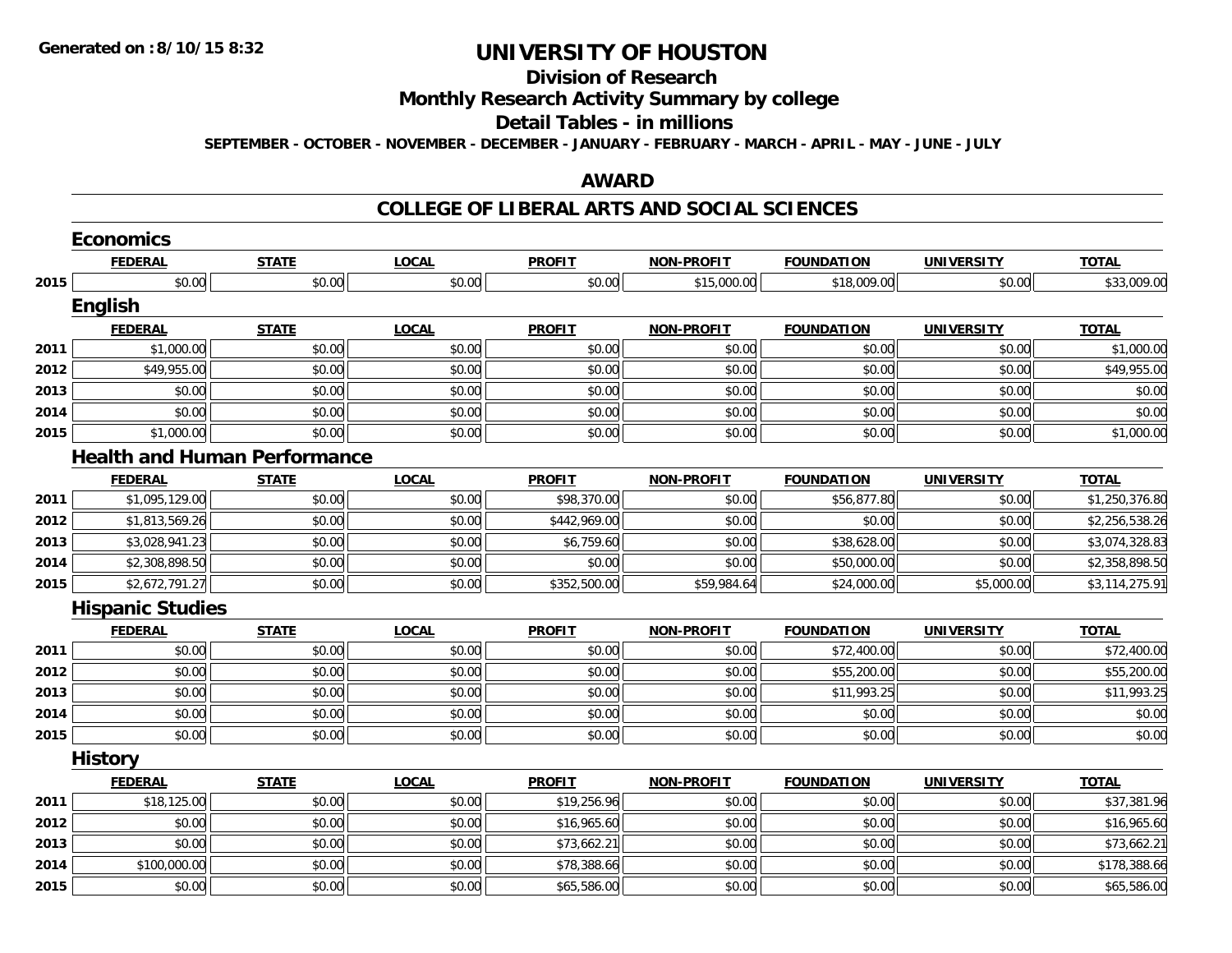## **Division of Research**

**Monthly Research Activity Summary by college**

#### **Detail Tables - in millions**

**SEPTEMBER - OCTOBER - NOVEMBER - DECEMBER - JANUARY - FEBRUARY - MARCH - APRIL - MAY - JUNE - JULY**

### **AWARD**

|      | <b>FEDERAL</b>                    | <b>STATE</b> | <b>LOCAL</b> | <b>PROFIT</b> | <b>NON-PROFIT</b> | <b>FOUNDATION</b> | <b>UNIVERSITY</b> | <b>TOTAL</b>   |
|------|-----------------------------------|--------------|--------------|---------------|-------------------|-------------------|-------------------|----------------|
| 2014 | \$0.00                            | \$19,298.00  | \$0.00       | \$0.00        | \$0.00            | \$6,000.00        | \$0.00            | \$25,298.00    |
| 2015 | \$164,250.00                      | \$0.00       | \$0.00       | \$0.00        | \$0.00            | \$0.00            | \$0.00            | \$164,250.00   |
|      | <b>Modern/Classical Languages</b> |              |              |               |                   |                   |                   |                |
|      | <b>FEDERAL</b>                    | <b>STATE</b> | <b>LOCAL</b> | <b>PROFIT</b> | <b>NON-PROFIT</b> | <b>FOUNDATION</b> | <b>UNIVERSITY</b> | <b>TOTAL</b>   |
| 2011 | \$0.00                            | \$0.00       | \$0.00       | \$0.00        | \$0.00            | \$0.00            | \$0.00            | \$0.00         |
| 2012 | \$120,862.20                      | \$0.00       | \$0.00       | \$0.00        | \$0.00            | \$0.00            | \$0.00            | \$120,862.20   |
| 2013 | \$368,165.80                      | \$0.00       | \$0.00       | \$0.00        | \$0.00            | \$0.00            | \$0.00            | \$368,165.80   |
| 2015 | \$89,835.00                       | \$0.00       | \$0.00       | \$0.00        | \$0.00            | \$0.00            | \$0.00            | \$89,835.00    |
|      | Philosophy                        |              |              |               |                   |                   |                   |                |
|      | <b>FEDERAL</b>                    | <b>STATE</b> | <b>LOCAL</b> | <b>PROFIT</b> | <b>NON-PROFIT</b> | <b>FOUNDATION</b> | <b>UNIVERSITY</b> | <b>TOTAL</b>   |
| 2012 | \$29,932.50                       | \$0.00       | \$0.00       | \$0.00        | \$0.00            | \$0.00            | \$0.00            | \$29,932.50    |
|      | <b>Political Science</b>          |              |              |               |                   |                   |                   |                |
|      | <b>FEDERAL</b>                    | <b>STATE</b> | <b>LOCAL</b> | <b>PROFIT</b> | <b>NON-PROFIT</b> | <b>FOUNDATION</b> | <b>UNIVERSITY</b> | <b>TOTAL</b>   |
| 2011 | \$11,941.00                       | \$0.00       | \$0.00       | \$0.00        | \$3,250.00        | \$0.00            | \$0.00            | \$15,191.00    |
| 2012 | \$0.00                            | \$0.00       | \$0.00       | \$0.00        | \$0.00            | \$2,000.00        | \$0.00            | \$2,000.00     |
| 2013 | \$0.00                            | \$75,000.00  | \$0.00       | \$0.00        | \$0.00            | \$0.00            | \$0.00            | \$75,000.00    |
| 2014 | \$0.00                            | \$0.00       | \$0.00       | \$0.00        | \$0.00            | \$0.00            | \$0.00            | \$0.00         |
|      | Psychology                        |              |              |               |                   |                   |                   |                |
|      | <b>FEDERAL</b>                    | <b>STATE</b> | <b>LOCAL</b> | <b>PROFIT</b> | <b>NON-PROFIT</b> | <b>FOUNDATION</b> | <b>UNIVERSITY</b> | <b>TOTAL</b>   |
| 2011 | \$4,407,256.82                    | \$558,920.00 | \$0.00       | \$168,730.00  | \$123,522.04      | \$229,331.15      | \$22,695.19       | \$5,510,455.20 |
| 2012 | \$4,589,484.69                    | \$61,089.16  | \$0.00       | \$38,168.00   | \$304,641.00      | \$114,465.00      | \$36,531.00       | \$5,144,378.85 |
| 2013 | \$3,280,054.46                    | \$18,758.00  | \$0.00       | \$75,255.00   | \$224,135.48      | \$61,218.00       | \$0.00            | \$3,659,420.94 |
| 2014 | \$4,247,705.02                    | \$102,892.25 | \$0.00       | \$86,123.92   | \$419,518.72      | \$0.00            | \$23,691.00       | \$4,879,930.91 |
| 2015 | \$4,263,074.48                    | \$305,483.75 | \$0.00       | \$40,927.96   | \$101,898.92      | \$0.00            | \$23,898.00       | \$4,735,283.11 |
|      | <b>School of Music</b>            |              |              |               |                   |                   |                   |                |
|      | <b>FEDERAL</b>                    | <b>STATE</b> | <b>LOCAL</b> | <b>PROFIT</b> | <b>NON-PROFIT</b> | <b>FOUNDATION</b> | <b>UNIVERSITY</b> | <b>TOTAL</b>   |
| 2011 | \$0.00                            | \$15,865.00  | \$0.00       | \$0.00        | \$0.00            | \$0.00            | \$0.00            | \$15,865.00    |
| 2012 | \$0.00                            | \$3,347.00   | \$0.00       | \$0.00        | \$0.00            | \$0.00            | \$0.00            | \$3,347.00     |
| 2013 | \$0.00                            | \$3,347.00   | \$0.00       | \$0.00        | \$0.00            | \$0.00            | \$0.00            | \$3,347.00     |
| 2014 | \$0.00                            | \$9,000.00   | \$0.00       | \$0.00        | \$4,955.19        | \$0.00            | \$0.00            | \$13,955.19    |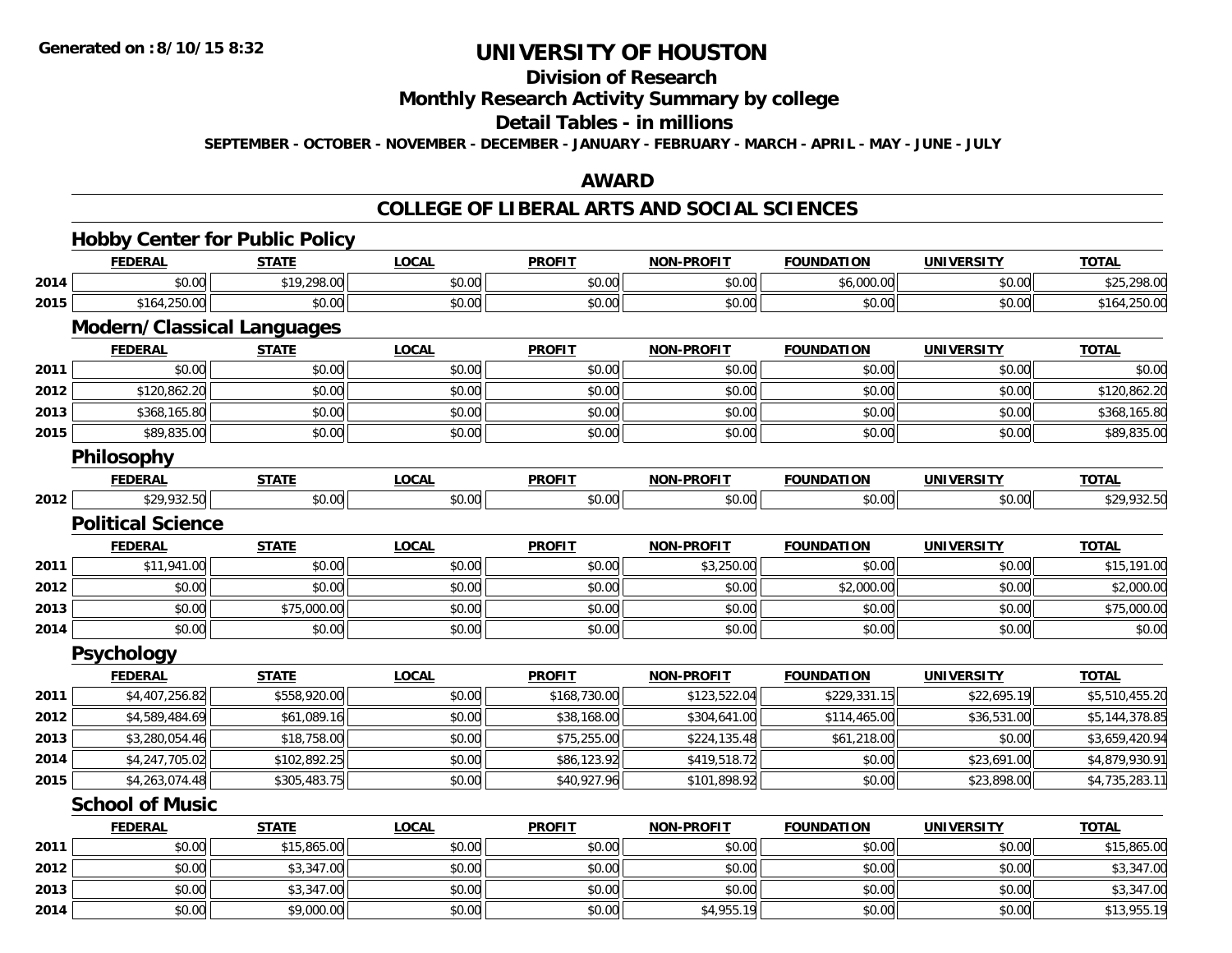## **Division of Research**

**Monthly Research Activity Summary by college**

## **Detail Tables - in millions**

**SEPTEMBER - OCTOBER - NOVEMBER - DECEMBER - JANUARY - FEBRUARY - MARCH - APRIL - MAY - JUNE - JULY**

#### **AWARD**

|              | <b>School of Music</b> |                |              |                |                   |                   |                   |                 |
|--------------|------------------------|----------------|--------------|----------------|-------------------|-------------------|-------------------|-----------------|
|              | <b>FEDERAL</b>         | <b>STATE</b>   | <b>LOCAL</b> | <b>PROFIT</b>  | <b>NON-PROFIT</b> | <b>FOUNDATION</b> | <b>UNIVERSITY</b> | <b>TOTAL</b>    |
| 2015         | \$0.00                 | \$9,000.00     | \$0.00       | \$0.00         | \$0.00            | \$18,000.00       | \$0.00            | \$27,000.00     |
|              | <b>Sociology</b>       |                |              |                |                   |                   |                   |                 |
|              | <b>FEDERAL</b>         | <b>STATE</b>   | <b>LOCAL</b> | <b>PROFIT</b>  | <b>NON-PROFIT</b> | <b>FOUNDATION</b> | <b>UNIVERSITY</b> | <b>TOTAL</b>    |
| 2011         | \$110,257.00           | \$0.00         | \$0.00       | \$0.00         | \$3,500.00        | \$0.00            | \$0.00            | \$113,757.00    |
| 2012         | \$54,502.40            | \$0.00         | \$0.00       | \$0.00         | \$0.00            | \$0.00            | \$0.00            | \$54,502.40     |
| 2013         | \$14,728.00            | \$0.00         | \$18,000.00  | \$0.00         | \$0.00            | \$0.00            | \$0.00            | \$32,728.00     |
| 2014         | \$77,008.00            | \$0.00         | \$31,200.00  | \$0.00         | \$0.00            | \$0.00            | \$0.00            | \$108,208.00    |
|              | <b>Theatre</b>         |                |              |                |                   |                   |                   |                 |
|              | <b>FEDERAL</b>         | <b>STATE</b>   | <b>LOCAL</b> | <b>PROFIT</b>  | <b>NON-PROFIT</b> | <b>FOUNDATION</b> | <b>UNIVERSITY</b> | <b>TOTAL</b>    |
| 2011         | \$0.00                 | \$0.00         | \$0.00       | \$0.00         | \$83,010.37       | \$0.00            | \$0.00            | \$83,010.37     |
| 2014         | \$0.00                 | \$0.00         | \$0.00       | \$0.00         | \$90,000.00       | \$0.00            | \$0.00            | \$90,000.00     |
| <b>Total</b> | \$33,945,999.64        | \$2,590,800.16 | \$49,200.00  | \$2,096,662.91 | \$2,830,059.13    | \$1,118,256.20    | \$119,015.59      | \$42,749,993.63 |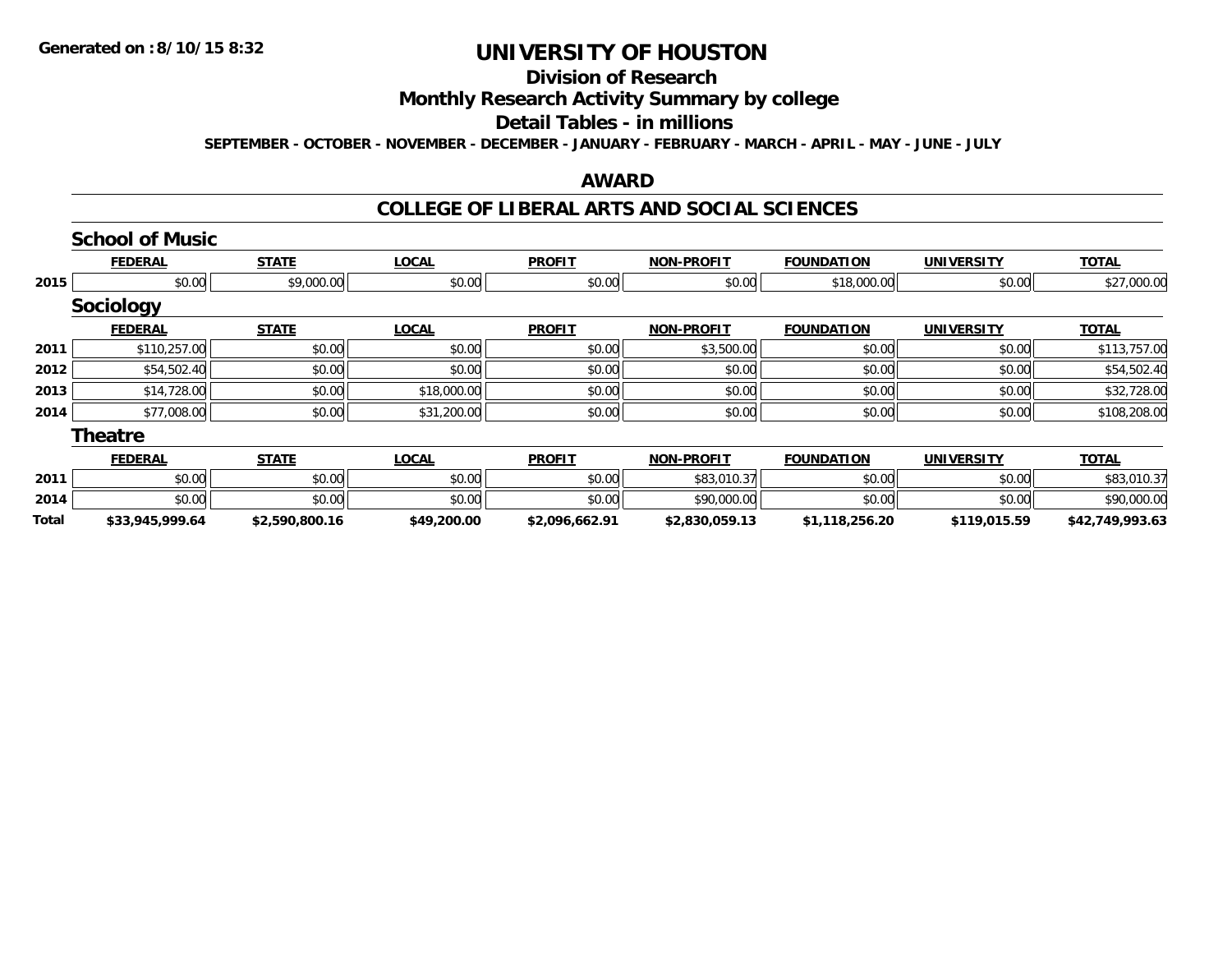## **Division of Research**

**Monthly Research Activity Summary by college**

## **Detail Tables - in millions**

**SEPTEMBER - OCTOBER - NOVEMBER - DECEMBER - JANUARY - FEBRUARY - MARCH - APRIL - MAY - JUNE - JULY**

## **AWARD**

## **COLLEGE OF NATURAL SCIENCES AND MATHEMATICS**

## **Biology/Biochemistry**

|      | <b>FEDERAL</b> | <b>STATE</b>   | <b>LOCAL</b> | <b>PROFIT</b> | <b>NON-PROFIT</b> | <b>FOUNDATION</b> | <b>UNIVERSITY</b> | <b>TOTAL</b>   |
|------|----------------|----------------|--------------|---------------|-------------------|-------------------|-------------------|----------------|
| 2011 | \$3,356,743.08 | \$344,847.00   | \$0.00       | \$5,600.00    | \$1,183,736.23    | \$184,378.25      | \$0.00            | \$5,075,304.56 |
| 2012 | \$2,625,189.76 | \$343,840.00   | \$0.00       | \$30,000.00   | \$336,830.75      | \$250,800.00      | \$0.00            | \$3,586,660.51 |
| 2013 | \$1,951,936.69 | \$329,914.00   | \$0.00       | \$543,413.00  | \$841,150.00      | \$120,000.00      | \$0.00            | \$3,786,413.69 |
| 2014 | \$2,431,528.70 | \$155,334.13   | \$0.00       | \$100,000.00  | \$444,510.00      | \$135,000.00      | \$0.00            | \$3,266,372.83 |
| 2015 | \$3,301,345.07 | \$1,008,864.50 | \$0.00       | \$50,000.00   | \$339,061.90      | \$388,416.48      | \$68,572.00       | \$5,156,259.95 |

<u> 1980 - Johann Barbara, martxa amerikan bashkar (</u>

## **Center for Applied Geoscience Excellence**

|      | <b>FEDERAL</b>               | <b>STATE</b> | <u>LOCAL</u> | <b>PROFIT</b> | <b>NON-PROFIT</b> | <b>FOUNDATION</b> | <b>UNIVERSITY</b> | <b>TOTAL</b> |
|------|------------------------------|--------------|--------------|---------------|-------------------|-------------------|-------------------|--------------|
| 2013 | $\sim$<br>$\sim$<br>JU.UU    | \$0.00       | \$0.00       | \$0.00        | \$0.00            | \$0.00            | \$0.00            | \$0.00       |
| 2014 | ሖጣ<br>$\sim$<br>וטטוע        | \$0.00       | \$0.00       | \$0.00        | \$0.00            | \$0.00            | \$0.00            | \$0.00       |
| 2015 | <b>↑∩</b><br>$\sim$<br>JU.UU | \$0.00       | \$0.00       | \$0.00        | \$0.00            | \$0.00            | \$0.00            | \$0.00       |

<u> 1980 - Johann Barn, fransk politik (d. 1980)</u>

## **Center for Nuclear Receptors and Cell Signaling**

|      | <b>FEDERAL</b> | <b>STATE</b>   | <b>LOCAL</b> | <b>PROFIT</b> | <b>NON-PROFIT</b> | <b>FOUNDATION</b> | <b>UNIVERSITY</b> | <b>TOTAL</b>   |
|------|----------------|----------------|--------------|---------------|-------------------|-------------------|-------------------|----------------|
| 2011 | \$1,212,215.09 | \$2,630,323.00 | \$0.00       | \$240,000.00  | \$0.00            | \$50,000.00       | \$0.00            | \$4,132,538.09 |
| 2012 | \$949,040.00   | \$1,035,286.00 | \$0.00       | \$0.00        | \$20,000.00       | \$50,000.00       | \$0.00            | \$2,054,326.00 |
| 2013 | \$614,546.00   | \$0.00         | \$0.00       | \$140,000.00  | \$14,000.00       | \$100,000.00      | \$0.00            | \$868,546.00   |
| 2014 | \$244,596.00   | \$0.00         | \$0.00       | \$0.00        | \$15,000.00       | \$100,000.00      | \$0.00            | \$359,596.00   |
| 2015 | \$1,627,611.00 | \$193,109.50   | \$0.00       | \$0.00        | \$25,000.00       | \$100,000.00      | \$0.00            | \$1,945,720.50 |

#### **Chemistry**

|      | <b>FEDERAL</b> | <b>STATE</b> | <b>LOCAL</b> | <b>PROFIT</b> | <b>NON-PROFIT</b> | <b>FOUNDATION</b> | <b>UNIVERSITY</b> | <b>TOTAL</b>   |
|------|----------------|--------------|--------------|---------------|-------------------|-------------------|-------------------|----------------|
| 2011 | \$4,272,085.39 | \$0.00       | \$0.00       | \$80,000.00   | \$0.00            | \$1,315,149.58    | \$200,000.00      | \$5,867,234.97 |
| 2012 | \$2,799,917.84 | \$0.00       | \$0.00       | \$0.00        | \$30,000.00       | \$1,908,096.46    | \$0.00            | \$4,738,014.30 |
| 2013 | \$1,693,164.79 | \$0.00       | \$0.00       | \$0.00        | \$30,000.00       | \$1,366,039.62    | \$29,030.00       | \$3,118,234.41 |
| 2014 | \$2,841,997.50 | \$0.00       | \$0.00       | \$0.00        | \$55,000.00       | \$2,597,500.00    | \$0.00            | \$5,494,497.50 |
| 2015 | \$2,849,508.18 | \$117,500.00 | \$0.00       | \$32,606.00   | \$140,000.00      | \$1,877,500.00    | \$0.00            | \$5,017,114.18 |

#### **Computer Science**

|      | <u>FEDERAL</u> | <u>STATE</u> | <u>LOCAL</u> | <b>PROFIT</b> | <b>NON-PROFIT</b> | <b>FOUNDATION</b> | UNIVERSITY  | <b>TOTAL</b>   |
|------|----------------|--------------|--------------|---------------|-------------------|-------------------|-------------|----------------|
| 2011 | \$2,044,249.80 | \$37,442.00  | \$0.00       | \$558,416.00  | \$168,642.50      | \$0.00            | \$0.00      | \$2,808,750.30 |
| 2012 | \$2,614,259.88 | \$61,050.00  | \$0.00       | \$173,843,00  | \$9,000.00        | \$65,940,00       | \$25,000.00 | \$2,949,092.88 |
| 2013 | \$3,386,089.33 | \$0.00       | \$0.00       | \$262,775.00  | \$9,000.00        | \$0.00            | \$25,000.00 | \$3,682,864.33 |
| 2014 | \$1,735,942.36 | \$161,627.25 | \$0.00       | \$430,000.00  | \$120,000.00      | \$0.00            | \$25,000.00 | \$2,472,569.61 |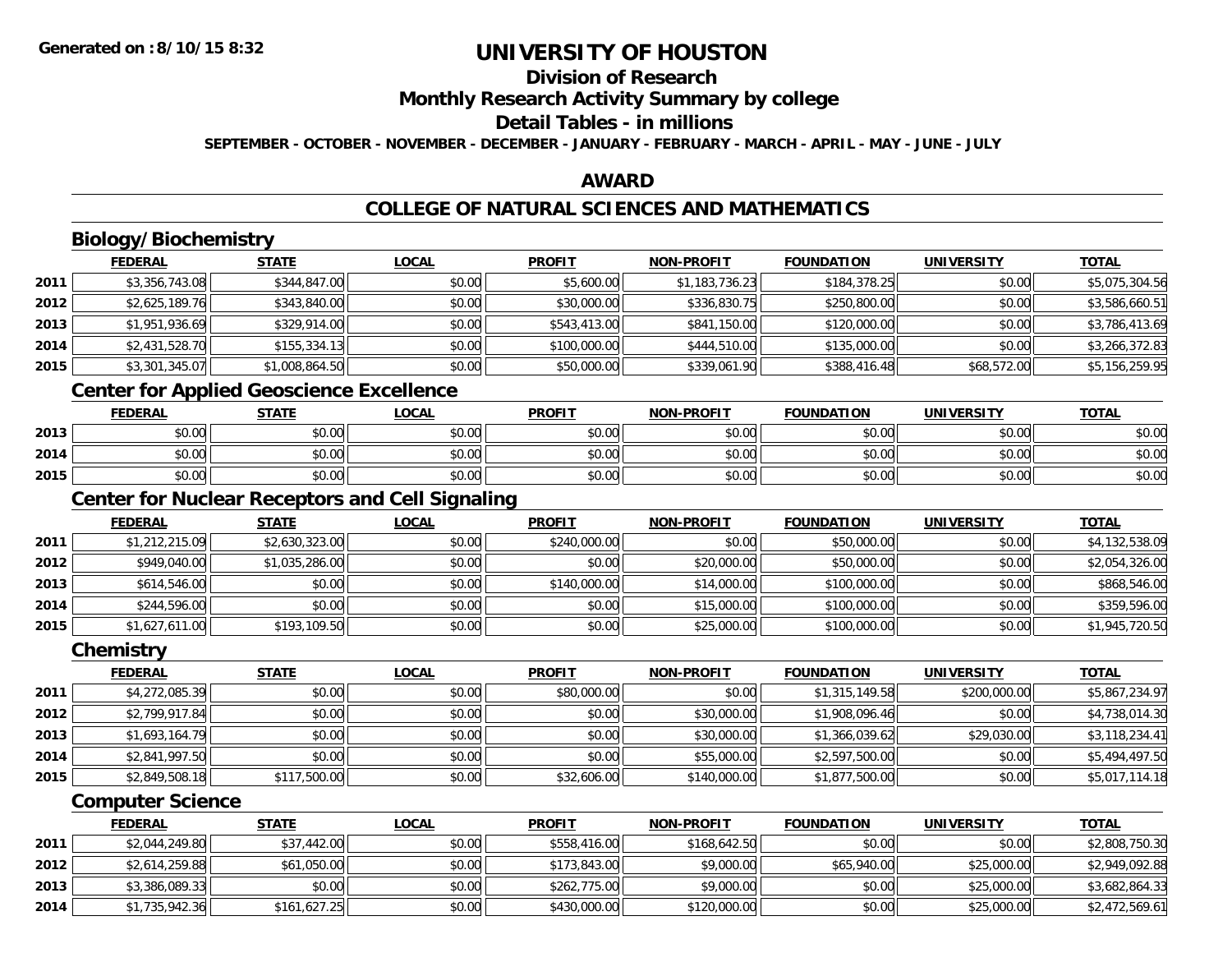**2014**

# **UNIVERSITY OF HOUSTON**

## **Division of Research**

**Monthly Research Activity Summary by college**

#### **Detail Tables - in millions**

**SEPTEMBER - OCTOBER - NOVEMBER - DECEMBER - JANUARY - FEBRUARY - MARCH - APRIL - MAY - JUNE - JULY**

### **AWARD**

#### **COLLEGE OF NATURAL SCIENCES AND MATHEMATICS**

|                                                                              | <b>Computer Science</b>                              |                |              |                |                   |                   |                   |                |
|------------------------------------------------------------------------------|------------------------------------------------------|----------------|--------------|----------------|-------------------|-------------------|-------------------|----------------|
|                                                                              | <b>FEDERAL</b>                                       | <b>STATE</b>   | <b>LOCAL</b> | <b>PROFIT</b>  | <b>NON-PROFIT</b> | <b>FOUNDATION</b> | <b>UNIVERSITY</b> | <b>TOTAL</b>   |
| 2015<br>2011<br>2012<br>2013<br>2014<br>2015<br>2011<br>2012<br>2013<br>2014 | \$2,298,902.75                                       | \$207,013.00   | \$0.00       | \$170,000.00   | \$400,000.00      | \$15,312.00       | \$0.00            | \$3,091,227.75 |
|                                                                              | Dean, Natural Sciences and Mathematics               |                |              |                |                   |                   |                   |                |
|                                                                              | <b>FEDERAL</b>                                       | <b>STATE</b>   | <b>LOCAL</b> | <b>PROFIT</b>  | <b>NON-PROFIT</b> | <b>FOUNDATION</b> | <b>UNIVERSITY</b> | <b>TOTAL</b>   |
|                                                                              | \$1,400,000.00                                       | \$0.00         | \$0.00       | \$0.00         | \$0.00            | \$0.00            | \$0.00            | \$1,400,000.00 |
|                                                                              | \$177,104.00                                         | \$0.00         | \$0.00       | \$0.00         | \$0.00            | \$0.00            | \$0.00            | \$177,104.00   |
|                                                                              | \$113,412.00                                         | \$0.00         | \$0.00       | \$0.00         | \$0.00            | \$0.00            | \$0.00            | \$113,412.00   |
|                                                                              | \$700,000.00                                         | \$887,187.50   | \$0.00       | \$0.00         | \$0.00            | \$0.00            | \$0.00            | \$1,587,187.50 |
|                                                                              | \$79,439.00                                          | \$403,854.25   | \$0.00       | \$0.00         | \$45,000.00       | \$0.00            | \$0.00            | \$528,293.25   |
|                                                                              | <b>Earth &amp; Atmospheric Sciences</b>              |                |              |                |                   |                   |                   |                |
|                                                                              | <b>FEDERAL</b>                                       | <b>STATE</b>   | <b>LOCAL</b> | <b>PROFIT</b>  | <b>NON-PROFIT</b> | <b>FOUNDATION</b> | <b>UNIVERSITY</b> | <b>TOTAL</b>   |
|                                                                              | \$2,417,229.58                                       | \$1,107,477.00 | \$0.00       | \$1,171,766.00 | \$35,457.00       | \$0.00            | \$0.00            | \$4,731,929.58 |
|                                                                              | \$945,715.00                                         | \$288,450.00   | \$0.00       | \$4,171,450.53 | \$262,752.00      | \$0.00            | \$0.00            | \$5,668,367.53 |
|                                                                              | \$1,738,692.53                                       | \$569,854.00   | \$0.00       | \$2,758,857.65 | \$100,000.00      | \$145,695.36      | \$0.00            | \$5,313,099.54 |
|                                                                              | \$591,460.81                                         | \$274,145.75   | \$0.00       | \$1,088,949.00 | \$325,275.00      | \$67,388.16       | \$0.00            | \$2,347,218.72 |
| 2015                                                                         | \$655,794.25                                         | \$221,717.00   | \$0.00       | \$1,884,617.00 | \$41,119.00       | \$0.00            | \$45,300.00       | \$2,848,547.25 |
|                                                                              | <b>Institute for Climate and Atmospheric Science</b> |                |              |                |                   |                   |                   |                |
|                                                                              | <b>FEDERAL</b>                                       | <b>STATE</b>   | <b>LOCAL</b> | <b>PROFIT</b>  | <b>NON-PROFIT</b> | <b>FOUNDATION</b> | <b>UNIVERSITY</b> | <b>TOTAL</b>   |
| 2011                                                                         | \$0.00                                               | \$0.00         | \$0.00       | \$0.00         | \$0.00            | \$0.00            | \$0.00            | \$0.00         |
| 2012                                                                         | \$0.00                                               | \$0.00         | \$0.00       | \$0.00         | \$0.00            | \$0.00            | \$0.00            | \$0.00         |
| 2013                                                                         | \$0.00                                               | \$0.00         | \$0.00       | \$0.00         | \$0.00            | \$0.00            | \$0.00            | \$0.00         |
| 2014                                                                         | \$0.00                                               | \$0.00         | \$0.00       | \$0.00         | \$0.00            | \$0.00            | \$0.00            | \$0.00         |
| 2015                                                                         | \$0.00                                               | \$0.00         | \$0.00       | \$0.00         | \$0.00            | \$0.00            | \$0.00            | \$0.00         |
|                                                                              | <b>Institute for Nanoenergy</b>                      |                |              |                |                   |                   |                   |                |
|                                                                              | <b>FEDERAL</b>                                       | <b>STATE</b>   | <b>LOCAL</b> | <b>PROFIT</b>  | <b>NON-PROFIT</b> | <b>FOUNDATION</b> | <b>UNIVERSITY</b> | <b>TOTAL</b>   |
| 2011                                                                         | \$0.00                                               | \$0.00         | \$0.00       | \$0.00         | \$0.00            | \$0.00            | \$0.00            | \$0.00         |
| 2012                                                                         | \$0.00                                               | \$0.00         | \$0.00       | \$0.00         | \$0.00            | \$0.00            | \$0.00            | \$0.00         |
| 2013                                                                         | \$0.00                                               | \$0.00         | \$0.00       | \$0.00         | \$0.00            | \$0.00            | \$0.00            | \$0.00         |

4 \$0.00 \$0.00 \$0.00 \$0.00 \$0.00 \$0.00 \$0.00 \$0.00 \$0.00 \$0.00 \$0.00 \$0.00 \$0.00 \$0.00 \$0.00 \$0.00 \$0.00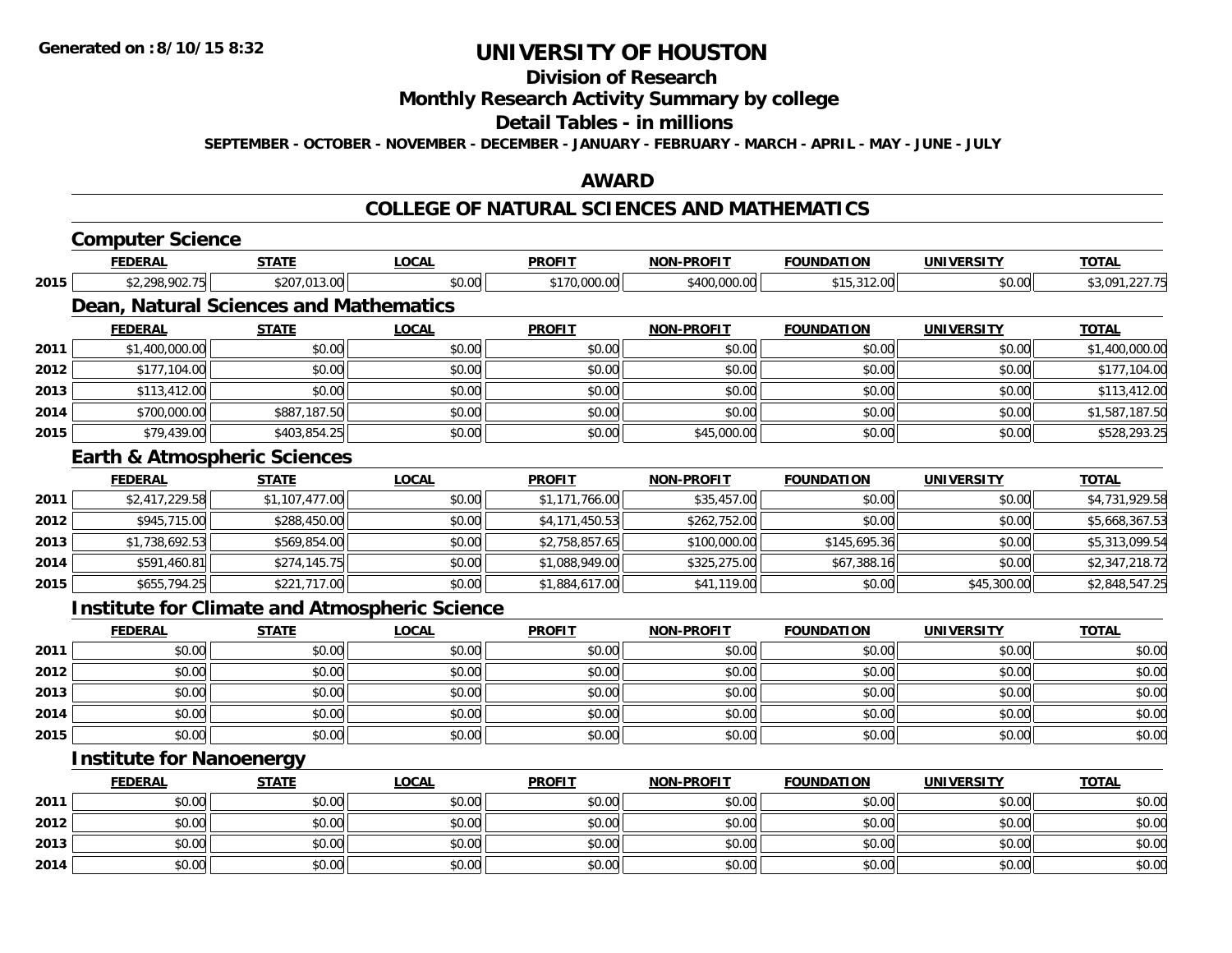# **Division of Research**

**Monthly Research Activity Summary by college**

#### **Detail Tables - in millions**

**SEPTEMBER - OCTOBER - NOVEMBER - DECEMBER - JANUARY - FEBRUARY - MARCH - APRIL - MAY - JUNE - JULY**

### **AWARD**

#### **COLLEGE OF NATURAL SCIENCES AND MATHEMATICS**

|       | <b>Mathematics</b> |                 |              |                 |                   |                   |                   |                  |
|-------|--------------------|-----------------|--------------|-----------------|-------------------|-------------------|-------------------|------------------|
|       | <b>FEDERAL</b>     | <b>STATE</b>    | <b>LOCAL</b> | <b>PROFIT</b>   | <b>NON-PROFIT</b> | <b>FOUNDATION</b> | <b>UNIVERSITY</b> | <b>TOTAL</b>     |
| 2011  | \$1,094,090.70     | \$100,036.00    | \$0.00       | \$150,000.00    | \$22,622.00       | \$111,708.69      | \$41,958.00       | \$1,520,415.39   |
| 2012  | \$1,496,034.92     | \$147,407.00    | \$0.00       | \$210,000.00    | \$99,312.00       | \$80,000.00       | \$10,000.00       | \$2,042,753.92   |
| 2013  | \$1,346,375.32     | \$0.00          | \$0.00       | \$90,000.00     | \$0.00            | \$101,000.00      | \$0.00            | \$1,537,375.32   |
| 2014  | \$1,387,638.14     | \$0.00          | \$0.00       | \$120,000.00    | \$0.00            | \$87,024.29       | \$0.00            | \$1,594,662.43   |
| 2015  | \$1,360,918.00     | \$0.00          | \$0.00       | \$90,000.00     | \$50,500.00       | \$94,000.00       | \$0.00            | \$1,595,418.00   |
|       | <b>Physics</b>     |                 |              |                 |                   |                   |                   |                  |
|       | <b>FEDERAL</b>     | <b>STATE</b>    | <b>LOCAL</b> | <b>PROFIT</b>   | <b>NON-PROFIT</b> | <b>FOUNDATION</b> | <b>UNIVERSITY</b> | <b>TOTAL</b>     |
| 2011  | \$4,160,073.03     | \$0.00          | \$0.00       | \$873,550.00    | \$5,333.00        | \$280,000.00      | \$0.00            | \$5,318,956.03   |
| 2012  | \$2,930,194.94     | \$0.00          | \$0.00       | \$4,660,107.00  | \$49,225.00       | \$210,000.00      | \$0.00            | \$7,849,526.94   |
| 2013  | \$4,348,295.88     | \$0.00          | \$0.00       | \$1,020,573.00  | \$107,264.56      | \$235,000.00      | \$0.00            | \$5,711,133.44   |
| 2014  | \$4,851,931.16     | \$69,755.66     | \$0.00       | \$711,400.00    | \$115,000.00      | \$235,000.00      | \$0.00            | \$5,983,086.82   |
| 2015  | \$3,523,512.00     | \$37,120.00     | \$0.00       | \$546,700.00    | \$62,516.00       | \$245,000.00      | \$0.00            | \$4,414,848.00   |
| Total | \$80,168,780.47    | \$10,733,154.54 | \$0.00       | \$22,364,623.18 | \$5,502,306.94    | \$12,515,948.89   | \$469,860.00      | \$131,754,674.02 |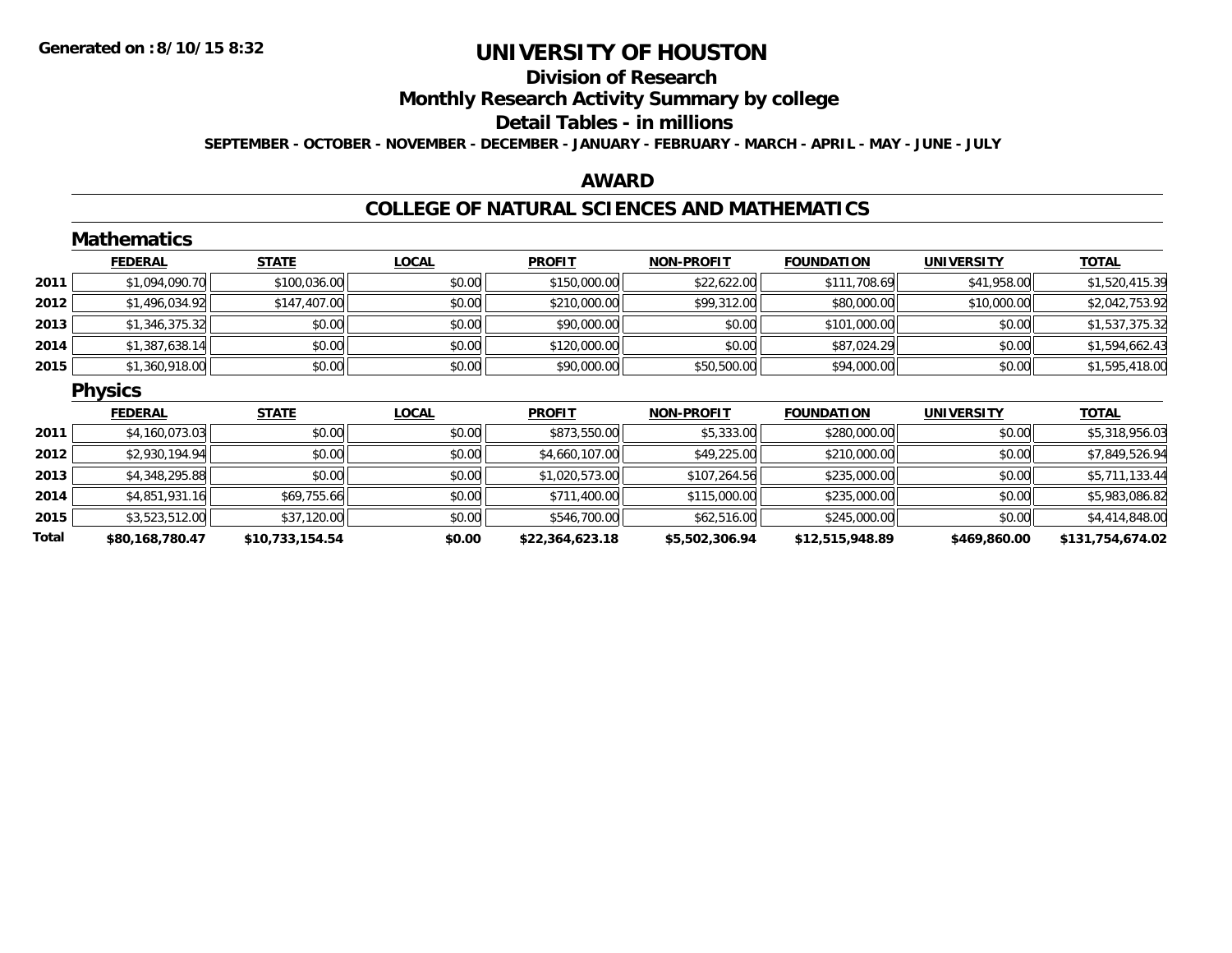## **Division of Research**

**Monthly Research Activity Summary by college**

#### **Detail Tables - in millions**

**SEPTEMBER - OCTOBER - NOVEMBER - DECEMBER - JANUARY - FEBRUARY - MARCH - APRIL - MAY - JUNE - JULY**

### **AWARD**

#### **COLLEGE OF OPTOMETRY**

## **Optometry Vision Sciences**

|       | __              |              |              |                |                   |                   |                   |                 |
|-------|-----------------|--------------|--------------|----------------|-------------------|-------------------|-------------------|-----------------|
|       | <b>FEDERAL</b>  | <b>STATE</b> | <b>LOCAL</b> | <b>PROFIT</b>  | <b>NON-PROFIT</b> | <b>FOUNDATION</b> | <b>UNIVERSITY</b> | <b>TOTAL</b>    |
| 2011  | \$3,168,233.00  | \$0.00       | \$0.00       | \$361,543.22   | \$0.00            | \$20,000.00       | \$398,380.00      | \$3,948,156.22  |
| 2012  | \$3,795,967.94  | \$0.00       | \$0.00       | \$631,892.54   | \$0.00            | \$40,000.00       | \$402,970.00      | \$4,870,830.48  |
| 2013  | \$2,961,241.60  | \$0.00       | \$0.00       | \$1,911,840.90 | \$0.00            | \$0.00            | \$310,650.00      | \$5,183,732.50  |
| 2014  | \$5,528,918.90  | \$25,000.00  | \$0.00       | \$750,804.59   | \$0.00            | \$0.00            | \$558,020.00      | \$6,862,743.49  |
| 2015  | \$4,354,906.25  | \$0.00       | \$0.00       | \$121,505.00   | \$0.00            | \$0.00            | \$416,423.85      | \$4,892,835.10  |
| Total | \$19,809,267.69 | \$25,000.00  | \$0.00       | \$3,777,586.25 | \$0.00            | \$60,000.00       | \$2,086,443.85    | \$25,758,297.79 |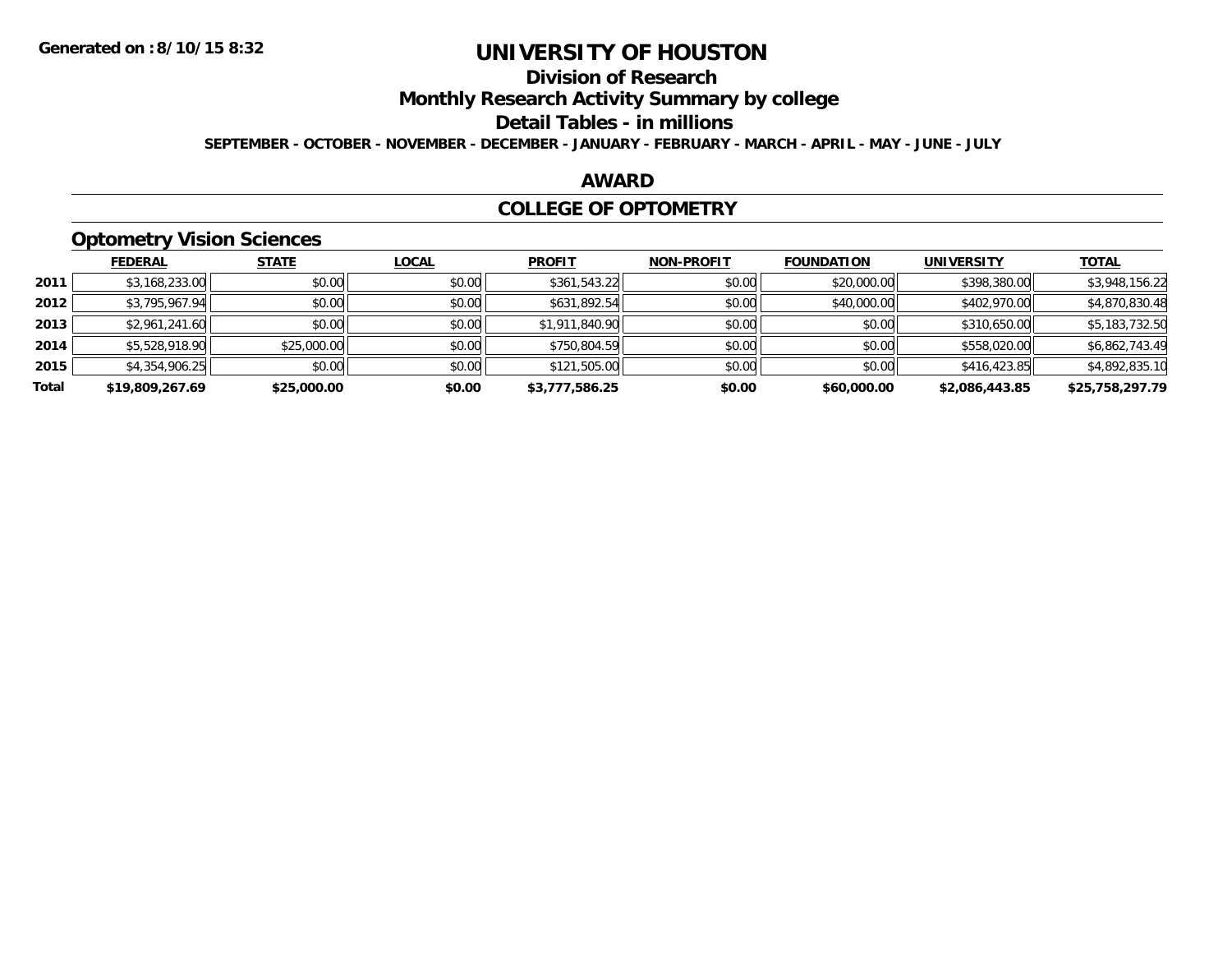## **Division of Research**

**Monthly Research Activity Summary by college**

## **Detail Tables - in millions**

**SEPTEMBER - OCTOBER - NOVEMBER - DECEMBER - JANUARY - FEBRUARY - MARCH - APRIL - MAY - JUNE - JULY**

### **AWARD**

## **COLLEGE OF PHARMACY**

## **Center for Experimental Therapeutics and Pharmacoi**

|      | <b>FEDERAL</b> | <b>STATE</b> | <b>LOCAL</b> | <b>PROFIT</b> | NON-PROFIT | <b>FOUNDATION</b> | <b>UNIVERSITY</b> | <b>TOTAL</b> |
|------|----------------|--------------|--------------|---------------|------------|-------------------|-------------------|--------------|
| 2012 | \$0.00         | \$0.00       | \$0.00       | \$0.00        | \$0.00     | \$0.00            | \$0.00            | \$0.00       |
| 2013 | \$0.00         | \$0.00       | \$0.00       | \$0.00        | \$0.00     | \$0.00            | \$0.00            | \$0.00       |
| 2014 | \$0.00         | \$0.00       | \$0.00       | \$0.00        | \$0.00     | \$0.00            | \$0.00            | \$0.00       |
| 2015 | \$0.00         | \$0.00       | \$0.00       | \$0.00        | \$0.00     | \$0.00            | \$0.00            | \$0.00       |

#### **Clinical Pharmacy & Administration**

|      | <b>FEDERAL</b> | <u>STATE</u> | <u>LOCAL</u> | <b>PROFIT</b> | <b>NON-PROFIT</b> | <b>FOUNDATION</b> | <b>UNIVERSITY</b> | <b>TOTAL</b> |
|------|----------------|--------------|--------------|---------------|-------------------|-------------------|-------------------|--------------|
| 2011 | \$73,572.60    | \$14,886.00  | \$0.00       | \$174,463.80  | \$75,000.00       | \$25,000.00       | \$0.00            | \$362,922.40 |
| 2012 | \$299,290.30   | \$9,618.62   | \$0.00       | \$218,750.00  | \$17,081.95       | \$0.00            | \$0.00            | \$544,740.87 |
| 2013 | \$0.00         | \$0.00       | \$0.00       | \$599,897.46  | \$30,000.00       | \$0.00            | \$0.00            | \$629,897.46 |
| 2014 | \$0.00         | \$0.00       | \$0.00       | \$349,076.00  | \$545,894.00      | \$0.00            | \$0.00            | \$894,970.00 |
| 2015 | \$224,400.00   | \$347,343.80 | \$0.00       | \$210,465.00  | \$34,710.00       | \$0.00            | \$0.00            | \$816,918.80 |

#### **Dean, Pharmacy**

|      | <u>FEDERAL</u> | <b>STATE</b> | <u>LOCAL</u> | <b>PROFIT</b> | <b>NON-PROFIT</b> | <b>FOUNDATION</b> | <b>UNIVERSITY</b> | <b>TOTAL</b> |
|------|----------------|--------------|--------------|---------------|-------------------|-------------------|-------------------|--------------|
| 2011 | \$0.00         | \$0.00       | \$0.00       | \$0.00        | \$0.00            | \$0.00            | \$0.00            | \$0.00       |
| 2012 | \$0.00         | \$0.00       | \$0.00       | \$0.00        | \$0.00            | \$0.00            | \$0.00            | \$0.00       |
| 2013 | \$0.00         | \$0.00       | \$0.00       | \$0.00        | \$0.00            | \$0.00            | \$0.00            | \$0.00       |
| 2014 | \$0.00         | \$0.00       | \$0.00       | \$0.00        | \$0.00            | \$0.00            | \$0.00            | \$0.00       |
| 2015 | \$0.00         | \$0.00       | \$0.00       | \$0.00        | \$0.00            | \$0.00            | \$0.00            | \$0.00       |

## **Pharm Health Outcomes & Policy**

|      | <b>FEDERAL</b> | <b>STATE</b> | <u>LOCAL</u> | <b>PROFIT</b> | <b>NON-PROFIT</b> | <b>FOUNDATION</b> | <b>UNIVERSITY</b> | <b>TOTAL</b> |
|------|----------------|--------------|--------------|---------------|-------------------|-------------------|-------------------|--------------|
| 2011 | \$0.00         | \$0.00       | \$0.00       | \$0.00        | \$338,568.00      | \$0.00            | \$0.00            | \$338,568.00 |
| 2012 | \$0.00         | \$8,000.00   | \$0.00       | \$0.00        | \$0.00            | \$0.00            | \$0.00            | \$8,000.00   |
| 2013 | \$225,015.00   | \$0.00       | \$0.00       | \$0.00        | \$0.00            | \$2,500.00        | \$0.00            | \$227,515.00 |
| 2014 | \$0.00         | \$0.00       | \$0.00       | \$8,000.00    | \$0.00            | \$0.00            | \$0.00            | \$8,000.00   |
| 2015 | \$0.00         | \$15,927.20  | \$0.00       | \$193,667.00  | \$60,000.00       | \$0.00            | \$0.00            | \$269,594.20 |

### **Pharmacological and Pharmaceutical Sciences**

|      | <b>FEDERAL</b> | <b>STATE</b> | <u>LOCAL</u> | <b>PROFIT</b> | <b>NON-PROFIT</b> | <b>FOUNDATION</b> | UNIVERSITY | <b>TOTAL</b>   |
|------|----------------|--------------|--------------|---------------|-------------------|-------------------|------------|----------------|
| 2011 | \$2,274,296.40 | \$0.00       | \$0.00       | \$25,760.00   | \$0.00            | \$149,133.00      | \$0.00     | \$2,449,189.40 |
| 2012 | \$2,354,122.70 | \$0.00       | \$0.00       | \$16,000.00   | \$147,000.00      | \$88,961.00       | \$0.00     | \$2,606,083.70 |
| 2013 | .763.408.49    | \$0.00       | \$0.00       | \$34,684.00   | \$10,000.00       | \$0.00            | \$0.00     | 1,808,092.49   |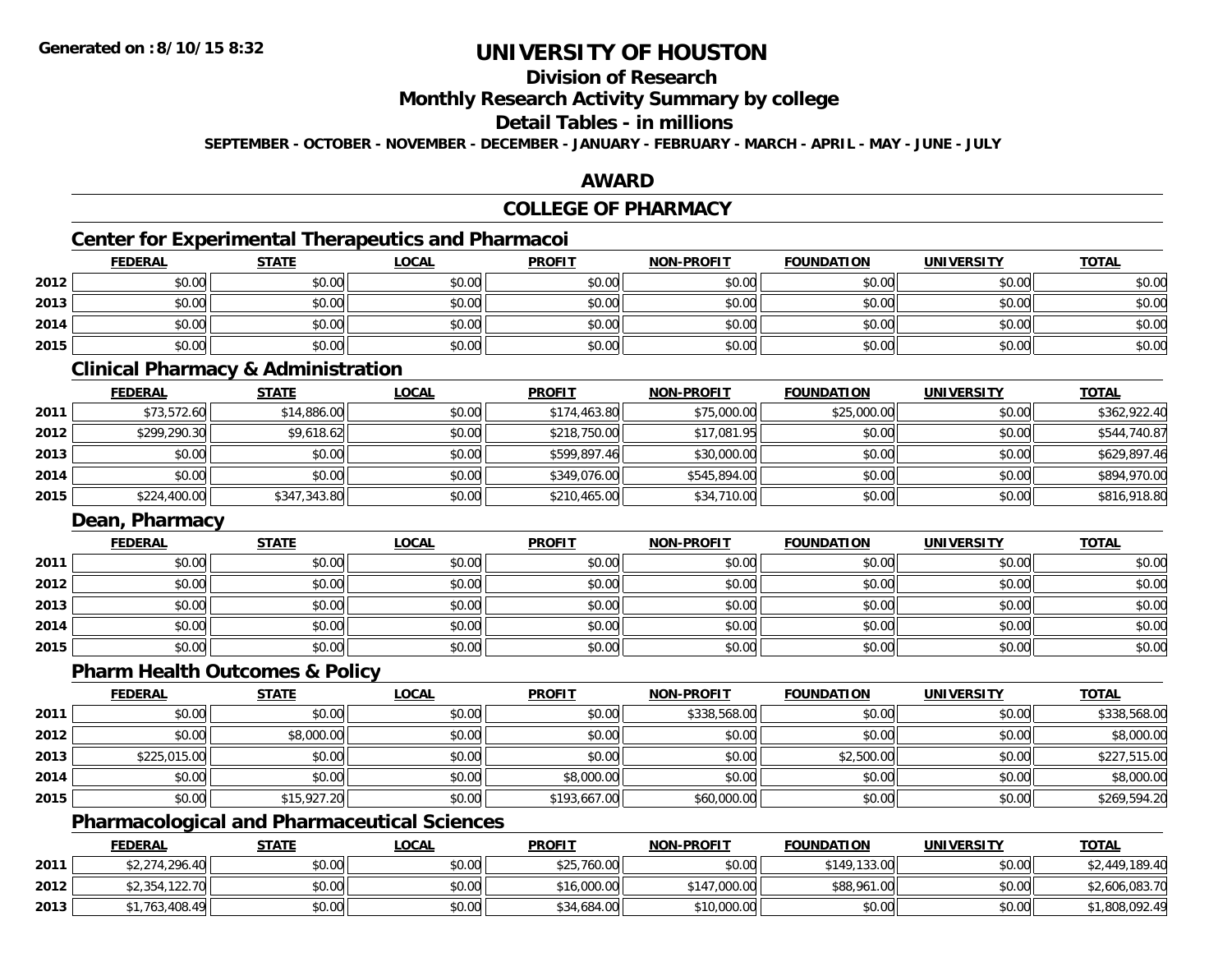## **Division of Research**

**Monthly Research Activity Summary by college**

**Detail Tables - in millions**

**SEPTEMBER - OCTOBER - NOVEMBER - DECEMBER - JANUARY - FEBRUARY - MARCH - APRIL - MAY - JUNE - JULY**

#### **AWARD**

#### **COLLEGE OF PHARMACY**

## **Pharmacological and Pharmaceutical Sciences**

|       | <b>FEDERAL</b>  | STATE          | <u>LOCAL</u> | <b>PROFIT</b>  | <b>NON-PROFIT</b> | <b>FOUNDATION</b> | UNIVERSITY | <b>TOTAL</b>    |
|-------|-----------------|----------------|--------------|----------------|-------------------|-------------------|------------|-----------------|
| 2014  | .343.823.00     | \$0.00         | \$0.00       | \$70,174.00    | \$0.00            | \$88,961.00       | \$0.00     | 1,502,958.00    |
| 2015  | \$4,011,614.86  | \$735,629.13   | \$0.00       | \$8,700.00     | \$140,000.00      | \$0.00            | \$0.00     | \$4,895,943.99  |
| Total | \$12,569,543.35 | \$1,131,404.75 | \$0.00       | \$1,909,637.26 | \$1,398,253.95    | \$354,555.00      | \$0.00     | \$17,363,394.31 |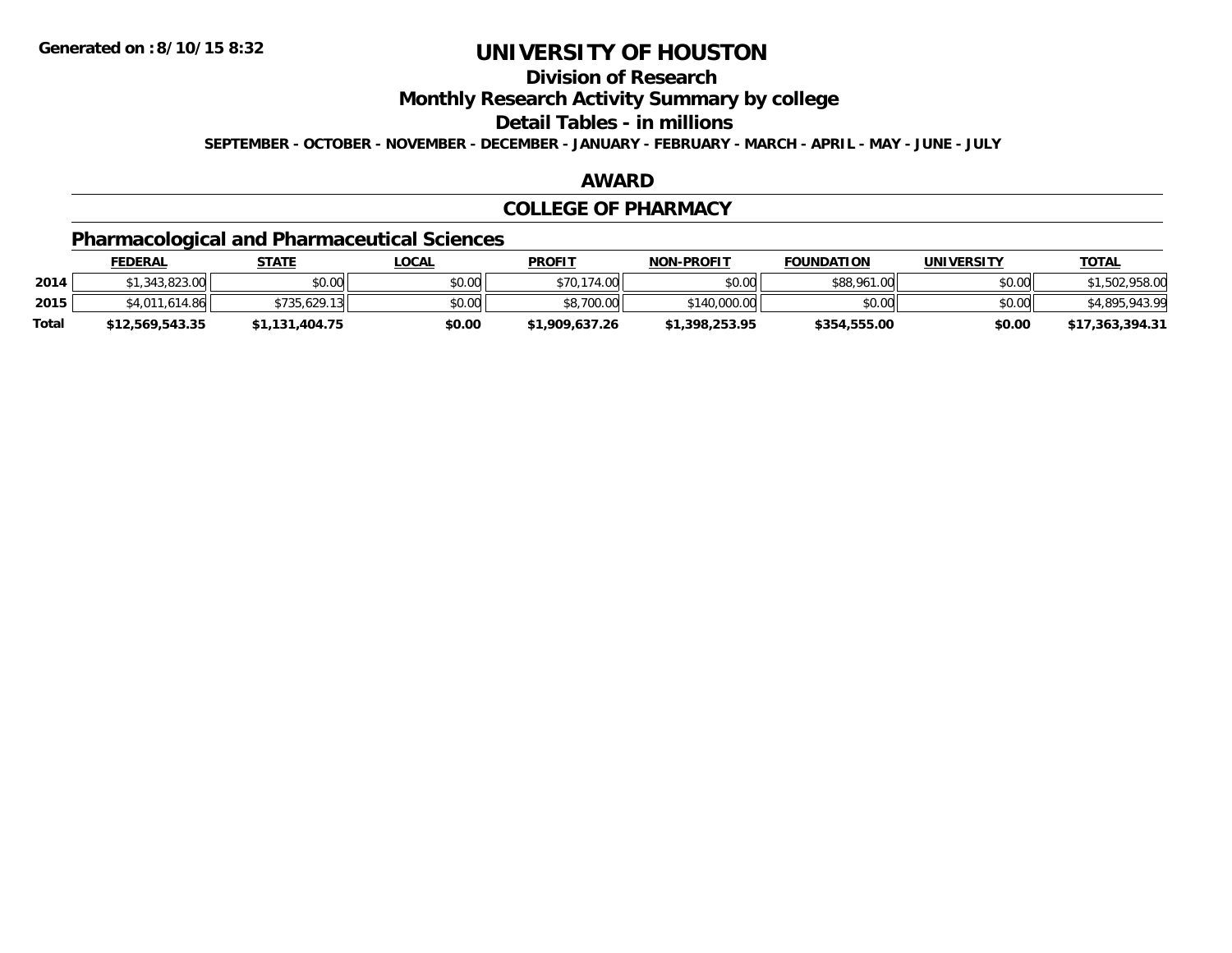#### **Division of Research**

**Monthly Research Activity Summary by college**

**Detail Tables - in millions**

**SEPTEMBER - OCTOBER - NOVEMBER - DECEMBER - JANUARY - FEBRUARY - MARCH - APRIL - MAY - JUNE - JULY**

### **AWARD**

#### **COLLEGE OF TECHNOLOGY**

|      | <b>Center for Information Security, Research and Edu</b> |              |              |               |                   |                   |                   |                |
|------|----------------------------------------------------------|--------------|--------------|---------------|-------------------|-------------------|-------------------|----------------|
|      | <b>FEDERAL</b>                                           | <b>STATE</b> | <b>LOCAL</b> | <b>PROFIT</b> | <b>NON-PROFIT</b> | <b>FOUNDATION</b> | <b>UNIVERSITY</b> | <b>TOTAL</b>   |
| 2014 | \$0.00                                                   | \$0.00       | \$0.00       | \$0.00        | \$0.00            | \$0.00            | \$0.00            | \$0.00         |
|      | <b>Center for Life Sciences Technology</b>               |              |              |               |                   |                   |                   |                |
|      | <b>FEDERAL</b>                                           | <b>STATE</b> | <b>LOCAL</b> | <b>PROFIT</b> | NON-PROFIT        | <b>FOUNDATION</b> | <b>UNIVERSITY</b> | <b>TOTAL</b>   |
| 2011 | \$0.00                                                   | \$0.00       | \$0.00       | \$0.00        | \$0.00            | \$0.00            | \$0.00            | \$0.00         |
|      | <b>Center for Technology Literacy</b>                    |              |              |               |                   |                   |                   |                |
|      | <b>FEDERAL</b>                                           | <b>STATE</b> | <b>LOCAL</b> | <b>PROFIT</b> | <b>NON-PROFIT</b> | <b>FOUNDATION</b> | <b>UNIVERSITY</b> | <b>TOTAL</b>   |
| 2011 | \$79,253.50                                              | \$0.00       | \$0.00       | \$0.00        | \$0.00            | \$0.00            | \$0.00            | \$79,253.50    |
| 2012 | \$111,690.00                                             | \$0.00       | \$0.00       | \$0.00        | \$0.00            | \$0.00            | \$0.00            | \$111,690.00   |
| 2013 | \$203,427.00                                             | \$0.00       | \$0.00       | \$0.00        | \$0.00            | \$0.00            | \$0.00            | \$203,427.00   |
| 2014 | \$337,598.00                                             | \$0.00       | \$0.00       | \$0.00        | \$0.00            | \$0.00            | \$0.00            | \$337,598.00   |
| 2015 | \$321,784.80                                             | \$0.00       | \$0.00       | \$113,757.17  | \$0.00            | \$0.00            | \$0.00            | \$435,541.97   |
|      | <b>Construction Management</b>                           |              |              |               |                   |                   |                   |                |
|      | <b>FEDERAL</b>                                           | <b>STATE</b> | <b>LOCAL</b> | <b>PROFIT</b> | <b>NON-PROFIT</b> | <b>FOUNDATION</b> | <b>UNIVERSITY</b> | <b>TOTAL</b>   |
| 2012 | \$0.00                                                   | \$21,144.00  | \$0.00       | \$0.00        | \$0.00            | \$44,810.00       | \$0.00            | \$65,954.00    |
| 2013 | \$0.00                                                   | \$74,568.00  | \$0.00       | \$0.00        | \$0.00            | \$0.00            | \$0.00            | \$74,568.00    |
| 2014 | \$0.00                                                   | \$74,922.00  | \$0.00       | \$0.00        | \$0.00            | \$0.00            | \$0.00            | \$74,922.00    |
|      | Dean, Technology                                         |              |              |               |                   |                   |                   |                |
|      | <b>FEDERAL</b>                                           | <b>STATE</b> | <b>LOCAL</b> | <b>PROFIT</b> | <b>NON-PROFIT</b> | <b>FOUNDATION</b> | <b>UNIVERSITY</b> | <b>TOTAL</b>   |
| 2011 | \$113,068.49                                             | \$0.00       | \$0.00       | \$0.00        | \$0.00            | \$0.00            | \$0.00            | \$113,068.49   |
| 2012 | \$342,089.00                                             | \$0.00       | \$0.00       | \$0.00        | \$0.00            | \$0.00            | \$0.00            | \$342,089.00   |
| 2013 | \$0.00                                                   | \$0.00       | \$0.00       | \$0.00        | \$0.00            | \$0.00            | \$0.00            | \$0.00         |
| 2014 | \$0.00                                                   | \$0.00       | \$0.00       | \$0.00        | \$0.00            | \$0.00            | \$0.00            | \$0.00         |
|      | <b>Engineering Technology</b>                            |              |              |               |                   |                   |                   |                |
|      | <b>FEDERAL</b>                                           | <b>STATE</b> | <b>LOCAL</b> | <b>PROFIT</b> | <b>NON-PROFIT</b> | <b>FOUNDATION</b> | <b>UNIVERSITY</b> | <b>TOTAL</b>   |
| 2011 | \$624,906.00                                             | \$183.93     | \$0.00       | \$0.00        | \$28,702.00       | \$18,100.00       | \$0.00            | \$671,891.93   |
| 2012 | \$173,699.31                                             | \$0.00       | \$0.00       | \$0.00        | \$48,974.00       | \$18,400.00       | \$0.00            | \$241,073.31   |
| 2013 | \$324,391.44                                             | \$0.00       | \$0.00       | \$128,797.00  | \$0.00            | \$0.00            | \$0.00            | \$453,188.44   |
| 2014 | \$1,095,719.23                                           | \$67,500.00  | \$0.00       | \$125,000.00  | \$20,000.00       | \$0.00            | \$0.00            | \$1,308,219.23 |
| 2015 | \$1,517,046.00                                           | \$0.00       | \$0.00       | \$0.00        | \$0.00            | \$0.00            | \$0.00            | \$1,517,046.00 |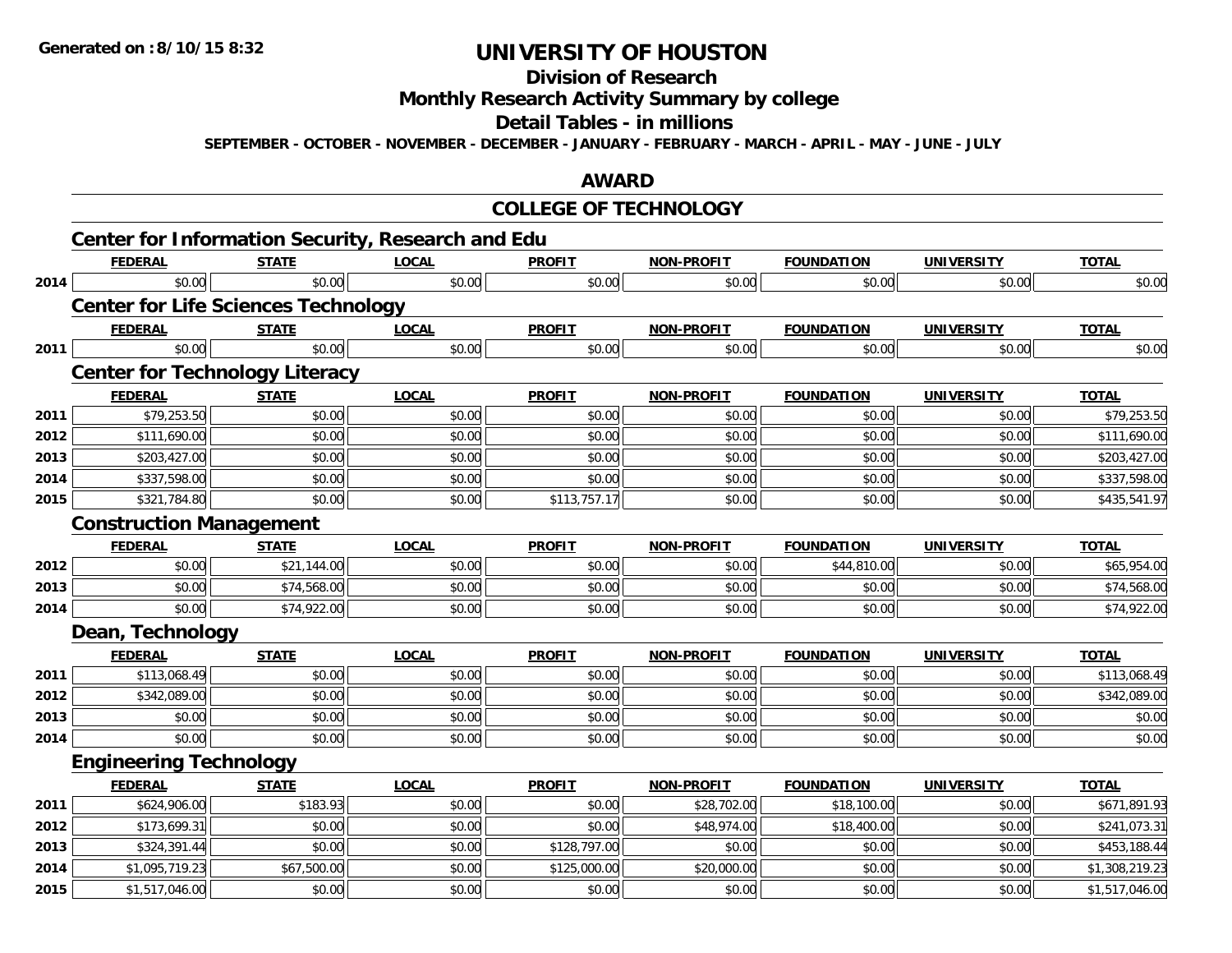## **Division of Research**

### **Monthly Research Activity Summary by college**

## **Detail Tables - in millions**

**SEPTEMBER - OCTOBER - NOVEMBER - DECEMBER - JANUARY - FEBRUARY - MARCH - APRIL - MAY - JUNE - JULY**

### **AWARD**

## **COLLEGE OF TECHNOLOGY**

## **Human Development and Consumer Science**

|      | <b>FEDERAL</b> | <u>STATE</u> | <u>LOCAL</u> | <b>PROFIT</b> | <b>NON-PROFIT</b> | <b>FOUNDATION</b> | <b>UNIVERSITY</b> | <b>TOTAL</b> |
|------|----------------|--------------|--------------|---------------|-------------------|-------------------|-------------------|--------------|
| 2013 | \$5,000.00     | \$0.00       | \$0.00       | \$0.00        | \$0.00            | \$0.00            | \$0.00            | \$5,000.00   |
| 2014 | \$5,000.00     | \$0.00       | \$0.00       | \$0.00        | \$0.00            | \$153,000.00      | \$0.00            | 158,000.00   |
| 2015 | \$24,279.48    | \$0.00       | \$0.00       | \$0.00        | \$0.00            | \$6,480.00        | \$0.00            | \$30,759.48  |

<u> 1989 - Johann Stoff, deutscher Stoffen und der Stoffen und der Stoffen und der Stoffen und der Stoffen und de</u>

### **Information & Logistics Technology**

|      | <b>FEDERAL</b> | <b>STATE</b> | <b>LOCAL</b> | <b>PROFIT</b> | NON-PROFIT | <b>FOUNDATION</b> | <b>UNIVERSITY</b> | <b>TOTAL</b> |
|------|----------------|--------------|--------------|---------------|------------|-------------------|-------------------|--------------|
| 2011 | \$144,253.50   | \$0.00       | \$0.00       | \$0.00        | \$5,100.00 | \$0.00            | \$0.00            | \$149,353.50 |
| 2012 | \$5,000.00     | \$0.00       | \$0.00       | \$0.00        | \$0.00     | \$0.00            | \$0.00            | \$5,000.00   |
| 2013 | \$0.00         | \$62,500.00  | \$0.00       | \$0.00        | \$0.00     | \$0.00            | \$0.00            | \$62,500.00  |
| 2014 | \$87,500.00    | \$0.00       | \$0.00       | \$0.00        | \$0.00     | \$0.00            | \$0.00            | \$87,500.00  |
| 2015 | \$286,819.00   | \$0.00       | \$0.00       | \$0.00        | \$0.00     | \$0.00            | \$0.00            | \$286,819.00 |

## **Texas Manufacturing Assistance Center**

|       | <b>FEDERAL</b> | <b>STATE</b> | <u>LOCAL</u> | <b>PROFIT</b> | <b>NON-PROFIT</b> | <b>FOUNDATION</b> | <b>UNIVERSITY</b> | <b>TOTAL</b>   |
|-------|----------------|--------------|--------------|---------------|-------------------|-------------------|-------------------|----------------|
| 2011  | \$0.00         | \$0.00       | \$0.00       | \$0.00        | \$0.00            | \$0.00            | \$0.00            | \$0.00         |
| 2012  | \$0.00         | \$0.00       | \$0.00       | \$0.00        | \$0.00            | \$0.00            | \$0.00            | \$0.00         |
| 2013  | \$0.00         | \$0.00       | \$0.00       | \$0.00        | \$0.00            | \$0.00            | \$0.00            | \$0.00         |
| 2014  | \$0.00         | \$0.00       | \$0.00       | \$0.00        | \$0.00            | \$0.00            | \$0.00            | \$0.00         |
| 2015  | \$0.00         | \$0.00       | \$0.00       | \$0.00        | \$0.00            | \$0.00            | \$0.00            | \$0.00         |
| Total | \$5,802,524.75 | \$300,817.93 | \$0.00       | \$367,554.17  | \$102,776.00      | \$240,790.00      | \$0.00            | \$6,814,462.85 |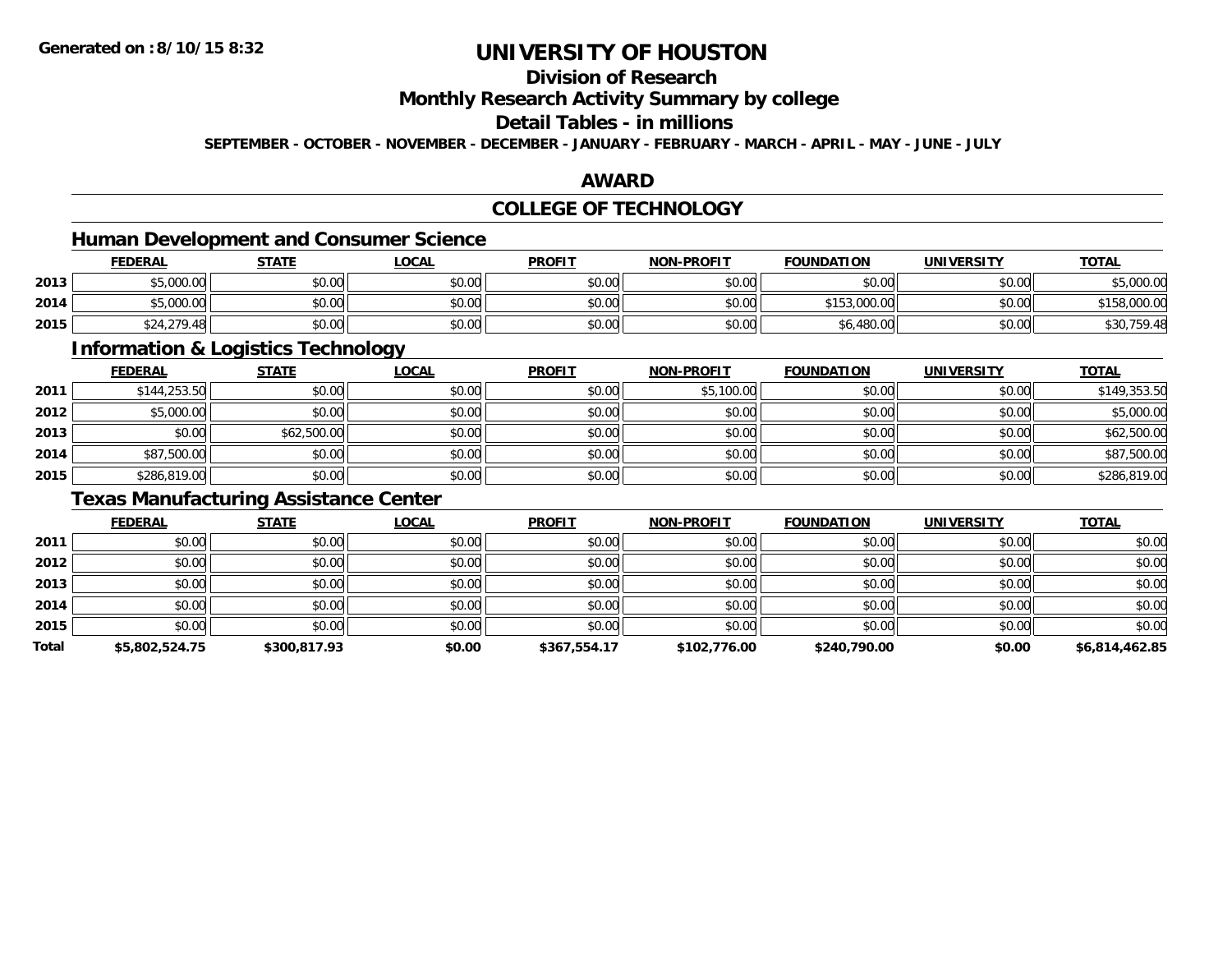## **Division of Research**

### **Monthly Research Activity Summary by college**

## **Detail Tables - in millions**

**SEPTEMBER - OCTOBER - NOVEMBER - DECEMBER - JANUARY - FEBRUARY - MARCH - APRIL - MAY - JUNE - JULY**

#### **AWARD**

## **CULLEN COLLEGE OF ENGINEERING**

### **Bioengineering Research Center**

|      | <b>FEDERAL</b> | <b>STATE</b> | <u>LOCAL</u> | <b>PROFIT</b> | <b>NON-PROFIT</b> | <b>FOUNDATION</b> | <b>UNIVERSITY</b> | <b>TOTAL</b>   |
|------|----------------|--------------|--------------|---------------|-------------------|-------------------|-------------------|----------------|
| 2011 | \$301,016.00   | \$0.00       | \$0.00       | \$0.00        | \$0.00            | \$0.00            | \$0.00            | \$301,016.00   |
| 2012 | \$2,405,394.86 | \$0.00       | \$0.00       | \$0.00        | \$0.00            | \$0.00            | \$0.00            | \$2,405,394.86 |
| 2013 | \$1,393,746.00 | \$0.00       | \$0.00       | \$0.00        | \$2,000.00        | \$0.00            | \$0.00            | \$1,395,746.00 |
| 2014 | \$3,267,390.13 | \$0.00       | \$0.00       | \$0.00        | \$250,000.00      | \$45,833.34       | \$0.00            | \$3,563,223.47 |
| 2015 | \$892,585.00   | \$0.00       | \$0.00       | \$0.00        | \$50,000.00       | \$20,000.00       | \$0.00            | \$962,585.00   |

### **Center for Innovative Grouting Materials and Tech**

|      | <u>FEDERAL</u> | <b>STATE</b> | <u>LOCAL</u> | <b>PROFIT</b> | <b>NON-PROFIT</b> | <b>FOUNDATION</b> | <b>UNIVERSITY</b> | <b>TOTAL</b> |
|------|----------------|--------------|--------------|---------------|-------------------|-------------------|-------------------|--------------|
| 2011 | \$0.00         | \$0.00       | \$0.00       | \$0.00        | \$0.00            | \$0.00            | \$0.00            | \$0.00       |
| 2012 | \$0.00         | \$0.00       | \$0.00       | \$0.00        | \$0.00            | \$0.00            | \$0.00            | \$0.00       |
| 2013 | \$0.00         | \$0.00       | \$0.00       | \$0.00        | \$0.00            | \$0.00            | \$0.00            | \$0.00       |
| 2014 | \$0.00         | \$0.00       | \$0.00       | \$0.00        | \$0.00            | \$0.00            | \$0.00            | \$0.00       |

#### **Chemical Engineering**

|      | <b>FEDERAL</b> | <b>STATE</b> | <u>LOCAL</u> | <b>PROFIT</b>  | <b>NON-PROFIT</b> | <b>FOUNDATION</b> | UNIVERSITY   | <b>TOTAL</b>   |
|------|----------------|--------------|--------------|----------------|-------------------|-------------------|--------------|----------------|
| 2011 | \$4,787,394.38 | \$402,355.00 | \$70,000.00  | \$918,657.00   | \$0.00            | \$160,900.00      | \$114,642.00 | \$6,453,948.38 |
| 2012 | \$2,975,028.56 | \$160,000.00 | \$0.00       | \$1,351,246.57 | \$100,000.00      | \$220,900.00      | \$126,280.00 | \$4,933,455.13 |
| 2013 | \$3,348,239.20 | \$215,813.00 | \$0.00       | \$2,076,522.00 | \$425,000.00      | \$170,000.00      | \$235,384.00 | \$6,470,958.20 |
| 2014 | \$2,679,484.38 | \$988,370.30 | \$8,871.11   | \$2,840,463.00 | \$0.00            | \$1,099,750.00    | \$30,183.00  | \$7,647,121.79 |
| 2015 | \$3,208,009.47 | \$557,511.50 | \$0.00       | \$1,539,534.00 | \$0.00            | \$862,929.20      | \$0.00       | \$6,167,984.17 |

### **Civil Engineering**

|      | <b>FEDERAL</b> | <b>STATE</b> | <b>LOCAL</b> | <b>PROFIT</b> | <b>NON-PROFIT</b> | <b>FOUNDATION</b> | <b>UNIVERSITY</b> | <b>TOTAL</b>   |
|------|----------------|--------------|--------------|---------------|-------------------|-------------------|-------------------|----------------|
| 2011 | \$1,956,931.48 | \$573,794.98 | \$100,000.00 | \$134,352.80  | \$75,623.00       | \$0.00            | \$0.00            | \$2,840,702.26 |
| 2012 | \$3,187,941.11 | \$612,633.00 | \$0.00       | \$393,753.10  | \$186,885.00      | \$133,334.00      | \$16,002.00       | \$4,530,548.21 |
| 2013 | \$3,053,718.33 | \$367,006.00 | \$0.00       | \$260,215.00  | \$114,953.70      | \$144,118.00      | \$0.00            | \$3,940,011.03 |
| 2014 | \$2,691,675.61 | \$555,648.00 | \$0.00       | \$447,425.50  | \$111.679.95      | \$172,438.68      | \$0.00            | \$3,978,867.74 |
| 2015 | \$2,180,798.58 | \$375,576.00 | \$0.00       | \$85,059.50   | \$35,972.55       | \$0.00            | \$1,600.00        | \$2,679,006.63 |

## **Composites Engineering and Applications Center**

|      | <b>FEDERAI</b> | <b>CTATE</b>       | LOCAL  | <b>PROFIT</b> | <b>PROFIT</b><br>וחרות | NUNDATION          | ידו אם:<br>UNIVE<br>EN 31 | $-2 - 1$<br>$\mathbf{u}$ |
|------|----------------|--------------------|--------|---------------|------------------------|--------------------|---------------------------|--------------------------|
| 2011 | 0000<br>DU.UU  | $\sim$ 00<br>,u.uu | $\sim$ | $ -$<br>r∩    | اہ ہ<br>,u.uu          | $\sim$ 00<br>pu.uu | ADOM<br>JU.UU             | ስ ለሰ<br>JU.UU            |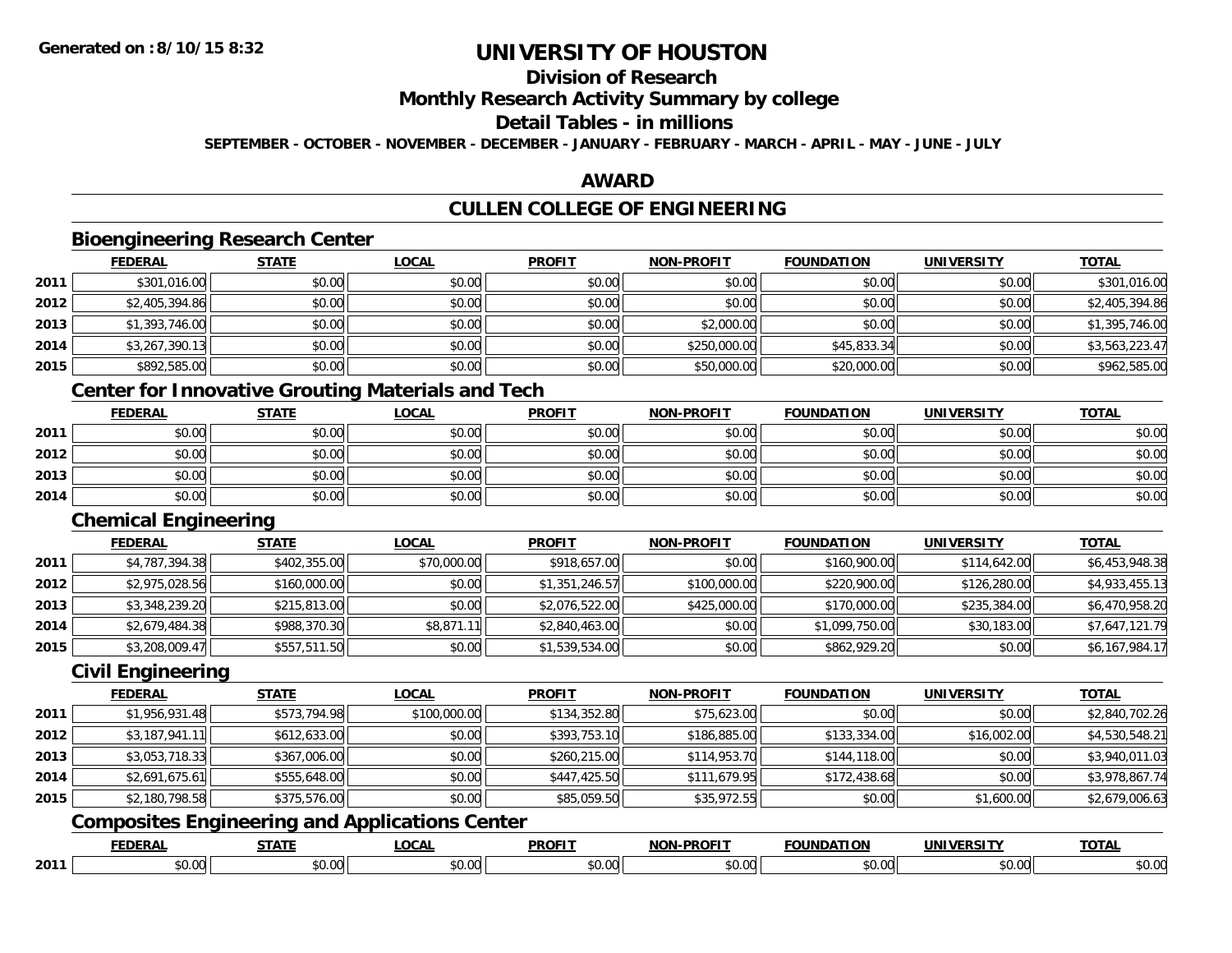## **Division of Research**

### **Monthly Research Activity Summary by college**

### **Detail Tables - in millions**

**SEPTEMBER - OCTOBER - NOVEMBER - DECEMBER - JANUARY - FEBRUARY - MARCH - APRIL - MAY - JUNE - JULY**

#### **AWARD**

## **CULLEN COLLEGE OF ENGINEERING**

### **Dean, Engineering**

|      | Dean<br>Engineering |              |              |               |                   |                   |                   |              |  |  |
|------|---------------------|--------------|--------------|---------------|-------------------|-------------------|-------------------|--------------|--|--|
|      | <b>FEDERAL</b>      | <b>STATE</b> | <u>LOCAL</u> | <b>PROFIT</b> | <b>NON-PROFIT</b> | <b>FOUNDATION</b> | <b>UNIVERSITY</b> | <b>TOTAL</b> |  |  |
| 2011 | \$0.00              | \$0.00       | \$0.00       | \$0.00        | \$0.00            | \$0.00            | \$0.00            | \$0.00       |  |  |
| 2013 | \$39,999.10         | \$0.00       | \$0.00       | \$0.00        | \$0.00            | \$0.00            | \$0.00            | \$39,999.10  |  |  |
| 2014 | \$0.00              | \$141,875.00 | \$0.00       | \$0.00        | \$0.00            | \$0.00            | \$0.00            | \$141,875.00 |  |  |

<u> 1980 - Andrea Station Barbara, actor a component de la componentación de la componentación de la componentaci</u>

#### **Electrical & Computer Engineering**

|      | <b>FEDERAL</b> | <b>STATE</b>   | <b>LOCAL</b> | <b>PROFIT</b> | <b>NON-PROFIT</b> | <b>FOUNDATION</b> | <b>UNIVERSITY</b> | <u>TOTAL</u>   |
|------|----------------|----------------|--------------|---------------|-------------------|-------------------|-------------------|----------------|
| 2011 | \$5,494,479.80 | \$63,391.24    | \$0.00       | \$478,533.00  | \$0.00            | \$50,000.00       | \$0.00            | \$6,086,404.04 |
| 2012 | \$5,966,470.59 | \$44,704.20    | \$0.00       | \$520,157.50  | \$27,500.00       | \$50,000.00       | \$0.00            | \$6,608,832.29 |
| 2013 | \$2,190,671.96 | \$35,263.20    | \$0.00       | \$690,698.00  | \$228,367.30      | \$123,591.00      | \$5,000.00        | \$3,273,591.46 |
| 2014 | \$2,865,342.18 | \$58,776.70    | \$0.00       | \$798,154.00  | \$203,416.05      | \$162,500.00      | \$0.00            | \$4,088,188.93 |
| 2015 | \$3,746,023.29 | \$1,131,051.50 | \$0.00       | \$419,838.66  | \$203,844.45      | \$113,391.00      | \$0.00            | \$5,614,148.90 |

### **Industrial Engineering**

|      | <b>Industrial Engineering</b> |              |              |               |                   |                   |                   |              |  |  |
|------|-------------------------------|--------------|--------------|---------------|-------------------|-------------------|-------------------|--------------|--|--|
|      | <b>FEDERAL</b>                | <b>STATE</b> | <b>LOCAL</b> | <b>PROFIT</b> | <b>NON-PROFIT</b> | <b>FOUNDATION</b> | <b>UNIVERSITY</b> | <b>TOTAL</b> |  |  |
| 2011 | \$171,276.00                  | \$16,828.00  | \$0.00       | \$0.00        | \$0.00            | \$0.00            | \$0.00            | \$188,104.00 |  |  |
| 2012 | \$0.00                        | \$0.00       | \$0.00       | \$0.00        | \$0.00            | \$0.00            | \$0.00            | \$0.00       |  |  |
| 2013 | \$0.00                        | \$39,855.00  | \$0.00       | \$0.00        | \$0.00            | \$40,218.65       | \$0.00            | \$80,073.65  |  |  |
| 2014 | \$186,655.00                  | \$22,537.00  | \$0.00       | \$0.00        | \$0.00            | \$0.00            | \$0.00            | \$209,192.00 |  |  |
| 2015 | \$40,179.84                   | \$77,825.60  | \$0.00       | \$22,184.00   | \$0.00            | \$12,000.00       | \$0.00            | \$152,189.44 |  |  |

<u> 1989 - Johann Stoff, deutscher Stoffen und der Stoffen und der Stoffen und der Stoffen und der Stoffen und de</u>

#### **Mechanical Engineering**

|      | <b>FEDERAL</b> | <b>STATE</b> | <u>LOCAL</u> | <b>PROFIT</b>  | <b>NON-PROFIT</b> | <b>FOUNDATION</b> | <b>UNIVERSITY</b> | <b>TOTAL</b>   |
|------|----------------|--------------|--------------|----------------|-------------------|-------------------|-------------------|----------------|
| 2011 | \$2,176,550.30 | \$0.00       | \$0.00       | \$546,708.20   | \$0.00            | \$0.00            | \$0.00            | \$2,723,258.50 |
| 2012 | \$4,317,172.40 | \$0.00       | \$0.00       | \$125,339.43   | \$0.00            | \$258,945.64      | \$0.00            | \$4,701,457.47 |
| 2013 | \$3,888,320.53 | \$122,500.00 | \$0.00       | \$833,261.00   | \$22,000.00       | \$266,789.08      | \$0.00            | \$5,132,870.61 |
| 2014 | \$1,442,508.61 | \$0.00       | \$0.00       | \$551,279.00   | \$11,600.00       | \$242,299.40      | \$0.00            | \$2,247,687.01 |
| 2015 | \$2,211,417.00 | \$37,500.00  | \$0.00       | \$1,148,426.46 | \$75,000.00       | \$506,450.70      | \$0.00            | \$3,978,794.16 |

## **National Center for Airborne Laser Mapping**

|      | <b>FEDERAL</b> | <u>STATE</u> | <u>LOCAL</u> | <b>PROFIT</b> | <b>NON-PROFIT</b> | <b>FOUNDATION</b> | UNIVERSITY  | <b>TOTAL</b>   |
|------|----------------|--------------|--------------|---------------|-------------------|-------------------|-------------|----------------|
| 2011 | \$624,329.40   | \$0.00       | \$0.00       | \$79,959.00   | \$0.00            | \$0.00            | \$65,000.00 | \$769,288.40   |
| 2012 | \$618,915.20   | \$0.00       | \$0.00       | \$0.00        | \$0.00            | \$0.00            | \$0.00      | \$618,915.20   |
| 2013 | \$299,327.30   | \$0.00       | \$0.00       | \$0.00        | \$0.00            | \$216,177.00      | \$0.00      | \$515,504.30   |
| 2014 | \$1,674,284.10 | \$0.00       | \$0.00       | \$0.00        | \$0.00            | \$0.00            | \$0.00      | \$1,674,284.10 |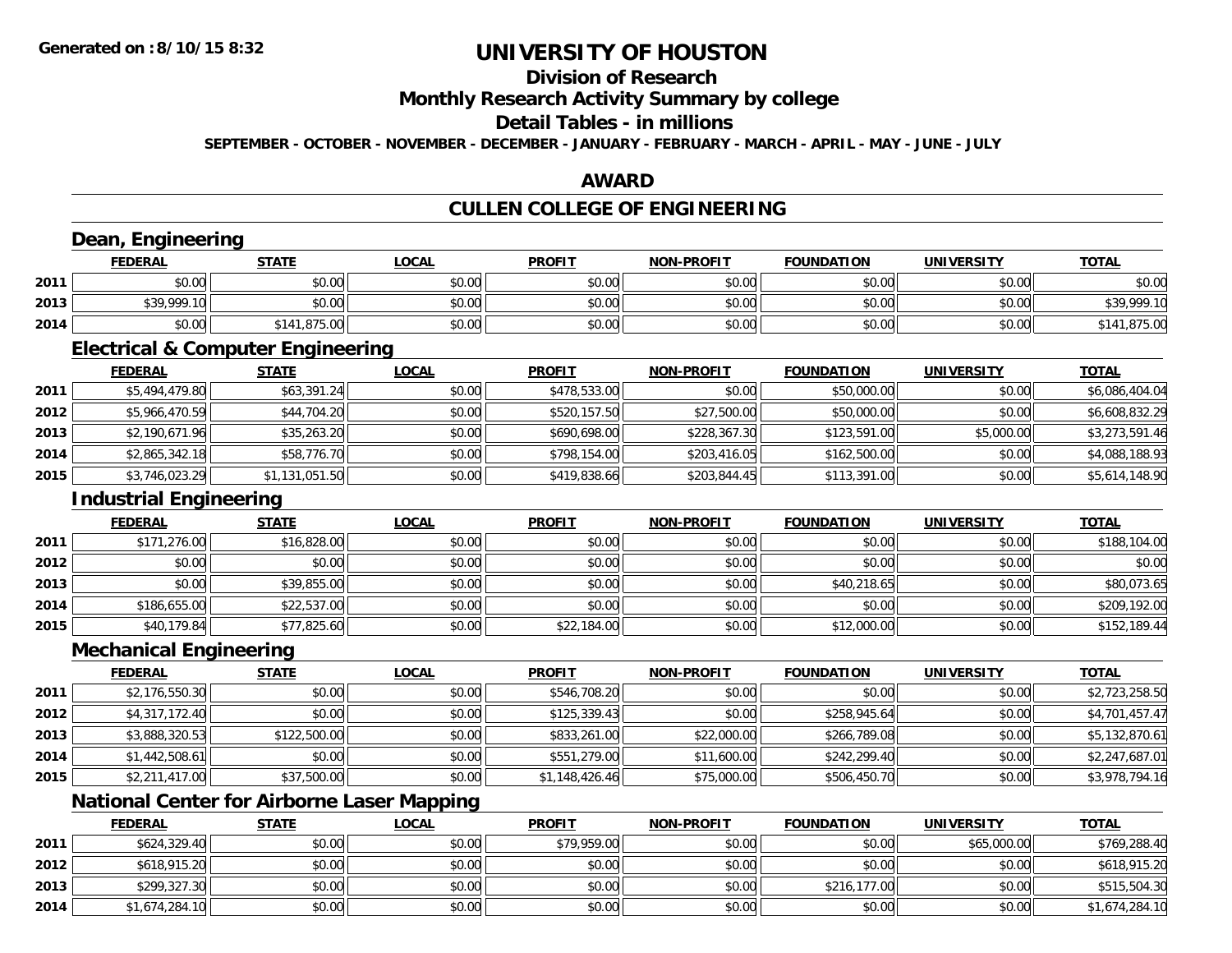## **Division of Research**

### **Monthly Research Activity Summary by college**

#### **Detail Tables - in millions**

**SEPTEMBER - OCTOBER - NOVEMBER - DECEMBER - JANUARY - FEBRUARY - MARCH - APRIL - MAY - JUNE - JULY**

### **AWARD**

## **CULLEN COLLEGE OF ENGINEERING**

### **National Center for Airborne Laser Mapping**

|              | <b>FEDERAL</b>            | <b>STATE</b>   | <b>LOCAL</b> | <b>PROFIT</b>   | <b>NON-PROFIT</b> | <b>FOUNDATION</b> | <b>UNIVERSITY</b> | <u>TOTAL</u>     |
|--------------|---------------------------|----------------|--------------|-----------------|-------------------|-------------------|-------------------|------------------|
| 2015         | \$378,509.40              | \$0.00         | \$0.00       | \$0.00          | \$0.00            | \$0.00            | \$240,691.00      | \$619,200.40     |
|              | <b>Wind Energy Center</b> |                |              |                 |                   |                   |                   |                  |
|              | <b>FEDERAL</b>            | <b>STATE</b>   | <b>LOCAL</b> | <b>PROFIT</b>   | <b>NON-PROFIT</b> | <b>FOUNDATION</b> | <b>UNIVERSITY</b> | <b>TOTAL</b>     |
| 2011         | \$0.00                    | \$0.00         | \$0.00       | \$0.00          | \$0.00            | \$0.00            | \$0.00            | \$0.00           |
| 2013         | \$0.00                    | \$0.00         | \$0.00       | \$0.00          | \$0.00            | \$0.00            | \$0.00            | \$0.00           |
| <b>Total</b> | \$76,661,785.07           | \$6.600.815.22 | \$178,871.11 | \$16,261,766.72 | \$2,123,842.00    | \$5,072,565.69    | \$834,782.00      | \$107,734,427.81 |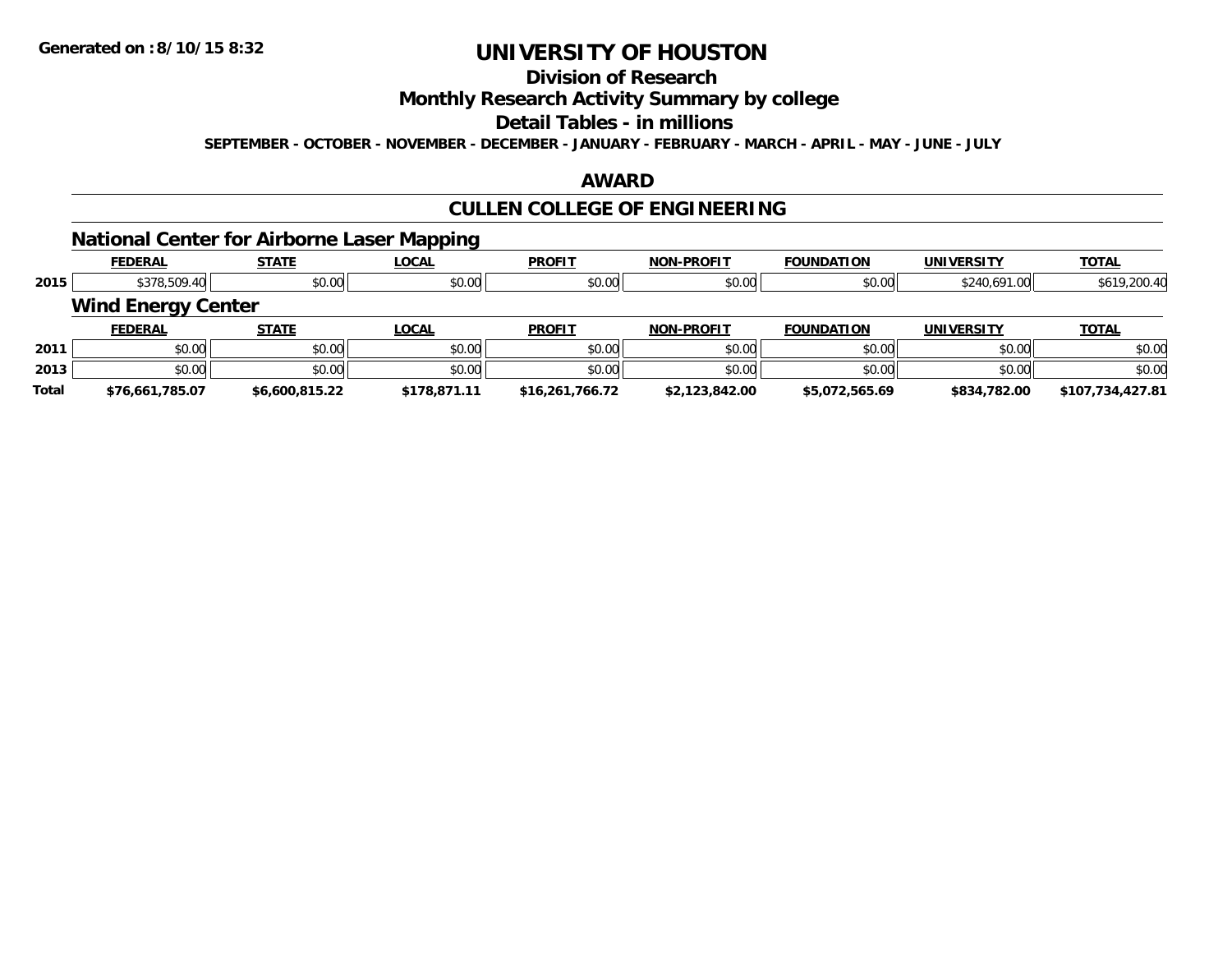#### **Division of Research**

**Monthly Research Activity Summary by college**

#### **Detail Tables - in millions**

**SEPTEMBER - OCTOBER - NOVEMBER - DECEMBER - JANUARY - FEBRUARY - MARCH - APRIL - MAY - JUNE - JULY**

#### **AWARD**

## **DIVISION OF RESEARCH**

|      | <b>Allied Geophysical Laboratories</b>                    |                 |              |               |                   |                   |                   |                 |
|------|-----------------------------------------------------------|-----------------|--------------|---------------|-------------------|-------------------|-------------------|-----------------|
|      | <b>FEDERAL</b>                                            | <b>STATE</b>    | <b>LOCAL</b> | <b>PROFIT</b> | <b>NON-PROFIT</b> | <b>FOUNDATION</b> | <b>UNIVERSITY</b> | <b>TOTAL</b>    |
| 2011 | \$0.00                                                    | \$0.00          | \$0.00       | \$70,000.00   | \$0.00            | \$0.00            | \$0.00            | \$70,000.00     |
|      | <b>Center for Advanced Computing and Data Systems</b>     |                 |              |               |                   |                   |                   |                 |
|      | <b>FEDERAL</b>                                            | <b>STATE</b>    | <b>LOCAL</b> | <b>PROFIT</b> | <b>NON-PROFIT</b> | <b>FOUNDATION</b> | <b>UNIVERSITY</b> | <b>TOTAL</b>    |
| 2011 | \$34,145.00                                               | \$0.00          | \$0.00       | \$13,000.00   | \$0.00            | \$0.00            | \$0.00            | \$47,145.00     |
| 2012 | \$270,000.00                                              | \$0.00          | \$0.00       | \$120,000.00  | \$1,000.00        | \$0.00            | \$0.00            | \$391,000.00    |
| 2013 | \$105,000.00                                              | \$0.00          | \$0.00       | \$45,000.00   | \$1,000.00        | \$0.00            | \$0.00            | \$151,000.00    |
| 2014 | \$14,474.00                                               | \$0.00          | \$0.00       | \$0.00        | \$0.00            | \$0.00            | \$0.00            | \$14,474.00     |
| 2015 | \$0.00                                                    | \$0.00          | \$0.00       | \$0.00        | \$0.00            | \$0.00            | \$0.00            | \$0.00          |
|      | <b>Center for Advanced Materials</b>                      |                 |              |               |                   |                   |                   |                 |
|      | <b>FEDERAL</b>                                            | <b>STATE</b>    | <b>LOCAL</b> | <b>PROFIT</b> | <b>NON-PROFIT</b> | <b>FOUNDATION</b> | <b>UNIVERSITY</b> | <b>TOTAL</b>    |
| 2011 | \$40,000.00                                               | \$2,229.90      | \$0.00       | \$24,000.00   | \$0.00            | \$0.00            | \$0.00            | \$66,229.90     |
| 2012 | \$0.00                                                    | \$0.00          | \$0.00       | \$0.00        | \$0.00            | \$0.00            | \$0.00            | \$0.00          |
| 2013 | \$0.00                                                    | \$0.00          | \$0.00       | \$0.00        | \$0.00            | \$0.00            | \$0.00            | \$0.00          |
| 2014 | \$0.00                                                    | \$0.00          | \$0.00       | \$0.00        | \$0.00            | \$0.00            | \$0.00            | \$0.00          |
| 2015 | \$0.00                                                    | \$0.00          | \$0.00       | \$0.00        | \$0.00            | \$0.00            | \$0.00            | \$0.00          |
|      | <b>Center for Biomedical &amp; Environmental Genomics</b> |                 |              |               |                   |                   |                   |                 |
|      | <b>FEDERAL</b>                                            | <b>STATE</b>    | <b>LOCAL</b> | <b>PROFIT</b> | <b>NON-PROFIT</b> | <b>FOUNDATION</b> | <b>UNIVERSITY</b> | <b>TOTAL</b>    |
| 2011 | \$0.00                                                    | \$0.00          | \$0.00       | \$0.00        | \$0.00            | \$0.00            | \$0.00            | \$0.00          |
| 2012 | \$0.00                                                    | \$0.00          | \$0.00       | \$0.00        | \$0.00            | \$0.00            | \$0.00            | \$0.00          |
| 2013 | \$0.00                                                    | \$0.00          | \$0.00       | \$0.00        | \$0.00            | \$0.00            | \$0.00            | \$0.00          |
|      | <b>Division of Research</b>                               |                 |              |               |                   |                   |                   |                 |
|      | <b>FEDERAL</b>                                            | <b>STATE</b>    | <b>LOCAL</b> | <b>PROFIT</b> | <b>NON-PROFIT</b> | <b>FOUNDATION</b> | <b>UNIVERSITY</b> | <b>TOTAL</b>    |
| 2012 | \$0.00                                                    | \$0.00          | \$0.00       | \$0.00        | \$0.00            | \$0.00            | \$0.00            | \$0.00          |
| 2013 | \$0.00                                                    | \$0.00          | \$0.00       | \$0.00        | \$0.00            | \$0.00            | \$0.00            | \$0.00          |
| 2014 | \$0.00                                                    | \$0.00          | \$0.00       | \$0.00        | \$0.00            | \$0.00            | \$0.00            | \$0.00          |
| 2015 | \$500.00                                                  | \$14,394,302.73 | \$0.00       | \$0.00        | \$0.00            | \$0.00            | \$0.00            | \$14,394,802.73 |
|      | <b>Institute for Molecular Design</b>                     |                 |              |               |                   |                   |                   |                 |
|      | <b>FEDERAL</b>                                            | <b>STATE</b>    | <b>LOCAL</b> | <b>PROFIT</b> | <b>NON-PROFIT</b> | <b>FOUNDATION</b> | <b>UNIVERSITY</b> | <b>TOTAL</b>    |
| 2011 | \$0.00                                                    | \$0.00          | \$0.00       | \$0.00        | \$0.00            | \$0.00            | \$0.00            | \$0.00          |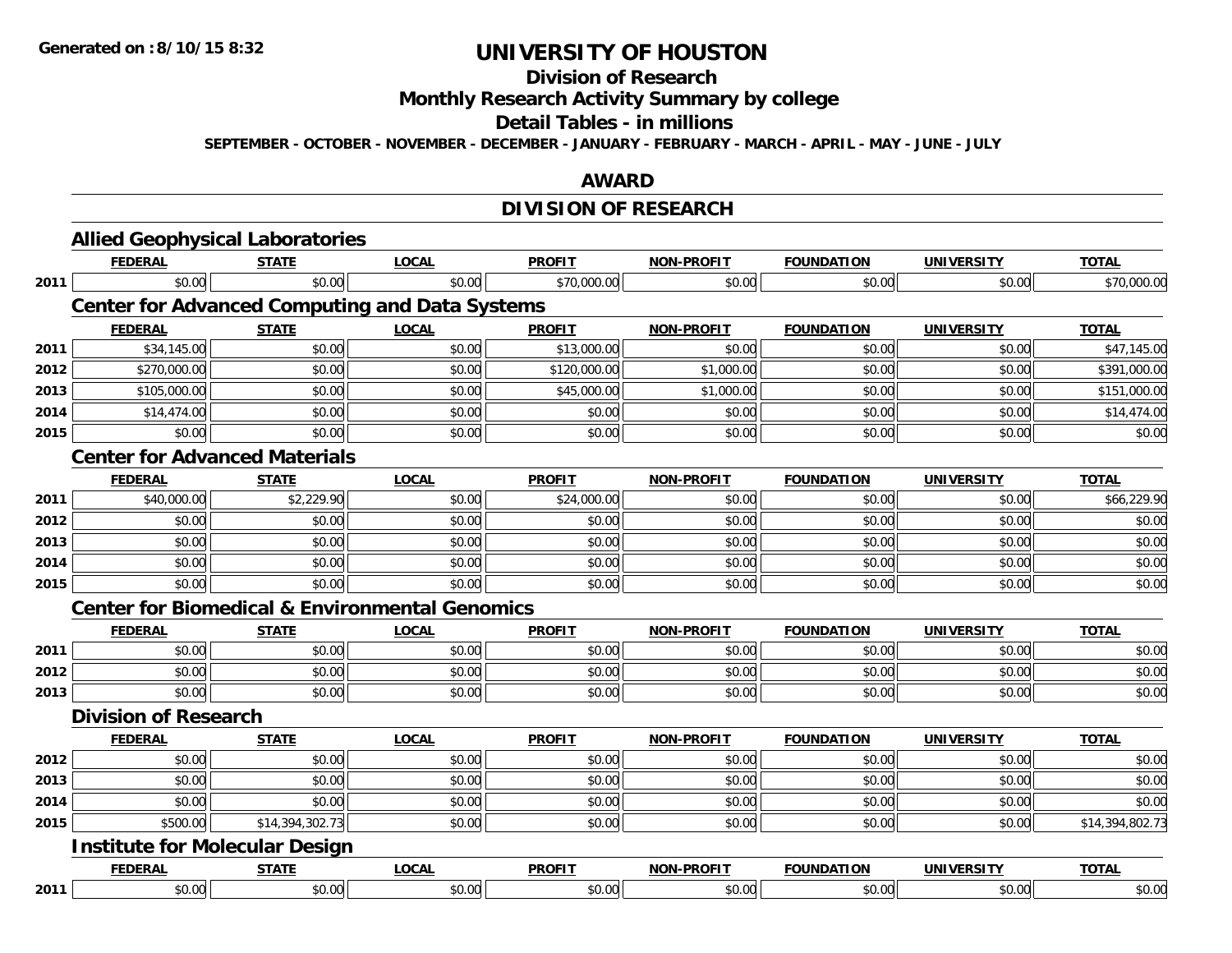## **Division of Research**

**Monthly Research Activity Summary by college**

## **Detail Tables - in millions**

**SEPTEMBER - OCTOBER - NOVEMBER - DECEMBER - JANUARY - FEBRUARY - MARCH - APRIL - MAY - JUNE - JULY**

### **AWARD**

### **DIVISION OF RESEARCH**

#### **Office of Contracts and Grants**

|      | <b>FEDERAL</b> | <b>STATE</b>                | <u>LOCAL</u> | <b>PROFIT</b> | <b>NON-PROFIT</b> | <b>FOUNDATION</b> | <b>UNIVERSITY</b> | <b>TOTAL</b> |
|------|----------------|-----------------------------|--------------|---------------|-------------------|-------------------|-------------------|--------------|
| 2011 | \$0.00         | \$0.00                      | \$0.00       | \$0.00        | \$0.00            | \$367,340.00      | \$0.00            | \$367,340.00 |
| 2012 | \$0.00         | \$0.00                      | \$0.00       | \$0.00        | \$0.00            | \$11,942.60       | \$0.00            | \$11,942.60  |
| 2013 | \$0.00         | \$0.00                      | \$0.00       | \$0.00        | \$0.00            | \$420,136.15      | \$0.00            | \$420,136.15 |
|      | TcSUH          |                             |              |               |                   |                   |                   |              |
|      | ------         | $\sim$ $\sim$ $\sim$ $\sim$ | .            | ------        | ----- ------      | -----------       | . <i>.</i>        | $- - - -$    |

|      | <b>FEDERAL</b> | <u>STATE</u> | <u>LOCAL</u> | <b>PROFIT</b> | <b>NON-PROFIT</b> | <b>FOUNDATION</b> | UNIVERSITY | <u>TOTAL</u> |
|------|----------------|--------------|--------------|---------------|-------------------|-------------------|------------|--------------|
| 2011 | \$40,000.00    | \$60,000.00  | \$0.00       | \$200,227.00  | \$0.00            | \$0.00            | \$0.00     | \$300,227.00 |
| 2012 | \$70,000.00    | \$37,894.80  | \$0.00       | \$100,554.00  | \$0.00            | \$0.00            | \$0.00     | \$208,448.80 |
| 2013 | \$195,000.00   | \$37,894.80  | \$0.00       | \$99,321.00   | \$0.00            | \$0.00            | \$0.00     | \$332,215.80 |
| 2014 | \$165,268.15   | \$0.00       | \$0.00       | \$49,995.00   | \$0.00            | \$0.00            | \$0.00     | \$215,263.15 |
| 2015 | \$90,000.00    | \$0.00       | \$0.00       | \$16,000.00   | \$0.00            | \$0.00            | \$0.00     | \$106,000.00 |

#### **Texas Obesity Research Center**

|      | <b>FEDERAL</b> | <b>STATE</b> | <u>LOCAL</u> | <b>PROFIT</b> | <b>NON-PROFIT</b> | <b>FOUNDATION</b> | <b>UNIVERSITY</b> | <b>TOTAL</b> |
|------|----------------|--------------|--------------|---------------|-------------------|-------------------|-------------------|--------------|
| 2011 | \$0.00         | \$0.00       | \$0.00       | \$0.00        | \$0.00            | \$0.00            | \$0.00            | \$0.00       |
| 2012 | \$0.00         | \$0.00       | \$0.00       | \$0.00        | \$0.00            | \$0.00            | \$0.00            | \$0.00       |
| 2013 | \$0.00         | \$0.00       | \$0.00       | \$0.00        | \$0.00            | \$0.00            | \$0.00            | \$0.00       |
| 2014 | \$0.00         | \$0.00       | \$0.00       | \$0.00        | \$0.00            | \$0.00            | \$0.00            | \$0.00       |
| 2015 | \$0.00         | \$0.00       | \$0.00       | \$0.00        | \$0.00            | \$0.00            | \$0.00            | \$0.00       |

#### **TIMES**

|      | <b>FEDERAL</b> | <b>STATE</b> | <b>LOCAL</b> | <b>PROFIT</b> | <b>NON-PROFIT</b> | <b>FOUNDATION</b> | <b>UNIVERSITY</b> | <b>TOTAL</b>   |
|------|----------------|--------------|--------------|---------------|-------------------|-------------------|-------------------|----------------|
| 2011 | \$1,799,303.64 | \$8,000.00   | \$0.00       | \$0.00        | \$0.00            | \$0.00            | \$0.00            | \$1,807,303.64 |
| 2012 | \$2,837,979.66 | \$28,831.00  | \$0.00       | \$0.00        | \$0.00            | \$0.00            | \$0.00            | \$2,866,810.66 |
| 2013 | \$2,108,118.75 | \$29,908.05  | \$0.00       | \$0.00        | \$0.00            | \$0.00            | \$0.00            | \$2,138,026.80 |
| 2014 | \$2,539,513.45 | \$98,197.00  | \$0.00       | \$0.00        | \$8,724.89        | \$0.00            | \$0.00            | \$2,646,435.34 |
| 2015 | \$1,631,004.20 | \$99,999.00  | \$0.00       | \$0.00        | \$0.00            | \$0.00            | \$0.00            | \$1,731,003.20 |

## **USE H0589 - Center for Industrial Partnerships**

|      | FEDERAL     | <b>STATE</b> | <u>LOCAL</u> | <b>PROFIT</b> | <b>NON-PROFIT</b> | <b>FOUNDATION</b> | <b>UNIVERSITY</b> | <b>TOTAL</b>           |
|------|-------------|--------------|--------------|---------------|-------------------|-------------------|-------------------|------------------------|
| 2012 | \$10,571.52 | \$0.00       | \$0.00       | \$100,500.00  | \$0.00            | \$0.00            | \$0.00            | 1.071.52<br><b>¢11</b> |
| 2013 | \$9,370.49  | \$0.00       | \$0.00       | \$0.00        | \$0.00            | \$0.00            | \$0.00            | \$9,370.49             |
| 2014 | \$8,950.00  | \$0.00       | \$0.00       | \$0.00        | \$0.00            | \$0.00            | \$0.00            | \$8,950.00             |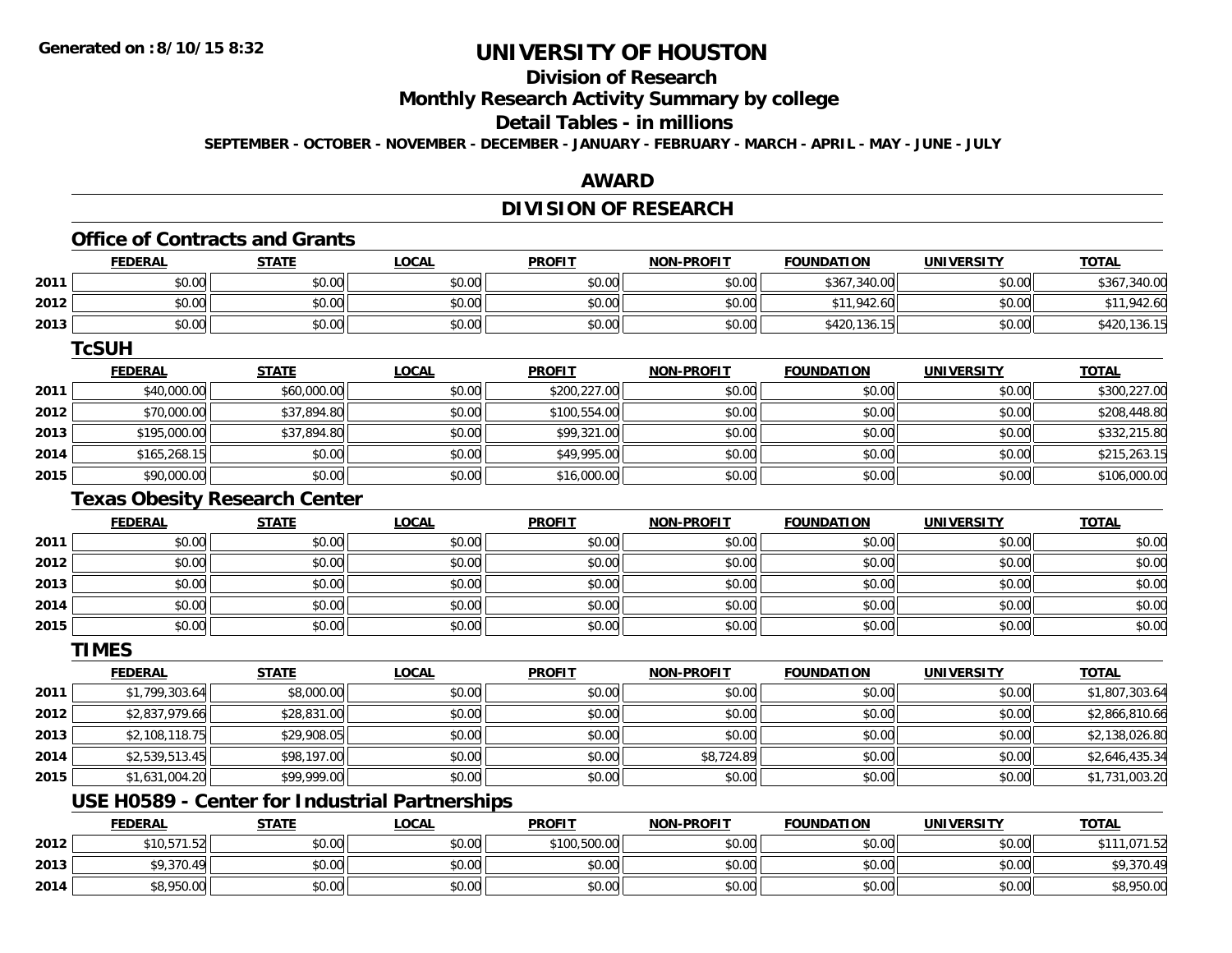**Division of Research**

**Monthly Research Activity Summary by college**

**Detail Tables - in millions**

**SEPTEMBER - OCTOBER - NOVEMBER - DECEMBER - JANUARY - FEBRUARY - MARCH - APRIL - MAY - JUNE - JULY**

### **AWARD**

## **DIVISION OF RESEARCH**

### **USE H0589 - Center for Industrial Partnerships**

|              | <b>EDERAL</b>                   | <b>STATE</b>         | .OCAL  | <b>PROFIT</b> | <b>J-PROFIT</b><br>וחרות         | <b>FOUNDATION</b> | <b>UNIVERSITY</b> | <b>TOTAL</b>                                     |
|--------------|---------------------------------|----------------------|--------|---------------|----------------------------------|-------------------|-------------------|--------------------------------------------------|
| 2015         | $AT$ $F$ $OQ$ $FQ$<br>໓ວ.ວ∠໐.ວ໐ | 0000<br><b>JU.UU</b> | \$0.00 | \$0.00        | $\circ$ $\circ$ $\circ$<br>pu.uu | \$0.00            | \$0.00            | 300E<br>אכ.ס∠כ.כי                                |
| <b>Total</b> | .974.727.43                     | ־סי                  | \$0.00 | \$838,597.00  | \$10.724.89                      | \$799,418.75      | \$0.00            | 725.25<br>$+20$<br>$\sqrt{2}$<br>50.00<br>92 J.J |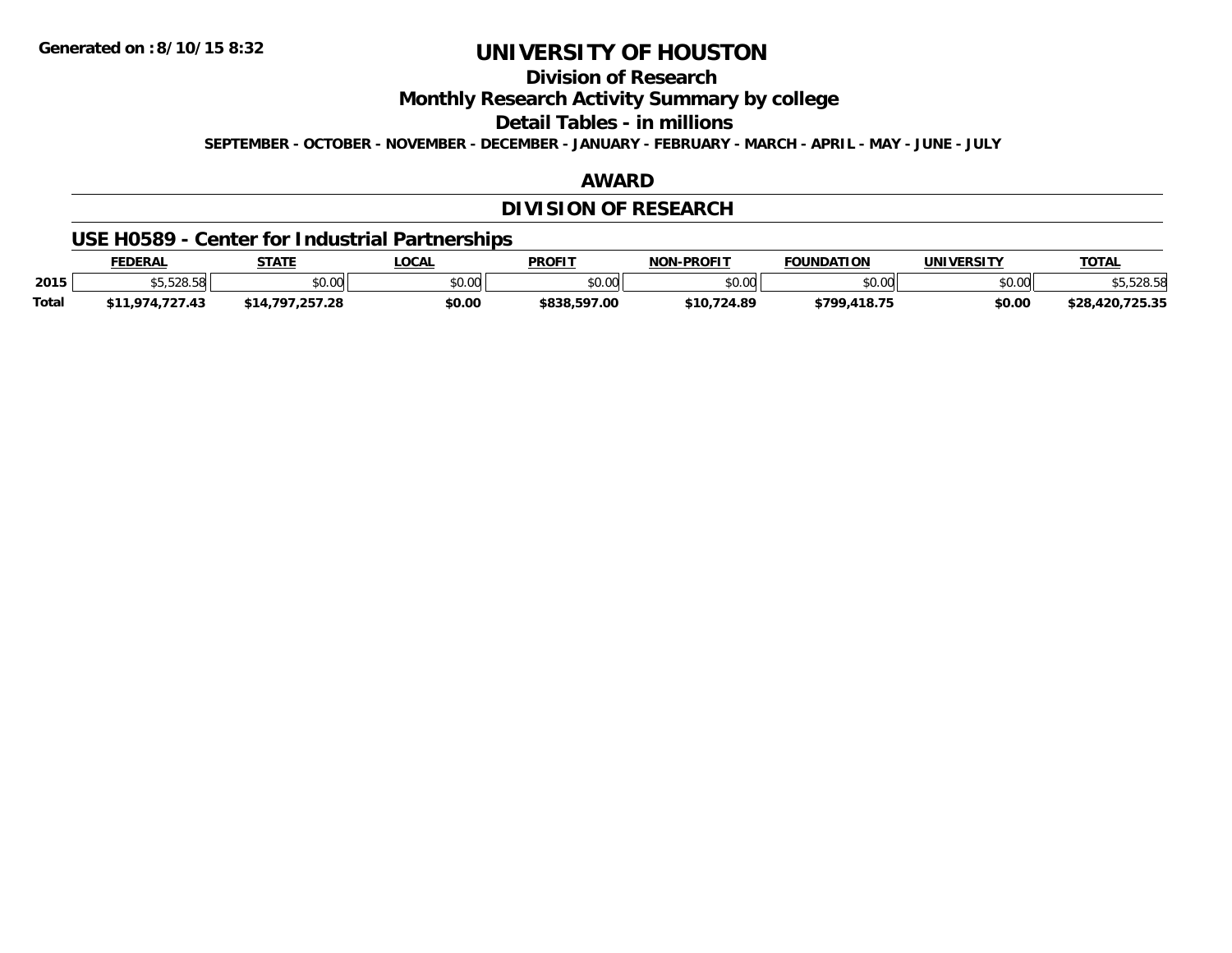## **Division of Research**

### **Monthly Research Activity Summary by college**

## **Detail Tables - in millions**

**SEPTEMBER - OCTOBER - NOVEMBER - DECEMBER - JANUARY - FEBRUARY - MARCH - APRIL - MAY - JUNE - JULY**

### **AWARD**

## **GRADUATE COLLEGE OF SOCIAL WORK**

## **Center for Drug and Social Policy Research**

|      | <b>FEDERAL</b> | <b>STATE</b> | <b>LOCAL</b> | <b>PROFIT</b> | <b>NON-PROFIT</b> | <b>FOUNDATION</b> | <b>UNIVERSITY</b> | <b>TOTAL</b> |
|------|----------------|--------------|--------------|---------------|-------------------|-------------------|-------------------|--------------|
| 2011 | \$100,982.00   | \$0.00       | \$0.00       | \$0.00        | \$0.00            | \$0.00            | \$0.00            | \$100,982.00 |
| 2012 | \$64,167.00    | \$0.00       | \$0.00       | \$0.00        | \$0.00            | \$0.00            | \$0.00            | \$64,167.00  |
| 2013 | \$6,097.29     | \$0.00       | \$0.00       | \$0.00        | \$0.00            | \$0.00            | \$0.00            | \$6,097.29   |
| 2014 | \$440,911.00   | \$0.00       | \$0.00       | \$0.00        | \$0.00            | \$0.00            | \$0.00            | \$440,911.00 |
| 2015 | \$767,513.87   | \$0.00       | \$0.00       | \$0.00        | \$0.00            | \$0.00            | \$0.00            | \$767,513.87 |
|      |                |              |              |               |                   |                   |                   |              |

### **Center for Health Equities & Evaluation Research**

|      | <b>FEDERAL</b> | <b>STATE</b> | <u>LOCAL</u> | <b>PROFIT</b> | <b>NON-PROFIT</b> | <b>FOUNDATION</b> | <b>UNIVERSITY</b> | <b>TOTAL</b> |
|------|----------------|--------------|--------------|---------------|-------------------|-------------------|-------------------|--------------|
| 2012 | \$354,222.55   | \$0.00       | \$0.00       | \$0.00        | \$0.00            | \$0.00            | \$42,000.00       | \$396,222.55 |
| 2013 | \$249,359.00   | \$0.00       | \$0.00       | \$0.00        | \$0.00            | \$0.00            | \$0.00            | \$249,359.00 |
| 2014 | \$206,260.00   | \$0.00       | \$0.00       | \$0.00        | \$0.00            | \$0.00            | \$0.00            | \$206,260.00 |
| 2015 | \$149,652.00   | \$0.00       | \$0.00       | \$0.00        | \$0.00            | \$0.00            | \$0.00            | \$149,652.00 |

### **Child & Family for Innovative Research**

|      | <b>FEDERAL</b> | <b>STATE</b> | <u>LOCAL</u> | <b>PROFIT</b> | <b>NON-PROFIT</b> | <b>FOUNDATION</b> | <b>UNIVERSITY</b> | <b>TOTAL</b>   |
|------|----------------|--------------|--------------|---------------|-------------------|-------------------|-------------------|----------------|
| 2011 | \$1,417,170.62 | \$0.00       | \$0.00       | \$0.00        | \$0.00            | \$1,146.30        | \$0.00            | \$1,418,316.92 |
| 2012 | \$72,240.79    | \$0.00       | \$56,704.00  | \$176,507.00  | \$0.00            | \$0.00            | \$0.00            | \$305,451.79   |
| 2013 | \$521,422.59   | \$120,342.00 | \$0.00       | \$100,000.00  | \$0.00            | \$0.00            | \$0.00            | \$741,764.59   |
| 2014 | \$836,449.59   | \$88,274.00  | \$0.00       | \$0.00        | \$80,000.00       | \$19,250.00       | \$0.00            | \$1,023,973.59 |
| 2015 | \$743,829.82   | \$0.00       | \$0.00       | \$0.00        | \$0.00            | \$0.00            | \$0.00            | \$743,829.82   |

#### **Community Projects - Social Work**

|      | ______ | -----  | 001               | PROFIT           | -----         | '''           | <br>- - - -        | TOTA. |
|------|--------|--------|-------------------|------------------|---------------|---------------|--------------------|-------|
| 2012 | $\sim$ | $\sim$ | $\sim$ 00<br>ט.טי | ሶስ ሰሰ<br>- JU.UU | $\mathcal{L}$ | ልስ ሰሰ<br>ט.טי | $\sim$ 00<br>vv.vv |       |

#### **Dean, Social Work**

|      | <b>FEDERAL</b> | <b>STATE</b> | <u>LOCAL</u> | <b>PROFIT</b> | <b>NON-PROFIT</b> | <b>FOUNDATION</b> | <b>UNIVERSITY</b> | <b>TOTAL</b> |
|------|----------------|--------------|--------------|---------------|-------------------|-------------------|-------------------|--------------|
| 2011 | \$646,078.00   | \$0.00       | \$0.00       | \$0.00        | \$0.00            | \$0.00            | \$0.00            | \$646,078.00 |
| 2012 | \$16,568.50    | \$0.00       | \$0.00       | \$0.00        | \$0.00            | \$0.00            | \$0.00            | \$16,568.50  |
| 2013 | \$0.00         | \$0.00       | \$0.00       | \$0.00        | \$0.00            | \$0.00            | \$0.00            | \$0.00       |
| 2014 | \$0.00         | \$0.00       | \$0.00       | \$0.00        | \$0.00            | \$0.00            | \$0.00            | \$0.00       |
| 2015 | \$0.00         | \$0.00       | \$0.00       | \$0.00        | \$0.00            | \$0.00            | \$0.00            | \$0.00       |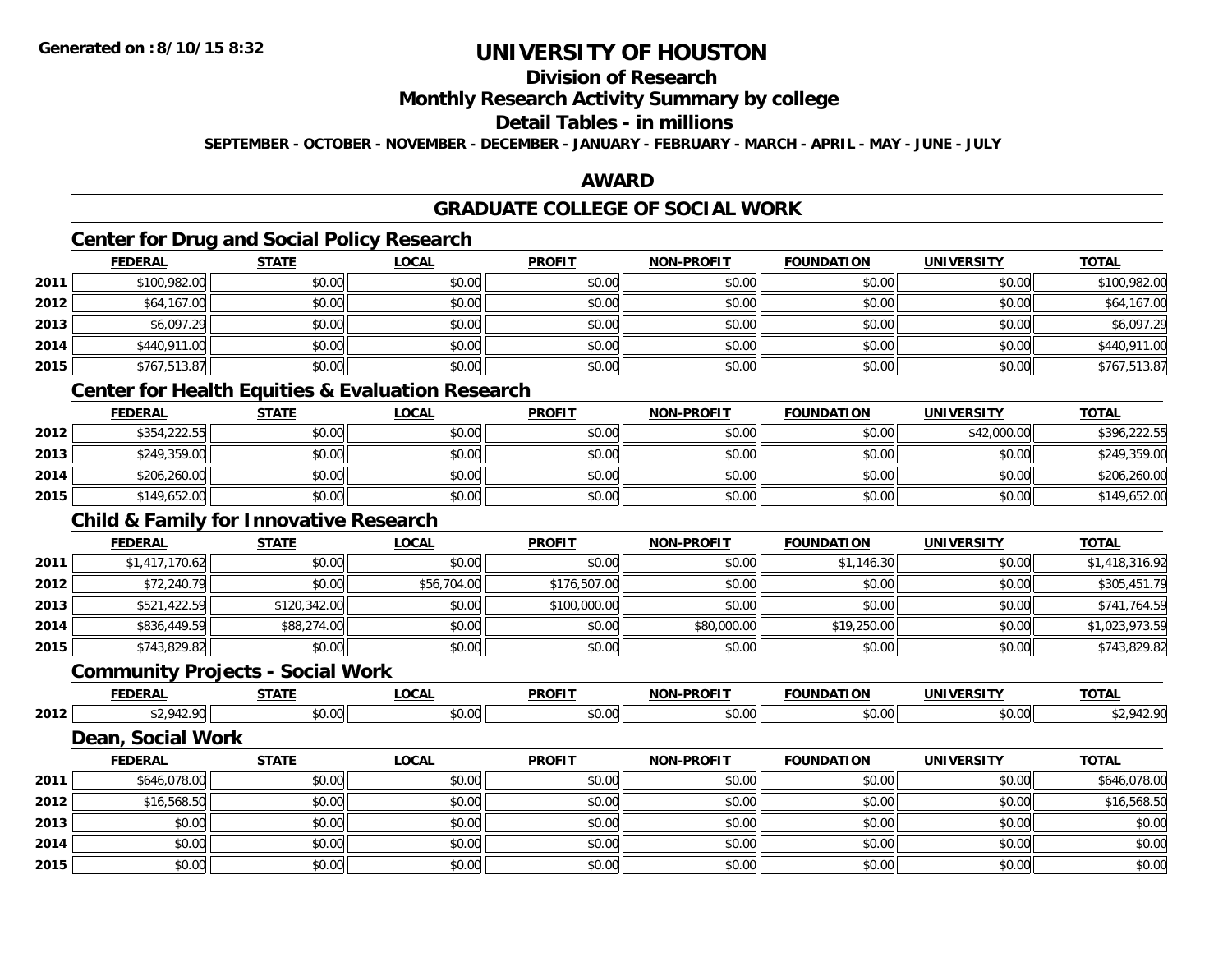## **Division of Research**

**Monthly Research Activity Summary by college**

**Detail Tables - in millions**

**SEPTEMBER - OCTOBER - NOVEMBER - DECEMBER - JANUARY - FEBRUARY - MARCH - APRIL - MAY - JUNE - JULY**

#### **AWARD**

#### **GRADUATE COLLEGE OF SOCIAL WORK**

### **Office for Drug SPR**

|              | <b>FEDERAL</b>                 | <b>STATE</b>           | <b>LOCAL</b>     | <b>PROFIT</b>    | -PROFIT<br><b>NON</b> | <b>FOUNDATION</b> | <b>UNIVERSITY</b> | <b>TOTAL</b> |
|--------------|--------------------------------|------------------------|------------------|------------------|-----------------------|-------------------|-------------------|--------------|
| 2011         | 0000<br>JU.UU                  | 0 <sup>n</sup><br>JU.L | \$0.00           | 40.00<br>JU.UU   | ልስ ለሰ<br>DU.UU        | \$0.00            | 40.00<br>งบ.บบ    | \$0.00       |
| <b>Total</b> | <b>EQE QA7 E?</b><br>95.867.52 | 1200<br>16.00          | .704.00<br>\$56. | 6.507.00<br>tクフム | \$80,000,00           | \$20.396.30       | \$42,000.00       | 7.280.090.82 |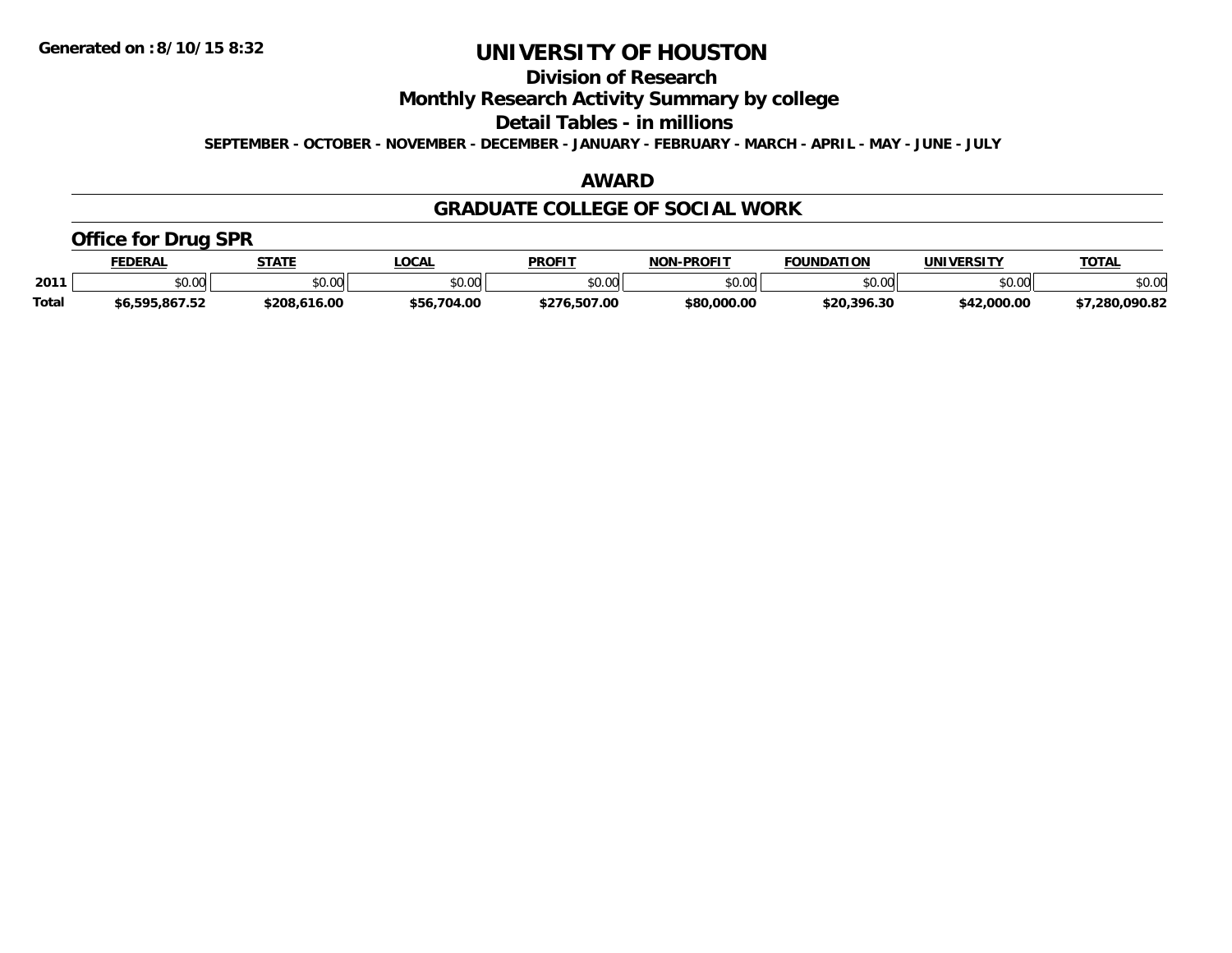## **Division of Research**

### **Monthly Research Activity Summary by college**

#### **Detail Tables - in millions**

**SEPTEMBER - OCTOBER - NOVEMBER - DECEMBER - JANUARY - FEBRUARY - MARCH - APRIL - MAY - JUNE - JULY**

### **AWARD**

#### **HILTON COLLEGE OF HOTEL AND RESTAURANT MANAGEMENT**

#### **Hotel and Restaurant Management**

|       | <b>FEDERAL</b> | <u>STATE</u> | <b>LOCAL</b> | <b>PROFIT</b> | <b>NON-PROFIT</b> | <b>FOUNDATION</b> | <b>UNIVERSITY</b> | <b>TOTAL</b>   |
|-------|----------------|--------------|--------------|---------------|-------------------|-------------------|-------------------|----------------|
| 2011  | \$173,995.00   | \$190,500.00 | \$0.00       | \$0.00        | \$27,280.00       | \$0.00            | \$0.00            | \$391,775.00   |
| 2012  | \$58,837.68    | \$103,763.44 | \$0.00       | \$1,500.00    | \$10,887.00       | \$0.00            | \$0.00            | \$174,988.12   |
| 2013  | \$106,747.00   | \$0.00       | \$0.00       | \$0.00        | \$0.00            | \$0.00            | \$0.00            | \$106,747.00   |
| 2014  | \$689,012.00   | \$0.00       | \$0.00       | \$0.00        | \$0.00            | \$58,902.00       | \$0.00            | \$747,914.00   |
| Total | \$1,028,591.68 | \$294,263.44 | \$0.00       | \$1,500.00    | \$38,167.00       | \$58,902.00       | \$0.00            | \$1,421,424.12 |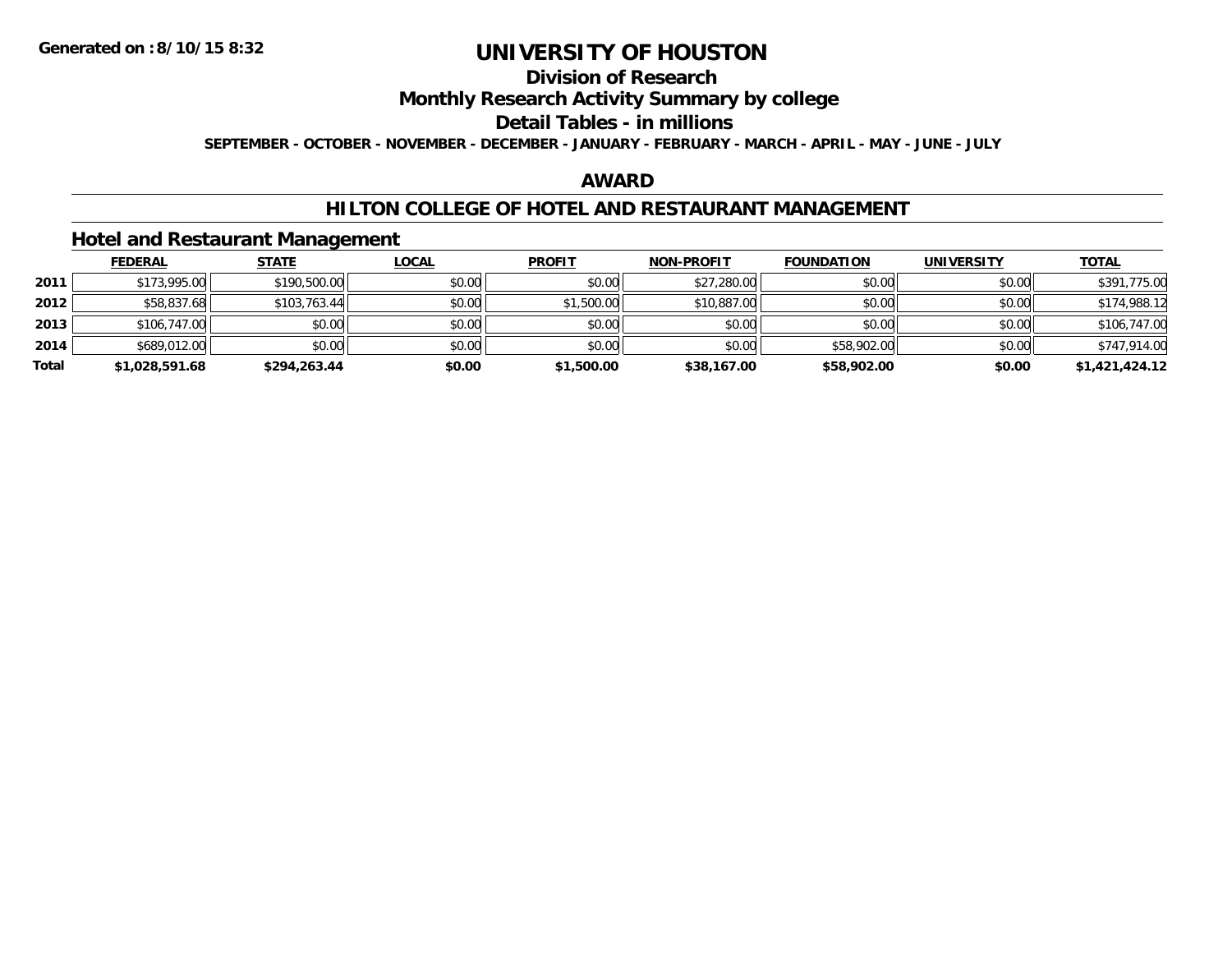## **Division of Research**

**Monthly Research Activity Summary by college**

**Detail Tables - in millions**

**SEPTEMBER - OCTOBER - NOVEMBER - DECEMBER - JANUARY - FEBRUARY - MARCH - APRIL - MAY - JUNE - JULY**

### **AWARD**

#### **HONORS COLLEGE**

## **Dean, Honors College**

|       | <b>FEDERAL</b> | <b>STATE</b> | <b>LOCAL</b> | <b>PROFIT</b> | <b>NON-PROFIT</b> | <b>FOUNDATION</b> | <b>UNIVERSITY</b> | <b>TOTAL</b> |
|-------|----------------|--------------|--------------|---------------|-------------------|-------------------|-------------------|--------------|
| 2011  | \$0.00         | \$0.00       | \$0.00       | \$0.00        | \$53,185.50       | \$0.00            | \$0.00            | \$53,185.50  |
| 2012  | \$34,951.70    | \$0.00       | \$0.00       | \$0.00        | \$0.00            | \$0.00            | \$0.00            | \$34,951.70  |
| 2013  | \$0.00         | \$0.00       | \$0.00       | \$0.00        | \$0.00            | \$6,070.64        | \$0.00            | \$6,070.64   |
| 2014  | \$0.00         | \$0.00       | \$0.00       | \$0.00        | \$0.00            | \$2,807.84        | \$0.00            | \$2,807.84   |
| Total | \$34,951.70    | \$0.00       | \$0.00       | \$0.00        | \$53,185.50       | \$8,878.48        | \$0.00            | \$97,015.68  |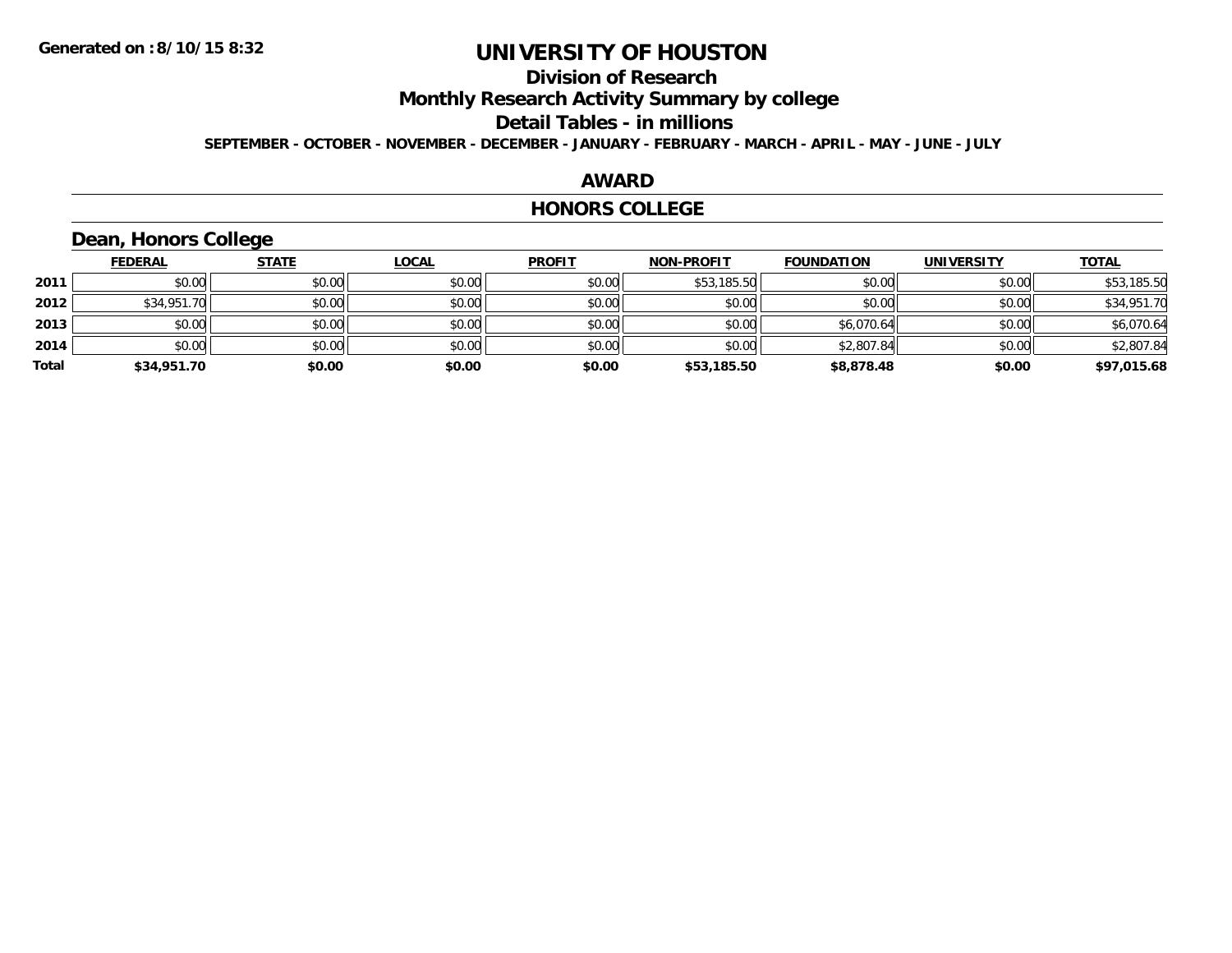### **Division of Research**

**Monthly Research Activity Summary by college**

**Detail Tables - in millions**

**SEPTEMBER - OCTOBER - NOVEMBER - DECEMBER - JANUARY - FEBRUARY - MARCH - APRIL - MAY - JUNE - JULY**

#### **AWARDLIBRARY Administration, Library FEDERAL STATE LOCAL PROFIT NON-PROFIT FOUNDATION UNIVERSITY TOTALTOTAL 2011** \$19,863.00 \$0.00 \$0.00 \$0.00 \$0.00 \$0.00 \$0.00 \$19,863.00 **2013** $\textbf{3} \quad \textbf{\textcolor{blue}{\textbf{50.00}}} \quad \textbf{\textcolor{blue}{\textbf{50.00}}} \quad \textbf{\textcolor{blue}{\textbf{50.00}}} \quad \textbf{\textcolor{blue}{\textbf{50.00}}} \quad \textbf{\textcolor{blue}{\textbf{50.00}}} \quad \textbf{\textcolor{blue}{\textbf{50.00}}} \quad \textbf{\textcolor{blue}{\textbf{50.00}}} \quad \textbf{\textcolor{blue}{\textbf{50.00}}} \quad \textbf{\textcolor{blue}{\textbf{50.00}}} \quad \textbf{\textcolor{blue}{\textbf{50.00}}} \quad \text$ **Total\$19,863.00 \$0.00 \$0.00 \$0.00 \$0.00 \$0.00 \$0.00 \$19,863.00**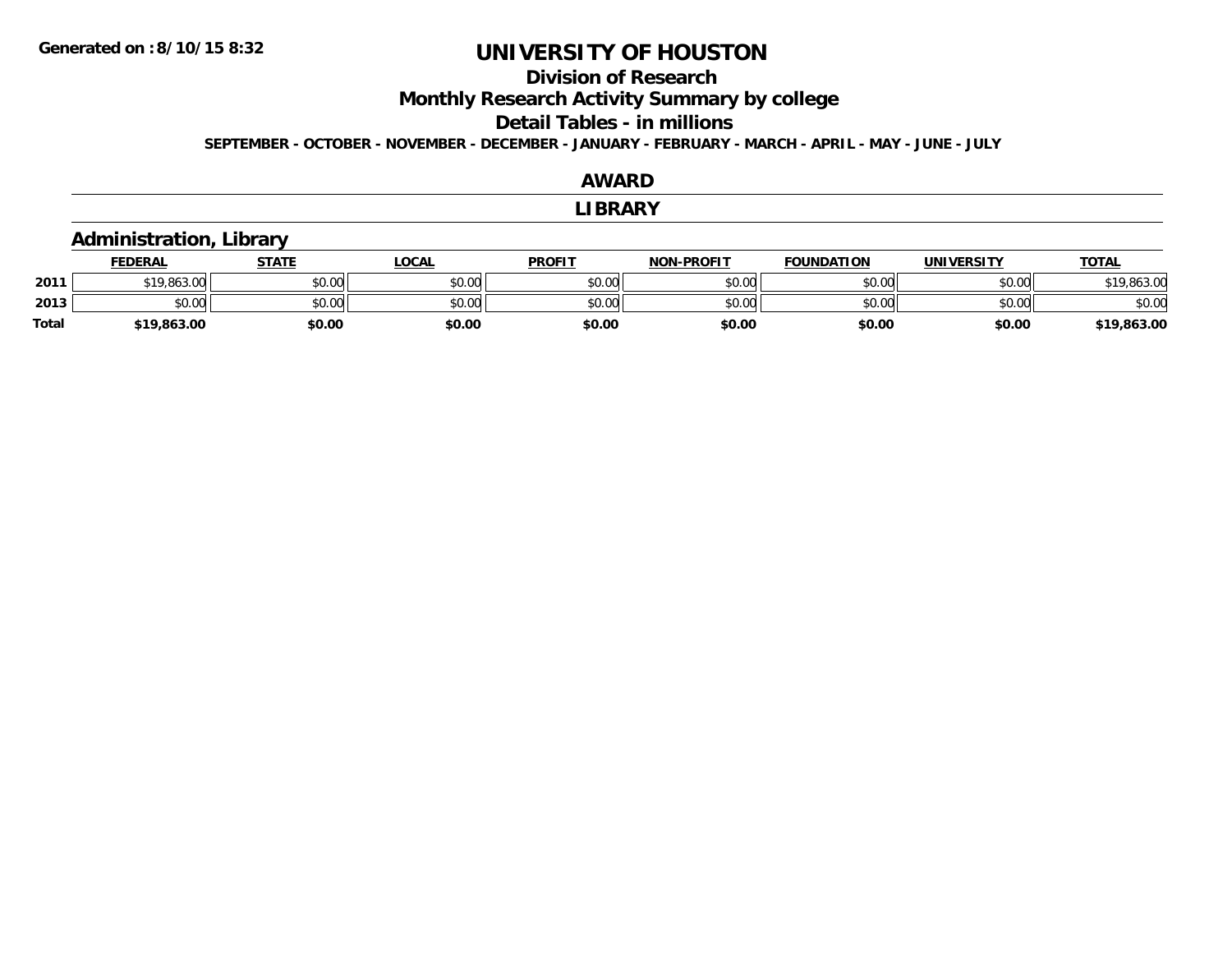#### **Division of Research**

### **Monthly Research Activity Summary by college**

#### **Detail Tables - in millions**

**SEPTEMBER - OCTOBER - NOVEMBER - DECEMBER - JANUARY - FEBRUARY - MARCH - APRIL - MAY - JUNE - JULY**

### **AWARD**

### **OTHER OUTSIDE ORGANIZATIONS USED FOR CPHS LOGINS**

|  | <b>Health Center</b> |  |
|--|----------------------|--|
|--|----------------------|--|

|       | FEDERAI        | $  -$              | <b>OCAL</b>                           | <b>PROFIT</b> | <b>NON-PROFIT</b>  | <b>FOUNDATION</b> | UNIVERSITY | TOTA.  |
|-------|----------------|--------------------|---------------------------------------|---------------|--------------------|-------------------|------------|--------|
| 2014  | ልስ ሀህ<br>PU.UU | $\sim$ 00<br>PU.UU | $\mathbb{C} \cap \mathbb{C}$<br>pu.uu | nn nn<br>טט.  | $\sim$ 00<br>pu.uu | $\sim$ 00<br>JU.U | \$0.00     | \$0.00 |
| Total | \$0.00         | \$0.00             | \$0.00                                | \$0.00        | \$0.00             | \$0.00            | \$0.00     | \$0.00 |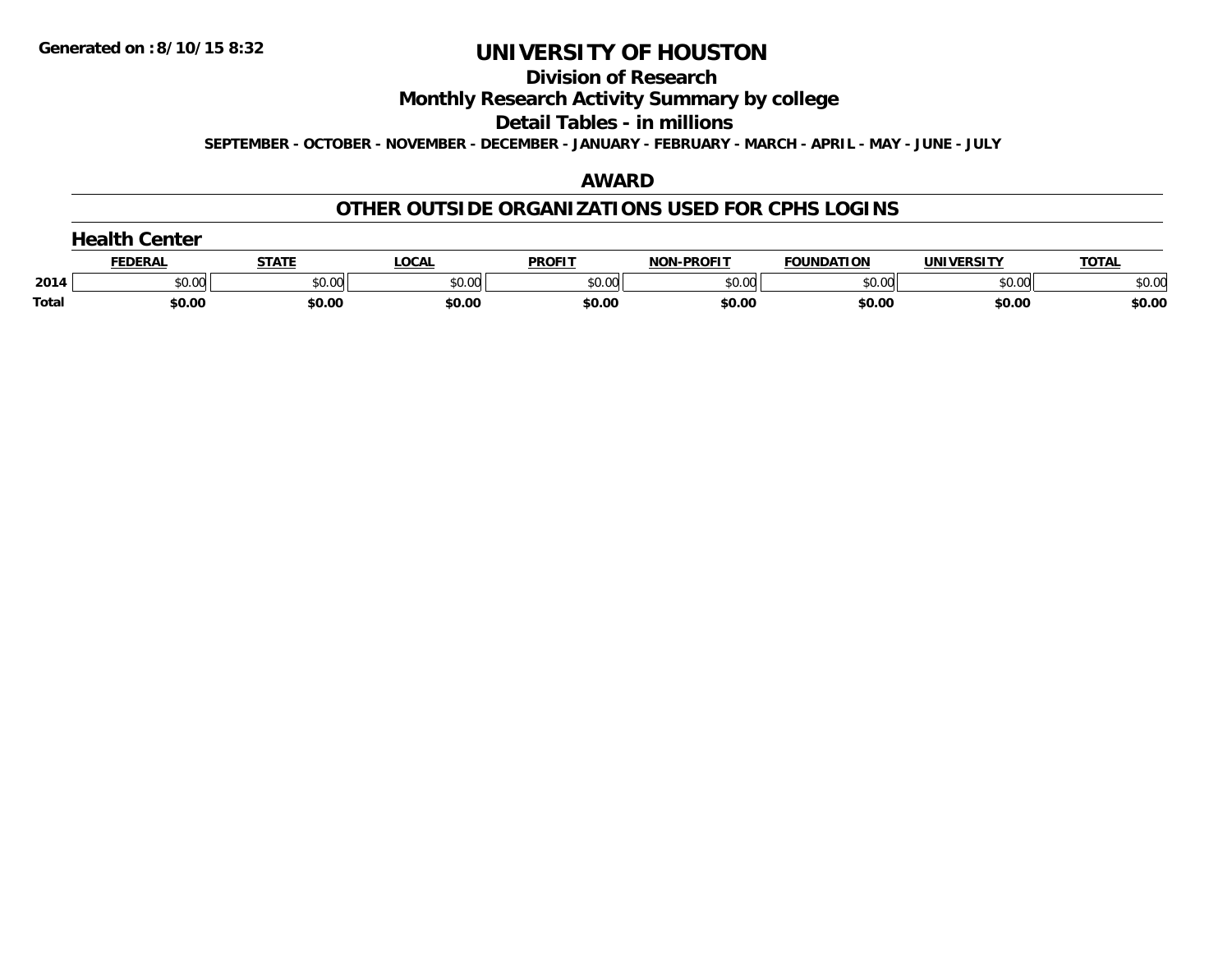## **Division of Research**

**Monthly Research Activity Summary by college**

#### **Detail Tables - in millions**

**SEPTEMBER - OCTOBER - NOVEMBER - DECEMBER - JANUARY - FEBRUARY - MARCH - APRIL - MAY - JUNE - JULY**

### **AWARD**

#### **PRESIDENT**

#### **Office of the President**

|              | <u>FEDERAL</u> | <u>STATE</u> | <u>LOCAL</u> | <b>PROFIT</b> | <b>NON-PROFIT</b> | <b>FOUNDATION</b> | <b>UNIVERSITY</b> | <b>TOTAL</b> |
|--------------|----------------|--------------|--------------|---------------|-------------------|-------------------|-------------------|--------------|
| 2011         | \$0.00         | \$0.00       | \$0.00       | \$0.00        | \$0.00            | \$0.00            | \$0.00            | \$0.00       |
| 2014         | \$0.00         | \$0.00       | \$0.00       | \$0.00        | \$0.00            | \$0.00            | \$0.00            | \$0.00       |
| 2015         | \$0.00         | \$0.00       | \$0.00       | \$0.00        | \$0.00            | \$0.00            | \$0.00            | \$0.00       |
| <b>Total</b> | \$0.00         | \$0.00       | \$0.00       | \$0.00        | \$0.00            | \$0.00            | \$0.00            | \$0.00       |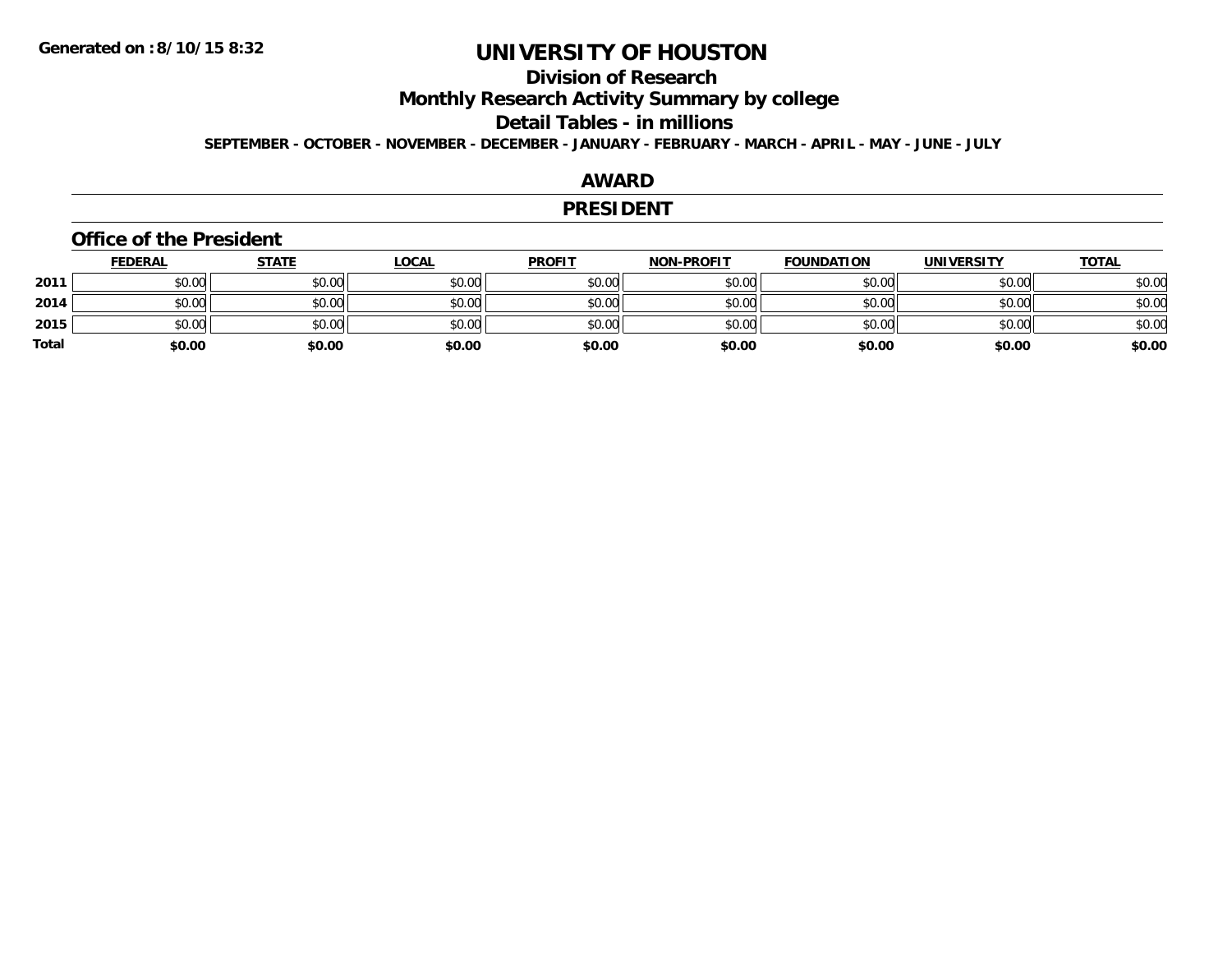#### **Division of Research**

**Monthly Research Activity Summary by college**

#### **Detail Tables - in millions**

**SEPTEMBER - OCTOBER - NOVEMBER - DECEMBER - JANUARY - FEBRUARY - MARCH - APRIL - MAY - JUNE - JULY**

#### **AWARD**

#### **SENIOR V.P. FOR ACADEMIC AFFAIRS AND PROVOST**

|      | <b>Challenger Program</b>                           |              |              |               |                   |                   |                   |              |
|------|-----------------------------------------------------|--------------|--------------|---------------|-------------------|-------------------|-------------------|--------------|
|      | <b>FEDERAL</b>                                      | <b>STATE</b> | <b>LOCAL</b> | <b>PROFIT</b> | <b>NON-PROFIT</b> | <b>FOUNDATION</b> | <b>UNIVERSITY</b> | <b>TOTAL</b> |
| 2011 | \$0.00                                              | \$0.00       | \$0.00       | \$0.00        | \$0.00            | \$0.00            | \$0.00            | \$0.00       |
| 2012 | \$0.00                                              | \$0.00       | \$0.00       | \$0.00        | \$0.00            | \$0.00            | \$0.00            | \$0.00       |
| 2013 | \$0.00                                              | \$0.00       | \$0.00       | \$0.00        | \$0.00            | \$0.00            | \$0.00            | \$0.00       |
| 2014 | \$0.00                                              | \$0.00       | \$0.00       | \$0.00        | \$0.00            | \$0.00            | \$0.00            | \$0.00       |
| 2015 | \$0.00                                              | \$0.00       | \$0.00       | \$0.00        | \$0.00            | \$0.00            | \$0.00            | \$0.00       |
|      | <b>Learning Support Services</b>                    |              |              |               |                   |                   |                   |              |
|      | <b>FEDERAL</b>                                      | <b>STATE</b> | <b>LOCAL</b> | <b>PROFIT</b> | <b>NON-PROFIT</b> | <b>FOUNDATION</b> | <b>UNIVERSITY</b> | <b>TOTAL</b> |
| 2012 | \$0.00                                              | \$0.00       | \$0.00       | \$0.00        | \$0.00            | \$0.00            | \$0.00            | \$0.00       |
|      | <b>Office of Admissions</b>                         |              |              |               |                   |                   |                   |              |
|      | <b>FEDERAL</b>                                      | <b>STATE</b> | <b>LOCAL</b> | <b>PROFIT</b> | NON-PROFIT        | <b>FOUNDATION</b> | <b>UNIVERSITY</b> | <b>TOTAL</b> |
| 2011 | \$0.00                                              | \$0.00       | \$0.00       | \$0.00        | \$0.00            | \$0.00            | \$0.00            | \$0.00       |
|      | <b>Senior V.P. for Academic Affairs and Provost</b> |              |              |               |                   |                   |                   |              |
|      | <b>FEDERAL</b>                                      | <b>STATE</b> | <b>LOCAL</b> | <b>PROFIT</b> | <b>NON-PROFIT</b> | <b>FOUNDATION</b> | <b>UNIVERSITY</b> | <b>TOTAL</b> |
| 2012 | \$0.00                                              | \$0.00       | \$0.00       | \$75,000.00   | \$0.00            | \$0.00            | \$0.00            | \$75,000.00  |
|      | <b>Student Support Services</b>                     |              |              |               |                   |                   |                   |              |
|      | <b>FEDERAL</b>                                      | <b>STATE</b> | <b>LOCAL</b> | <b>PROFIT</b> | <b>NON-PROFIT</b> | <b>FOUNDATION</b> | <b>UNIVERSITY</b> | <b>TOTAL</b> |
| 2014 | \$0.00                                              | \$0.00       | \$0.00       | \$0.00        | \$0.00            | \$0.00            | \$0.00            | \$0.00       |
|      | <b>UH Energy</b>                                    |              |              |               |                   |                   |                   |              |
|      | <b>FEDERAL</b>                                      | <b>STATE</b> | <b>LOCAL</b> | <b>PROFIT</b> | <b>NON-PROFIT</b> | <b>FOUNDATION</b> | <b>UNIVERSITY</b> | <b>TOTAL</b> |
| 2015 | \$0.00                                              | \$0.00       | \$0.00       | \$0.00        | \$0.00            | \$0.00            | \$0.00            | \$0.00       |
|      | <b>Undergraduate Scholars</b>                       |              |              |               |                   |                   |                   |              |
|      | <b>FEDERAL</b>                                      | <b>STATE</b> | <b>LOCAL</b> | <b>PROFIT</b> | <b>NON-PROFIT</b> | <b>FOUNDATION</b> | <b>UNIVERSITY</b> | <b>TOTAL</b> |
| 2011 | \$0.00                                              | \$29,456.00  | \$0.00       | \$0.00        | \$0.00            | \$0.00            | \$0.00            | \$29,456.00  |
| 2012 | \$0.00                                              | \$19,051.00  | \$0.00       | \$0.00        | \$0.00            | \$0.00            | \$0.00            | \$19,051.00  |
| 2013 | \$0.00                                              | \$19,050.00  | \$0.00       | \$0.00        | \$0.00            | \$0.00            | \$0.00            | \$19,050.00  |
| 2014 | \$0.00                                              | \$20,330.00  | \$0.00       | \$0.00        | \$0.00            | \$0.00            | \$0.00            | \$20,330.00  |
|      | <b>Undergraduate Student Success</b>                |              |              |               |                   |                   |                   |              |
|      | <b>FEDERAL</b>                                      | <b>STATE</b> | <b>LOCAL</b> | <b>PROFIT</b> | <b>NON-PROFIT</b> | <b>FOUNDATION</b> | <b>UNIVERSITY</b> | <b>TOTAL</b> |
| 2011 | \$0.00                                              | \$0.00       | \$0.00       | \$0.00        | \$0.00            | \$0.00            | \$0.00            | \$0.00       |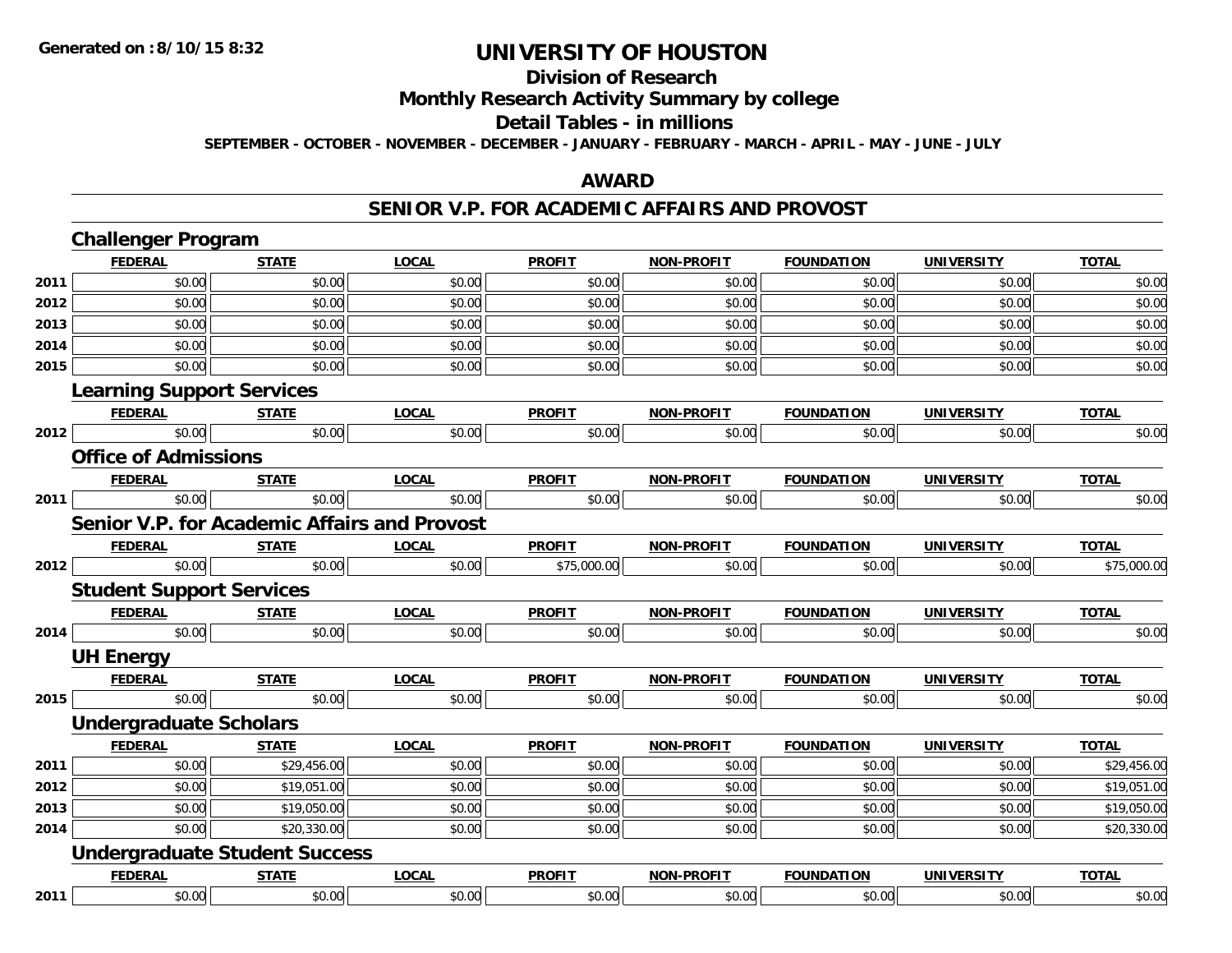## **Division of Research**

### **Monthly Research Activity Summary by college**

### **Detail Tables - in millions**

**SEPTEMBER - OCTOBER - NOVEMBER - DECEMBER - JANUARY - FEBRUARY - MARCH - APRIL - MAY - JUNE - JULY**

### **AWARD**

### **SENIOR V.P. FOR ACADEMIC AFFAIRS AND PROVOST**

#### **Undergraduate Student Success**

|      | <u>FEDERAL</u> | <b>STATE</b>                 | <b>_OCAL</b>  | <b>PROFIT</b> | <b>NON-PROFIT</b> | <b>FOUNDATION</b> | <b>UNIVERSITY</b> | <b>TOTAL</b> |
|------|----------------|------------------------------|---------------|---------------|-------------------|-------------------|-------------------|--------------|
| 2013 | \$0.00         | 0.000.00<br><b>¢120</b>      | 0000<br>DU.UU | \$0.00        | \$0.00            | \$0.00            | \$0.00            | 0.000.00     |
| 2014 | \$0.00         | \$23,000.00<br>$\sim$ $\sim$ | \$0.00        | \$0.00        | \$0.00            | \$0.00            | \$0.00            | \$23,000.00  |
| 2015 | \$0.00         | \$0.00                       | \$0.00        | \$0.00        | \$0.00            | \$0.00            | \$0.00            | \$0.00       |

### **Undergraduate Student Success Center**

|       | <b>FEDERAL</b> | <b>STATE</b> | <b>LOCAL</b> | <b>PROFIT</b> | <b>NON-PROFIT</b> | <b>FOUNDATION</b> | <b>UNIVERSITY</b> | <b>TOTAL</b>   |
|-------|----------------|--------------|--------------|---------------|-------------------|-------------------|-------------------|----------------|
| 2011  | \$311,018.00   | \$0.00       | \$0.00       | \$0.00        | \$75,759.00       | \$0.00            | \$0.00            | \$386,777.00   |
| 2012  | \$301,376.00   | \$134,767.00 | \$0.00       | \$0.00        | \$77,158.00       | \$0.00            | \$0.00            | \$513,301.00   |
| 2013  | \$378,534.00   | \$134,767.00 | \$0.00       | \$0.00        | \$0.00            | \$0.00            | \$0.00            | \$513,301.00   |
| 2014  | \$364,114.00   | \$134,767.00 | \$0.00       | \$0.00        | \$0.00            | \$0.00            | \$0.00            | \$498,881.00   |
| 2015  | \$301,376.00   | \$137,767.00 | \$0.00       | \$0.00        | \$78,500.00       | \$0.00            | \$0.00            | \$517,643.00   |
| Total | \$1,656,418.00 | \$782,955.00 | \$0.00       | \$75,000.00   | \$231,417.00      | \$0.00            | \$0.00            | \$2,745,790.00 |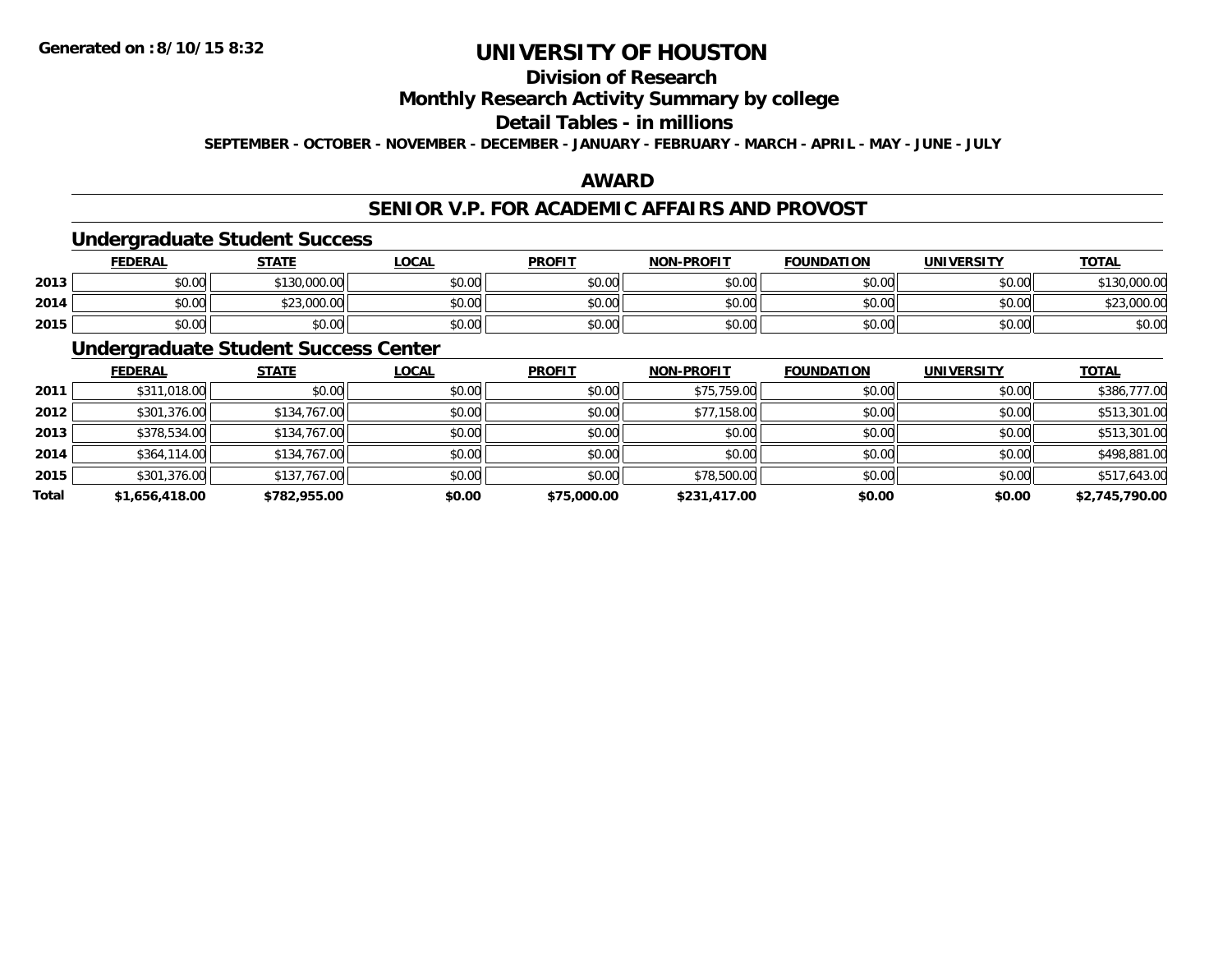## **Division of Research**

**Monthly Research Activity Summary by college**

#### **Detail Tables - in millions**

**SEPTEMBER - OCTOBER - NOVEMBER - DECEMBER - JANUARY - FEBRUARY - MARCH - APRIL - MAY - JUNE - JULY**

### **AWARD**

#### **UH LAW CENTER**

|       | Dean, Law      |              |              |               |                   |                   |                   |                |
|-------|----------------|--------------|--------------|---------------|-------------------|-------------------|-------------------|----------------|
|       | <b>FEDERAL</b> | <b>STATE</b> | <b>LOCAL</b> | <b>PROFIT</b> | <b>NON-PROFIT</b> | <b>FOUNDATION</b> | <b>UNIVERSITY</b> | <b>TOTAL</b>   |
| 2013  | \$0.00         | \$0.00       | \$0.00       | \$0.00        | \$0.00            | \$0.00            | \$0.00            | \$0.00         |
|       | <b>Law-UH</b>  |              |              |               |                   |                   |                   |                |
|       | <b>FEDERAL</b> | <b>STATE</b> | <b>LOCAL</b> | <b>PROFIT</b> | <b>NON-PROFIT</b> | <b>FOUNDATION</b> | <b>UNIVERSITY</b> | <b>TOTAL</b>   |
| 2011  | \$78,170.00    | \$50,000.00  | \$0.00       | \$0.00        | \$0.00            | \$0.00            | \$0.00            | \$128,170.00   |
| 2012  | \$19,507.90    | \$160,000.00 | \$0.00       | \$0.00        | \$0.00            | \$0.00            | \$0.00            | \$179,507.90   |
| 2013  | \$126,266.60   | \$114,000.00 | \$0.00       | \$0.00        | \$0.00            | \$0.00            | \$0.00            | \$240,266.60   |
| 2014  | \$28,145.65    | \$314,000.00 | \$0.00       | \$0.00        | \$0.00            | \$0.00            | \$0.00            | \$342,145.65   |
| 2015  | \$158,976.70   | \$114,000.00 | \$0.00       | \$0.00        | \$0.00            | \$322,841.00      | \$0.00            | \$595,817.70   |
| Total | \$411,066.85   | \$752,000.00 | \$0.00       | \$0.00        | \$0.00            | \$322,841.00      | \$0.00            | \$1,485,907.85 |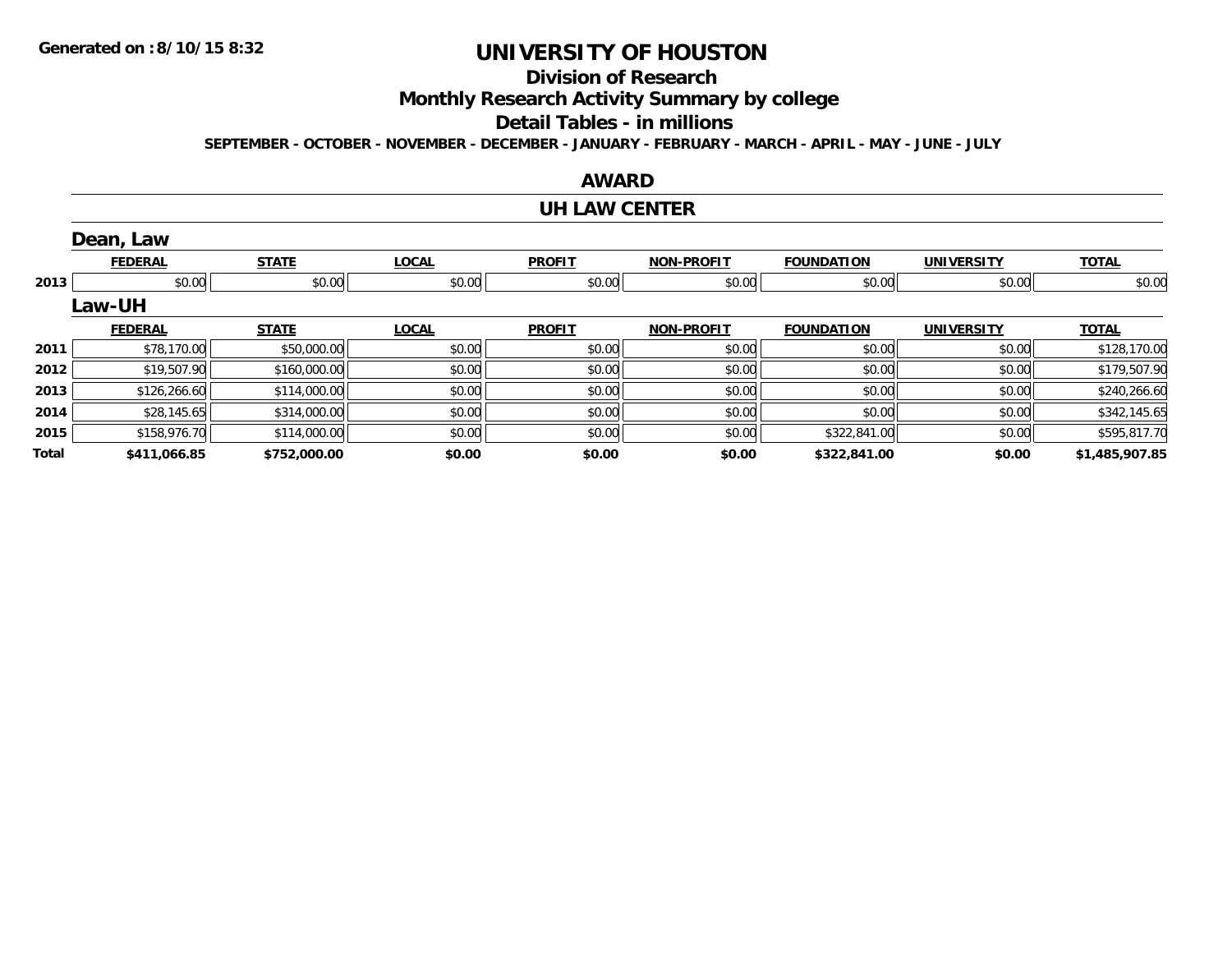## **Division of Research**

**Monthly Research Activity Summary by college**

#### **Detail Tables - in millions**

**SEPTEMBER - OCTOBER - NOVEMBER - DECEMBER - JANUARY - FEBRUARY - MARCH - APRIL - MAY - JUNE - JULY**

### **AWARD**

#### **UKNOWN COLLEGE**

### **Unknown Department**

|      | <u>FEDERAL</u> | <b>STATE</b> | <u>LOCAL</u> | <b>PROFIT</b> | <b>NON-PROFIT</b> | <b>FOUNDATION</b> | <b>UNIVERSITY</b> | <b>TOTAL</b> |
|------|----------------|--------------|--------------|---------------|-------------------|-------------------|-------------------|--------------|
| 2011 | \$0.00         | \$0.00       | \$0.00       | \$0.00        | \$0.00            | \$0.00            | \$0.00            | \$0.00       |
| 2013 | \$0.00         | \$0.00       | \$0.00       | \$0.00        | \$0.00            | \$0.00            | \$0.00            | \$0.00       |
| 2014 | \$0.00         | \$0.00       | \$0.00       | \$0.00        | \$0.00            | \$0.00            | \$0.00            | \$0.00       |

### **Wrong Department - Please Dont Select It**

|              | <b>FEDERAL</b> | <b>STATE</b> | <u>LOCAL</u> | <b>PROFIT</b> | <b>NON-PROFIT</b> | <b>FOUNDATION</b> | <b>UNIVERSITY</b> | <b>TOTAL</b> |
|--------------|----------------|--------------|--------------|---------------|-------------------|-------------------|-------------------|--------------|
| 2013         | \$15,730.00    | \$0.00       | \$0.00       | \$0.00        | \$0.00            | \$0.00            | \$0.00            | \$15,730.00  |
| 2014         | \$0.00         | \$0.00       | \$0.00       | \$0.00        | \$0.00            | \$0.00            | \$0.00            | \$0.00       |
| 2015         | \$0.00         | \$0.00       | \$0.00       | \$0.00        | \$0.00            | \$0.00            | \$0.00            | \$0.00       |
| <b>Total</b> | \$15,730.00    | \$0.00       | \$0.00       | \$0.00        | \$0.00            | \$0.00            | \$0.00            | \$15,730.00  |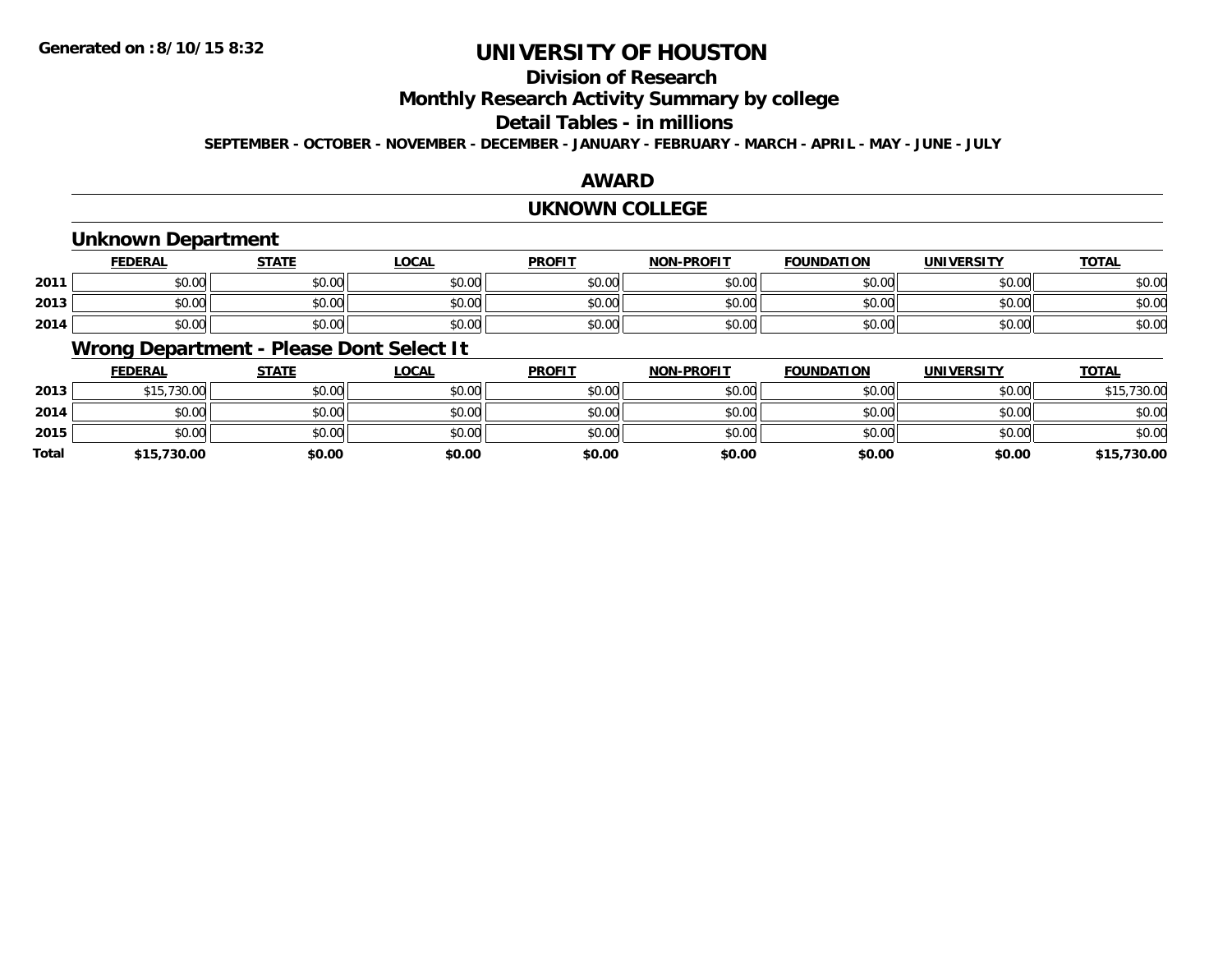#### **Division of Research**

**Monthly Research Activity Summary by college**

#### **Detail Tables - in millions**

**SEPTEMBER - OCTOBER - NOVEMBER - DECEMBER - JANUARY - FEBRUARY - MARCH - APRIL - MAY - JUNE - JULY**

#### **AWARD**

## **VICE PRESIDENT FOR ADMINISTRATION**

|       | <b>KUHF - Radio</b>         |              |              |               |                   |                   |                   |                |
|-------|-----------------------------|--------------|--------------|---------------|-------------------|-------------------|-------------------|----------------|
|       | <b>FEDERAL</b>              | <b>STATE</b> | <b>LOCAL</b> | <b>PROFIT</b> | <b>NON-PROFIT</b> | <b>FOUNDATION</b> | <b>UNIVERSITY</b> | <b>TOTAL</b>   |
| 2011  | \$38,616.00                 | \$12,500.00  | \$0.00       | \$0.00        | \$623,146.00      | \$0.00            | \$0.00            | \$674,262.00   |
| 2012  | \$0.00                      | \$0.00       | \$0.00       | \$0.00        | \$2,266,596.00    | \$0.00            | \$0.00            | \$2,266,596.00 |
| 2013  | \$0.00                      | \$0.00       | \$0.00       | \$0.00        | \$2,123,324.00    | \$0.00            | \$0.00            | \$2,123,324.00 |
| 2014  | \$148,489.00                | \$0.00       | \$0.00       | \$0.00        | \$2,269,553.00    | \$0.00            | \$0.00            | \$2,418,042.00 |
|       | <b>KUHT-TV</b>              |              |              |               |                   |                   |                   |                |
|       | <b>FEDERAL</b>              | <b>STATE</b> | <b>LOCAL</b> | <b>PROFIT</b> | <b>NON-PROFIT</b> | <b>FOUNDATION</b> | <b>UNIVERSITY</b> | <b>TOTAL</b>   |
| 2011  | \$0.00                      | \$0.00       | \$0.00       | \$0.00        | \$1,606,903.00    | \$0.00            | \$0.00            | \$1,606,903.00 |
| 2012  | \$0.00                      | \$0.00       | \$0.00       | \$0.00        | \$14,132.00       | \$0.00            | \$0.00            | \$14,132.00    |
|       | <b>Physical Plant</b>       |              |              |               |                   |                   |                   |                |
|       | <b>FEDERAL</b>              | <b>STATE</b> | <b>LOCAL</b> | <b>PROFIT</b> | <b>NON-PROFIT</b> | <b>FOUNDATION</b> | <b>UNIVERSITY</b> | <b>TOTAL</b>   |
| 2013  | \$0.00                      | \$0.00       | \$0.00       | \$0.00        | \$0.00            | \$0.00            | \$0.00            | \$0.00         |
|       | <b>UH Police Department</b> |              |              |               |                   |                   |                   |                |
|       | <b>FEDERAL</b>              | <b>STATE</b> | <b>LOCAL</b> | <b>PROFIT</b> | <b>NON-PROFIT</b> | <b>FOUNDATION</b> | <b>UNIVERSITY</b> | <b>TOTAL</b>   |
| 2014  | \$3,000.00                  | \$0.00       | \$0.00       | \$0.00        | \$0.00            | \$0.00            | \$0.00            | \$3,000.00     |
| Total | \$190,105.00                | \$12,500.00  | \$0.00       | \$0.00        | \$8,903,654.00    | \$0.00            | \$0.00            | \$9,106,259.00 |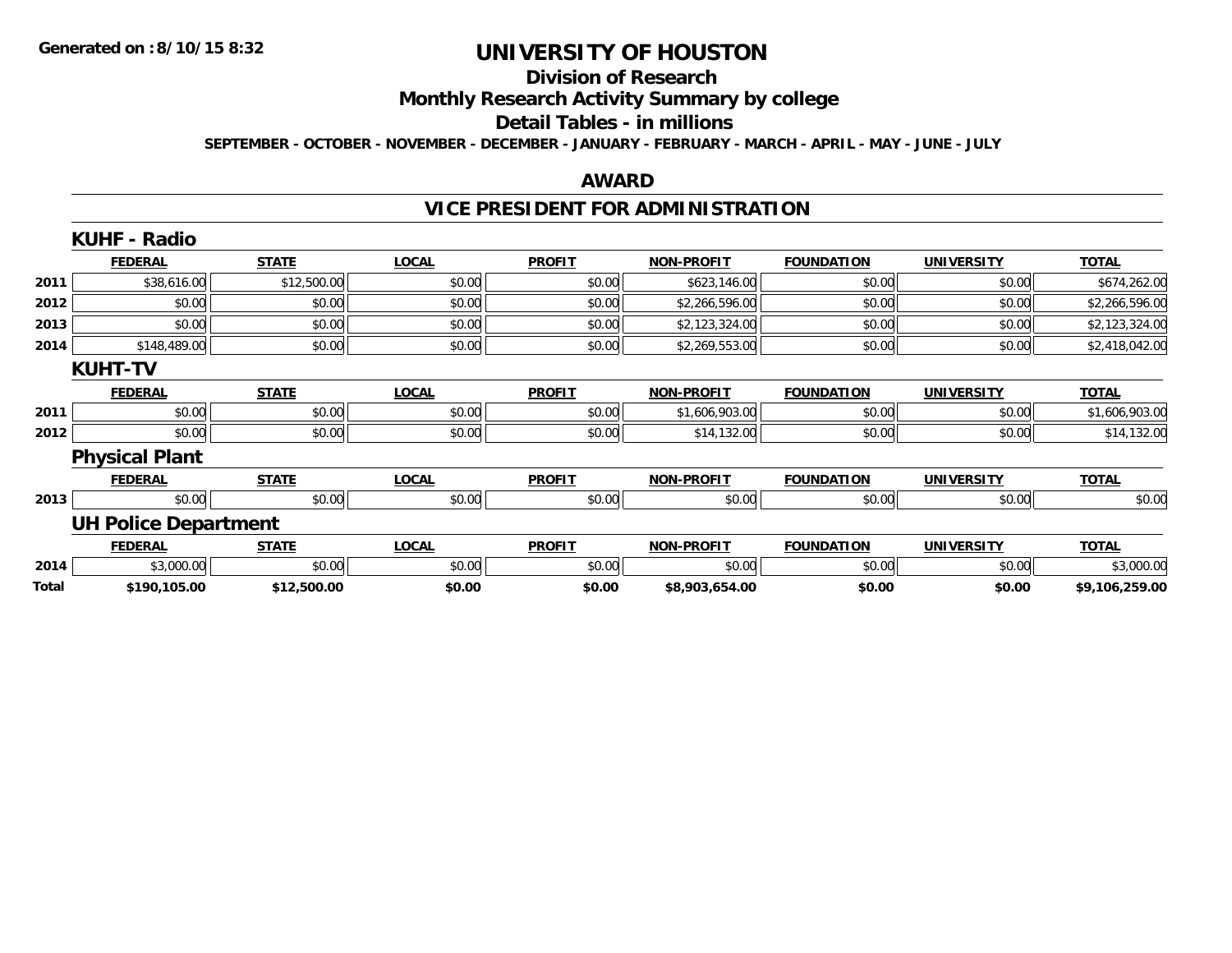## **Division of Research**

### **Monthly Research Activity Summary by college**

#### **Detail Tables - in millions**

**SEPTEMBER - OCTOBER - NOVEMBER - DECEMBER - JANUARY - FEBRUARY - MARCH - APRIL - MAY - JUNE - JULY**

### **AWARD**

### **VICE PRESIDENT FOR STUDENT AFFAIRS**

#### **Childrens Learning Centers**

|      | <b>FEDERAL</b> | <b>STATE</b> | <u>LOCAL</u> | <b>PROFIT</b> | <b>NON-PROFIT</b> | <b>FOUNDATION</b> | <b>UNIVERSITY</b> | <b>TOTAL</b> |
|------|----------------|--------------|--------------|---------------|-------------------|-------------------|-------------------|--------------|
| 2013 | \$15,000.00    | \$0.00       | \$0.00       | \$0.00        | \$0.00            | \$0.00            | \$0.00            | \$15,000.00  |
| 2014 | \$235,891.00   | \$0.00       | \$0.00       | \$0.00        | \$0.00            | \$0.00            | \$0.00            | \$235,891.00 |
| 2015 | \$375,000.00   | \$0.00       | \$0.00       | \$0.00        | \$0.00            | \$0.00            | \$0.00            | \$375,000.00 |

### **Vice President, Student Affairs**

|       | <b>FEDERAL</b> | <b>STATE</b> | <b>LOCAL</b> | <b>PROFIT</b> | <b>NON-PROFIT</b> | <b>FOUNDATION</b> | <b>UNIVERSITY</b> | <b>TOTAL</b>   |
|-------|----------------|--------------|--------------|---------------|-------------------|-------------------|-------------------|----------------|
| 2011  | \$236,300.00   | \$0.00       | \$0.00       | \$0.00        | \$0.00            | \$0.00            | \$0.00            | \$236,300.00   |
| 2012  | \$236,559.00   | \$0.00       | \$0.00       | \$0.00        | \$0.00            | \$0.00            | \$0.00            | \$236,559.00   |
| 2013  | \$235,891.00   | \$0.00       | \$0.00       | \$0.00        | \$0.00            | \$0.00            | \$0.00            | \$235,891.00   |
| 2014  | \$0.00         | \$0.00       | \$0.00       | \$0.00        | \$0.00            | \$10,000.00       | \$0.00            | \$10,000.00    |
| Total | \$1,334,641.00 | \$0.00       | \$0.00       | \$0.00        | \$0.00            | \$10,000.00       | \$0.00            | \$1,344,641.00 |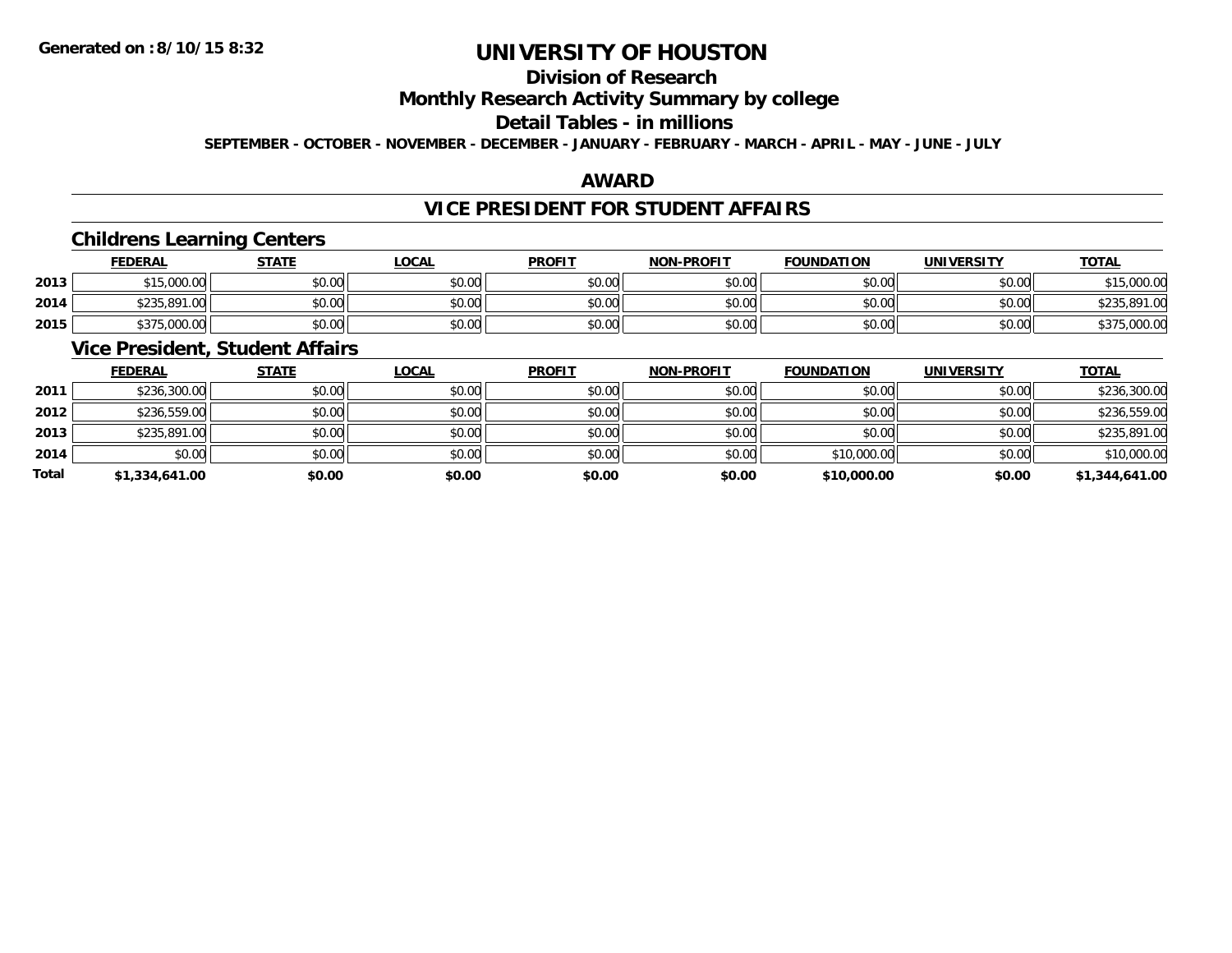## **Division of Research**

**Monthly Research Activity Summary by college**

**Detail Tables - in millions**

**SEPTEMBER - OCTOBER - NOVEMBER - DECEMBER - JANUARY - FEBRUARY - MARCH - APRIL - MAY - JUNE - JULY**

### **TOTAL EXPENDITURE**

#### **C.T. BAUER COLLEGE OF BUSINESS**

|      | <b>Accountancy &amp; Taxation</b><br><b>FEDERAL</b> | <b>STATE</b>   | <b>LOCAL</b> | <b>PROFIT</b> | <b>NON-PROFIT</b> | <b>FOUNDATION</b> | <b>UNIVERSITY</b> | <b>TOTAL</b>   |
|------|-----------------------------------------------------|----------------|--------------|---------------|-------------------|-------------------|-------------------|----------------|
|      | \$0.00                                              | \$0.00         | \$0.00       | \$0.00        | \$0.00            |                   | \$0.00            | \$16,678.84    |
| 2014 |                                                     |                |              |               |                   | \$16,678.84       |                   |                |
| 2015 | \$0.00                                              | \$0.00         | \$0.00       | \$0.00        | \$0.00            | (\$1,049.59)      | \$0.00            | (\$1,049.59)   |
|      | Dean, Business Administration                       |                |              |               |                   |                   |                   |                |
|      | <b>FEDERAL</b>                                      | <b>STATE</b>   | <b>LOCAL</b> | <b>PROFIT</b> | <b>NON-PROFIT</b> | <b>FOUNDATION</b> | <b>UNIVERSITY</b> | <b>TOTAL</b>   |
| 2011 | \$0.00                                              | \$0.00         | \$0.00       | \$0.00        | \$0.00            | \$0.00            | \$0.00            | \$0.00         |
| 2012 | \$0.00                                              | \$0.00         | \$0.00       | \$0.00        | \$0.00            | \$0.00            | \$0.00            | \$0.00         |
| 2013 | \$0.00                                              | \$0.00         | \$0.00       | \$0.00        | \$0.00            | \$0.00            | \$0.00            | \$0.00         |
| 2014 | \$0.00                                              | \$906,212.77   | \$0.00       | \$0.00        | \$0.00            | \$0.00            | \$0.00            | \$906,212.77   |
| 2015 | \$0.00                                              | \$1,053,063.19 | \$0.00       | \$0.00        | \$0.00            | \$0.00            | \$0.00            | \$1,053,063.19 |
|      | <b>Decision and Information Sciences</b>            |                |              |               |                   |                   |                   |                |
|      | <b>FEDERAL</b>                                      | <b>STATE</b>   | <b>LOCAL</b> | <b>PROFIT</b> | <b>NON-PROFIT</b> | <b>FOUNDATION</b> | <b>UNIVERSITY</b> | <b>TOTAL</b>   |
| 2014 | \$0.00                                              | \$0.00         | \$0.00       | \$0.00        | \$0.00            | \$0.00            | \$0.00            | \$0.00         |
| 2015 | \$0.00                                              | \$0.00         | \$0.00       | \$0.00        | \$0.00            | \$0.00            | \$0.00            | \$0.00         |
|      | <b>Finance</b>                                      |                |              |               |                   |                   |                   |                |
|      | <b>FEDERAL</b>                                      | <b>STATE</b>   | <b>LOCAL</b> | <b>PROFIT</b> | <b>NON-PROFIT</b> | <b>FOUNDATION</b> | <b>UNIVERSITY</b> | <b>TOTAL</b>   |
| 2011 | \$79,463.22                                         | \$0.00         | \$0.00       | \$0.00        | \$0.00            | \$0.00            | \$0.00            | \$79,463.22    |
| 2012 | \$43,326.68                                         | \$0.00         | \$0.00       | \$0.00        | \$0.00            | \$0.00            | \$0.00            | \$43,326.68    |
| 2013 | \$0.00                                              | \$0.00         | \$0.00       | \$0.00        | \$0.00            | \$0.00            | \$0.00            | \$0.00         |
| 2014 | \$0.00                                              | \$0.00         | \$0.00       | \$0.00        | \$0.00            | \$0.00            | \$0.00            | \$0.00         |
| 2015 | \$0.00                                              | \$0.00         | \$0.00       | \$0.00        | \$0.00            | \$0.00            | \$0.00            | \$0.00         |
|      | Management                                          |                |              |               |                   |                   |                   |                |
|      | <b>FEDERAL</b>                                      | <b>STATE</b>   | <b>LOCAL</b> | <b>PROFIT</b> | <b>NON-PROFIT</b> | <b>FOUNDATION</b> | <b>UNIVERSITY</b> | <b>TOTAL</b>   |
| 2011 | \$159,222.98                                        | \$0.00         | \$0.00       | \$0.00        | \$0.00            | \$55,000.00       | \$0.00            | \$214,222.98   |
| 2012 | \$813.73                                            | \$0.00         | \$0.00       | \$0.00        | \$0.00            | \$81,250.00       | \$0.00            | \$82,063.73    |
| 2013 | \$10,867.40                                         | \$0.00         | \$0.00       | \$0.00        | \$0.00            | \$0.00            | \$0.00            | \$10,867.40    |
| 2014 | \$29,450.00                                         | \$0.00         | \$0.00       | \$0.00        | \$0.00            | \$0.00            | \$0.00            | \$29,450.00    |
| 2015 | \$20,918.57                                         | \$0.00         | \$0.00       | \$0.00        | \$0.00            | \$0.00            | \$0.00            | \$20,918.57    |
|      | <b>Marketing</b>                                    |                |              |               |                   |                   |                   |                |
|      | <b>FEDERAL</b>                                      | <b>STATE</b>   | <b>LOCAL</b> | <b>PROFIT</b> | <b>NON-PROFIT</b> | <b>FOUNDATION</b> | <b>UNIVERSITY</b> | <b>TOTAL</b>   |
| 2012 | \$0.00                                              | \$0.00         | \$0.00       | \$0.00        | \$0.00            | \$0.00            | \$0.00            | \$0.00         |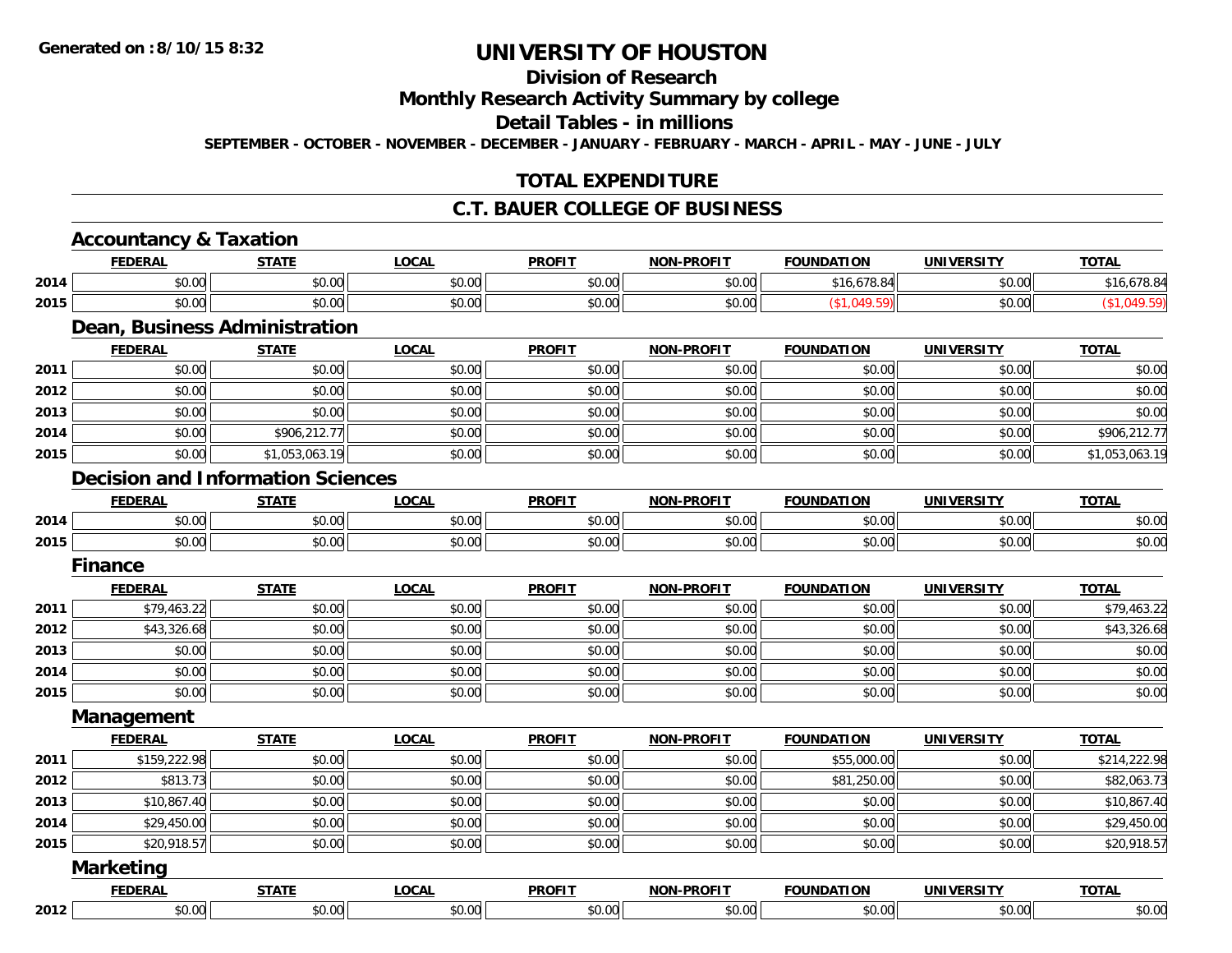# **Division of Research**

**Monthly Research Activity Summary by college**

**Detail Tables - in millions**

**SEPTEMBER - OCTOBER - NOVEMBER - DECEMBER - JANUARY - FEBRUARY - MARCH - APRIL - MAY - JUNE - JULY**

## **TOTAL EXPENDITURE**

#### **C.T. BAUER COLLEGE OF BUSINESS**

|      | <b>Marketing</b> |              |              |               |                   |                   |                   |              |
|------|------------------|--------------|--------------|---------------|-------------------|-------------------|-------------------|--------------|
|      | <b>FEDERAL</b>   | <b>STATE</b> | <u>LOCAL</u> | <b>PROFIT</b> | <b>NON-PROFIT</b> | <b>FOUNDATION</b> | <b>UNIVERSITY</b> | <b>TOTAL</b> |
| 2013 | \$0.00           | \$0.00       | \$0.00       | \$0.00        | \$0.00            | \$0.00            | \$0.00            | \$0.00       |
| 2014 | \$0.00           | \$0.00       | \$0.00       | \$0.00        | \$0.00            | \$0.00            | \$0.00            | \$0.00       |
| 2015 | \$0.00           | \$0.00       | \$0.00       | \$0.00        | \$0.00            | \$0.00            | \$0.00            | \$0.00       |

## **Small Business Development Center**

|       | <b>FEDERAL</b>  | <b>STATE</b>   | <u>LOCAL</u> | <b>PROFIT</b> | <b>NON-PROFIT</b> | <b>FOUNDATION</b> | <b>UNIVERSITY</b> | <b>TOTAL</b>    |
|-------|-----------------|----------------|--------------|---------------|-------------------|-------------------|-------------------|-----------------|
| 2011  | \$2,854,579.78  | \$42,560.19    | \$0.00       | \$0.00        | \$0.00            | \$0.00            | \$0.00            | \$2,897,139.97  |
| 2012  | \$4,422,857.57  | \$788.82       | \$0.00       | \$0.00        | \$0.00            | \$2,604.95        | \$0.00            | \$4,426,251.34  |
| 2013  | \$3,860,507.13  | \$0.00         | \$0.00       | \$0.00        | \$0.00            | \$53,626.96       | \$0.00            | \$3,914,134.09  |
| 2014  | \$2,751,708.32  | \$0.00         | \$0.00       | \$0.00        | \$0.00            | \$91,413.23       | \$0.00            | \$2,843,121.55  |
| 2015  | \$2,695,918.70  | \$0.00         | \$0.00       | \$0.00        | \$0.00            | $($ \$11.24) $ $  | \$0.00            | \$2,695,907.46  |
| Total | \$16,929,634.07 | \$2.002.624.97 | \$0.00       | \$0.00        | \$0.00            | \$299,513.15      | \$0.00            | \$19,231,772.19 |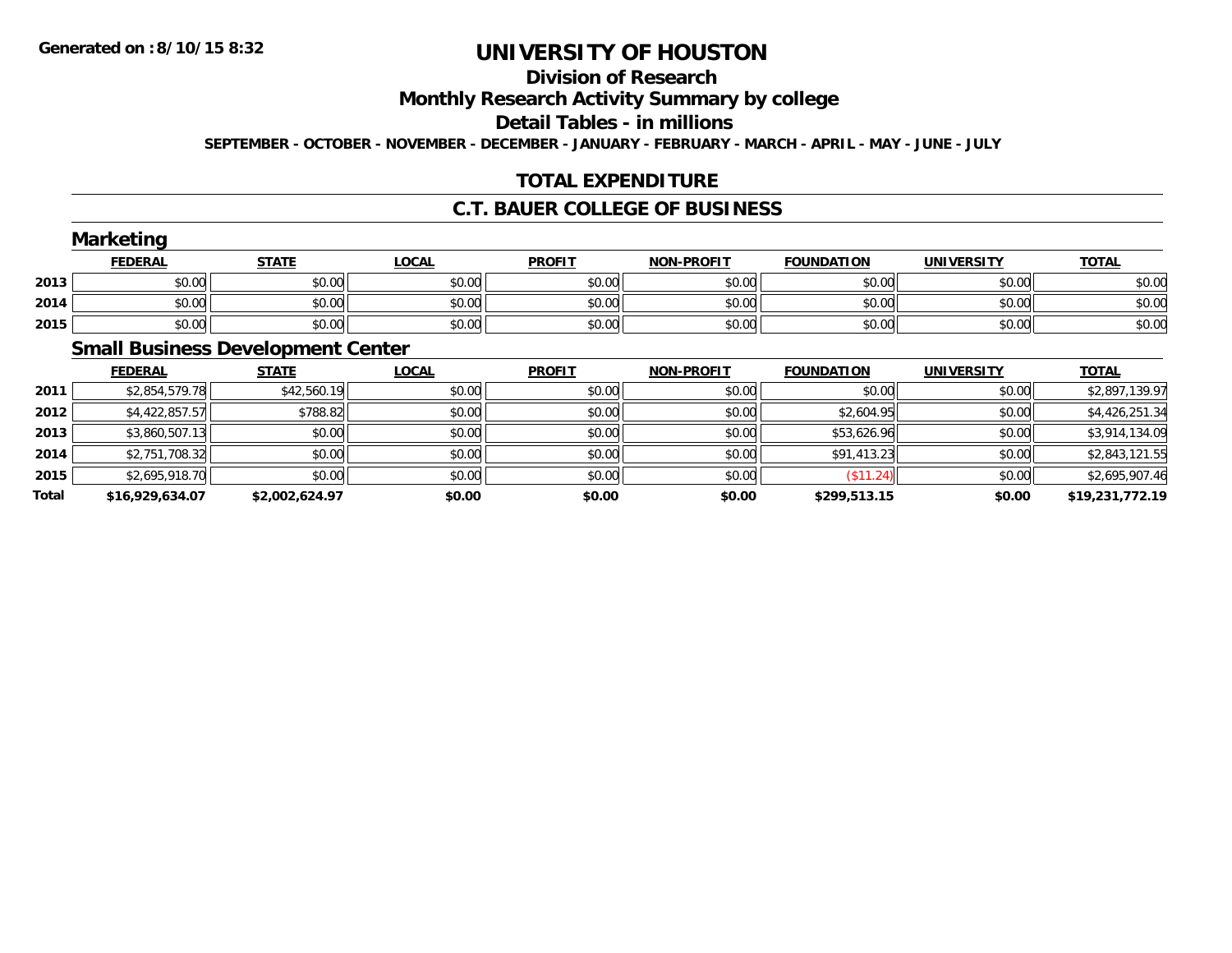**Total**

# **UNIVERSITY OF HOUSTON**

#### **Division of Research**

**Monthly Research Activity Summary by college**

**Detail Tables - in millions**

**SEPTEMBER - OCTOBER - NOVEMBER - DECEMBER - JANUARY - FEBRUARY - MARCH - APRIL - MAY - JUNE - JULY**

#### **TOTAL EXPENDITURE**

#### **COLLEGE OF ARCHITECTURE**

#### **ArchitectureFEDERAL STATE LOCAL PROFIT NON-PROFIT FOUNDATION UNIVERSITY TOTALTOTAL 2011** \$0.00 \$0.00 \$0.00 \$0.00 \$0.00 \$0.00 \$0.00 \$0.00 **2012**2 | \$0.00 \$0.00 \$0.00 \$0.00 \$0.00 \$0.00 \$0.00 \$0.00 \$0.00 \$0.00 \$0.00 \$0.00 \$0.00 \$0.00 \$0.00 \$0.00 \$0.00 \$0.0 **2013**3 \$0.00 \$0.00 \$0.00 \$0.00 \$0.00 \$0.00 \$0.00 \$0.00 \$0.00 \$0.00 \$0.00 \$0.00 \$2,498.75 \$2,498.75 \$2,498.75 **2014**4 \$0.00 \$0.00 \$0.00 \$0.00 \$0.00 \$0.00 \$0.00 \$0.00 \$0.00 \$0.00 \$0.00 \$0.00 \$0.00 \$0.00 \$0.00 \$0.00 \$0.00 **2015** \$0.00 \$0.00 \$0.00 \$0.00 \$0.00 \$0.00 \$0.00 \$0.00 **Dean, Architecture FEDERAL STATE LOCAL PROFIT NON-PROFIT FOUNDATION UNIVERSITY TOTAL2011**1 \$9,011.21|| \$0.00|| \$0.00|| \$0.00|| \$0.00|| \$0.00|| \$20,349.71|| \$0.00|| \$20,360.92 **2012**2 | \$15,988.79|| \$0.00|| \$0.00|| \$0.00|| \$0.00|| \$0.00|| \$5,000.00|| \$8,018.70|| \$0.00|| \$29,007.49 **2013** \$0.00 \$0.00 \$0.00 \$0.00 \$0.00 \$9,136.34 \$0.00 \$9,136.34 **2014**4 \$25,000.00 \$0.00 \$0.00 \$0.00 \$0.00 \$0.00 \$0.00 \$0.00 \$0.00 \$0.00 \$27,603.92 \$0.00 \$0.00 \$52,603.92 **2015**\$0.00 \$0.00 \$0.00 \$0.00 \$0.00 \$19,515.96 \$0.00 \$19,515.96

**\$50,000.00 \$0.00 \$0.00 \$0.00 \$5,000.00 \$84,624.63 \$2,498.75 \$142,123.38**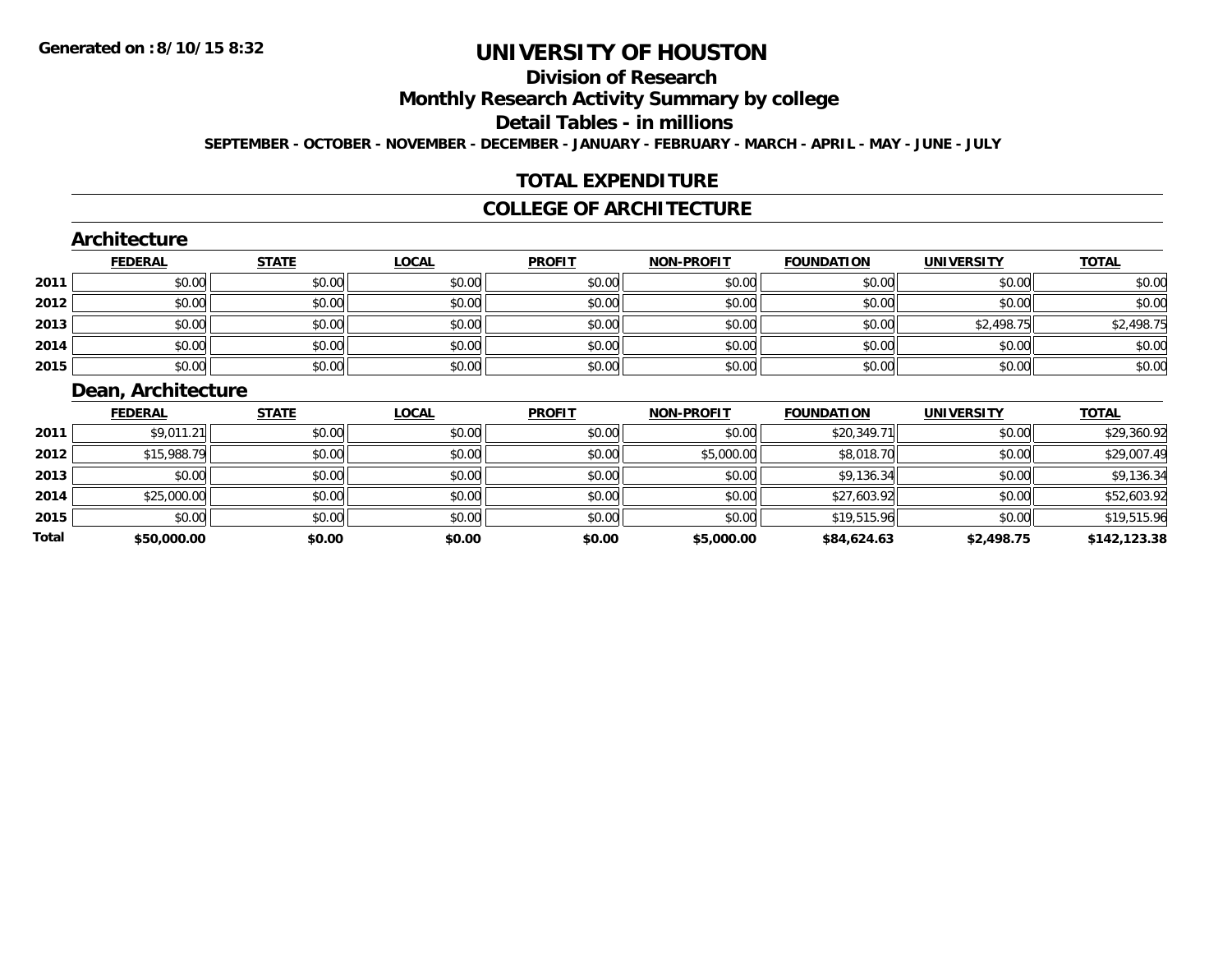## **Division of Research**

**Monthly Research Activity Summary by college**

**Detail Tables - in millions**

**SEPTEMBER - OCTOBER - NOVEMBER - DECEMBER - JANUARY - FEBRUARY - MARCH - APRIL - MAY - JUNE - JULY**

## **TOTAL EXPENDITURE**

#### **COLLEGE OF EDUCATION**

## **Consistency Mgmt and Coop Disc**

|      | <b>FEDERAL</b> | <b>STATE</b> | <b>LOCAL</b> | <b>PROFIT</b> | <b>NON-PROFIT</b> | <b>FOUNDATION</b> | <b>UNIVERSITY</b> | <b>TOTAL</b> |
|------|----------------|--------------|--------------|---------------|-------------------|-------------------|-------------------|--------------|
| 2011 | \$15,656.03    | \$0.00       | \$0.00       | \$0.00        | \$73,666.05       | \$0.00            | \$0.00            | \$89,322.08  |
| 2012 | \$2,573.46     | \$0.00       | \$0.00       | \$0.00        | \$78,809.94       | \$0.00            | \$0.00            | \$81,383.40  |
| 2013 | \$2,230.29     | \$0.00       | \$0.00       | \$0.00        | \$46,418.78       | \$0.00            | \$0.00            | \$48,649.07  |
| 2014 | \$20,037.81    | \$0.00       | \$190,526.01 | \$0.00        | \$3,323.08        | \$0.00            | \$0.00            | \$213,886.90 |
| 2015 | \$262,321.52   | \$0.00       | \$114,378.89 | \$0.00        | \$2,177.90        | \$0.00            | \$0.00            | \$374,522.51 |

#### **Curriculum and Instruction**

|      | <u>FEDERAL</u> | <u>STATE</u> | <b>LOCAL</b> | <b>PROFIT</b> | <b>NON-PROFIT</b> | <b>FOUNDATION</b> | <b>UNIVERSITY</b> | <b>TOTAL</b>   |
|------|----------------|--------------|--------------|---------------|-------------------|-------------------|-------------------|----------------|
| 2011 | \$819,420.99   | \$39,771.68  | \$0.00       | \$1,792.18    | \$135,418.97      | \$71,868.00       | \$0.00            | \$1,068,271.82 |
| 2012 | \$1,166,972.71 | \$200,415.17 | \$0.00       | \$0.00        | \$93,429.73       | \$89,273.55       | \$0.00            | \$1,550,091.17 |
| 2013 | \$937,667.42   | \$52,200.22  | \$0.00       | \$0.00        | \$84,148.12       | \$83,974.11       | \$0.00            | \$1,157,989.87 |
| 2014 | \$955,154.78   | \$0.00       | \$0.00       | \$0.00        | \$126,431.96      | \$271,723.05      | \$0.00            | \$1,353,309.79 |
| 2015 | \$791,492.86   | \$0.00       | \$0.00       | \$0.00        | \$130,642.32      | \$152,881.75      | \$0.00            | \$1,075,016.93 |

## **Dean, Education**

|      | <b>FEDERAL</b> | <b>STATE</b> | <u>LOCAL</u> | <b>PROFIT</b> | <b>NON-PROFIT</b> | <b>FOUNDATION</b> | <b>UNIVERSITY</b> | <b>TOTAL</b> |
|------|----------------|--------------|--------------|---------------|-------------------|-------------------|-------------------|--------------|
| 2011 | \$0.00         | \$0.00       | \$0.00       | \$0.00        | \$0.00            | \$0.00            | \$0.00            | \$0.00       |
| 2012 | \$0.00         | \$0.00       | \$0.00       | \$0.00        | \$0.00            | \$0.00            | \$0.00            | \$0.00       |
| 2013 | \$0.00         | \$0.00       | \$0.00       | \$0.00        | \$0.00            | \$0.00            | \$0.00            | \$0.00       |
| 2014 | \$0.00         | \$0.00       | \$0.00       | \$0.00        | \$0.00            | \$0.00            | \$0.00            | \$0.00       |
| 2015 | \$0.00         | \$113,949.63 | \$0.00       | \$0.00        | \$953.51          | \$0.00            | \$0.00            | \$114,903.14 |

#### **Educational Leadership & Policy Studies**

|      | <b>FEDERAL</b> | <b>STATE</b> | <b>LOCAL</b> | <b>PROFIT</b> | <b>NON-PROFIT</b> | <b>FOUNDATION</b> | <b>UNIVERSITY</b> | <b>TOTAL</b> |
|------|----------------|--------------|--------------|---------------|-------------------|-------------------|-------------------|--------------|
| 2011 | \$30,594.01    | (\$153.53)   | \$0.00       | \$0.00        | \$0.00            | \$287,472.01      | \$0.00            | \$317,912.49 |
| 2012 | \$128,480.41   | \$0.00       | \$0.00       | \$0.00        | \$0.00            | \$320,592.88      | \$0.00            | \$449,073.29 |
| 2013 | \$191,646.42   | \$0.00       | \$0.00       | \$0.00        | \$12,147.91       | \$307,207.12      | \$0.00            | \$511,001.45 |
| 2014 | \$188,745.99   | \$0.00       | \$4,738.13   | \$0.00        | \$2,268.82        | \$78,541.33       | \$0.00            | \$274,294.28 |
| 2015 | \$225,718.00   | \$4,987.06   | \$15,182.29  | \$0.00        | \$26,421.31       | \$74,313.07       | \$0.00            | \$346,621.73 |

## **Institute for Urban Education**

|      | <b>FEDERAL</b>                              | <b>CTATE</b>             | <b>LOCAL</b>          | <b>PROFIT</b>      | <b>J-PROFIT</b><br><b>BIABI</b> | <b>FOUNDATION</b> | <b>UNIVERSITY</b> | <b>TOTAL</b>        |
|------|---------------------------------------------|--------------------------|-----------------------|--------------------|---------------------------------|-------------------|-------------------|---------------------|
| 2011 | ሐጣ ብጣ<br><b>270.00</b><br>80.71<br>, ט. ט ד | $n \cap \Omega$<br>DU.UU | $\sim$<br>0 t<br>שט.⊽ | nn nn<br>DU.UU     | 0.00<br>JU.UU                   | \$0.00            | \$0.00            | 270.00<br>7379.88   |
| 2012 | $\sim$ $\sim$ $\sim$<br>76.338.3            | 0000<br>,u.uu            | $\sim$ 00<br>vv.vv    | $\sim$ 00<br>DU.UU | 0.00<br>JU.UU                   | \$0.00            | \$0.00            | <b>AI/O, JJU.U.</b> |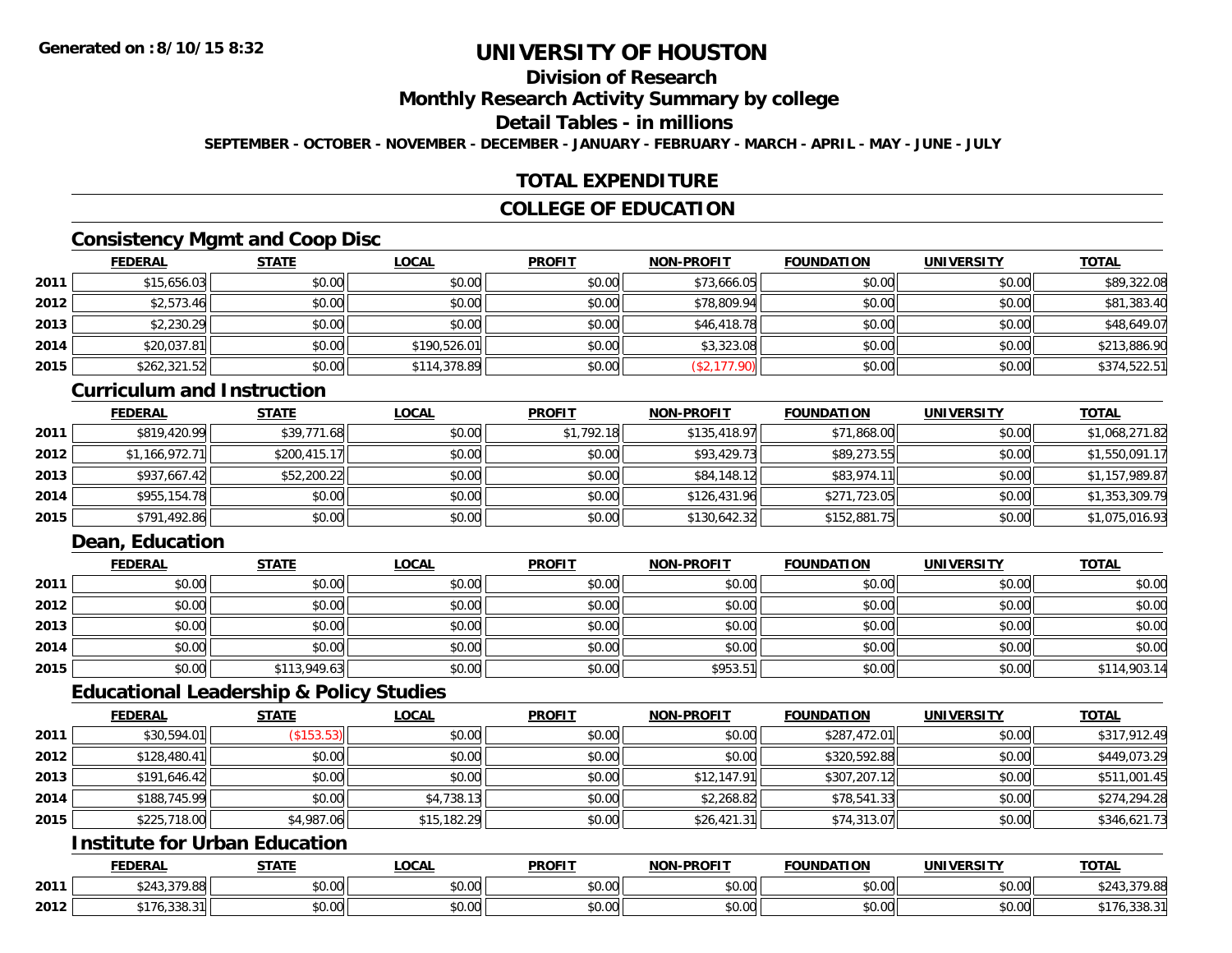## **Division of Research**

**Monthly Research Activity Summary by college**

## **Detail Tables - in millions**

**SEPTEMBER - OCTOBER - NOVEMBER - DECEMBER - JANUARY - FEBRUARY - MARCH - APRIL - MAY - JUNE - JULY**

#### **TOTAL EXPENDITURE**

## **COLLEGE OF EDUCATION**

#### **Institute for Urban Education**

|      | <b>FEDERAL</b> | <b>STATE</b> | <u>LOCAL</u> | <b>PROFIT</b> | <b>NON-PROFIT</b> | <b>FOUNDATION</b> | <b>UNIVERSITY</b> | <u>TOTAL</u>     |
|------|----------------|--------------|--------------|---------------|-------------------|-------------------|-------------------|------------------|
| 2013 | \$56,765,00    | \$0.00       | \$0.00       | \$0.00        | \$0.00            | \$0.00            | \$0.00            | .765.00<br>\$56. |
| 2014 | \$15,929.55    | \$0.00       | \$0.00       | \$0.00        | \$0.00            | \$0.00            | \$0.00            | \$15,929.55      |
| 2015 | \$0.00         | \$0.00       | \$0.00       | \$0.00        | \$0.00            | \$0.00            | \$0.00            | \$0.00           |

## **Psychological, Health, and Learning Sciences**

|      | <b>FEDERAL</b> | <b>STATE</b> | <u>LOCAL</u> | <b>PROFIT</b> | <b>NON-PROFIT</b> | <b>FOUNDATION</b> | <b>UNIVERSITY</b> | <b>TOTAL</b>   |
|------|----------------|--------------|--------------|---------------|-------------------|-------------------|-------------------|----------------|
| 2011 | \$58,368.21    | \$157,473.33 | \$0.00       | \$0.00        | \$1.243.67        | \$94,409.69       | \$0.00            | \$311,494.90   |
| 2012 | \$259,954.48   | \$103,089.12 | \$0.00       | \$0.00        | \$12,867.67       | \$1,656.63        | \$0.00            | \$377,567.90   |
| 2013 | \$288,344.43   | \$119.78     | \$0.00       | \$0.00        | \$35,042.86       | (\$214.71)        | \$10,904.64       | \$334,197.00   |
| 2014 | \$630,100.91   | \$26,915.61  | \$0.00       | \$0.00        | \$32,233.39       | (\$3,294.60)      | \$0.00            | \$685,955.31   |
| 2015 | \$964,727.45   | \$41,809.76  | \$0.00       | \$0.00        | \$25,367.39       | \$0.00            | \$0.00            | \$1,031,904.60 |

#### **UH Charter School**

|       | <b>FEDERAL</b> | <b>STATE</b>   | <b>LOCAL</b> | <b>PROFIT</b> | <b>NON-PROFIT</b> | <b>FOUNDATION</b> | <b>UNIVERSITY</b> | <b>TOTAL</b>    |
|-------|----------------|----------------|--------------|---------------|-------------------|-------------------|-------------------|-----------------|
| 2011  | \$20,579.65    | \$0.00         | \$0.00       | \$0.00        | \$0.00            | \$0.00            | \$0.00            | \$20,579.65     |
| 2012  | \$42,024.90    | \$835,283.90   | \$0.00       | \$0.00        | \$0.00            | \$0.00            | \$0.00            | \$877,308.80    |
| 2013  | \$25,033.81    | \$875,066.51   | \$0.00       | \$0.00        | \$0.00            | \$0.00            | \$0.00            | \$900,100.32    |
| 2014  | \$18,121.22    | \$972,726.91   | \$0.00       | \$0.00        | \$0.00            | \$0.00            | \$0.00            | \$990,848.13    |
| 2015  | \$17,000.29    | \$1,005,543.96 | \$0.00       | \$0.00        | \$0.00            | \$0.00            | \$0.00            | \$1,022,544.25  |
| Total | \$8,555,380.77 | \$4,429,199.11 | \$324,825.32 | \$1,792.18    | \$918,657.58      | \$1,830,403.89    | \$10,904.64       | \$16,071,163.49 |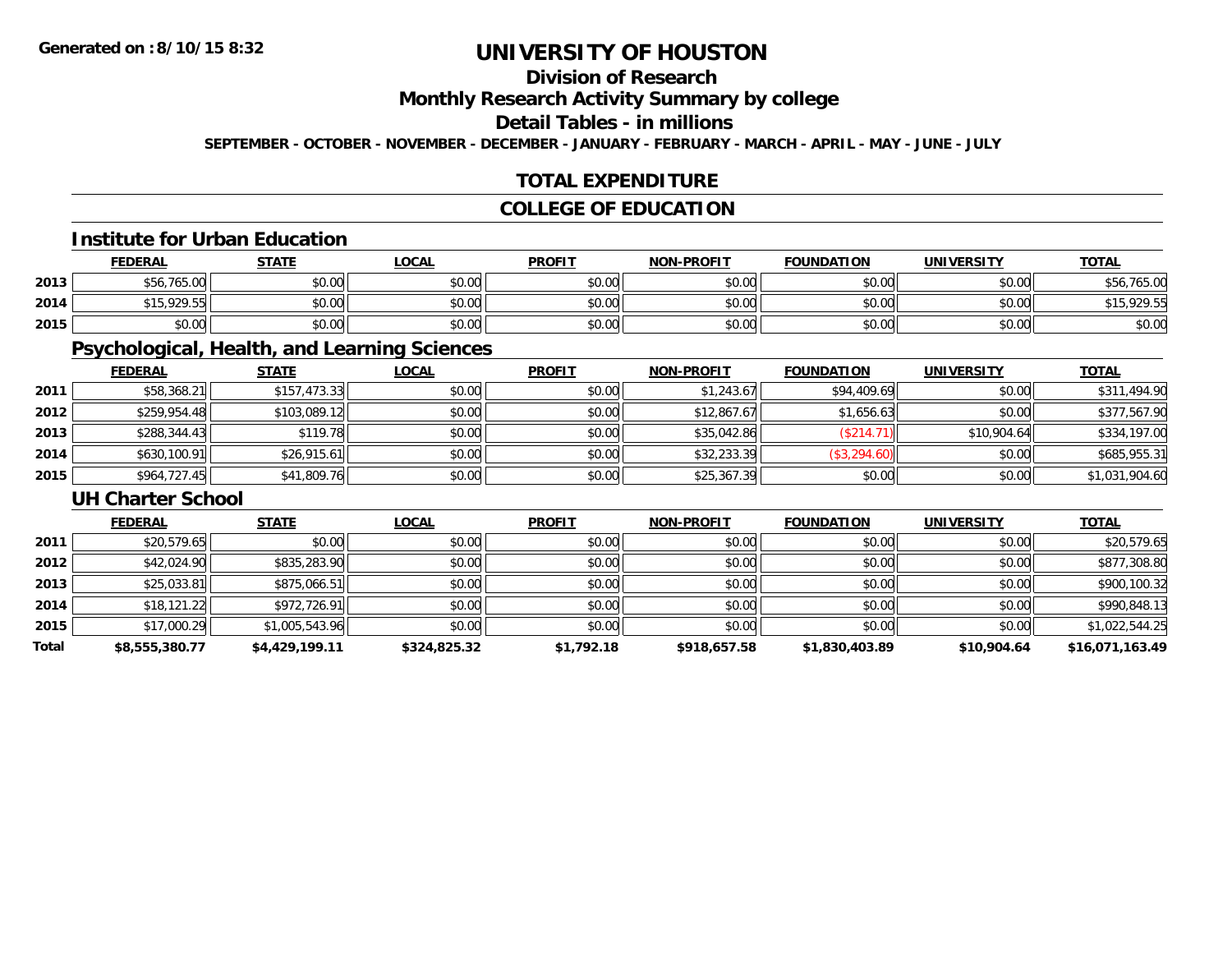# **Division of Research**

**Monthly Research Activity Summary by college**

**Detail Tables - in millions**

**SEPTEMBER - OCTOBER - NOVEMBER - DECEMBER - JANUARY - FEBRUARY - MARCH - APRIL - MAY - JUNE - JULY**

## **TOTAL EXPENDITURE**

#### **COLLEGE OF LIBERAL ARTS AND SOCIAL SCIENCES**

|      | <b>African-American Studies</b> |              |                                                          |               |                   |                   |                   |              |
|------|---------------------------------|--------------|----------------------------------------------------------|---------------|-------------------|-------------------|-------------------|--------------|
|      | <b>FEDERAL</b>                  | <b>STATE</b> | <b>LOCAL</b>                                             | <b>PROFIT</b> | <b>NON-PROFIT</b> | <b>FOUNDATION</b> | <b>UNIVERSITY</b> | <b>TOTAL</b> |
| 2014 | \$1,500.00                      | \$0.00       | \$0.00                                                   | \$0.00        | \$4,783.60        | \$0.00            | \$0.00            | \$6,283.60   |
| 2015 | \$1,250.00                      | \$0.00       | \$0.00                                                   | \$0.00        | \$0.00            | \$0.00            | \$0.00            | \$1,250.00   |
|      | Art                             |              |                                                          |               |                   |                   |                   |              |
|      | <b>FEDERAL</b>                  | <b>STATE</b> | <b>LOCAL</b>                                             | <b>PROFIT</b> | <b>NON-PROFIT</b> | <b>FOUNDATION</b> | <b>UNIVERSITY</b> | <b>TOTAL</b> |
| 2012 | \$2,871.14                      | \$0.00       | \$0.00                                                   | \$0.00        | \$0.00            | \$0.00            | \$0.00            | \$2,871.14   |
| 2013 | \$7,414.08                      | \$0.00       | \$0.00                                                   | \$0.00        | \$0.00            | \$0.00            | \$0.00            | \$7,414.08   |
| 2014 | \$2,054.89                      | \$0.00       | \$0.00                                                   | \$0.00        | \$0.00            | \$0.00            | \$0.00            | \$2,054.89   |
| 2015 | \$0.00                          | \$13,279.57  | \$0.00                                                   | \$0.00        | \$0.00            | \$0.00            | \$0.00            | \$13,279.57  |
|      | <b>Arte Publico Press</b>       |              |                                                          |               |                   |                   |                   |              |
|      | <b>FEDERAL</b>                  | <b>STATE</b> | <b>LOCAL</b>                                             | <b>PROFIT</b> | <b>NON-PROFIT</b> | <b>FOUNDATION</b> | <b>UNIVERSITY</b> | <b>TOTAL</b> |
| 2011 | \$25,875.16                     | \$9,505.94   | \$0.00                                                   | \$0.00        | \$56,600.00       | \$279,860.68      | \$0.00            | \$371,841.78 |
| 2012 | \$44,538.19                     | \$3,000.00   | \$0.00                                                   | \$0.00        | \$39,100.00       | \$17,752.00       | \$0.00            | \$104,390.19 |
| 2013 | \$35,380.05                     | \$2,535.00   | \$0.00                                                   | \$0.00        | \$33,200.00       | \$295,519.61      | \$0.00            | \$366,634.66 |
| 2014 | \$0.00                          | \$10,000.00  | \$0.00                                                   | \$0.00        | \$80,074.00       | \$254,391.61      | \$0.00            | \$344,465.61 |
| 2015 | \$26,214.22                     | \$8,500.00   | \$0.00                                                   | \$0.00        | \$67,867.00       | \$91,373.25       | \$0.00            | \$193,954.47 |
|      | <b>Blaffer Gallery</b>          |              |                                                          |               |                   |                   |                   |              |
|      | <b>FEDERAL</b>                  | <b>STATE</b> | <b>LOCAL</b>                                             | <b>PROFIT</b> | NON-PROFIT        | <b>FOUNDATION</b> | <b>UNIVERSITY</b> | <b>TOTAL</b> |
| 2011 | \$9,352.22                      | \$5,794.82   | \$0.00                                                   | \$0.00        | \$70,114.00       | \$0.00            | \$0.00            | \$85,261.04  |
| 2012 | \$3,818.28                      | \$4,689.91   | \$0.00                                                   | \$0.00        | \$50,800.00       | \$0.00            | \$0.00            | \$59,308.19  |
| 2013 | \$6,647.16                      | \$3,605.30   | \$0.00                                                   | \$0.00        | \$0.00            | \$0.00            | \$0.00            | \$10,252.46  |
| 2014 | \$50,000.58                     | \$10,387.81  | \$0.00                                                   | \$0.00        | \$45,430.75       | \$0.00            | \$0.00            | \$105,819.14 |
| 2015 | \$0.00                          | \$8,701.00   | \$0.00                                                   | \$0.00        | \$22,797.71       | \$10,000.00       | \$0.00            | \$41,498.71  |
|      |                                 |              | <b>Center for Neuromotor &amp; Biomechanics Research</b> |               |                   |                   |                   |              |
|      | <b>FEDERAL</b>                  | <b>STATE</b> | <b>LOCAL</b>                                             | <b>PROFIT</b> | <b>NON-PROFIT</b> | <b>FOUNDATION</b> | <b>UNIVERSITY</b> | <b>TOTAL</b> |
| 2011 | \$0.00                          | \$0.00       | \$0.00                                                   | \$0.00        | \$0.00            | \$0.00            | \$0.00            | \$0.00       |

| 2011 | \$0.00      | \$0.00 | \$0.00 | \$0.00      | \$0.00 | \$0.00 | \$0.00 | \$0.00      |
|------|-------------|--------|--------|-------------|--------|--------|--------|-------------|
| 2012 | \$63,687.20 | \$0.00 | \$0.00 | \$15,533.56 | \$0.00 | \$0.00 | \$0.00 | \$79,220.76 |
| 2013 | \$56,533.97 | \$0.00 | \$0.00 | \$19,622.47 | \$0.00 | \$0.00 | \$0.00 | \$76,156.44 |
| 2014 | \$0.00      | \$0.00 | \$0.00 | \$33,557.07 | \$0.00 | \$0.00 | \$0.00 | \$33,557.07 |
| 2015 | \$0.00      | \$0.00 | \$0.00 | \$42,266.09 | \$0.00 | \$0.00 | \$0.00 | \$42,266.09 |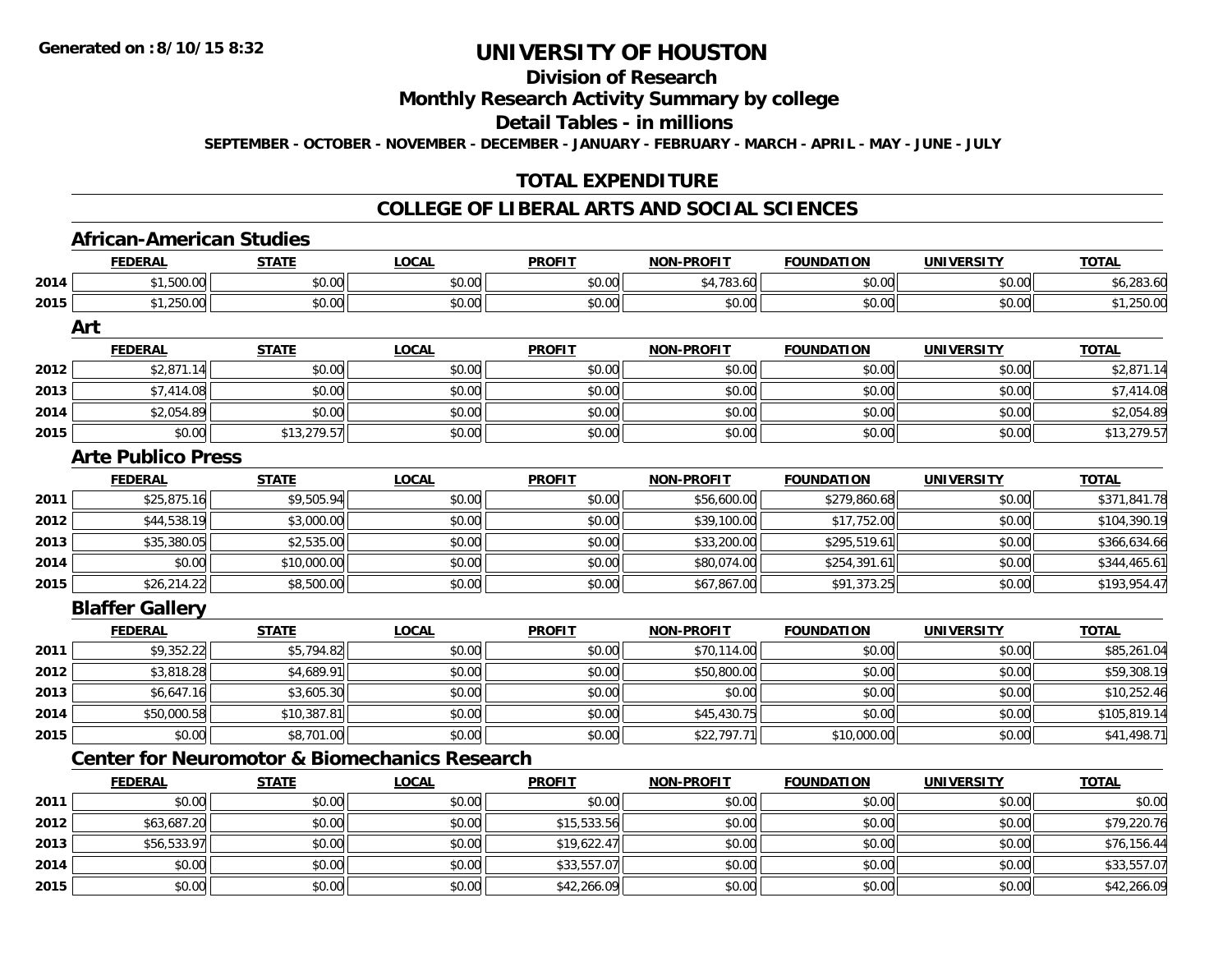**2015**

# **UNIVERSITY OF HOUSTON**

## **Division of Research**

**Monthly Research Activity Summary by college**

**Detail Tables - in millions**

**SEPTEMBER - OCTOBER - NOVEMBER - DECEMBER - JANUARY - FEBRUARY - MARCH - APRIL - MAY - JUNE - JULY**

## **TOTAL EXPENDITURE**

#### **COLLEGE OF LIBERAL ARTS AND SOCIAL SCIENCES**

|      | <b>Center for Public History</b>                  |              |              |               |                   |                   |                   |              |
|------|---------------------------------------------------|--------------|--------------|---------------|-------------------|-------------------|-------------------|--------------|
|      | <b>FEDERAL</b>                                    | <b>STATE</b> | <b>LOCAL</b> | <b>PROFIT</b> | <b>NON-PROFIT</b> | <b>FOUNDATION</b> | <b>UNIVERSITY</b> | <b>TOTAL</b> |
| 2012 | \$46,615.73                                       | \$0.00       | \$0.00       | \$0.00        | \$0.00            | \$0.00            | \$0.00            | \$46,615.73  |
| 2013 | \$48,542.50                                       | \$0.00       | \$0.00       | \$0.00        | \$0.00            | \$0.00            | \$0.00            | \$48,542.50  |
| 2014 | \$1,117.26                                        | \$0.00       | \$0.00       | \$0.00        | \$0.00            | \$0.00            | \$0.00            | \$1,117.26   |
| 2015 | \$681.72                                          | \$0.00       | \$0.00       | \$0.00        | \$0.00            | \$0.00            | \$0.00            | \$681.72     |
|      | Communication                                     |              |              |               |                   |                   |                   |              |
|      | <b>FEDERAL</b>                                    | <b>STATE</b> | <b>LOCAL</b> | <b>PROFIT</b> | NON-PROFIT        | <b>FOUNDATION</b> | <b>UNIVERSITY</b> | <b>TOTAL</b> |
| 2011 | \$0.00                                            | \$0.00       | \$0.00       | \$0.00        | \$0.00            | \$0.00            | \$0.00            | \$0.00       |
| 2012 | \$0.00                                            | \$0.00       | \$0.00       | \$0.00        | \$0.00            | \$0.00            | \$0.00            | \$0.00       |
| 2013 | \$0.00                                            | \$0.00       | \$0.00       | \$0.00        | \$4,471.57        | \$0.00            | \$0.00            | \$4,471.57   |
| 2014 | \$0.00                                            | \$65,008.16  | \$0.00       | \$0.00        | \$2,892.25        | \$0.00            | \$6,027.63        | \$73,928.04  |
| 2015 | \$0.00                                            | \$9,786.48   | \$0.00       | \$0.00        | (\$232.09)        | \$4,231.37        | \$1,200.00        | \$14,985.76  |
|      | <b>Communication Sciences and Disorders</b>       |              |              |               |                   |                   |                   |              |
|      | <b>FEDERAL</b>                                    | <b>STATE</b> | <b>LOCAL</b> | <b>PROFIT</b> | <b>NON-PROFIT</b> | <b>FOUNDATION</b> | <b>UNIVERSITY</b> | <b>TOTAL</b> |
| 2011 | \$3,634.04                                        | \$0.00       | (\$259.55)   | (\$7,078.90)  | \$69,425.65       | \$0.00            | \$0.00            | \$65,721.24  |
| 2012 | \$8,131.58                                        | \$0.00       | \$0.00       | \$0.00        | \$210,931.99      | \$0.00            | \$0.00            | \$219,063.57 |
| 2013 | \$2,270.03                                        | \$0.00       | \$0.00       | \$0.00        | \$144,200.98      | \$3,100.00        | \$0.00            | \$149,571.01 |
| 2014 | \$103,466.53                                      | \$0.00       | \$0.00       | \$0.00        | \$355,477.68      | \$166.70          | \$0.00            | \$459,110.91 |
| 2015 | \$98,791.66                                       | \$0.00       | \$0.00       | \$0.00        | \$112,736.52      | \$2,042.05        | \$0.00            | \$213,570.23 |
|      | <b>Comparative Cultural Studies</b>               |              |              |               |                   |                   |                   |              |
|      | <b>FEDERAL</b>                                    | <b>STATE</b> | <b>LOCAL</b> | <b>PROFIT</b> | <b>NON-PROFIT</b> | <b>FOUNDATION</b> | <b>UNIVERSITY</b> | <b>TOTAL</b> |
| 2011 | \$0.00                                            | \$0.00       | \$0.00       | (\$125.65)    | \$0.00            | \$0.00            | \$0.00            | (\$125.65)   |
| 2012 | \$0.00                                            | \$166.38     | \$0.00       | \$0.00        | \$0.00            | \$0.00            | \$0.00            | \$166.38     |
| 2015 | \$0.00                                            | \$3,841.51   | \$0.00       | \$0.00        | \$0.00            | \$0.00            | \$0.00            | \$3,841.51   |
|      | <b>Cynthia Woods Mitchell Center for the Arts</b> |              |              |               |                   |                   |                   |              |
|      | <b>FEDERAL</b>                                    | <b>STATE</b> | <b>LOCAL</b> | <b>PROFIT</b> | <b>NON-PROFIT</b> | <b>FOUNDATION</b> | <b>UNIVERSITY</b> | <b>TOTAL</b> |
| 2011 | \$0.00                                            | \$0.00       | \$0.00       | \$0.00        | \$15,000.00       | \$0.00            | \$0.00            | \$15,000.00  |
| 2013 | \$0.00                                            | \$6,000.00   | \$0.00       | \$0.00        | \$10,000.00       | \$0.00            | \$0.00            | \$16,000.00  |
| 2014 | \$0.00                                            | \$4,500.00   | \$0.00       | \$5,000.00    | \$6,063.33        | \$16,400.00       | \$0.00            | \$31,963.33  |

\$0.00 \$16,000.00 \$0.00 \$27,806.57 \$0.00 \$10,000.00 \$0.00 \$53,806.57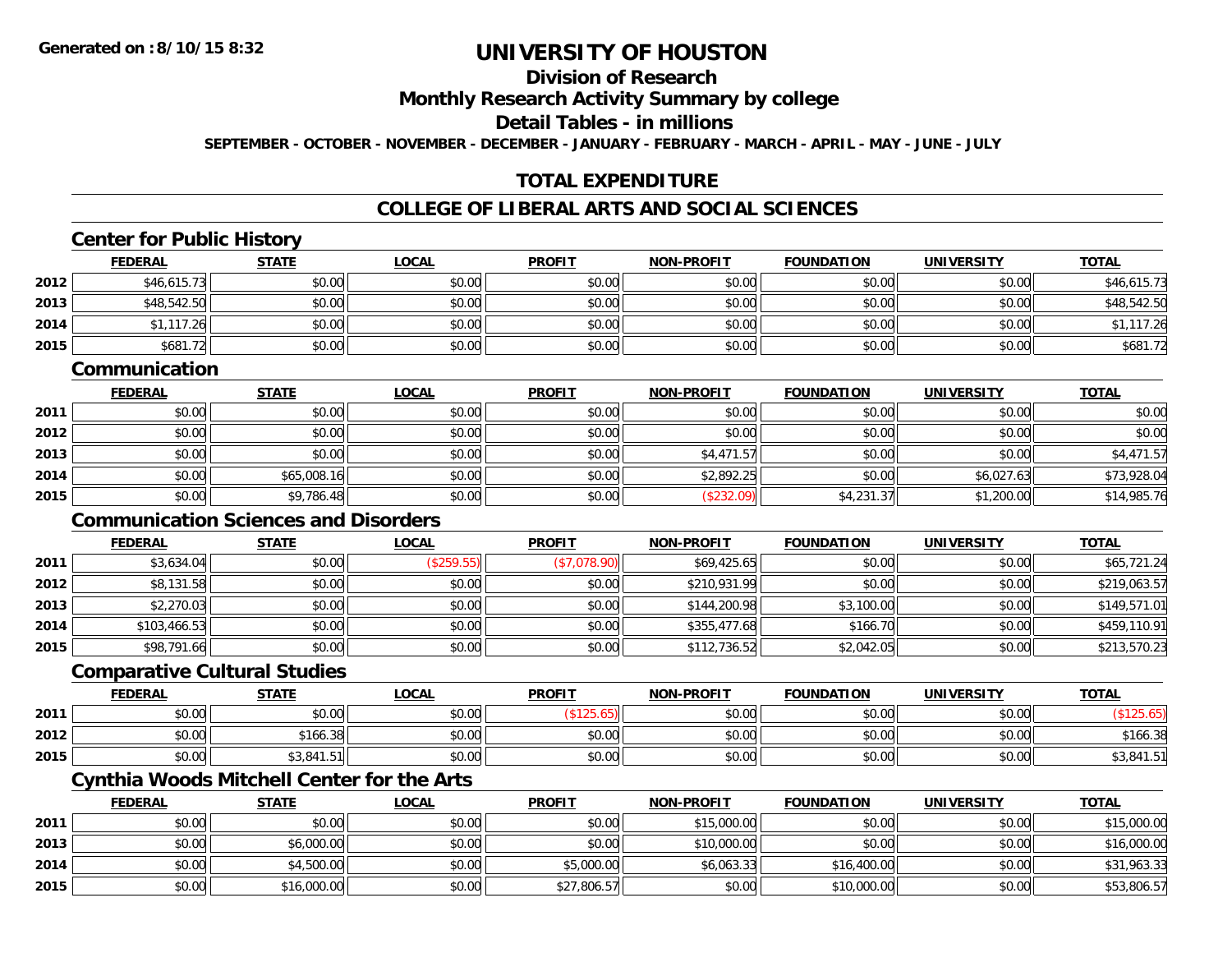## **Division of Research**

**Monthly Research Activity Summary by college**

**Detail Tables - in millions**

**SEPTEMBER - OCTOBER - NOVEMBER - DECEMBER - JANUARY - FEBRUARY - MARCH - APRIL - MAY - JUNE - JULY**

## **TOTAL EXPENDITURE**

## **COLLEGE OF LIBERAL ARTS AND SOCIAL SCIENCES**

#### **Dean, Liberal Arts and Social Sciences**

|      | <b>FEDERAL</b> | <b>STATE</b>   | <b>LOCAL</b> | <b>PROFIT</b> | <b>NON-PROFIT</b> | <b>FOUNDATION</b> | <b>UNIVERSITY</b> | <b>TOTAL</b>   |
|------|----------------|----------------|--------------|---------------|-------------------|-------------------|-------------------|----------------|
| 2011 | \$494.56       | \$0.00         | \$0.00       | \$0.00        | \$0.00            | \$0.00            | \$0.00            | \$494.56       |
| 2012 | \$2,794.57     | \$0.00         | \$0.00       | \$0.00        | \$0.00            | \$0.00            | \$0.00            | \$2,794.57     |
| 2013 | \$17.40        | \$0.00         | \$0.00       | \$0.00        | \$0.00            | \$0.00            | \$0.00            | \$17.40        |
| 2014 | \$0.00         | \$0.00         | \$0.00       | \$0.00        | \$0.00            | \$0.00            | \$0.00            | \$0.00         |
| 2015 | \$0.00         | \$1,025,818.59 | \$0.00       | \$0.00        | \$0.00            | \$0.00            | \$0.00            | \$1,025,818.59 |

#### **Economics**

|      | <b>FEDERAL</b> | <u>STATE</u> | <b>LOCAL</b> | <b>PROFIT</b> | <b>NON-PROFIT</b> | <b>FOUNDATION</b> | <b>UNIVERSITY</b> | <b>TOTAL</b> |
|------|----------------|--------------|--------------|---------------|-------------------|-------------------|-------------------|--------------|
| 2011 | (\$2,023.11)   | \$0.00       | \$0.00       | \$1,962.49    | \$35,978.91       | \$24,978.62       | \$0.00            | \$60,896.91  |
| 2012 | \$0.00         | \$0.00       | \$0.00       | \$21,270.81   | \$4,369.51        | \$35,864.38       | \$0.00            | \$61,504.70  |
| 2013 | \$101,789.83   | \$0.00       | \$0.00       | \$0.00        | \$245,033,46      | \$26,863.14       | \$0.00            | \$373,686.43 |
| 2014 | \$18,526.03    | \$2,000.00   | \$0.00       | \$0.00        | \$39,722.80       | \$19,853.99       | \$0.00            | \$80,102.82  |
| 2015 | \$6,254.68     | \$2,000.00   | \$0.00       | \$0.00        | \$38,377.60       | \$17,609.00       | \$0.00            | \$64,241.28  |

#### **English**

|      | <b>FEDERAL</b> | <b>STATE</b> | <b>LOCAL</b> | <b>PROFIT</b> | <b>NON-PROFIT</b> | <b>FOUNDATION</b> | <b>UNIVERSITY</b> | <b>TOTAL</b> |
|------|----------------|--------------|--------------|---------------|-------------------|-------------------|-------------------|--------------|
| 2011 | .76).<br>\$51  | (\$0.09)     | \$0.00       | \$0.00        | (\$287.50)        | \$0.00            | \$0.00            | (\$339.35)   |
| 2012 | \$1,000.00     | \$0.00       | \$0.00       | \$0.00        | \$0.00            | \$0.00            | \$0.00            | \$1,000.00   |
| 2013 | \$23,172.51    | \$0.00       | \$0.00       | \$0.00        | \$0.00            | \$0.00            | \$0.00            | \$23,172.51  |
| 2014 | \$12,474.99    | \$0.00       | \$0.00       | \$0.00        | \$0.00            | \$0.00            | \$0.00            | \$12,474.99  |
| 2015 | \$41,469.84    | \$4,000.00   | \$0.00       | \$0.00        | \$0.00            | \$0.00            | \$7,023.82        | \$52,493.66  |

#### **Health and Human Performance**

|      | <b>FEDERAL</b> | <b>STATE</b> | <b>LOCAL</b> | <b>PROFIT</b> | <b>NON-PROFIT</b> | <b>FOUNDATION</b> | <b>UNIVERSITY</b> | <b>TOTAL</b>   |
|------|----------------|--------------|--------------|---------------|-------------------|-------------------|-------------------|----------------|
| 2011 | \$957,021.69   | \$0.00       | \$0.00       | \$313,048.80  | \$0.00            | \$24,427.91       | \$0.00            | \$1,294,498.40 |
| 2012 | \$925,902.15   | \$0.00       | \$0.00       | \$290,167.43  | \$0.00            | \$16,089.96       | \$0.00            | \$1,232,159.54 |
| 2013 | \$2,596,221.03 | \$0.00       | \$0.00       | \$53,146.36   | \$0.00            | \$5,819.60        | \$0.00            | \$2,655,186.99 |
| 2014 | \$2,070,491.53 | \$0.00       | \$0.00       | \$66,177.05   | \$0.00            | \$44,404.35       | \$0.00            | \$2,181,072.93 |
| 2015 | \$2,061,526.16 | \$0.00       | \$0.00       | \$114,241.24  | \$44,926.60       | \$36,656.48       | \$0.00            | \$2,257,350.47 |

#### **Hispanic Studies**

|      | <b>FEDERAI</b> | <b>STATE</b>                  | .OCAI          | <b>PROFIT</b>         | <b>.PROFIT</b><br><b>NON</b> | .<br><b>FOUNDAT</b> | <b>IINIVERSIT</b>      | <b>TOTAL</b>                    |
|------|----------------|-------------------------------|----------------|-----------------------|------------------------------|---------------------|------------------------|---------------------------------|
| 2011 | \$0.00         | 0.00<br>10.U                  | ሶስ ሰሰ<br>DU.UU | 0.00<br>DU.UU         | \$0.00                       | $\sim$              | $\sim$ $\sim$<br>vv.vv | $\sim$ $\sim$ $\sim$<br>,405.42 |
| 2012 | \$0.00         | ሖ へ<br>$\sim$ $\sim$<br>JU.UU | ሶስ ስስ<br>JU.UU | ልስ ባሁ<br><b>DU.UU</b> | \$0.00                       | 10.U<br>، ۱ 0 0 س   | $\sim$ 00<br>\$U.UU    | . v. v                          |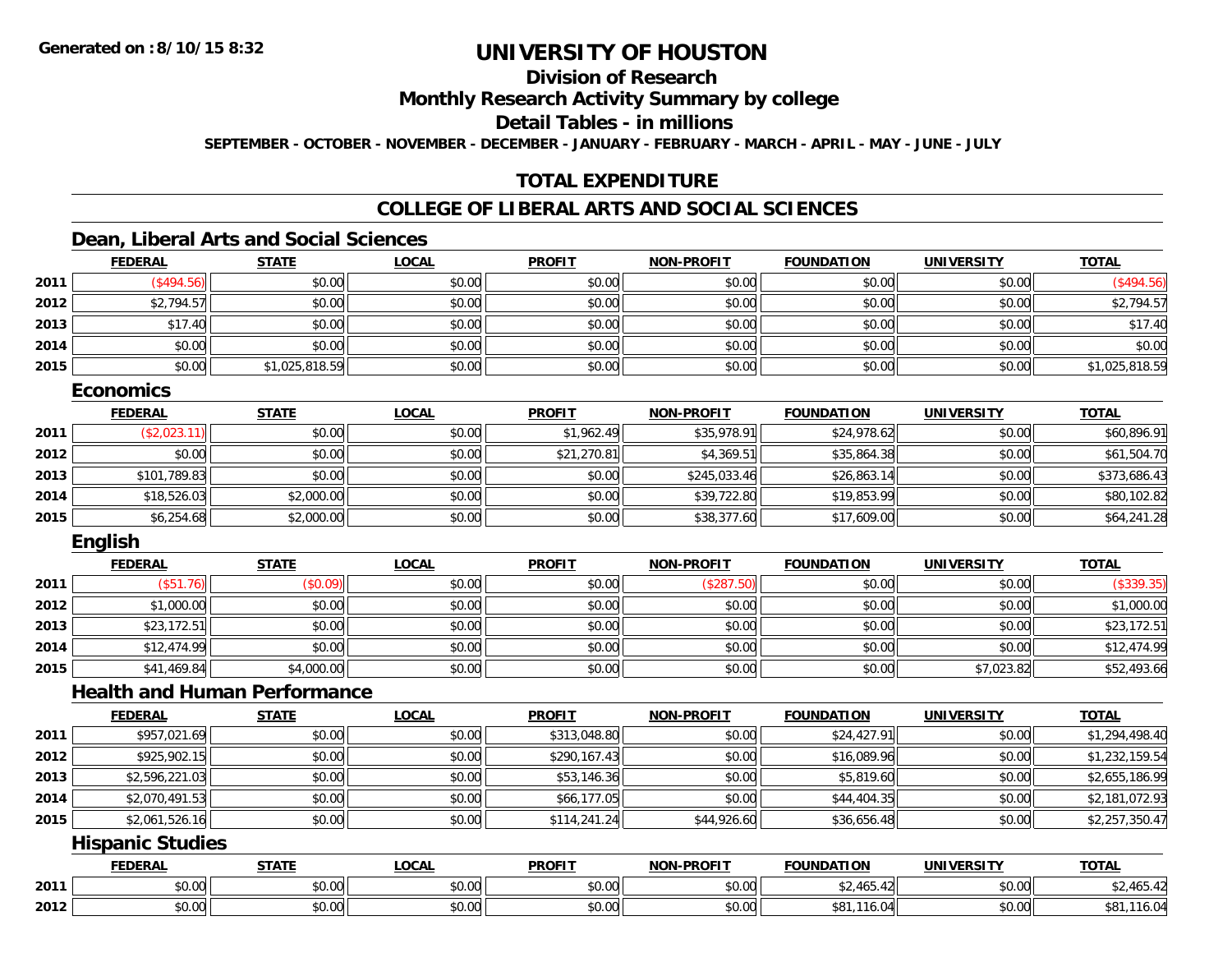## **Division of Research**

**Monthly Research Activity Summary by college**

**Detail Tables - in millions**

**SEPTEMBER - OCTOBER - NOVEMBER - DECEMBER - JANUARY - FEBRUARY - MARCH - APRIL - MAY - JUNE - JULY**

## **TOTAL EXPENDITURE**

#### **COLLEGE OF LIBERAL ARTS AND SOCIAL SCIENCES**

|      | <b>Hispanic Studies</b>               |              |              |               |                   |                   |                   |              |
|------|---------------------------------------|--------------|--------------|---------------|-------------------|-------------------|-------------------|--------------|
|      | <b>FEDERAL</b>                        | <b>STATE</b> | <b>LOCAL</b> | <b>PROFIT</b> | <b>NON-PROFIT</b> | <b>FOUNDATION</b> | <b>UNIVERSITY</b> | <b>TOTAL</b> |
| 2013 | \$0.00                                | \$0.00       | \$0.00       | \$0.00        | \$0.00            | \$21,516.99       | \$0.00            | \$21,516.99  |
| 2014 | \$0.00                                | \$0.00       | \$0.00       | \$0.00        | \$0.00            | \$4,437.02        | \$0.00            | \$4,437.02   |
| 2015 | \$0.00                                | \$0.00       | \$0.00       | \$0.00        | \$0.00            | \$0.00            | \$0.00            | \$0.00       |
|      | <b>History</b>                        |              |              |               |                   |                   |                   |              |
|      | <b>FEDERAL</b>                        | <b>STATE</b> | <b>LOCAL</b> | <b>PROFIT</b> | <b>NON-PROFIT</b> | <b>FOUNDATION</b> | <b>UNIVERSITY</b> | <b>TOTAL</b> |
| 2011 | \$8,112.13                            | \$0.00       | \$0.00       | \$26,036.81   | \$0.00            | \$0.00            | \$0.00            | \$34,148.94  |
| 2012 | \$2,879.25                            | \$0.00       | \$0.00       | \$16,396.53   | (\$332.43)        | \$0.00            | \$0.00            | \$18,943.35  |
| 2013 | (\$6,738.83)                          | \$0.00       | \$0.00       | \$59,486.04   | (\$13,435.64)     | \$0.00            | \$0.00            | \$39,311.57  |
| 2014 | \$31,004.12                           | \$0.00       | \$0.00       | \$62,398.63   | \$0.00            | \$0.00            | \$0.00            | \$93,402.75  |
| 2015 | \$19,977.53                           | \$0.00       | \$0.00       | \$35,516.01   | \$0.00            | \$0.00            | \$0.00            | \$55,493.54  |
|      | <b>Hobby Center for Public Policy</b> |              |              |               |                   |                   |                   |              |
|      | <b>FEDERAL</b>                        | <b>STATE</b> | <b>LOCAL</b> | <b>PROFIT</b> | <b>NON-PROFIT</b> | <b>FOUNDATION</b> | <b>UNIVERSITY</b> | <b>TOTAL</b> |
| 2011 | \$29,535.82                           | \$0.00       | \$0.00       | \$0.00        | \$0.00            | \$0.00            | \$0.00            | \$29,535.82  |
| 2012 | \$47,797.83                           | \$0.00       | \$0.00       | \$0.00        | \$0.00            | \$0.00            | \$0.00            | \$47,797.83  |
| 2013 | \$82,629.38                           | \$0.00       | \$0.00       | \$0.00        | \$0.00            | \$0.00            | \$0.00            | \$82,629.38  |
| 2014 | \$0.00                                | \$19,635.70  | \$0.00       | \$0.00        | \$0.00            | \$0.00            | \$0.00            | \$19,635.70  |
| 2015 | \$17,539.23                           | (\$338.78)   | \$0.00       | \$0.00        | \$0.00            | \$20,366.33       | \$0.00            | \$37,566.78  |
|      | <b>Modern/Classical Languages</b>     |              |              |               |                   |                   |                   |              |
|      | <b>FEDERAL</b>                        | <b>STATE</b> | <b>LOCAL</b> | <b>PROFIT</b> | <b>NON-PROFIT</b> | <b>FOUNDATION</b> | <b>UNIVERSITY</b> | <b>TOTAL</b> |
| 2011 | \$250.48                              | \$0.00       | \$0.00       | \$0.00        | \$0.00            | \$0.00            | \$0.00            | \$250.48     |
| 2012 | \$82,615.84                           | \$0.00       | \$0.00       | \$0.00        | \$0.00            | \$0.00            | \$0.00            | \$82,615.84  |
| 2013 | \$108,385.73                          | \$0.00       | \$0.00       | \$0.00        | \$0.00            | \$0.00            | \$0.00            | \$108,385.73 |
| 2014 | \$83,962.54                           | \$0.00       | \$0.00       | \$0.00        | \$0.00            | \$0.00            | \$0.00            | \$83,962.54  |
| 2015 | \$131,705.02                          | \$0.00       | \$0.00       | \$0.00        | \$0.00            | \$0.00            | \$0.00            | \$131,705.02 |
|      | Philosophy                            |              |              |               |                   |                   |                   |              |
|      | <b>FEDERAL</b>                        | <b>STATE</b> | <b>LOCAL</b> | <b>PROFIT</b> | <b>NON-PROFIT</b> | <b>FOUNDATION</b> | <b>UNIVERSITY</b> | <b>TOTAL</b> |
| 2011 | \$0.00                                | \$0.00       | \$0.00       | \$0.00        | \$0.00            | \$0.00            | \$0.00            | \$0.00       |

**20112012**2 \$6,522.46 \$0.00 \$0.00 \$0.00 \$0.00 \$0.00 \$0.00 \$0.00 \$0.00 \$0.00 \$0.00 \$0.00 \$0.00 \$0.00 \$6,522.46 **2013** \$7,013.21 \$0.00 \$0.00 \$0.00 \$0.00 \$0.00 \$0.00 \$7,013.21 **2014**4 \$11,632.26 \$3,229.50 \$3,229.50 \$0.00 \$0.00 \$0.00 \$0.00 \$0.00 \$0.00 \$0.00 \$0.00 \$0.00 \$14,861.76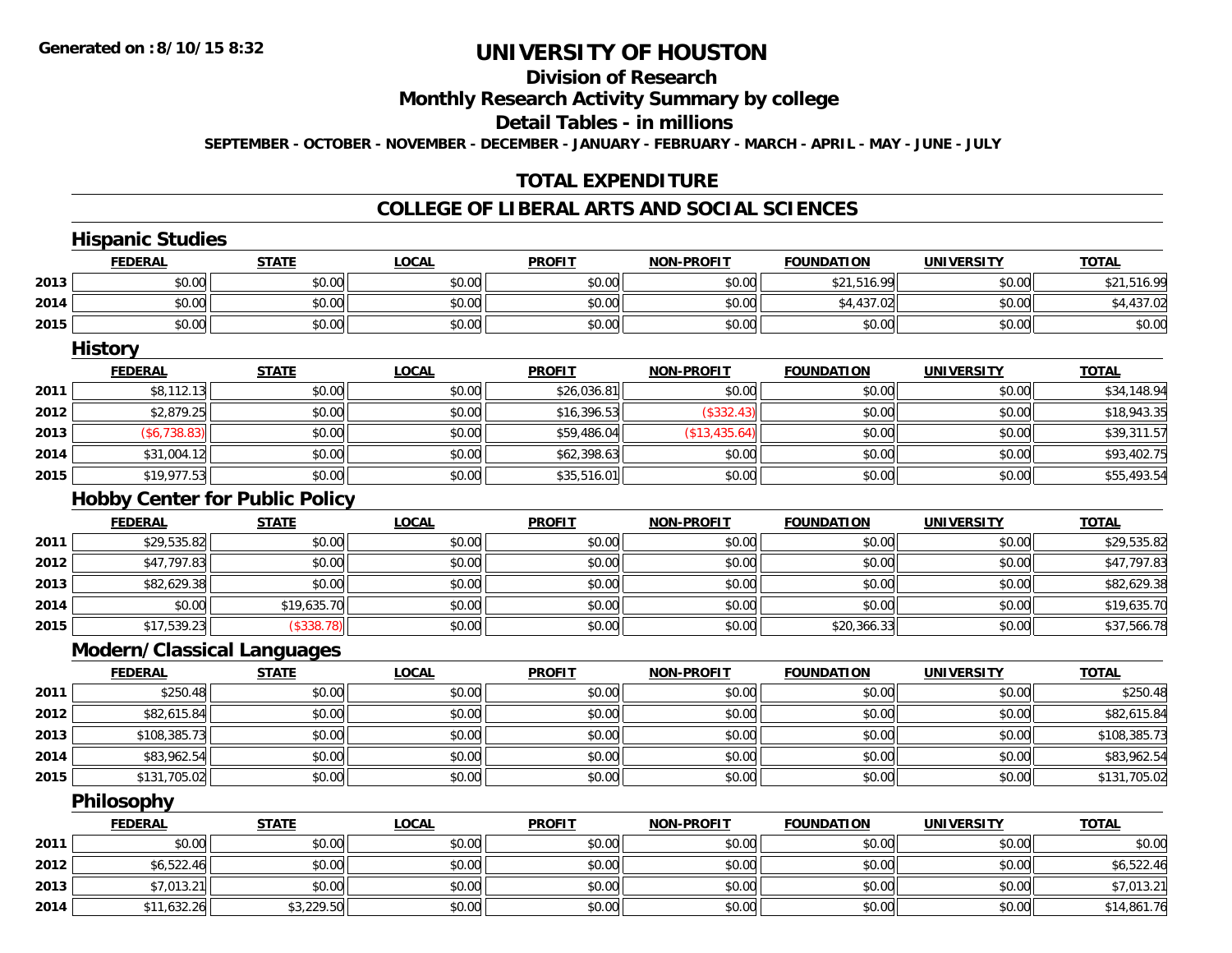# **Division of Research**

**Monthly Research Activity Summary by college**

**Detail Tables - in millions**

**SEPTEMBER - OCTOBER - NOVEMBER - DECEMBER - JANUARY - FEBRUARY - MARCH - APRIL - MAY - JUNE - JULY**

## **TOTAL EXPENDITURE**

#### **COLLEGE OF LIBERAL ARTS AND SOCIAL SCIENCES**

|      | Philosophy               |              |              |               |                   |                   |                   |                |
|------|--------------------------|--------------|--------------|---------------|-------------------|-------------------|-------------------|----------------|
|      | <b>FEDERAL</b>           | <b>STATE</b> | <b>LOCAL</b> | <b>PROFIT</b> | NON-PROFIT        | <b>FOUNDATION</b> | <b>UNIVERSITY</b> | <b>TOTAL</b>   |
| 2015 | \$1,615.38               | \$330.45     | \$0.00       | \$0.00        | \$0.00            | \$0.00            | \$0.00            | \$1,945.83     |
|      | <b>Political Science</b> |              |              |               |                   |                   |                   |                |
|      | <b>FEDERAL</b>           | <b>STATE</b> | <b>LOCAL</b> | <b>PROFIT</b> | <b>NON-PROFIT</b> | <b>FOUNDATION</b> | <b>UNIVERSITY</b> | <b>TOTAL</b>   |
| 2011 | \$5,450.05               | (\$637.93)   | \$0.00       | (\$179.60)    | \$0.00            | \$0.00            | \$0.00            | \$4,632.52     |
| 2012 | \$0.00                   | \$0.00       | \$0.00       | \$0.00        | \$0.00            | \$0.00            | \$0.00            | \$0.00         |
| 2013 | \$29,077.12              | \$0.00       | \$0.00       | \$0.00        | \$0.00            | \$2,000.00        | \$0.00            | \$31,077.12    |
| 2014 | \$0.00                   | \$3,202.59   | \$0.00       | \$0.00        | \$0.00            | \$0.00            | \$0.00            | \$3,202.59     |
| 2015 | \$75,957.00              | \$34,237.37  | \$0.00       | \$0.00        | \$0.00            | \$0.00            | \$0.00            | \$110,194.37   |
|      | <b>Psychology</b>        |              |              |               |                   |                   |                   |                |
|      | <b>FEDERAL</b>           | <b>STATE</b> | <b>LOCAL</b> | <b>PROFIT</b> | <b>NON-PROFIT</b> | <b>FOUNDATION</b> | <b>UNIVERSITY</b> | <b>TOTAL</b>   |
| 2011 | \$6,189,947.44           | \$503,129.66 | \$0.00       | \$95,756.10   | \$217,558.91      | \$209,426.28      | \$13,896.90       | \$7,229,715.29 |
| 2012 | \$5,525,788.52           | \$82,024.02  | \$0.00       | \$92,370.95   | \$224,071.28      | \$172,790.45      | (\$9,680.69)      | \$6,087,364.54 |
| 2013 | \$5,485,192.05           | \$39,404.15  | \$0.00       | \$60,560.72   | \$258,930.46      | \$78,980.95       | \$0.00            | \$5,923,068.33 |
| 2014 | \$4,095,958.41           | \$14,221.54  | \$0.00       | \$20,353.55   | \$305,580.62      | (\$3,779.05)      | \$13,938.73       | \$4,446,273.79 |
| 2015 | \$4,414,412.04           | \$136,929.22 | \$0.00       | \$42,069.34   | \$468,480.16      | \$11,002.33       | \$17,526.92       | \$5,090,420.00 |
|      | <b>School of Music</b>   |              |              |               |                   |                   |                   |                |
|      | <b>FEDERAL</b>           | <b>STATE</b> | <b>LOCAL</b> | <b>PROFIT</b> | <b>NON-PROFIT</b> | <b>FOUNDATION</b> | <b>UNIVERSITY</b> | <b>TOTAL</b>   |
| 2011 | \$0.00                   | \$1,365.00   | \$0.00       | \$0.00        | (\$666.97)        | \$0.00            | \$0.00            | \$698.03       |
| 2014 | \$0.00                   | \$8,728.12   | \$0.00       | \$0.00        | \$4,955.19        | \$0.00            | \$0.00            | \$13,683.31    |
| 2015 | \$0.00                   | \$8,971.88   | \$0.00       | \$0.00        | \$0.00            | \$17,826.76       | \$0.00            | \$26,798.64    |
|      | Sociology                |              |              |               |                   |                   |                   |                |
|      | <b>FEDERAL</b>           | <b>STATE</b> | <b>LOCAL</b> | <b>PROFIT</b> | NON-PROFIT        | <b>FOUNDATION</b> | <b>UNIVERSITY</b> | <b>TOTAL</b>   |
| 2011 | \$142,573.07             | \$0.00       | \$0.00       | \$0.00        | \$0.00            | \$0.00            | \$0.00            | \$142,573.07   |
| 2012 | \$11,893.13              | \$0.00       | \$0.00       | \$0.00        | \$0.00            | \$0.00            | \$0.00            | \$11,893.13    |
| 2013 | ( \$5,703.98)            | \$0.00       | \$7,554.77   | \$0.00        | \$0.00            | \$0.00            | \$0.00            | \$1,850.79     |
| 2014 | \$53,041.79              | \$0.00       | \$20,407.45  | \$0.00        | \$0.00            | \$0.00            | \$0.00            | \$73,449.24    |
| 2015 | \$21,124.32              | \$1,650.00   | (\$774.38)   | \$0.00        | \$0.00            | \$0.00            | \$0.00            | \$21,999.94    |
|      | <b>Theatre</b>           |              |              |               |                   |                   |                   |                |
|      | <b>FEDERAL</b>           | <b>STATE</b> | <b>LOCAL</b> | <b>PROFIT</b> | <b>NON-PROFIT</b> | <b>FOUNDATION</b> | <b>UNIVERSITY</b> | <b>TOTAL</b>   |
| 2011 | \$0.00                   | \$0.00       | \$0.00       | \$0.00        | \$47,028.06       | (\$45.63)         | \$0.00            | \$46,982.43    |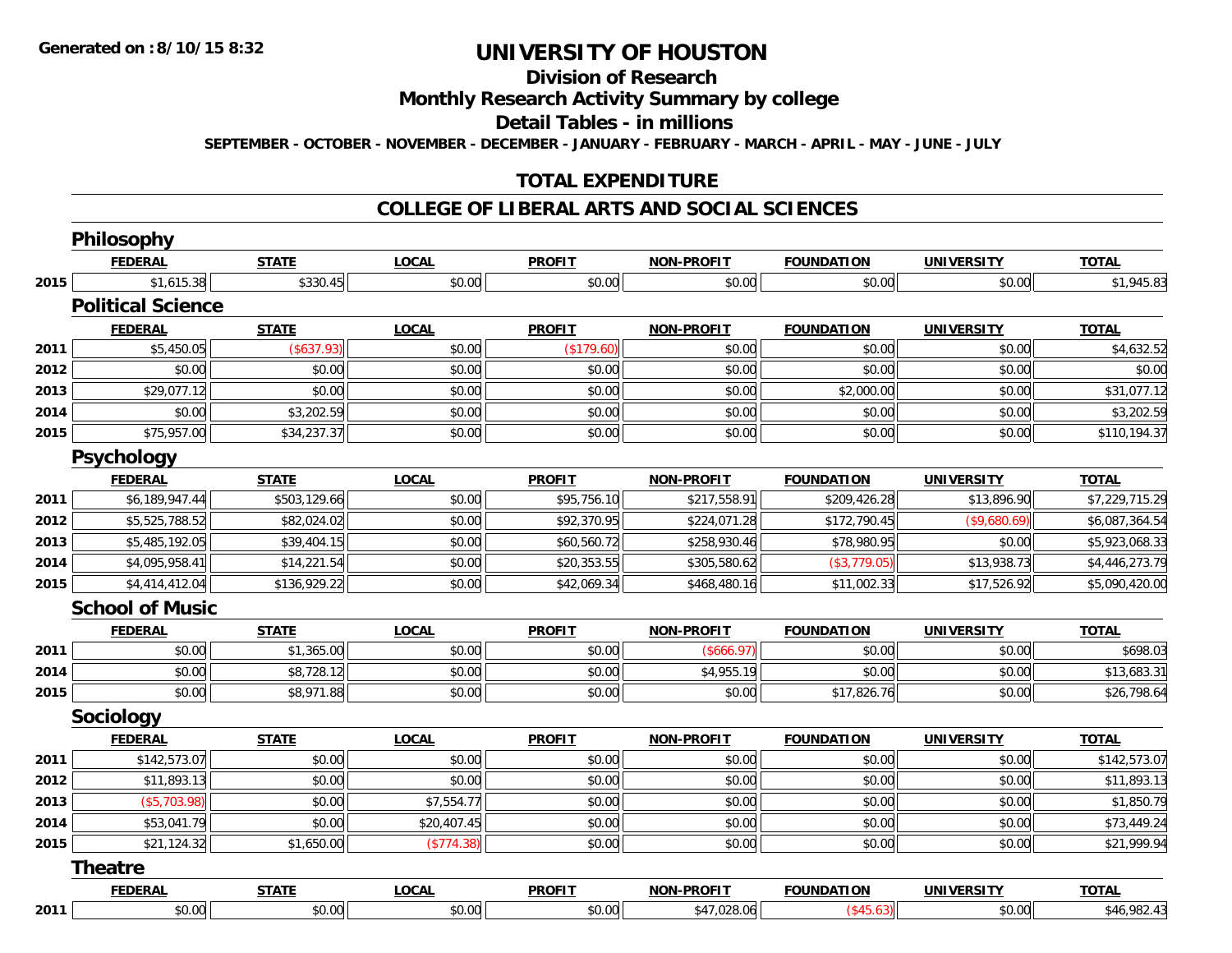#### **Division of Research**

**Monthly Research Activity Summary by college**

**Detail Tables - in millions**

**SEPTEMBER - OCTOBER - NOVEMBER - DECEMBER - JANUARY - FEBRUARY - MARCH - APRIL - MAY - JUNE - JULY**

#### **TOTAL EXPENDITURE**

#### **COLLEGE OF LIBERAL ARTS AND SOCIAL SCIENCES**

|       | Theatre         |                |              |                |                   |                   |                   |                 |  |  |  |  |
|-------|-----------------|----------------|--------------|----------------|-------------------|-------------------|-------------------|-----------------|--|--|--|--|
|       | <b>FEDERAL</b>  | <b>STATE</b>   | <b>LOCAL</b> | <b>PROFIT</b>  | <b>NON-PROFIT</b> | <b>FOUNDATION</b> | <b>UNIVERSITY</b> | <b>TOTAL</b>    |  |  |  |  |
| 2012  | \$0.00          | \$0.00         | \$0.00       | \$0.00         | (\$8,884.27)      | \$0.00            | \$0.00            | (\$8,884.27)    |  |  |  |  |
| 2013  | \$0.00          | \$0.00         | \$0.00       | \$0.00         | \$0.00            | \$0.00            | \$0.00            | \$0.00          |  |  |  |  |
| 2014  | \$0.00          | \$0.00         | \$0.00       | \$0.00         | \$36,323.59       | \$0.00            | \$0.00            | \$36,323.59     |  |  |  |  |
| 2015  | \$0.00          | \$0.00         | \$0.00       | \$0.00         | (\$4,209.05)      | \$0.00            | \$0.00            | (\$4,209.05)    |  |  |  |  |
| Total | \$36,177,631.49 | \$2,075,202.87 | \$26,928.29  | \$1,507,360.47 | \$3,345,256.22    | \$1,855,508.59    | \$49,933.31       | \$45,037,821.24 |  |  |  |  |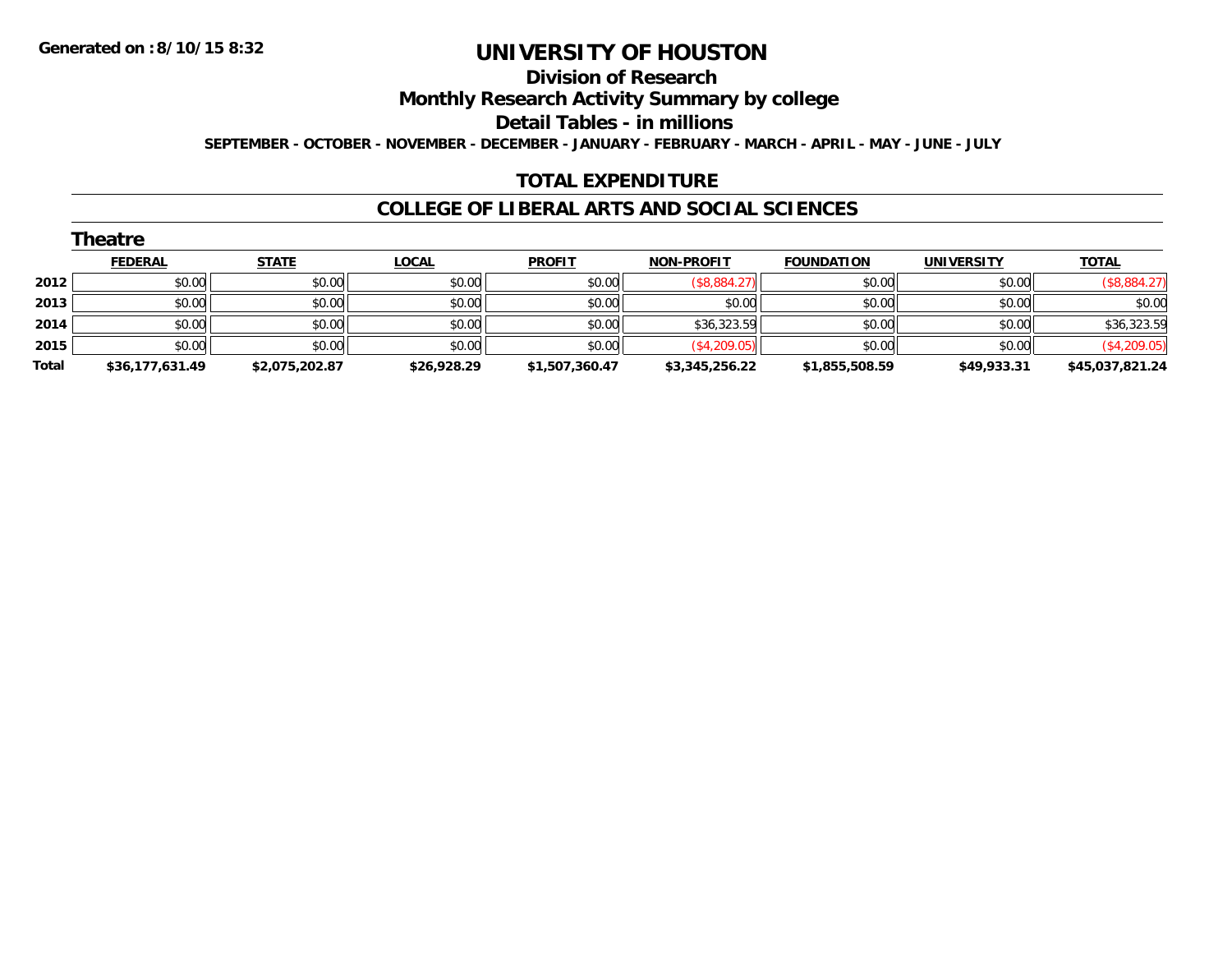## **Division of Research**

**Monthly Research Activity Summary by college**

**Detail Tables - in millions**

**SEPTEMBER - OCTOBER - NOVEMBER - DECEMBER - JANUARY - FEBRUARY - MARCH - APRIL - MAY - JUNE - JULY**

## **TOTAL EXPENDITURE**

## **COLLEGE OF NATURAL SCIENCES AND MATHEMATICS**

## **Biology/Biochemistry**

|      | <b>FEDERAL</b> | <b>STATE</b>                                                                                                           | <b>LOCAL</b> | <b>PROFIT</b> | <b>NON-PROFIT</b> | <b>FOUNDATION</b> | <b>UNIVERSITY</b> | <b>TOTAL</b>   |
|------|----------------|------------------------------------------------------------------------------------------------------------------------|--------------|---------------|-------------------|-------------------|-------------------|----------------|
| 2011 | \$3,938,179.42 | \$540,170.19                                                                                                           | \$0.00       | \$5,599.99    | \$785,773.35      | \$229,362.68      | \$0.00            | \$5,499,085.63 |
| 2012 | \$3,279,603.46 | \$1,121,052.01                                                                                                         | \$0.00       | \$5,568.85    | \$823,195.46      | \$216,690.95      | \$0.00            | \$5,446,110.73 |
| 2013 | \$2,719,488.66 | \$815,367.81                                                                                                           | \$0.00       | \$241,073.72  | \$803,738.49      | \$183,216.81      | \$0.00            | \$4,762,885.50 |
| 2014 | \$1,966,373.28 | \$698,925.35                                                                                                           | \$0.00       | \$262,217.12  | \$665,762.95      | \$183,751.10      | \$0.00            | \$3,777,029.80 |
| 2015 | \$2,748,355.34 | \$836,762.82                                                                                                           | \$0.00       | \$112,452.51  | \$383,444.73      | \$432,063.39      | \$53,535.56       | \$4,566,614.35 |
|      |                | $\mathbf{A}$ . The contract of $\mathbf{A}$ is a set of $\mathbf{A}$ is a set of $\mathbf{B}$ is a set of $\mathbf{A}$ |              |               |                   |                   |                   |                |

#### **Center for Applied Geoscience Excellence**

|      | EENEDA<br>ERA   | <b>STATE</b>       | .OCAI                | <b>DDOFIT</b> | -PROFI1<br>NON     | ΓΙΟΝ<br><b>FOLINI</b> | UNIVERSITY    | <b>TOTA</b><br>ו ב <i>ו</i> |
|------|-----------------|--------------------|----------------------|---------------|--------------------|-----------------------|---------------|-----------------------------|
| 2014 | $\sim$<br>vv.vu | $\sim$ 00<br>J∪.∪u | 0.00<br><b>JU.UU</b> | \$0.00        | $\sim$ 00<br>vv.vv | \$0.00                | 0000<br>DU.UU | $\sim$ $\sim$<br>DU.UG      |
| 2015 | $\sim$<br>JU.UU | nn nn<br>DU.UU     | 0.00<br>DU.UU        | \$0.00        | $\sim$ 00<br>vu.vu | ا0.00٪                | \$0.00        | $\sqrt{ }$<br>DU.UU         |

## **Center for Nuclear Receptors and Cell Signaling**

|      | <b>FEDERAL</b> | <b>STATE</b>   | <u>LOCAL</u> | <b>PROFIT</b> | <b>NON-PROFIT</b> | <b>FOUNDATION</b> | <b>UNIVERSITY</b> | <b>TOTAL</b>   |
|------|----------------|----------------|--------------|---------------|-------------------|-------------------|-------------------|----------------|
| 2011 | \$1,559,969.53 | \$186,042.78   | \$0.00       | \$7,523.43    | \$99,550.87       | \$82,960.70       | \$0.00            | \$1,936,047.31 |
| 2012 | \$1,726,935.57 | \$1,391,448.24 | \$0.00       | \$232,972.54  | \$964.34          | \$317,255.42      | \$0.00            | \$3,669,576.11 |
| 2013 | \$1,439,263.06 | \$676,425.70   | \$0.00       | \$3,626.63    | \$5,939.10        | \$26,980.75       | \$0.00            | \$2,152,235.24 |
| 2014 | \$1,155,525.42 | \$1,038,784.75 | \$0.00       | \$47,990.17   | \$34,195.82       | \$127,200.04      | \$0.00            | \$2,403,696.19 |
| 2015 | \$639,771.99   | \$1,001,858.15 | \$0.00       | \$0.00        | \$294.69          | \$415,276.49      | \$0.00            | \$2,057,201.32 |

#### **Chemistry**

|      | <b>FEDERAL</b> | <b>STATE</b> | <b>LOCAL</b> | <b>PROFIT</b> | <b>NON-PROFIT</b> | <b>FOUNDATION</b> | <b>UNIVERSITY</b> | <u>TOTAL</u>   |
|------|----------------|--------------|--------------|---------------|-------------------|-------------------|-------------------|----------------|
| 2011 | \$3,072,737.39 | \$837,278.43 | \$0.00       | \$5,423.82    | \$54,395.72       | \$1,697,269.54    | \$135,108.67      | \$5,802,213.57 |
| 2012 | \$2,679,195.15 | \$929,069.12 | \$0.00       | \$16,484.79   | \$69,681.73       | \$1,538,548.03    | \$130,579.61      | \$5,363,558.43 |
| 2013 | \$2,389,424.75 | \$676,467.38 | \$0.00       | \$31,716.98   | \$9,945.11        | \$1,117,729.71    | (\$43,851.79)     | \$4,181,432.14 |
| 2014 | \$2,603,770.88 | \$530,569.51 | \$0.00       | \$400.95      | \$11,521.49       | \$2,058,136.06    | \$16,022.37       | \$5,220,421.26 |
| 2015 | \$1,966,467.54 | \$207,838.53 | \$0.00       | \$33,693.94   | \$77,847.91       | \$1,382,481.81    | \$0.00            | \$3,668,329.72 |

#### **Computer Science**

|      | <b>FEDERAL</b> | <b>STATE</b> | <b>LOCAL</b> | <b>PROFIT</b> | <b>NON-PROFIT</b> | <b>FOUNDATION</b> | <b>UNIVERSITY</b> | <b>TOTAL</b>   |
|------|----------------|--------------|--------------|---------------|-------------------|-------------------|-------------------|----------------|
| 2011 | \$3,776,631.62 | \$107,880.97 | \$0.00       | \$318,867.23  | \$50,521.83       | \$0.00            | (\$769.35)        | \$4,253,132.30 |
| 2012 | \$2,405,865.63 | \$46,804.60  | \$0.00       | \$332,154.98  | \$54,703.53       | \$0.00            | \$0.00            | \$2,839,528.74 |
| 2013 | \$2,462,876.47 | \$27,590.06  | \$0.00       | \$274,336.18  | \$15,834.92       | \$18,961.93       | \$31,742.81       | \$2,831,342.38 |
| 2014 | \$1,913,595.63 | \$62,634.10  | \$0.00       | \$528,185.86  | \$342,945.59      | \$22,894.72       | \$17,454.18       | \$2,887,710.08 |
| 2015 | \$2,324,470.42 | \$244,853.59 | \$0.00       | \$272,207.36  | \$150,827.55      | \$14,562.31       | \$20,397.41       | \$3,027,318.64 |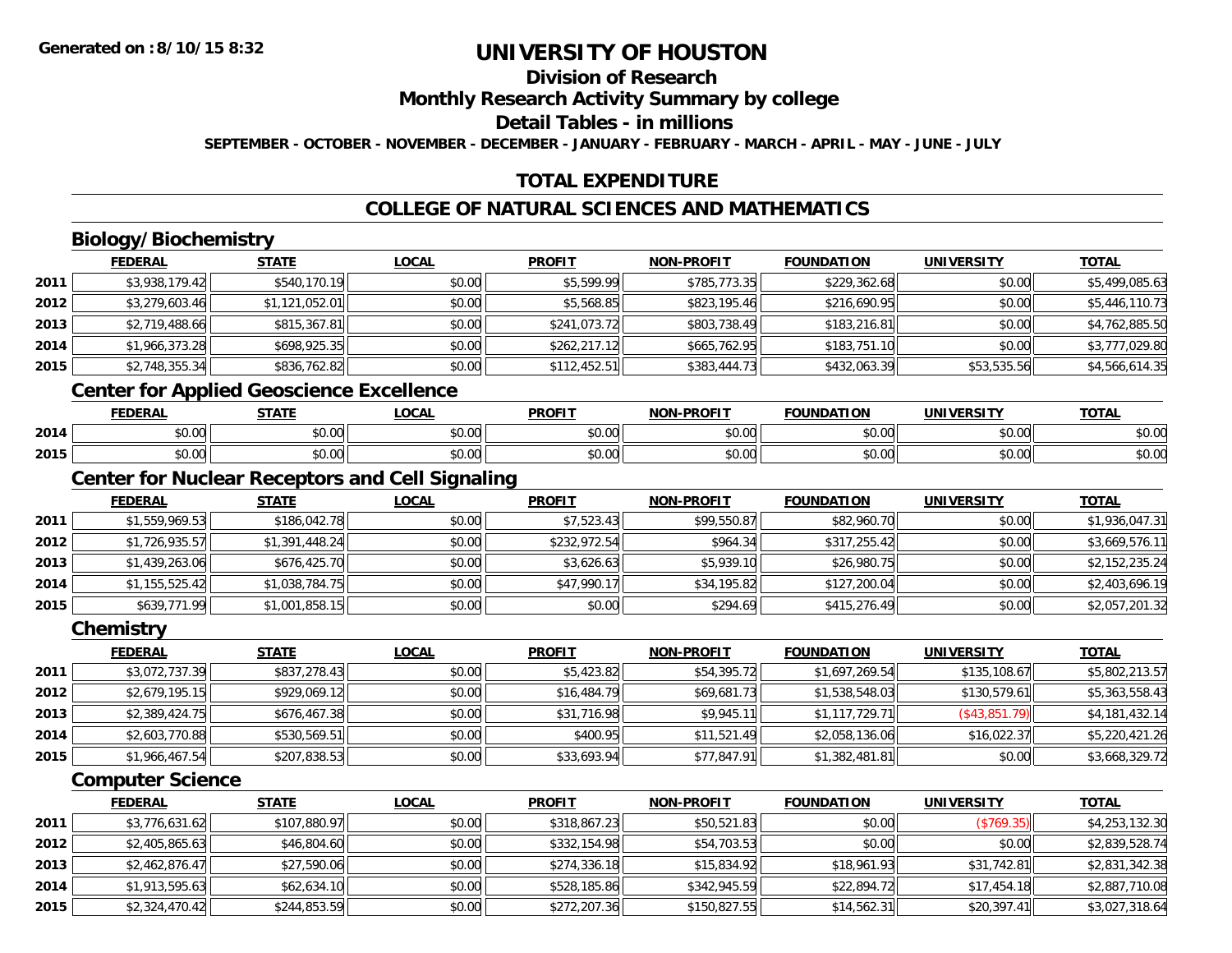## **Division of Research**

#### **Monthly Research Activity Summary by college**

#### **Detail Tables - in millions**

**SEPTEMBER - OCTOBER - NOVEMBER - DECEMBER - JANUARY - FEBRUARY - MARCH - APRIL - MAY - JUNE - JULY**

## **TOTAL EXPENDITURE**

## **COLLEGE OF NATURAL SCIENCES AND MATHEMATICS**

## **Dean, Natural Sciences and Mathematics**

|      | <b>FEDERAL</b> | <b>STATE</b> | <u>LOCAL</u> | <b>PROFIT</b> | <b>NON-PROFIT</b> | <b>FOUNDATION</b> | <b>UNIVERSITY</b> | <b>TOTAL</b> |
|------|----------------|--------------|--------------|---------------|-------------------|-------------------|-------------------|--------------|
| 2011 | \$467,030.14   | \$0.00       | \$0.00       | \$0.00        | \$0.00            | \$0.00            | \$0.00            | \$467,030.14 |
| 2012 | \$706,120.91   | \$0.00       | \$7,488.83   | \$0.00        | \$0.00            | \$0.00            | \$0.00            | \$713,609.74 |
| 2013 | \$940,805.29   | \$0.00       | \$0.00       | \$0.00        | \$0.00            | \$0.00            | \$0.00            | \$940,805.29 |
| 2014 | \$855,386.27   | \$83,358.85  | \$0.00       | \$0.00        | \$0.00            | \$0.00            | \$0.00            | \$938,745.12 |
| 2015 | \$215,090.46   | \$82,346.70  | \$0.00       | \$0.00        | \$21,177.02       | \$0.00            | \$0.00            | \$318,614.18 |

#### **Earth & Atmospheric Sciences**

|      | <b>FEDERAL</b> | <b>STATE</b>   | <b>LOCAL</b> | <b>PROFIT</b>  | <b>NON-PROFIT</b> | <b>FOUNDATION</b> | <b>UNIVERSITY</b> | <b>TOTAL</b>   |
|------|----------------|----------------|--------------|----------------|-------------------|-------------------|-------------------|----------------|
| 2011 | \$1,657,303.73 | \$1,146,534.38 | \$0.00       | \$1,467,881.23 | \$178,433.49      | \$0.00            | \$0.00            | \$4,450,152.82 |
| 2012 | \$1,568,888.83 | \$511,261.92   | \$0.00       | \$1,898,740.33 | \$171,879.23      | \$0.00            | \$0.00            | \$4,150,770.31 |
| 2013 | \$1,412,327.84 | \$308,410.58   | \$0.00       | \$2,413,103.71 | \$108,735.20      | \$2,248.22        | \$0.00            | \$4,244,825.56 |
| 2014 | \$1,051,315.44 | \$317,827.95   | \$0.00       | \$2,747,211.27 | \$326,647.95      | \$157,180.29      | \$0.00            | \$4,600,182.90 |
| 2015 | \$1,068,805.96 | \$469,109.59   | \$0.00       | \$1,491,781.98 | \$179,170.07      | \$25,404.53       | \$55,482.66       | \$3,289,754.80 |

## **Institute for Climate and Atmospheric Science**

|      | <b>FEDERAL</b> | <b>STATE</b> | <b>LOCAL</b> | <b>PROFIT</b> | <b>NON-PROFIT</b> | <b>FOUNDATION</b> | <b>UNIVERSITY</b> | <b>TOTAL</b> |
|------|----------------|--------------|--------------|---------------|-------------------|-------------------|-------------------|--------------|
| 2011 | \$0.00         | \$0.00       | \$0.00       | \$0.00        | \$0.00            | \$0.00            | \$0.00            | \$0.00       |
| 2012 | \$0.00         | \$0.00       | \$0.00       | \$0.00        | \$0.00            | \$0.00            | \$0.00            | \$0.00       |
| 2013 | \$0.00         | \$0.00       | \$0.00       | \$0.00        | \$0.00            | \$0.00            | \$0.00            | \$0.00       |
| 2014 | \$0.00         | \$0.00       | \$0.00       | \$0.00        | \$0.00            | \$0.00            | \$0.00            | \$0.00       |
| 2015 | \$0.00         | \$0.00       | \$0.00       | \$0.00        | \$0.00            | \$0.00            | \$0.00            | \$0.00       |

#### **Institute for Nanoenergy**

|      | <b>FEDERAL</b> | <b>STATE</b> | <b>LOCAL</b> | <b>PROFIT</b> | <b>NON-PROFIT</b> | <b>FOUNDATION</b> | <b>UNIVERSITY</b> | <b>TOTAL</b> |
|------|----------------|--------------|--------------|---------------|-------------------|-------------------|-------------------|--------------|
| 2011 | \$0.00         | \$0.00       | \$0.00       | \$0.00        | \$0.00            | \$0.00            | \$0.00            | \$0.00       |
| 2012 | \$0.00         | \$0.00       | \$0.00       | \$0.00        | \$0.00            | \$0.00            | \$0.00            | \$0.00       |
| 2013 | \$0.00         | \$0.00       | \$0.00       | \$0.00        | \$0.00            | \$0.00            | \$0.00            | \$0.00       |
| 2014 | \$0.00         | \$0.00       | \$0.00       | \$0.00        | \$0.00            | \$0.00            | \$0.00            | \$0.00       |
| 2015 | \$0.00         | \$0.00       | \$0.00       | \$0.00        | \$0.00            | \$0.00            | \$0.00            | \$0.00       |

#### **Mathematics**

|      | FEDERAL                       | <b>STATE</b>     | LOCAI  | <b>PROFIT</b>                                           | <b>NON-PROFIT</b>             | <b>FOUNDATION</b>                        | <b>UNIVERSITY</b> | <b>TOTAL</b>                       |
|------|-------------------------------|------------------|--------|---------------------------------------------------------|-------------------------------|------------------------------------------|-------------------|------------------------------------|
| 2011 | \$988,947.<br>$\sim$          | ,128.23<br>\$316 | \$0.00 | $\overline{1}$<br>$\mathsf{A} \cap \mathsf{A}$<br>17.40 | .<br>، ب<br>.                 | $-0.1$<br>$\sim$ $\sim$<br>¢O1<br>536.ZU | \$10,000.00       | - 640، ب<br>$\overline{a}$<br>766. |
| 2012 | **<br>יי/ 0.ن,<br>447<br>LJZ. | \$304            | \$0.00 | $\sim$ $\sim$<br><b>0711</b><br>$-16.26$                | /.661.08<br>$\wedge$ $\wedge$ | *59,866.07                               | 125.74            | $\sim$                             |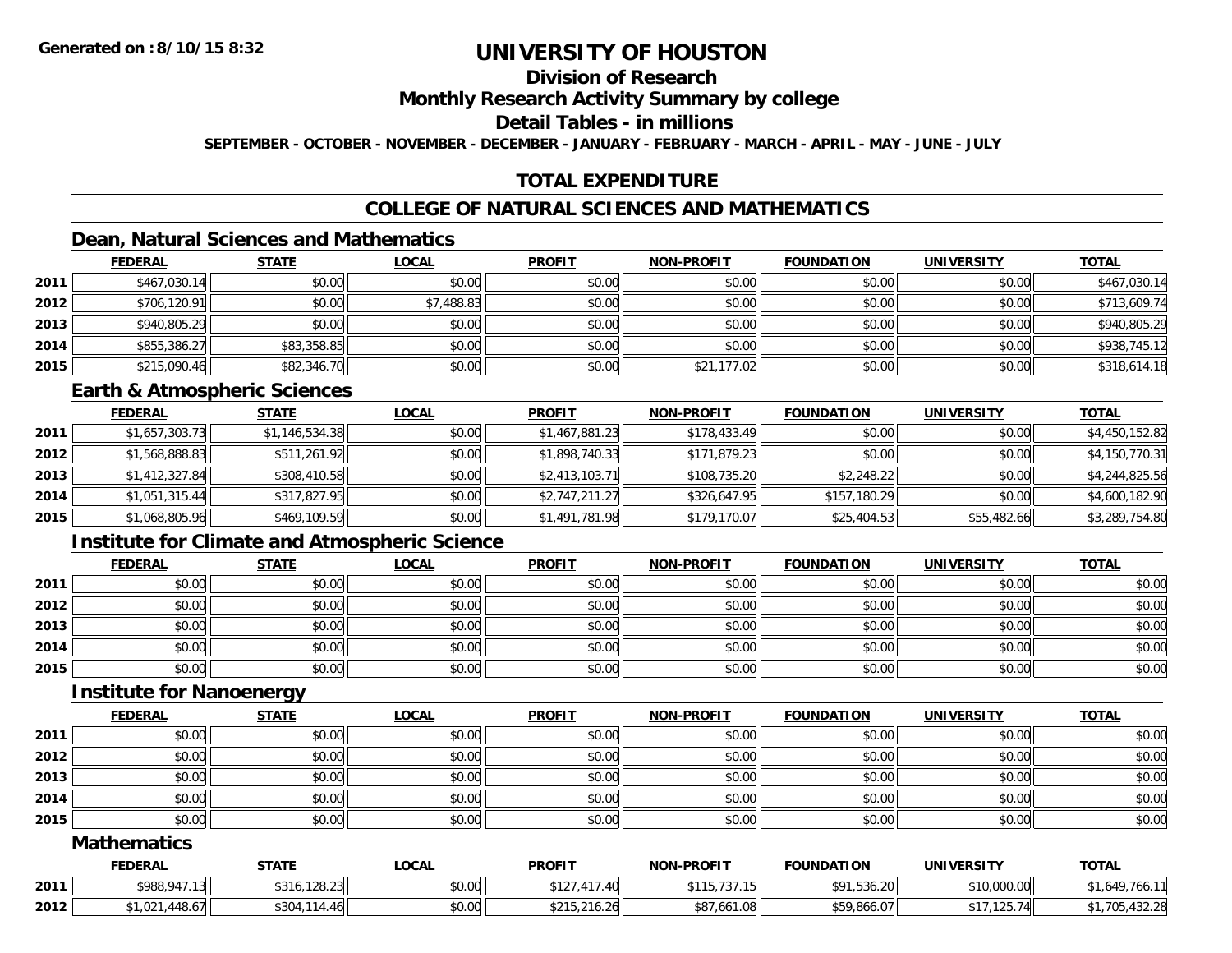#### **Division of Research**

**Monthly Research Activity Summary by college**

**Detail Tables - in millions**

**SEPTEMBER - OCTOBER - NOVEMBER - DECEMBER - JANUARY - FEBRUARY - MARCH - APRIL - MAY - JUNE - JULY**

## **TOTAL EXPENDITURE**

#### **COLLEGE OF NATURAL SCIENCES AND MATHEMATICS**

#### **MathematicsFEDERAL STATE LOCAL PROFIT NON-PROFIT FOUNDATION UNIVERSITY TOTALTOTAL 2013** $\bf{3} \mid \text{3} \mid \text{489,565.95} \mid \text{50.9752.78} \mid \text{51.823,933.67}$  \$1,823,933.67 \$1,823,933.67 \$1,823,933.67 \$1,823,933.67 **2014**4 \$1,741,508.30| (\$1,561.96)| \$0.00| \$100,373.92| \$0.00| \$73,012.56| \$0.00| \$1,741,508.30| \$1,913,332.82 **2015** \$1,490,271.92 \$0.00 \$0.00 \$45,312.07 \$21,288.78 \$76,287.45 \$0.00 \$1,633,160.22 **Physics FEDERAL STATE LOCAL PROFIT NON-PROFIT FOUNDATION UNIVERSITY TOTALTOTAL 2011** \$2,879,236.02 \$18,080.15 \$0.00 \$1,230,713.43 \$30,143.89 \$337,836.29 \$0.00 \$4,496,009.78 **2012**2 | \$3,660,147.94|| (\$2,933.99)| \$0.00|| \$1,265,192.69|| \$46,283.58|| \$307,653.75|| \$0.00|| \$5,276,343.97 **2013** \$4,071,743.77 \$0.00 \$0.00 \$1,699,082.86 \$53,144.77 \$197,208.39 \$0.00 \$6,021,179.79 **2014**4 \$4,874,595.96| \$6,426.01| \$0,426.01| \$0.00| \$1,590,602.48| \$48,635.13| \$215,261.03| \$20.00| \$0.00| \$6,735,520 **2015** \$4,315,265.70 \$29,094.94 \$0.00 \$1,538,331.06 \$24,654.64 \$154,644.19 \$0.00 \$6,061,990.53 **Total**

**\$83,244,307.48 \$15,655,774.63 \$7,488.83 \$20,724,893.60 \$5,855,145.03 \$11,824,853.90 \$464,166.57 \$137,776,630.04**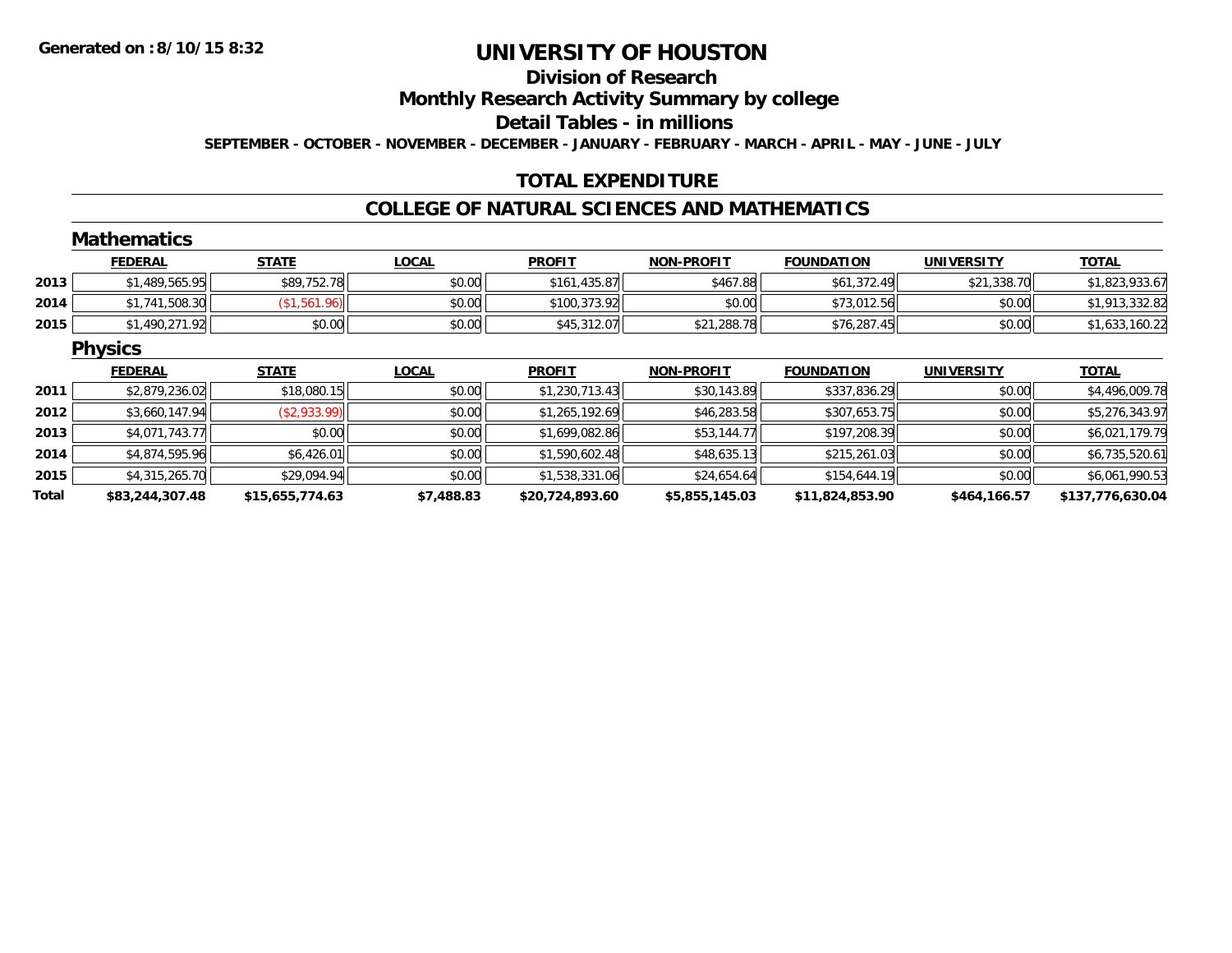# **Division of Research**

**Monthly Research Activity Summary by college**

**Detail Tables - in millions**

**SEPTEMBER - OCTOBER - NOVEMBER - DECEMBER - JANUARY - FEBRUARY - MARCH - APRIL - MAY - JUNE - JULY**

#### **TOTAL EXPENDITURE**

#### **COLLEGE OF OPTOMETRY**

## **Optometry Vision Sciences**

|       | <b>FEDERAL</b>  | <b>STATE</b>  | <b>LOCAL</b> | <b>PROFIT</b>  | <b>NON-PROFIT</b> | <b>FOUNDATION</b> | <b>UNIVERSITY</b> | <u>TOTAL</u>    |
|-------|-----------------|---------------|--------------|----------------|-------------------|-------------------|-------------------|-----------------|
| 2011  | \$3,702,588.46  | \$69,853.96   | \$0.00       | \$257,647.10   | (\$103.90)        | \$0.00            | \$112,966.96      | \$4,142,952.58  |
| 2012  | \$3,972,847.08  | (\$14,899.82) | \$0.00       | \$319,970.45   | (\$105.00)        | \$31,640.77       | \$264,309.94      | \$4,573,763.42  |
| 2013  | \$4,112,291.87  | \$0.00        | \$0.00       | \$921,162.36   | \$0.00            | \$23,632.58       | \$335,376.78      | \$5,392,463.59  |
| 2014  | \$4,675,434.29  | \$0.00        | \$0.00       | \$900,066.95   | \$6,300.00        | \$1,392.67        | \$263,674.38      | \$5,844,082.95  |
| 2015  | \$4,389,782.83  | \$25,374.76   | \$0.00       | \$371,171.87   | \$2,500.00        | \$0.00            | \$559,434.73      | \$5,348,264.19  |
| Total | \$20,852,944.53 | \$80,328.90   | \$0.00       | \$2,770,018.73 | \$8,591.10        | \$53,880.68       | \$1,535,762.79    | \$25,301,526.73 |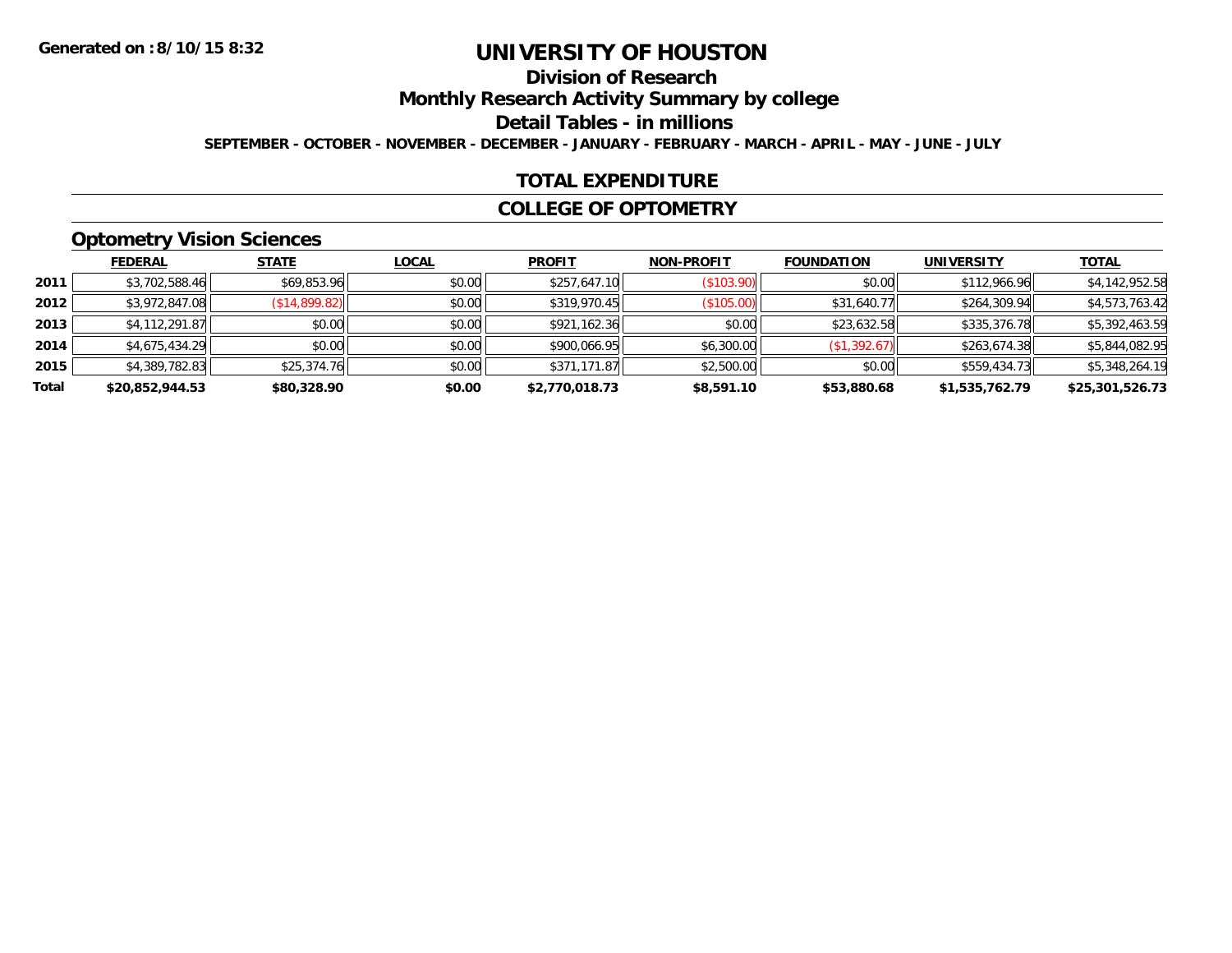## **Division of Research**

**Monthly Research Activity Summary by college**

**Detail Tables - in millions**

**SEPTEMBER - OCTOBER - NOVEMBER - DECEMBER - JANUARY - FEBRUARY - MARCH - APRIL - MAY - JUNE - JULY**

## **TOTAL EXPENDITURE**

#### **COLLEGE OF PHARMACY**

## **Center for Experimental Therapeutics and Pharmacoi**

|      | <b>FEDERAL</b> | <b>STATE</b> | <b>LOCAL</b> | <b>PROFIT</b> | <b>NON-PROFIT</b> | <b>FOUNDATION</b> | <b>UNIVERSITY</b> | <b>TOTAL</b> |
|------|----------------|--------------|--------------|---------------|-------------------|-------------------|-------------------|--------------|
| 2011 | \$0.00         | \$0.00       | \$0.00       | \$0.00        | \$0.00            | \$0.00            | \$0.00            | \$0.00       |
| 2012 | \$0.00         | \$0.00       | \$0.00       | \$0.00        | \$0.00            | \$0.00            | \$0.00            | \$0.00       |
| 2013 | \$0.00         | \$0.00       | \$0.00       | \$0.00        | \$0.00            | \$0.00            | \$0.00            | \$0.00       |
| 2014 | \$0.00         | \$0.00       | \$0.00       | \$0.00        | \$0.00            | \$0.00            | \$0.00            | \$0.00       |
| 2015 | \$0.00         | \$0.00       | \$0.00       | \$0.00        | \$0.00            | \$0.00            | \$0.00            | \$0.00       |

## **Clinical Pharmacy & Administration**

|      | <b>FEDERAL</b> | <u>STATE</u> | <b>LOCAL</b> | <b>PROFIT</b> | <b>NON-PROFIT</b> | <b>FOUNDATION</b> | <b>UNIVERSITY</b> | <b>TOTAL</b> |
|------|----------------|--------------|--------------|---------------|-------------------|-------------------|-------------------|--------------|
| 2011 | \$143.418.71   | \$4,027.14   | \$0.00       | \$359,445.77  | \$126,367.85      | \$0.00            | \$24.85           | \$633,284.32 |
| 2012 | \$220,623.11   | \$9,577.30   | \$0.00       | \$315,977.76  | \$19,247.98       | \$18,320.86       | \$0.00            | \$583,747.01 |
| 2013 | \$218,989.60   | \$0.00       | \$0.00       | \$444,488.94  | \$31,108.07       | \$4,103.00        | \$0.00            | \$698,689.61 |
| 2014 | \$18,114.04    | \$0.00       | \$0.00       | \$506,568.27  | \$133,656.20      | \$0.00            | \$0.00            | \$658,338.51 |
| 2015 | \$289,367.98   | \$303,123.69 | \$0.00       | \$243,233.84  | \$111,581.98      | \$0.00            | \$0.00            | \$947,307.48 |

## **Dean, Pharmacy**

|      | <b>FEDERAL</b> | <b>STATE</b> | <u>LOCAL</u> | <b>PROFIT</b> | <b>NON-PROFIT</b> | <b>FOUNDATION</b> | <b>UNIVERSITY</b> | <b>TOTAL</b> |
|------|----------------|--------------|--------------|---------------|-------------------|-------------------|-------------------|--------------|
| 2011 | \$0.00         | \$0.00       | \$0.00       | \$0.00        | \$0.00            | \$0.00            | \$0.00            | \$0.00       |
| 2012 | \$0.00         | \$0.00       | \$0.00       | \$0.00        | \$0.00            | \$0.00            | \$0.00            | \$0.00       |
| 2013 | \$0.00         | \$0.00       | \$0.00       | \$0.00        | \$0.00            | \$0.00            | \$0.00            | \$0.00       |
| 2014 | \$0.00         | \$0.00       | \$0.00       | \$0.00        | \$0.00            | \$0.00            | \$0.00            | \$0.00       |
| 2015 | \$0.00         | \$0.00       | \$0.00       | \$0.00        | \$0.00            | \$0.00            | \$0.00            | \$0.00       |

#### **Pharm Health Outcomes & Policy**

|      | <b>FEDERAL</b> | <b>STATE</b> | <u>LOCAL</u> | <b>PROFIT</b> | <b>NON-PROFIT</b> | <b>FOUNDATION</b> | <b>UNIVERSITY</b> | <b>TOTAL</b> |
|------|----------------|--------------|--------------|---------------|-------------------|-------------------|-------------------|--------------|
| 2011 | \$4,742.34     | \$0.00       | \$0.00       | \$0.00        | \$129,221.01      | \$0.00            | \$0.00            | \$133,963.35 |
| 2012 | \$17,994.34    | \$5,354.58   | \$0.00       | \$0.00        | \$27,920.30       | \$0.00            | \$0.00            | \$51,269.22  |
| 2013 | \$134,365.10   | \$0.00       | \$0.00       | \$313.50      | \$0.00            | \$0.00            | \$0.00            | \$134,678.60 |
| 2014 | \$159,951.05   | (\$336.65)   | \$0.00       | \$0.00        | \$0.00            | \$2,435.82        | \$0.00            | \$162,050.22 |
| 2015 | \$164,780.36   | \$12,796.96  | \$0.00       | \$26,044.78   | \$8,358.10        | \$3,734.40        | \$0.00            | \$215,714.60 |

#### **Pharmacological and Pharmaceutical Sciences**

|      | <b>FEDERAL</b>                  | <b>STATE</b>                    | <u>LOCAL</u>              | <b>PROFIT</b>     | <b>NON-PROFIT</b>          | <b>FOUNDATION</b>            | UNIVERSITY | <b>TOTAL</b>          |
|------|---------------------------------|---------------------------------|---------------------------|-------------------|----------------------------|------------------------------|------------|-----------------------|
| 2011 | *2 105 275 511<br>$10J/LJ$ .J.J | 000<br><sup>ا∣82,402.91</sup> ∝ | ስ ለሰ<br>PU.UU             | 15,263.21         | $A - C$<br>1,535.88<br>. . | റി<br>. ٻي رب                | \$0.00     | $\sim$<br>י מ.<br>. ۷ |
| 2012 | $    -$<br>າວ.໐ວ                | \$0.01                          | $\sim$<br>$\cap$<br>DU.UU | 102.00<br>,482.8U | \$90,138.46                | <b>\$80.073</b><br>$.3.60$ L | \$0.00     | 71.JYU - 12           |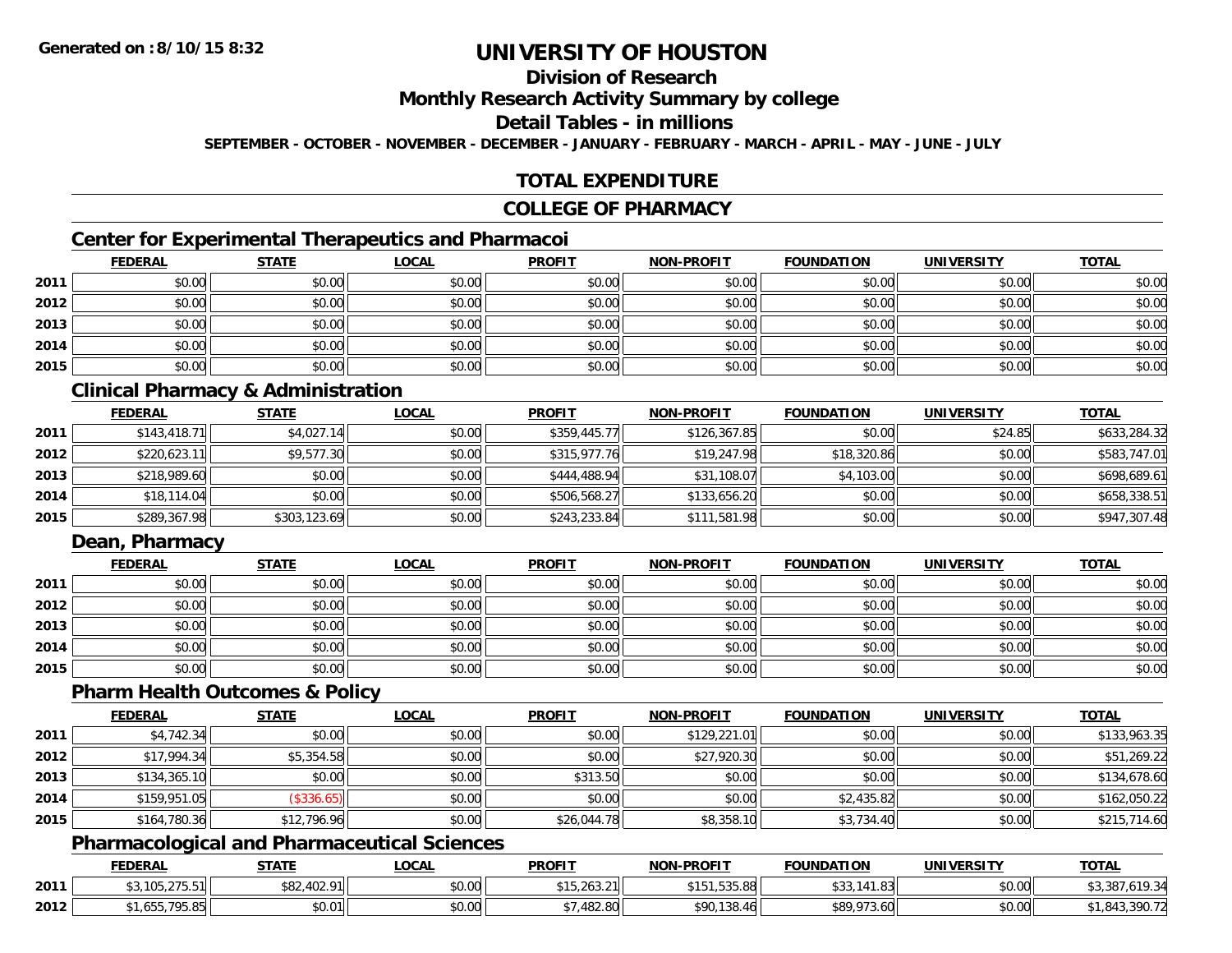## **Division of Research**

**Monthly Research Activity Summary by college**

**Detail Tables - in millions**

**SEPTEMBER - OCTOBER - NOVEMBER - DECEMBER - JANUARY - FEBRUARY - MARCH - APRIL - MAY - JUNE - JULY**

#### **TOTAL EXPENDITURE**

#### **COLLEGE OF PHARMACY**

## **Pharmacological and Pharmaceutical Sciences**

|       | <b>FEDERAL</b>  | <u>STATE</u> | <u>LOCAL</u> | <b>PROFIT</b>  | <b>NON-PROFIT</b> | <b>FOUNDATION</b> | <b>UNIVERSITY</b> | <b>TOTAL</b>    |
|-------|-----------------|--------------|--------------|----------------|-------------------|-------------------|-------------------|-----------------|
| 2013  | \$2,121,688.94  | \$0.00       | \$0.00       | \$17,311.50    | \$67,450.14       | \$60,097.15       | \$0.00            | \$2,266,547.73  |
| 2014  | \$1,620,228.97  | \$0.00       | \$0.00       | \$55,092.20    | \$19.025.53       | \$56,800.72       | \$0.00            | \$1,751,147.42  |
| 2015  | \$1,958,881.36  | \$110,901.92 | \$0.00       | \$17,581.10    | \$21,650.19       | \$25,617.93       | \$0.00            | \$2,134,632.50  |
| Total | \$11,834,217.25 | \$527,847.86 | \$0.00       | \$2,008,803.67 | \$937,261.69      | \$294,225.31      | \$24.85           | \$15,602,380.63 |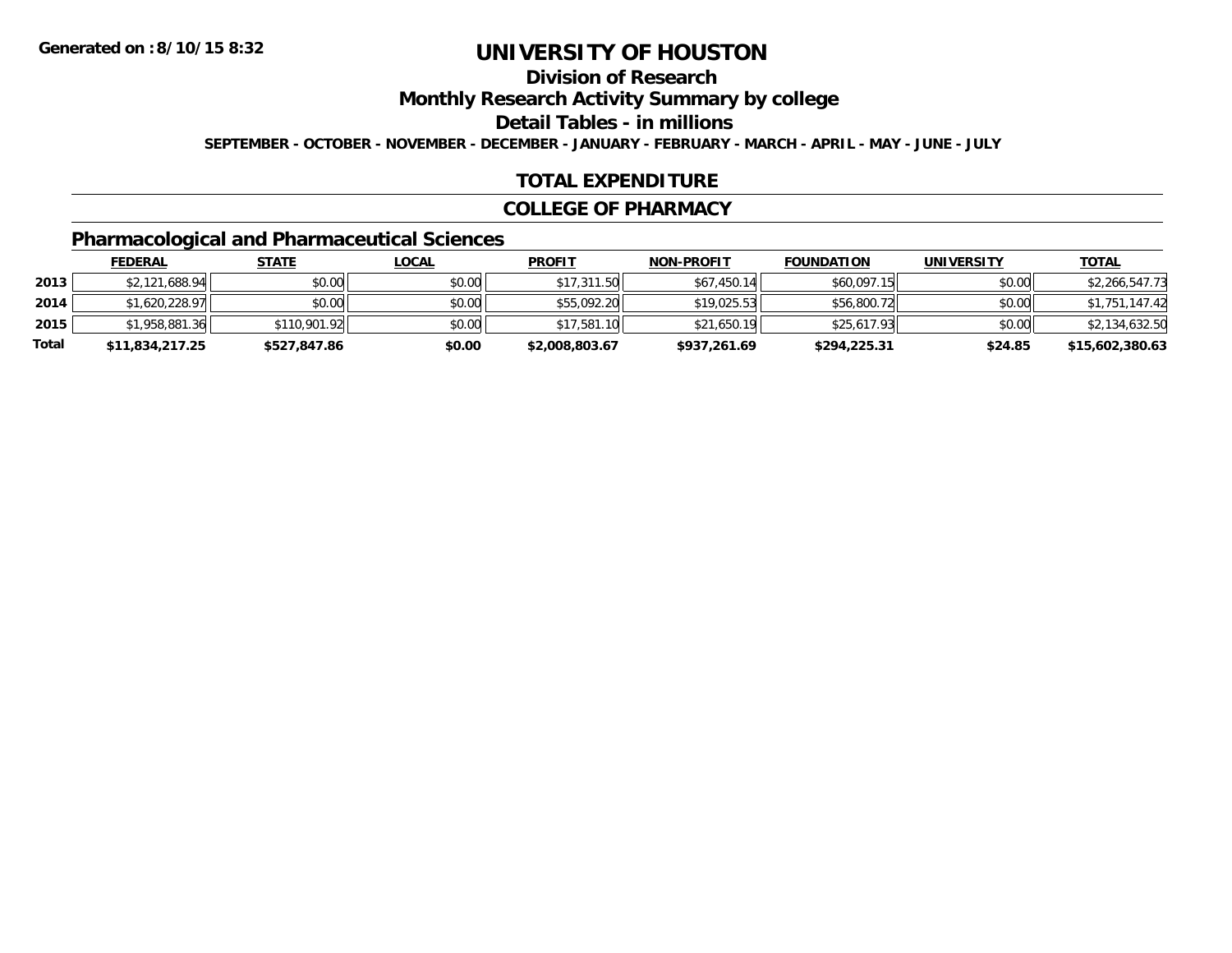# **Division of Research**

## **Monthly Research Activity Summary by college**

#### **Detail Tables - in millions**

**SEPTEMBER - OCTOBER - NOVEMBER - DECEMBER - JANUARY - FEBRUARY - MARCH - APRIL - MAY - JUNE - JULY**

## **TOTAL EXPENDITURE**

#### **COLLEGE OF TECHNOLOGY**

|      | <b>FEDERAL</b>                             | <b>STATE</b>           | <b>LOCAL</b> | <b>PROFIT</b> | <b>NON-PROFIT</b> | <b>FOUNDATION</b> | <b>UNIVERSITY</b> | <b>TOTAL</b> |
|------|--------------------------------------------|------------------------|--------------|---------------|-------------------|-------------------|-------------------|--------------|
| 2014 | \$0.00                                     | \$0.00                 | \$0.00       | \$0.00        | \$0.00            | \$0.00            | \$0.00            | \$0.00       |
| 2015 | \$0.00                                     | \$0.00                 | \$0.00       | \$0.00        | \$0.00            | \$0.00            | \$0.00            | \$0.00       |
|      | <b>Center for Life Sciences Technology</b> |                        |              |               |                   |                   |                   |              |
|      | <b>FEDERAL</b>                             | <b>STATE</b>           | <b>LOCAL</b> | <b>PROFIT</b> | NON-PROFIT        | <b>FOUNDATION</b> | <b>UNIVERSITY</b> | <b>TOTAL</b> |
| 2011 | \$0.00                                     | \$0.00                 | \$0.00       | \$0.00        | \$0.00            | \$0.00            | \$0.00            | \$0.00       |
| 2012 | \$0.00                                     | \$0.00                 | \$0.00       | \$0.00        | \$0.00            | \$0.00            | \$0.00            | \$0.00       |
|      | <b>Center for Technology Literacy</b>      |                        |              |               |                   |                   |                   |              |
|      | <b>FEDERAL</b>                             | <b>STATE</b>           | <b>LOCAL</b> | <b>PROFIT</b> | <b>NON-PROFIT</b> | <b>FOUNDATION</b> | <b>UNIVERSITY</b> | <b>TOTAL</b> |
| 2011 | \$703,586.52                               | \$0.00                 | \$0.00       | \$0.00        | \$0.00            | \$0.00            | \$0.00            | \$703,586.52 |
| 2012 | \$750,300.98                               | \$0.00                 | \$0.00       | \$0.00        | \$0.00            | \$0.00            | \$0.00            | \$750,300.98 |
| 2013 | \$295,919.44                               | \$0.00                 | \$0.00       | \$0.00        | \$0.00            | \$0.00            | \$0.00            | \$295,919.44 |
| 2014 | \$653,822.89                               | \$0.00                 | \$0.00       | \$0.00        | \$0.00            | \$0.00            | \$0.00            | \$653,822.89 |
| 2015 | \$273,790.51                               | \$0.00                 | \$0.00       | \$111,449.84  | \$0.00            | \$0.00            | \$0.00            | \$385,240.35 |
|      | <b>Construction Management</b>             |                        |              |               |                   |                   |                   |              |
|      | <b>FEDERAL</b>                             | <b>STATE</b>           | <b>LOCAL</b> | <b>PROFIT</b> | <b>NON-PROFIT</b> | <b>FOUNDATION</b> | <b>UNIVERSITY</b> | <b>TOTAL</b> |
| 2011 | \$4,322.71                                 | \$0.00                 | \$0.00       | \$0.00        | \$0.00            | \$0.00            | \$0.00            | \$4,322.71   |
| 2012 | \$0.00                                     | \$20,354.40            | \$0.00       | \$0.00        | \$0.00            | \$0.00            | \$0.00            | \$20,354.40  |
| 2013 | \$0.00                                     | \$53,040.18            | \$0.00       | \$0.00        | \$0.00            | \$27,980.82       | \$0.00            | \$81,021.00  |
| 2014 | \$0.00                                     | \$35,091.79            | \$0.00       | \$0.00        | \$0.00            | \$8,945.87        | \$0.00            | \$44,037.66  |
| 2015 | \$0.00                                     | \$844.62               | \$0.00       | \$0.00        | \$0.00            | \$0.00            | \$0.00            | \$844.62     |
|      | Dean, Technology                           |                        |              |               |                   |                   |                   |              |
|      | <b>FEDERAL</b>                             | <b>STATE</b>           | <b>LOCAL</b> | <b>PROFIT</b> | <b>NON-PROELI</b> | <b>FOUNDATION</b> | <b>UNIVERSITY</b> | <b>TOTAL</b> |
| 2011 | \$193,605.54                               | \$0.00                 | \$0.00       | \$0.00        | \$0.00            | \$0.00            | \$0.00            | \$193,605.54 |
| 2012 | \$166,069.68                               | \$0.00                 | \$0.00       | \$0.00        | \$0.00            | \$0.00            | \$0.00            | \$166,069.68 |
| 2013 | \$45,660.36                                | \$0.00                 | \$0.00       | \$0.00        | \$0.00            | \$0.00            | \$0.00            | \$45,660.36  |
| 2014 | \$25,294.39                                | \$0.00                 | \$0.00       | \$0.00        | \$0.00            | \$0.00            | \$0.00            | \$25,294.39  |
| 2015 | \$0.00                                     | \$0.00                 | \$0.00       | \$0.00        | \$0.00            | \$0.00            | \$0.00            | \$0.00       |
|      | <b>Engineering Technology</b>              |                        |              |               |                   |                   |                   |              |
|      |                                            |                        |              |               |                   |                   |                   |              |
|      | <b>FEDERAL</b><br>\$521,895.16             | <b>STATE</b><br>\$0.00 | <b>LOCAL</b> | <b>PROFIT</b> | <b>NON-PROFIT</b> | <b>FOUNDATION</b> | <b>UNIVERSITY</b> | <b>TOTAL</b> |

**2011**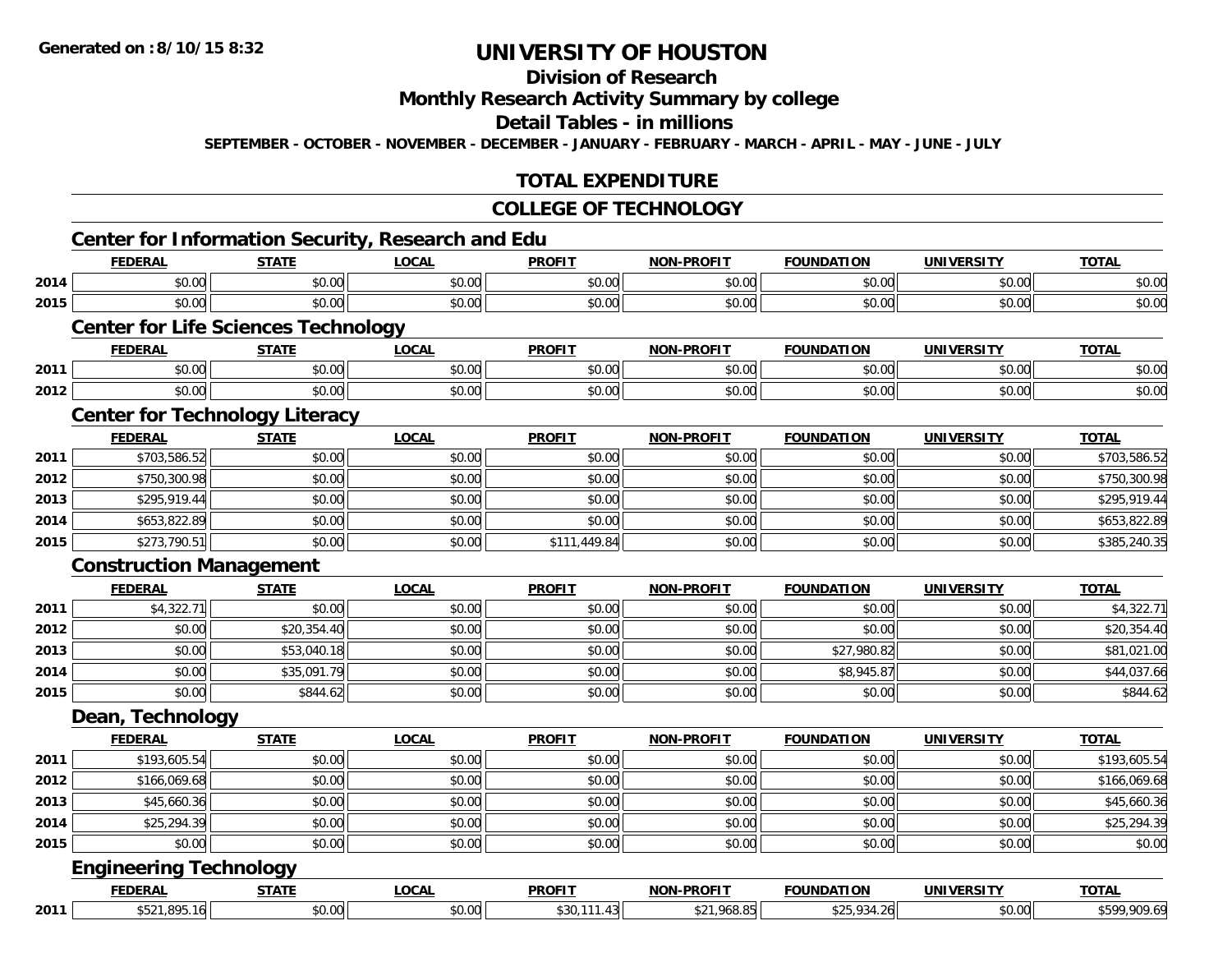## **Division of Research**

**Monthly Research Activity Summary by college**

#### **Detail Tables - in millions**

**SEPTEMBER - OCTOBER - NOVEMBER - DECEMBER - JANUARY - FEBRUARY - MARCH - APRIL - MAY - JUNE - JULY**

#### **TOTAL EXPENDITURE**

## **COLLEGE OF TECHNOLOGY**

#### **Engineering Technology**

|      | <b>FEDERAL</b> | <b>STATE</b> | <u>LOCAL</u> | <b>PROFIT</b> | <b>NON-PROFIT</b> | <b>FOUNDATION</b> | <b>UNIVERSITY</b> | <b>TOTAL</b>   |
|------|----------------|--------------|--------------|---------------|-------------------|-------------------|-------------------|----------------|
| 2012 | \$514,289.09   | \$0.00       | \$0.00       | \$51,124.86   | \$27,044.54       | \$36,170.57       | \$0.00            | \$628,629.06   |
| 2013 | \$407,988.01   | \$0.00       | \$0.00       | \$89,745.48   | \$6,345.05        | \$8,222.33        | \$0.00            | \$512,300.87   |
| 2014 | \$324,696.61   | \$0.00       | \$0.00       | \$112.443.94  | \$14,553.38       | \$0.00            | \$0.00            | \$451,693.93   |
| 2015 | \$1,206,955.87 | \$0.03       | \$0.00       | \$53,497.44   | \$0.00            | \$0.00            | \$0.00            | \$1,260,453.34 |

#### **Human Development and Consumer Science**

|      | <b>FEDERAL</b> | <b>STATE</b>    | <u>LOCAL</u> | <b>PROFIT</b> | <b>NON-PROFIT</b> | <b>FOUNDATION</b> | <b>UNIVERSITY</b> | <b>TOTAL</b> |
|------|----------------|-----------------|--------------|---------------|-------------------|-------------------|-------------------|--------------|
| 2011 | \$952.48       | \$0.00          | \$0.00       | \$6,269.59    | \$0.00            | \$0.00            | \$0.00            | \$7,222.07   |
| 2012 | \$241.00       | $($ \$4,514.53) | \$0.00       | (\$2,566.74)  | \$0.00            | \$0.00            | \$0.00            | \$6,840.27\$ |
| 2013 | \$460.68       | \$0.00          | \$0.00       | \$0.00        | \$0.00            | \$0.00            | \$0.00            | \$460.68     |
| 2014 | \$7,718.61     | \$0.00          | \$0.00       | \$0.00        | \$0.00            | \$125,656.63      | \$0.00            | \$133,375.24 |
| 2015 | \$118,562.80   | \$0.00          | \$0.00       | \$0.00        | \$0.00            | \$9,775.90        | \$0.00            | \$128,338.70 |

## **Information & Logistics Technology**

|      | <b>FEDERAL</b> | <b>STATE</b> | <b>LOCAL</b> | <b>PROFIT</b> | <b>NON-PROFIT</b> | <b>FOUNDATION</b> | <b>UNIVERSITY</b> | <b>TOTAL</b>  |
|------|----------------|--------------|--------------|---------------|-------------------|-------------------|-------------------|---------------|
| 2011 | \$49,463.75    | \$0.00       | \$0.00       | \$0.00        | \$5,096.70        | \$0.00            | \$0.00            | \$54,560.45   |
| 2012 | \$53,697.51    | (\$7,298.05) | \$0.00       | \$0.00        | \$0.00            | \$0.00            | \$0.00            | \$46,399.46   |
| 2013 | (\$10,735.08)  | \$0.00       | \$0.00       | \$0.00        | \$0.00            | \$0.00            | \$0.00            | (\$10,735.08) |
| 2014 | \$39,173.90    | \$829.00     | \$0.00       | \$0.00        | \$0.00            | \$0.00            | \$0.00            | \$40,002.90   |
| 2015 | \$45,399.26    | \$0.00       | \$0.00       | \$0.00        | \$0.00            | \$0.00            | \$0.00            | \$45,399.26   |

#### **Texas Manufacturing Assistance Center**

|              | <b>FEDERAL</b> | <b>STATE</b> | <b>LOCAL</b> | <b>PROFIT</b> | <b>NON-PROFIT</b> | <b>FOUNDATION</b> | <b>UNIVERSITY</b> | <b>TOTAL</b>   |
|--------------|----------------|--------------|--------------|---------------|-------------------|-------------------|-------------------|----------------|
| 2011         | \$0.00         | \$0.00       | \$0.00       | \$0.00        | \$0.00            | \$0.00            | \$0.00            | \$0.00         |
| 2012         | \$0.00         | \$0.00       | \$0.00       | \$0.00        | \$0.00            | \$0.00            | \$0.00            | \$0.00         |
| 2013         | \$0.00         | \$0.00       | \$0.00       | \$0.00        | \$0.00            | \$0.00            | \$0.00            | \$0.00         |
| 2014         | \$0.00         | \$0.00       | \$0.00       | \$0.00        | \$0.00            | \$0.00            | \$0.00            | \$0.00         |
| 2015         | \$0.00         | \$0.00       | \$0.00       | \$0.00        | \$0.00            | \$0.00            | \$0.00            | \$0.00         |
| <b>Total</b> | \$6,393,132.66 | \$98,347.44  | \$0.00       | \$452,075.84  | \$75,008.52       | \$242,686.38      | \$0.00            | \$7,261,250.84 |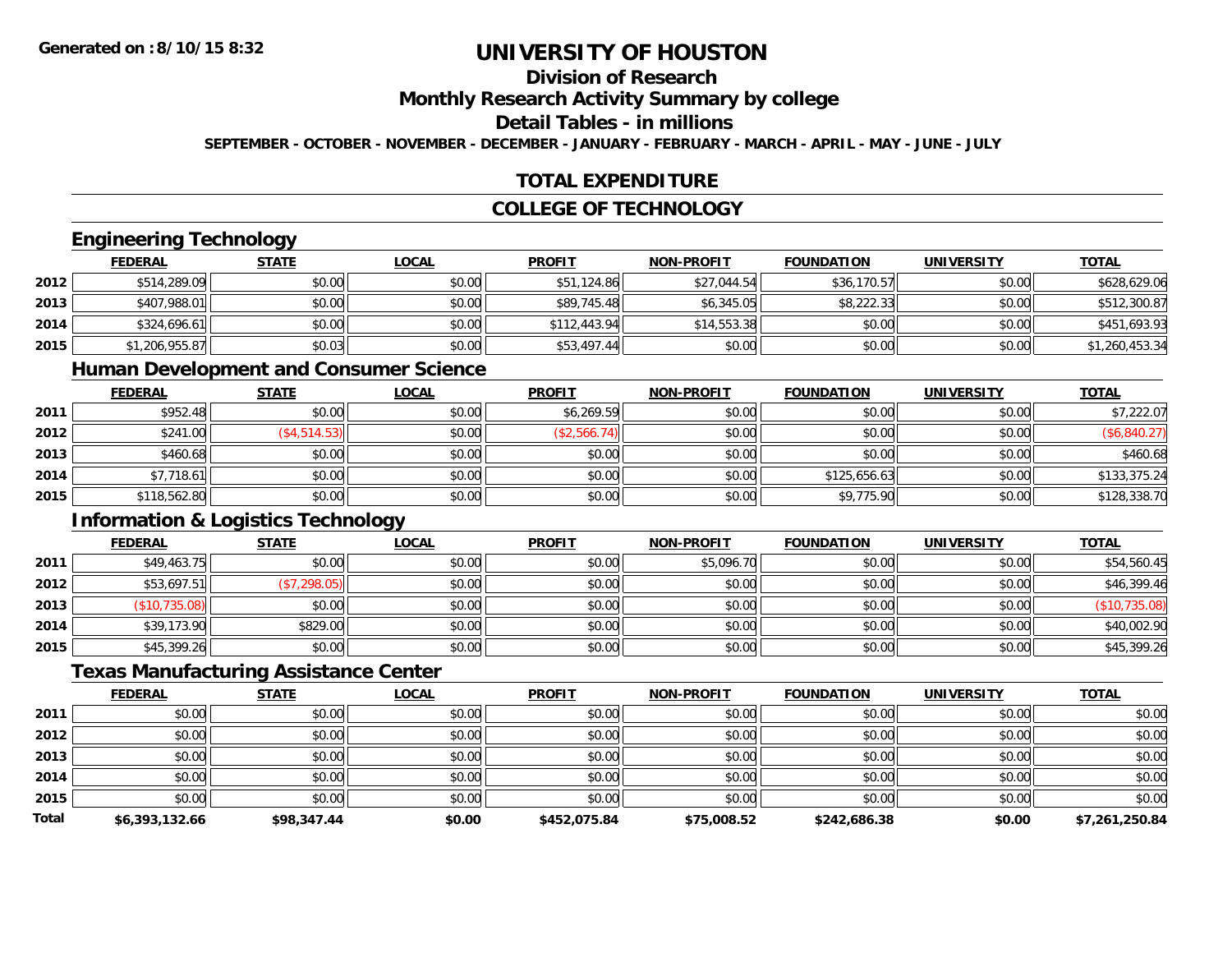## **Division of Research**

#### **Monthly Research Activity Summary by college**

## **Detail Tables - in millions**

**SEPTEMBER - OCTOBER - NOVEMBER - DECEMBER - JANUARY - FEBRUARY - MARCH - APRIL - MAY - JUNE - JULY**

## **TOTAL EXPENDITURE**

## **CULLEN COLLEGE OF ENGINEERING**

#### **Bioengineering Research Center**

|      | <b>FEDERAL</b> | <b>STATE</b> | <b>LOCAL</b> | <b>PROFIT</b> | <b>NON-PROFIT</b> | <b>FOUNDATION</b> | <b>UNIVERSITY</b> | <b>TOTAL</b>   |
|------|----------------|--------------|--------------|---------------|-------------------|-------------------|-------------------|----------------|
| 2011 | \$281,091.75   | \$0.00       | \$0.00       | \$0.00        | \$0.00            | \$0.00            | \$0.00            | \$281,091.75   |
| 2012 | \$421,149.24   | \$0.00       | \$0.00       | \$0.00        | \$0.00            | \$0.00            | \$0.00            | \$421,149.24   |
| 2013 | \$1,232,505.55 | \$0.00       | \$0.00       | \$0.00        | \$2,000.00        | \$0.00            | \$0.00            | \$1,234,505.55 |
| 2014 | \$2,265,993.27 | \$0.00       | \$0.00       | \$0.00        | \$72,410.37       | \$58,538.36       | \$0.00            | \$2,396,942.00 |
| 2015 | \$2,300,017.76 | \$0.00       | \$0.00       | \$0.00        | \$165,285.97      | (\$15,389.04)     | \$0.00            | \$2,449,914.69 |

## **Center for Innovative Grouting Materials and Tech**

|      | <b>FEDERAL</b> | <b>STATE</b> | <u>LOCAL</u> | <b>PROFIT</b> | <b>NON-PROFIT</b> | <b>FOUNDATION</b> | <b>UNIVERSITY</b> | <b>TOTAL</b> |
|------|----------------|--------------|--------------|---------------|-------------------|-------------------|-------------------|--------------|
| 2011 | \$0.00         | \$0.00       | \$0.00       | \$0.00        | \$0.00            | \$0.00            | \$0.00            | \$0.00       |
| 2012 | \$0.00         | \$0.00       | \$0.00       | \$0.00        | \$0.00            | \$0.00            | \$0.00            | \$0.00       |
| 2013 | \$0.00         | \$0.00       | \$0.00       | \$0.00        | \$0.00            | \$0.00            | \$0.00            | \$0.00       |
| 2014 | \$0.00         | \$0.00       | \$0.00       | \$0.00        | \$0.00            | \$0.00            | \$0.00            | \$0.00       |
| 2015 | \$0.00         | \$0.00       | \$0.00       | \$0.00        | \$0.00            | \$0.00            | \$0.00            | \$0.00       |

# **Chemical Engineering**

|      | <b>FEDERAL</b> | <b>STATE</b> | <b>LOCAL</b> | <b>PROFIT</b>  | <b>NON-PROFIT</b> | <b>FOUNDATION</b> | <b>UNIVERSITY</b> | <b>TOTAL</b>   |
|------|----------------|--------------|--------------|----------------|-------------------|-------------------|-------------------|----------------|
| 2011 | \$4,574,627.16 | \$707,080.91 | \$6,838.80   | \$720,043.75   | \$0.00            | \$91,601.24       | \$125,157.83      | \$6,225,349.69 |
| 2012 | \$4,219,353.33 | \$238,185.60 | \$6,322.40   | \$794,512.23   | \$0.00            | \$133,158.27      | \$7,804.02        | \$5,399,335.85 |
| 2013 | \$3,691,069.90 | \$202,668.83 | \$0.00       | \$667,614.26   | \$127,873.67      | \$204,860.60      | \$48,138.94       | \$4,942,226.20 |
| 2014 | \$3,347,370.52 | \$254,444.03 | \$0.00       | \$1,662,252.82 | \$197,141.00      | \$195,054.75      | \$25,182.04       | \$5,681,445.16 |
| 2015 | \$2,809,076.67 | \$286,290.85 | \$0.00       | \$1,963,195.06 | \$103,162.06      | \$159,270.04      | \$10,803.04       | \$5,331,797.72 |

#### **Civil Engineering**

|      | <b>FEDERAL</b> | <b>STATE</b> | <u>LOCAL</u> | <b>PROFIT</b> | <b>NON-PROFIT</b> | <b>FOUNDATION</b> | <b>UNIVERSITY</b> | <b>TOTAL</b>   |
|------|----------------|--------------|--------------|---------------|-------------------|-------------------|-------------------|----------------|
| 2011 | \$735,044.40   | \$434,416.13 | \$35,295.28  | \$202,481.23  | \$78,615.99       | \$41,316.07       | \$15,995.64       | \$1,543,164.74 |
| 2012 | \$1,711,643.15 | \$565,504.76 | \$53,401.96  | \$113,453.95  | \$54,498.03       | \$32,681.30       | (\$490.00)        | \$2,530,693.16 |
| 2013 | \$2,571,654.02 | \$367,261.66 | \$7,961.18   | \$192,884.68  | \$121,429.35      | \$45,446.35       | \$15,139.49       | \$3,321,776.73 |
| 2014 | \$3,129,528.25 | \$310,448.57 | (\$3,925.97) | \$108,561.19  | \$122,192.71      | \$38,136.58       | \$862.50          | \$3,705,803.83 |
| 2015 | \$3,383,567.45 | \$417,520.28 | \$0.00       | \$136,913.92  | \$41,340.40       | \$90,013.90       | \$1,600.00        | \$4,070,955.95 |

## **Composites Engineering and Applications Center**

|      | DERAI  | CTATI     | .OCAL     | <b>PROFIT</b> | <b>DDOCIT</b><br><b>ארות</b> | ΓΙΩΝ    | UNIVERSITY                                   | <b>TOTAL</b> |
|------|--------|-----------|-----------|---------------|------------------------------|---------|----------------------------------------------|--------------|
| 2011 | $\sim$ | $\sim$    | $\sim$    | $\cdots$      | 0000                         | 0.00    | $\mathsf{A} \cap \mathsf{A} \cap \mathsf{A}$ | 0000         |
|      | ∕∪.∪⊍  | JU.UU     | vv.vv     | vu.vu         | vu.vu                        | - JU.UU | PO.OO                                        | <b>JU.UU</b> |
|      | 0.00   | $\sim$ 00 | $\sim$ 00 | $\cdots$      | 0.00                         | 0.00    | $\sim$ 00                                    | $\cdots$     |
| 2012 | וט.טי  | JU.L      | JU.UU     | vv.vv         | JU.UU                        | ww.uu   | PO.OO                                        | <b>JU.UU</b> |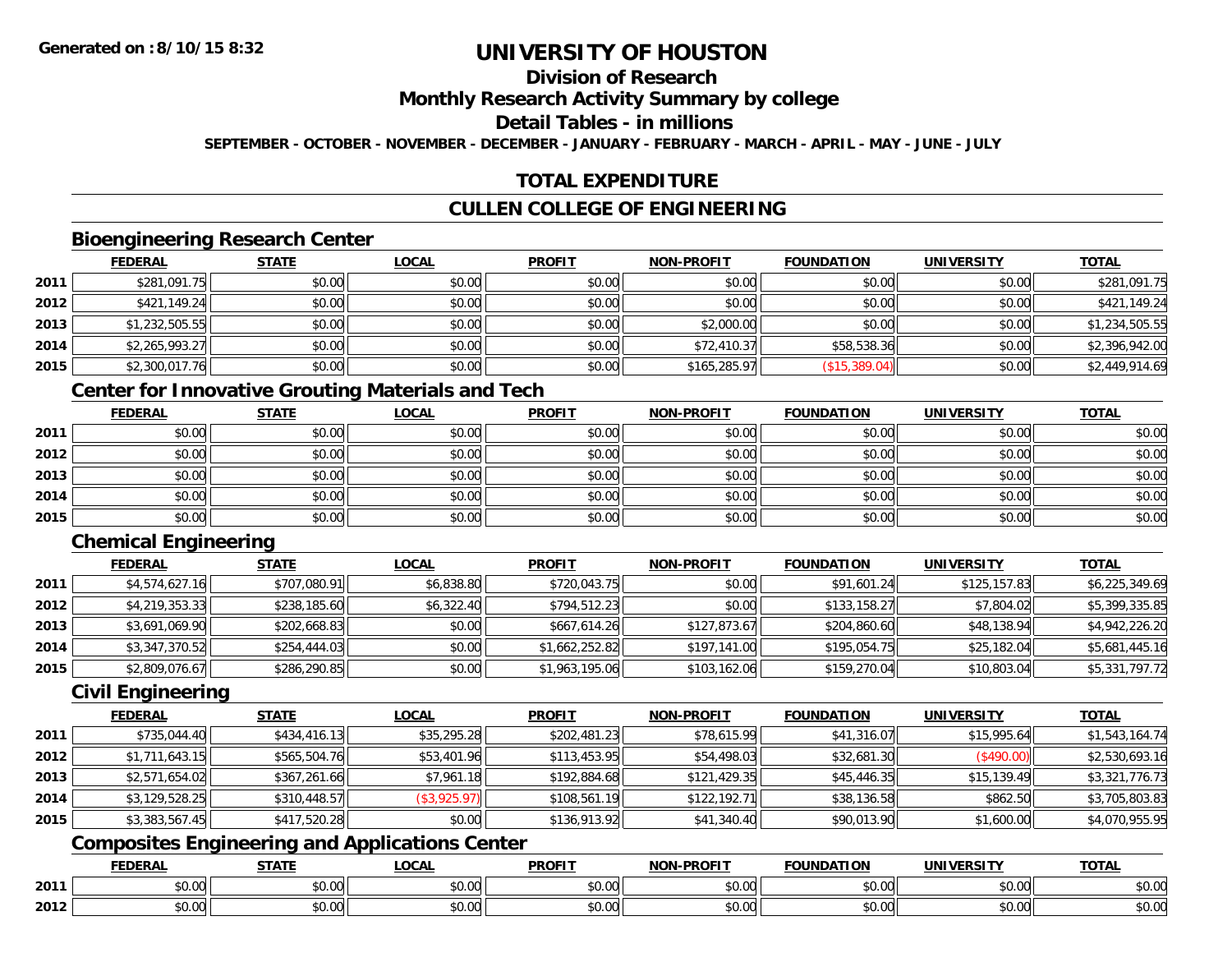## **Division of Research**

#### **Monthly Research Activity Summary by college**

#### **Detail Tables - in millions**

**SEPTEMBER - OCTOBER - NOVEMBER - DECEMBER - JANUARY - FEBRUARY - MARCH - APRIL - MAY - JUNE - JULY**

## **TOTAL EXPENDITURE**

#### **CULLEN COLLEGE OF ENGINEERING**

## **Composites Engineering and Applications Center**

| Composites Engineering and Applications Center |                |              |              |               |                   |                   |            |              |  |
|------------------------------------------------|----------------|--------------|--------------|---------------|-------------------|-------------------|------------|--------------|--|
|                                                | <b>FEDERAL</b> | <u>STATE</u> | <u>_OCAL</u> | <b>PROFIT</b> | <b>NON-PROFIT</b> | <b>FOUNDATION</b> | UNIVERSITY | <b>TOTAL</b> |  |
| 2013                                           | \$0.00         | \$0.00       | \$0.00       | \$0.00        | \$0.00            | \$0.00            | \$0.00     | \$0.00       |  |
| 2014                                           | \$0.00         | \$0.00       | \$0.00       | \$0.00        | \$0.00            | \$0.00            | \$0.00 l   | \$0.00       |  |
| 2015                                           | \$0.00         | \$0.00       | \$0.00       | \$0.00        | \$0.00            | \$0.00            | \$0.00     | \$0.00       |  |

<u> 1989 - Johann Stoff, deutscher Stoffen und der Stoffen und der Stoffen und der Stoffen und der Stoffen und der</u>

#### **Dean, Engineering**

|      | <b>FEDERAL</b> | <b>STATE</b> | <b>LOCAL</b> | <b>PROFIT</b> | <b>NON-PROFIT</b> | <b>FOUNDATION</b> | <b>UNIVERSITY</b> | <b>TOTAL</b> |
|------|----------------|--------------|--------------|---------------|-------------------|-------------------|-------------------|--------------|
| 2011 | \$143,280.77   | \$0.00       | \$0.00       | \$0.00        | \$0.00            | \$0.00            | \$0.00            | \$143,280.77 |
| 2012 | \$178,264.85   | \$0.00       | \$0.00       | \$0.00        | \$0.00            | \$0.00            | \$0.00            | \$178,264.85 |
| 2013 | \$54,459.51    | \$0.00       | \$0.00       | \$0.00        | \$0.00            | \$0.00            | \$0.00            | \$54,459.51  |
| 2014 | \$35,699.67    | \$0.00       | \$0.00       | \$0.00        | \$0.00            | \$0.00            | \$0.00            | \$35,699.67  |
| 2015 | \$21,108.91    | \$51.63      | \$0.00       | \$0.00        | \$0.00            | \$0.00            | \$0.00            | \$21,160.54  |

## **Electrical & Computer Engineering**

|      | <b>FEDERAL</b> | <b>STATE</b> | <b>LOCAL</b> | <b>PROFIT</b> | <b>NON-PROFIT</b> | <b>FOUNDATION</b> | <b>UNIVERSITY</b> | <b>TOTAL</b>   |
|------|----------------|--------------|--------------|---------------|-------------------|-------------------|-------------------|----------------|
| 2011 | \$4,105,122.87 | \$176,006.53 | \$0.00       | \$213,415.70  | \$76,976.09       | \$32,020.45       | \$8,999.79        | \$4,612,541.43 |
| 2012 | \$4,335,195.86 | \$78,181.24  | \$0.00       | \$573,277.76  | (S24, 109.55)     | \$17,355.07       | \$0.21            | \$4,979,900.59 |
| 2013 | \$3,820,088.51 | \$64,672.44  | \$0.00       | \$537,743.95  | \$95,666.13       | \$122,877.96      | \$629.89          | \$4,641,678.88 |
| 2014 | \$3,783,451.73 | \$12,507.46  | \$0.00       | \$713,256.72  | \$149,686.01      | \$114,136.99      | \$3,423.86        | \$4,776,462.76 |
| 2015 | \$4,184,656.48 | \$34,103.11  | \$0.00       | \$413,161.84  | \$75,783.76       | \$274,887.84      | \$0.00            | \$4,982,593.03 |

<u> 1980 - Johann Barn, mars ann an t-Amhain Aonaich an t-Aonaich an t-Aonaich ann an t-Aonaich ann an t-Aonaich</u>

#### **Industrial Engineering**

|      | <b>FEDERAL</b> | <b>STATE</b> | <u>LOCAL</u> | <b>PROFIT</b> | <b>NON-PROFIT</b> | <b>FOUNDATION</b> | <b>UNIVERSITY</b> | <b>TOTAL</b> |
|------|----------------|--------------|--------------|---------------|-------------------|-------------------|-------------------|--------------|
| 2011 | \$234,530.12   | \$35,296.15  | \$92,364.55  | \$0.00        | \$0.00            | \$0.00            | \$0.00            | \$362,190.82 |
| 2012 | \$182,433.08   | \$2,731.60   | \$53,812.33  | \$0.00        | \$0.00            | \$0.00            | \$0.00            | \$238,977.01 |
| 2013 | \$181,500.35   | \$63,992.35  | \$10,929.90  | \$0.00        | \$0.00            | \$28,834.46       | \$0.00            | \$285,257.06 |
| 2014 | \$221,411.18   | \$97,166.02  | \$63,851.22  | \$0.00        | \$0.00            | \$47,150.52       | \$0.00            | \$429,578.94 |
| 2015 | \$247,034.00   | \$89,105.95  | \$38,155.12  | \$6,596.45    | \$0.00            | \$81,988.24       | \$0.00            | \$462,879.76 |

<u> 1980 - Johann Stoff, deutscher Stoffen und der Stoffen und der Stoffen und der Stoffen und der Stoffen und der</u>

#### **Mechanical Engineering**

|      | <b>FEDERAL</b> | <b>STATE</b> | <u>LOCAL</u> | <b>PROFIT</b> | <b>NON-PROFIT</b> | <b>FOUNDATION</b> | <b>UNIVERSITY</b> | <b>TOTAL</b>   |
|------|----------------|--------------|--------------|---------------|-------------------|-------------------|-------------------|----------------|
| 2011 | \$3,548,753.66 | \$781,122.48 | \$0.00       | \$531,425.44  | \$120,428.98      | \$64,784.12       | (\$77.37)         | \$5,046,437.32 |
| 2012 | \$2,901,560.31 | \$521,203.44 | \$0.00       | \$371,516.70  | \$68,044.00       | \$77.173.39       | \$0.00            | \$3,939,497.84 |
| 2013 | \$3,659,169.59 | \$534,275.32 | \$0.00       | \$365,784.71  | \$17,922.74       | \$232,542.18      | \$0.00            | \$4,809,694.54 |
| 2014 | \$3,498,569.03 | \$69,470.94  | \$0.00       | \$804,008.73  | \$7,348.43        | \$288,343.55      | \$0.00            | \$4,667,740.68 |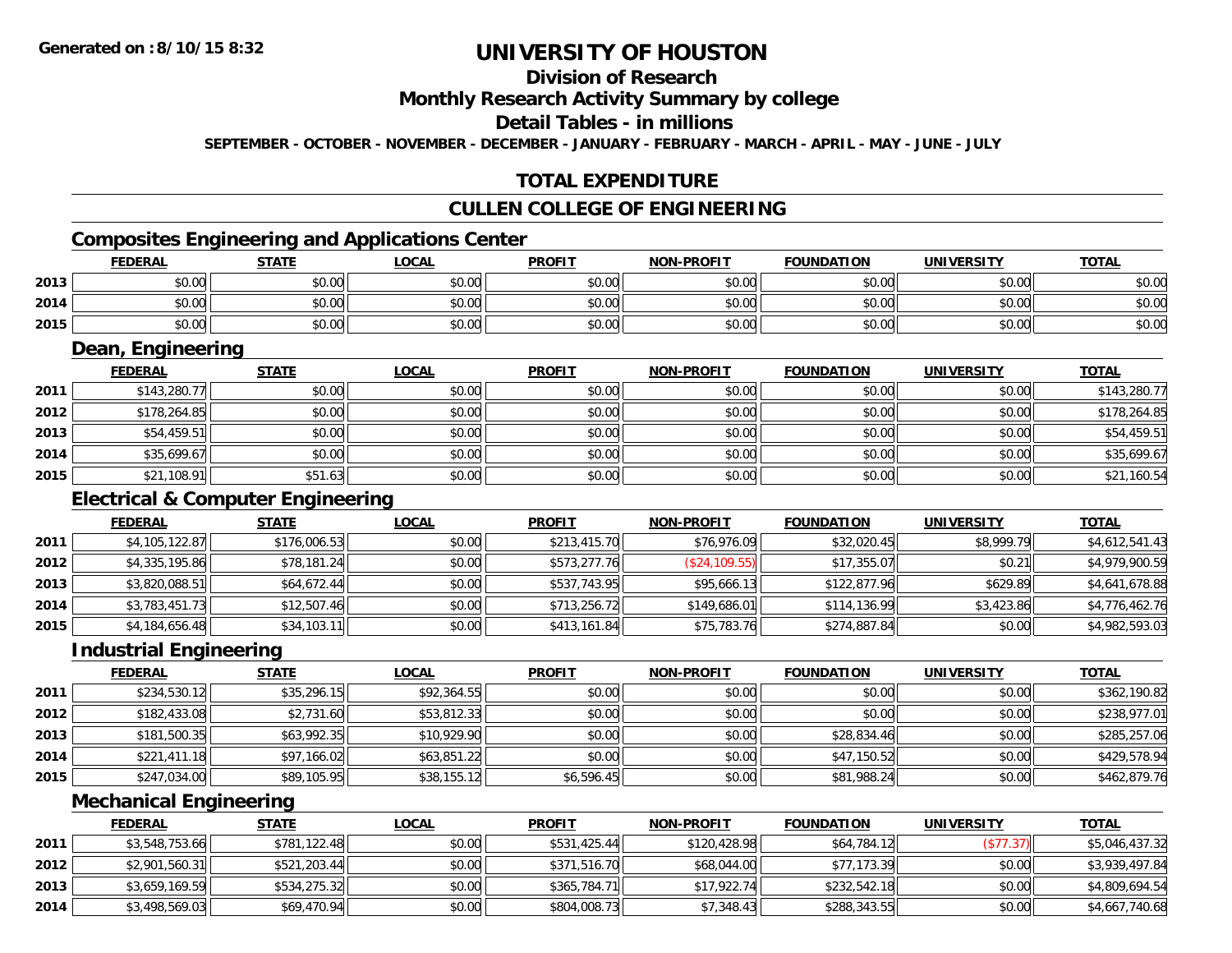## **Division of Research**

#### **Monthly Research Activity Summary by college**

#### **Detail Tables - in millions**

**SEPTEMBER - OCTOBER - NOVEMBER - DECEMBER - JANUARY - FEBRUARY - MARCH - APRIL - MAY - JUNE - JULY**

#### **TOTAL EXPENDITURE**

#### **CULLEN COLLEGE OF ENGINEERING**

## **Mechanical Engineering**

|       | <b>FEDERAL</b>            | <b>STATE</b>                                      | <b>LOCAL</b> | <b>PROFIT</b>   | <b>NON-PROFIT</b> | <b>FOUNDATION</b> | <b>UNIVERSITY</b> | <b>TOTAL</b>     |
|-------|---------------------------|---------------------------------------------------|--------------|-----------------|-------------------|-------------------|-------------------|------------------|
| 2015  | \$3,075,117.68            | \$71,183.32                                       | \$0.00       | \$1,155,356.81  | \$35,295.03       | \$145,862.20      | \$0.00            | \$4,482,815.03   |
|       |                           | <b>National Center for Airborne Laser Mapping</b> |              |                 |                   |                   |                   |                  |
|       | <b>FEDERAL</b>            | <b>STATE</b>                                      | <u>LOCAL</u> | <b>PROFIT</b>   | <b>NON-PROFIT</b> | <b>FOUNDATION</b> | <b>UNIVERSITY</b> | <u>TOTAL</u>     |
| 2011  | \$774,361.76              | \$0.00                                            | \$0.00       | \$0.00          | \$0.00            | \$0.00            | \$0.00            | \$774,361.76     |
| 2012  | \$752,396.44              | \$0.00                                            | \$0.00       | \$0.00          | \$0.00            | \$0.00            | \$0.00            | \$752,396.44     |
| 2013  | \$413,875.85              | \$0.00                                            | \$0.00       | \$0.00          | \$0.00            | \$48,969.25       | \$0.00            | \$462,845.10     |
| 2014  | \$795,891.48              | \$0.00                                            | \$0.00       | \$0.00          | \$0.00            | \$17,987.96       | \$0.00            | \$813,879.44     |
| 2015  | \$994,059.37              | \$0.00                                            | \$0.00       | \$0.00          | \$0.00            | \$0.00            | \$229,795.84      | \$1,223,855.21   |
|       | <b>Wind Energy Center</b> |                                                   |              |                 |                   |                   |                   |                  |
|       | <b>FEDERAL</b>            | <b>STATE</b>                                      | <b>LOCAL</b> | <b>PROFIT</b>   | <b>NON-PROFIT</b> | <b>FOUNDATION</b> | <b>UNIVERSITY</b> | <b>TOTAL</b>     |
| 2011  | \$0.00                    | \$0.00                                            | \$0.00       | \$0.00          | \$0.00            | \$0.00            | \$0.00            | \$0.00           |
| 2012  | \$0.00                    | \$0.00                                            | \$0.00       | \$0.00          | \$0.00            | \$0.00            | \$0.00            | \$0.00           |
| 2013  | \$0.00                    | \$0.00                                            | \$0.00       | \$0.00          | \$0.00            | \$0.00            | \$0.00            | \$0.00           |
| 2014  | \$0.00                    | \$0.00                                            | \$0.00       | \$0.00          | \$0.00            | \$0.00            | \$0.00            | \$0.00           |
| 2015  | \$0.00                    | \$0.00                                            | \$0.00       | \$0.00          | \$0.00            | \$0.00            | \$0.00            | \$0.00           |
| Total | \$78.815.685.50           | \$6,414,891.59                                    | \$365,006.77 | \$12.247.457.89 | \$1.708.991.17    | \$2,669,602.60    | \$492.965.72      | \$102.714.601.23 |

**\$78,815,685.50 \$6,414,891.59 \$365,006.77 \$12,247,457.89 \$1,708,991.17 \$2,669,602.60 \$492,965.72 \$102,714,601.23**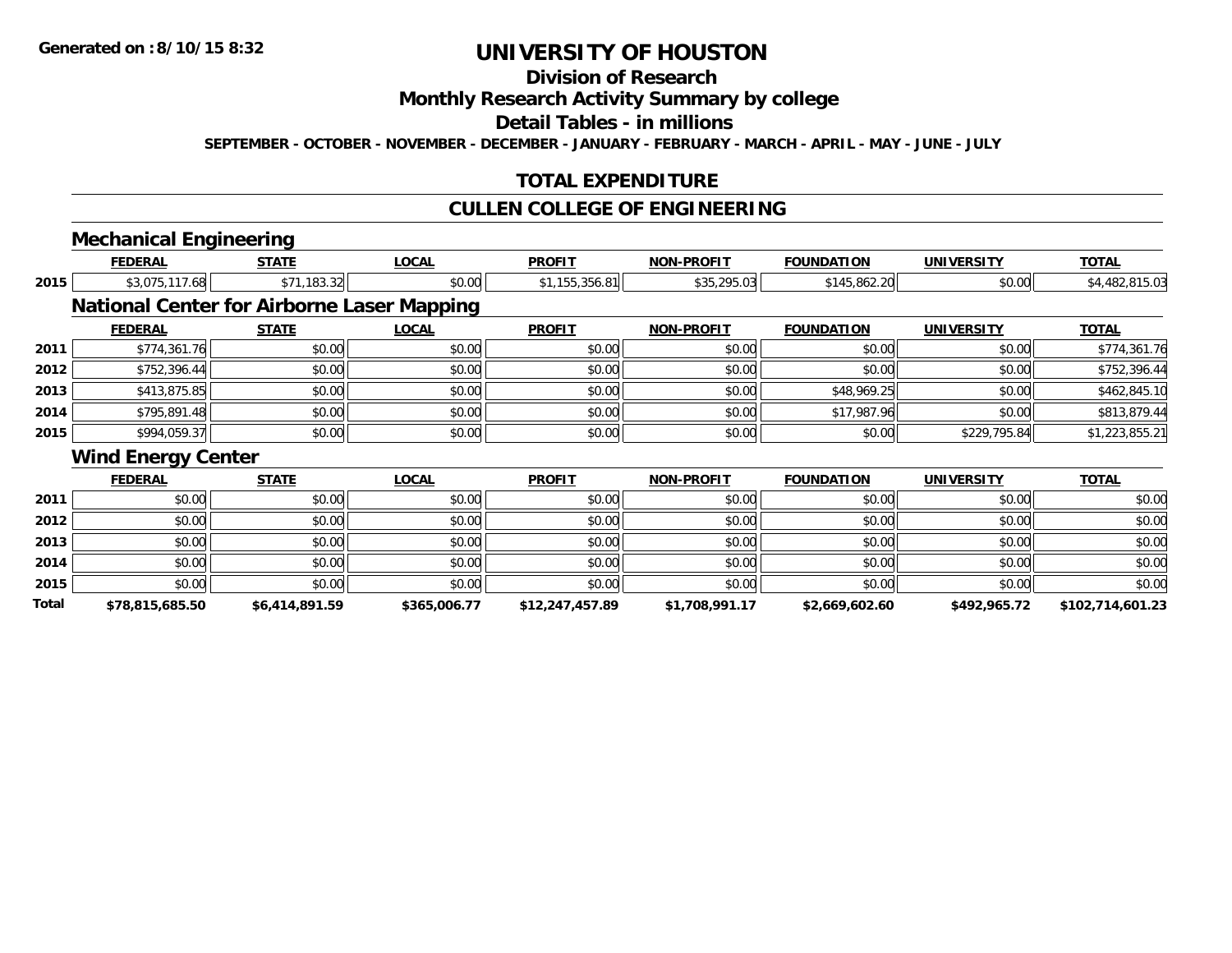## **Division of Research**

**Monthly Research Activity Summary by college**

**Detail Tables - in millions**

**SEPTEMBER - OCTOBER - NOVEMBER - DECEMBER - JANUARY - FEBRUARY - MARCH - APRIL - MAY - JUNE - JULY**

## **TOTAL EXPENDITURE**

#### **DIVISION OF RESEARCH**

#### **Allied Geophysical Laboratories**

|      | <b>FEDERAL</b> | <b>STATE</b> | <u>LOCAL</u> | <b>PROFIT</b> | <b>NON-PROFIT</b> | <b>FOUNDATION</b> | UNIVERSITY | <b>TOTAL</b>       |
|------|----------------|--------------|--------------|---------------|-------------------|-------------------|------------|--------------------|
| 2011 | \$0.00         | \$0.00       | \$0.00       | * 21.736.64H  | \$0.00            | \$0.00            | \$0.00     | $\cdots$<br>736.64 |
| 2012 | \$0.00         | \$0.00       | \$0.00       | \$28,952.     | \$0.00            | \$0.00            | \$0.00     | \$28,952.1         |
| 2013 | \$0.00         | \$0.00       | \$0.00       | \$14,909.15   | \$0.00            | \$0.00            | \$0.00     | \$14,909.15        |

#### **Center for Advanced Computing and Data Systems**

|      | <b>FEDERAL</b> | <b>STATE</b> | <b>LOCAL</b> | <b>PROFIT</b> | <b>NON-PROFIT</b> | <b>FOUNDATION</b> | <b>UNIVERSITY</b> | <b>TOTAL</b> |
|------|----------------|--------------|--------------|---------------|-------------------|-------------------|-------------------|--------------|
| 2011 | \$976,652.68   | \$0.00       | \$0.00       | \$0.00        | \$0.00            | \$0.00            | \$0.00            | \$976,652.68 |
| 2012 | \$590,898.22   | \$0.00       | \$0.00       | \$89,288.00   | \$100.47          | \$0.00            | \$0.00            | \$680,286.69 |
| 2013 | \$120,625.44   | \$0.00       | \$0.00       | \$117,439.54  | \$3.57            | \$0.00            | \$0.00            | \$238,068.55 |
| 2014 | (\$10,092.58)  | \$0.00       | \$0.00       | \$0.00        | (\$3.76)          | \$0.00            | \$0.00            | \$10,096.34  |
| 2015 | \$4,151.02     | \$0.00       | \$0.00       | \$0.00        | \$0.00            | \$0.00            | \$0.00            | \$4,151.02   |

#### **Center for Advanced Materials**

|      | <b>FEDERAL</b> | <b>STATE</b> | <u>LOCAL</u> | <b>PROFIT</b> | <b>NON-PROFIT</b> | <b>FOUNDATION</b> | <b>UNIVERSITY</b> | <b>TOTAL</b> |
|------|----------------|--------------|--------------|---------------|-------------------|-------------------|-------------------|--------------|
| 2011 | \$42,247.90    | \$25,146.09  | \$0.00       | \$19,482.60   | \$0.00            | \$0.00            | \$0.00            | \$86,876.59  |
| 2012 | \$482.91       | \$0.00       | \$0.00       | \$9,149.55    | \$0.00            | \$0.00            | \$0.00            | \$8,666.64   |
| 2013 | \$0.00         | \$0.00       | \$0.00       | \$0.00        | \$0.00            | \$0.00            | \$0.00            | \$0.00       |
| 2014 | \$0.00         | \$0.00       | \$0.00       | \$0.00        | \$0.00            | \$0.00            | \$0.00            | \$0.00       |
| 2015 | \$0.00         | \$0.00       | \$0.00       | \$73,999.81   | \$0.00            | \$0.00            | \$0.00            | \$73,999.81  |

#### **Center for Biomedical & Environmental Genomics**

|      | <b>FEDERAL</b> | <b>STATE</b> | <b>LOCAL</b> | <b>PROFIT</b> | <b>NON-PROFIT</b> | <b>FOUNDATION</b> | <b>UNIVERSITY</b> | <b>TOTAL</b> |
|------|----------------|--------------|--------------|---------------|-------------------|-------------------|-------------------|--------------|
| 2011 | \$0.00         | \$0.00       | \$0.00       | \$0.00        | \$0.00            | \$0.00            | \$0.00            | \$0.00       |
| 2012 | \$0.00         | \$0.00       | \$0.00       | \$0.00        | \$0.00            | \$0.00            | \$0.00            | \$0.00       |
| 2013 | \$0.00         | \$0.00       | \$0.00       | \$0.00        | \$0.00            | \$0.00            | \$0.00            | \$0.00       |
| 2014 | \$0.00         | \$0.00       | \$0.00       | \$0.00        | \$0.00            | \$0.00            | \$0.00            | \$0.00       |
| 2015 | \$0.00         | \$0.00       | \$0.00       | \$0.00        | \$0.00            | \$0.00            | \$0.00            | \$0.00       |

#### **Division of Research**

|      | <b>FEDERAL</b> | STATE          | <u>LOCAL</u> | <b>PROFIT</b> | <b>NON-PROFIT</b> | <b>FOUNDATION</b> | <b>UNIVERSITY</b> | <b>TOTAL</b>   |
|------|----------------|----------------|--------------|---------------|-------------------|-------------------|-------------------|----------------|
| 2011 | 152.           | \$0.00         | \$0.00       | \$0.00        | \$0.00            | \$0.00            | \$0.00            |                |
| 2012 | \$0.00         | \$0.00         | \$0.00       | \$0.00        | \$0.00            | \$0.00            | \$0.00            | (\$0.00)       |
| 2013 | \$206.22]      | \$0.00         | \$0.00       | \$0.00        | \$0.00            | \$0.00            | \$0.00            | \$206.22       |
| 2014 | \$0.00         | \$3,393,506.34 | \$0.00       | \$0.00        | \$0.00            | \$0.00            | \$0.00            | \$3,393,506.34 |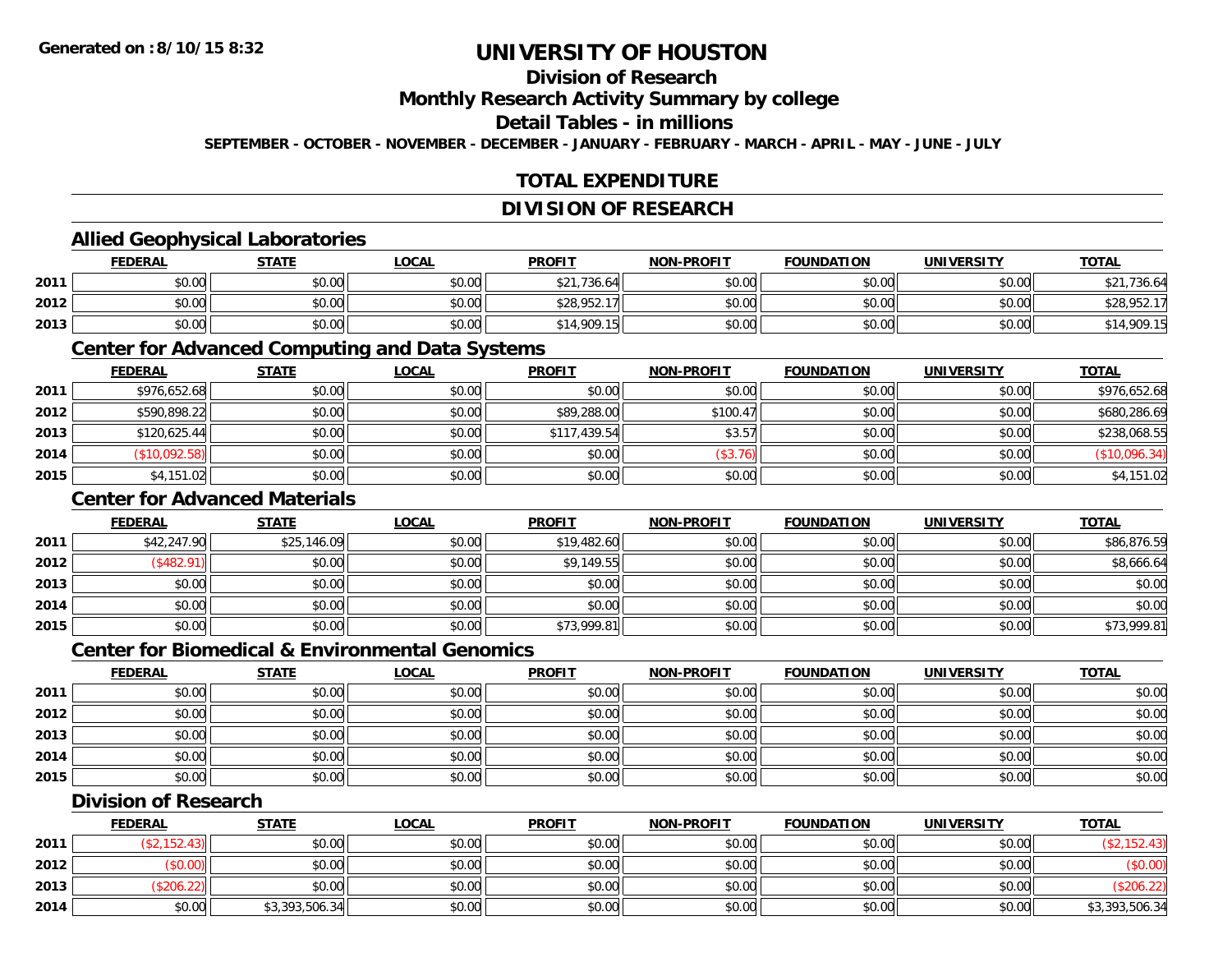# **Division of Research**

**Monthly Research Activity Summary by college**

**Detail Tables - in millions**

**SEPTEMBER - OCTOBER - NOVEMBER - DECEMBER - JANUARY - FEBRUARY - MARCH - APRIL - MAY - JUNE - JULY**

## **TOTAL EXPENDITURE**

## **DIVISION OF RESEARCH**

|      | <b>Division of Research</b>           |              |              |               |                   |                   |                   |              |
|------|---------------------------------------|--------------|--------------|---------------|-------------------|-------------------|-------------------|--------------|
|      | <b>FEDERAL</b>                        | <b>STATE</b> | <b>LOCAL</b> | <b>PROFIT</b> | <b>NON-PROFIT</b> | <b>FOUNDATION</b> | <b>UNIVERSITY</b> | <b>TOTAL</b> |
| 2015 | \$500.00                              | \$69.12      | \$0.00       | \$0.00        | \$0.00            | \$0.00            | \$0.00            | \$569.12     |
|      | <b>Institute for Molecular Design</b> |              |              |               |                   |                   |                   |              |
|      | <b>FEDERAL</b>                        | <b>STATE</b> | <b>LOCAL</b> | <b>PROFIT</b> | <b>NON-PROFIT</b> | <b>FOUNDATION</b> | <b>UNIVERSITY</b> | <b>TOTAL</b> |
| 2011 | \$0.00                                | \$0.00       | \$0.00       | \$0.00        | \$0.00            | \$0.00            | \$0.00            | \$0.00       |
| 2012 | \$0.00                                | \$0.00       | \$0.00       | \$0.00        | \$0.00            | \$0.00            | \$0.00            | \$0.00       |
|      | <b>Office of Contracts and Grants</b> |              |              |               |                   |                   |                   |              |
|      | <b>FEDERAL</b>                        | <b>STATE</b> | <b>LOCAL</b> | <b>PROFIT</b> | <b>NON-PROFIT</b> | <b>FOUNDATION</b> | <b>UNIVERSITY</b> | <b>TOTAL</b> |
| 2011 | \$702.69                              | \$0.00       | \$0.00       | \$0.00        | \$0.00            | \$0.00            | \$0.00            | \$702.69     |
| 2012 | \$0.00                                | \$0.00       | \$0.00       | \$0.00        | \$0.00            | \$0.00            | \$0.00            | \$0.00       |
| 2013 | \$0.00                                | \$0.00       | \$0.00       | \$0.00        | \$0.00            | \$0.00            | \$0.00            | \$0.00       |
| 2014 | \$0.00                                | \$0.00       | \$0.00       | \$0.00        | \$0.00            | \$0.00            | \$0.00            | \$0.00       |
|      | <b>TcSAM</b>                          |              |              |               |                   |                   |                   |              |
|      | <b>FEDERAL</b>                        | <b>STATE</b> | <b>LOCAL</b> | <b>PROFIT</b> | <b>NON-PROFIT</b> | <b>FOUNDATION</b> | <b>UNIVERSITY</b> | <b>TOTAL</b> |
| 2011 | \$0.00                                | \$0.00       | \$0.00       | \$0.00        | \$0.00            | \$0.00            | \$0.00            | \$0.00       |
| 2012 | \$0.00                                | \$0.00       | \$0.00       | \$0.00        | \$0.00            | \$0.00            | \$0.00            | \$0.00       |
|      | <b>TcSUH</b>                          |              |              |               |                   |                   |                   |              |
|      | <b>FEDERAL</b>                        | <b>STATE</b> | <b>LOCAL</b> | <b>PROFIT</b> | <b>NON-PROFIT</b> | <b>FOUNDATION</b> | <b>UNIVERSITY</b> | <b>TOTAL</b> |
| 2011 | \$37,882.42                           | \$22,175.51  | \$0.00       | \$115,897.84  | \$0.00            | \$0.00            | \$0.00            | \$175,955.77 |
| 2012 | \$82,421.94                           | \$63,968.26  | \$0.00       | \$85,963.44   | \$0.00            | \$0.00            | \$0.00            | \$232,353.64 |
| 2013 | \$84,001.07                           | \$30,765.35  | \$0.00       | \$63,196.99   | \$0.00            | \$0.00            | \$0.00            | \$177,963.41 |
| 2014 | \$214,694.12                          | \$9,551.59   | \$0.00       | \$55,266.06   | \$0.00            | \$0.00            | \$0.00            | \$279,511.77 |
| 2015 | \$246,356.29                          | \$0.00       | \$0.00       | \$17,108.82   | \$0.00            | \$0.00            | \$0.00            | \$263,465.11 |
|      | <b>Texas Obesity Research Center</b>  |              |              |               |                   |                   |                   |              |
|      | <b>FEDERAL</b>                        | <b>STATE</b> | <b>LOCAL</b> | <b>PROFIT</b> | NON-PROFIT        | <b>FOUNDATION</b> | <b>UNIVERSITY</b> | <b>TOTAL</b> |
| 2011 | \$0.00                                | \$0.00       | \$0.00       | \$0.00        | \$0.00            | \$0.00            | \$0.00            | \$0.00       |
| 2012 | \$0.00                                | \$0.00       | \$0.00       | \$0.00        | \$0.00            | \$0.00            | \$0.00            | \$0.00       |
| 2013 | \$0.00                                | \$0.00       | \$0.00       | \$0.00        | \$0.00            | \$0.00            | \$0.00            | \$0.00       |
| 2014 | \$0.00                                | \$0.00       | \$0.00       | \$0.00        | \$0.00            | \$0.00            | \$0.00            | \$0.00       |
| 2015 | \$0.00                                | \$0.00       | \$0.00       | \$0.00        | \$0.00            | \$0.00            | \$0.00            | \$0.00       |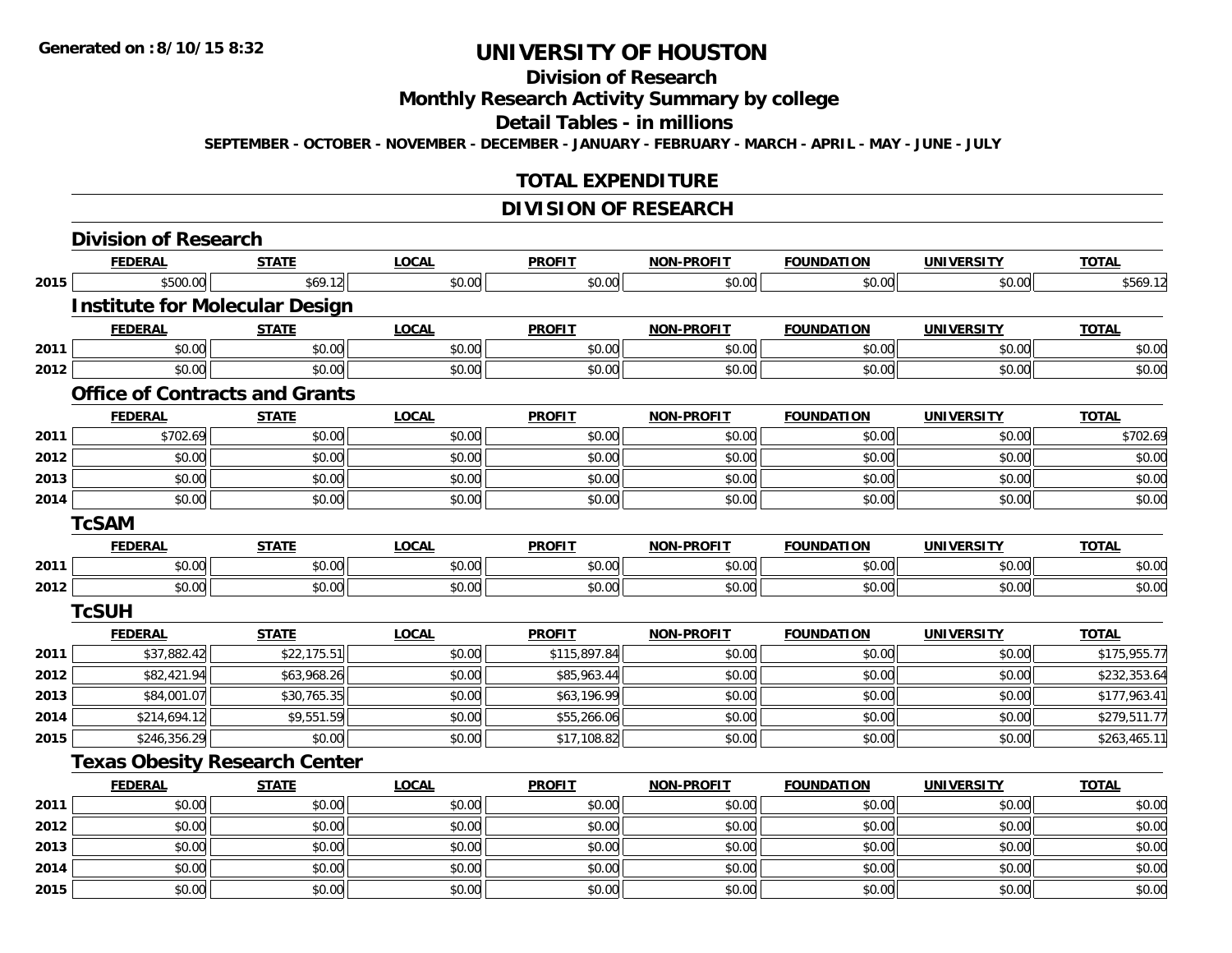# **Division of Research**

**Monthly Research Activity Summary by college**

**Detail Tables - in millions**

**SEPTEMBER - OCTOBER - NOVEMBER - DECEMBER - JANUARY - FEBRUARY - MARCH - APRIL - MAY - JUNE - JULY**

## **TOTAL EXPENDITURE**

## **DIVISION OF RESEARCH**

|      | <b>TIMES</b>   |              |              |               |                   |                   |                   |                |  |  |  |
|------|----------------|--------------|--------------|---------------|-------------------|-------------------|-------------------|----------------|--|--|--|
|      | <b>FEDERAL</b> | <b>STATE</b> | <b>LOCAL</b> | <b>PROFIT</b> | <b>NON-PROFIT</b> | <b>FOUNDATION</b> | <b>UNIVERSITY</b> | <b>TOTAL</b>   |  |  |  |
| 2011 | \$683,899.16   | \$4,021.16   | \$0.00       | \$0.00        | \$0.00            | \$0.00            | \$0.00            | \$687,920.32   |  |  |  |
| 2012 | \$2,021,578.07 | \$0.01       | \$0.00       | \$0.00        | \$0.00            | \$0.00            | \$0.00            | \$2,021,578.08 |  |  |  |
| 2013 | \$2,649,817.66 | \$19,480.65  | \$0.00       | \$0.00        | \$0.00            | \$0.00            | \$0.00            | \$2,669,298.31 |  |  |  |
| 2014 | \$2,262,026.39 | \$62,495.34  | \$0.00       | \$0.00        | \$3,542.84        | \$0.00            | \$0.00            | \$2,328,064.57 |  |  |  |
| 2015 | \$1,868,578.59 | \$88,096.79  | \$0.00       | \$0.00        | \$3,324.86        | \$0.00            | \$0.00            | \$1,960,000.23 |  |  |  |
|      | -----------    |              |              |               |                   |                   |                   |                |  |  |  |

#### **USE H0589 - Center for Industrial Partnerships**

|       | <b>FEDERAL</b>  | <b>STATE</b>   | <u>LOCAL</u> | <b>PROFIT</b> | <b>NON-PROFIT</b> | <b>FOUNDATION</b> | <b>UNIVERSITY</b> | <b>TOTAL</b>    |
|-------|-----------------|----------------|--------------|---------------|-------------------|-------------------|-------------------|-----------------|
| 2011  | \$225,890.67    | \$0.00         | \$0.00       | \$57,224.97   | \$0.00            | \$0.00            | \$0.00            | \$283,115.64    |
| 2012  | \$64,686.16     | \$0.00         | \$0.00       | \$24,860.65   | \$0.00            | \$0.00            | \$0.00            | \$89,546.81     |
| 2013  | \$9,110.33      | \$0.00         | \$0.00       | \$19,622.47   | \$0.00            | \$0.00            | \$0.00            | \$28,732.80     |
| 2014  | \$9,310.08      | \$0.00         | \$0.00       | \$33,557.07   | \$0.00            | \$0.00            | \$0.00            | \$42,867.15     |
| 2015  | \$4,078.77      | \$0.00         | \$0.00       | \$10,297.51   | \$0.00            | \$0.00            | \$0.00            | \$14,376.28     |
| Total | \$12,187,175.53 | \$3,719,276.22 | \$0.00       | \$857,953.28  | \$6,967.98        | \$0.00            | \$0.00            | \$16,771,373.00 |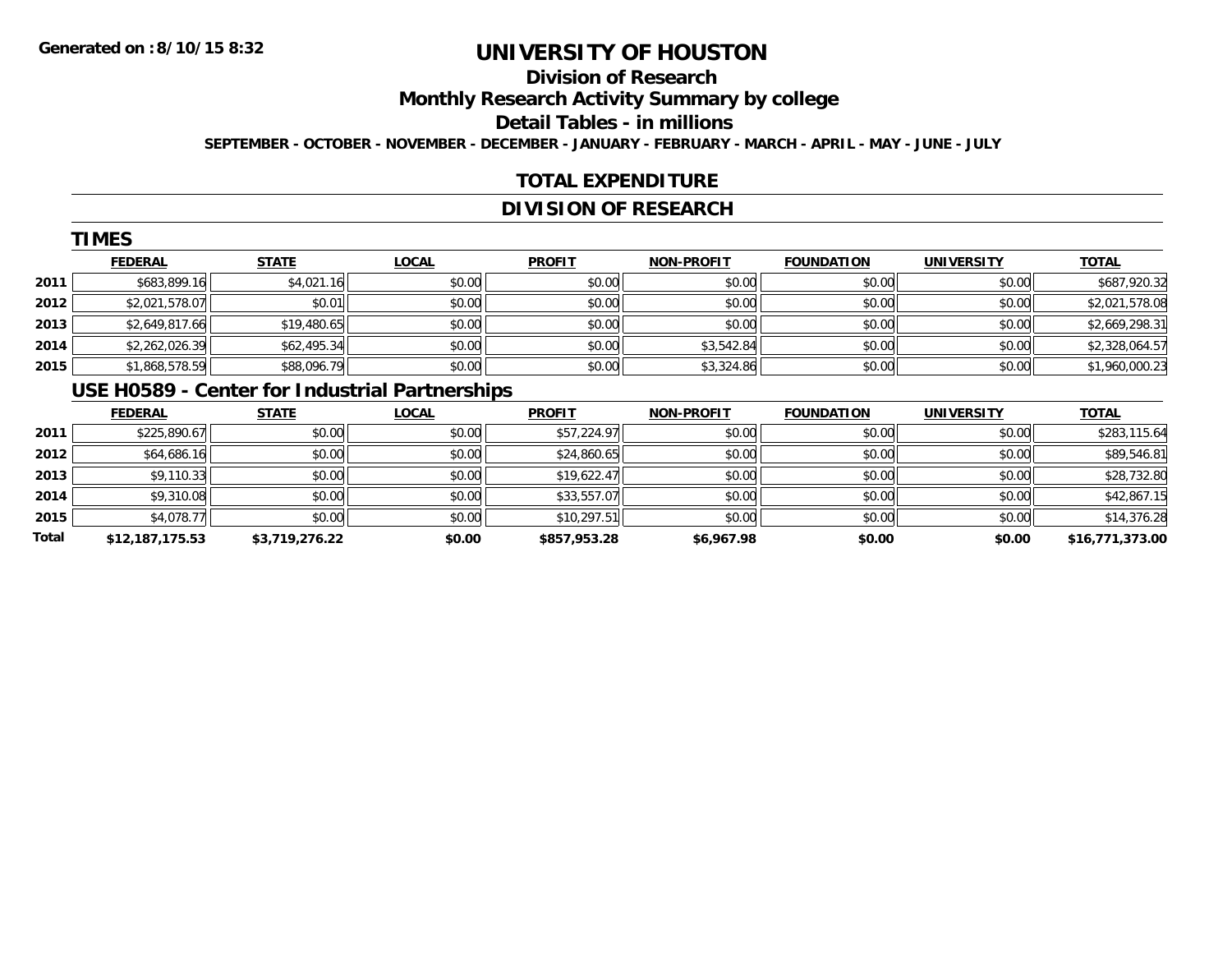## **Division of Research**

#### **Monthly Research Activity Summary by college**

#### **Detail Tables - in millions**

**SEPTEMBER - OCTOBER - NOVEMBER - DECEMBER - JANUARY - FEBRUARY - MARCH - APRIL - MAY - JUNE - JULY**

## **TOTAL EXPENDITURE**

#### **GRADUATE COLLEGE OF SOCIAL WORK**

## **Center for Drug and Social Policy Research**

|      | <b>FEDERAL</b> | <b>STATE</b> | <u>LOCAL</u> | <b>PROFIT</b> | <b>NON-PROFIT</b> | <b>FOUNDATION</b> | <b>UNIVERSITY</b> | <b>TOTAL</b> |
|------|----------------|--------------|--------------|---------------|-------------------|-------------------|-------------------|--------------|
| 2011 | \$79,769.51    | \$0.00       | \$0.00       | \$0.00        | \$0.00            | \$0.00            | \$0.00            | \$79,769.51  |
| 2012 | \$118,343.79   | \$0.00       | \$0.00       | \$0.00        | \$0.00            | \$0.00            | \$0.00            | \$118,343.79 |
| 2013 | \$35,150.20    | \$0.00       | \$0.00       | \$0.00        | \$0.00            | \$0.00            | \$0.00            | \$35,150.20  |
| 2014 | \$251,675.52   | \$0.00       | \$0.00       | \$0.00        | \$0.00            | \$0.00            | \$0.00            | \$251,675.52 |
| 2015 | \$316,691.71   | \$0.00       | \$0.00       | \$0.00        | \$0.00            | \$0.00            | \$0.00            | \$316,691.71 |

#### **Center for Health Equities & Evaluation Research**

|      | <b>FEDERAL</b> | <b>STATE</b> | <b>LOCAL</b> | <b>PROFIT</b> | <b>NON-PROFIT</b> | <b>FOUNDATION</b> | <b>UNIVERSITY</b> | <b>TOTAL</b> |
|------|----------------|--------------|--------------|---------------|-------------------|-------------------|-------------------|--------------|
| 2011 | \$51,708.98    | \$0.00       | \$0.00       | \$0.00        | \$0.00            | \$0.00            | \$0.00            | \$51,708.98  |
| 2012 | \$173,642.39   | \$0.00       | \$0.00       | \$0.00        | \$0.00            | \$0.00            | \$0.00            | \$173,642.39 |
| 2013 | \$281,835.41   | \$0.00       | \$0.00       | \$0.00        | \$0.00            | \$0.00            | \$42,000.00       | \$323,835.41 |
| 2014 | \$170,940.24   | \$0.00       | \$0.00       | \$0.00        | \$0.00            | \$0.00            | \$0.00            | \$170,940.24 |
| 2015 | \$121,240.99   | \$0.00       | \$0.00       | \$0.00        | \$0.00            | \$0.00            | \$0.00            | \$121,240.99 |

## **Child & Family for Innovative Research**

|      | <b>FEDERAL</b> | <b>STATE</b>       | <b>LOCAL</b> | <b>PROFIT</b> | <b>NON-PROFIT</b> | <b>FOUNDATION</b> | <b>UNIVERSITY</b> | <b>TOTAL</b>   |
|------|----------------|--------------------|--------------|---------------|-------------------|-------------------|-------------------|----------------|
| 2011 | \$1,568,210.06 | \$13,797.90        | \$0.00       | \$0.00        | (S461.81)         | \$40,098.38       | \$0.00            | \$1,621,644.54 |
| 2012 | \$1,183,375.65 | $($ \$107.66) $  $ | \$0.00       | \$38,698.54   | \$0.00            | \$50,455.87       | \$2,978.52        | \$1,275,400.92 |
| 2013 | \$1,139,962.10 | \$114,150.81       | \$35,649.89  | \$8,388.60    | \$9.17            | \$9,643.34        | \$1,021.48        | \$1,308,825.39 |
| 2014 | \$932,018.09   | \$68,270.87        | \$14,136.06  | \$52,030.71   | \$18,204.37       | \$49,029.27       | \$0.00            | \$1,133,689.37 |
| 2015 | \$1,699,439.86 | \$21,483.92        | \$0.00       | \$7,873.84    | (\$5,073.66)      | \$114,141.23      | \$0.00            | \$1,837,865.19 |

#### **Community Projects - Social Work**

|      | <b>FEDERAL</b> | <b>STATE</b> | <b>LOCAL</b> | <b>PROFIT</b> | <b>NON-PROFIT</b> | <b>FOUNDATION</b> | <b>UNIVERSITY</b> | <b>TOTAL</b> |
|------|----------------|--------------|--------------|---------------|-------------------|-------------------|-------------------|--------------|
| 2011 | \$0.00         | (\$2,280.14) | \$0.00       | \$0.00        | (\$440.00)        | \$12.48           | \$0.00            | (\$2,732.62) |
| 2012 | \$3,088.42     | \$0.00       | \$0.00       | \$0.00        | \$0.00            | \$0.00            | \$0.00            | \$3,088.42   |
| 2013 | (\$0.01)       | \$0.00       | \$0.00       | \$0.00        | \$0.00            | \$0.00            | \$0.00            | (\$0.01)     |
| 2014 | \$0.00         | \$0.00       | \$0.00       | \$0.00        | \$0.00            | \$0.00            | \$0.00            | \$0.00       |
| 2015 | \$0.00         | \$0.00       | \$0.00       | \$0.00        | \$0.00            | \$0.00            | \$0.00            | \$0.00       |
|      |                |              |              |               |                   |                   |                   |              |

#### **Dean, Social Work**

|      | FEDERAI | <b>STATE</b>                     | .OCAI          | <b>PROFIT</b>                    | <b>LPROFIT</b><br><b>NON</b> | .<br><b>FOUNDA</b>                        | <b>IINIVERSIT</b>      | <b>TOTAL</b> |
|------|---------|----------------------------------|----------------|----------------------------------|------------------------------|-------------------------------------------|------------------------|--------------|
| 2011 | 500     | 0000<br>ט.ט                      | ሶስ ሰሰ<br>DU.UU | 0 <sup>0</sup><br>DU.UU          | \$0.00                       | $\uparrow$ $\uparrow$ $\uparrow$<br>JU.UU | $\sim$ $\sim$<br>vv.vv | 590          |
| 2012 |         | $\sim$<br>$\sim$ $\sim$<br>JU.UU | ሶስ ሰሰ<br>JU.UU | $\circ$ $\circ$ $\circ$<br>JU.UU | \$0.00                       | ტი იი<br>JU.UU                            | \$0.00                 |              |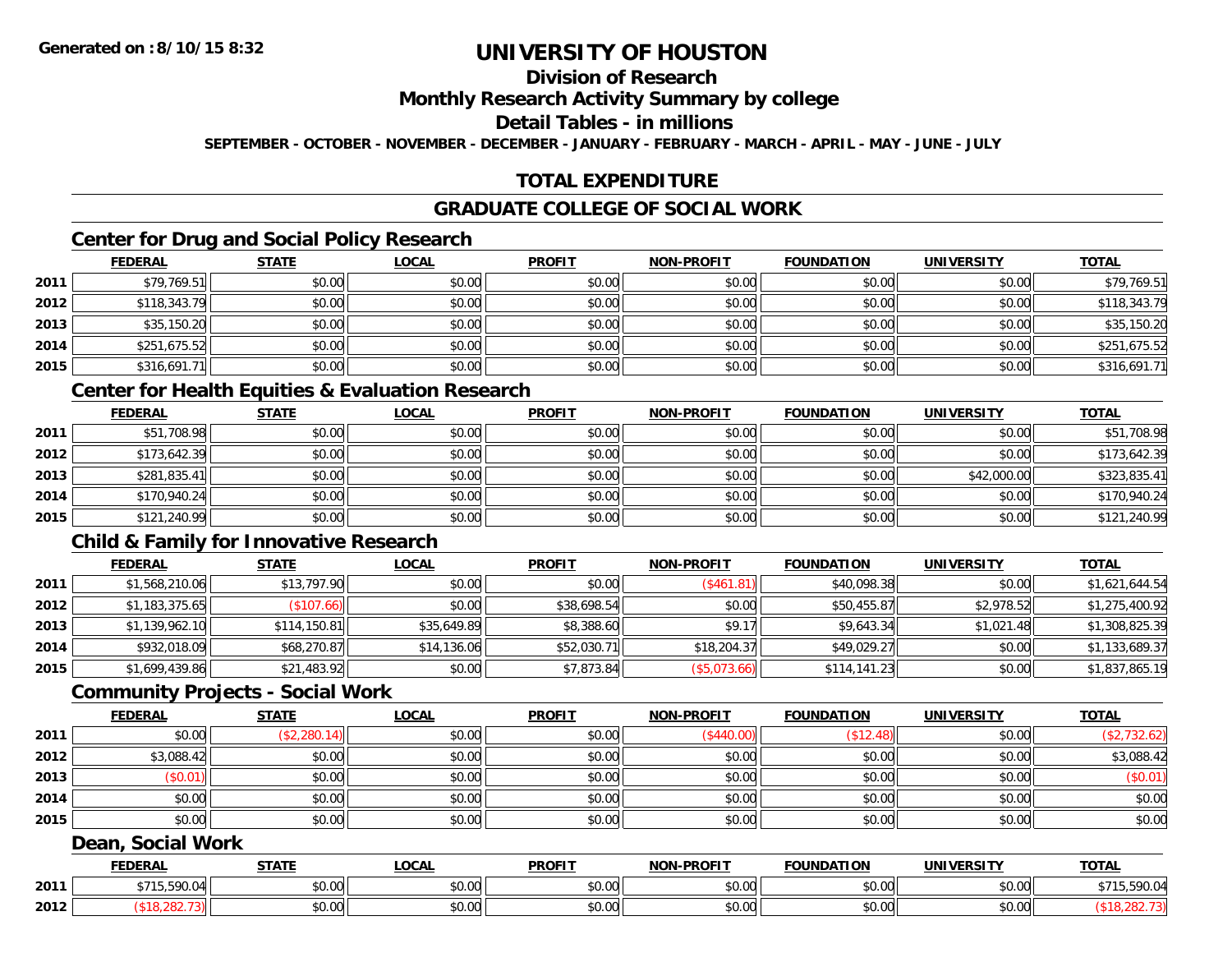# **Division of Research**

**Monthly Research Activity Summary by college**

**Detail Tables - in millions**

**SEPTEMBER - OCTOBER - NOVEMBER - DECEMBER - JANUARY - FEBRUARY - MARCH - APRIL - MAY - JUNE - JULY**

## **TOTAL EXPENDITURE**

#### **GRADUATE COLLEGE OF SOCIAL WORK**

# **Dean, Social Work**

|      | <b>FEDERAL</b>        | <b>STATE</b> | <u>LOCAL</u> | <b>PROFIT</b> | <b>NON-PROFIT</b> | <b>FOUNDATION</b> | UNIVERSITY | <b>TOTAL</b> |
|------|-----------------------|--------------|--------------|---------------|-------------------|-------------------|------------|--------------|
| 2013 | .787.82<br><b>617</b> | \$0.00       | \$0.00       | \$0.00        | \$0.00            | \$0.00            | \$0.00     | \$17,787.82  |
| 2014 | \$0.00                | \$0.00       | \$0.00       | \$0.00        | \$0.00            | \$0.00            | \$0.00     | \$0.00       |
| 2015 | \$4,402.1<br>Ш        | \$0.00       | \$0.00       | \$0.00        | \$0.00            | \$0.00            | \$0.00     | \$4,402.11   |

#### **Office for Drug SPR**

|              | <b>FEDERAL</b> | <b>STATE</b> | <b>LOCAL</b> | <b>PROFIT</b> | <b>NON-PROFIT</b> | <b>FOUNDATION</b> | <b>UNIVERSITY</b> | <b>TOTAL</b>   |
|--------------|----------------|--------------|--------------|---------------|-------------------|-------------------|-------------------|----------------|
| 2011         | \$0.00         | \$0.00       | \$0.00       | \$0.00        | \$0.00            | \$0.00            | \$0.00            | \$0.00         |
| 2012         | \$0.00         | \$0.00       | \$0.00       | \$0.00        | \$0.00            | \$0.00            | \$0.00            | \$0.00         |
| 2013         | \$0.00         | \$0.00       | \$0.00       | \$0.00        | \$0.00            | \$0.00            | \$0.00            | \$0.00         |
| 2014         | \$0.00         | \$0.00       | \$0.00       | \$0.00        | \$0.00            | \$0.00            | \$0.00            | \$0.00         |
| 2015         | \$0.00         | \$0.00       | \$0.00       | \$0.00        | \$0.00            | \$0.00            | \$0.00            | \$0.00         |
| <b>Total</b> | \$8,846,590.16 | \$215,315.70 | \$49,785.95  | \$106,991.69  | \$12,238.07       | \$263,355.61      | \$46,000.00       | \$9,540,277.18 |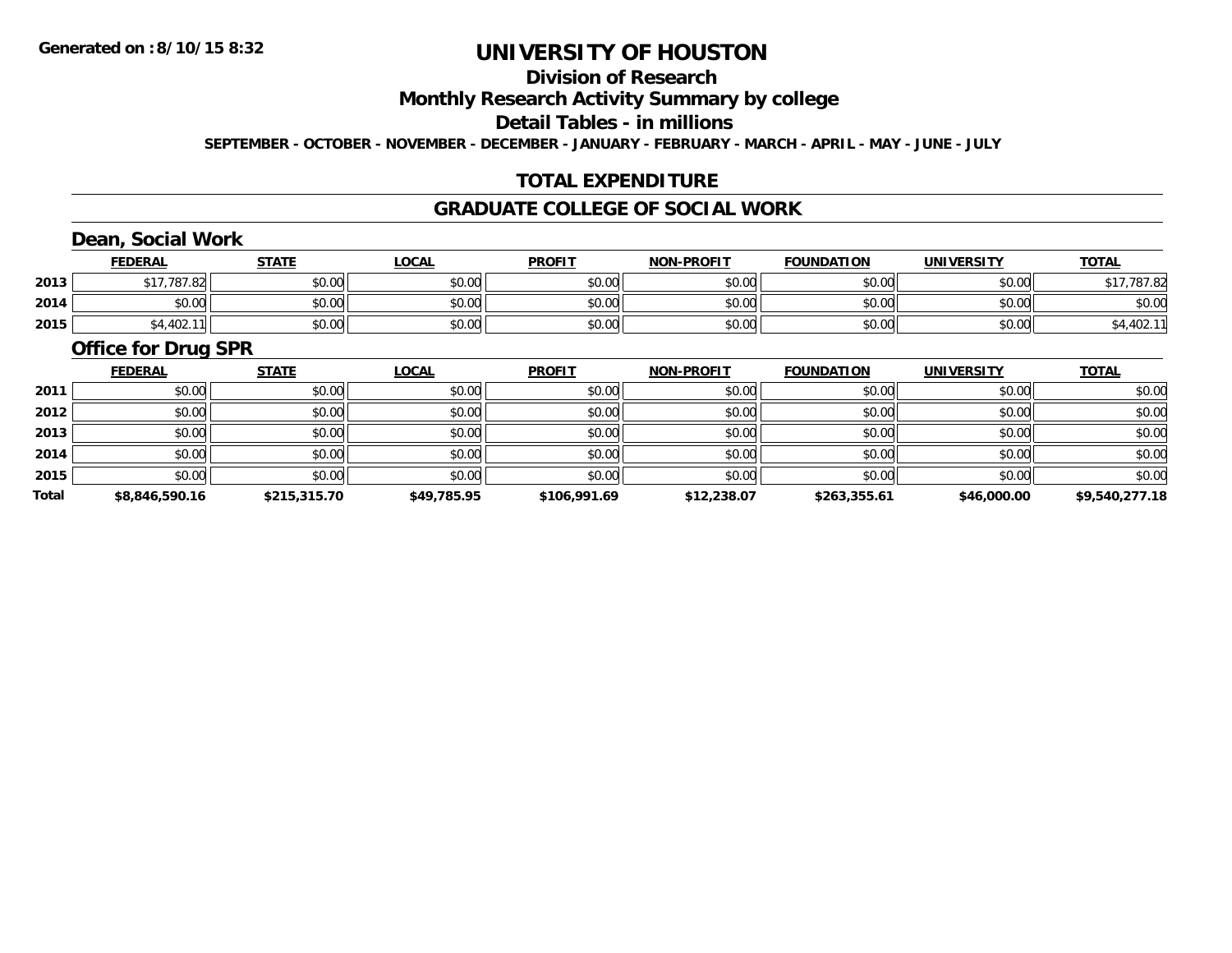#### **Division of Research**

**Monthly Research Activity Summary by college**

**Detail Tables - in millions**

**SEPTEMBER - OCTOBER - NOVEMBER - DECEMBER - JANUARY - FEBRUARY - MARCH - APRIL - MAY - JUNE - JULY**

## **TOTAL EXPENDITURE**

#### **HILTON COLLEGE OF HOTEL AND RESTAURANT MANAGEMENT**

#### **Hotel and Restaurant Management**

|       | <b>FEDERAL</b> | <b>STATE</b> | <u>LOCAL</u> | <b>PROFIT</b> | <b>NON-PROFIT</b> | <b>FOUNDATION</b> | <b>UNIVERSITY</b> | <b>TOTAL</b> |
|-------|----------------|--------------|--------------|---------------|-------------------|-------------------|-------------------|--------------|
| 2011  | \$62,382.35    | \$131,973.70 | \$0.00       | \$1,065.30    | \$15,908.15       | \$0.00            | \$0.00            | \$211,329.50 |
| 2012  | \$48,737.54    | \$170,971.27 | \$0.00       | \$25.76       | \$8,813.27        | \$0.00            | \$0.00            | \$228,547.84 |
| 2013  | \$60,327.05    | \$39,662.68  | \$0.00       | \$0.00        | \$0.00            | \$0.00            | \$0.00            | \$99,989.73  |
| 2014  | \$143,846.60   | (\$278.26)   | \$0.00       | \$0.00        | \$0.00            | \$32,373.45       | \$0.00            | \$175,941.79 |
| 2015  | \$149,458.01   | (\$287.27)   | \$0.00       | \$0.00        | \$0.00            | \$10,306.74       | \$0.00            | \$159,477.48 |
| Total | \$464,751.55   | \$342,042.12 | \$0.00       | \$1,091.06    | \$24,721.42       | \$42,680.19       | \$0.00            | \$875,286.34 |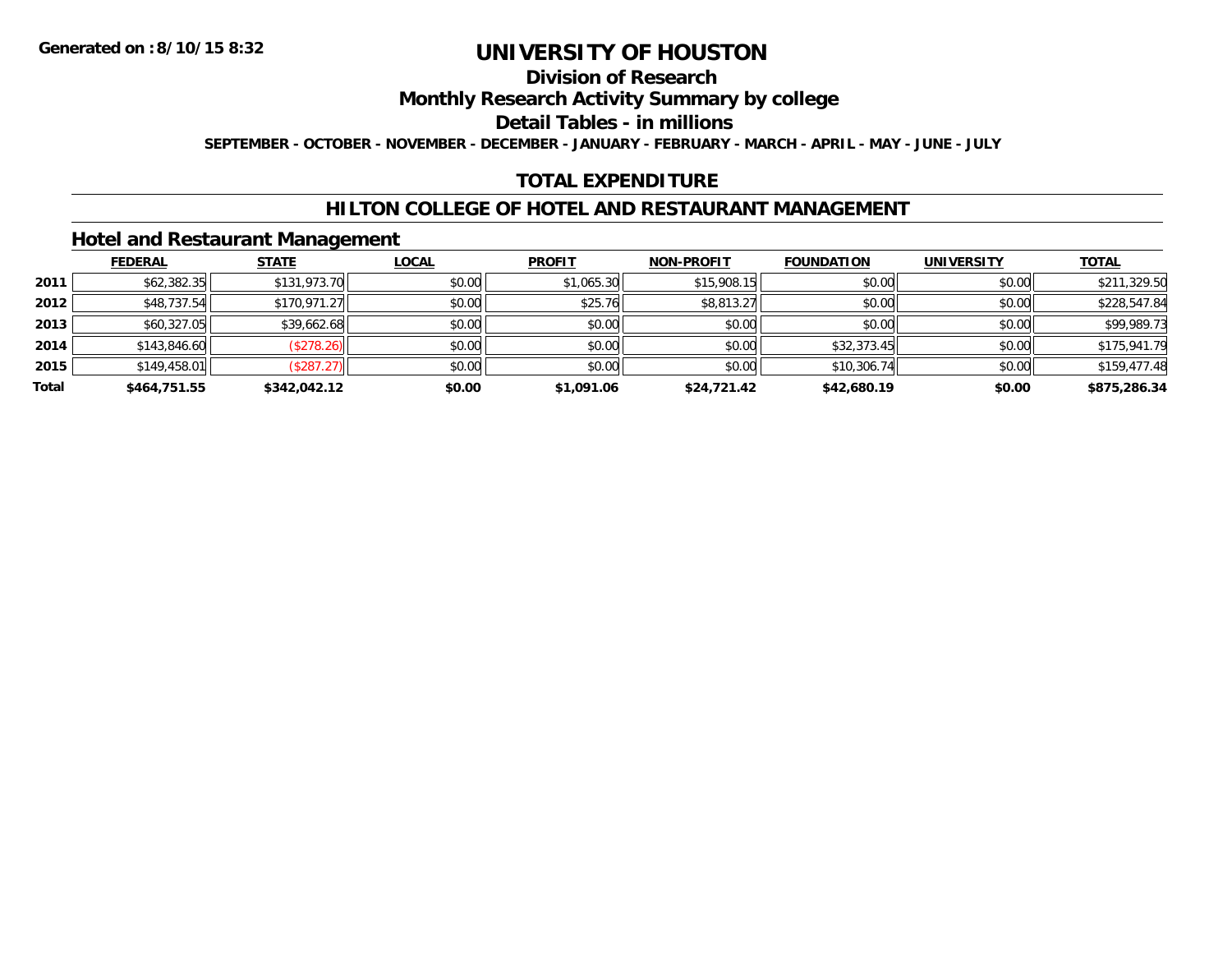## **Division of Research**

**Monthly Research Activity Summary by college**

**Detail Tables - in millions**

**SEPTEMBER - OCTOBER - NOVEMBER - DECEMBER - JANUARY - FEBRUARY - MARCH - APRIL - MAY - JUNE - JULY**

#### **TOTAL EXPENDITURE**

#### **HONORS COLLEGE**

# **Dean, Honors College**

|       |                | $\sim$       |        |               |                   |                   |                   |              |
|-------|----------------|--------------|--------|---------------|-------------------|-------------------|-------------------|--------------|
|       | <u>FEDERAL</u> | <b>STATE</b> | LOCAL  | <b>PROFIT</b> | <b>NON-PROFIT</b> | <b>FOUNDATION</b> | <b>UNIVERSITY</b> | <b>TOTAL</b> |
| 2011  | \$16,643.81    | \$0.00       | \$0.00 | \$0.00        | \$4,336.34        | \$0.00            | \$0.00            | \$20,980.15  |
| 2012  | \$28,337.53    | \$0.00       | \$0.00 | \$0.00        | \$21,212.15       | \$0.00            | \$0.00            | \$49,549.67  |
| 2013  | \$17,124.08    | \$0.00       | \$0.00 | \$0.00        | \$9,481.67        | \$93.68           | \$0.00            | \$26,699.42  |
| 2014  | \$2,694.74     | \$0.00       | \$0.00 | \$0.00        | \$8,956.69        | \$6,549.18        | \$0.00            | \$18,200.61  |
| 2015  | \$0.00         | \$0.00       | \$0.00 | \$0.00        | (\$17.71          | \$1,058.52        | \$0.00            | \$1,040.81   |
| Total | \$64,800.15    | \$0.00       | \$0.00 | \$0.00        | \$43,969.13       | \$7,701.38        | \$0.00            | \$116,470.66 |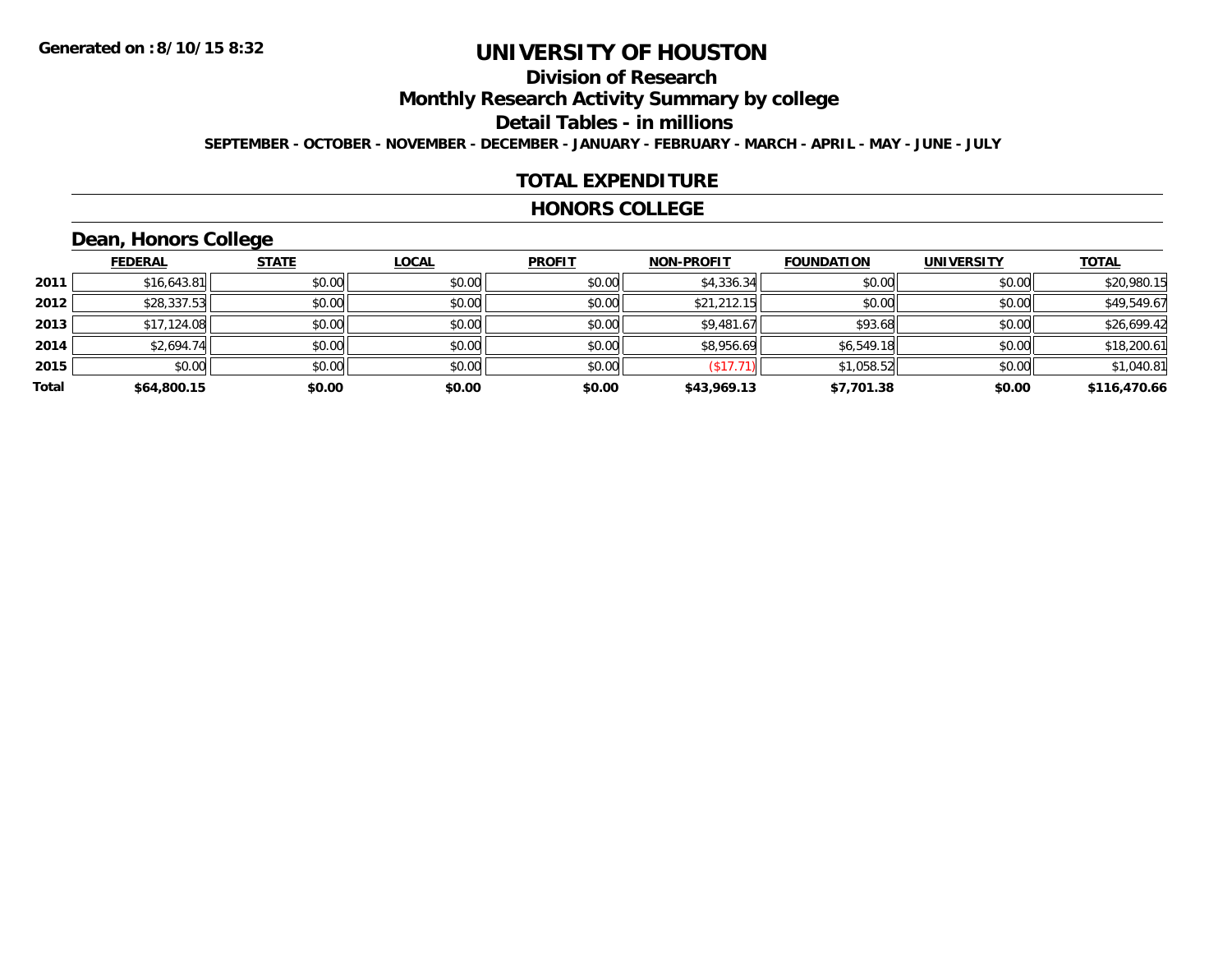## **Division of Research**

**Monthly Research Activity Summary by college**

**Detail Tables - in millions**

**SEPTEMBER - OCTOBER - NOVEMBER - DECEMBER - JANUARY - FEBRUARY - MARCH - APRIL - MAY - JUNE - JULY**

#### **TOTAL EXPENDITURE**

#### **LIBRARY**

#### **Administration, Library**

|       | <b>FEDERAL</b> | <b>STATE</b> | <u>LOCAL</u> | <b>PROFIT</b> | <b>NON-PROFIT</b> | <b>FOUNDATION</b> | <b>UNIVERSITY</b> | <b>TOTAL</b> |
|-------|----------------|--------------|--------------|---------------|-------------------|-------------------|-------------------|--------------|
| 2011  | \$19,122.25    | \$0.00       | \$0.00       | \$0.00        | \$0.00            | \$0.00            | \$0.00            | \$19,122.25  |
| 2012  | \$43.40        | \$0.00       | \$0.00       | \$0.00        | \$0.00            | \$0.00            | \$0.00            | \$43.40      |
| 2013  | \$0.00         | \$0.00       | \$0.00       | \$0.00        | \$0.00            | \$0.00            | \$0.00            | \$0.00       |
| 2014  | \$0.00         | \$0.00       | \$0.00       | \$0.00        | \$0.00            | \$0.00            | \$0.00            | \$0.00       |
| Total | \$19,165.65    | \$0.00       | \$0.00       | \$0.00        | \$0.00            | \$0.00            | \$0.00            | \$19,165.65  |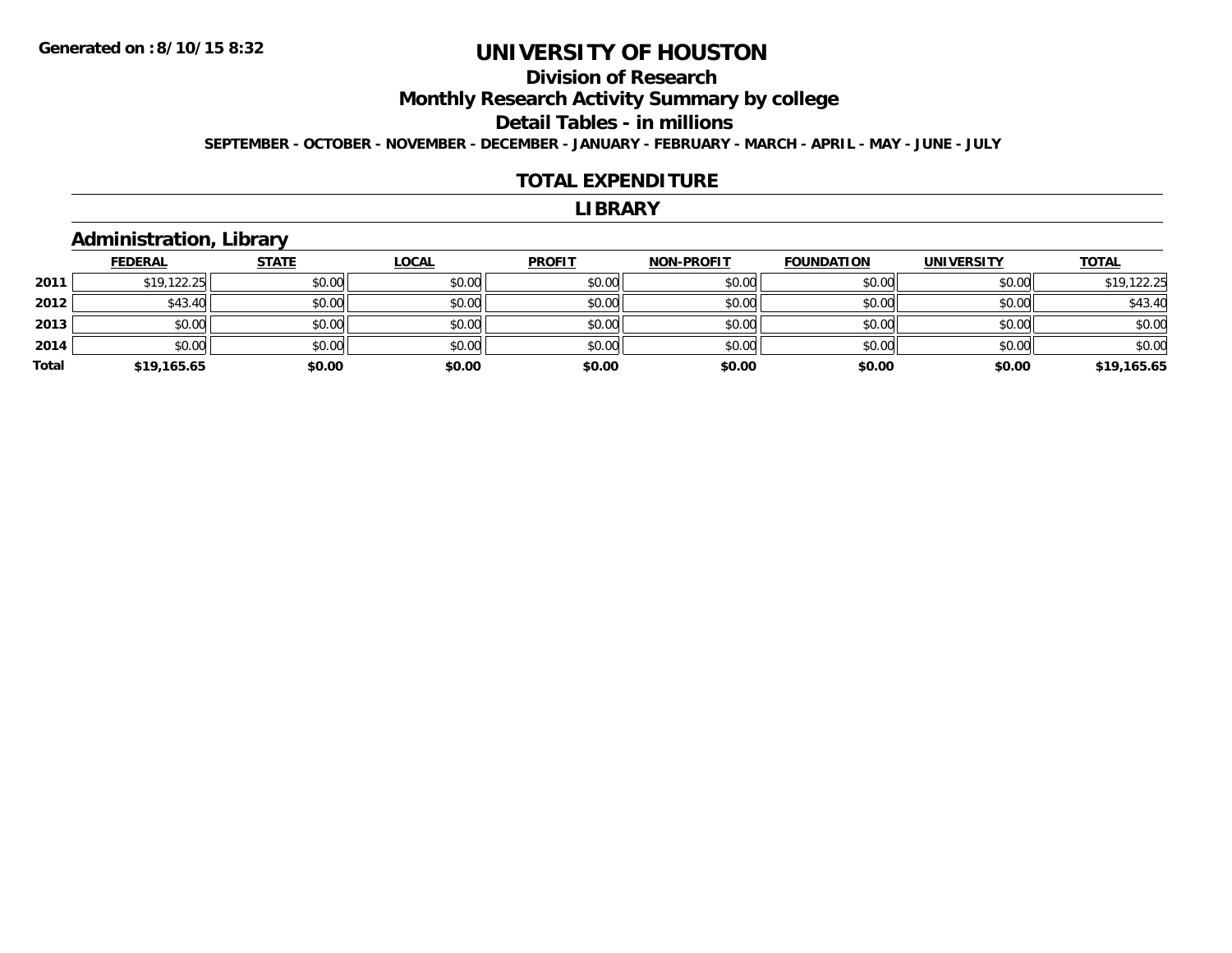**Division of Research**

**Monthly Research Activity Summary by college**

**Detail Tables - in millions**

**SEPTEMBER - OCTOBER - NOVEMBER - DECEMBER - JANUARY - FEBRUARY - MARCH - APRIL - MAY - JUNE - JULY**

## **TOTAL EXPENDITURE**

#### **OTHER OUTSIDE ORGANIZATIONS USED FOR CPHS LOGINS**

|       | Center<br>$\sim$ $\sim$ 1+ $\sim$ . |              |        |               |                   |                   |                   |              |  |  |
|-------|-------------------------------------|--------------|--------|---------------|-------------------|-------------------|-------------------|--------------|--|--|
|       | <b>FEDERAL</b>                      | <b>CTATE</b> | ∟OCAI  | <b>PROFIT</b> | <b>NON-PROFIT</b> | <b>FOUNDATION</b> | <b>UNIVERSITY</b> | <b>TOTAL</b> |  |  |
| 2015  | \$0.00                              | \$0.00       | \$0.00 | \$0.00        | \$0.00            | \$0.00            | \$0.00            | \$0.00       |  |  |
| Total | \$0.00                              | \$0.00       | \$0.00 | \$0.00        | \$0.00            | \$0.00            | \$0.00            | \$0.00       |  |  |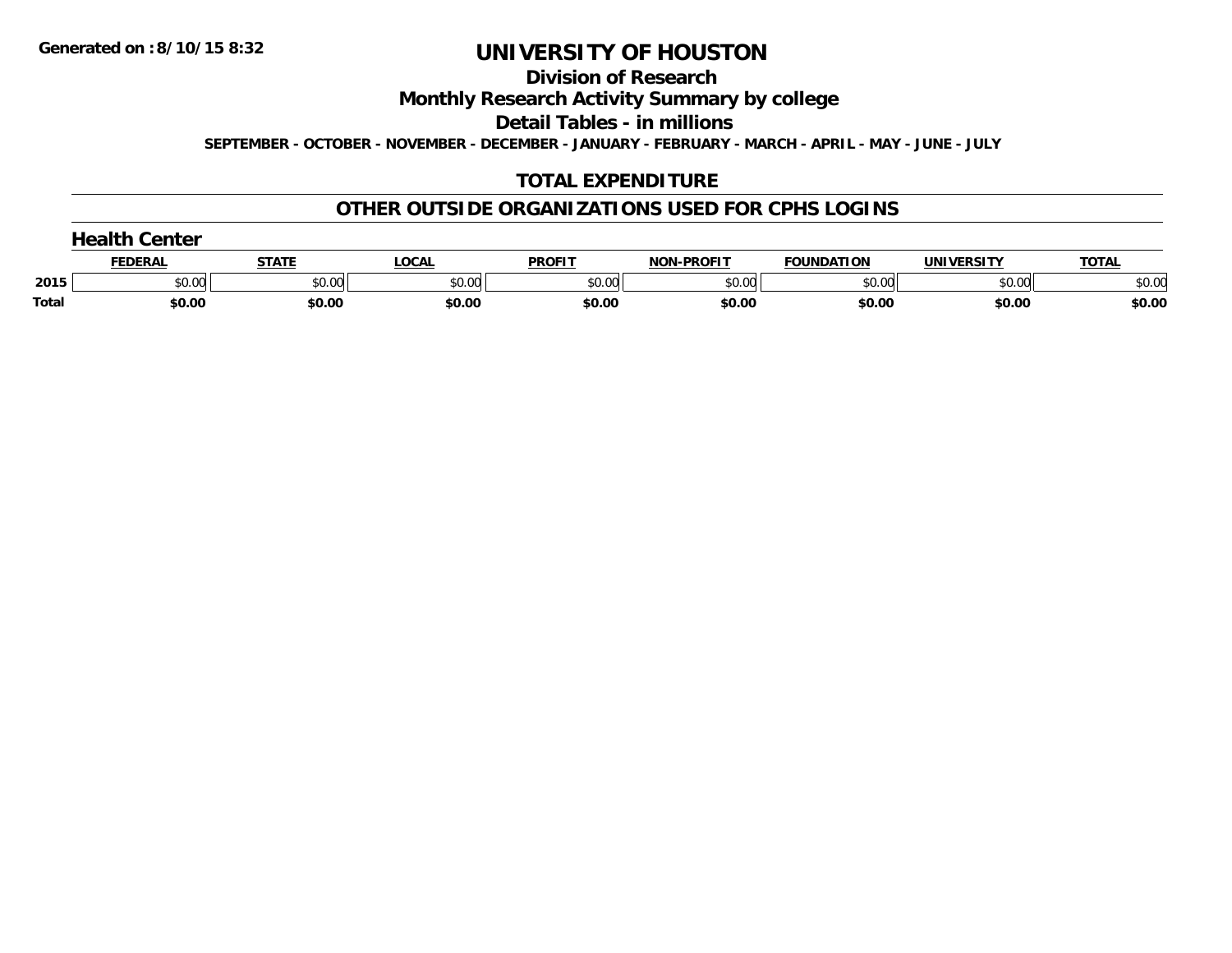## **Division of Research**

**Monthly Research Activity Summary by college**

**Detail Tables - in millions**

**SEPTEMBER - OCTOBER - NOVEMBER - DECEMBER - JANUARY - FEBRUARY - MARCH - APRIL - MAY - JUNE - JULY**

#### **TOTAL EXPENDITURE**

#### **PRESIDENT**

#### **Office of the President**

|       | <b>FEDERAL</b> | <b>STATE</b> | <b>LOCAL</b> | <b>PROFIT</b> | <b>NON-PROFIT</b> | <b>FOUNDATION</b> | <b>UNIVERSITY</b> | <b>TOTAL</b> |
|-------|----------------|--------------|--------------|---------------|-------------------|-------------------|-------------------|--------------|
| 2011  | \$0.00         | \$0.00       | \$0.00       | \$0.00        | \$0.00            | \$0.00            | \$0.00            | \$0.00       |
| 2012  | \$0.00         | \$0.00       | \$0.00       | \$0.00        | \$0.00            | \$0.00            | \$0.00            | \$0.00       |
| 2013  | \$0.00         | \$0.00       | \$0.00       | \$0.00        | \$0.00            | \$0.00            | \$0.00            | \$0.00       |
| 2014  | \$0.00         | \$0.00       | \$0.00       | \$0.00        | \$0.00            | \$0.00            | \$0.00            | \$0.00       |
| 2015  | \$0.00         | \$0.00       | \$0.00       | \$0.00        | \$0.00            | \$0.00            | \$0.00            | \$0.00       |
| Total | \$0.00         | \$0.00       | \$0.00       | \$0.00        | \$0.00            | \$0.00            | \$0.00            | \$0.00       |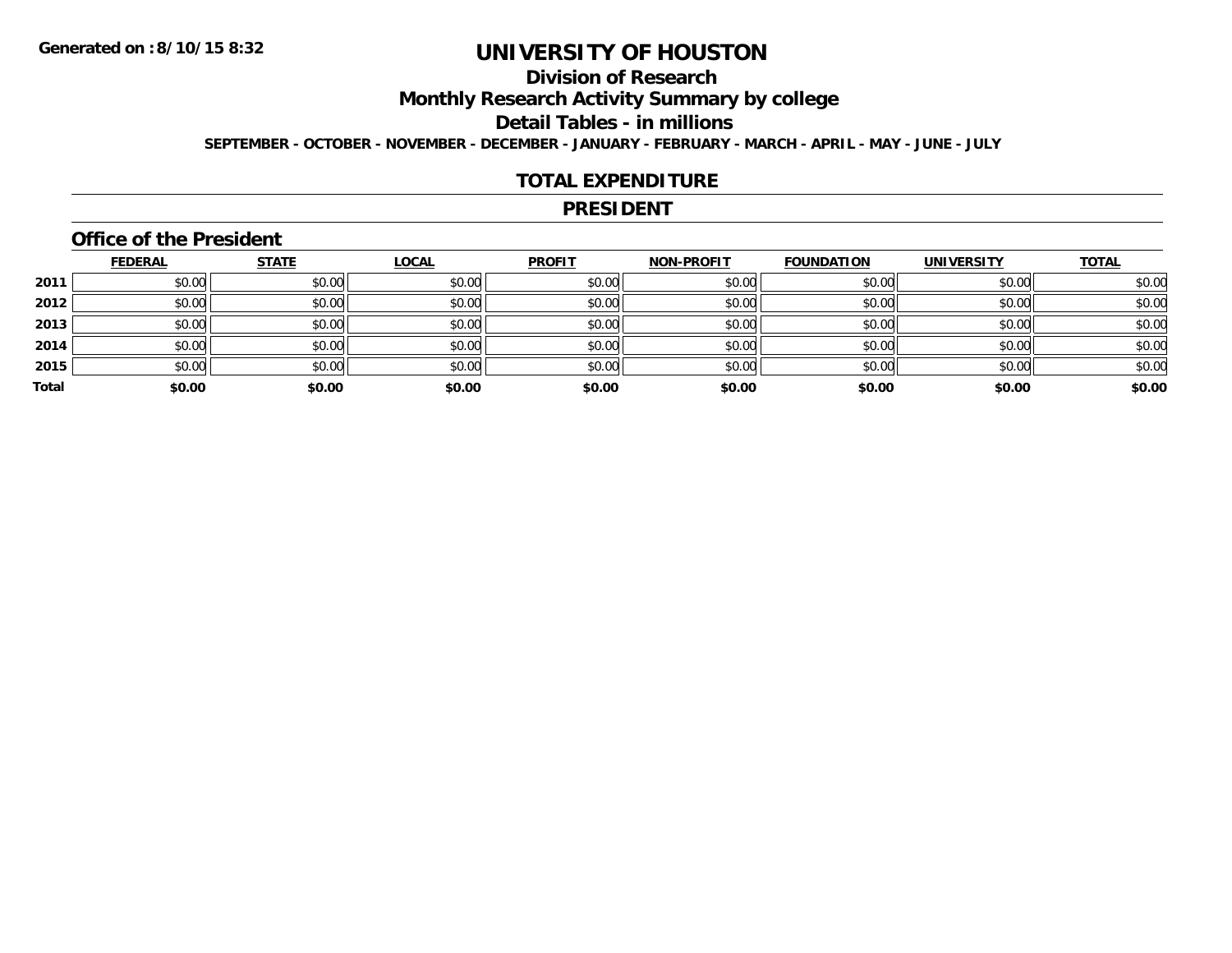# **Division of Research**

#### **Monthly Research Activity Summary by college**

#### **Detail Tables - in millions**

**SEPTEMBER - OCTOBER - NOVEMBER - DECEMBER - JANUARY - FEBRUARY - MARCH - APRIL - MAY - JUNE - JULY**

#### **TOTAL EXPENDITURE**

#### **SENIOR V.P. FOR ACADEMIC AFFAIRS AND PROVOST**

|      | <b>Challenger Program</b>        |                                                     |              |               |                   |                   |                   |              |
|------|----------------------------------|-----------------------------------------------------|--------------|---------------|-------------------|-------------------|-------------------|--------------|
|      | <b>FEDERAL</b>                   | <b>STATE</b>                                        | <b>LOCAL</b> | <b>PROFIT</b> | <b>NON-PROFIT</b> | <b>FOUNDATION</b> | <b>UNIVERSITY</b> | <b>TOTAL</b> |
| 2011 | \$0.00                           | \$0.00                                              | \$0.00       | \$0.00        | \$0.00            | \$0.00            | \$0.00            | \$0.00       |
| 2012 | \$0.00                           | \$0.00                                              | \$0.00       | \$0.00        | \$0.00            | \$0.00            | \$0.00            | \$0.00       |
| 2013 | \$0.00                           | \$0.00                                              | \$0.00       | \$0.00        | \$0.00            | \$0.00            | \$0.00            | \$0.00       |
| 2014 | \$0.00                           | \$0.00                                              | \$0.00       | \$0.00        | \$0.00            | \$0.00            | \$0.00            | \$0.00       |
| 2015 | \$0.00                           | \$0.00                                              | \$0.00       | \$0.00        | \$0.00            | \$0.00            | \$0.00            | \$0.00       |
|      | <b>Continuing Education</b>      |                                                     |              |               |                   |                   |                   |              |
|      | <b>FEDERAL</b>                   | <b>STATE</b>                                        | <b>LOCAL</b> | <b>PROFIT</b> | <b>NON-PROFIT</b> | <b>FOUNDATION</b> | <b>UNIVERSITY</b> | <b>TOTAL</b> |
| 2011 | \$0.00                           | \$1,068.06                                          | \$0.00       | \$0.00        | \$0.00            | \$0.00            | \$0.00            | \$1,068.06   |
|      | <b>Learning Support Services</b> |                                                     |              |               |                   |                   |                   |              |
|      | <b>FEDERAL</b>                   | <b>STATE</b>                                        | <b>LOCAL</b> | <b>PROFIT</b> | <b>NON-PROFIT</b> | <b>FOUNDATION</b> | <b>UNIVERSITY</b> | <b>TOTAL</b> |
| 2012 | \$0.00                           | \$0.00                                              | \$0.00       | \$0.00        | \$0.00            | \$0.00            | \$0.00            | \$0.00       |
| 2013 | \$0.00                           | \$0.00                                              | \$0.00       | \$0.00        | \$0.00            | \$0.00            | \$0.00            | \$0.00       |
|      | <b>Office of Admissions</b>      |                                                     |              |               |                   |                   |                   |              |
|      | <b>FEDERAL</b>                   | <b>STATE</b>                                        | <b>LOCAL</b> | <b>PROFIT</b> | <b>NON-PROFIT</b> | <b>FOUNDATION</b> | <b>UNIVERSITY</b> | <b>TOTAL</b> |
| 2011 | \$0.00                           | \$0.00                                              | \$0.00       | \$0.00        | \$0.00            | \$0.00            | \$0.00            | \$0.00       |
| 2012 | \$0.00                           | \$0.00                                              | \$0.00       | \$0.00        | \$0.00            | \$0.00            | \$0.00            | \$0.00       |
| 2013 | \$0.00                           | \$0.00                                              | \$0.00       | \$0.00        | \$0.00            | \$0.00            | \$0.00            | \$0.00       |
| 2014 | \$0.00                           | \$0.00                                              | \$0.00       | \$0.00        | \$0.00            | \$0.00            | \$0.00            | \$0.00       |
| 2015 | \$0.00                           | \$0.00                                              | \$0.00       | \$0.00        | \$0.00            | \$0.00            | \$0.00            | \$0.00       |
|      |                                  | <b>Senior V.P. for Academic Affairs and Provost</b> |              |               |                   |                   |                   |              |
|      | <b>FEDERAL</b>                   | <b>STATE</b>                                        | <b>LOCAL</b> | <b>PROFIT</b> | <b>NON-PROFIT</b> | <b>FOUNDATION</b> | <b>UNIVERSITY</b> | <b>TOTAL</b> |
| 2012 | \$0.00                           | \$0.00                                              | \$0.00       | \$36,232.62   | \$0.00            | \$0.00            | \$0.00            | \$36,232.62  |
| 2013 | \$0.00                           | \$0.00                                              | \$0.00       | \$0.00        | \$0.00            | \$0.00            | \$0.00            | \$0.00       |
| 2014 | \$0.00                           | \$0.00                                              | \$0.00       | \$38,767.38   | \$0.00            | \$0.00            | \$0.00            | \$38,767.38  |
| 2015 | \$0.00                           | \$0.00                                              | \$0.00       | \$0.00        | \$0.00            | \$0.00            | \$0.00            | \$0.00       |
|      | <b>Student Support Services</b>  |                                                     |              |               |                   |                   |                   |              |
|      | <b>FEDERAL</b>                   | <b>STATE</b>                                        | <b>LOCAL</b> | <b>PROFIT</b> | <b>NON-PROFIT</b> | <b>FOUNDATION</b> | <b>UNIVERSITY</b> | <b>TOTAL</b> |
| 2014 | \$0.00                           | \$0.00                                              | \$0.00       | \$0.00        | \$0.00            | \$0.00            | \$0.00            | \$0.00       |
| 2015 | \$0.00                           | \$0.00                                              | \$0.00       | \$0.00        | \$0.00            | \$0.00            | \$0.00            | \$0.00       |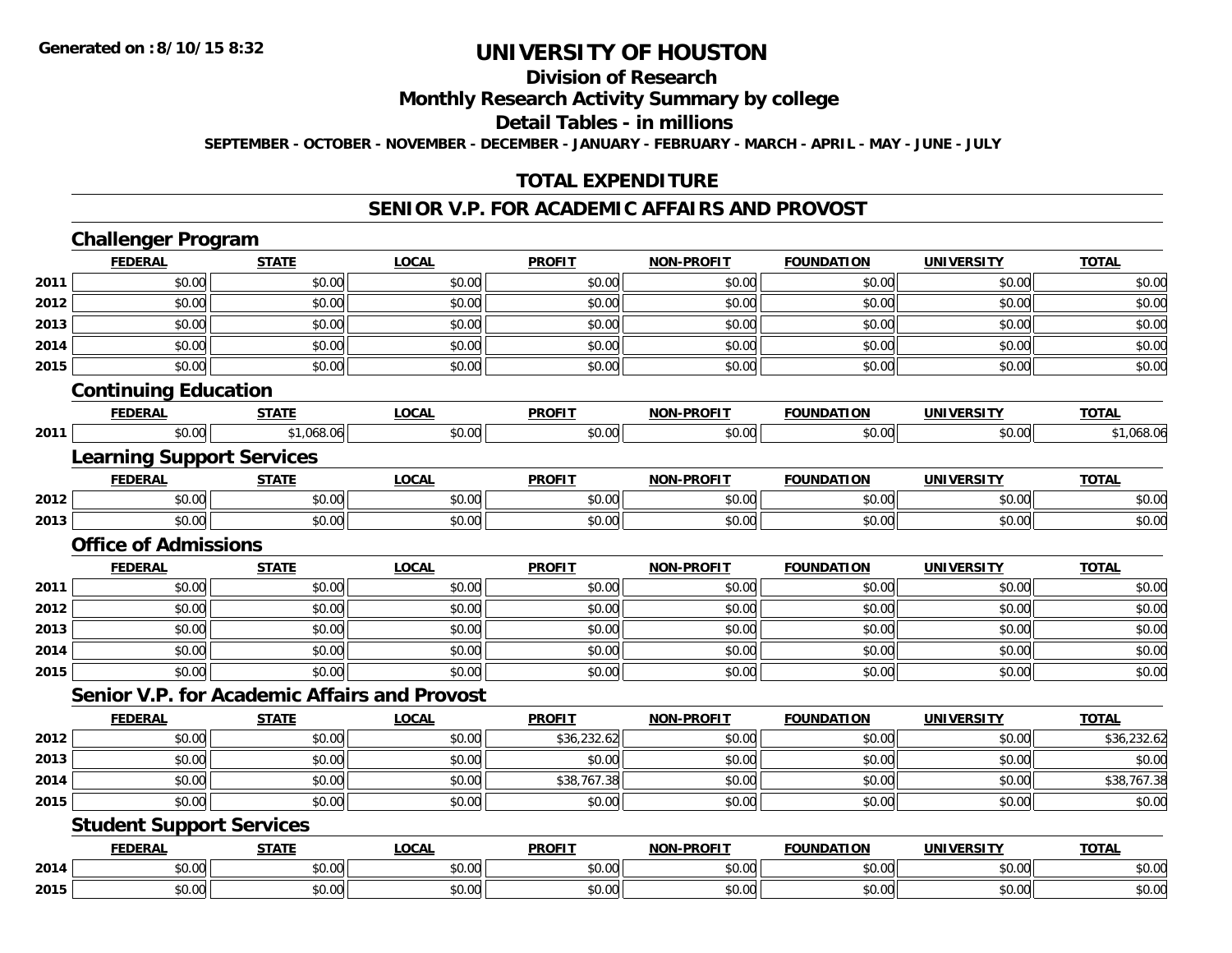# **Division of Research**

#### **Monthly Research Activity Summary by college**

#### **Detail Tables - in millions**

**SEPTEMBER - OCTOBER - NOVEMBER - DECEMBER - JANUARY - FEBRUARY - MARCH - APRIL - MAY - JUNE - JULY**

#### **TOTAL EXPENDITURE**

#### **SENIOR V.P. FOR ACADEMIC AFFAIRS AND PROVOST**

|       | <b>UH Energy</b>                            |              |              |               |                   |                   |                   |                |
|-------|---------------------------------------------|--------------|--------------|---------------|-------------------|-------------------|-------------------|----------------|
|       | <b>FEDERAL</b>                              | <b>STATE</b> | <b>LOCAL</b> | <b>PROFIT</b> | <b>NON-PROFIT</b> | <b>FOUNDATION</b> | <b>UNIVERSITY</b> | <b>TOTAL</b>   |
| 2015  | \$0.00                                      | \$0.00       | \$0.00       | \$0.00        | \$0.00            | \$0.00            | \$0.00            | \$0.00         |
|       | <b>Undergraduate Scholars</b>               |              |              |               |                   |                   |                   |                |
|       | <b>FEDERAL</b>                              | <b>STATE</b> | <b>LOCAL</b> | <b>PROFIT</b> | <b>NON-PROFIT</b> | <b>FOUNDATION</b> | <b>UNIVERSITY</b> | <b>TOTAL</b>   |
| 2011  | \$0.00                                      | \$23,992.72  | \$0.00       | \$0.00        | \$0.00            | \$0.00            | \$0.00            | \$23,992.72    |
| 2012  | \$0.00                                      | \$18,807.12  | \$0.00       | \$0.00        | \$0.00            | \$0.00            | \$0.00            | \$18,807.12    |
| 2013  | \$0.00                                      | \$13,567.75  | \$0.00       | \$0.00        | \$0.00            | \$0.00            | \$0.00            | \$13,567.75    |
| 2014  | \$0.00                                      | \$11,463.81  | \$0.00       | \$0.00        | \$0.00            | \$0.00            | \$0.00            | \$11,463.81    |
|       | <b>Undergraduate Student Success</b>        |              |              |               |                   |                   |                   |                |
|       | <b>FEDERAL</b>                              | <b>STATE</b> | <b>LOCAL</b> | <b>PROFIT</b> | <b>NON-PROFIT</b> | <b>FOUNDATION</b> | <b>UNIVERSITY</b> | <b>TOTAL</b>   |
| 2011  | \$0.00                                      | \$0.00       | \$0.00       | \$0.00        | \$0.00            | \$0.00            | \$0.00            | \$0.00         |
| 2012  | \$0.00                                      | \$66,672.79  | \$0.00       | \$0.00        | \$0.00            | \$0.00            | \$0.00            | \$66,672.79    |
| 2013  | \$0.00                                      | \$36,471.01  | \$0.00       | \$0.00        | \$0.00            | \$0.00            | \$0.00            | \$36,471.01    |
| 2014  | \$0.00                                      | \$95,281.55  | \$0.00       | \$0.00        | \$0.00            | \$0.00            | \$0.00            | \$95,281.55    |
| 2015  | \$244,468.72                                | \$77,078.38  | \$0.00       | \$0.00        | \$0.00            | \$0.00            | \$0.00            | \$321,547.10   |
|       | <b>Undergraduate Student Success Center</b> |              |              |               |                   |                   |                   |                |
|       | <b>FEDERAL</b>                              | <b>STATE</b> | <b>LOCAL</b> | <b>PROFIT</b> | <b>NON-PROFIT</b> | <b>FOUNDATION</b> | <b>UNIVERSITY</b> | <b>TOTAL</b>   |
| 2011  | \$273,321.62                                | \$123,987.60 | \$0.00       | \$0.00        | \$65,919.66       | \$6,652.35        | \$0.00            | \$469,881.23   |
| 2012  | \$274,177.67                                | \$117,251.95 | \$0.00       | \$0.00        | \$67,687.50       | \$0.00            | \$0.00            | \$459,117.12   |
| 2013  | \$331,783.72                                | \$123,208.47 | \$0.00       | \$0.00        | (\$534.53)        | \$0.00            | \$0.00            | \$454,457.66   |
| 2014  | \$346,903.80                                | \$107,525.11 | \$0.00       | \$0.00        | \$0.00            | \$0.00            | \$0.00            | \$454,428.91   |
| 2015  | \$0.00                                      | \$117,083.79 | \$0.00       | \$0.00        | \$70,824.92       | \$0.00            | \$0.00            | \$187,908.71   |
| Total | \$1,470,655.53                              | \$933,460.11 | \$0.00       | \$75,000.00   | \$203,897.55      | \$6,652.35        | \$0.00            | \$2,689,665.54 |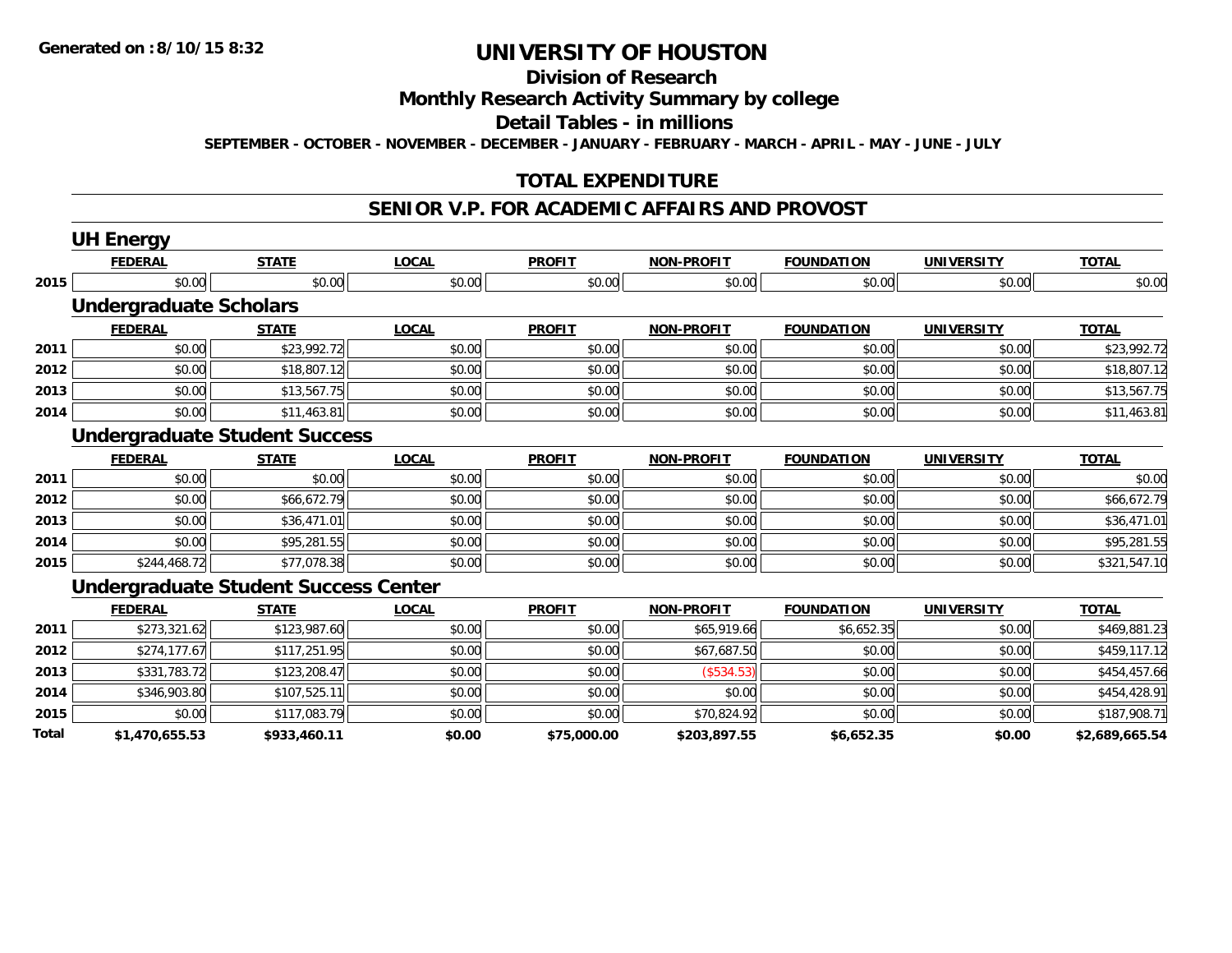## **Division of Research**

**Monthly Research Activity Summary by college**

**Detail Tables - in millions**

**SEPTEMBER - OCTOBER - NOVEMBER - DECEMBER - JANUARY - FEBRUARY - MARCH - APRIL - MAY - JUNE - JULY**

#### **TOTAL EXPENDITURE**

#### **UH LAW CENTER**

|              | Dean, Law      |              |              |               |                   |                   |                   |                |
|--------------|----------------|--------------|--------------|---------------|-------------------|-------------------|-------------------|----------------|
|              | <b>FEDERAL</b> | <b>STATE</b> | <b>LOCAL</b> | <b>PROFIT</b> | <b>NON-PROFIT</b> | <b>FOUNDATION</b> | <b>UNIVERSITY</b> | <b>TOTAL</b>   |
| 2011         | \$32,056.18    | \$0.00       | \$0.00       | \$0.00        | \$0.00            | \$0.00            | \$0.00            | \$32,056.18    |
| 2012         | (\$221,005.68) | \$0.00       | \$0.00       | \$0.00        | \$0.00            | \$0.00            | \$0.00            | (\$221,005.68) |
| 2013         | \$0.00         | \$0.00       | \$0.00       | \$0.00        | \$0.00            | \$0.00            | \$0.00            | \$0.00         |
|              | Law-UH         |              |              |               |                   |                   |                   |                |
|              | <b>FEDERAL</b> | <b>STATE</b> | <b>LOCAL</b> | <b>PROFIT</b> | <b>NON-PROFIT</b> | <b>FOUNDATION</b> | <b>UNIVERSITY</b> | <b>TOTAL</b>   |
| 2011         | \$67,317.58    | \$63,129.45  | \$0.00       | \$0.00        | \$0.00            | \$77,241.48       | \$0.00            | \$207,688.51   |
| 2012         | \$8,749.01     | \$127,221.62 | \$0.00       | \$0.00        | \$0.00            | \$71,099.96       | \$0.00            | \$207,070.59   |
| 2013         | \$143,307.81   | \$173,667.58 | \$0.00       | \$0.00        | \$0.00            | \$54,691.24       | \$0.00            | \$371,666.63   |
| 2014         | \$22,287.75    | \$178,242.59 | \$0.00       | \$0.00        | \$0.00            | \$14,100.66       | \$0.00            | \$214,631.00   |
| 2015         | \$69,439.51    | \$182,726.08 | \$0.00       | \$0.00        | \$0.00            | \$4,479.35        | \$0.00            | \$256,644.94   |
| <b>Total</b> | \$122,152.16   | \$724,987.32 | \$0.00       | \$0.00        | \$0.00            | \$221,612.69      | \$0.00            | \$1,068,752.17 |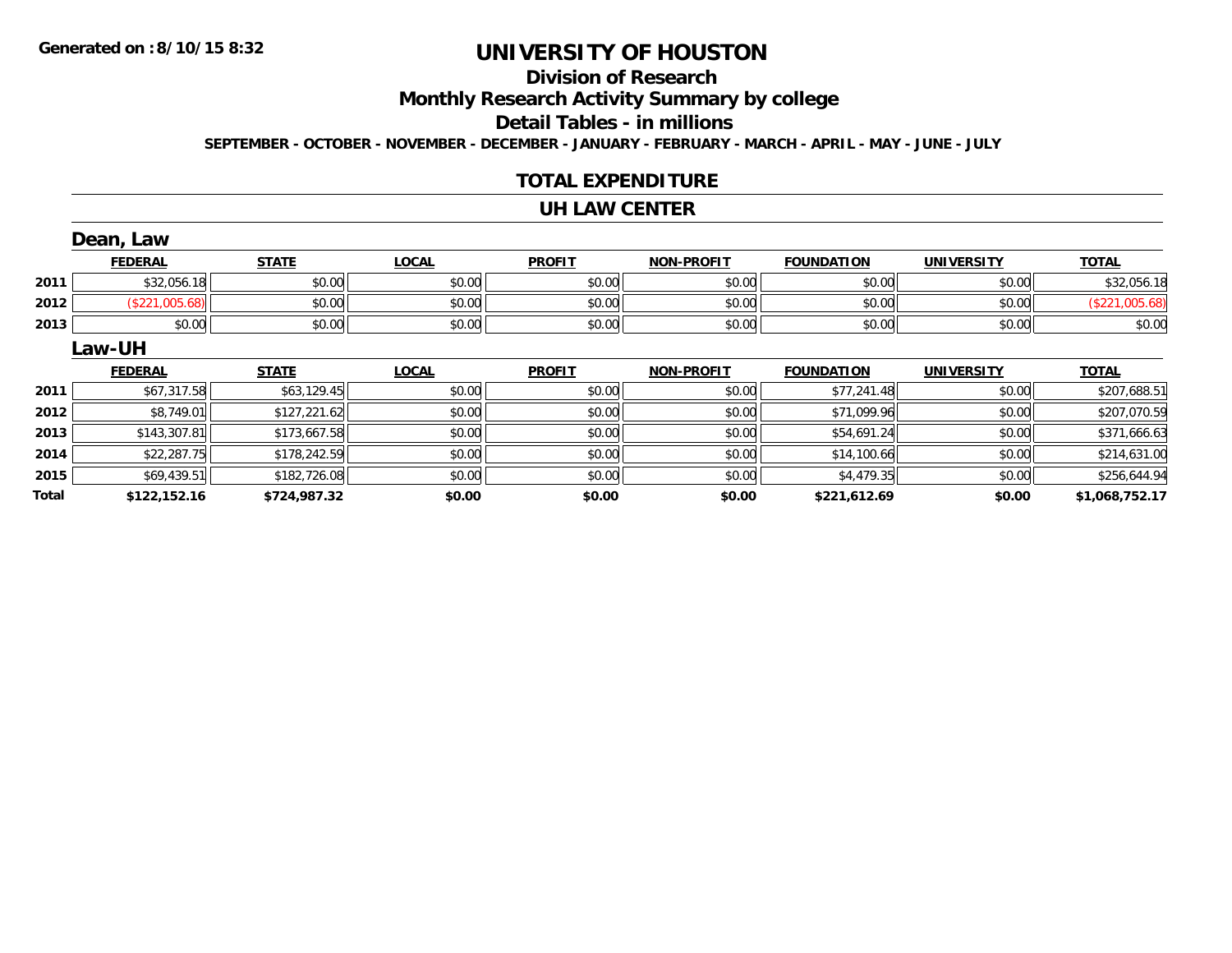# **Division of Research**

**Monthly Research Activity Summary by college**

**Detail Tables - in millions**

**SEPTEMBER - OCTOBER - NOVEMBER - DECEMBER - JANUARY - FEBRUARY - MARCH - APRIL - MAY - JUNE - JULY**

#### **TOTAL EXPENDITURE**

#### **UKNOWN COLLEGE**

## **Unknown Department**

|      | <b>FEDERAL</b> | <b>STATE</b> | <u>LOCAL</u> | <b>PROFIT</b> | <b>NON-PROFIT</b> | <b>FOUNDATION</b> | <b>UNIVERSITY</b> | <b>TOTAL</b> |
|------|----------------|--------------|--------------|---------------|-------------------|-------------------|-------------------|--------------|
| 2011 | \$0.00         | \$0.00       | \$0.00       | \$0.00        | \$0.00            | \$0.00            | \$0.00            | \$0.00       |
| 2012 | \$0.00         | \$0.00       | \$0.00       | \$0.00        | \$0.00            | \$0.00            | \$0.00            | \$0.00       |
| 2013 | \$0.00         | \$0.00       | \$0.00       | \$0.00        | \$0.00            | \$0.00            | \$0.00            | \$0.00       |
| 2014 | \$0.00         | \$0.00       | \$0.00       | \$0.00        | \$0.00            | \$0.00            | \$0.00            | \$0.00       |
| 2015 | \$0.00         | \$0.00       | \$0.00       | \$0.00        | \$0.00            | \$0.00            | \$0.00            | \$0.00       |

## **Wrong Department - Please Dont Select It**

|              | <b>FEDERAL</b> | <b>STATE</b> | <b>LOCAL</b> | <b>PROFIT</b> | <b>NON-PROFIT</b> | <b>FOUNDATION</b> | <b>UNIVERSITY</b> | <b>TOTAL</b> |
|--------------|----------------|--------------|--------------|---------------|-------------------|-------------------|-------------------|--------------|
| 2011         | \$0.00         | \$0.00       | \$0.00       | \$0.00        | \$0.00            | \$0.00            | \$0.00            | \$0.00       |
| 2012         | \$0.00         | \$0.00       | \$0.00       | \$0.00        | \$0.00            | \$0.00            | \$0.00            | \$0.00       |
| 2013         | \$15,518.75    | \$0.00       | \$0.00       | \$0.00        | \$0.00            | \$0.00            | \$0.00            | \$15,518.75  |
| 2014         | \$0.00         | \$0.00       | \$0.00       | \$0.00        | \$0.00            | \$0.00            | \$0.00            | \$0.00       |
| 2015         | \$0.00         | \$0.00       | \$0.00       | \$0.00        | \$0.00            | \$0.00            | \$0.00            | \$0.00       |
| <b>Total</b> | \$15,518.75    | \$0.00       | \$0.00       | \$0.00        | \$0.00            | \$0.00            | \$0.00            | \$15,518.75  |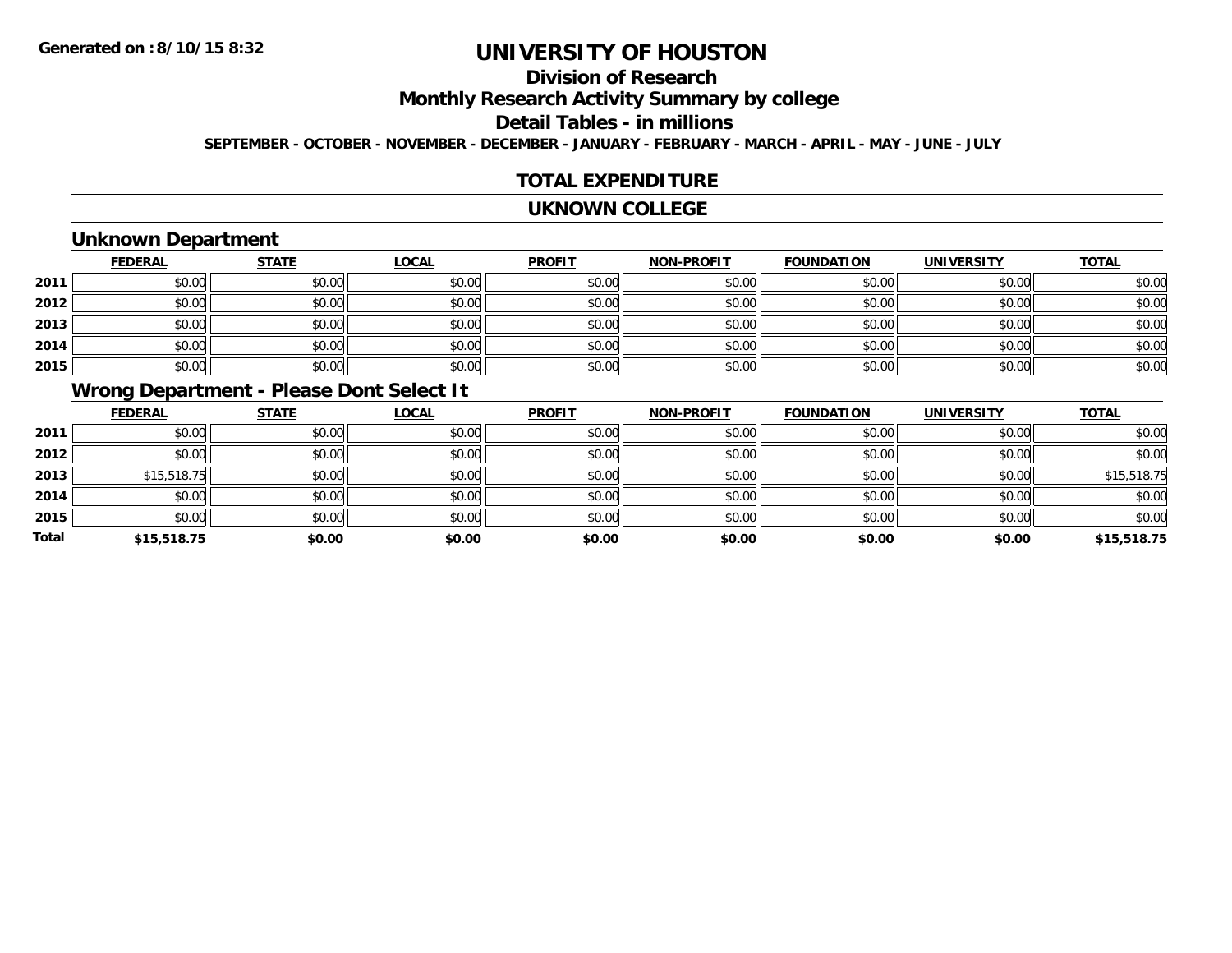# **Division of Research**

**Monthly Research Activity Summary by college**

**Detail Tables - in millions**

**SEPTEMBER - OCTOBER - NOVEMBER - DECEMBER - JANUARY - FEBRUARY - MARCH - APRIL - MAY - JUNE - JULY**

## **TOTAL EXPENDITURE**

#### **VICE PRESIDENT FOR ADMINISTRATION**

| <b>KUHF - Radio</b>   |              |                                               |               |                   |                   |                   |                 |
|-----------------------|--------------|-----------------------------------------------|---------------|-------------------|-------------------|-------------------|-----------------|
| <b>FEDERAL</b>        | <b>STATE</b> | <b>LOCAL</b>                                  | <b>PROFIT</b> | <b>NON-PROFIT</b> | <b>FOUNDATION</b> | <b>UNIVERSITY</b> | <b>TOTAL</b>    |
| \$6,272.82            | \$0.00       | \$0.00                                        | \$0.00        | \$623,379.11      | \$0.00            | \$0.00            | \$629,651.93    |
| (\$758.32)            | \$10,153.66  | \$0.00                                        | \$0.00        | \$2,261,362.61    | \$0.00            | \$0.00            | \$2,270,757.95  |
| \$0.00                | (\$153.66)   | \$0.00                                        | \$0.00        | \$2,123,324.28    | \$0.00            | \$0.00            | \$2,123,170.62  |
| \$26,825.30           | \$0.00       | \$0.00                                        | \$0.00        | \$2,269,553.00    | \$0.00            | \$0.00            | \$2,296,378.30  |
|                       | \$0.00       | \$0.00                                        | \$0.00        | (\$1,282.01)      | \$0.00            | \$0.00            | \$2,526,725.69  |
| <b>KUHT-TV</b>        |              |                                               |               |                   |                   |                   |                 |
| <b>FEDERAL</b>        | <b>STATE</b> | <b>LOCAL</b>                                  | <b>PROFIT</b> | <b>NON-PROFIT</b> | <b>FOUNDATION</b> | <b>UNIVERSITY</b> | <b>TOTAL</b>    |
| (\$4,505.73)          | \$0.00       | \$0.00                                        | \$0.00        | \$1,606,903.00    | \$0.00            | \$0.00            | \$1,602,397.27  |
| \$0.00                | \$0.00       | \$0.00                                        | \$0.00        | \$0.02            | \$0.00            | \$0.00            | \$0.02          |
| <b>Physical Plant</b> |              |                                               |               |                   |                   |                   |                 |
| <b>FEDERAL</b>        | <b>STATE</b> | <b>LOCAL</b>                                  | <b>PROFIT</b> | <b>NON-PROFIT</b> | <b>FOUNDATION</b> | <b>UNIVERSITY</b> | <b>TOTAL</b>    |
| \$0.00                | \$0.00       | \$0.00                                        | \$0.00        | \$0.00            | \$0.00            | \$0.00            | \$0.00          |
| \$0.00                | \$0.00       | \$0.00                                        | \$0.00        | \$0.00            | \$0.00            | \$0.00            | \$0.00          |
| \$0.00                | \$0.00       | \$0.00                                        | \$0.00        | \$0.00            | \$0.00            | \$0.00            | \$0.00          |
|                       |              |                                               |               |                   |                   |                   |                 |
| <b>FEDERAL</b>        | <b>STATE</b> | <b>LOCAL</b>                                  | <b>PROFIT</b> | <b>NON-PROFIT</b> | <b>FOUNDATION</b> | <b>UNIVERSITY</b> | <b>TOTAL</b>    |
| \$3,000.00            | \$0.00       | \$0.00                                        | \$0.00        | \$0.00            | \$0.00            | \$0.00            | \$3,000.00      |
| \$2,558,841.77        | \$10,000.00  | \$0.00                                        | \$0.00        | \$8,883,240.01    | \$0.00            | \$0.00            | \$11,452,081.78 |
|                       |              | \$2,528,007.70<br><b>UH Police Department</b> |               |                   |                   |                   |                 |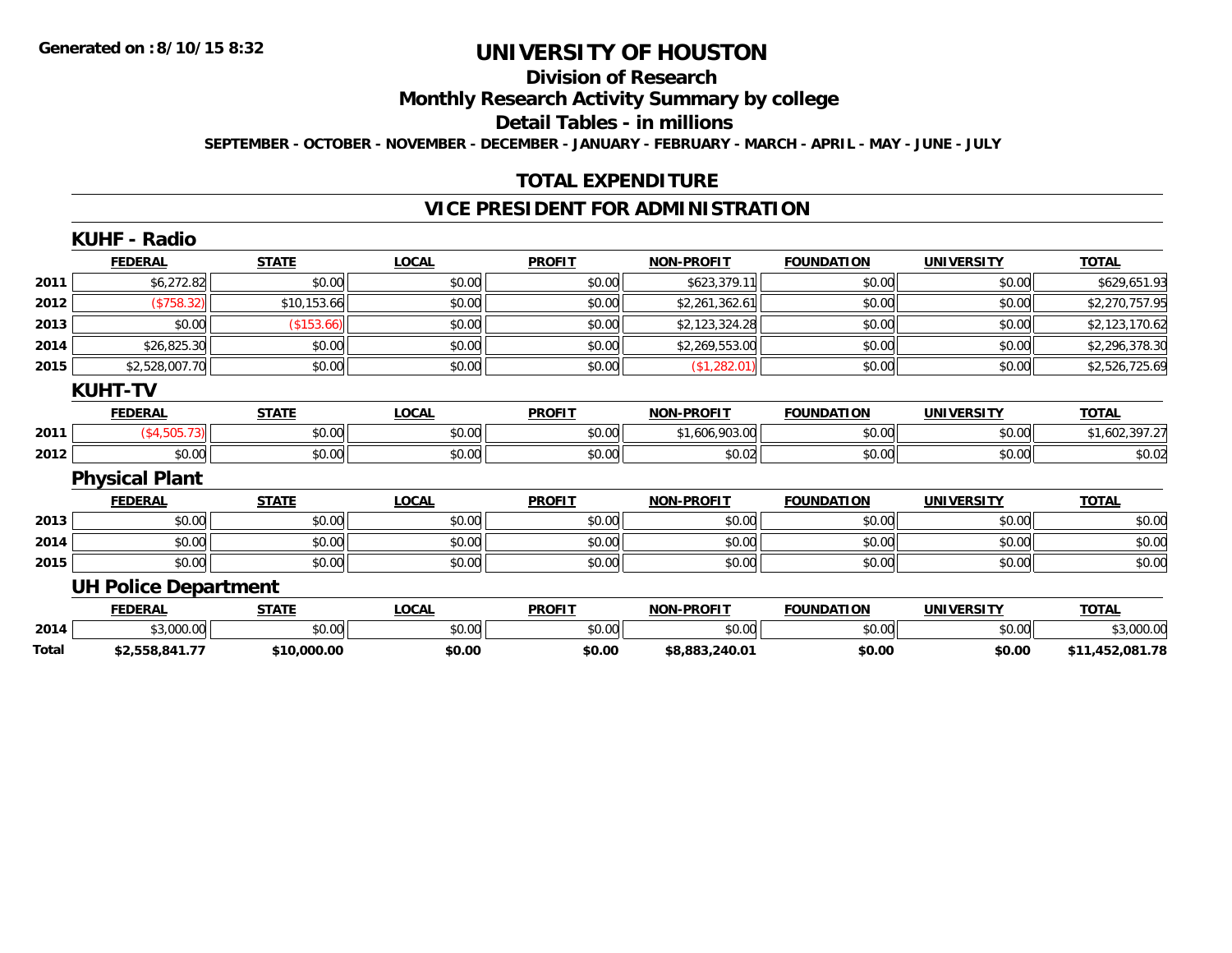## **Division of Research**

#### **Monthly Research Activity Summary by college**

## **Detail Tables - in millions**

**SEPTEMBER - OCTOBER - NOVEMBER - DECEMBER - JANUARY - FEBRUARY - MARCH - APRIL - MAY - JUNE - JULY**

## **TOTAL EXPENDITURE**

#### **VICE PRESIDENT FOR STUDENT AFFAIRS**

#### **Childrens Learning Centers**

|      | <b>FEDERAL</b>                                             | <b>CTATE</b>  | <b>OCAL</b>   | <b>PROFIT</b>          | <b>NON-PROFIT</b> | <b>FOUNDATION</b>        | UNIVERSITY<br>-кэі. | <b>TOTAL</b>                            |
|------|------------------------------------------------------------|---------------|---------------|------------------------|-------------------|--------------------------|---------------------|-----------------------------------------|
| 2014 | 0.0000<br>$\uparrow$ $\uparrow$ $\uparrow$<br>∾∠∪ບ,∪∪∠.∠∪⊟ | 0000<br>DU.UG | 0.00<br>pu.uu | $\sim$ $\sim$<br>vu.vu | 0000<br>ง∪.∪บ     | $n \cap \Omega$<br>pu.uu | \$0.00              | 0.0000<br>$\sim$ $\sim$<br>もと しし ししと・とい |
| 2015 | よつにつ<br>.708.88<br>، ن ن                                   | 0000<br>DU.UG | 0.00<br>JU.UU | $\sim$ $\sim$<br>JU.UU | 0000<br>ง∪.∪บ     | \$0.00                   | \$0.00              | nn nr<br>vo.oc                          |

#### **Dean, Student Affairs**

|      | <b>FEDERAL</b>                    | <b>STATE</b> | <b>LOCAL</b> | <b>PROFIT</b> | <b>NON-PROFIT</b> | <b>FOUNDATION</b> | UNIVERSITY | <b>TOTAL</b>                             |
|------|-----------------------------------|--------------|--------------|---------------|-------------------|-------------------|------------|------------------------------------------|
| 2011 | 017<br>\$61<br>1.0                | \$0.00       | \$0.00       | \$0.00        | \$0.00            | mn n¢<br>JU.UU    | \$0.00     | $\sim$ $\sim$                            |
| 2012 | $\cap$<br>כם נ<br>.352.83<br>DO C | \$0.00       | \$0.00       | \$0.00        | \$0.00            | \$0.00            | \$0.00     | ⊅00,30Z.0 <i>3</i>                       |
| 2013 | <br>ں ، اے                        | \$0.00       | \$0.00       | \$0.00        | \$0.00            | \$0.00            | \$0.00     | $\overline{\phantom{a}}$<br>70, 12 I . J |

#### **Vice President, Student Affairs**

|       | <b>FEDERAL</b> | <b>STATE</b> | <b>LOCAL</b> | <b>PROFIT</b> | <b>NON-PROFIT</b> | <b>FOUNDATION</b> | <b>UNIVERSITY</b> | <b>TOTAL</b>   |
|-------|----------------|--------------|--------------|---------------|-------------------|-------------------|-------------------|----------------|
| 2011  | \$218,386.65   | \$0.00       | \$0.00       | \$0.00        | \$0.00            | \$0.00            | \$0.00            | \$218,386.65   |
| 2012  | \$158,190.18   | \$0.00       | \$0.00       | \$0.00        | \$0.00            | \$0.00            | \$0.00            | \$158,190.18   |
| 2013  | \$210,082.81   | \$0.00       | \$0.00       | \$0.00        | \$0.00            | \$0.00            | \$0.00            | \$210,082.81   |
| 2014  | \$11,109.39    | \$0.00       | \$0.00       | \$0.00        | \$0.00            | \$0.00            | \$0.00            | \$11,109.39    |
| 2015  | \$0.00         | \$0.00       | \$0.00       | \$0.00        | \$0.00            | \$10,000.00       | \$0.00            | \$10,000.00    |
| Total | \$1,338,902.06 | \$0.00       | \$0.00       | \$0.00        | \$0.00            | \$10,000.00       | \$0.00            | \$1,348,902.06 |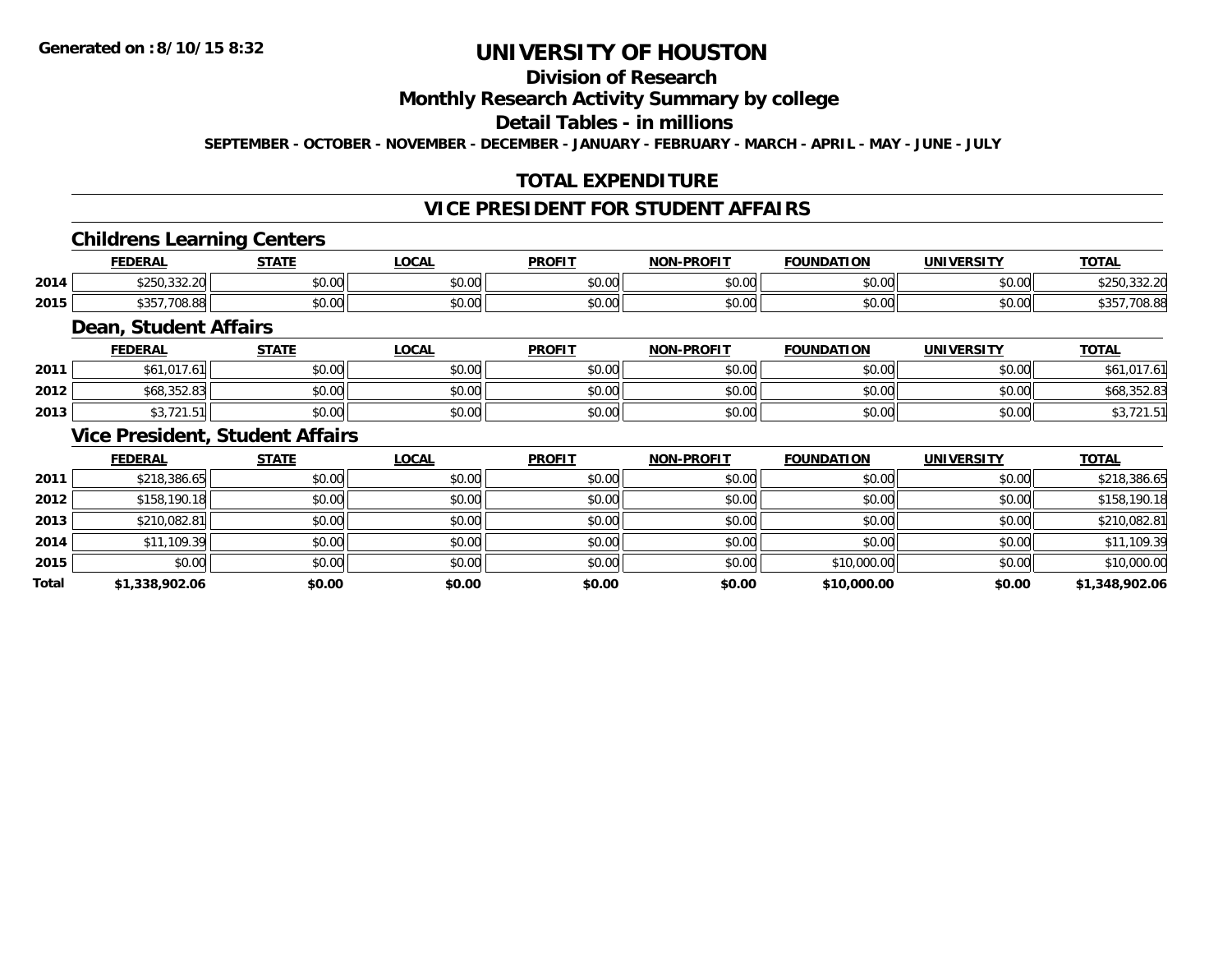# **Division of Research**

## **Monthly Research Activity Summary by college**

#### **Detail Tables - in millions**

**SEPTEMBER - OCTOBER - NOVEMBER - DECEMBER - JANUARY - FEBRUARY - MARCH - APRIL - MAY - JUNE - JULY**

#### **IDC RECOVERY**

#### **C.T. BAUER COLLEGE OF BUSINESS**

|      | <b>Accountancy &amp; Taxation</b>        |              |              |               |                   |                   |                   |              |
|------|------------------------------------------|--------------|--------------|---------------|-------------------|-------------------|-------------------|--------------|
|      | <b>FEDERAL</b>                           | <b>STATE</b> | <b>LOCAL</b> | <b>PROFIT</b> | <b>NON-PROFIT</b> | <b>FOUNDATION</b> | <b>UNIVERSITY</b> | <b>TOTAL</b> |
| 2014 | \$0.00                                   | \$0.00       | \$0.00       | \$0.00        | \$0.00            | \$0.00            | \$0.00            | \$0.00       |
| 2015 | \$0.00                                   | \$0.00       | \$0.00       | \$0.00        | \$0.00            | \$0.00            | \$0.00            | \$0.00       |
|      | <b>Dean, Business Administration</b>     |              |              |               |                   |                   |                   |              |
|      | <b>FEDERAL</b>                           | <b>STATE</b> | <b>LOCAL</b> | <b>PROFIT</b> | <b>NON-PROFIT</b> | <b>FOUNDATION</b> | <b>UNIVERSITY</b> | <b>TOTAL</b> |
| 2011 | \$0.00                                   | \$0.00       | \$0.00       | \$0.00        | \$0.00            | \$0.00            | \$0.00            | \$0.00       |
| 2012 | \$0.00                                   | \$0.00       | \$0.00       | \$0.00        | \$0.00            | \$0.00            | \$0.00            | \$0.00       |
|      | <b>Finance</b>                           |              |              |               |                   |                   |                   |              |
|      | <b>FEDERAL</b>                           | <b>STATE</b> | <b>LOCAL</b> | <b>PROFIT</b> | <b>NON-PROFIT</b> | <b>FOUNDATION</b> | <b>UNIVERSITY</b> | <b>TOTAL</b> |
| 2011 | \$0.00                                   | \$0.00       | \$0.00       | \$0.00        | \$0.00            | \$0.00            | \$0.00            | \$0.00       |
| 2012 | \$9,417.09                               | \$0.00       | \$0.00       | \$0.00        | \$0.00            | \$0.00            | \$0.00            | \$9,417.09   |
| 2013 | \$0.00                                   | \$0.00       | \$0.00       | \$0.00        | \$0.00            | \$0.00            | \$0.00            | \$0.00       |
| 2014 | \$0.00                                   | \$0.00       | \$0.00       | \$0.00        | \$0.00            | \$0.00            | \$0.00            | \$0.00       |
| 2015 | \$0.00                                   | \$0.00       | \$0.00       | \$0.00        | \$0.00            | \$0.00            | \$0.00            | \$0.00       |
|      | Management                               |              |              |               |                   |                   |                   |              |
|      | <b>FEDERAL</b>                           | <b>STATE</b> | <b>LOCAL</b> | <b>PROFIT</b> | <b>NON-PROFIT</b> | <b>FOUNDATION</b> | <b>UNIVERSITY</b> | <b>TOTAL</b> |
| 2011 | \$12,563.43                              | \$0.00       | \$0.00       | \$0.00        | \$0.00            | \$0.00            | \$0.00            | \$12,563.43  |
| 2012 | (\$1,980.84)                             | \$0.00       | \$0.00       | \$0.00        | \$0.00            | \$0.00            | \$0.00            | (\$1,980.84) |
| 2013 | \$2,100.00                               | \$0.00       | \$0.00       | \$0.00        | \$0.00            | \$0.00            | \$0.00            | \$2,100.00   |
| 2014 | \$5,700.00                               | \$0.00       | \$0.00       | \$0.00        | \$0.00            | \$0.00            | \$0.00            | \$5,700.00   |
| 2015 | \$3,600.00                               | \$0.00       | \$0.00       | \$0.00        | \$0.00            | \$0.00            | \$0.00            | \$3,600.00   |
|      | <b>Marketing</b>                         |              |              |               |                   |                   |                   |              |
|      | <b>FEDERAL</b>                           | <b>STATE</b> | <b>LOCAL</b> | <b>PROFIT</b> | <b>NON-PROELI</b> | <b>FOUNDATION</b> | <b>UNIVERSITY</b> | <b>TOTAL</b> |
| 2012 | \$0.00                                   | \$0.00       | \$0.00       | \$0.00        | \$0.00            | \$0.00            | \$0.00            | \$0.00       |
| 2013 | \$0.00                                   | \$0.00       | \$0.00       | \$0.00        | \$0.00            | \$0.00            | \$0.00            | \$0.00       |
| 2014 | \$0.00                                   | \$0.00       | \$0.00       | \$0.00        | \$0.00            | \$0.00            | \$0.00            | \$0.00       |
| 2015 | \$0.00                                   | \$0.00       | \$0.00       | \$0.00        | \$0.00            | \$0.00            | \$0.00            | \$0.00       |
|      | <b>Small Business Development Center</b> |              |              |               |                   |                   |                   |              |
|      | <b>FEDERAL</b>                           | <b>STATE</b> | <b>LOCAL</b> | <b>PROFIT</b> | <b>NON-PROFIT</b> | <b>FOUNDATION</b> | <b>UNIVERSITY</b> | <b>TOTAL</b> |
| 2011 | \$101,438.84                             | \$0.00       | \$0.00       | \$0.00        | \$0.00            | \$0.00            | \$0.00            | \$101,438.84 |
| 2012 | \$848,865.36                             | \$0.00       | \$0.00       | \$0.00        | \$0.00            | \$537.52          | \$0.00            | \$849,402.88 |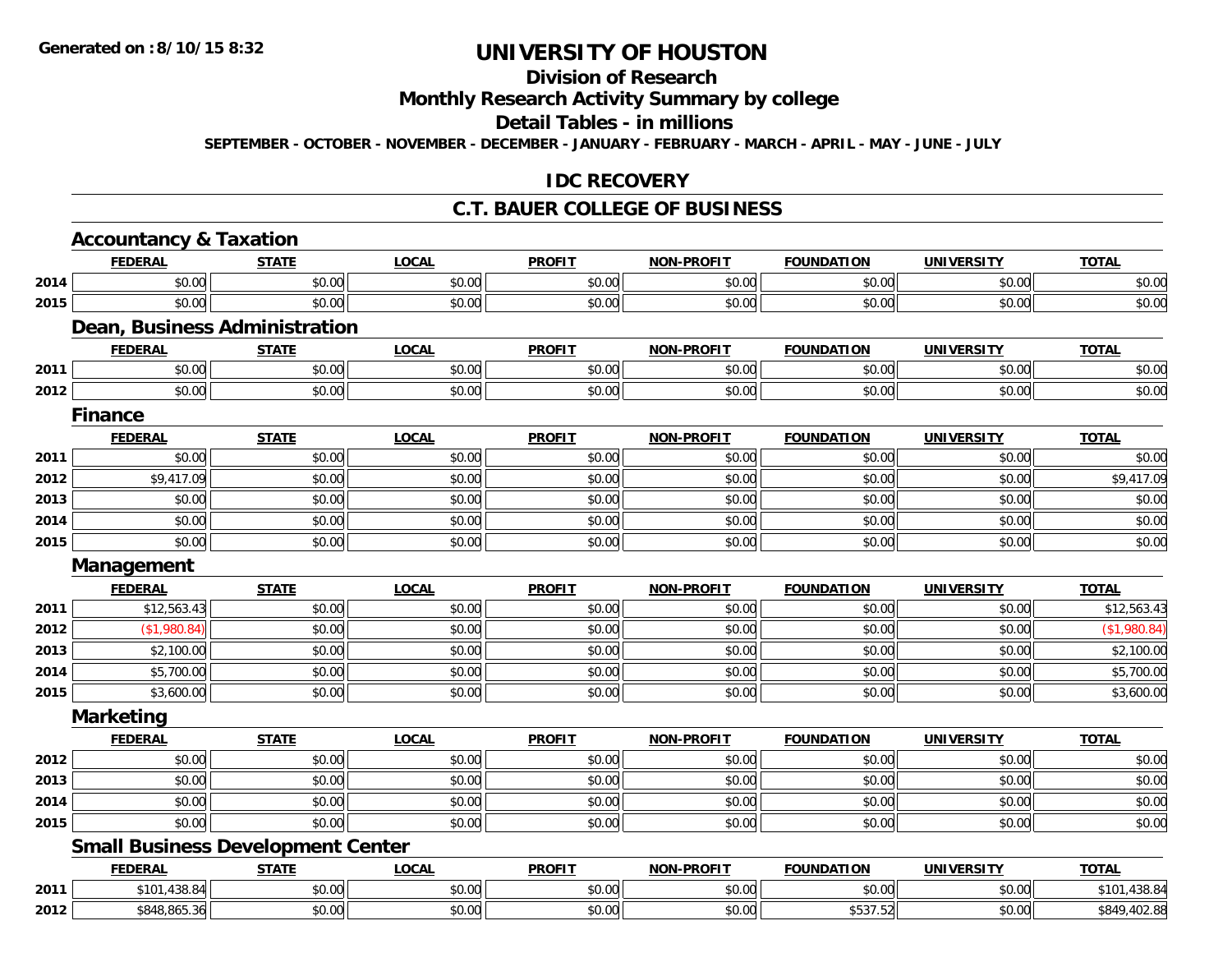## **Division of Research**

**Monthly Research Activity Summary by college**

**Detail Tables - in millions**

**SEPTEMBER - OCTOBER - NOVEMBER - DECEMBER - JANUARY - FEBRUARY - MARCH - APRIL - MAY - JUNE - JULY**

#### **IDC RECOVERY**

#### **C.T. BAUER COLLEGE OF BUSINESS**

#### **Small Business Development Center**

|              | <b>FEDERAL</b> | <u>STATE</u> | <u>LOCAL</u> | <b>PROFIT</b> | <b>NON-PROFIT</b> | <b>FOUNDATION</b> | UNIVERSITY | <b>TOTAL</b>   |
|--------------|----------------|--------------|--------------|---------------|-------------------|-------------------|------------|----------------|
| 2013         | \$389,243.83   | \$0.00       | \$0.00       | \$0.00        | \$0.00            | \$10,099.65       | \$0.00     | \$399,343.48   |
| 2014         | \$164,384.02   | \$0.00       | \$0.00       | \$0.00        | \$0.00            | \$17,440.83       | \$0.00     | \$181,824.85   |
| 2015         | \$127,161.51   | \$0.00       | \$0.00       | \$0.00        | \$0.00            | \$139.05          | \$0.00     | \$127,300.56   |
| <b>Total</b> | \$1,662,493.24 | \$0.00       | \$0.00       | \$0.00        | \$0.00            | \$28,217.05       | \$0.00     | \$1,690,710.29 |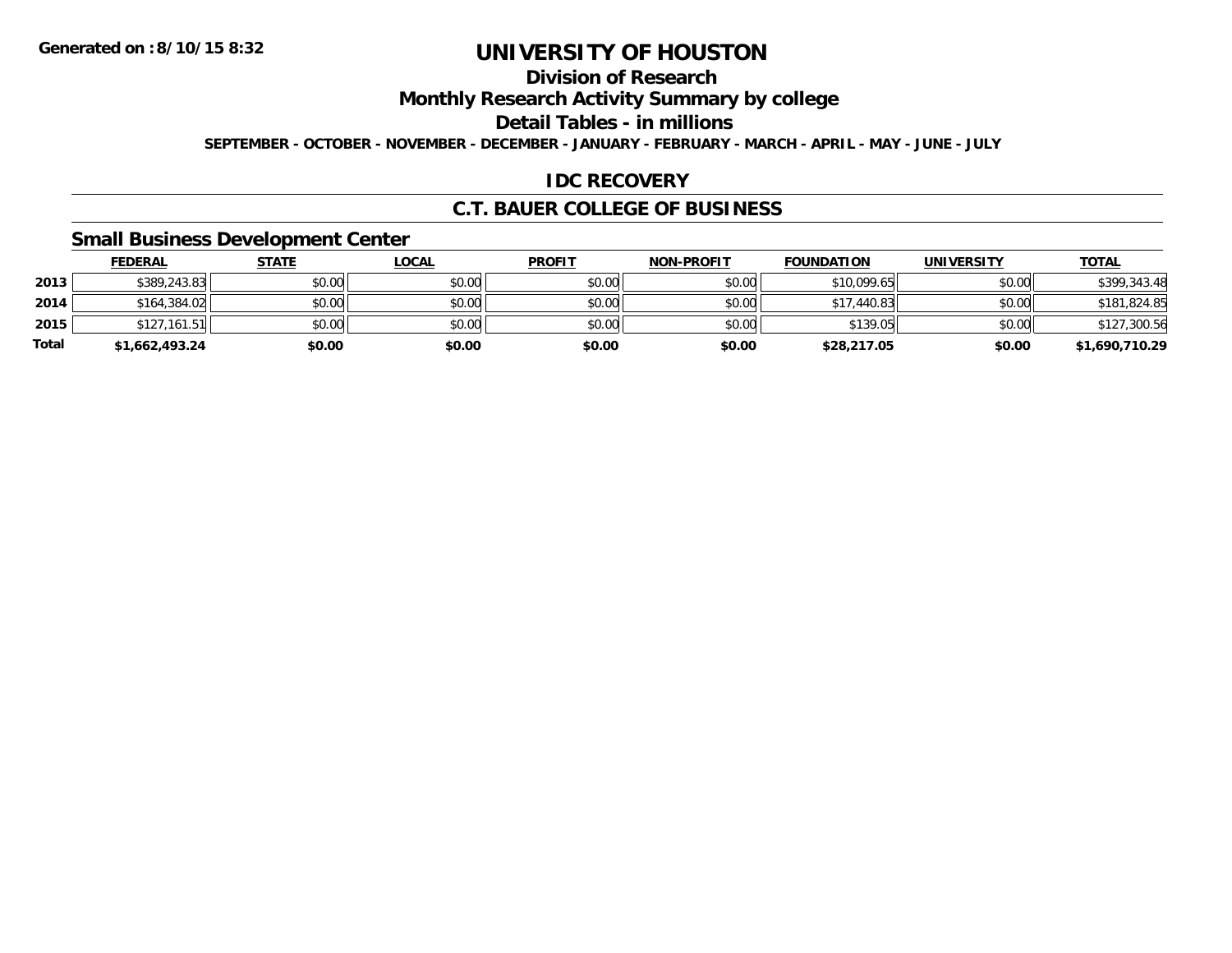## **Division of Research**

**Monthly Research Activity Summary by college**

**Detail Tables - in millions**

**SEPTEMBER - OCTOBER - NOVEMBER - DECEMBER - JANUARY - FEBRUARY - MARCH - APRIL - MAY - JUNE - JULY**

#### **IDC RECOVERY**

#### **COLLEGE OF ARCHITECTURE**

|       | Architecture       |              |              |               |                   |                   |                   |              |
|-------|--------------------|--------------|--------------|---------------|-------------------|-------------------|-------------------|--------------|
|       | <b>FEDERAL</b>     | <b>STATE</b> | <b>LOCAL</b> | <b>PROFIT</b> | <b>NON-PROFIT</b> | <b>FOUNDATION</b> | <b>UNIVERSITY</b> | <b>TOTAL</b> |
| 2015  | \$0.00             | \$0.00       | \$0.00       | \$0.00        | \$0.00            | \$0.00            | \$0.00            | \$0.00       |
|       | Dean, Architecture |              |              |               |                   |                   |                   |              |
|       | <b>FEDERAL</b>     | <b>STATE</b> | <b>LOCAL</b> | <b>PROFIT</b> | <b>NON-PROFIT</b> | <b>FOUNDATION</b> | <b>UNIVERSITY</b> | <b>TOTAL</b> |
| 2015  | \$0.00             | \$0.00       | \$0.00       | \$0.00        | \$0.00            | \$943.47          | \$0.00            | \$943.47     |
| Total | \$0.00             | \$0.00       | \$0.00       | \$0.00        | \$0.00            | \$943.47          | \$0.00            | \$943.47     |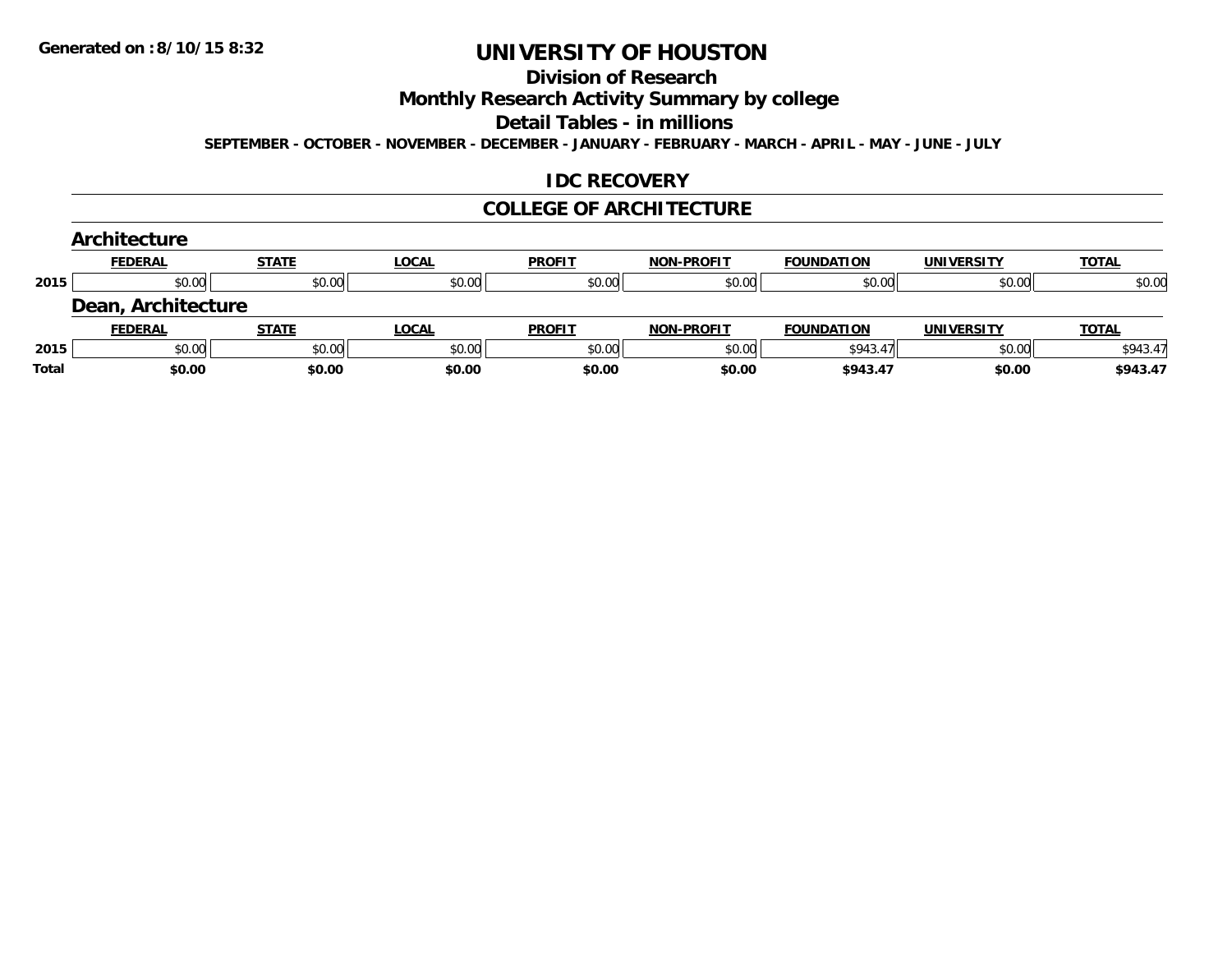## **Division of Research**

**Monthly Research Activity Summary by college**

## **Detail Tables - in millions**

**SEPTEMBER - OCTOBER - NOVEMBER - DECEMBER - JANUARY - FEBRUARY - MARCH - APRIL - MAY - JUNE - JULY**

#### **IDC RECOVERY**

#### **COLLEGE OF EDUCATION**

#### **Consistency Mgmt and Coop Disc**

|      | <b>FEDERAL</b> | <b>STATE</b> | <b>LOCAL</b> | <b>PROFIT</b> | <b>NON-PROFIT</b> | <b>FOUNDATION</b> | <b>UNIVERSITY</b> | <b>TOTAL</b> |
|------|----------------|--------------|--------------|---------------|-------------------|-------------------|-------------------|--------------|
| 2011 | \$1,159.70     | \$0.00       | \$0.00       | \$0.00        | \$5,456.76        | \$0.00            | \$0.00            | \$6,616.46   |
| 2012 | \$190.63       | \$0.00       | \$0.00       | \$0.00        | \$5,837.76        | \$0.00            | \$0.00            | \$6,028.39   |
| 2013 | \$0.00         | \$0.00       | \$0.00       | \$0.00        | \$3,438.44        | \$0.00            | \$0.00            | \$3,438.44   |
| 2014 | \$3,376.92     | \$0.00       | \$12,046.17  | \$0.00        | \$246.15          | \$0.00            | \$0.00            | \$15,669.24  |
| 2015 | \$52,230.47    | \$0.00       | \$8,472.54   | \$0.00        | (\$161.33)        | \$0.00            | \$0.00            | \$60,541.68  |

#### **Curriculum and Instruction**

|      | <u>FEDERAL</u> | <u>STATE</u> | <u>LOCAL</u> | <b>PROFIT</b> | <b>NON-PROFIT</b> | <b>FOUNDATION</b> | <b>UNIVERSITY</b> | <b>TOTAL</b> |
|------|----------------|--------------|--------------|---------------|-------------------|-------------------|-------------------|--------------|
| 2011 | \$53,796.02    | \$1,189.63   | \$0.00       | \$0.00        | \$0.00            | \$3,422.29        | \$0.00            | \$58,407.93  |
| 2012 | \$77,734.27    | \$26,158.71  | \$0.00       | \$0.00        | \$0.00            | \$3,816.58        | \$0.00            | \$107,709.56 |
| 2013 | \$65,240.19    | \$6,808.72   | \$0.00       | \$0.00        | \$0.00            | \$3,657.23        | \$0.00            | \$75,706.13  |
| 2014 | \$86,687.55    | \$0.00       | \$0.00       | \$0.00        | \$0.00            | \$12,868.77       | \$0.00            | \$99,556.32  |
| 2015 | \$86,090.78    | \$0.00       | \$0.00       | \$0.00        | \$0.00            | \$7,268.18        | \$0.00            | \$93,358.97  |

## **Dean, Education**

|      | <b>FEDERAL</b> | <b>STATE</b> | <b>LOCAL</b> | <b>PROFIT</b> | <b>NON-PROFIT</b> | <b>FOUNDATION</b> | <b>UNIVERSITY</b> | <b>TOTAL</b> |
|------|----------------|--------------|--------------|---------------|-------------------|-------------------|-------------------|--------------|
| 2011 | \$0.00         | \$0.00       | \$0.00       | \$0.00        | \$0.00            | \$0.00            | \$0.00            | \$0.00       |
| 2012 | \$0.00         | \$0.00       | \$0.00       | \$0.00        | \$0.00            | \$0.00            | \$0.00            | \$0.00       |
| 2013 | \$0.00         | \$0.00       | \$0.00       | \$0.00        | \$0.00            | \$0.00            | \$0.00            | \$0.00       |
| 2014 | \$0.00         | \$0.00       | \$0.00       | \$0.00        | \$0.00            | \$0.00            | \$0.00            | \$0.00       |
| 2015 | \$0.00         | \$0.00       | \$0.00       | \$0.00        | \$0.00            | \$0.00            | \$0.00            | \$0.00       |

#### **Educational Leadership & Policy Studies**

|      | <b>FEDERAL</b> | <b>STATE</b> | <u>LOCAL</u> | <b>PROFIT</b> | <b>NON-PROFIT</b> | <b>FOUNDATION</b> | <b>UNIVERSITY</b> | <b>TOTAL</b> |
|------|----------------|--------------|--------------|---------------|-------------------|-------------------|-------------------|--------------|
| 2011 | \$0.00         | (\$20.03)    | \$0.00       | \$0.00        | \$0.00            | \$13,689.15       | \$0.00            | \$13,669.12  |
| 2012 | \$228.77       | \$0.00       | \$0.00       | \$0.00        | \$0.00            | \$15,266.33       | \$0.00            | \$15,495.10  |
| 2013 | \$67.25        | \$0.00       | \$0.00       | \$0.00        | \$4,049.31        | \$14,628.91       | \$0.00            | \$18,745.47  |
| 2014 | \$7,392.27     | \$0.00       | \$0.00       | \$0.00        | \$756.28          | \$3,120.34        | \$0.00            | \$11,268.88  |
| 2015 | \$24,457.90    | \$0.00       | \$0.00       | \$0.00        | \$0.00            | \$4,931.98        | \$0.00            | \$29,389.88  |

## **Institute for Urban Education**

|      | <b>FEDERAL</b>    | <b>CTATE</b>             | <b>LOCAL</b>             | <b>PROFIT</b>              | <b>-PROFIT</b><br><b>MANI</b> | <b>FOUNDATION</b> | <b>UNIVERSITY</b>    | <b>TOTAL</b> |
|------|-------------------|--------------------------|--------------------------|----------------------------|-------------------------------|-------------------|----------------------|--------------|
| 2011 | $\sim$ $-$<br>ن ن | $n \cap \Omega$<br>DU.UU | $\sim$<br>$\sim$<br>שט.⊽ | nn nn<br>DU.UU             | 0.00<br>JU.UU                 | \$0.00            | 0000<br><b>JU.UU</b> | ں ں،         |
| 2012 | I.VG<br>70، ١٤    | 0000<br>,u.uu            | $\sim$ 00<br>vv.vv       | $*$ $\cap$ $\cap$<br>DU.UU | 0.00<br>JU.UU                 | \$0.00            | 0000<br><b>JU.UU</b> | 12,661.08    |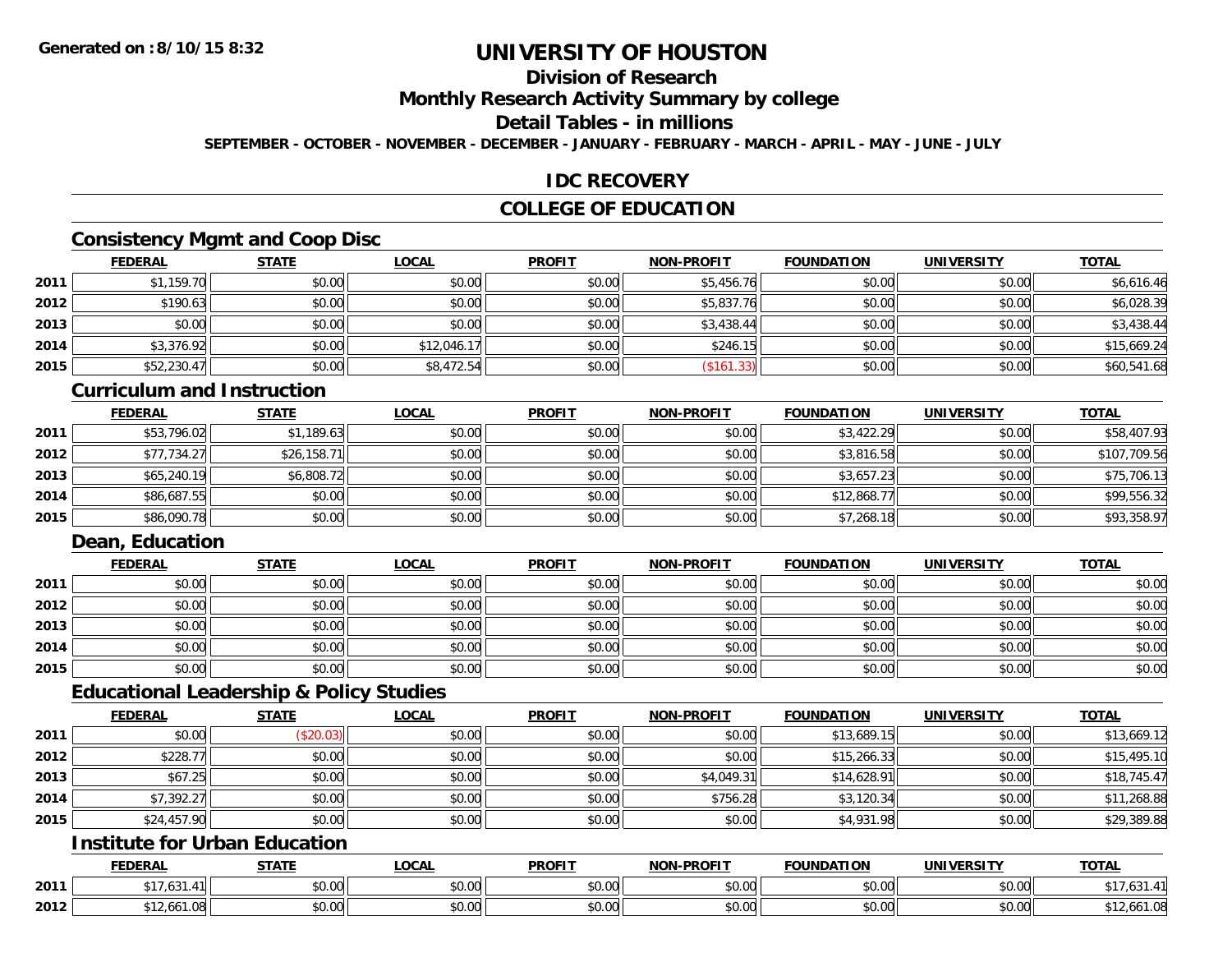## **Division of Research**

**Monthly Research Activity Summary by college**

#### **Detail Tables - in millions**

**SEPTEMBER - OCTOBER - NOVEMBER - DECEMBER - JANUARY - FEBRUARY - MARCH - APRIL - MAY - JUNE - JULY**

#### **IDC RECOVERY**

#### **COLLEGE OF EDUCATION**

#### **Institute for Urban Education**

|      | <b>FEDERAL</b>                                    | <b>STATE</b><br>$100 - 120$ | .OCAL         | <b>PROFIT</b> | -PROFIT<br>NON- | <b>FOUNDATION</b>      | <b>UNIVERSITY</b> | <b>TOTAL</b>    |
|------|---------------------------------------------------|-----------------------------|---------------|---------------|-----------------|------------------------|-------------------|-----------------|
| 2013 | \$4,204.81                                        | \$0.00                      | 0000<br>JU.UU | \$0.00        | nn na<br>JU.UU  | $\sim$ $\sim$<br>JU.UU | 0000<br>vu.vu     | ּ הי<br>ט.+     |
| 2014 | $\rightarrow$ $\rightarrow$ $\rightarrow$<br>ገ ሰረ | \$0.00                      | \$0.00        | \$0.00        | mn na<br>JU.UU  | $\sim$ 00<br>JU.UU     | ልስ ሀህ<br>JU.UU    | $\Omega$<br>70. |

## **Psychological, Health, and Learning Sciences**

|      | <b>FEDERAL</b>           | <b>STATE</b> | <b>LOCAL</b> | <b>PROFIT</b> | <b>NON-PROFIT</b> | <b>FOUNDATION</b> | <b>UNIVERSITY</b>                    | <b>TOTAL</b> |
|------|--------------------------|--------------|--------------|---------------|-------------------|-------------------|--------------------------------------|--------------|
| 2011 | \$8,427.04               | \$4,542.58   | \$0.00       | \$0.00        | \$59.22           | \$14,547.66       | \$0.00                               | \$27,576.49  |
| 2012 | \$42,032.93              | \$1,367.16   | \$0.00       | \$0.00        | \$0.00            | \$0.00            | \$0.00                               | \$43,400.09  |
| 2013 | \$53,083.10              | \$0.00       | \$0.00       | \$0.00        | \$0.00            | (\$23.00)         | \$0.00                               | \$53,060.10  |
| 2014 | \$192,223.24             | \$0.00       | \$0.00       | \$0.00        | \$548.77          | (\$3,294.60)      | \$0.00                               | \$189,477.41 |
| 2015 | \$298,111.15             | \$0.00       | \$0.00       | \$0.00        | \$139.00          | \$0.00            | \$0.00                               | \$298,250.15 |
|      | <b>UH Charter School</b> |              |              |               |                   |                   |                                      |              |
|      | _______                  | -----        | - - - - - -  | _____         | ----- -- ----     | ____._            | . .- <del>. .</del> <del>. .</del> . | _____        |

|       | <b>FEDERAL</b> | <b>STATE</b> | <b>OCAL</b>            | <b>PROFIT</b> | <b>NON-PROFIT</b> | <b>FOUNDATION</b> | UNIVERSITY | <b>TOTAL</b> |
|-------|----------------|--------------|------------------------|---------------|-------------------|-------------------|------------|--------------|
| 2015  | \$0.00         | \$0.00       | $\sim$ $\sim$<br>vv.vv | \$0.00        | \$0.00            | tu vy<br>DU.UU    | \$0.00     | \$0.00       |
| Total | .088.207.43    | \$40.046.77  | \$20,518.71            | \$0.00        | \$20,370.35       | \$93,899.81       | \$0.00     | 1.263.043.08 |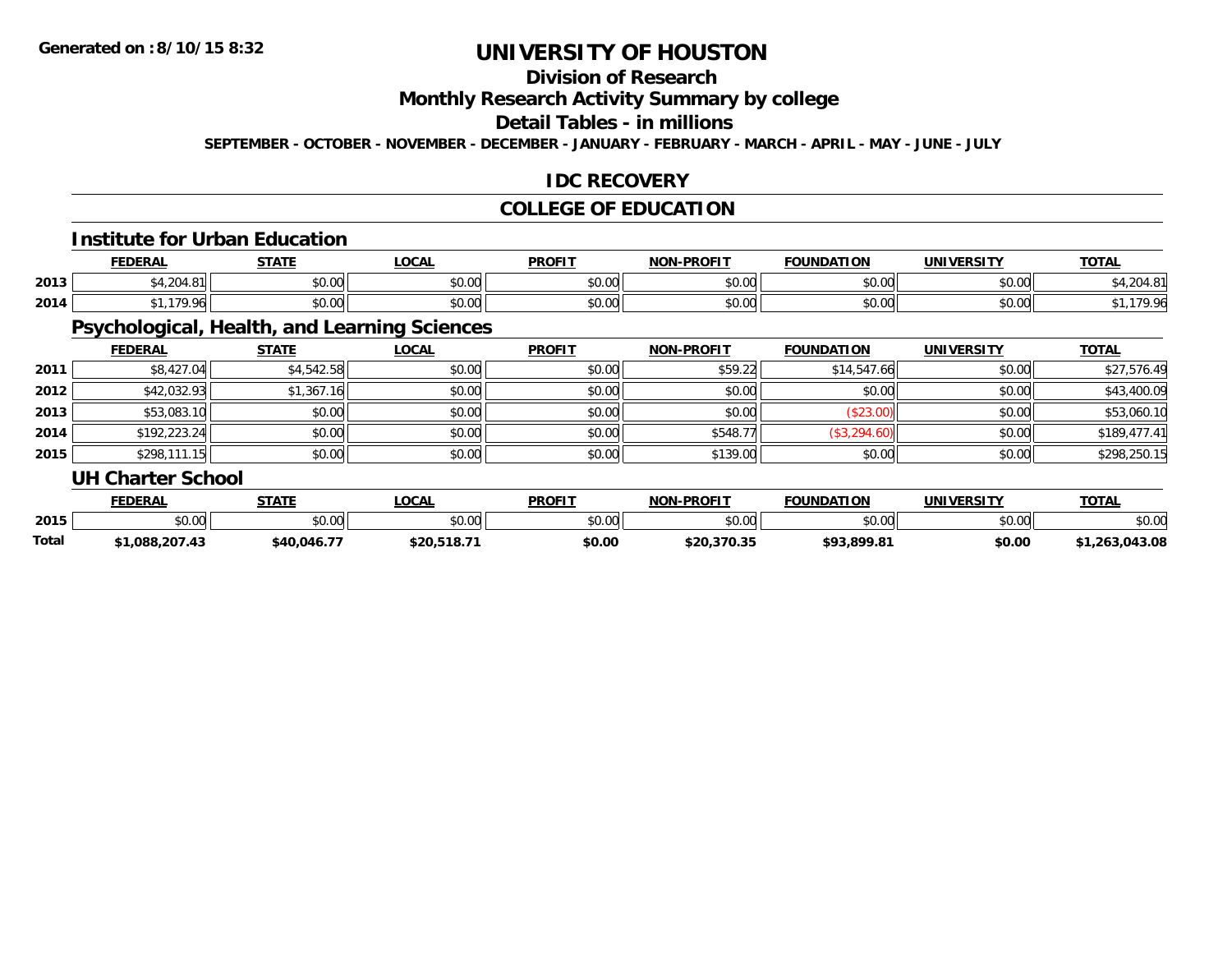#### **Division of Research**

#### **Monthly Research Activity Summary by college**

#### **Detail Tables - in millions**

**SEPTEMBER - OCTOBER - NOVEMBER - DECEMBER - JANUARY - FEBRUARY - MARCH - APRIL - MAY - JUNE - JULY**

#### **IDC RECOVERY**

|      | Art                              |              |                                                          |               |                   |                   |                   |              |
|------|----------------------------------|--------------|----------------------------------------------------------|---------------|-------------------|-------------------|-------------------|--------------|
|      | <b>FEDERAL</b>                   | <b>STATE</b> | <b>LOCAL</b>                                             | <b>PROFIT</b> | <b>NON-PROFIT</b> | <b>FOUNDATION</b> | <b>UNIVERSITY</b> | <b>TOTAL</b> |
| 2012 | \$950.65                         | \$0.00       | \$0.00                                                   | \$0.00        | \$0.00            | \$0.00            | \$0.00            | \$950.65     |
| 2013 | \$2,454.83                       | \$0.00       | \$0.00                                                   | \$0.00        | \$0.00            | \$0.00            | \$0.00            | \$2,454.83   |
| 2014 | \$382.39                         | \$0.00       | \$0.00                                                   | \$0.00        | \$0.00            | \$0.00            | \$0.00            | \$382.39     |
|      | <b>Arte Publico Press</b>        |              |                                                          |               |                   |                   |                   |              |
|      | <b>FEDERAL</b>                   | <b>STATE</b> | <b>LOCAL</b>                                             | <b>PROFIT</b> | <b>NON-PROFIT</b> | <b>FOUNDATION</b> | <b>UNIVERSITY</b> | <b>TOTAL</b> |
| 2011 | \$0.00                           | \$0.00       | \$0.00                                                   | \$0.00        | \$0.00            | \$6,735.00        | \$0.00            | \$6,735.00   |
| 2012 | \$0.00                           | \$0.00       | \$0.00                                                   | \$0.00        | \$0.00            | \$2,315.48        | \$0.00            | \$2,315.48   |
| 2013 | \$0.00                           | \$0.00       | \$0.00                                                   | \$0.00        | \$0.00            | \$38,546.04       | \$0.00            | \$38,546.04  |
| 2014 | \$0.00                           | \$0.00       | \$0.00                                                   | \$0.00        | \$0.00            | \$13,211.13       | \$0.00            | \$13,211.13  |
| 2015 | \$4,807.21                       | \$0.00       | \$0.00                                                   | \$0.00        | \$0.00            | \$4,444.50        | \$0.00            | \$9,251.71   |
|      | <b>Blaffer Gallery</b>           |              |                                                          |               |                   |                   |                   |              |
|      | <b>FEDERAL</b>                   | <b>STATE</b> | <b>LOCAL</b>                                             | <b>PROFIT</b> | <b>NON-PROFIT</b> | <b>FOUNDATION</b> | <b>UNIVERSITY</b> | <b>TOTAL</b> |
| 2011 | \$1,431.32                       | \$0.00       | \$0.00                                                   | \$0.00        | \$0.00            | \$0.00            | \$0.00            | \$1,431.32   |
| 2014 | \$10,317.58                      | \$0.00       | \$0.00                                                   | \$0.00        | \$0.00            | \$0.00            | \$0.00            | \$10,317.58  |
|      |                                  |              | <b>Center for Neuromotor &amp; Biomechanics Research</b> |               |                   |                   |                   |              |
|      | <b>FEDERAL</b>                   | <b>STATE</b> | <b>LOCAL</b>                                             | <b>PROFIT</b> | <b>NON-PROFIT</b> | <b>FOUNDATION</b> | <b>UNIVERSITY</b> | <b>TOTAL</b> |
| 2011 | \$0.00                           | \$0.00       | \$0.00                                                   | \$0.00        | \$0.00            | \$0.00            | \$0.00            | \$0.00       |
| 2012 | $\overline{$}21,087.07$          | \$0.00       | \$0.00                                                   | \$5,143.22    | \$0.00            | \$0.00            | \$0.00            | \$26,230.29  |
| 2013 | \$18,718.61                      | \$0.00       | \$0.00                                                   | \$6,497.07    | \$0.00            | \$0.00            | \$0.00            | \$25,215.68  |
| 2014 | \$0.00                           | \$0.00       | \$0.00                                                   | \$11,110.87   | \$0.00            | \$0.00            | \$0.00            | \$11,110.87  |
| 2015 | \$0.00                           | \$0.00       | \$0.00                                                   | \$14,136.54   | \$0.00            | \$0.00            | \$0.00            | \$14,136.54  |
|      | <b>Center for Public History</b> |              |                                                          |               |                   |                   |                   |              |
|      | <b>FEDERAL</b>                   | <b>STATE</b> | <b>LOCAL</b>                                             | <b>PROFIT</b> | <b>NON-PROFIT</b> | <b>FOUNDATION</b> | <b>UNIVERSITY</b> | <b>TOTAL</b> |
| 2012 | \$9,323.16                       | \$0.00       | \$0.00                                                   | \$0.00        | \$0.00            | \$0.00            | \$0.00            | \$9,323.16   |
| 2013 | \$9,708.50                       | \$0.00       | \$0.00                                                   | \$0.00        | \$0.00            | \$0.00            | \$0.00            | \$9,708.50   |
| 2014 | \$223.45                         | \$0.00       | \$0.00                                                   | \$0.00        | \$0.00            | \$0.00            | \$0.00            | \$223.45     |
| 2015 | \$136.35                         | \$0.00       | \$0.00                                                   | \$0.00        | \$0.00            | \$0.00            | \$0.00            | \$136.35     |
|      | Communication                    |              |                                                          |               |                   |                   |                   |              |
|      | <b>FEDERAL</b>                   | <b>STATE</b> | <b>LOCAL</b>                                             | <b>PROFIT</b> | <b>NON-PROFIT</b> | <b>FOUNDATION</b> | <b>UNIVERSITY</b> | <b>TOTAL</b> |
| 2011 | \$0.00                           | \$0.00       | \$0.00                                                   | \$0.00        | \$0.00            | \$0.00            | \$0.00            | \$0.00       |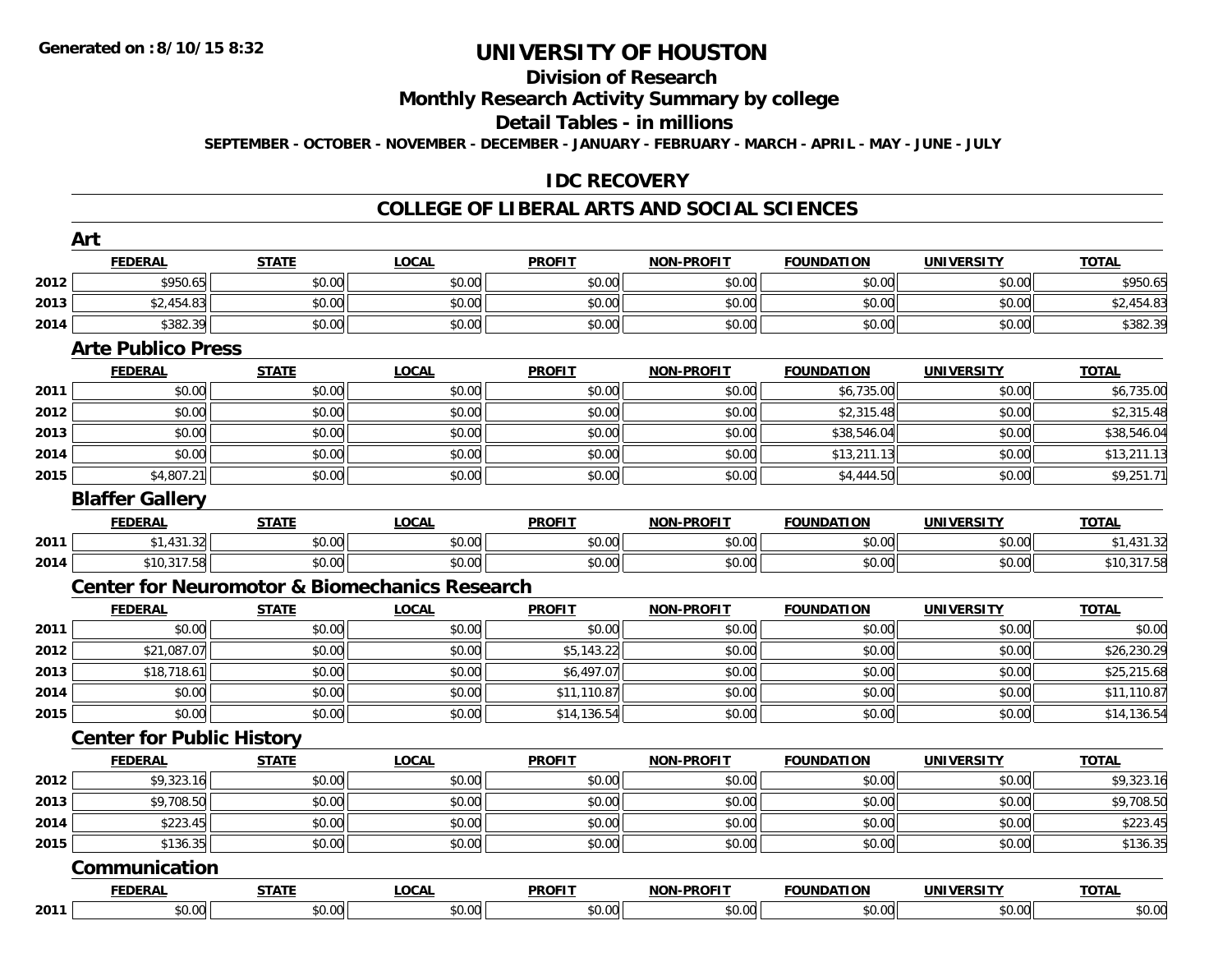# **Division of Research**

**Monthly Research Activity Summary by college**

**Detail Tables - in millions**

**SEPTEMBER - OCTOBER - NOVEMBER - DECEMBER - JANUARY - FEBRUARY - MARCH - APRIL - MAY - JUNE - JULY**

#### **IDC RECOVERY**

|      | Communication    |                                                   |              |               |                   |                   |                   |              |
|------|------------------|---------------------------------------------------|--------------|---------------|-------------------|-------------------|-------------------|--------------|
|      | <b>FEDERAL</b>   | <b>STATE</b>                                      | <b>LOCAL</b> | <b>PROFIT</b> | <b>NON-PROFIT</b> | <b>FOUNDATION</b> | <b>UNIVERSITY</b> | <b>TOTAL</b> |
| 2012 | \$0.00           | \$0.00                                            | \$0.00       | \$0.00        | \$0.00            | \$0.00            | \$0.00            | \$0.00       |
| 2013 | \$0.00           | \$0.00                                            | \$0.00       | \$0.00        | \$0.00            | \$0.00            | \$0.00            | \$0.00       |
| 2014 | \$0.00           | \$21,813.37                                       | \$0.00       | \$0.00        | \$0.00            | \$0.00            | \$0.00            | \$21,813.37  |
| 2015 | \$0.00           | \$3,706.70                                        | \$0.00       | \$0.00        | \$0.00            | \$0.00            | \$0.00            | \$3,706.70   |
|      |                  | <b>Communication Sciences and Disorders</b>       |              |               |                   |                   |                   |              |
|      | <b>FEDERAL</b>   | <b>STATE</b>                                      | <b>LOCAL</b> | <b>PROFIT</b> | NON-PROFIT        | <b>FOUNDATION</b> | <b>UNIVERSITY</b> | <b>TOTAL</b> |
| 2011 | \$1,231.04       | \$0.00                                            | \$0.00       | \$0.00        | \$0.00            | \$0.00            | \$0.00            | \$1,231.04   |
| 2012 | \$1,910.34       | \$0.00                                            | \$0.00       | \$0.00        | \$0.00            | \$0.00            | \$0.00            | \$1,910.34   |
| 2013 | \$168.14         | \$0.00                                            | \$0.00       | \$0.00        | \$0.00            | \$0.00            | \$0.00            | \$168.14     |
| 2014 | \$34,158.66      | \$0.00                                            | \$0.00       | \$0.00        | \$0.00            | \$0.00            | \$0.00            | \$34,158.66  |
| 2015 | \$32,930.57      | \$0.00                                            | \$0.00       | \$0.00        | \$0.00            | \$0.00            | \$0.00            | \$32,930.57  |
|      |                  | <b>Comparative Cultural Studies</b>               |              |               |                   |                   |                   |              |
|      | <b>FEDERAL</b>   | <b>STATE</b>                                      | <b>LOCAL</b> | <b>PROFIT</b> | <b>NON-PROFIT</b> | <b>FOUNDATION</b> | <b>UNIVERSITY</b> | <b>TOTAL</b> |
| 2011 | \$0.00           | \$0.00                                            | \$0.00       | (\$25.13)     | \$0.00            | \$0.00            | \$0.00            | (\$25.13)    |
| 2012 | \$0.00           | \$32.21                                           | \$0.00       | \$0.00        | \$0.00            | \$0.00            | \$0.00            | \$32.21      |
|      |                  | <b>Cynthia Woods Mitchell Center for the Arts</b> |              |               |                   |                   |                   |              |
|      | <b>FEDERAL</b>   | <b>STATE</b>                                      | <b>LOCAL</b> | <b>PROFIT</b> | <b>NON-PROFIT</b> | <b>FOUNDATION</b> | <b>UNIVERSITY</b> | <b>TOTAL</b> |
| 2015 | \$0.00           | \$0.00                                            | \$0.00       | \$2,968.97    | \$0.00            | \$0.00            | \$0.00            | \$2,968.97   |
|      |                  | Dean, Liberal Arts and Social Sciences            |              |               |                   |                   |                   |              |
|      | <b>FEDERAL</b>   | <b>STATE</b>                                      | <b>LOCAL</b> | <b>PROFIT</b> | <b>NON-PROFIT</b> | <b>FOUNDATION</b> | <b>UNIVERSITY</b> | <b>TOTAL</b> |
| 2011 | (\$705.83)       | \$0.00                                            | \$0.00       | \$0.00        | \$0.00            | \$0.00            | \$0.00            | (\$705.83)   |
| 2012 | \$0.00           | \$0.00                                            | \$0.00       | \$0.00        | \$0.00            | \$0.00            | \$0.00            | \$0.00       |
| 2013 | \$0.00           | \$0.00                                            | \$0.00       | \$0.00        | \$0.00            | \$0.00            | \$0.00            | \$0.00       |
| 2014 | \$0.00           | \$0.00                                            | \$0.00       | \$0.00        | \$0.00            | \$0.00            | \$0.00            | \$0.00       |
| 2015 | \$0.00           | \$0.00                                            | \$0.00       | \$0.00        | \$0.00            | \$0.00            | \$0.00            | \$0.00       |
|      | <b>Economics</b> |                                                   |              |               |                   |                   |                   |              |
|      | <b>FEDERAL</b>   | <b>STATE</b>                                      | <b>LOCAL</b> | <b>PROFIT</b> | NON-PROFIT        | <b>FOUNDATION</b> | <b>UNIVERSITY</b> | <b>TOTAL</b> |
| 2011 | (\$651.51)       | \$0.00                                            | \$0.00       | \$255.98      | \$0.00            | \$0.00            | \$0.00            | (\$395.53)   |
| 2012 | \$0.00           | \$0.00                                            | \$0.00       | \$2,774.44    | \$0.00            | \$0.00            | \$0.00            | \$2,774.44   |
| 2013 | \$0.00           | \$0.00                                            | \$0.00       | \$0.00        | \$12,728.95       | \$0.00            | \$0.00            | \$12,728.95  |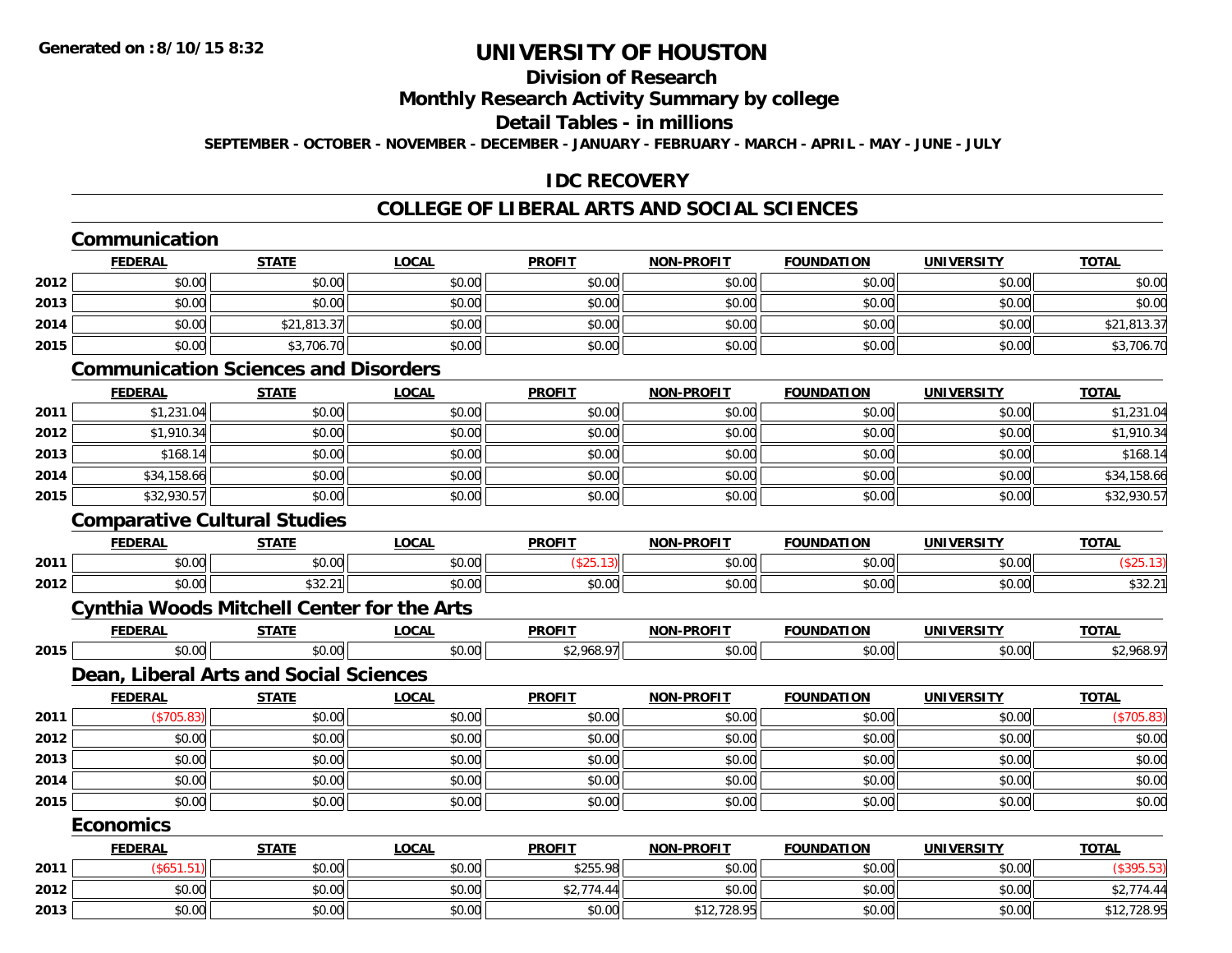# **Division of Research**

#### **Monthly Research Activity Summary by college**

#### **Detail Tables - in millions**

**SEPTEMBER - OCTOBER - NOVEMBER - DECEMBER - JANUARY - FEBRUARY - MARCH - APRIL - MAY - JUNE - JULY**

#### **IDC RECOVERY**

|      | <b>Economics</b>                    |              |              |               |                   |                   |                   |              |
|------|-------------------------------------|--------------|--------------|---------------|-------------------|-------------------|-------------------|--------------|
|      | <b>FEDERAL</b>                      | <b>STATE</b> | <b>LOCAL</b> | <b>PROFIT</b> | <b>NON-PROFIT</b> | <b>FOUNDATION</b> | <b>UNIVERSITY</b> | <b>TOTAL</b> |
| 2014 | \$1,684.19                          | \$0.00       | \$0.00       | \$0.00        | \$0.00            | \$0.00            | \$0.00            | \$1,684.19   |
| 2015 | \$568.61                            | \$0.00       | \$0.00       | \$0.00        | \$1,366.53        | \$0.00            | \$0.00            | \$1,935.14   |
|      | English                             |              |              |               |                   |                   |                   |              |
|      | <b>FEDERAL</b>                      | <b>STATE</b> | <b>LOCAL</b> | <b>PROFIT</b> | <b>NON-PROFIT</b> | <b>FOUNDATION</b> | <b>UNIVERSITY</b> | <b>TOTAL</b> |
| 2011 | \$0.00                              | \$0.00       | \$0.00       | \$0.00        | \$0.00            | \$0.00            | \$0.00            | \$0.00       |
| 2012 | \$0.00                              | \$0.00       | \$0.00       | \$0.00        | \$0.00            | \$0.00            | \$0.00            | \$0.00       |
| 2013 | \$7,672.51                          | \$0.00       | \$0.00       | \$0.00        | \$0.00            | \$0.00            | \$0.00            | \$7,672.51   |
| 2014 | \$2,474.99                          | \$0.00       | \$0.00       | \$0.00        | \$0.00            | \$0.00            | \$0.00            | \$2,474.99   |
| 2015 | \$13,579.58                         | \$0.00       | \$0.00       | \$0.00        | \$0.00            | \$0.00            | \$0.00            | \$13,579.58  |
|      | <b>Health and Human Performance</b> |              |              |               |                   |                   |                   |              |
|      | <b>FEDERAL</b>                      | <b>STATE</b> | <b>LOCAL</b> | <b>PROFIT</b> | <b>NON-PROFIT</b> | <b>FOUNDATION</b> | <b>UNIVERSITY</b> | <b>TOTAL</b> |
| 2011 | \$308,242.63                        | \$0.00       | \$0.00       | \$58,864.08   | \$0.00            | \$966.71          | \$0.00            | \$368,073.42 |
| 2012 | \$291,390.64                        | \$0.00       | \$0.00       | \$46,659.45   | \$0.00            | \$0.00            | \$0.00            | \$338,050.09 |
| 2013 | \$797,373.80                        | \$0.00       | \$0.00       | \$12,821.25   | \$0.00            | (\$7.67)          | \$0.00            | \$810,187.38 |
| 2014 | \$529,593.80                        | \$0.00       | \$0.00       | \$22,071.78   | \$0.00            | \$2,659.92        | \$0.00            | \$554,325.50 |
| 2015 | \$545,930.31                        | \$0.00       | \$0.00       | \$39,000.08   | \$2,633.47        | \$1,790.59        | \$0.00            | \$589,354.44 |
|      | <b>Hispanic Studies</b>             |              |              |               |                   |                   |                   |              |
|      | <b>FEDERAL</b>                      | <b>STATE</b> | <b>LOCAL</b> | <b>PROFIT</b> | <b>NON-PROFIT</b> | <b>FOUNDATION</b> | <b>UNIVERSITY</b> | <b>TOTAL</b> |
| 2012 | \$0.00                              | \$0.00       | \$0.00       | \$0.00        | \$0.00            | \$0.00            | \$0.00            | \$0.00       |
| 2013 | \$0.00                              | \$0.00       | \$0.00       | \$0.00        | \$0.00            | \$0.00            | \$0.00            | \$0.00       |
| 2014 | \$0.00                              | \$0.00       | \$0.00       | \$0.00        | \$0.00            | \$0.00            | \$0.00            | \$0.00       |
| 2015 | \$0.00                              | \$0.00       | \$0.00       | \$0.00        | \$0.00            | \$0.00            | \$0.00            | \$0.00       |
|      | <b>History</b>                      |              |              |               |                   |                   |                   |              |
|      | <b>FEDERAL</b>                      | <b>STATE</b> | <b>LOCAL</b> | <b>PROFIT</b> | <b>NON-PROFIT</b> | <b>FOUNDATION</b> | <b>UNIVERSITY</b> | <b>TOTAL</b> |
| 2012 | \$0.00                              | \$0.00       | \$0.00       | \$0.00        | \$0.00            | \$0.00            | \$0.00            | \$0.00       |
| 2013 | (\$2,206.75)                        | \$0.00       | \$0.00       | \$0.00        | (\$2,600.45)      | \$0.00            | \$0.00            | (\$4,807.20) |
| 2014 | \$10,403.37                         | \$0.00       | \$0.00       | \$0.00        | \$0.00            | \$0.00            | \$0.00            | \$10,403.37  |
| 2015 | \$6,931.59                          | \$0.00       | \$0.00       | \$0.00        | \$0.00            | \$0.00            | \$0.00            | \$6,931.59   |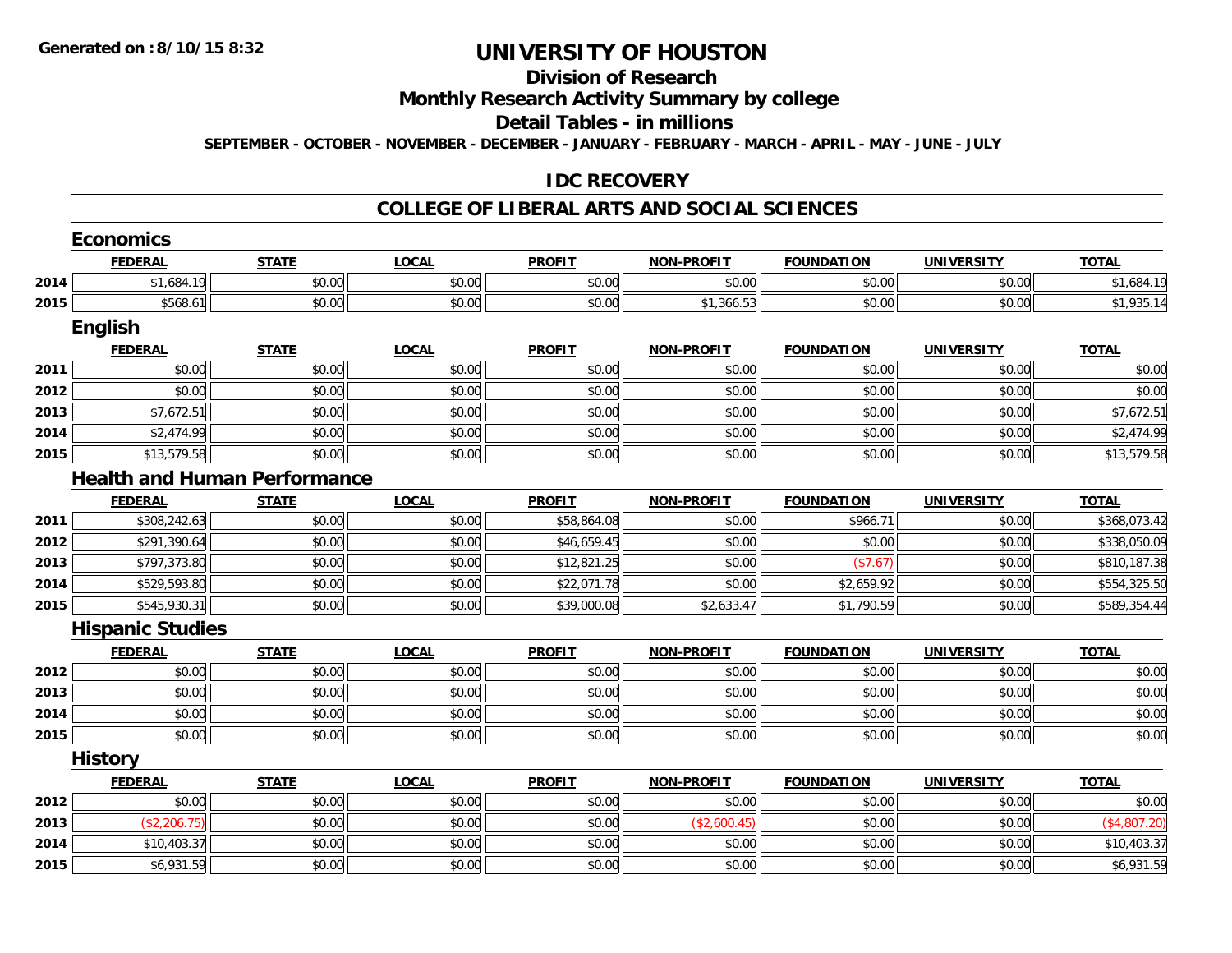## **Division of Research**

#### **Monthly Research Activity Summary by college**

#### **Detail Tables - in millions**

**SEPTEMBER - OCTOBER - NOVEMBER - DECEMBER - JANUARY - FEBRUARY - MARCH - APRIL - MAY - JUNE - JULY**

#### **IDC RECOVERY**

## **COLLEGE OF LIBERAL ARTS AND SOCIAL SCIENCES**

<u> 1989 - Johann Stoff, amerikansk politiker (d. 1989)</u>

<u> 1989 - Johann Stoff, amerikansk politiker (d. 1989)</u>

#### **Hobby Center for Public Policy**

|      | <b>FEDERAL</b> | <b>STATE</b> | LOCAL  | <b>PROFIT</b> | <b>NON-PROFIT</b> | <b>FOUNDATION</b> | <b>UNIVERSITY</b> | <b>TOTAL</b> |
|------|----------------|--------------|--------|---------------|-------------------|-------------------|-------------------|--------------|
| 2011 | 34,678.73      | \$0.00       | \$0.00 | \$0.00        | \$0.00            | \$0.00            | \$0.00            | 4.678.77     |
| 2014 | \$0.00         | ,785.06      | \$0.00 | \$0.00        | \$0.00            | \$0.00            | \$0.00            | 1,785.06     |
| 2015 | 1,858.68       |              | \$0.00 | \$0.00        | \$0.00            | 1,500.00          | \$0.00            | \$3,327.88   |

#### **Modern/Classical Languages**

|      | <u>FEDERAL</u> | <u>STATE</u> | <u>LOCAL</u> | <b>PROFIT</b> | <b>NON-PROFIT</b> | <b>FOUNDATION</b> | <b>UNIVERSITY</b> | <b>TOTAL</b> |
|------|----------------|--------------|--------------|---------------|-------------------|-------------------|-------------------|--------------|
| 2011 | \$48.48        | \$0.00       | \$0.00       | \$0.00        | \$0.00            | \$0.00            | \$0.00            | \$48.48      |
| 2012 | \$27,393.06    | \$0.00       | \$0.00       | \$0.00        | \$0.00            | \$0.00            | \$0.00            | \$27,393.06  |
| 2013 | \$12,060.40    | \$0.00       | \$0.00       | \$0.00        | \$0.00            | \$0.00            | \$0.00            | \$12,060.40  |
| 2014 | \$21,390.85    | \$0.00       | \$0.00       | \$0.00        | \$0.00            | \$0.00            | \$0.00            | \$21,390.85  |
| 2015 | \$21,280.81    | \$0.00       | \$0.00       | \$0.00        | \$0.00            | \$0.00            | \$0.00            | \$21,280.81  |

#### **Philosophy**

|      | <b>Philosophy</b> |              |              |               |                   |                   |                   |              |
|------|-------------------|--------------|--------------|---------------|-------------------|-------------------|-------------------|--------------|
|      | <b>FEDERAL</b>    | <b>STATE</b> | <u>LOCAL</u> | <b>PROFIT</b> | <b>NON-PROFIT</b> | <b>FOUNDATION</b> | <b>UNIVERSITY</b> | <b>TOTAL</b> |
| 2011 | \$0.00            | \$0.00       | \$0.00       | \$0.00        | \$0.00            | \$0.00            | \$0.00            | \$0.00       |
| 2012 | \$2,161.39        | \$0.00       | \$0.00       | \$0.00        | \$0.00            | \$0.00            | \$0.00            | \$2,161.39   |
| 2013 | \$2,265.07        | \$0.00       | \$0.00       | \$0.00        | \$0.00            | \$0.00            | \$0.00            | \$2,265.07   |
| 2014 | \$3,908.52        | \$0.00       | \$0.00       | \$0.00        | \$0.00            | \$0.00            | \$0.00            | \$3,908.52   |
| 2015 | (\$185.18)        | \$0.00       | \$0.00       | \$0.00        | \$0.00            | \$0.00            | \$0.00            | ( \$185.18)  |

#### **Political Science**

|      | <b>FEDERAL</b> | <b>STATE</b>            | <u>LOCAL</u> | <b>PROFIT</b> | <b>NON-PROFIT</b> | <b>FOUNDATION</b> | <b>UNIVERSITY</b> | <b>TOTAL</b> |
|------|----------------|-------------------------|--------------|---------------|-------------------|-------------------|-------------------|--------------|
| 2011 | \$2,423.40     | $($ \$91.29) $^{\circ}$ | \$0.00       | \$0.00        | \$0.00            | \$0.00            | \$0.00            | (\$2,514.69) |
| 2012 | \$0.00         | \$0.00                  | \$0.00       | \$0.00        | \$0.00            | \$0.00            | \$0.00            | \$0.00       |
| 2013 | \$10,203.12    | \$0.00                  | \$0.00       | \$0.00        | \$0.00            | \$0.00            | \$0.00            | \$10,203.12  |
| 2014 | \$0.00         | \$0.00                  | \$0.00       | \$0.00        | \$0.00            | \$0.00            | \$0.00            | \$0.00       |
| 2015 | \$25,487.24    | \$0.00                  | \$0.00       | \$0.00        | \$0.00            | \$0.00            | \$0.00            | \$25,487.24  |

#### **Psychology**

|      | <b>FEDERAL</b> | <u>STATE</u> | <b>LOCAL</b> | <b>PROFIT</b> | <b>NON-PROFIT</b> | <b>FOUNDATION</b> | <b>UNIVERSITY</b> | <b>TOTAL</b>   |
|------|----------------|--------------|--------------|---------------|-------------------|-------------------|-------------------|----------------|
| 2011 | \$1,222,566.52 | \$42,302.90  | \$0.00       | \$9,423.60    | \$6,664.74        | \$26,678.33       | (\$96.70)         | \$1,307,539.39 |
| 2012 | \$1,167,025.84 | \$772.52     | \$0.00       | \$6,137.59    | \$13,386.68       | \$21,511.01       | (\$3, 117.51)     | \$1,205,716.13 |
| 2013 | \$1,088,048.00 | \$17,550.20  | \$0.00       | \$1,871.97    | \$14,288.08       | \$4,146.10        | \$0.00            | \$1,125,904.35 |
| 2014 | \$782,396.73   | \$14.16      | \$0.00       | \$1,256.36    | \$17,743.34       | (\$4.57)          | \$0.00            | \$801,406.02   |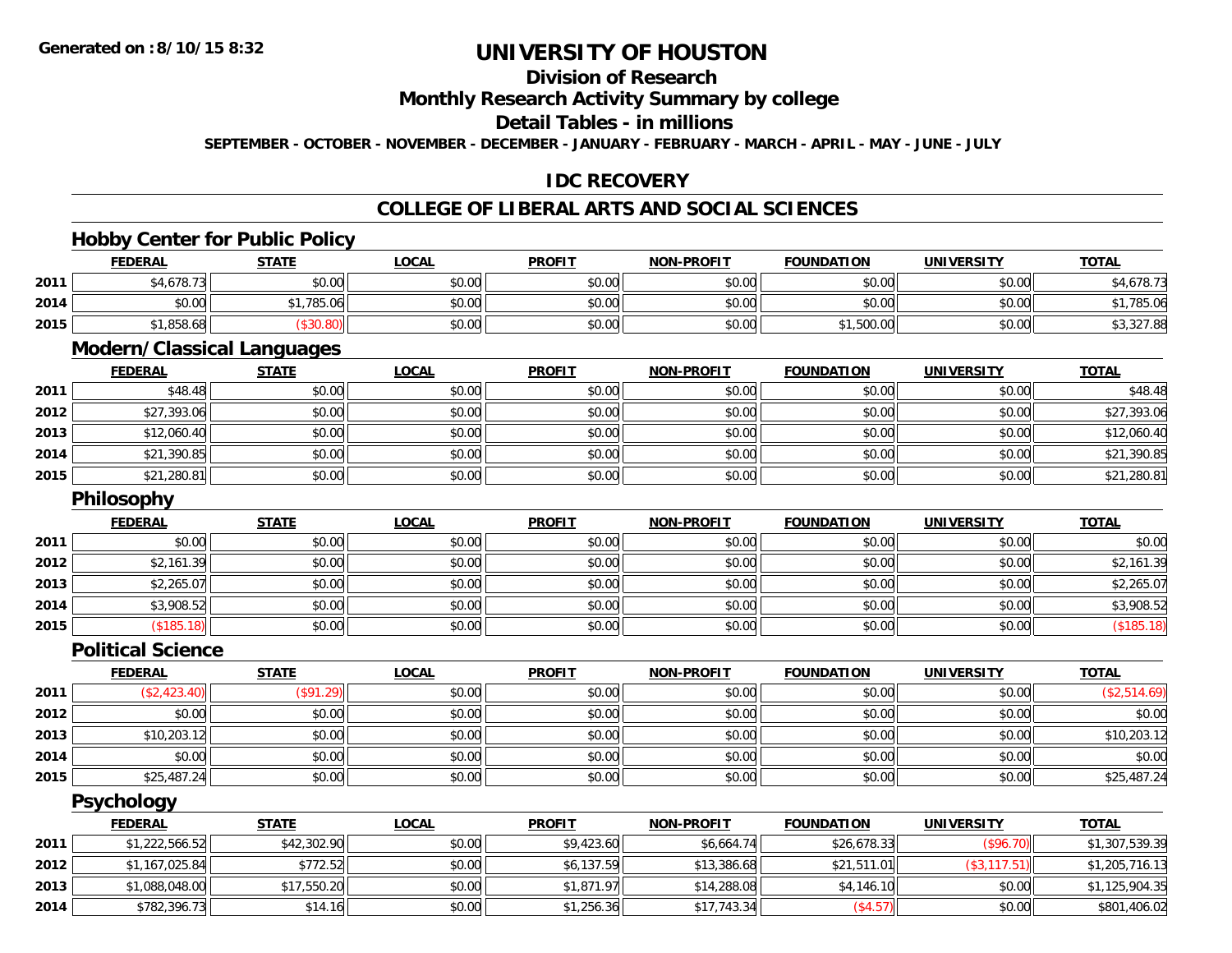# **Division of Research**

**Monthly Research Activity Summary by college**

**Detail Tables - in millions**

**SEPTEMBER - OCTOBER - NOVEMBER - DECEMBER - JANUARY - FEBRUARY - MARCH - APRIL - MAY - JUNE - JULY**

#### **IDC RECOVERY**

|       | <b>Psychology</b> |              |              |               |                   |                   |                   |                |
|-------|-------------------|--------------|--------------|---------------|-------------------|-------------------|-------------------|----------------|
|       | <b>FEDERAL</b>    | <b>STATE</b> | <b>LOCAL</b> | <b>PROFIT</b> | <b>NON-PROFIT</b> | <b>FOUNDATION</b> | <b>UNIVERSITY</b> | <b>TOTAL</b>   |
| 2015  | \$1,006,235.29    | \$4,139.69   | \$0.00       | \$0.00        | \$35,021.01       | \$0.00            | \$0.00            | \$1,045,395.99 |
|       | <b>Sociology</b>  |              |              |               |                   |                   |                   |                |
|       | <b>FEDERAL</b>    | <b>STATE</b> | <b>LOCAL</b> | <b>PROFIT</b> | <b>NON-PROFIT</b> | <b>FOUNDATION</b> | <b>UNIVERSITY</b> | <b>TOTAL</b>   |
| 2011  | \$45,710.06       | \$0.00       | \$0.00       | \$0.00        | \$0.00            | \$0.00            | \$0.00            | \$45,710.06    |
| 2012  | \$3,936.75        | \$0.00       | \$0.00       | \$0.00        | \$0.00            | \$0.00            | \$0.00            | \$3,936.75     |
| 2013  | \$1,875.79        | \$0.00       | \$559.61     | \$0.00        | \$0.00            | \$0.00            | \$0.00            | (\$1,316.18)   |
| 2014  | \$15,010.35       | \$0.00       | \$1,511.66   | \$0.00        | \$0.00            | \$0.00            | \$0.00            | \$16,522.01    |
| 2015  | \$7,041.39        | \$0.00       | (S57.36)     | \$0.00        | \$0.00            | \$0.00            | \$0.00            | \$6,984.03     |
| Total | \$8,128,444.70    | \$91,994.72  | \$2,013.91   | \$240,968.11  | \$101,232.35      | \$124,492.57      | (\$3,214.21)      | \$8,685,932.14 |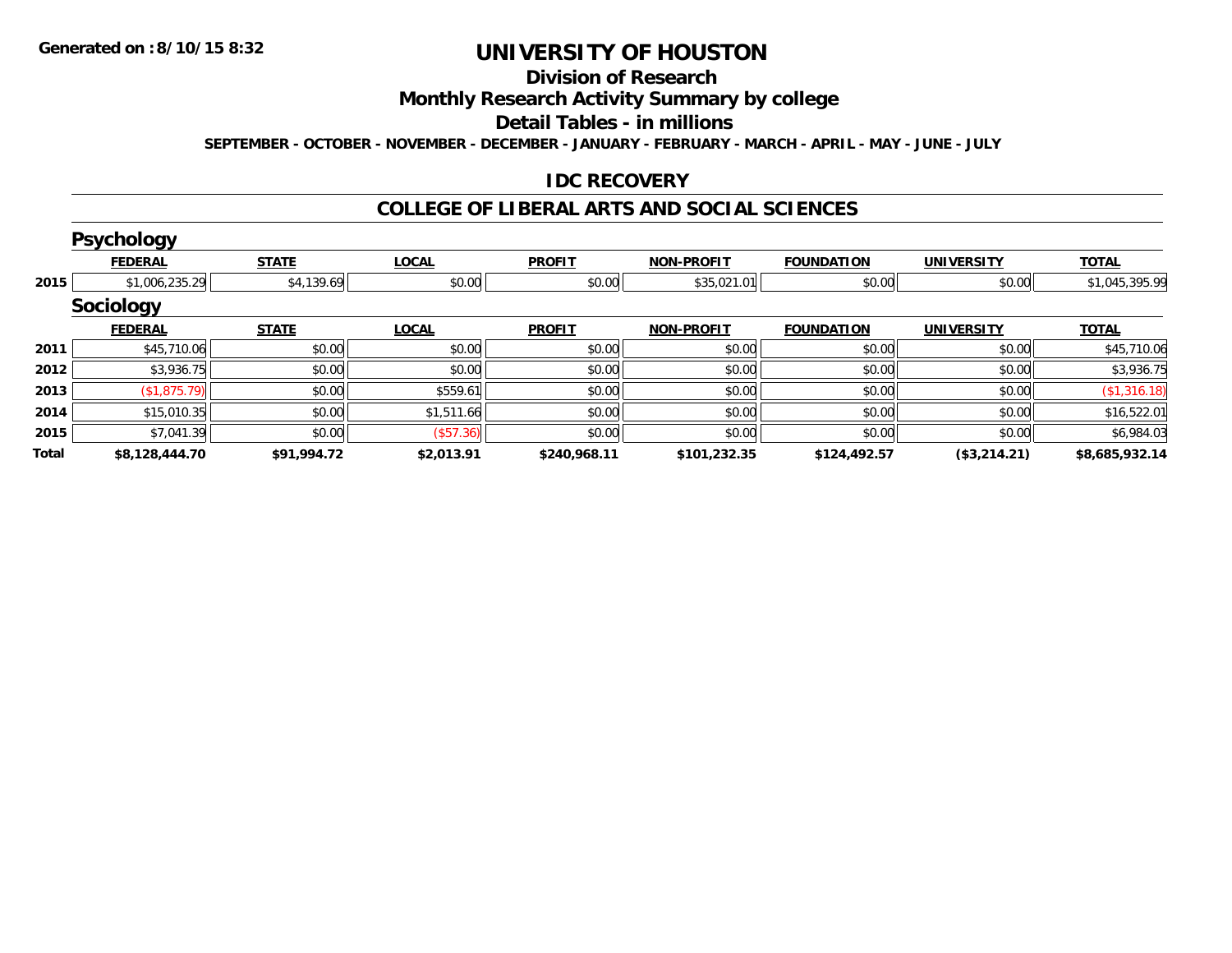## **Division of Research**

**Monthly Research Activity Summary by college**

**Detail Tables - in millions**

**SEPTEMBER - OCTOBER - NOVEMBER - DECEMBER - JANUARY - FEBRUARY - MARCH - APRIL - MAY - JUNE - JULY**

## **IDC RECOVERY**

## **COLLEGE OF NATURAL SCIENCES AND MATHEMATICS**

# **Biology/Biochemistry**

|      | <b>FEDERAL</b> | <b>STATE</b>                                    | <b>LOCAL</b> | <b>PROFIT</b> | <b>NON-PROFIT</b> | <b>FOUNDATION</b> | <b>UNIVERSITY</b> | <b>TOTAL</b>   |
|------|----------------|-------------------------------------------------|--------------|---------------|-------------------|-------------------|-------------------|----------------|
| 2011 | \$1,122,063.86 | \$12,080.53                                     | \$0.00       | \$1,866.66    | \$33,823.59       | \$0.00            | \$0.00            | \$1,169,834.64 |
| 2012 | \$930,222.57   | \$51,283.28                                     | \$0.00       | \$0.01        | \$43,393.10       | \$3,185.09        | \$0.00            | \$1,028,084.05 |
| 2013 | \$643,403.86   | \$33,839.94                                     | \$0.00       | \$43,093.63   | \$44,154.59       | \$8,673.79        | \$0.00            | \$773,165.81   |
| 2014 | \$551,981.43   | (\$23,712.57)                                   | \$0.00       | \$39,159.46   | \$29,693.05       | \$7,510.06        | \$0.00            | \$604,631.43   |
| 2015 | \$841,248.30   | (\$10,666.79)                                   | \$0.00       | \$11,609.97   | \$17,199.88       | \$28,853.98       | \$8,922.60        | \$897,167.94   |
|      |                | <b>Center for Applied Geoscience Excellence</b> |              |               |                   |                   |                   |                |
|      | <b>FEDERAL</b> | <b>STATE</b>                                    | <b>LOCAL</b> | <b>PROFIT</b> | <b>NON-PROFIT</b> | <b>FOUNDATION</b> | <b>UNIVERSITY</b> | <b>TOTAL</b>   |

#### **2014**4 \$0.00 \$0.00 \$0.00 \$0.00 \$0.00 \$0.00 \$0.00 \$0.00 \$0.00 \$0.00 \$0.00 \$0.00 \$0.00 \$0.00 \$0.00 \$0.00 \$0.00 **2015**5 | \$0.00 \$0.00 \$0.00 \$0.00 \$0.00 \$0.00 \$0.00 \$0.00 \$0.00 \$0.00 \$0.00 \$0.00 \$0.00 \$0.00 \$0.00 \$0.00 \$0.00 \$0.00

#### **Center for Nuclear Receptors and Cell Signaling**

|      | <b>FEDERAL</b> | <b>STATE</b> | <u>LOCAL</u> | <b>PROFIT</b> | <b>NON-PROFIT</b> | <b>FOUNDATION</b> | <b>UNIVERSITY</b> | <b>TOTAL</b> |
|------|----------------|--------------|--------------|---------------|-------------------|-------------------|-------------------|--------------|
| 2011 | \$345,668.03   | \$4,884.13   | \$0.00       | \$2,507.81    | \$0.00            | \$0.00            | \$0.00            | \$353,059.97 |
| 2012 | \$379,270.09   | \$29,663.89  | \$0.00       | \$77,657.54   | \$0.00            | \$0.00            | \$0.00            | \$486,591.52 |
| 2013 | \$345,807.14   | \$36,273.78  | \$0.00       | \$1,208.88    | \$0.00            | \$0.00            | \$0.00            | \$383,289.80 |
| 2014 | \$423,004.41   | \$2,590.11   | \$0.00       | \$15,996.73   | \$0.00            | \$0.00            | \$0.00            | \$441,591.25 |
| 2015 | \$214,117.91   | \$48,331.77  | \$0.00       | \$0.00        | \$0.00            | \$0.00            | \$0.00            | \$262,449.68 |

**Chemistry**

|      | <b>FEDERAL</b> | <u>STATE</u> | <u>LOCAL</u> | <b>PROFIT</b> | <b>NON-PROFIT</b> | <b>FOUNDATION</b> | <b>UNIVERSITY</b> | <b>TOTAL</b> |
|------|----------------|--------------|--------------|---------------|-------------------|-------------------|-------------------|--------------|
| 2011 | \$845,542.66   | \$1,184.02   | \$0.00       | \$739.44      | \$0.00            | \$0.00            | \$44,829.16       | \$892,295.28 |
| 2012 | \$705,920.35   | \$821.98     | \$0.00       | \$5,494.95    | \$0.00            | \$0.00            | \$40,793.05       | \$753,030.33 |
| 2013 | \$681,123.06   | (\$64.32)    | \$0.00       | \$10,572.34   | \$0.00            | \$0.00            | (S14, 421.06)     | \$677,210.02 |
| 2014 | \$716,830.60   | \$0.00       | \$0.00       | \$130.95      | \$0.00            | \$0.00            | \$0.00            | \$716,961.55 |
| 2015 | \$644,357.76   | \$3,758.04   | \$0.00       | \$11,288.30   | \$0.00            | \$0.00            | \$0.00            | \$659,404.10 |

#### **Computer Science**

|      | <b>FEDERAL</b> | <b>STATE</b> | <b>LOCAL</b> | <b>PROFIT</b> | <b>NON-PROFIT</b> | <b>FOUNDATION</b> | <b>UNIVERSITY</b> | <u>TOTAL</u> |
|------|----------------|--------------|--------------|---------------|-------------------|-------------------|-------------------|--------------|
| 2011 | \$945,665.14   | \$10,567.84  | \$0.00       | \$19,873.11   | \$16,632.39       | \$0.00            | (\$247.76)        | \$992,490.72 |
| 2012 | \$605,276.12   | \$4,483.34   | \$0.00       | \$74,198.19   | \$17,933.11       | \$0.00            | \$0.00            | \$701,890.76 |
| 2013 | \$678,846.90   | \$3,598.70   | \$0.00       | \$78,592.31   | \$5,267.60        | \$0.00            | \$0.00            | \$766,305.51 |
| 2014 | \$534,475.74   | \$21,016.76  | \$0.00       | \$66,168.84   | \$114,326.50      | \$0.00            | \$0.00            | \$735,987.84 |
| 2015 | \$670,417.55   | \$72,045.93  | \$0.00       | \$28,989.29   | \$50,275.88       | \$1,941.47        | \$0.00            | \$823,670.12 |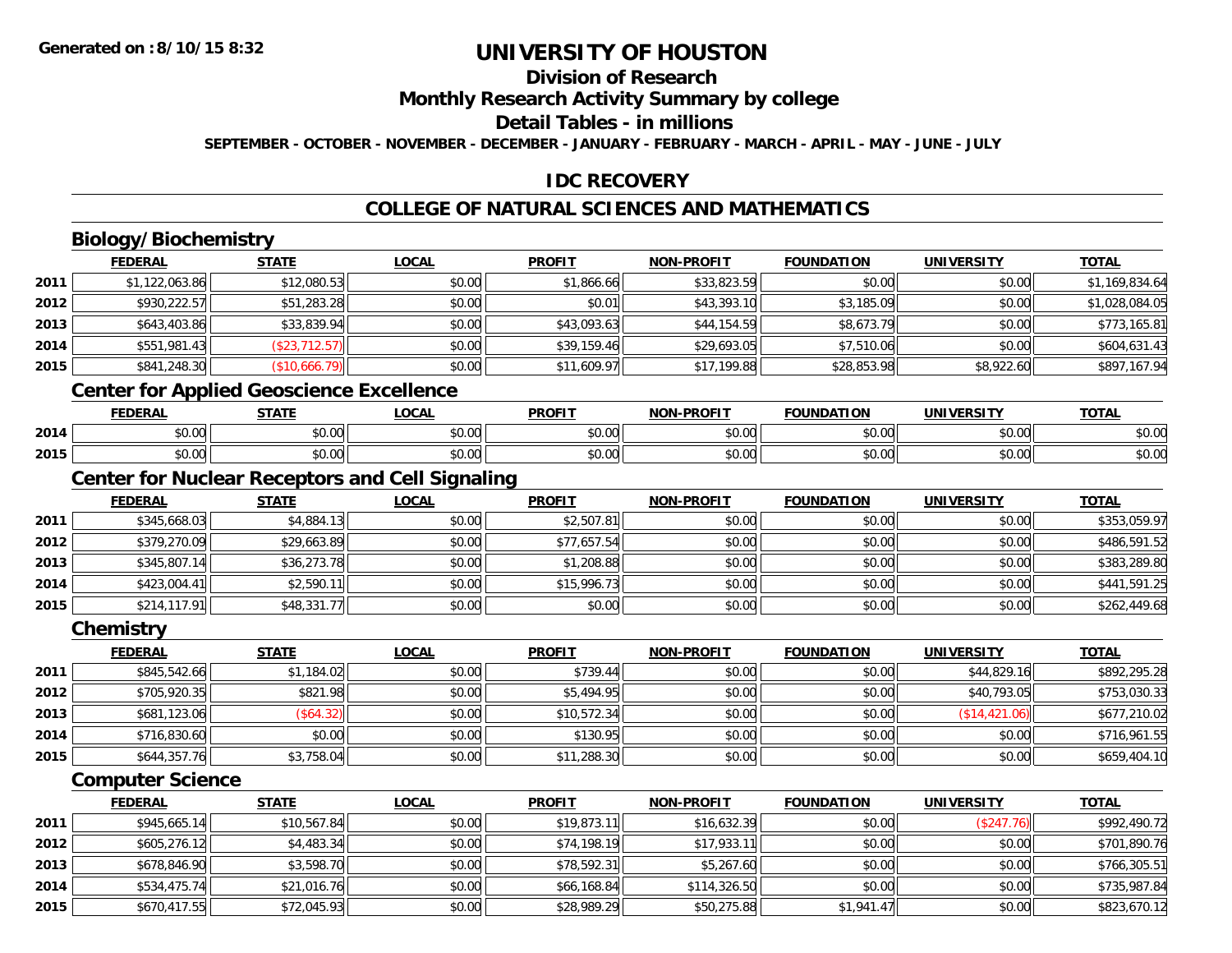## **Division of Research**

#### **Monthly Research Activity Summary by college**

#### **Detail Tables - in millions**

**SEPTEMBER - OCTOBER - NOVEMBER - DECEMBER - JANUARY - FEBRUARY - MARCH - APRIL - MAY - JUNE - JULY**

#### **IDC RECOVERY**

## **COLLEGE OF NATURAL SCIENCES AND MATHEMATICS**

## **Dean, Natural Sciences and Mathematics**

|      | <b>FEDERAL</b> | <b>STATE</b> | <u>LOCAL</u> | <b>PROFIT</b> | <b>NON-PROFIT</b> | <b>FOUNDATION</b> | <b>UNIVERSITY</b> | <b>TOTAL</b> |
|------|----------------|--------------|--------------|---------------|-------------------|-------------------|-------------------|--------------|
| 2011 | \$0.00         | \$0.00       | \$0.00       | \$0.00        | \$0.00            | \$0.00            | \$0.00            | \$0.00       |
| 2012 | \$0.00         | \$0.00       | \$0.00       | \$0.00        | \$0.00            | \$0.00            | \$0.00            | \$0.00       |
| 2013 | \$35,872.64    | \$0.00       | \$0.00       | \$0.00        | \$0.00            | \$0.00            | \$0.00            | \$35,872.64  |
| 2014 | (\$42.44)      | \$0.00       | \$0.00       | \$0.00        | \$0.00            | \$0.00            | \$0.00            | (\$42.44)    |
| 2015 | \$4,924.38     | \$0.00       | \$0.00       | \$0.00        | \$0.00            | \$0.00            | \$0.00            | \$4,924.38   |

#### **Earth & Atmospheric Sciences**

|      | <b>FEDERAL</b> | <u>STATE</u> | <b>LOCAL</b> | <b>PROFIT</b> | <b>NON-PROFIT</b> | <b>FOUNDATION</b> | <b>UNIVERSITY</b> | <b>TOTAL</b> |
|------|----------------|--------------|--------------|---------------|-------------------|-------------------|-------------------|--------------|
| 2011 | \$354,671.30   | \$117,098.90 | \$0.00       | \$248,723.89  | \$35,324.49       | \$0.00            | \$0.00            | \$755,818.58 |
| 2012 | \$440,795.61   | \$53,621.84  | \$0.00       | \$293,538.01  | \$32,358.69       | \$0.00            | \$0.00            | \$820,314.15 |
| 2013 | \$358,880.88   | \$32,482.11  | \$0.00       | \$272,094.65  | \$19,322.41       | \$69.72           | \$0.00            | \$682,849.76 |
| 2014 | \$286,049.53   | \$37,441.38  | \$0.00       | \$373,197.55  | \$58,346.85       | \$2,553.43        | \$0.00            | \$757,588.74 |
| 2015 | \$273,000.40   | \$55,142.85  | \$0.00       | \$223,804.93  | \$32,136.15       | \$727.42          | \$18,494.23       | \$603,305.99 |

## **Institute for Climate and Atmospheric Science**

|      | <b>FEDERAL</b> | <b>STATE</b> | <b>LOCAL</b> | <b>PROFIT</b> | NON-PROFIT | <b>FOUNDATION</b> | <b>UNIVERSITY</b> | <b>TOTAL</b> |
|------|----------------|--------------|--------------|---------------|------------|-------------------|-------------------|--------------|
| 2011 | \$0.00         | \$0.00       | \$0.00       | \$0.00        | \$0.00     | \$0.00            | \$0.00            | \$0.00       |
| 2012 | \$0.00         | \$0.00       | \$0.00       | \$0.00        | \$0.00     | \$0.00            | \$0.00            | \$0.00       |
| 2013 | \$0.00         | \$0.00       | \$0.00       | \$0.00        | \$0.00     | \$0.00            | \$0.00            | \$0.00       |
| 2014 | \$0.00         | \$0.00       | \$0.00       | \$0.00        | \$0.00     | \$0.00            | \$0.00            | \$0.00       |
| 2015 | \$0.00         | \$0.00       | \$0.00       | \$0.00        | \$0.00     | \$0.00            | \$0.00            | \$0.00       |

#### **Institute for Nanoenergy**

|      | <b>FEDERAL</b> | <b>STATE</b> | <b>LOCAL</b> | <b>PROFIT</b> | <b>NON-PROFIT</b> | <b>FOUNDATION</b> | <b>UNIVERSITY</b> | <b>TOTAL</b> |
|------|----------------|--------------|--------------|---------------|-------------------|-------------------|-------------------|--------------|
| 2011 | \$0.00         | \$0.00       | \$0.00       | \$0.00        | \$0.00            | \$0.00            | \$0.00            | \$0.00       |
| 2012 | \$0.00         | \$0.00       | \$0.00       | \$0.00        | \$0.00            | \$0.00            | \$0.00            | \$0.00       |
| 2013 | \$0.00         | \$0.00       | \$0.00       | \$0.00        | \$0.00            | \$0.00            | \$0.00            | \$0.00       |
| 2014 | \$0.00         | \$0.00       | \$0.00       | \$0.00        | \$0.00            | \$0.00            | \$0.00            | \$0.00       |
| 2015 | \$0.00         | \$0.00       | \$0.00       | \$0.00        | \$0.00            | \$0.00            | \$0.00            | \$0.00       |

#### **Mathematics**

|      | <b>FEDERA!</b>          | <b>STATE</b>              | .OCAI                  | <b>PROFIT</b>                   | <b>BBAFIT</b><br><b>AIOR</b> | <b>FOUNDATION</b> | UNIVERSITY | <b>TOTAL</b>                                            |
|------|-------------------------|---------------------------|------------------------|---------------------------------|------------------------------|-------------------|------------|---------------------------------------------------------|
| 2011 | 1.2000<br>0.001         | 12.869.57<br>$A^{\prime}$ | $\sim$ $\sim$<br>vu.vu | $0.25$ 0.00 $E/L$<br>DC.OUO,CCC | $\sim$ $\sim$                | \$0.00            | \$0.00     | $\sim$ $\sim$<br>$\mathbf{A} \cap \mathbf{B}$<br>132.OZ |
| 2012 | 0.0000000<br>21 G, 2024 | 110F<br>. 1.1.1.1.        | ሶስ ስስ<br>JU.UU         | 4.VV                            | 249.62<br>.021               | $A A A$<br>ററ     | \$0.00     | $\sim$ $\sim$<br>$\sim$ $\sim$ $\sim$<br>. ن / ز ه<br>. |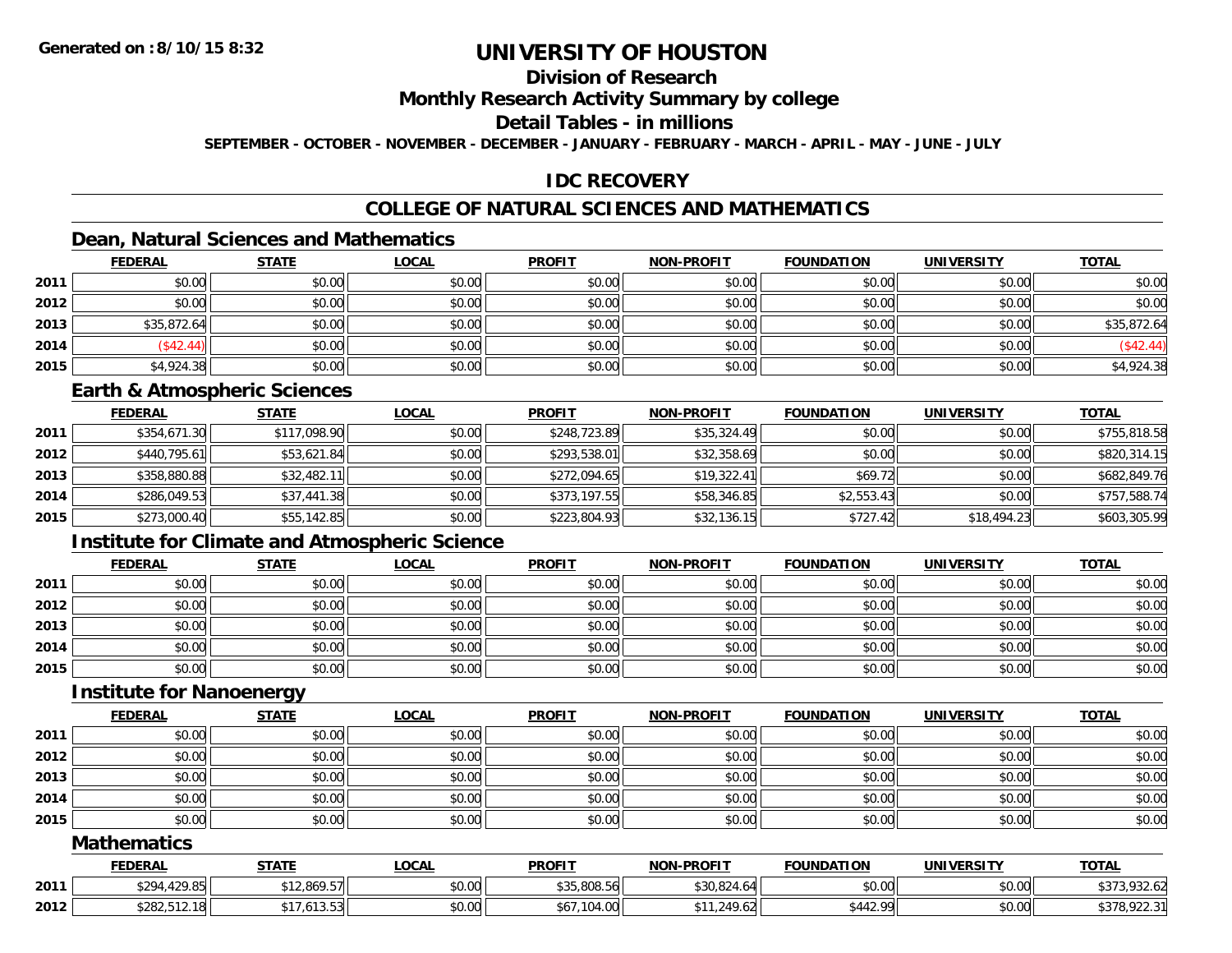#### **Division of Research**

**Monthly Research Activity Summary by college**

**Detail Tables - in millions**

**SEPTEMBER - OCTOBER - NOVEMBER - DECEMBER - JANUARY - FEBRUARY - MARCH - APRIL - MAY - JUNE - JULY**

## **IDC RECOVERY**

#### **COLLEGE OF NATURAL SCIENCES AND MATHEMATICS**

|       | <b>Mathematics</b> |                   |              |                |                   |                   |                   |                 |
|-------|--------------------|-------------------|--------------|----------------|-------------------|-------------------|-------------------|-----------------|
|       | <b>FEDERAL</b>     | <b>STATE</b>      | <b>LOCAL</b> | <b>PROFIT</b>  | <b>NON-PROFIT</b> | <b>FOUNDATION</b> | <b>UNIVERSITY</b> | <b>TOTAL</b>    |
| 2013  | \$457,859.09       | $($ \$145.36) $ $ | \$0.00       | \$53,727.01    | \$0.00            | \$1,858.46        | \$0.00            | \$513,299.19    |
| 2014  | \$526,670.07       | \$0.00            | \$0.00       | \$33,619.41    | \$0.00            | \$2,210.67        | \$0.00            | \$562,500.15    |
| 2015  | \$475,557.97       | \$0.00            | \$0.00       | \$15,204.37    | \$0.00            | \$1,185.90        | \$0.00            | \$491,948.24    |
|       | <b>Physics</b>     |                   |              |                |                   |                   |                   |                 |
|       | <b>FEDERAL</b>     | <b>STATE</b>      | <b>LOCAL</b> | <b>PROFIT</b>  | <b>NON-PROFIT</b> | <b>FOUNDATION</b> | <b>UNIVERSITY</b> | <b>TOTAL</b>    |
| 2011  | \$750,669.59       | \$648.39          | \$0.00       | \$211,172.00   | \$398.10          | \$0.00            | \$0.00            | \$962,888.08    |
| 2012  | \$922,073.89       | $($ \$61.33) $ $  | \$0.00       | \$130,744.73   | \$394.22          | \$0.00            | \$0.00            | \$1,053,151.51  |
| 2013  | \$1,009,027.73     | \$0.00            | \$0.00       | \$273,114.53   | \$0.00            | \$0.00            | \$0.00            | \$1,282,142.26  |
| 2014  | \$1,375,290.89     | \$0.00            | \$0.00       | \$266,960.40   | \$4,424.71        | \$0.00            | \$0.00            | \$1,646,676.00  |
| 2015  | \$998,222.19       | \$0.00            | \$0.00       | \$279,844.54   | \$6,046.63        | \$0.00            | \$0.00            | \$1,284,113.36  |
| Total | \$21,671,709.23    | \$628,692.23      | \$0.00       | \$3,267,806.98 | \$603,526.20      | \$59,212.97       | \$98,370.22       | \$26,329,317.84 |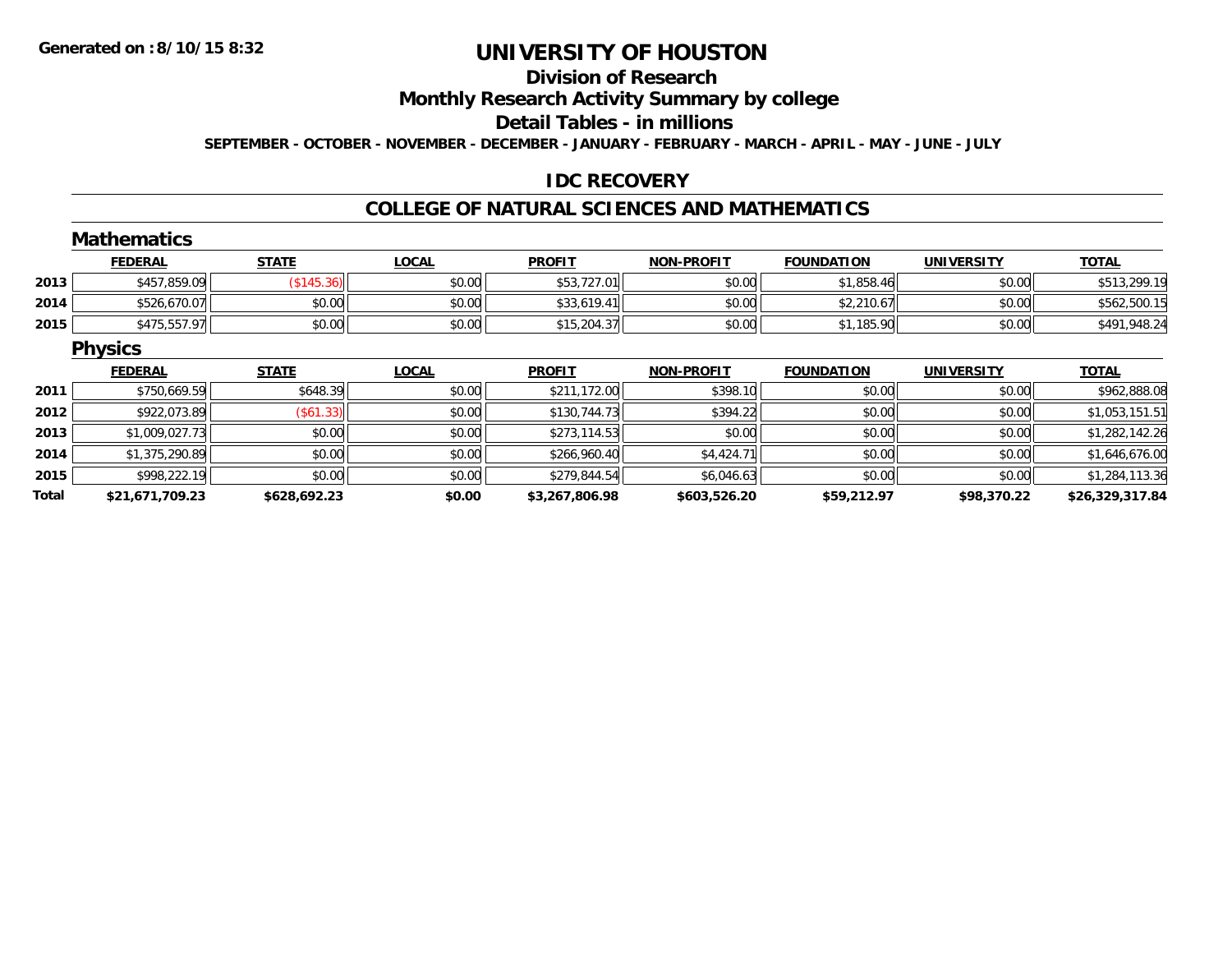## **Division of Research**

**Monthly Research Activity Summary by college**

**Detail Tables - in millions**

**SEPTEMBER - OCTOBER - NOVEMBER - DECEMBER - JANUARY - FEBRUARY - MARCH - APRIL - MAY - JUNE - JULY**

#### **IDC RECOVERY**

#### **COLLEGE OF OPTOMETRY**

## **Optometry Vision Sciences**

|       | <b>FEDERAL</b> | <b>STATE</b>            | <b>LOCAL</b> | <b>PROFIT</b> | <b>NON-PROFIT</b> | <b>FOUNDATION</b> | <b>UNIVERSITY</b> | <u>TOTAL</u>   |
|-------|----------------|-------------------------|--------------|---------------|-------------------|-------------------|-------------------|----------------|
| 2011  | \$1,052,209.59 | \$1,176.77              | \$0.00       | \$53,684.06   | \$0.00            | \$0.00            | \$21,864.57       | \$1,128,934.99 |
| 2012  | \$1,116,850.42 | $($ \$0.03) $\parallel$ | \$0.00       | \$68,165.55   | \$0.00            | \$0.00            | \$51,156.77       | \$1,236,172.71 |
| 2013  | \$1,180,006.26 | \$0.00                  | \$0.00       | \$210,056.13  | \$0.00            | \$0.00            | \$64,911.63       | \$1,454,974.02 |
| 2014  | \$1,355,895.22 | \$0.00                  | \$0.00       | \$191,246.63  | \$0.00            | \$0.00            | \$46,742.78       | \$1,593,884.63 |
| 2015  | \$1,236,190.32 | \$0.00                  | \$0.00       | \$88,571.35   | \$0.00            | \$0.00            | \$95,697.03       | \$1,420,458.70 |
| Total | \$5,941,151.81 | \$1,176.74              | \$0.00       | \$611,723.72  | \$0.00            | \$0.00            | \$280,372.78      | \$6,834,425.05 |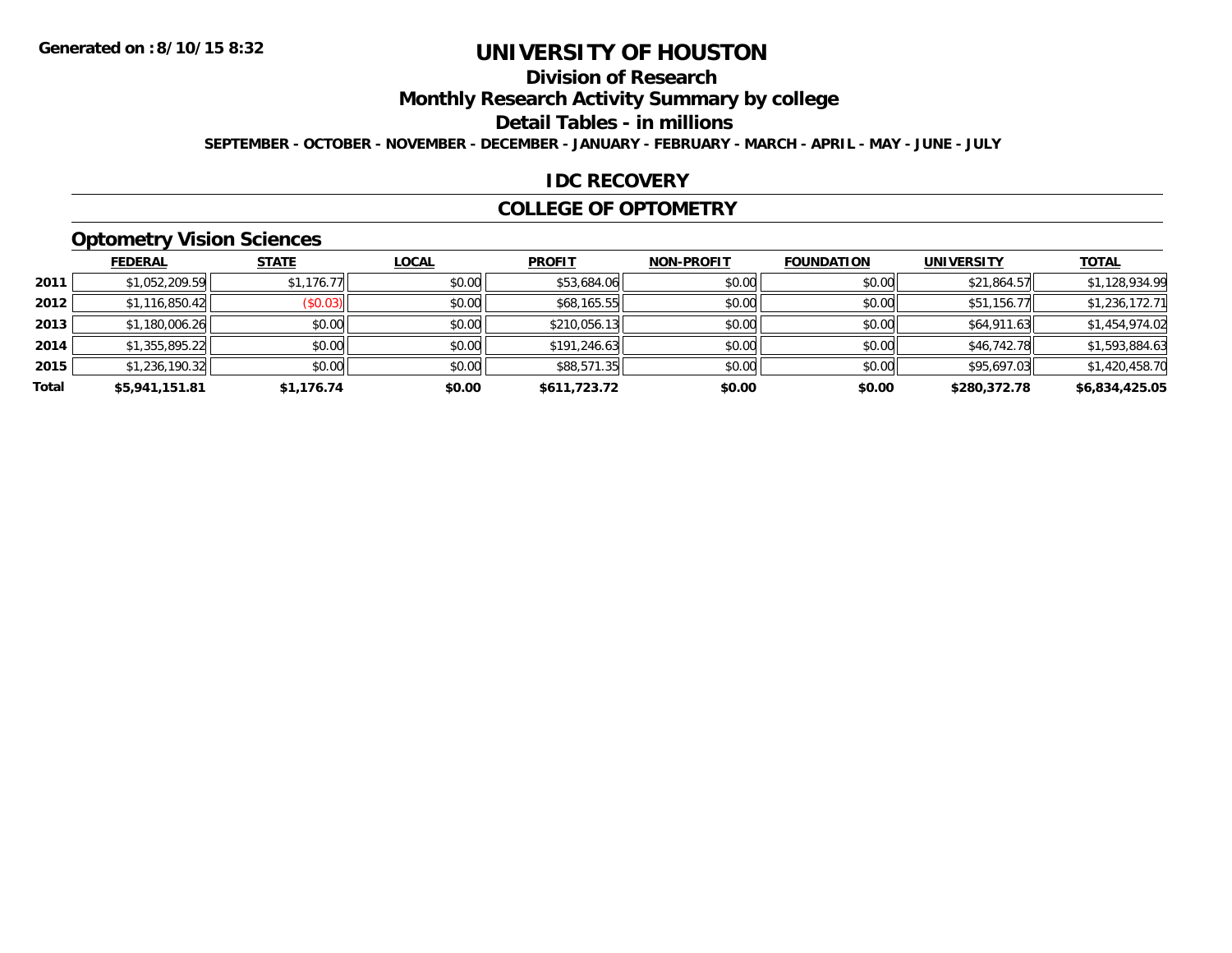## **Division of Research**

**Monthly Research Activity Summary by college**

**Detail Tables - in millions**

**SEPTEMBER - OCTOBER - NOVEMBER - DECEMBER - JANUARY - FEBRUARY - MARCH - APRIL - MAY - JUNE - JULY**

#### **IDC RECOVERY**

#### **COLLEGE OF PHARMACY**

## **Center for Experimental Therapeutics and Pharmacoi**

|      | <b>FEDERAL</b> | <b>STATE</b> | <b>LOCAL</b> | <b>PROFIT</b> | <b>NON-PROFIT</b> | <b>FOUNDATION</b> | <b>UNIVERSITY</b> | <b>TOTAL</b> |
|------|----------------|--------------|--------------|---------------|-------------------|-------------------|-------------------|--------------|
| 2011 | \$0.00         | \$0.00       | \$0.00       | \$0.00        | \$0.00            | \$0.00            | \$0.00            | \$0.00       |
| 2012 | \$0.00         | \$0.00       | \$0.00       | \$0.00        | \$0.00            | \$0.00            | \$0.00            | \$0.00       |
| 2013 | \$0.00         | \$0.00       | \$0.00       | \$0.00        | \$0.00            | \$0.00            | \$0.00            | \$0.00       |
| 2014 | \$0.00         | \$0.00       | \$0.00       | \$0.00        | \$0.00            | \$0.00            | \$0.00            | \$0.00       |
| 2015 | \$0.00         | \$0.00       | \$0.00       | \$0.00        | \$0.00            | \$0.00            | \$0.00            | \$0.00       |

## **Clinical Pharmacy & Administration**

|      | <b>FEDERAL</b> | <b>STATE</b> | <b>LOCAL</b> | <b>PROFIT</b> | <b>NON-PROFIT</b> | <b>FOUNDATION</b> | <b>UNIVERSITY</b> | <b>TOTAL</b> |
|------|----------------|--------------|--------------|---------------|-------------------|-------------------|-------------------|--------------|
| 2011 | \$47,546.57    | \$0.00       | \$0.00       | \$64,259.38   | \$10,686.48       | \$0.00            | \$4.97            | \$122,497.40 |
| 2012 | \$54,960.49    | \$0.00       | \$0.00       | \$53,868.98   | (\$11.27)         | \$0.00            | \$0.00            | \$108,818.20 |
| 2013 | \$55,673.46    | \$0.00       | \$0.00       | \$87,390.84   | \$0.00            | \$0.00            | \$0.00            | \$143,064.30 |
| 2014 | \$5,957.55     | \$0.00       | \$0.00       | \$105,017.49  | \$28,872.39       | \$0.00            | \$0.00            | \$139,847.43 |
| 2015 | \$97,096.89    | \$69,951.62  | \$0.00       | \$46,155.30   | \$10,513.83       | \$0.00            | \$0.00            | \$223,717.64 |

## **Dean, Pharmacy**

|      | <u>FEDERAL</u> | <u>STATE</u> | <u>LOCAL</u> | <b>PROFIT</b> | <b>NON-PROFIT</b> | <b>FOUNDATION</b> | <b>UNIVERSITY</b> | <b>TOTAL</b> |
|------|----------------|--------------|--------------|---------------|-------------------|-------------------|-------------------|--------------|
| 2011 | \$0.00         | \$0.00       | \$0.00       | \$0.00        | \$0.00            | \$0.00            | \$0.00            | \$0.00       |
| 2012 | \$0.00         | \$0.00       | \$0.00       | \$0.00        | \$0.00            | \$0.00            | \$0.00            | \$0.00       |
| 2013 | \$0.00         | \$0.00       | \$0.00       | \$0.00        | \$0.00            | \$0.00            | \$0.00            | \$0.00       |
| 2014 | \$0.00         | \$0.00       | \$0.00       | \$0.00        | \$0.00            | \$0.00            | \$0.00            | \$0.00       |
| 2015 | \$0.00         | \$0.00       | \$0.00       | \$0.00        | \$0.00            | \$0.00            | \$0.00            | \$0.00       |

#### **Pharm Health Outcomes & Policy**

|      | <b>FEDERAL</b> | <b>STATE</b> | <b>LOCAL</b> | <b>PROFIT</b> | <b>NON-PROFIT</b> | <b>FOUNDATION</b> | <b>UNIVERSITY</b> | <b>TOTAL</b> |
|------|----------------|--------------|--------------|---------------|-------------------|-------------------|-------------------|--------------|
| 2011 | \$1,559.56     | \$0.00       | \$0.00       | \$0.00        | \$9,142.03        | \$0.00            | \$0.00            | \$10,701.59  |
| 2012 | \$5,917.60     | \$0.00       | \$0.00       | \$0.00        | \$13.76           | \$0.00            | \$0.00            | \$5,903.84   |
| 2013 | \$44,788.39    | \$0.00       | \$0.00       | \$0.00        | \$0.00            | \$0.00            | \$0.00            | \$44,788.39  |
| 2014 | \$53,317.03    | \$0.00       | \$0.00       | \$0.00        | \$0.00            | \$0.00            | \$0.00            | \$53,317.03  |
| 2015 | \$49,396.45    | \$2,953.15   | \$0.00       | \$5,064.62    | \$0.00            | \$0.00            | \$0.00            | \$57,414.22  |

## **Pharmacological and Pharmaceutical Sciences**

|      | <b>FEDERAL</b>                  | C T A T C               | .OCAL                                           | <b>PROFIT</b>  | <b>NON-PROFIT</b> | <b>FOUNDATION</b> | UNIVERSITY                                            | <b>TOTAL</b>                            |
|------|---------------------------------|-------------------------|-------------------------------------------------|----------------|-------------------|-------------------|-------------------------------------------------------|-----------------------------------------|
| 2011 | QOFAOET<br>∽ت⊙ر<br>. <i>. .</i> | ററ<br>nд<br>1 J . U     | ሶስ ሰሰ<br>טט.טע                                  | ቀስ ሰሰ<br>JU.UU | . v. vv           | 0.00<br>JU.UU.    | $\mathfrak{g}$ $\mathfrak{g}$ $\mathfrak{g}$<br>JU.UU | 177.00<br>$\sim$ $\sim$ $\sim$<br>77.OU |
| 2012 | \$498.130.<br>13U.ZO            | $\overline{a}$<br>DU.UI | $\uparrow$ $\uparrow$<br>$\sim$ $\sim$<br>vv.vv | 0.00<br>DU.UG  | v.oo              | u oc<br>564Z.     | $\mathfrak{g} \cap \mathfrak{g}$<br><b>DU.UU</b>      |                                         |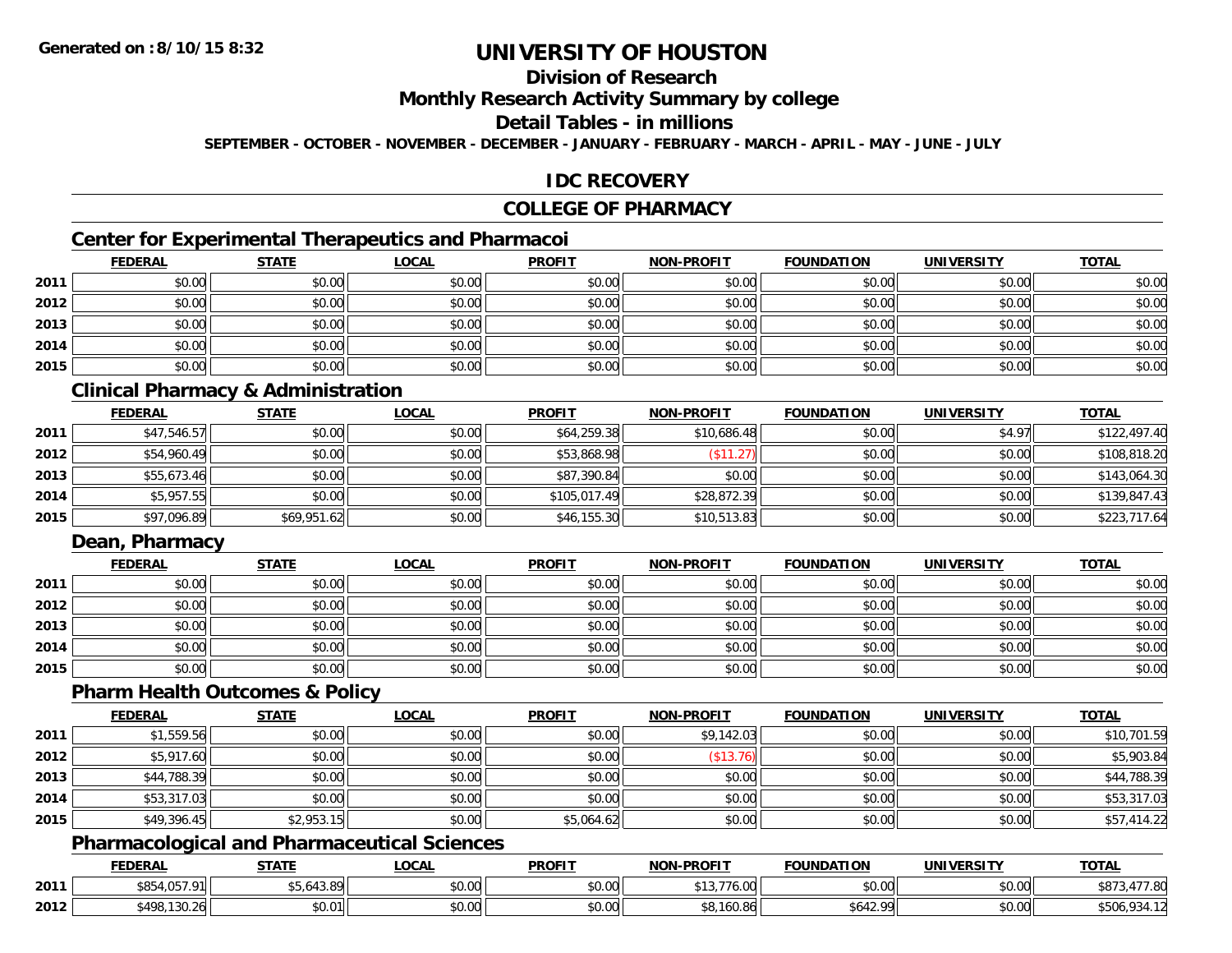## **Division of Research**

**Monthly Research Activity Summary by college**

**Detail Tables - in millions**

**SEPTEMBER - OCTOBER - NOVEMBER - DECEMBER - JANUARY - FEBRUARY - MARCH - APRIL - MAY - JUNE - JULY**

#### **IDC RECOVERY**

#### **COLLEGE OF PHARMACY**

## **Pharmacological and Pharmaceutical Sciences**

|       | <b>FEDERAL</b> | <u>STATE</u> | <u>LOCAL</u> | <b>PROFIT</b> | <b>NON-PROFIT</b> | <b>FOUNDATION</b> | UNIVERSITY | <b>TOTAL</b>   |
|-------|----------------|--------------|--------------|---------------|-------------------|-------------------|------------|----------------|
| 2013  | \$663,157.18   | \$0.00       | \$0.00       | \$261.71      | \$6,134.79        | \$2,223.11        | \$0.00     | \$671,776.79   |
| 2014  | \$497,136.34   | \$0.00       | \$0.00       | \$11,018.45   | \$0.00            | \$1,912.04        | \$0.00     | \$510,066.83   |
| 2015  | \$619,914.90   | \$4,717.87   | \$0.00       | \$2,746.03    | \$1,968.20        | \$0.00            | \$0.00     | \$629,347.00   |
| Total | \$3,548,610.58 | \$83,266.54  | \$0.00       | \$375,782.80  | \$89,229.55       | \$4,778.14        | \$4.97     | \$4,101,672.58 |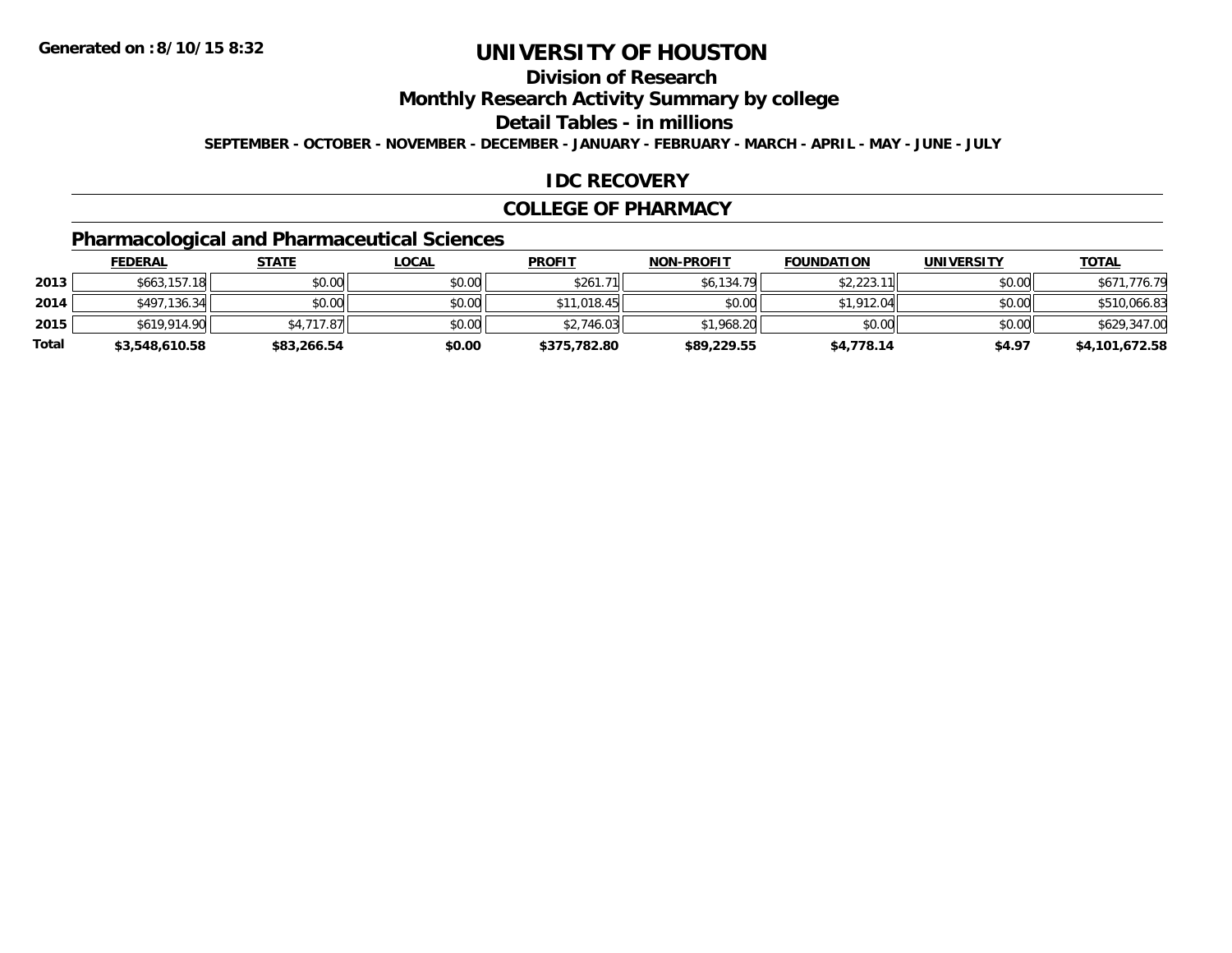## **Division of Research**

**Monthly Research Activity Summary by college**

## **Detail Tables - in millions**

**SEPTEMBER - OCTOBER - NOVEMBER - DECEMBER - JANUARY - FEBRUARY - MARCH - APRIL - MAY - JUNE - JULY**

#### **IDC RECOVERY**

#### **COLLEGE OF TECHNOLOGY**

# **Center for Technology Literacy**

|      | Center for Technology Literacy |              |              |               |                   |                   |                   |              |  |  |
|------|--------------------------------|--------------|--------------|---------------|-------------------|-------------------|-------------------|--------------|--|--|
|      | <b>FEDERAL</b>                 | <b>STATE</b> | <b>LOCAL</b> | <b>PROFIT</b> | <b>NON-PROFIT</b> | <b>FOUNDATION</b> | <b>UNIVERSITY</b> | <b>TOTAL</b> |  |  |
| 2011 | \$164,961.52                   | \$0.00       | \$0.00       | \$0.00        | \$0.00            | \$0.00            | \$0.00            | \$164,961.52 |  |  |
| 2012 | \$132,772.48                   | \$0.00       | \$0.00       | \$0.00        | \$0.00            | \$0.00            | \$0.00            | \$132,772.48 |  |  |
| 2013 | \$98,164.66                    | \$0.00       | \$0.00       | \$0.00        | \$0.00            | \$0.00            | \$0.00            | \$98,164.66  |  |  |
| 2014 | \$144,506.23                   | \$0.00       | \$0.00       | \$0.00        | \$0.00            | \$0.00            | \$0.00            | \$144,506.23 |  |  |
| 2015 | \$82,317.30                    | \$0.00       | \$0.00       | \$0.00        | \$0.00            | \$0.00            | \$0.00            | \$82,317.30  |  |  |

#### **Construction Management**

|      | <b>FEDERAL</b> | <b>STATE</b> | <u>LOCAL</u> | <b>PROFIT</b> | <b>NON-PROFIT</b> | <b>FOUNDATION</b> | <b>UNIVERSITY</b> | <b>TOTAL</b> |
|------|----------------|--------------|--------------|---------------|-------------------|-------------------|-------------------|--------------|
| 2012 | \$0.00         | \$1,850.40   | \$0.00       | \$0.00        | \$0.00            | \$0.00            | \$0.00            | \$1,850.40   |
| 2013 | \$0.00         | \$4,821.84   | \$0.00       | \$0.00        | \$0.00            | \$2,543.72        | \$0.00            | \$7,365.56   |
| 2014 | \$0.00         | \$3,190.1    | \$0.00       | \$0.00        | \$0.00            | \$813.26          | \$0.00            | \$4,003.42   |
| 2015 | \$0.00         | \$76.78      | \$0.00       | \$0.00        | \$0.00            | \$0.00            | \$0.00            | \$76.78      |

#### **Dean, Technology**

|      | <b>FEDERAL</b> | <b>STATE</b> | <u>LOCAL</u> | <b>PROFIT</b> | <b>NON-PROFIT</b> | <b>FOUNDATION</b> | <b>UNIVERSITY</b> | <b>TOTAL</b> |
|------|----------------|--------------|--------------|---------------|-------------------|-------------------|-------------------|--------------|
| 2011 | \$61,673.42    | \$0.00       | \$0.00       | \$0.00        | \$0.00            | \$0.00            | \$0.00            | \$61,673.42  |
| 2012 | \$43,824.24    | \$0.00       | \$0.00       | \$0.00        | \$0.00            | \$0.00            | \$0.00            | \$43,824.24  |
| 2013 | \$25,774.16    | \$0.00       | \$0.00       | \$0.00        | \$0.00            | \$0.00            | \$0.00            | \$25,774.16  |
| 2014 | \$14,909.12    | \$0.00       | \$0.00       | \$0.00        | \$0.00            | \$0.00            | \$0.00            | \$14,909.12  |
| 2015 | \$0.00         | \$0.00       | \$0.00       | \$0.00        | \$0.00            | \$0.00            | \$0.00            | \$0.00       |

#### **Engineering Technology**

|      | <b>FEDERAL</b> | <b>STATE</b> | <b>LOCAL</b> | <b>PROFIT</b> | <b>NON-PROFIT</b> | <b>FOUNDATION</b> | <b>UNIVERSITY</b> | <b>TOTAL</b> |
|------|----------------|--------------|--------------|---------------|-------------------|-------------------|-------------------|--------------|
| 2011 | \$124,636.73   | \$0.00       | \$0.00       | (\$0.19)      | \$0.00            | \$8,326.02        | \$0.00            | \$132,962.56 |
| 2012 | \$127,062.53   | \$0.00       | \$0.00       | \$7,961.29    | \$0.00            | \$0.00            | \$0.00            | \$135,023.82 |
| 2013 | \$118,608.00   | \$0.00       | \$0.00       | \$17,821.16   | \$0.00            | \$1,567.70        | \$0.00            | \$137,996.86 |
| 2014 | \$103,325.02   | \$0.00       | \$0.00       | \$22,812.63   | \$0.00            | \$0.00            | \$0.00            | \$126,137.65 |
| 2015 | \$256,788.63   | \$0.00       | \$0.00       | \$11,098.76   | \$0.00            | \$0.00            | \$0.00            | \$267,887.39 |

#### **Human Development and Consumer Science**

|      | <b>FEDERAL</b>                             | <b>STATE</b> | LOCAL          | <b>PROFIT</b> | <b>NON-PROFIT</b> | <b>FOUNDATION</b> | <b>UNIVERSITY</b> | <b>TOTAL</b> |
|------|--------------------------------------------|--------------|----------------|---------------|-------------------|-------------------|-------------------|--------------|
| 2011 | $\mathsf{max} \; \mathsf{max}$<br>92 I J.I | \$0.00       | 40.00<br>DU.UU | \$689.82      | \$0.00            | \$0.00            | \$0.00            | \$903.61     |
| 2012 | 7.81                                       |              | \$0.00         | .             | \$0.00            | \$0.00            | \$0.00            |              |
| 2013 | A A E Q E I<br>$\mathbf{r}$<br>199.90      | \$0.00       | \$0.00         | \$0.00        | \$0.00            | \$0.00            | \$0.00            | \$153.56     |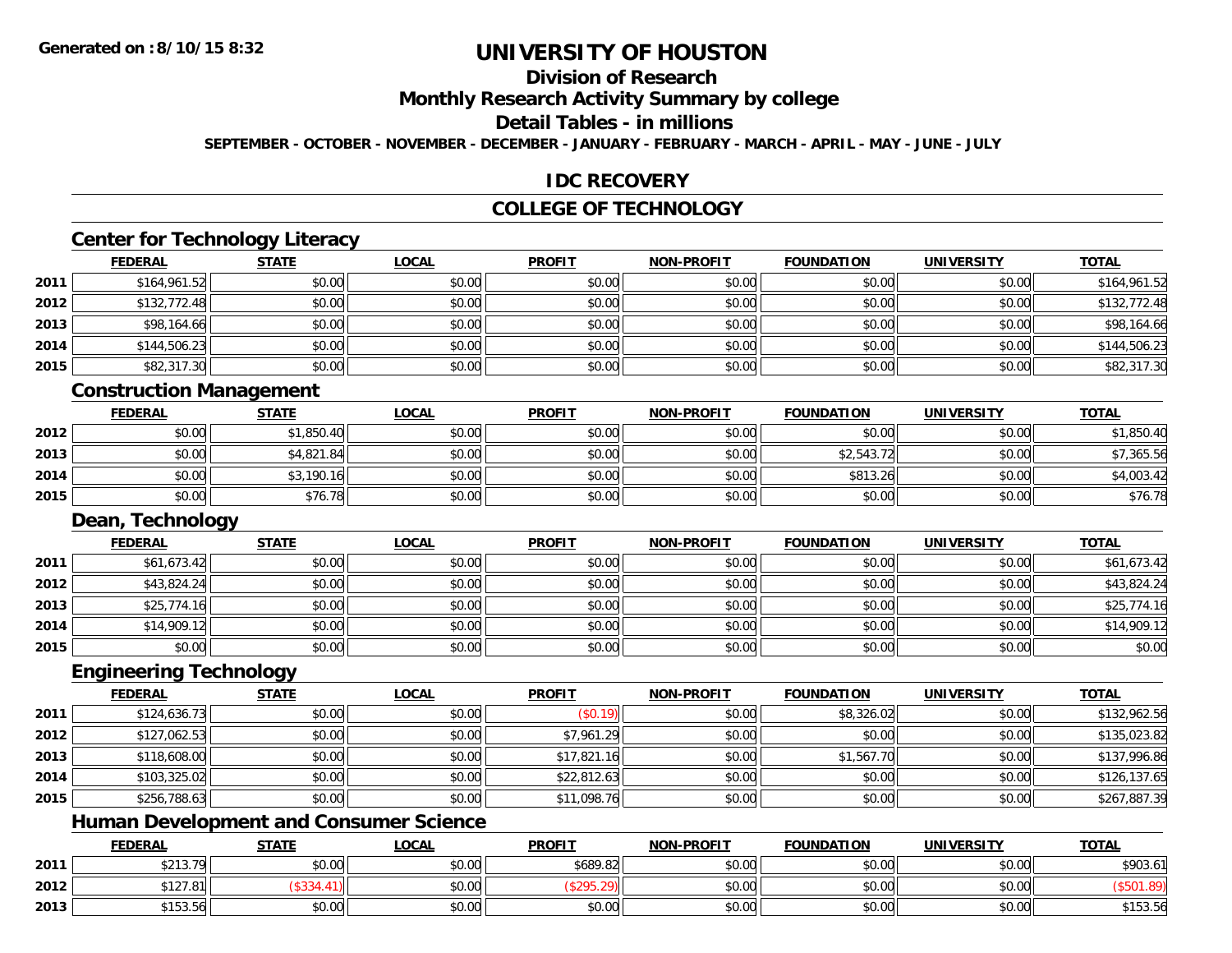## **Division of Research**

**Monthly Research Activity Summary by college**

## **Detail Tables - in millions**

**SEPTEMBER - OCTOBER - NOVEMBER - DECEMBER - JANUARY - FEBRUARY - MARCH - APRIL - MAY - JUNE - JULY**

#### **IDC RECOVERY**

#### **COLLEGE OF TECHNOLOGY**

<u> 1989 - Johann Stein, fransk politik (d. 1989)</u>

# **Human Development and Consumer Science**

|      | <b>FEDERAL</b>                         | <b>STATE</b><br>,,,,, | <b>LOCAL</b>         | <b>PROFIT</b> | <b>NON-PROFIT</b> | <b>FOUNDATION</b>      | <b>UNIVERSITY</b> | <u>TOTAL</u> |
|------|----------------------------------------|-----------------------|----------------------|---------------|-------------------|------------------------|-------------------|--------------|
| 2014 | $\land$ $\land$ $\land$<br>→∠,∪1∠.Ö/II | 0000<br>DU.UG         | 0.00<br><b>DU.UU</b> | 0000<br>vv.vv | 0000<br>JU.UU     | 0.005<br>.64<br>، رے ب | \$0.00            | 199.9        |
| 2015 | ືບບ                                    | \$0.00                | 0.00<br><b>DU.UU</b> | 0000<br>JU.UU | 0000<br>JU.UU     | <b>JZ, JJ4.</b>        | \$0.00            | 47.V.        |

## **Information & Logistics Technology**

|      | <u>FEDERAL</u> | <b>STATE</b> | <b>LOCAL</b> | <b>PROFIT</b> | <b>NON-PROFIT</b> | <b>FOUNDATION</b> | <b>UNIVERSITY</b> | <b>TOTAL</b> |
|------|----------------|--------------|--------------|---------------|-------------------|-------------------|-------------------|--------------|
| 2011 | \$114.66       | \$0.00       | \$0.00       | \$0.00        | \$0.00            | \$0.00            | \$0.00            | (\$114.66)   |
| 2012 | \$14,958.63    | \$540.60     | \$0.00       | \$0.00        | \$0.00            | \$0.00            | \$0.00            | \$14,418.03  |
| 2013 | \$0.00         | \$0.00       | \$0.00       | \$0.00        | \$0.00            | \$0.00            | \$0.00            | \$0.00       |
| 2014 | (\$79.30)      | \$0.00       | \$0.00       | \$0.00        | \$0.00            | \$0.00            | \$0.00            | (\$79.30)    |
| 2015 | \$14,406.26    | \$0.00       | \$0.00       | \$0.00        | \$0.00            | \$0.00            | \$0.00            | \$14,406.26  |

## **Texas Manufacturing Assistance Center**

|       | <b>FEDERAL</b> | <b>STATE</b> | <b>LOCAL</b> | <b>PROFIT</b> | <b>NON-PROFIT</b> | <b>FOUNDATION</b> | <b>UNIVERSITY</b> | <b>TOTAL</b>   |
|-------|----------------|--------------|--------------|---------------|-------------------|-------------------|-------------------|----------------|
| 2011  | \$0.00         | \$0.00       | \$0.00       | \$0.00        | \$0.00            | \$0.00            | \$0.00            | \$0.00         |
| 2012  | \$0.00         | \$0.00       | \$0.00       | \$0.00        | \$0.00            | \$0.00            | \$0.00            | \$0.00         |
| 2013  | \$0.00         | \$0.00       | \$0.00       | \$0.00        | \$0.00            | \$0.00            | \$0.00            | \$0.00         |
| 2014  | \$0.00         | \$0.00       | \$0.00       | \$0.00        | \$0.00            | \$0.00            | \$0.00            | \$0.00         |
| 2015  | \$0.00         | \$0.00       | \$0.00       | \$0.00        | \$0.00            | \$0.00            | \$0.00            | \$0.00         |
| Total | \$1,568,477.53 | \$9,064.17   | \$0.00       | \$60,088.18   | \$0.00            | \$48,362.83       | \$0.00            | \$1,685,992.71 |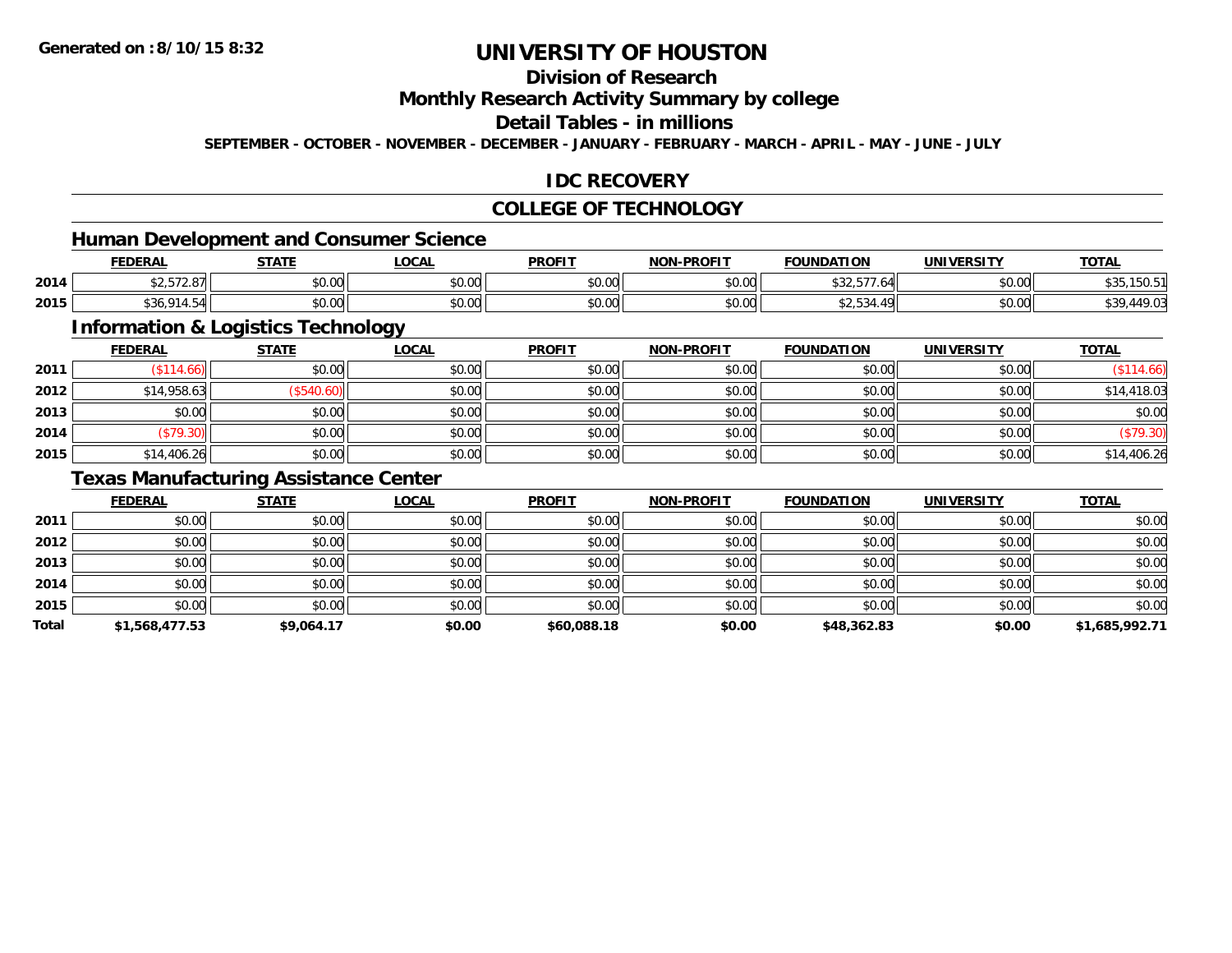# **Division of Research**

#### **Monthly Research Activity Summary by college**

## **Detail Tables - in millions**

**SEPTEMBER - OCTOBER - NOVEMBER - DECEMBER - JANUARY - FEBRUARY - MARCH - APRIL - MAY - JUNE - JULY**

#### **IDC RECOVERY**

## **CULLEN COLLEGE OF ENGINEERING**

#### **Bioengineering Research Center**

|      | <b>FEDERAL</b> | <b>STATE</b> | <b>LOCAL</b> | <b>PROFIT</b> | <b>NON-PROFIT</b> | <b>FOUNDATION</b> | <b>UNIVERSITY</b> | <b>TOTAL</b> |
|------|----------------|--------------|--------------|---------------|-------------------|-------------------|-------------------|--------------|
| 2011 | \$73,706.56    | \$0.00       | \$0.00       | \$0.00        | \$0.00            | \$0.00            | \$0.00            | \$73,706.56  |
| 2012 | \$132,605.12   | \$0.00       | \$0.00       | \$0.00        | \$0.00            | \$0.00            | \$0.00            | \$132,605.12 |
| 2013 | \$333,761.58   | \$0.00       | \$0.00       | \$0.00        | \$0.00            | \$0.00            | \$0.00            | \$333,761.58 |
| 2014 | \$674,361.22   | \$0.00       | \$0.00       | \$0.00        | \$668.54          | \$0.00            | \$0.00            | \$675,029.76 |
| 2015 | \$710,636.80   | \$0.00       | \$0.00       | \$0.00        | \$11,180.89       | \$0.00            | \$0.00            | \$721,817.69 |

## **Center for Innovative Grouting Materials and Tech**

|      | <b>FEDERAL</b> | <b>STATE</b> | <b>LOCAL</b> | <b>PROFIT</b> | <b>NON-PROFIT</b> | <b>FOUNDATION</b> | <b>UNIVERSITY</b> | <b>TOTAL</b> |
|------|----------------|--------------|--------------|---------------|-------------------|-------------------|-------------------|--------------|
| 2011 | \$0.00         | \$0.00       | \$0.00       | \$0.00        | \$0.00            | \$0.00            | \$0.00            | \$0.00       |
| 2012 | \$0.00         | \$0.00       | \$0.00       | \$0.00        | \$0.00            | \$0.00            | \$0.00            | \$0.00       |
| 2013 | \$0.00         | \$0.00       | \$0.00       | \$0.00        | \$0.00            | \$0.00            | \$0.00            | \$0.00       |
| 2014 | \$0.00         | \$0.00       | \$0.00       | \$0.00        | \$0.00            | \$0.00            | \$0.00            | \$0.00       |
| 2015 | \$0.00         | \$0.00       | \$0.00       | \$0.00        | \$0.00            | \$0.00            | \$0.00            | \$0.00       |

## **Chemical Engineering**

|      | <b>FEDERAL</b> | <b>STATE</b>   | <u>LOCAL</u> | <b>PROFIT</b> | <b>NON-PROFIT</b> | <b>FOUNDATION</b> | <b>UNIVERSITY</b> | <b>TOTAL</b>   |
|------|----------------|----------------|--------------|---------------|-------------------|-------------------|-------------------|----------------|
| 2011 | \$825,427.97   | (S348, 397.24) | \$1,411.18   | \$201,049.92  | \$0.00            | (\$219.31)        | \$41,719.29       | \$720,991.81   |
| 2012 | \$827,438.23   | \$5,713.27     | \$1,304.62   | \$258,742.66  | \$0.00            | \$132.37          | \$0.02            | \$1,093,331.17 |
| 2013 | \$999,844.21   | \$6,871.12     | \$0.00       | \$173,264.78  | \$0.00            | \$940.94          | \$3,231.21        | \$1,184,152.26 |
| 2014 | \$984,706.94   | \$2,948.64     | \$0.00       | \$460,606.08  | \$0.00            | \$2,590.53        | \$7,439.46        | \$1,458,291.65 |
| 2015 | \$884,998.42   | \$10,754.92    | \$0.00       | \$616,821.18  | \$0.00            | \$4,016.81        | \$3,624.94        | \$1,520,216.27 |

#### **Civil Engineering**

|      | <b>FEDERAL</b> | <b>STATE</b> | <b>LOCAL</b> | <b>PROFIT</b> | <b>NON-PROFIT</b> | <b>FOUNDATION</b> | <b>UNIVERSITY</b> | <b>TOTAL</b>   |
|------|----------------|--------------|--------------|---------------|-------------------|-------------------|-------------------|----------------|
| 2011 | \$98,886.96    | \$25,314.17  | \$3,225.81   | \$60,573.36   | \$24,865.63       | \$0.00            | \$5,260.31        | \$218,126.24   |
| 2012 | \$256,978.79   | \$37,860.91  | \$26,339.96  | \$37,347.85   | \$17,477.43       | \$0.00            | (\$490.00)        | \$375,514.94   |
| 2013 | \$594,119.93   | \$18,701.92  | \$2,653.74   | \$62,838.45   | \$25,337.19       | \$10,882.06       | \$1,974.72        | \$716,508.00   |
| 2014 | \$802,245.02   | \$21,080.90  | (S1, 308.66) | \$36,200.72   | \$30,909.77       | \$4,694.82        | \$112.50          | \$893,935.07   |
| 2015 | \$924,315.01   | \$29,259.93  | \$0.00       | \$42,432.53   | \$11,292.42       | \$12,493.33       | \$0.00            | \$1,019,793.22 |

## **Composites Engineering and Applications Center**

|      | DERAI  | CTATI     | .OCAL     | <b>PROFIT</b> | <b>DDOCIT</b><br><b>ארות</b> | ΓΙΩΝ    | UNIVERSITY                                   | <b>TOTAL</b> |
|------|--------|-----------|-----------|---------------|------------------------------|---------|----------------------------------------------|--------------|
| 2011 | $\sim$ | $\sim$    | $\sim$    | $\cdots$      | 0000                         | 0.00    | $\mathsf{A} \cap \mathsf{A} \cap \mathsf{A}$ | 0000         |
|      | ∕∪.∪⊍  | JU.UU     | vv.vv     | vu.vu         | vu.vu                        | - JU.UU | PO.OO                                        | <b>JU.UU</b> |
|      | 0.00   | $\sim$ 00 | $\sim$ 00 | $\cdots$      | 0.00                         | 0.00    | $\sim$ 00                                    | $\cdots$     |
| 2012 | וט.טי  | JU.L      | JU.UU     | vv.vv         | JU.UU                        | ww.uu   | PO.OO                                        | <b>JU.UU</b> |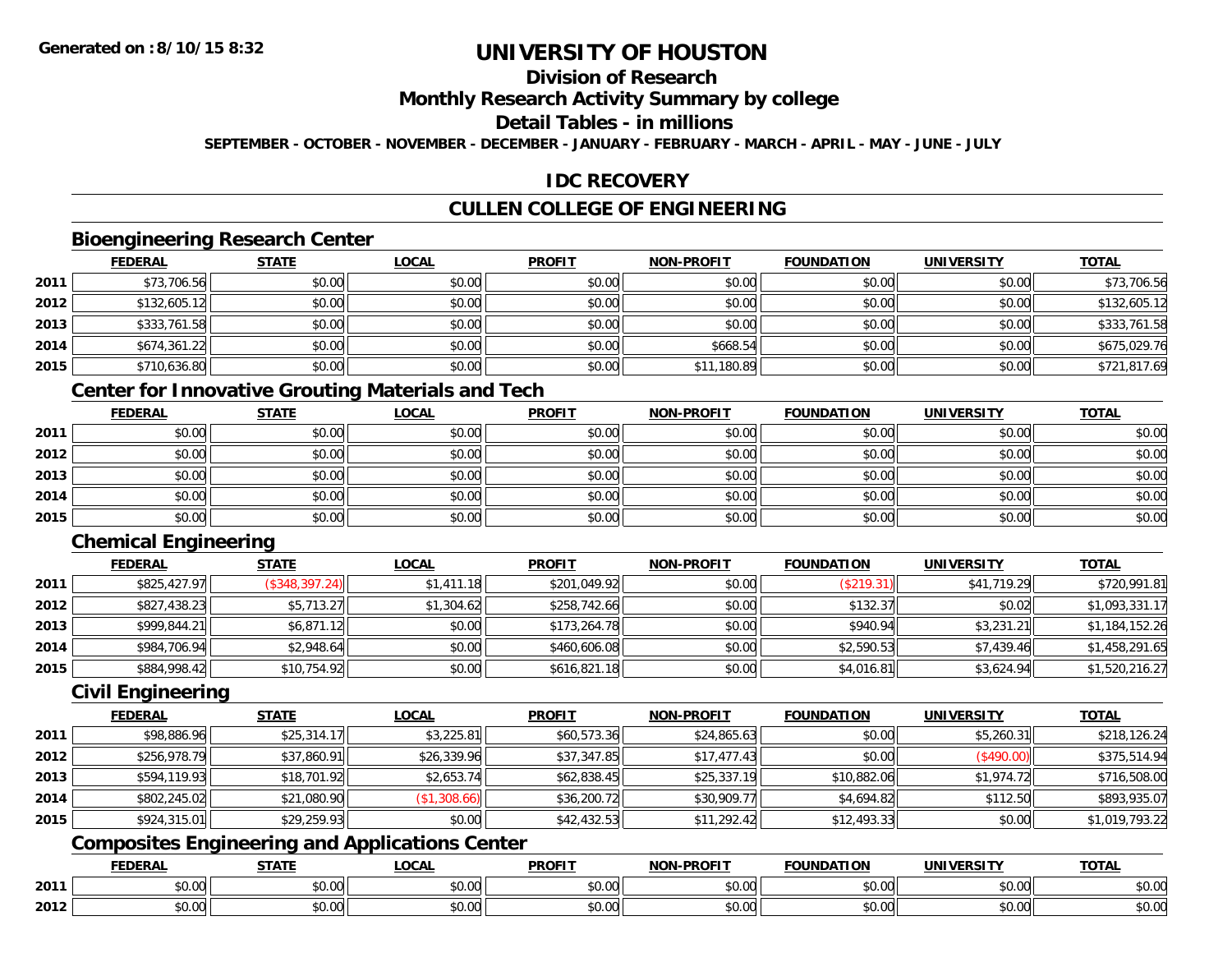# **Division of Research**

#### **Monthly Research Activity Summary by college**

#### **Detail Tables - in millions**

**SEPTEMBER - OCTOBER - NOVEMBER - DECEMBER - JANUARY - FEBRUARY - MARCH - APRIL - MAY - JUNE - JULY**

#### **IDC RECOVERY**

## **CULLEN COLLEGE OF ENGINEERING**

## **Composites Engineering and Applications Center**

|      | Composites Engineering and Applications Center |        |              |               |                   |                   |                   |              |  |  |  |
|------|------------------------------------------------|--------|--------------|---------------|-------------------|-------------------|-------------------|--------------|--|--|--|
|      | <b>FEDERAL</b>                                 | STATE  | <u>LOCAL</u> | <b>PROFIT</b> | <b>NON-PROFIT</b> | <b>FOUNDATION</b> | <b>UNIVERSITY</b> | <b>TOTAL</b> |  |  |  |
| 2013 | \$0.00                                         | \$0.00 | \$0.00       | \$0.00        | \$0.00            | \$0.00            | \$0.00            | \$0.00       |  |  |  |
| 2014 | \$0.00                                         | \$0.00 | \$0.00       | \$0.00        | \$0.00            | \$0.00            | \$0.00            | \$0.00       |  |  |  |
| 2015 | \$0.00                                         | \$0.00 | \$0.00       | \$0.00        | \$0.00            | \$0.00            | \$0.00            | \$0.00       |  |  |  |

<u> 1989 - Johann Stoff, deutscher Stoffen und der Stoffen und der Stoffen und der Stoffen und der Stoffen und der</u>

#### **Dean, Engineering**

|      | <b>FEDERAL</b> | <b>STATE</b> | <b>LOCAL</b> | <b>PROFIT</b> | <b>NON-PROFIT</b> | <b>FOUNDATION</b> | <b>UNIVERSITY</b> | <b>TOTAL</b> |
|------|----------------|--------------|--------------|---------------|-------------------|-------------------|-------------------|--------------|
| 2011 | \$7,110.43     | \$0.00       | \$0.00       | \$0.00        | \$0.00            | \$0.00            | \$0.00            | \$7,110.43   |
| 2012 | \$6,433.78     | \$0.00       | \$0.00       | \$0.00        | \$0.00            | \$0.00            | \$0.00            | \$6,433.78   |
| 2013 | \$7,727.36     | \$0.00       | \$0.00       | \$0.00        | \$0.00            | \$0.00            | \$0.00            | \$7,727.36   |
| 2014 | \$6,627.90     | \$0.00       | \$0.00       | \$0.00        | \$0.00            | \$0.00            | \$0.00            | \$6,627.90   |
| 2015 | \$5,541.27     | \$0.00       | \$0.00       | \$0.00        | \$0.00            | \$0.00            | \$0.00            | \$5,541.27   |

#### **Electrical & Computer Engineering**

|      | <b>FEDERAL</b> | <b>STATE</b> | <b>LOCAL</b> | <b>PROFIT</b> | <b>NON-PROFIT</b> | <b>FOUNDATION</b> | UNIVERSITY | <b>TOTAL</b>   |
|------|----------------|--------------|--------------|---------------|-------------------|-------------------|------------|----------------|
| 2011 | \$861,711.23   | \$27,005.30  | \$0.00       | \$40,487.29   | \$6,944.26        | \$0.00            | \$2.999.93 | \$939,148.02   |
| 2012 | \$747,727.15   | (S314.22)    | \$0.00       | \$112,604.92  | (\$3,375.31)      | (S16, 163.66)     | \$0.21     | \$840,479.08   |
| 2013 | \$802,013.76   | \$975.60     | \$0.00       | \$99,550.62   | \$15,400.69       | \$532.40          | \$0.00     | \$918,473.06   |
| 2014 | \$820,600.86   | \$669.83     | \$0.00       | \$156,272.01  | \$49,895.35       | \$7,084.58        | \$0.00     | \$1,034,522.63 |
| 2015 | \$1,186,351.40 | \$1,704.20   | \$0.00       | \$88,242.67   | \$25,261.26       | \$15,241.15       | \$0.00     | \$1,316,800.68 |

<u> 1980 - Johann Barn, mars ann an t-Amhain Aonaich an t-Aonaich an t-Aonaich ann an t-Aonaich ann an t-Aonaich</u>

#### **Industrial Engineering**

|      | Industrial Engineering |              |              |               |                   |                   |                   |              |
|------|------------------------|--------------|--------------|---------------|-------------------|-------------------|-------------------|--------------|
|      | <b>FEDERAL</b>         | <b>STATE</b> | <u>LOCAL</u> | <b>PROFIT</b> | <b>NON-PROFIT</b> | <b>FOUNDATION</b> | <b>UNIVERSITY</b> | <b>TOTAL</b> |
| 2011 | \$49,067.20            | \$1,517.54   | \$30,788.20  | \$0.00        | \$0.00            | \$0.00            | \$0.00            | \$81,372.94  |
| 2012 | \$46,696.91            | (\$105.07)   | \$17,937.46  | \$0.00        | \$0.00            | \$0.00            | \$0.00            | \$64,529.30  |
| 2013 | \$43,797.71            | \$5,666.35   | \$3,643.31   | \$0.00        | \$0.00            | \$4,805.75        | \$0.00            | \$57,913.12  |
| 2014 | \$54,743.52            | \$8,204.22   | \$17,014.53  | \$0.00        | \$0.00            | \$7,858.42        | \$0.00            | \$87,820.69  |
| 2015 | \$56,215.35            | \$8,239.30   | \$12,718.38  | \$2,213.43    | \$0.00            | \$13,664.71       | \$0.00            | \$93,051.17  |

#### **Mechanical Engineering**

|      | <b>FEDERAL</b> | <u>STATE</u> | <b>LOCAL</b> | <b>PROFIT</b> | <b>NON-PROFIT</b> | <b>FOUNDATION</b> | UNIVERSITY | <b>TOTAL</b>   |
|------|----------------|--------------|--------------|---------------|-------------------|-------------------|------------|----------------|
| 2011 | \$835,201.60   | \$10,664.80  | \$0.00       | \$156.653.18  | \$24.778.91       | \$7,999.45        | (\$24.92)  | \$1,035,273.02 |
| 2012 | \$683,629.73   | \$12,942.03  | \$0.00       | \$117,283.87  | \$17,534.68       | \$15,660.12       | \$0.00     | \$847,050.43   |
| 2013 | \$917,411.85   | \$21,477.85  | \$0.00       | \$94,439.99   | \$0.00            | \$37,810.69       | \$0.00     | \$1,071,140.39 |
| 2014 | \$939,293.93   | \$9,881.37   | \$0.00       | \$281,863.16  | \$0.00            | \$48,057.22       | \$0.00     | \$1,279,095.68 |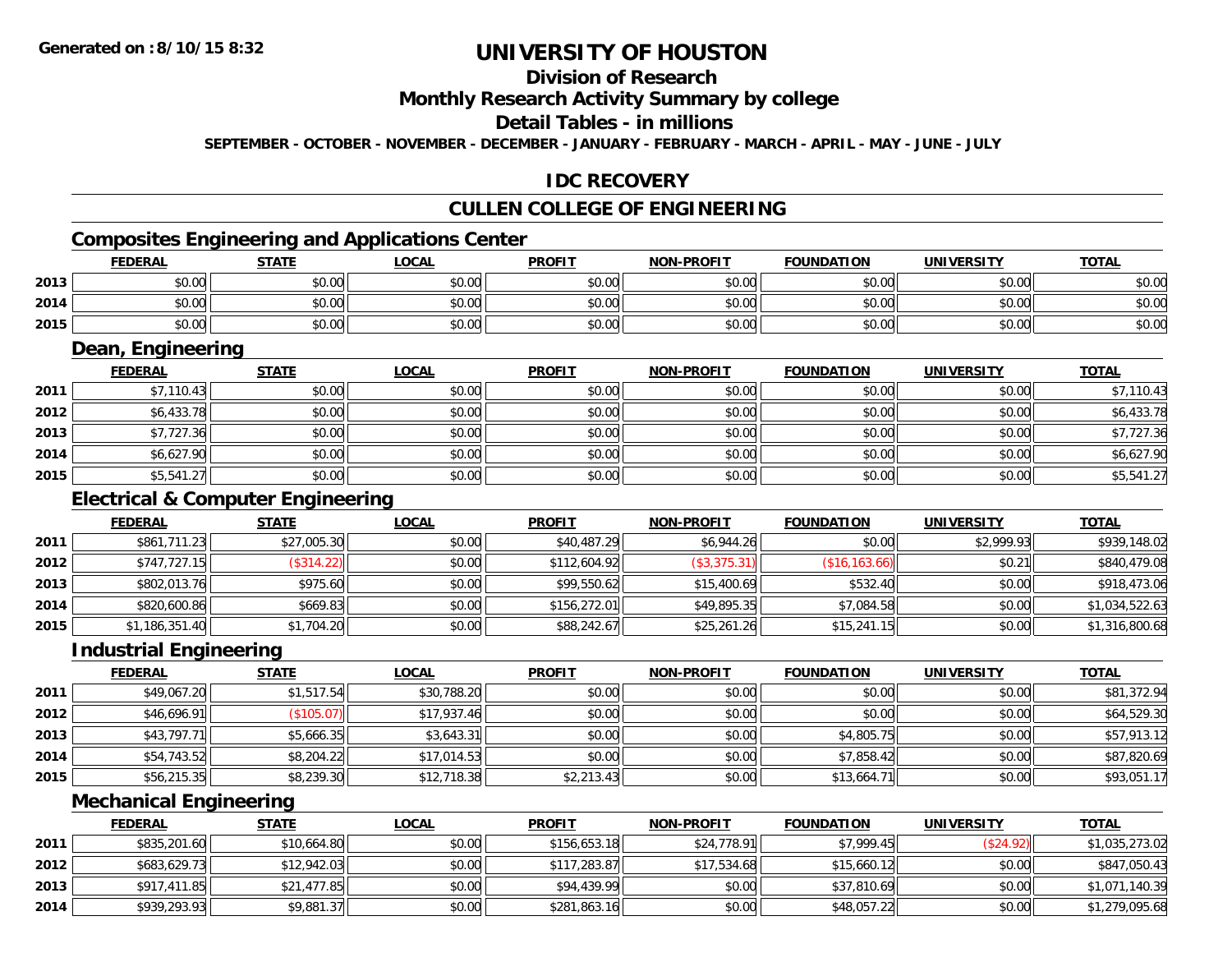**Total**

# **UNIVERSITY OF HOUSTON**

## **Division of Research**

#### **Monthly Research Activity Summary by college**

#### **Detail Tables - in millions**

**SEPTEMBER - OCTOBER - NOVEMBER - DECEMBER - JANUARY - FEBRUARY - MARCH - APRIL - MAY - JUNE - JULY**

#### **IDC RECOVERY**

## **CULLEN COLLEGE OF ENGINEERING**

# **Mechanical Engineering**

|      | FEDERAL                   | STATE                                             | <u>LOCAL</u> | <b>PROFIT</b> | <b>NON-PROFIT</b> | <b>FOUNDATION</b> | UNIVERSITY        | <u>TOTAL</u>   |
|------|---------------------------|---------------------------------------------------|--------------|---------------|-------------------|-------------------|-------------------|----------------|
| 2015 | \$847,753.61              | (\$4,786.79)                                      | \$0.00       | \$369,746.88  | \$0.00            | \$24,310.37       | \$0.00            | \$1,237,024.07 |
|      |                           | <b>National Center for Airborne Laser Mapping</b> |              |               |                   |                   |                   |                |
|      | <b>FEDERAL</b>            | <b>STATE</b>                                      | <b>LOCAL</b> | <b>PROFIT</b> | <b>NON-PROFIT</b> | <b>FOUNDATION</b> | <b>UNIVERSITY</b> | <b>TOTAL</b>   |
| 2011 | \$248,314.09              | \$0.00                                            | \$0.00       | \$0.00        | \$0.00            | \$0.00            | \$0.00            | \$248,314.09   |
| 2012 | \$128,484.01              | \$0.00                                            | \$0.00       | \$0.00        | \$0.00            | \$0.00            | \$0.00            | \$128,484.01   |
| 2013 | \$125,012.33              | \$0.00                                            | \$0.00       | \$0.00        | \$0.00            | \$16,323.08       | \$0.00            | \$141,335.41   |
| 2014 | \$239,978.16              | \$0.00                                            | \$0.00       | \$0.00        | \$0.00            | \$5,995.99        | \$0.00            | \$245,974.15   |
| 2015 | \$331,999.06              | \$0.00                                            | \$0.00       | \$0.00        | \$0.00            | \$0.00            | \$77,107.57       | \$409,106.63   |
|      | <b>Wind Energy Center</b> |                                                   |              |               |                   |                   |                   |                |
|      | <b>FEDERAL</b>            | <b>STATE</b>                                      | <b>LOCAL</b> | <b>PROFIT</b> | <b>NON-PROFIT</b> | <b>FOUNDATION</b> | <b>UNIVERSITY</b> | <b>TOTAL</b>   |
| 2011 | \$0.00                    | \$0.00                                            | \$0.00       | \$0.00        | \$0.00            | \$0.00            | \$0.00            | \$0.00         |
| 2012 | \$0.00                    | \$0.00                                            | \$0.00       | \$0.00        | \$0.00            | \$0.00            | \$0.00            | \$0.00         |
| 2013 | \$0.00                    | \$0.00                                            | \$0.00       | \$0.00        | \$0.00            | \$0.00            | \$0.00            | \$0.00         |
| 2014 | \$0.00                    | \$0.00                                            | \$0.00       | \$0.00        | \$0.00            | \$0.00            | \$0.00            | \$0.00         |
| 2015 | \$0.00                    | \$0.00                                            | \$0.00       | \$0.00        | \$0.00            | \$0.00            | \$0.00            | \$0.00         |

**\$19,123,476.98 (\$86,149.17) \$115,728.53 \$3,469,235.54 \$258,171.71 \$224,711.82 \$142,955.24 \$23,248,130.66**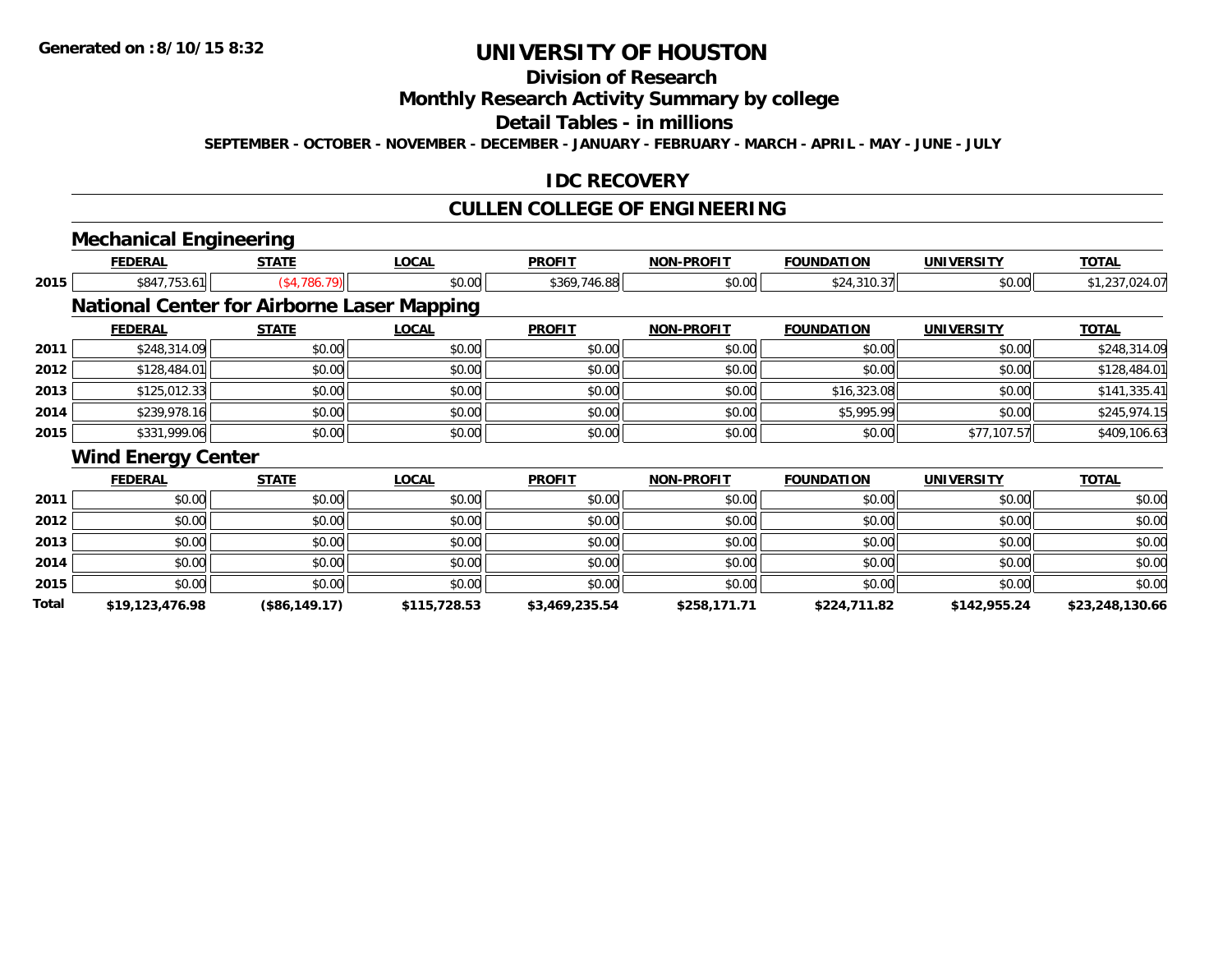## **Division of Research**

**Monthly Research Activity Summary by college**

#### **Detail Tables - in millions**

**SEPTEMBER - OCTOBER - NOVEMBER - DECEMBER - JANUARY - FEBRUARY - MARCH - APRIL - MAY - JUNE - JULY**

## **IDC RECOVERY**

## **DIVISION OF RESEARCH**

#### **Allied Geophysical Laboratories**

|      | <b>FEDERAL</b> | <b>STATE</b> | <u>LOCAL</u> | <b>PROFIT</b> | <b>NON-PROFIT</b> | <b>FOUNDATION</b> | <b>UNIVERSITY</b> | <b>TOTAL</b> |
|------|----------------|--------------|--------------|---------------|-------------------|-------------------|-------------------|--------------|
| 2011 | \$0.00         | \$0.00       | \$0.00       | \$4,485.34    | \$0.00            | \$0.00            | \$0.00            | ,485.34      |
| 2012 | \$0.00         | \$0.00       | \$0.00       | \$5,974.26    | \$0.00            | \$0.00            | \$0.00            | 974.26,      |
| 2013 | \$0.00         | \$0.00       | \$0.00       | \$3,076.49    | \$0.00            | \$0.00            | \$0.00            | \$3,076.49   |

#### **Center for Advanced Computing and Data Systems**

|      | <b>FEDERAL</b> | <b>STATE</b> | <u>LOCAL</u> | <b>PROFIT</b> | <b>NON-PROFIT</b> | <b>FOUNDATION</b> | <b>UNIVERSITY</b> | <b>TOTAL</b>       |
|------|----------------|--------------|--------------|---------------|-------------------|-------------------|-------------------|--------------------|
| 2011 | \$249,547.18   | \$0.00       | \$0.00       | \$0.00        | \$0.00            | \$0.00            | \$0.00            | \$249,547.18       |
| 2012 | \$151,468.78   | \$0.00       | \$0.00       | \$22,337.22   | \$0.00            | \$0.00            | \$0.00            | \$173,806.00       |
| 2013 | \$39,966.29    | \$0.00       | \$0.00       | \$57,912.86   | \$0.00            | \$0.00            | \$0.00            | \$97,879.15        |
| 2014 | (\$3,331.79)   | \$0.00       | \$0.00       | \$0.00        | \$0.00            | \$0.00            | \$0.00            | $($ \$3,331.79 $)$ |
| 2015 | \$1,392.87     | \$0.00       | \$0.00       | \$0.00        | \$0.00            | \$0.00            | \$0.00            | \$1,392.87         |

#### **Center for Advanced Materials**

|      | <b>FEDERAL</b> | <b>STATE</b> | <u>LOCAL</u> | <b>PROFIT</b> | <b>NON-PROFIT</b> | <b>FOUNDATION</b> | <b>UNIVERSITY</b> | <b>TOTAL</b> |
|------|----------------|--------------|--------------|---------------|-------------------|-------------------|-------------------|--------------|
| 2011 | \$14,082.63    | \$8,382.03   | \$0.00       | \$2,807.02    | \$0.00            | \$0.00            | \$0.00            | \$25,271.68  |
| 2012 | \$160.97       | \$0.00       | \$0.00       | \$0.00        | \$0.00            | \$0.00            | \$0.00            | (\$160.97)   |
| 2013 | \$0.00         | \$0.00       | \$0.00       | \$0.00        | \$0.00            | \$0.00            | \$0.00            | \$0.00       |
| 2014 | \$0.00         | \$0.00       | \$0.00       | \$0.00        | \$0.00            | \$0.00            | \$0.00            | \$0.00       |
| 2015 | \$0.00         | \$0.00       | \$0.00       | \$15,269.81   | \$0.00            | \$0.00            | \$0.00            | \$15,269.81  |

#### **Center for Biomedical & Environmental Genomics**

|      | <u>FEDERAL</u> | <b>STATE</b> | <b>LOCAL</b> | <b>PROFIT</b> | <b>NON-PROFIT</b> | <b>FOUNDATION</b> | <b>UNIVERSITY</b> | <b>TOTAL</b> |
|------|----------------|--------------|--------------|---------------|-------------------|-------------------|-------------------|--------------|
| 2011 | \$0.00         | \$0.00       | \$0.00       | \$0.00        | \$0.00            | \$0.00            | \$0.00            | \$0.00       |
| 2012 | \$0.00         | \$0.00       | \$0.00       | \$0.00        | \$0.00            | \$0.00            | \$0.00            | \$0.00       |
| 2013 | \$0.00         | \$0.00       | \$0.00       | \$0.00        | \$0.00            | \$0.00            | \$0.00            | \$0.00       |
| 2014 | \$0.00         | \$0.00       | \$0.00       | \$0.00        | \$0.00            | \$0.00            | \$0.00            | \$0.00       |
| 2015 | \$0.00         | \$0.00       | \$0.00       | \$0.00        | \$0.00            | \$0.00            | \$0.00            | \$0.00       |

#### **Division of Research**

|      | <b>FEDERAL</b> | STATE  | <b>LOCAL</b> | <b>PROFIT</b> | <b>NON-PROFIT</b> | <b>FOUNDATION</b> | <b>UNIVERSITY</b> | <b>TOTAL</b> |
|------|----------------|--------|--------------|---------------|-------------------|-------------------|-------------------|--------------|
| 2011 | .398.7         | \$0.00 | \$0.00       | \$0.00        | \$0.00            | \$0.00            | \$0.00            |              |
| 2012 | \$0.00         | \$0.00 | \$0.00       | \$0.00        | \$0.00            | \$0.00            | \$0.00            | <b>PU.UU</b> |
| 2013 | 2.82           | \$0.00 | \$0.00       | \$0.00        | \$0.00            | \$0.00            | \$0.00            | (\$67.82)    |
| 2014 | \$0.00         | \$0.00 | \$0.00       | \$0.00        | \$0.00            | \$0.00            | \$0.00            | \$0.00       |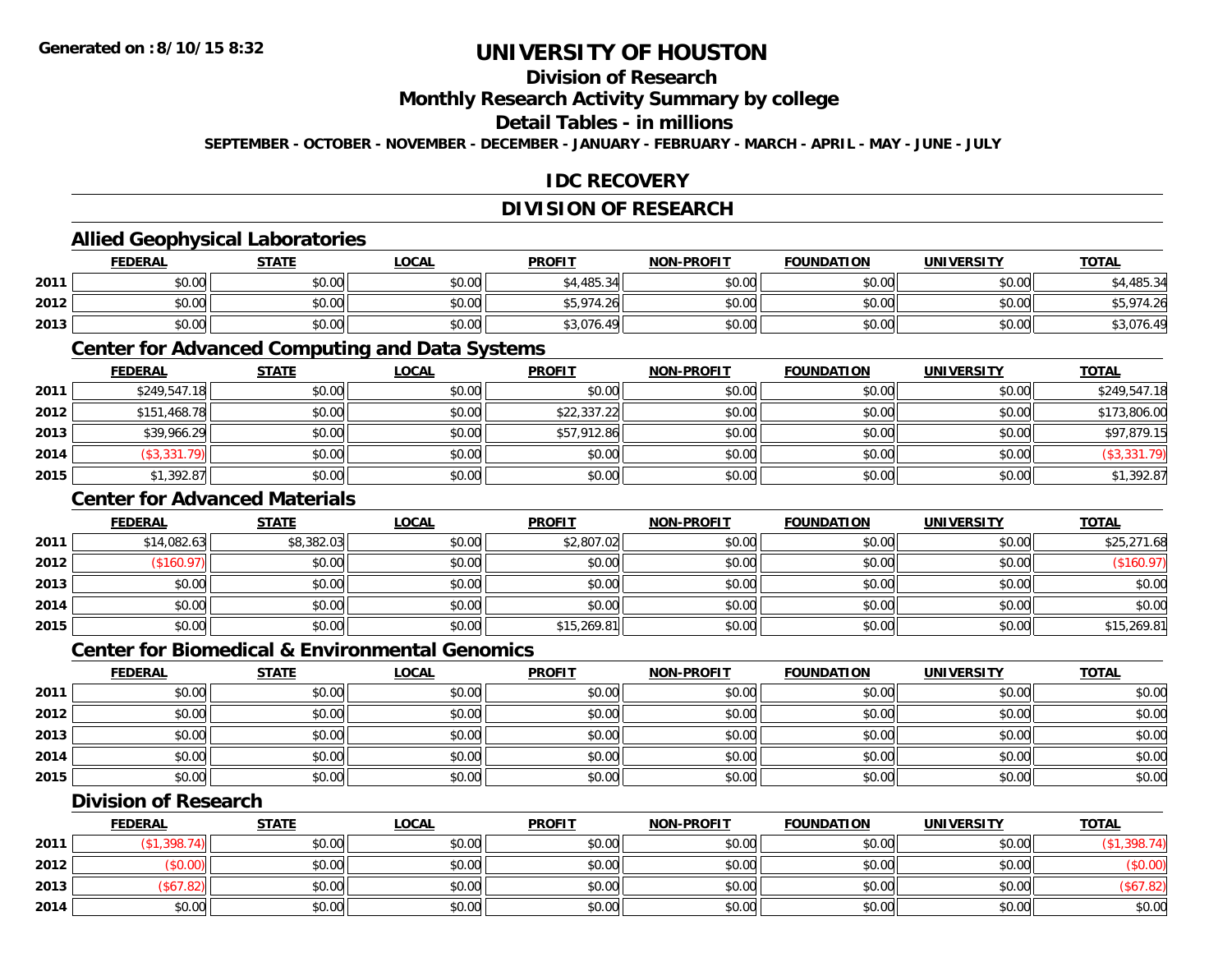## **Division of Research**

**Monthly Research Activity Summary by college**

**Detail Tables - in millions**

**SEPTEMBER - OCTOBER - NOVEMBER - DECEMBER - JANUARY - FEBRUARY - MARCH - APRIL - MAY - JUNE - JULY**

#### **IDC RECOVERY**

#### **DIVISION OF RESEARCH**

|      | <b>Division of Research</b>           |              |              |               |                   |                   |                   |              |
|------|---------------------------------------|--------------|--------------|---------------|-------------------|-------------------|-------------------|--------------|
|      | <b>FEDERAL</b>                        | <b>STATE</b> | <b>LOCAL</b> | <b>PROFIT</b> | NON-PROFIT        | <b>FOUNDATION</b> | <b>UNIVERSITY</b> | <b>TOTAL</b> |
| 2015 | \$0.00                                | \$0.00       | \$0.00       | \$0.00        | \$0.00            | \$0.00            | \$0.00            | \$0.00       |
|      | <b>Office of Contracts and Grants</b> |              |              |               |                   |                   |                   |              |
|      | <b>FEDERAL</b>                        | <b>STATE</b> | <b>LOCAL</b> | <b>PROFIT</b> | <b>NON-PROFIT</b> | <b>FOUNDATION</b> | <b>UNIVERSITY</b> | <b>TOTAL</b> |
| 2011 | \$0.00                                | \$0.00       | \$0.00       | \$0.00        | \$0.00            | \$0.00            | \$0.00            | \$0.00       |
| 2012 | \$0.00                                | \$0.00       | \$0.00       | \$0.00        | \$0.00            | \$0.00            | \$0.00            | \$0.00       |
| 2013 | \$0.00                                | \$0.00       | \$0.00       | \$0.00        | \$0.00            | \$0.00            | \$0.00            | \$0.00       |
| 2014 | \$0.00                                | \$0.00       | \$0.00       | \$0.00        | \$0.00            | \$0.00            | \$0.00            | \$0.00       |
|      | <b>TcSAM</b>                          |              |              |               |                   |                   |                   |              |
|      | <b>FEDERAL</b>                        | <b>STATE</b> | <b>LOCAL</b> | <b>PROFIT</b> | <b>NON-PROFIT</b> | <b>FOUNDATION</b> | <b>UNIVERSITY</b> | <b>TOTAL</b> |
| 2011 | \$0.00                                | \$0.00       | \$0.00       | \$0.00        | \$0.00            | \$0.00            | \$0.00            | \$0.00       |
|      | <b>TcSUH</b>                          |              |              |               |                   |                   |                   |              |
|      | <b>FEDERAL</b>                        | <b>STATE</b> | <b>LOCAL</b> | <b>PROFIT</b> | <b>NON-PROFIT</b> | <b>FOUNDATION</b> | <b>UNIVERSITY</b> | <b>TOTAL</b> |
| 2011 | \$12,555.71                           | \$665.59     | \$0.00       | \$38,632.65   | \$0.00            | \$0.00            | \$0.00            | \$51,853.95  |
| 2012 | \$27,343.67                           | \$2,347.93   | \$0.00       | \$28,654.51   | \$0.00            | \$0.00            | \$0.00            | \$58,346.11  |
| 2013 | \$27,983.30                           | \$1,463.39   | \$0.00       | \$21,065.69   | \$0.00            | \$0.00            | \$0.00            | \$50,512.38  |
| 2014 | \$70,524.77                           | \$454.83     | \$0.00       | \$18,422.03   | \$0.00            | \$0.00            | \$0.00            | \$89,401.63  |
| 2015 | \$28,816.52                           | \$0.00       | \$0.00       | \$5,702.94    | \$0.00            | \$0.00            | \$0.00            | \$34,519.46  |
|      | <b>Texas Obesity Research Center</b>  |              |              |               |                   |                   |                   |              |
|      | <b>FEDERAL</b>                        | <b>STATE</b> | <b>LOCAL</b> | <b>PROFIT</b> | <b>NON-PROFIT</b> | <b>FOUNDATION</b> | <b>UNIVERSITY</b> | <b>TOTAL</b> |
| 2011 | \$0.00                                | \$0.00       | \$0.00       | \$0.00        | \$0.00            | \$0.00            | \$0.00            | \$0.00       |
| 2012 | \$0.00                                | \$0.00       | \$0.00       | \$0.00        | \$0.00            | \$0.00            | \$0.00            | \$0.00       |
| 2013 | \$0.00                                | \$0.00       | \$0.00       | \$0.00        | \$0.00            | \$0.00            | \$0.00            | \$0.00       |
| 2014 | \$0.00                                | \$0.00       | \$0.00       | \$0.00        | \$0.00            | \$0.00            | \$0.00            | \$0.00       |
| 2015 | \$0.00                                | \$0.00       | \$0.00       | \$0.00        | \$0.00            | \$0.00            | \$0.00            | \$0.00       |
|      | <b>TIMES</b>                          |              |              |               |                   |                   |                   |              |
|      | <b>FEDERAL</b>                        | <b>STATE</b> | <b>LOCAL</b> | <b>PROFIT</b> | <b>NON-PROFIT</b> | <b>FOUNDATION</b> | <b>UNIVERSITY</b> | <b>TOTAL</b> |
| 2011 | \$164,630.68                          | \$1,017.90   | \$0.00       | \$0.00        | \$0.00            | \$0.00            | \$0.00            | \$165,648.58 |
| 2012 | \$518,784.07                          | \$0.01       | \$0.00       | \$0.00        | \$0.00            | \$0.00            | \$0.00            | \$518,784.08 |
| 2013 | \$652,965.92                          | \$2,540.95   | \$0.00       | \$0.00        | \$0.00            | \$0.00            | \$0.00            | \$655,506.87 |
| 2014 | \$521,409.52                          | \$8,151.56   | \$0.00       | \$0.00        | \$1,188.80        | \$0.00            | \$0.00            | \$530,749.88 |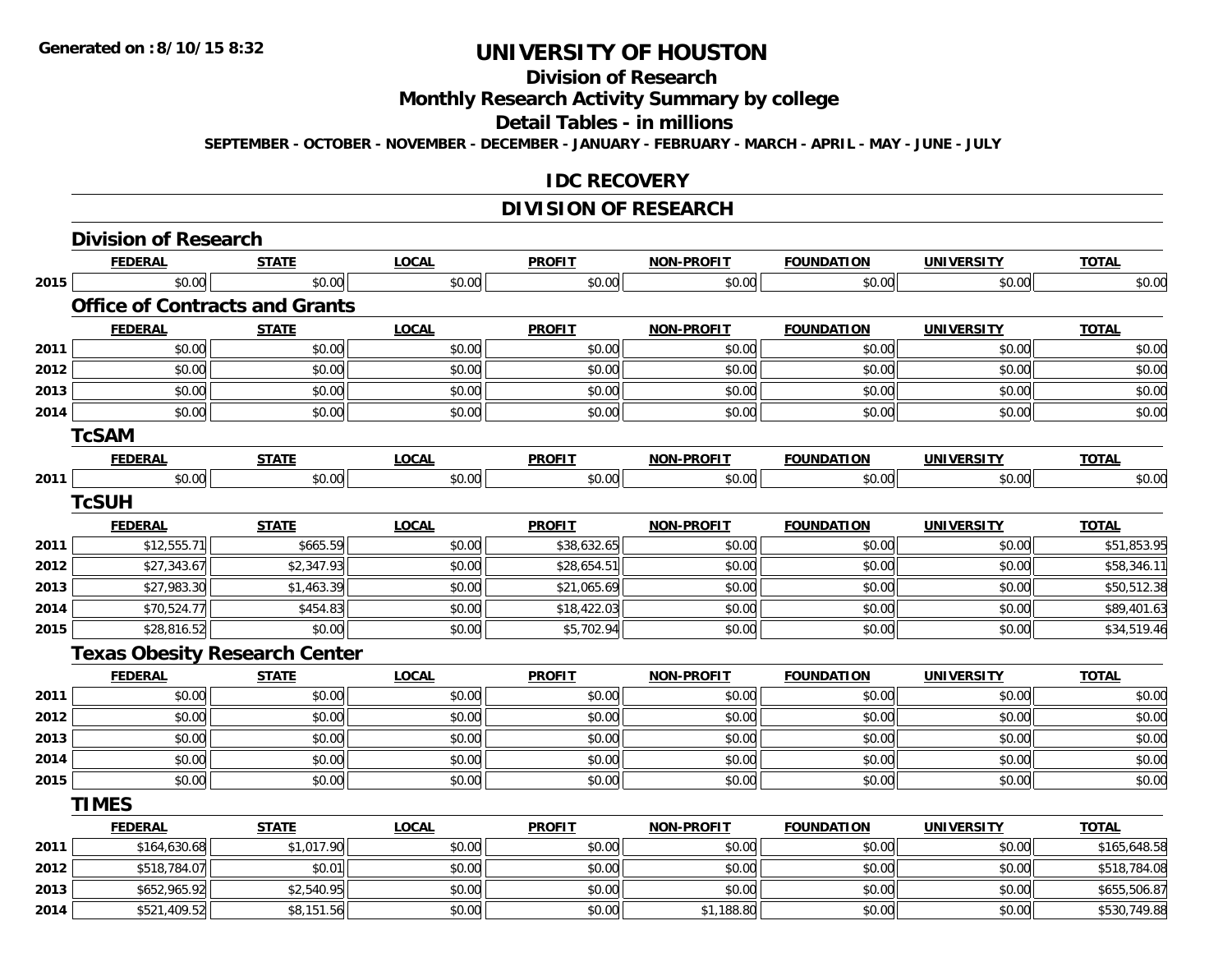# **Division of Research**

**Monthly Research Activity Summary by college**

**Detail Tables - in millions**

**SEPTEMBER - OCTOBER - NOVEMBER - DECEMBER - JANUARY - FEBRUARY - MARCH - APRIL - MAY - JUNE - JULY**

#### **IDC RECOVERY**

## **DIVISION OF RESEARCH**

|              | <b>TIMES</b>   |              |                                                |               |                   |                   |                   |                |
|--------------|----------------|--------------|------------------------------------------------|---------------|-------------------|-------------------|-------------------|----------------|
|              | <b>FEDERAL</b> | <b>STATE</b> | <b>LOCAL</b>                                   | <b>PROFIT</b> | <b>NON-PROFIT</b> | <b>FOUNDATION</b> | <b>UNIVERSITY</b> | <b>TOTAL</b>   |
| 2015         | \$406,446.75   | \$11,490.88  | \$0.00                                         | \$0.00        | \$1,115.65        | \$0.00            | \$0.00            | \$419,053.28   |
|              |                |              | USE H0589 - Center for Industrial Partnerships |               |                   |                   |                   |                |
|              | <b>FEDERAL</b> | <b>STATE</b> | <b>LOCAL</b>                                   | <b>PROFIT</b> | <b>NON-PROFIT</b> | <b>FOUNDATION</b> | <b>UNIVERSITY</b> | <b>TOTAL</b>   |
| 2011         | \$74,286.19    | \$0.00       | \$0.00                                         | \$9,288.29    | \$0.00            | \$0.00            | \$0.00            | \$83,574.48    |
| 2012         | \$21,286.32    | \$0.00       | \$0.00                                         | \$7,849.80    | \$0.00            | \$0.00            | \$0.00            | \$29,136.11    |
| 2013         | \$3,016.46     | \$0.00       | \$0.00                                         | \$6,497.07    | \$0.00            | \$0.00            | \$0.00            | \$9,513.54     |
| 2014         | \$3,082.60     | \$0.00       | \$0.00                                         | \$11,110.87   | \$0.00            | \$0.00            | \$0.00            | \$14,193.47    |
| 2015         | \$1,350.50     | \$0.00       | \$0.00                                         | \$3,409.54    | \$0.00            | \$0.00            | \$0.00            | \$4,760.04     |
| <b>Total</b> | \$2,985,981.41 | \$36,515.08  | \$0.00                                         | \$262,496.39  | \$2,304.45        | \$0.00            | \$0.00            | \$3,287,297.32 |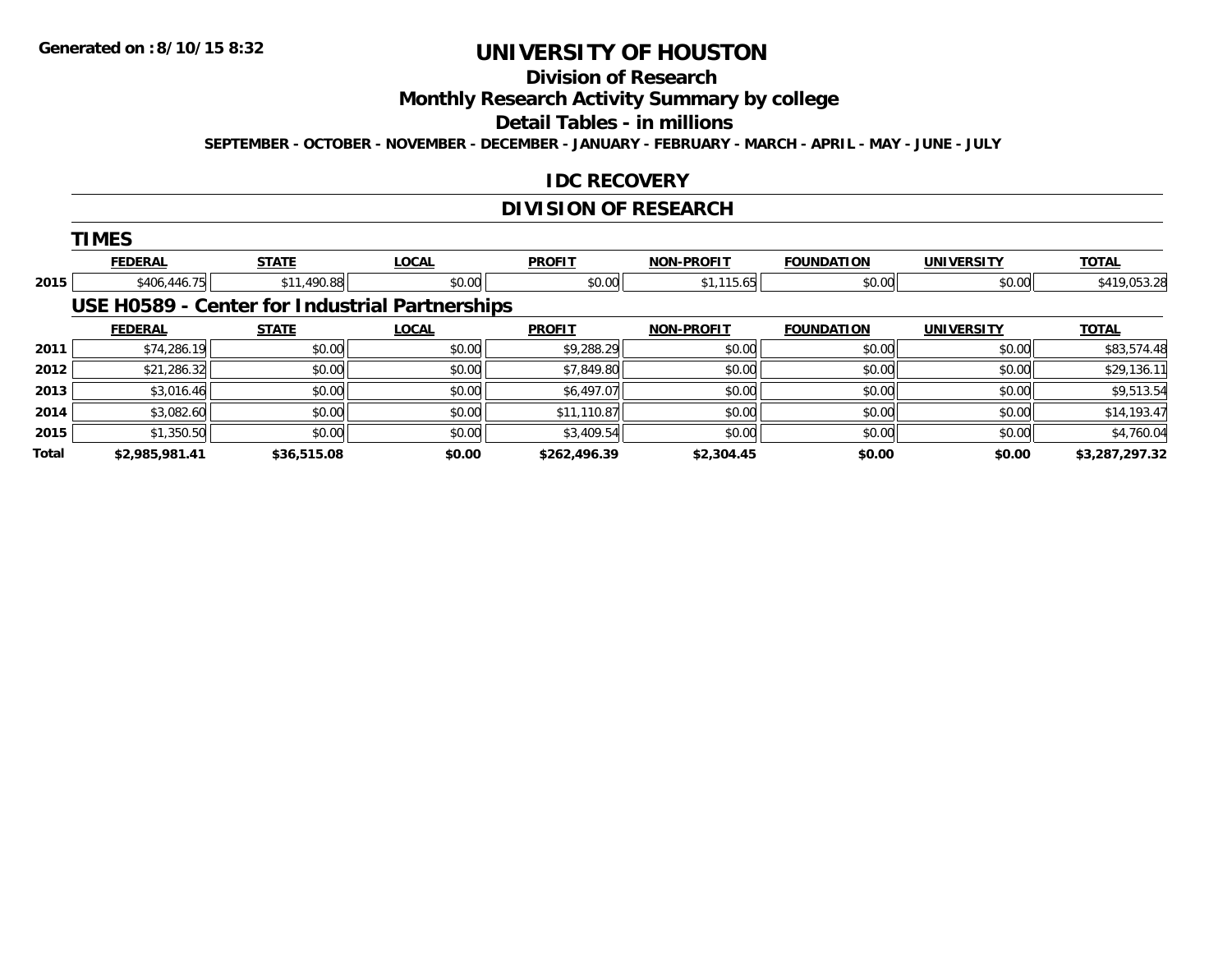## **Division of Research**

#### **Monthly Research Activity Summary by college**

#### **Detail Tables - in millions**

**SEPTEMBER - OCTOBER - NOVEMBER - DECEMBER - JANUARY - FEBRUARY - MARCH - APRIL - MAY - JUNE - JULY**

#### **IDC RECOVERY**

## **GRADUATE COLLEGE OF SOCIAL WORK**

## **Center for Drug and Social Policy Research**

|      | <b>FEDERAL</b> | <b>STATE</b> | <b>LOCAL</b> | <b>PROFIT</b> | <b>NON-PROFIT</b> | <b>FOUNDATION</b> | <b>UNIVERSITY</b> | <b>TOTAL</b> |
|------|----------------|--------------|--------------|---------------|-------------------|-------------------|-------------------|--------------|
| 2011 | \$26,589.86    | \$0.00       | \$0.00       | \$0.00        | \$0.00            | \$0.00            | \$0.00            | \$26,589.86  |
| 2012 | \$39,447.94    | \$0.00       | \$0.00       | \$0.00        | \$0.00            | \$0.00            | \$0.00            | \$39,447.94  |
| 2013 | \$7,878.72     | \$0.00       | \$0.00       | \$0.00        | \$0.00            | \$0.00            | \$0.00            | \$7,878.72   |
| 2014 | \$57,604.90    | \$0.00       | \$0.00       | \$0.00        | \$0.00            | \$0.00            | \$0.00            | \$57,604.90  |
| 2015 | \$57,656.13    | \$0.00       | \$0.00       | \$0.00        | \$0.00            | \$0.00            | \$0.00            | \$57,656.13  |

#### **Center for Health Equities & Evaluation Research**

|      | <b>FEDERAL</b> | <b>STATE</b> | <u>LOCAL</u> | <b>PROFIT</b> | <b>NON-PROFIT</b> | <b>FOUNDATION</b> | <b>UNIVERSITY</b> | <b>TOTAL</b> |
|------|----------------|--------------|--------------|---------------|-------------------|-------------------|-------------------|--------------|
| 2012 | \$16,296.25    | \$0.00       | \$0.00       | \$0.00        | \$0.00            | \$0.00            | \$0.00            | \$16,296.25  |
| 2013 | \$14,707.10    | \$0.00       | \$0.00       | \$0.00        | \$0.00            | \$0.00            | \$0.00            | \$14,707.10  |
| 2014 | \$11,654.62    | \$0.00       | \$0.00       | \$0.00        | \$0.00            | \$0.00            | \$0.00            | \$11,654.62  |
| 2015 | \$8,980.82     | \$0.00       | \$0.00       | \$0.00        | \$0.00            | \$0.00            | \$0.00            | \$8,980.82   |

#### **Child & Family for Innovative Research**

|      | <u>FEDERAL</u> | <b>STATE</b> | <u>LOCAL</u> | <b>PROFIT</b> | <b>NON-PROFIT</b> | <b>FOUNDATION</b>      | <b>UNIVERSITY</b> | <b>TOTAL</b> |
|------|----------------|--------------|--------------|---------------|-------------------|------------------------|-------------------|--------------|
| 2011 | \$272,724.10   | \$1,023.85   | \$0.00       | \$0.00        | \$0.00            | $$161.12$ <sup>1</sup> | \$0.00            | \$273,909.07 |
| 2012 | \$203,459.25   | \$0.00       | \$0.00       | \$7,985.40    | \$0.00            | \$0.00                 | \$0.00            | \$211,444.65 |
| 2013 | \$151,947.12   | \$669.60     | \$3,240.91   | (\$367.56)    | \$0.83            | \$0.00                 | \$0.00            | \$155,490.90 |
| 2014 | \$59,659.53    | \$1,326.58   | \$1,285.09   | \$0.00        | \$395.40          | \$1,470.54             | \$0.00            | \$64,137.14  |
| 2015 | \$156,288.02   | \$354.74     | \$0.00       | \$0.00        | \$0.00            | \$9,568.84             | \$0.00            | \$166,211.60 |

#### **Community Projects - Social Work**

|      | <b>FEDERAL</b>                        | <b>STATE</b> | <u>LOCAL</u>          | <b>PROFIT</b> | <b>NON-PROFIT</b> | <b>FOUNDATION</b> | <b>UNIVERSITY</b> | <u>TOTAL</u> |
|------|---------------------------------------|--------------|-----------------------|---------------|-------------------|-------------------|-------------------|--------------|
| 2011 | \$0.00                                |              | \$0.00                | \$0.00        | \$0.00            | \$0.00            | \$0.00            |              |
| 2012 | \$228.77<br>$\ell$ $\mu$ <sup>1</sup> | \$0.00       | nn on<br><b>DU.UG</b> | \$0.00        | \$0.00            | \$0.00            | \$0.00            | \$228.7      |
| 2013 | \$U.U I I                             | \$0.00       | \$0.00                | \$0.00        | \$0.00            | \$0.00            | \$0.00            |              |

#### **Dean, Social Work**

|      | <b>FEDERAL</b> | <b>STATE</b> | <b>LOCAL</b> | <b>PROFIT</b> | <b>NON-PROFIT</b> | <b>FOUNDATION</b> | <b>UNIVERSITY</b> | <b>TOTAL</b>  |
|------|----------------|--------------|--------------|---------------|-------------------|-------------------|-------------------|---------------|
| 2011 | \$163,326.64   | \$0.00       | \$0.00       | \$0.00        | \$0.00            | \$0.00            | \$0.00            | \$163,326.64  |
| 2012 | (\$13,414.93)  | \$0.00       | \$0.00       | \$0.00        | \$0.00            | \$0.00            | \$0.00            | (\$13,414.93) |
| 2013 | \$5,849.75     | \$0.00       | \$0.00       | \$0.00        | \$0.00            | \$0.00            | \$0.00            | \$5,849.75    |
| 2014 | \$0.00         | \$0.00       | \$0.00       | \$0.00        | \$0.00            | \$0.00            | \$0.00            | \$0.00        |
| 2015 | \$1,477.12     | \$0.00       | \$0.00       | \$0.00        | \$0.00            | \$0.00            | \$0.00            | \$1,477.12    |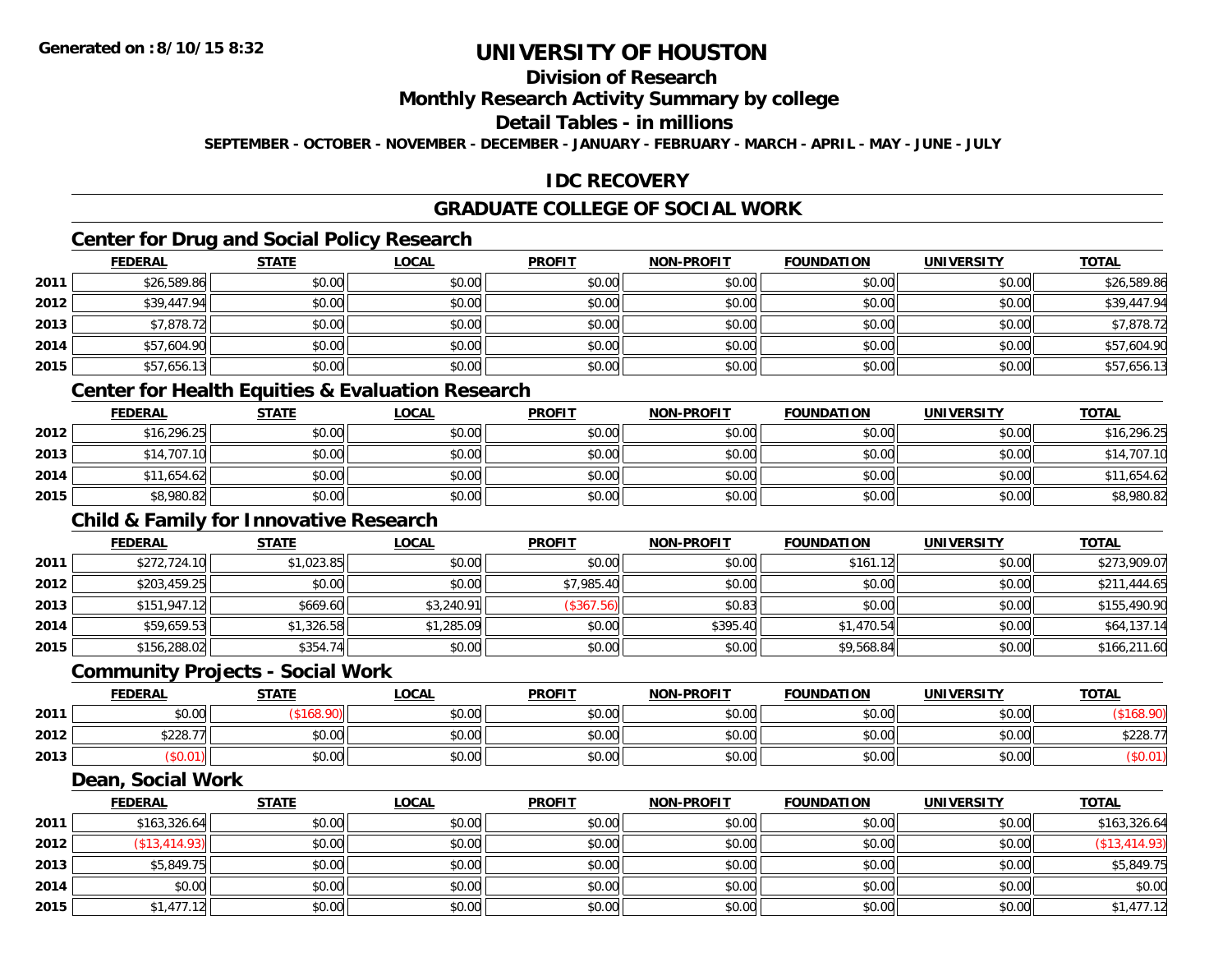## **Division of Research**

**Monthly Research Activity Summary by college**

**Detail Tables - in millions**

**SEPTEMBER - OCTOBER - NOVEMBER - DECEMBER - JANUARY - FEBRUARY - MARCH - APRIL - MAY - JUNE - JULY**

#### **IDC RECOVERY**

#### **GRADUATE COLLEGE OF SOCIAL WORK**

# **Office for Drug SPR**

|       | <b>FEDERAL</b> | <u>STATE</u> | <b>LOCAL</b> | <b>PROFIT</b> | <b>NON-PROFIT</b> | <b>FOUNDATION</b> | <b>UNIVERSITY</b> | <b>TOTAL</b>   |
|-------|----------------|--------------|--------------|---------------|-------------------|-------------------|-------------------|----------------|
| 2011  | \$0.00         | \$0.00       | \$0.00       | \$0.00        | \$0.00            | \$0.00            | \$0.00            | \$0.00         |
| 2012  | \$0.00         | \$0.00       | \$0.00       | \$0.00        | \$0.00            | \$0.00            | \$0.00            | \$0.00         |
| 2013  | \$0.00         | \$0.00       | \$0.00       | \$0.00        | \$0.00            | \$0.00            | \$0.00            | \$0.00         |
| 2015  | \$0.00         | \$0.00       | \$0.00       | \$0.00        | \$0.00            | \$0.00            | \$0.00            | \$0.00         |
| Total | \$1,242,361.72 | \$3,205.87   | \$4,526.00   | \$7,617.84    | \$396.23          | \$11,200.50       | \$0.00            | \$1,269,308.15 |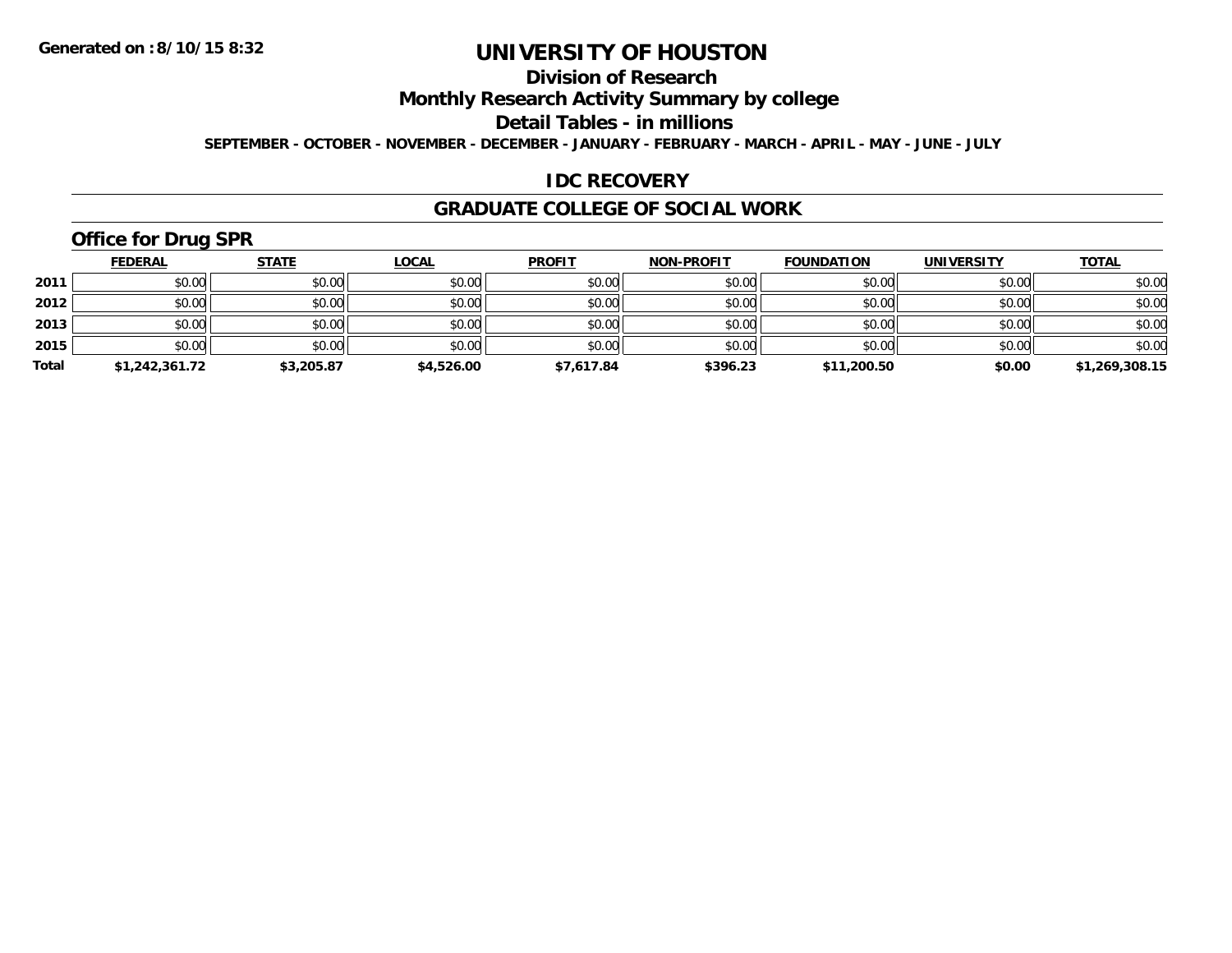## **Division of Research**

**Monthly Research Activity Summary by college**

**Detail Tables - in millions**

**SEPTEMBER - OCTOBER - NOVEMBER - DECEMBER - JANUARY - FEBRUARY - MARCH - APRIL - MAY - JUNE - JULY**

#### **IDC RECOVERY**

#### **HILTON COLLEGE OF HOTEL AND RESTAURANT MANAGEMENT**

#### **Hotel and Restaurant Management**

|       | <b>FEDERAL</b> | <b>STATE</b> | <b>LOCAL</b> | <b>PROFIT</b> | <b>NON-PROFIT</b> | <b>FOUNDATION</b> | <b>UNIVERSITY</b> | <b>TOTAL</b> |
|-------|----------------|--------------|--------------|---------------|-------------------|-------------------|-------------------|--------------|
| 2011  | \$11,842.70    | \$0.00       | \$0.00       | \$177.55      | \$5,302.73        | \$0.00            | \$0.00            | \$17,322.98  |
| 2012  | \$9,151.78     | \$33,030.68  | \$0.00       | \$8.59        | \$2,918.11        | \$0.00            | \$0.00            | \$45,109.16  |
| 2013  | \$9,606.43     | \$804.38     | \$0.00       | \$0.00        | \$0.00            | \$0.00            | \$0.00            | \$10,410.81  |
| 2014  | \$30,131.96    | (\$28.73)    | \$0.00       | \$0.00        | \$0.00            | \$5,395.56        | \$0.00            | \$35,498.79  |
| 2015  | \$40,201.54    | \$0.00       | \$0.00       | \$0.00        | \$0.00            | \$1,717.80        | \$0.00            | \$41,919.34  |
| Total | \$100,934.41   | \$33,806.33  | \$0.00       | \$186.14      | \$8,220.84        | \$7,113.36        | \$0.00            | \$150,261.08 |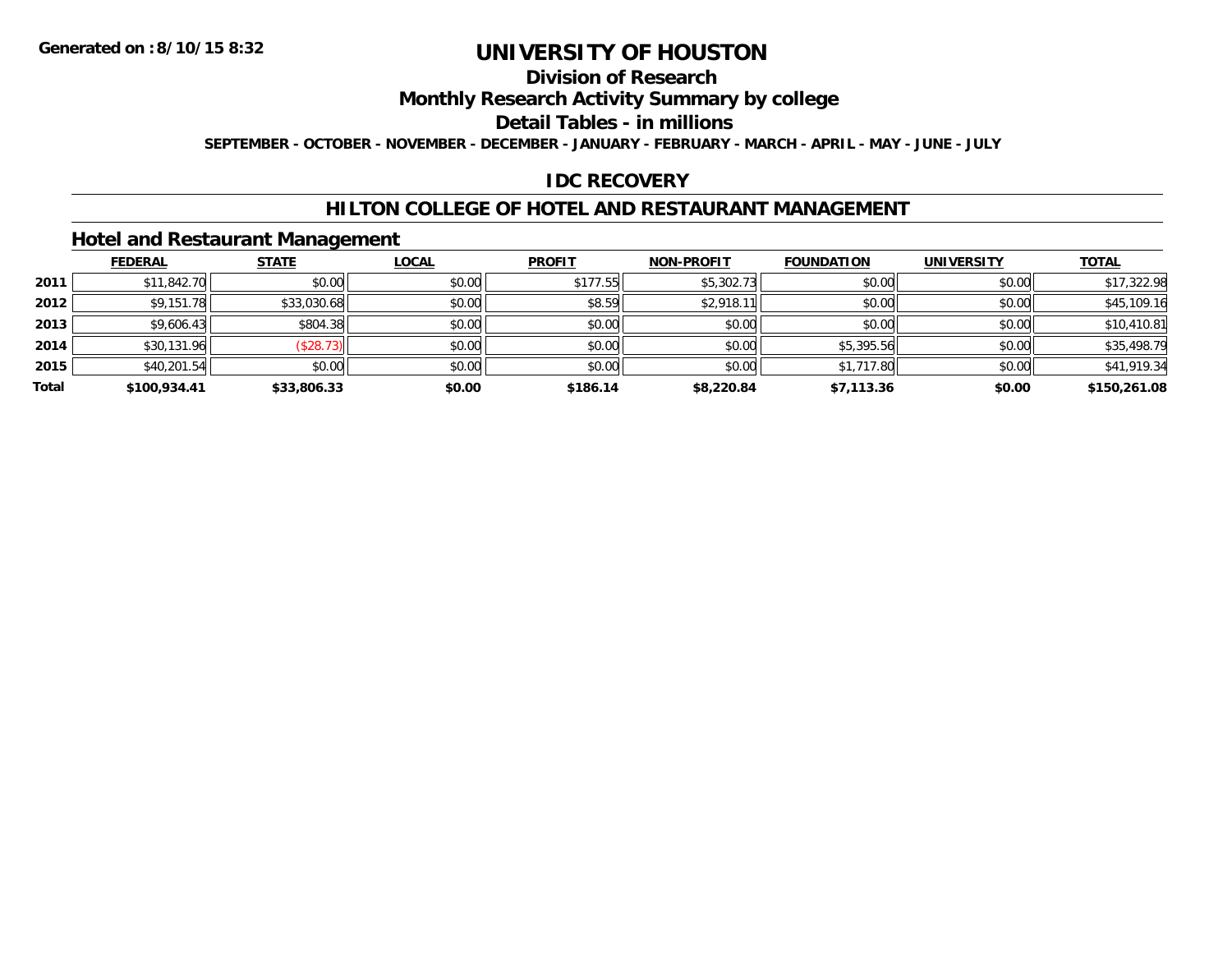## **Division of Research**

**Monthly Research Activity Summary by college**

**Detail Tables - in millions**

**SEPTEMBER - OCTOBER - NOVEMBER - DECEMBER - JANUARY - FEBRUARY - MARCH - APRIL - MAY - JUNE - JULY**

#### **IDC RECOVERY**

#### **HONORS COLLEGE**

# **Dean, Honors College**

|       | <b>FEDERAL</b> | <b>STATE</b> | <b>LOCAL</b> | <b>PROFIT</b> | <b>NON-PROFIT</b> | <b>FOUNDATION</b> | <b>UNIVERSITY</b> | <b>TOTAL</b> |
|-------|----------------|--------------|--------------|---------------|-------------------|-------------------|-------------------|--------------|
| 2011  | \$7,153.99     | \$0.00       | \$0.00       | \$0.00        | \$1,445.45        | \$0.00            | \$0.00            | \$8,599.44   |
| 2012  | \$9,334.09     | \$0.00       | \$0.00       | \$0.00        | \$7,070.72        | \$0.00            | \$0.00            | \$16,404.81  |
| 2013  | \$5,670.24     | \$0.00       | \$0.00       | \$0.00        | \$3,160.56        | \$2.90            | \$0.00            | \$8,833.70   |
| 2014  | \$892.24       | \$0.00       | \$0.00       | \$0.00        | \$2,985.57        | \$106.39          | \$0.00            | \$3,984.20   |
| 2015  | \$0.00         | \$0.00       | \$0.00       | \$0.00        | (\$5.90)          | \$30.31           | \$0.00            | \$24.41      |
| Total | \$23,050.56    | \$0.00       | \$0.00       | \$0.00        | \$14,656.39       | \$139.61          | \$0.00            | \$37,846.56  |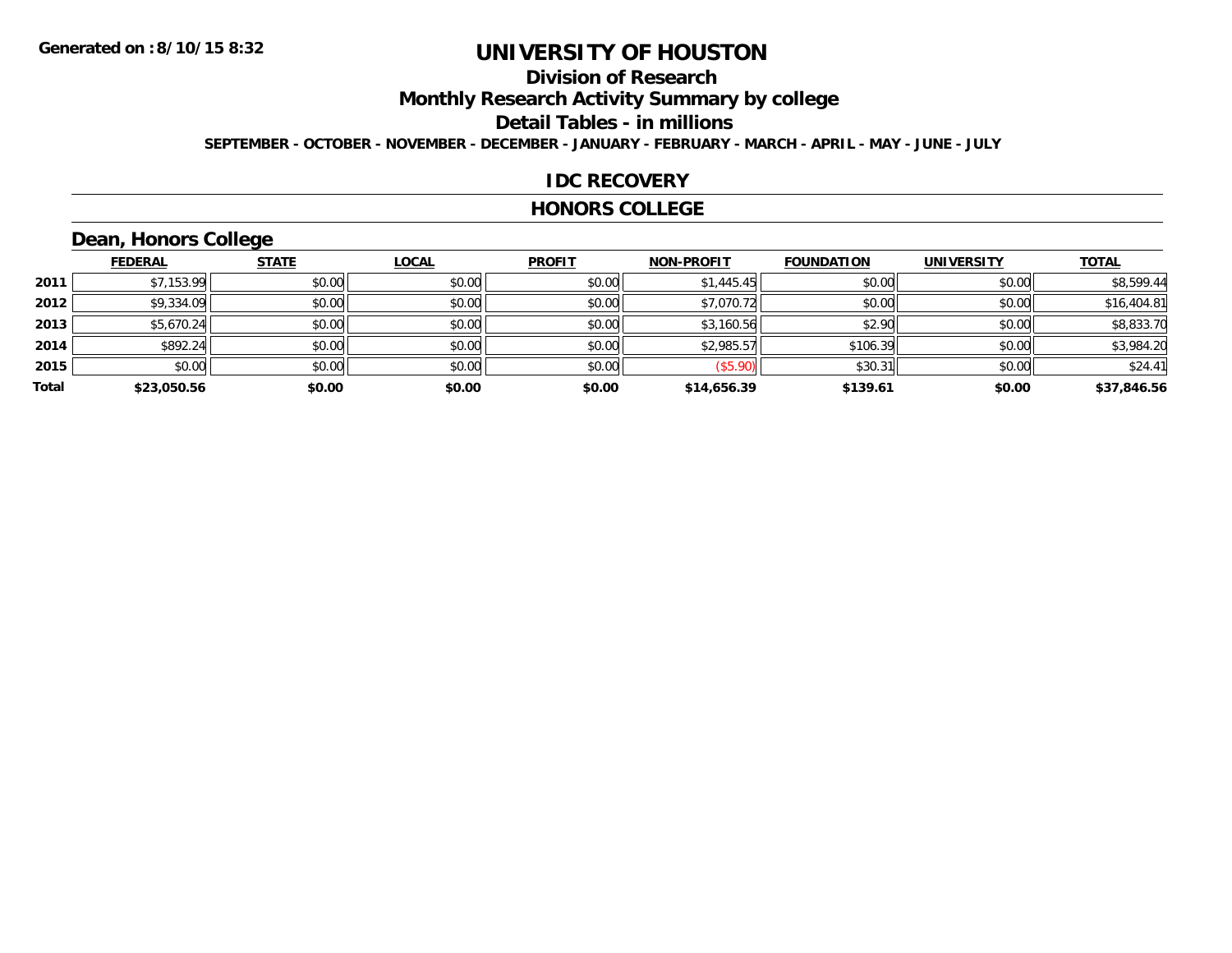## **Division of Research**

**Monthly Research Activity Summary by college**

#### **Detail Tables - in millions**

**SEPTEMBER - OCTOBER - NOVEMBER - DECEMBER - JANUARY - FEBRUARY - MARCH - APRIL - MAY - JUNE - JULY**

#### **IDC RECOVERY**

#### **LIBRARY**

#### **Administration, Library**

|       | <b>FEDERAL</b> | <b>STATE</b> | <b>LOCAL</b> | <b>PROFIT</b> | <b>NON-PROFIT</b> | <b>FOUNDATION</b> | <b>UNIVERSITY</b> | <b>TOTAL</b> |
|-------|----------------|--------------|--------------|---------------|-------------------|-------------------|-------------------|--------------|
| 2011  | \$718.08       | \$0.00       | \$0.00       | \$0.00        | \$0.00            | \$0.00            | \$0.00            | \$718.08     |
| 2012  | \$0.00         | \$0.00       | \$0.00       | \$0.00        | \$0.00            | \$0.00            | \$0.00            | \$0.00       |
| 2013  | \$0.00         | \$0.00       | \$0.00       | \$0.00        | \$0.00            | \$0.00            | \$0.00            | \$0.00       |
| 2014  | \$0.00         | \$0.00       | \$0.00       | \$0.00        | \$0.00            | \$0.00            | \$0.00            | \$0.00       |
| Total | \$718.08       | \$0.00       | \$0.00       | \$0.00        | \$0.00            | \$0.00            | \$0.00            | \$718.08     |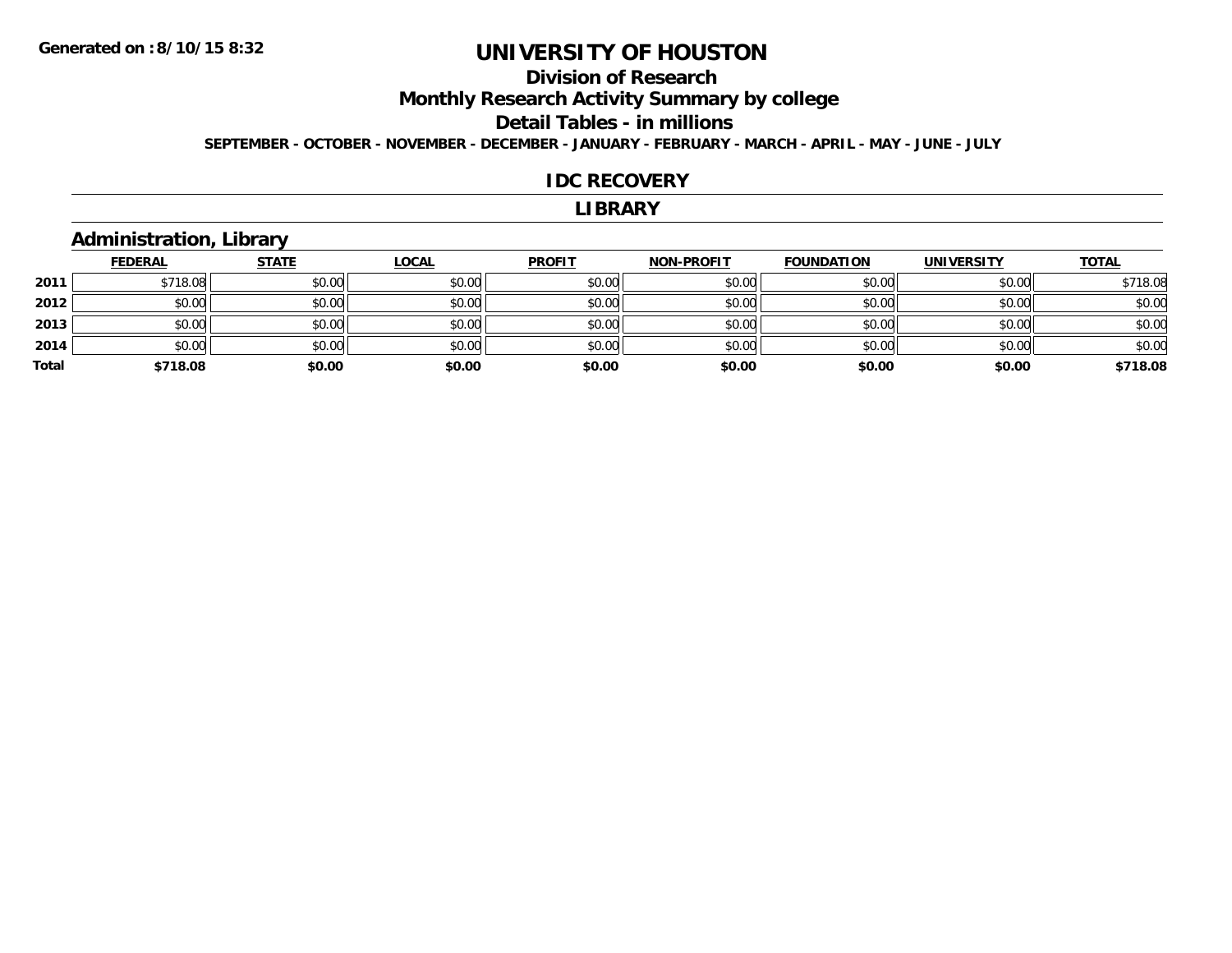## **Division of Research**

**Monthly Research Activity Summary by college**

**Detail Tables - in millions**

**SEPTEMBER - OCTOBER - NOVEMBER - DECEMBER - JANUARY - FEBRUARY - MARCH - APRIL - MAY - JUNE - JULY**

#### **IDC RECOVERY**

#### **PRESIDENT**

#### **Office of the President**

|       | EDERAL | <b>STATE</b>       | <b>OCAL</b> | PROFIT        | <b>I-PROFIT</b><br>וחרות | <b>FOUNDATION</b> | UNIVERSITY | <b>TOTAL</b> |
|-------|--------|--------------------|-------------|---------------|--------------------------|-------------------|------------|--------------|
| 2015  | \$0.00 | $\sim$ 00<br>vv.vv | \$0.00      | 0000<br>vv.vv | 0000<br>,u.uu            | \$0.00            | \$0.00     | 400<br>JU.UU |
| Total | \$0.00 | \$0.00             | \$0.00      | \$0.00        | \$0.00                   | \$0.00            | \$0.00     | \$0.00       |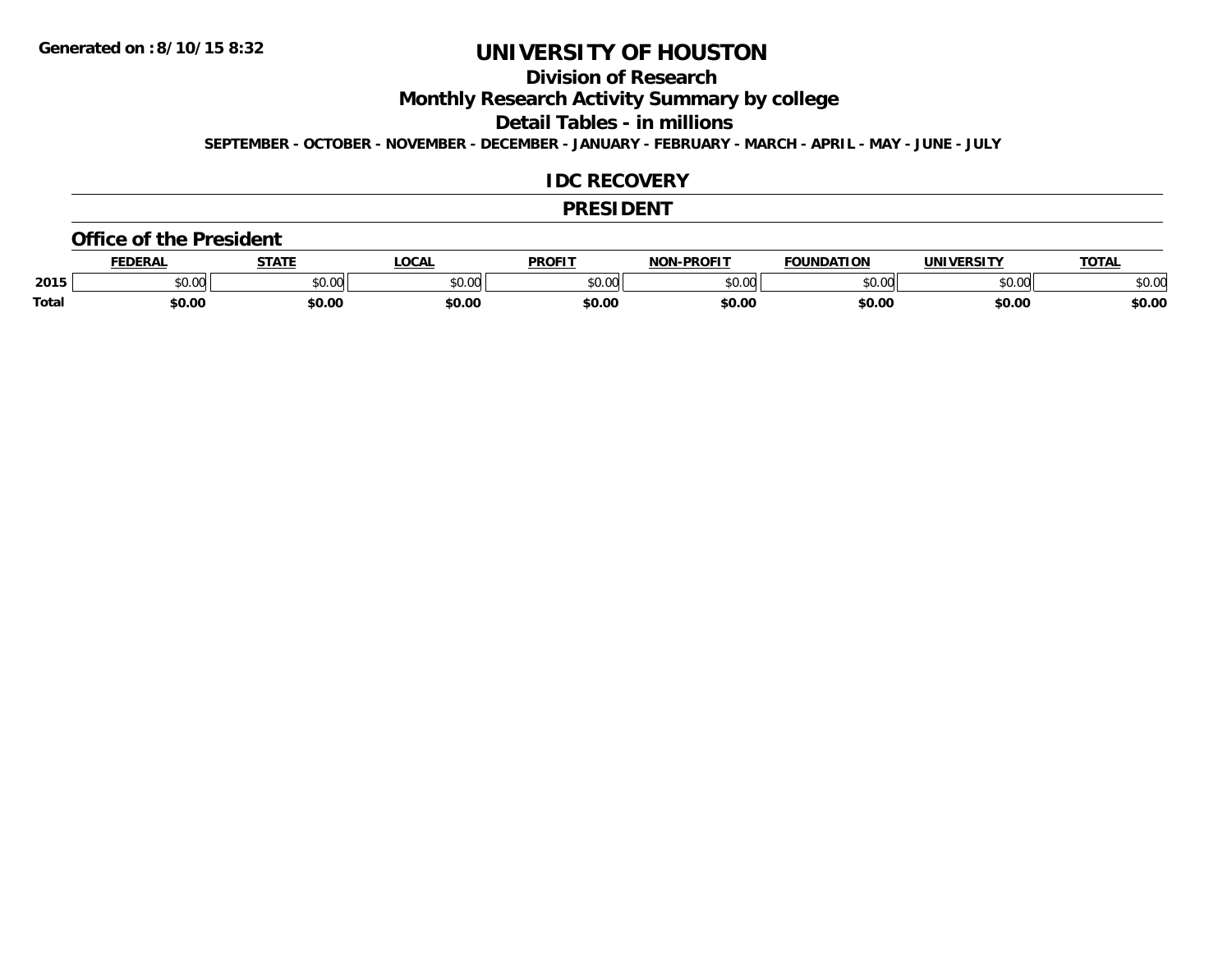#### **Division of Research**

**Monthly Research Activity Summary by college**

**Detail Tables - in millions**

**SEPTEMBER - OCTOBER - NOVEMBER - DECEMBER - JANUARY - FEBRUARY - MARCH - APRIL - MAY - JUNE - JULY**

#### **IDC RECOVERY**

#### **SENIOR V.P. FOR ACADEMIC AFFAIRS AND PROVOST**

|      | <b>Challenger Program</b>                           |              |              |               |                   |                   |                   |              |
|------|-----------------------------------------------------|--------------|--------------|---------------|-------------------|-------------------|-------------------|--------------|
|      | <b>FEDERAL</b>                                      | <b>STATE</b> | <b>LOCAL</b> | <b>PROFIT</b> | <b>NON-PROFIT</b> | <b>FOUNDATION</b> | <b>UNIVERSITY</b> | <b>TOTAL</b> |
| 2011 | \$0.00                                              | \$0.00       | \$0.00       | \$0.00        | \$0.00            | \$0.00            | \$0.00            | \$0.00       |
| 2012 | \$0.00                                              | \$0.00       | \$0.00       | \$0.00        | \$0.00            | \$0.00            | \$0.00            | \$0.00       |
| 2013 | \$0.00                                              | \$0.00       | \$0.00       | \$0.00        | \$0.00            | \$0.00            | \$0.00            | \$0.00       |
| 2014 | \$0.00                                              | \$0.00       | \$0.00       | \$0.00        | \$0.00            | \$0.00            | \$0.00            | \$0.00       |
| 2015 | \$0.00                                              | \$0.00       | \$0.00       | \$0.00        | \$0.00            | \$0.00            | \$0.00            | \$0.00       |
|      | <b>Continuing Education</b>                         |              |              |               |                   |                   |                   |              |
|      | <b>FEDERAL</b>                                      | <b>STATE</b> | <b>LOCAL</b> | <b>PROFIT</b> | <b>NON-PROFIT</b> | <b>FOUNDATION</b> | <b>UNIVERSITY</b> | <b>TOTAL</b> |
| 2011 | \$0.00                                              | \$79.12      | \$0.00       | \$0.00        | \$0.00            | \$0.00            | \$0.00            | \$79.12      |
|      | <b>Learning Support Services</b>                    |              |              |               |                   |                   |                   |              |
|      | <b>FEDERAL</b>                                      | <b>STATE</b> | <b>LOCAL</b> | <b>PROFIT</b> | <b>NON-PROFIT</b> | <b>FOUNDATION</b> | <b>UNIVERSITY</b> | <b>TOTAL</b> |
| 2012 | \$0.00                                              | \$0.00       | \$0.00       | \$0.00        | \$0.00            | \$0.00            | \$0.00            | \$0.00       |
| 2013 | \$0.00                                              | \$0.00       | \$0.00       | \$0.00        | \$0.00            | \$0.00            | \$0.00            | \$0.00       |
|      | <b>Senior V.P. for Academic Affairs and Provost</b> |              |              |               |                   |                   |                   |              |
|      | <b>FEDERAL</b>                                      | <b>STATE</b> | <b>LOCAL</b> | <b>PROFIT</b> | <b>NON-PROFIT</b> | <b>FOUNDATION</b> | <b>UNIVERSITY</b> | <b>TOTAL</b> |
| 2015 | \$0.00                                              | \$0.00       | \$0.00       | \$0.00        | \$0.00            | \$0.00            | \$0.00            | \$0.00       |
|      | <b>Student Support Services</b>                     |              |              |               |                   |                   |                   |              |
|      | <b>FEDERAL</b>                                      | <b>STATE</b> | <b>LOCAL</b> | <b>PROFIT</b> | <b>NON-PROFIT</b> | <b>FOUNDATION</b> | <b>UNIVERSITY</b> | <b>TOTAL</b> |
| 2014 | \$0.00                                              | \$0.00       | \$0.00       | \$0.00        | \$0.00            | \$0.00            | \$0.00            | \$0.00       |
| 2015 | \$0.00                                              | \$0.00       | \$0.00       | \$0.00        | \$0.00            | \$0.00            | \$0.00            | \$0.00       |
|      | <b>UH Energy</b>                                    |              |              |               |                   |                   |                   |              |
|      | <b>FEDERAL</b>                                      | <b>STATE</b> | <b>LOCAL</b> | <b>PROFIT</b> | <b>NON-PROFIT</b> | <b>FOUNDATION</b> | <b>UNIVERSITY</b> | <b>TOTAL</b> |
| 2015 | \$0.00                                              | \$0.00       | \$0.00       | \$0.00        | \$0.00            | \$0.00            | \$0.00            | \$0.00       |
|      | <b>Undergraduate Student Success</b>                |              |              |               |                   |                   |                   |              |
|      | <b>FEDERAL</b>                                      | <b>STATE</b> | <b>LOCAL</b> | <b>PROFIT</b> | <b>NON-PROFIT</b> | <b>FOUNDATION</b> | <b>UNIVERSITY</b> | <b>TOTAL</b> |
| 2014 | \$0.00                                              | \$0.00       | \$0.00       | \$0.00        | \$0.00            | \$0.00            | \$0.00            | \$0.00       |
| 2015 | \$18,108.80                                         | \$0.00       | \$0.00       | \$0.00        | \$0.00            | \$0.00            | \$0.00            | \$18,108.80  |
|      | <b>Undergraduate Student Success Center</b>         |              |              |               |                   |                   |                   |              |
|      | <b>FEDERAL</b>                                      | <b>STATE</b> | <b>LOCAL</b> | <b>PROFIT</b> | <b>NON-PROFIT</b> | <b>FOUNDATION</b> | <b>UNIVERSITY</b> | <b>TOTAL</b> |
| 2011 | \$20,246.04                                         | \$9,184.26   | \$0.00       | \$0.00        | (\$156.28)        | \$0.00            | \$0.00            | \$29,274.02  |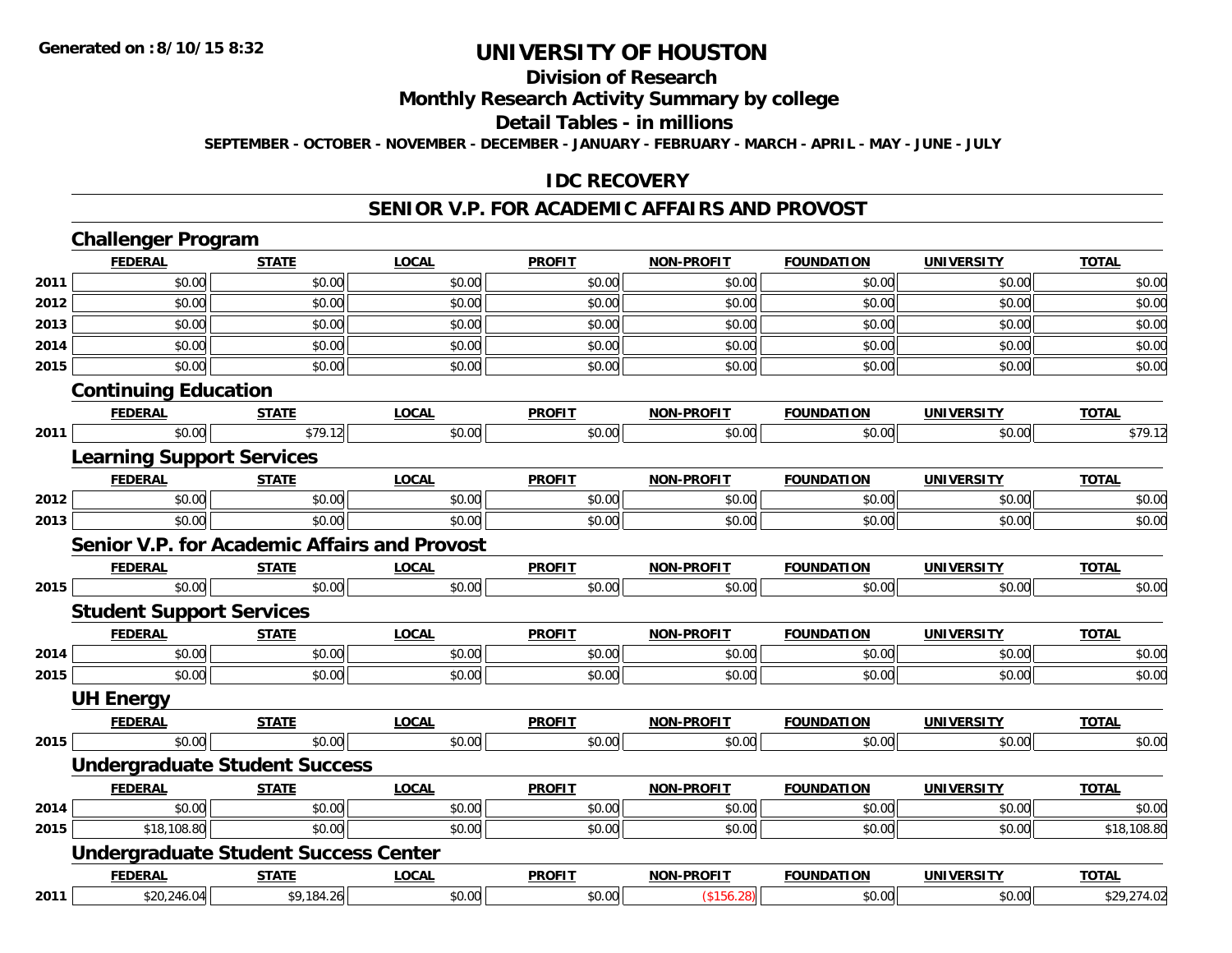## **Division of Research**

**Monthly Research Activity Summary by college**

**Detail Tables - in millions**

**SEPTEMBER - OCTOBER - NOVEMBER - DECEMBER - JANUARY - FEBRUARY - MARCH - APRIL - MAY - JUNE - JULY**

#### **IDC RECOVERY**

#### **SENIOR V.P. FOR ACADEMIC AFFAIRS AND PROVOST**

#### **Undergraduate Student Success Center**

|       | <b>FEDERAL</b> | <b>STATE</b> | <u>LOCAL</u> | <b>PROFIT</b> | <b>NON-PROFIT</b> | <b>FOUNDATION</b> | <b>UNIVERSITY</b> | <b>TOTAL</b> |
|-------|----------------|--------------|--------------|---------------|-------------------|-------------------|-------------------|--------------|
| 2012  | \$20,309.46    | \$125.73     | \$0.00       | \$0.00        | \$0.00            | \$0.00            | \$0.00            | \$20,183.73  |
| 2013  | \$19,491.56    | \$9,114.89   | \$0.00       | \$0.00        | \$0.00            | \$0.00            | \$0.00            | \$28,606.45  |
| 2014  | \$20,444.82    | \$7,976.48   | \$0.00       | \$0.00        | \$0.00            | \$0.00            | \$0.00            | \$28,421.30  |
| 2015  | \$0.00         | \$8,684.53   | \$0.00       | \$0.00        | \$0.00            | \$0.00            | \$0.00            | \$8,684.53   |
| Total | \$98,600.68    | \$34,913.55  | \$0.00       | \$0.00        | (\$156.28)        | \$0.00            | \$0.00            | \$133,357.95 |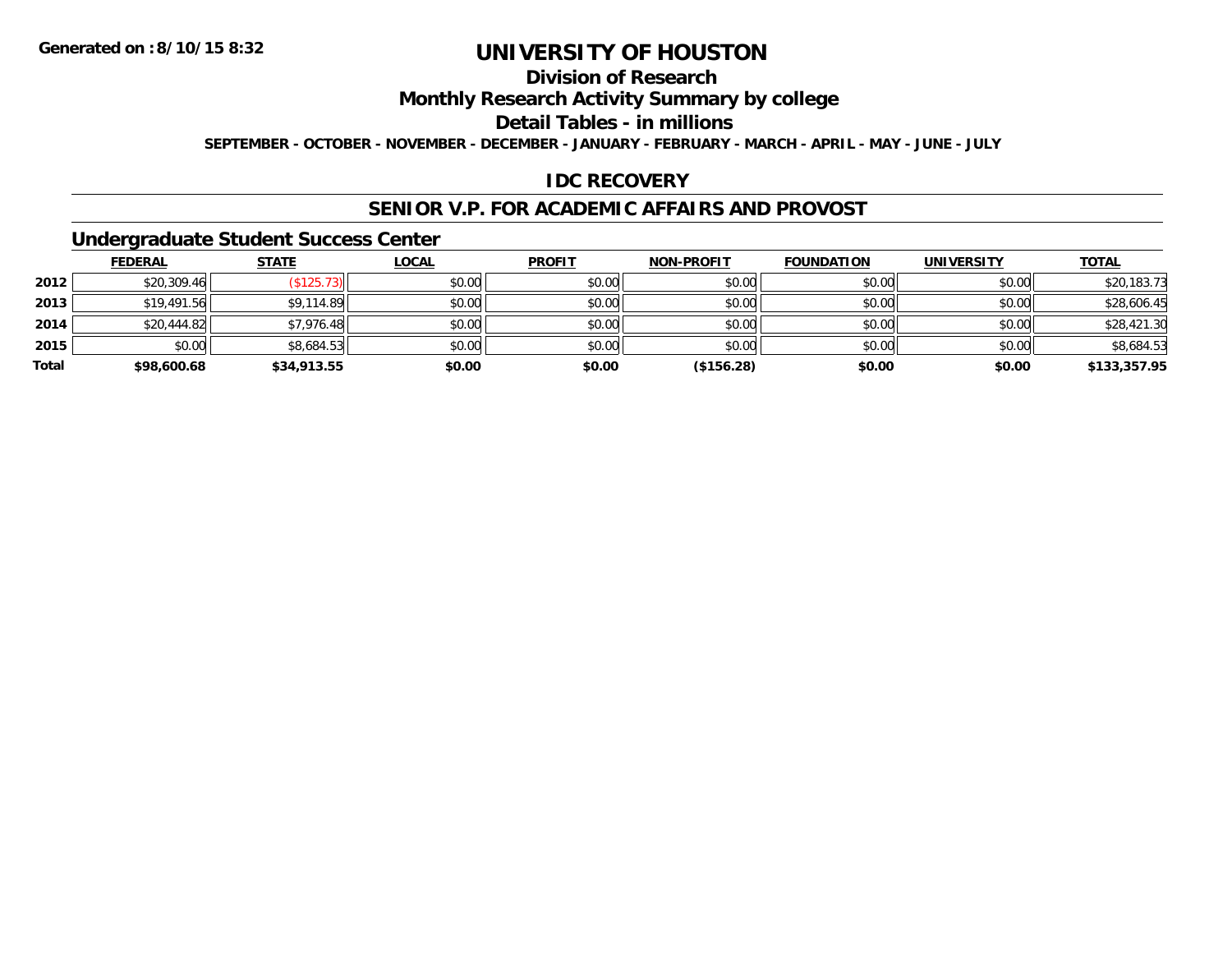# **Division of Research**

**Monthly Research Activity Summary by college**

#### **Detail Tables - in millions**

**SEPTEMBER - OCTOBER - NOVEMBER - DECEMBER - JANUARY - FEBRUARY - MARCH - APRIL - MAY - JUNE - JULY**

#### **IDC RECOVERY**

#### **UH LAW CENTER**

|              | Dean, Law      |              |              |               |                   |                   |                   |               |
|--------------|----------------|--------------|--------------|---------------|-------------------|-------------------|-------------------|---------------|
|              | <b>FEDERAL</b> | <b>STATE</b> | <b>LOCAL</b> | <b>PROFIT</b> | <b>NON-PROFIT</b> | <b>FOUNDATION</b> | <b>UNIVERSITY</b> | <b>TOTAL</b>  |
| 2011         | \$10,685.41    | \$0.00       | \$0.00       | \$0.00        | \$0.00            | \$0.00            | \$0.00            | \$10,685.41   |
| 2012         | (\$70,357.49)  | \$0.00       | \$0.00       | \$0.00        | \$0.00            | \$0.00            | \$0.00            | (\$70,357.49) |
| 2013         | \$0.00         | \$0.00       | \$0.00       | \$0.00        | \$0.00            | \$0.00            | \$0.00            | \$0.00        |
|              | Law-UH         |              |              |               |                   |                   |                   |               |
|              | <b>FEDERAL</b> | <b>STATE</b> | <b>LOCAL</b> | <b>PROFIT</b> | <b>NON-PROFIT</b> | <b>FOUNDATION</b> | <b>UNIVERSITY</b> | <b>TOTAL</b>  |
| 2011         | \$21,040.99    | \$2,755.67   | \$0.00       | \$0.00        | \$0.00            | \$7,021.96        | \$0.00            | \$30,818.62   |
| 2012         | \$1,421.01     | \$0.00       | \$0.00       | \$0.00        | \$0.00            | \$6,203.81        | \$0.00            | \$7,624.82    |
| 2013         | \$47,216.35    | \$30,975.70  | \$0.00       | \$0.00        | \$0.00            | \$4,786.56        | \$0.00            | \$82,978.61   |
| 2014         | \$9,837.63     | \$29,575.24  | \$0.00       | \$0.00        | \$0.00            | \$769.44          | \$0.00            | \$40,182.31   |
| 2015         | \$20,016.96    | \$28,264.82  | \$0.00       | \$0.00        | \$0.00            | \$0.00            | \$0.00            | \$48,281.78   |
| <b>Total</b> | \$39,860.86    | \$91,571.43  | \$0.00       | \$0.00        | \$0.00            | \$18,781.77       | \$0.00            | \$150,214.06  |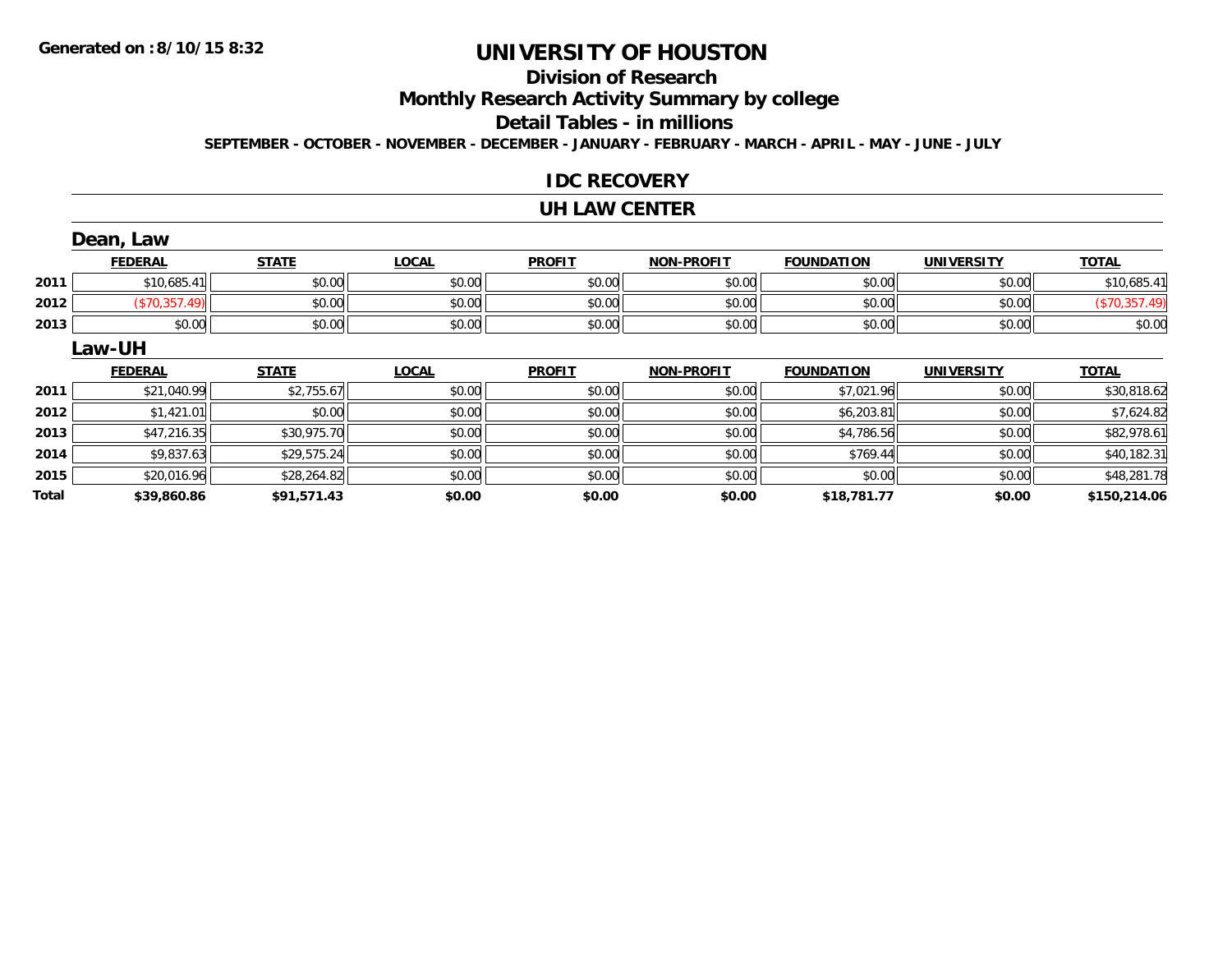# **Division of Research**

**Monthly Research Activity Summary by college**

## **Detail Tables - in millions**

**SEPTEMBER - OCTOBER - NOVEMBER - DECEMBER - JANUARY - FEBRUARY - MARCH - APRIL - MAY - JUNE - JULY**

#### **IDC RECOVERY**

#### **UKNOWN COLLEGE**

#### **Unknown Department**

|       | <b>FEDERAL</b> | <b>STATE</b>                             | <b>LOCAL</b> | <b>PROFIT</b> | <b>NON-PROFIT</b> | <b>FOUNDATION</b> | <b>UNIVERSITY</b> | <b>TOTAL</b> |
|-------|----------------|------------------------------------------|--------------|---------------|-------------------|-------------------|-------------------|--------------|
| 2015  | \$0.00         | \$0.00                                   | \$0.00       | \$0.00        | \$0.00            | \$0.00            | \$0.00            | \$0.00       |
|       |                | Wrong Department - Please Dont Select It |              |               |                   |                   |                   |              |
|       | <b>FEDERAL</b> | <b>STATE</b>                             | <b>LOCAL</b> | <b>PROFIT</b> | <b>NON-PROFIT</b> | <b>FOUNDATION</b> | <b>UNIVERSITY</b> | <b>TOTAL</b> |
| 2011  | \$0.00         | \$0.00                                   | \$0.00       | \$0.00        | \$0.00            | \$0.00            | \$0.00            | \$0.00       |
| 2012  | \$0.00         | \$0.00                                   | \$0.00       | \$0.00        | \$0.00            | \$0.00            | \$0.00            | \$0.00       |
| 2013  | \$5,172.92     | \$0.00                                   | \$0.00       | \$0.00        | \$0.00            | \$0.00            | \$0.00            | \$5,172.92   |
| 2014  | \$0.00         | \$0.00                                   | \$0.00       | \$0.00        | \$0.00            | \$0.00            | \$0.00            | \$0.00       |
| 2015  | \$0.00         | \$0.00                                   | \$0.00       | \$0.00        | \$0.00            | \$0.00            | \$0.00            | \$0.00       |
| Total | \$5,172.92     | \$0.00                                   | \$0.00       | \$0.00        | \$0.00            | \$0.00            | \$0.00            | \$5,172.92   |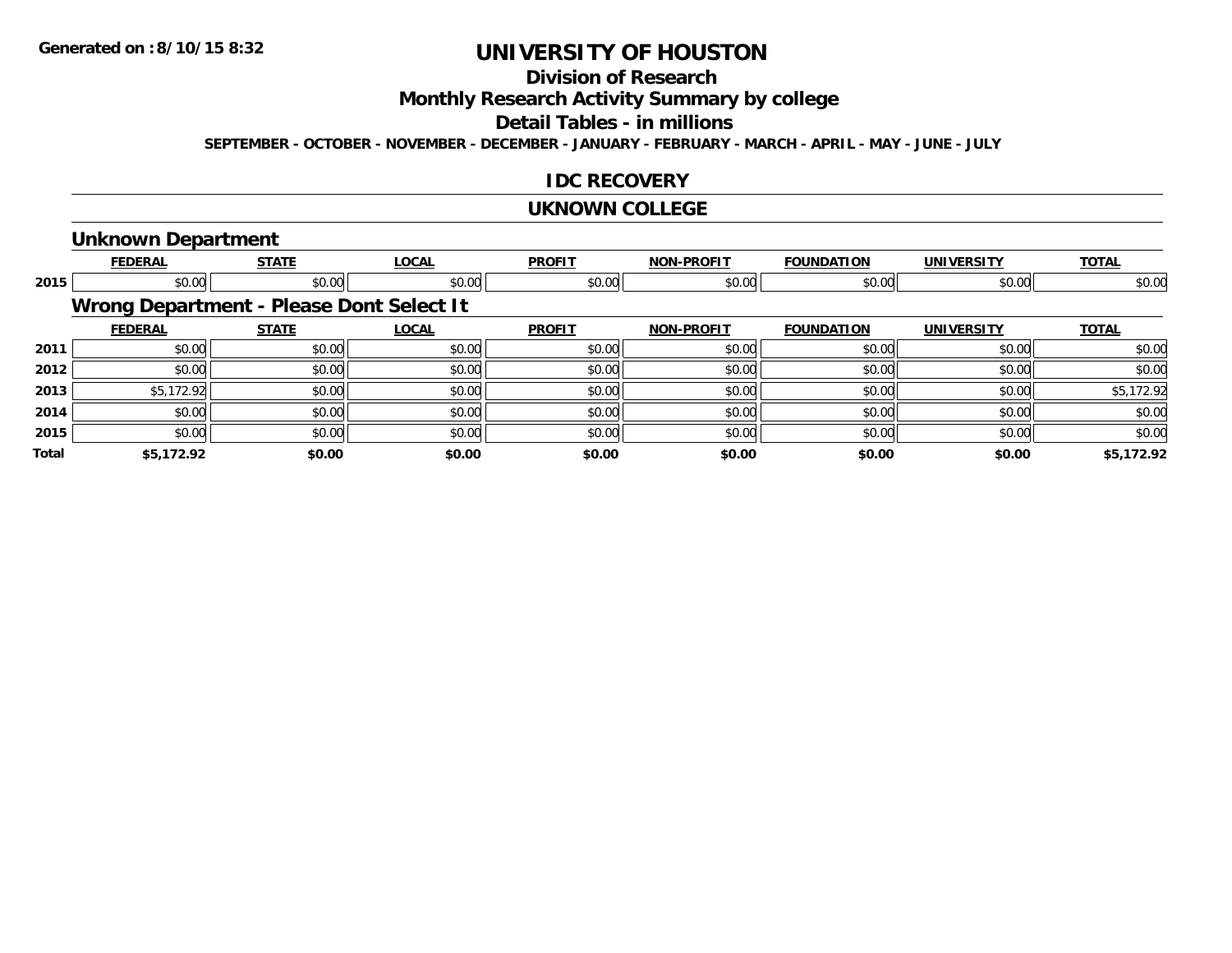# **Division of Research**

**Monthly Research Activity Summary by college**

**Detail Tables - in millions**

**SEPTEMBER - OCTOBER - NOVEMBER - DECEMBER - JANUARY - FEBRUARY - MARCH - APRIL - MAY - JUNE - JULY**

#### **IDC RECOVERY**

## **VICE PRESIDENT FOR ADMINISTRATION**

|              | <b>KUHT-TV</b>        |              |              |               |                   |                   |                   |              |
|--------------|-----------------------|--------------|--------------|---------------|-------------------|-------------------|-------------------|--------------|
|              | <b>FEDERAL</b>        | <b>STATE</b> | <b>LOCAL</b> | <b>PROFIT</b> | <b>NON-PROFIT</b> | <b>FOUNDATION</b> | <b>UNIVERSITY</b> | <b>TOTAL</b> |
| 2011         | (S1, 451.00)          | \$0.00       | \$0.00       | \$0.00        | \$0.00            | \$0.00            | \$0.00            | (\$1,451.00) |
|              | <b>Physical Plant</b> |              |              |               |                   |                   |                   |              |
|              | <b>FEDERAL</b>        | <b>STATE</b> | <b>LOCAL</b> | <b>PROFIT</b> | <b>NON-PROFIT</b> | <b>FOUNDATION</b> | <b>UNIVERSITY</b> | <b>TOTAL</b> |
| 2013         | \$0.00                | \$0.00       | \$0.00       | \$0.00        | \$0.00            | \$0.00            | \$0.00            | \$0.00       |
| 2014         | \$0.00                | \$0.00       | \$0.00       | \$0.00        | \$0.00            | \$0.00            | \$0.00            | \$0.00       |
| 2015         | \$0.00                | \$0.00       | \$0.00       | \$0.00        | \$0.00            | \$0.00            | \$0.00            | \$0.00       |
| <b>Total</b> | (\$1,451.00)          | \$0.00       | \$0.00       | \$0.00        | \$0.00            | \$0.00            | \$0.00            | (\$1,451.00) |